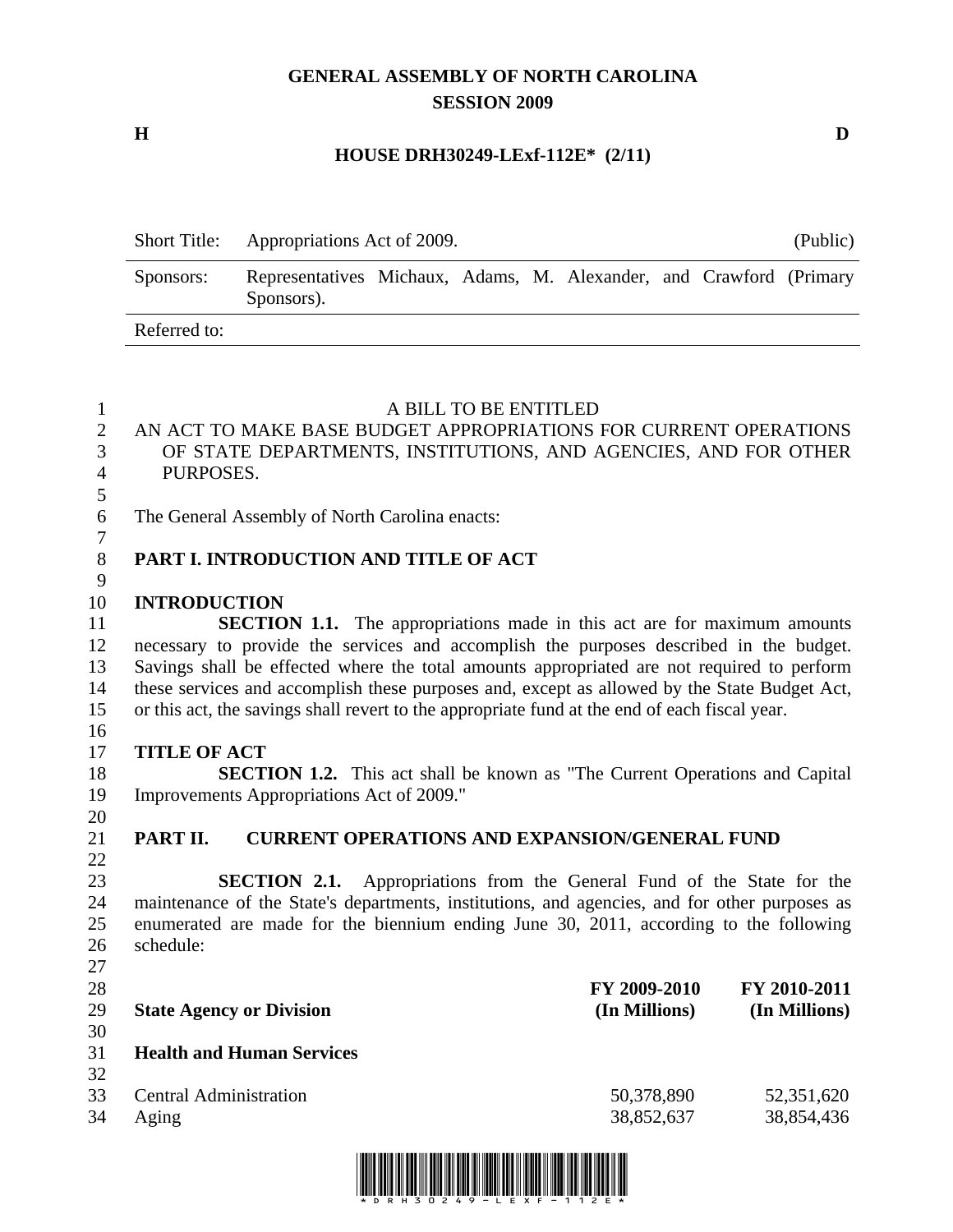|                  | <b>General Assembly of North Carolina</b>   |                         | <b>Session 2009</b> |
|------------------|---------------------------------------------|-------------------------|---------------------|
| $\mathbf{1}$     | Child Development                           | 279,553,887             | 300,898,883         |
| $\mathbf{2}$     | <b>Education Services</b>                   | 38, 367, 421            | 38,419,329          |
| 3                | Public Health                               | 184,376,922             | 186,253,287         |
| $\overline{4}$   | <b>Social Services</b>                      | 211,862,807             | 218,188,346         |
| 5                | <b>Medical Assistance</b>                   | 3,534,653,548           | 3,760,966,766       |
| 6                | Child Health                                | 72,878,252              | 84,507,003          |
| $\boldsymbol{7}$ | Services for the Blind                      | 11,410,072              | 11,410,073          |
| $8\,$            | Mental Health/DD/SAS                        | 802,183,113             | 797,170,665         |
| 9                | <b>Health Service Regulation</b>            | 18,013,493              | 18,018,831          |
| 10               | <b>Vocational Rehabilitation</b>            | 42,095,435              | 42,108,493          |
| 11               |                                             |                         |                     |
| 12<br>13         | <b>Total Health &amp; Human Services</b>    | 5,284,626,477           | 5,549,147,732       |
| 14<br>15         | <b>Natural and Economic Resources</b>       |                         |                     |
| 16               | Agriculture & Consumer Services             | 59,718,202              | 59,454,549          |
| 17               | Commerce                                    | 48,502,026              | 44,544,085          |
| 18               | Commerce – State Aid to Non-State Entities  | 70,065,318              | 58,315,318          |
| 19               | <b>Environment and Natural Resources</b>    | 199,933,377             | 202,333,715         |
| 20               | Clean Water Management Trust Fund           | 75,000,000              | 75,000,000          |
| 21               | Labor                                       | 15,852,544              | 15,880,605          |
| 22               |                                             |                         |                     |
| 23<br>24         | <b>Total Natural and Economic Resources</b> | 469,071,467             | 455,528,272         |
| 25<br>26         | <b>Justice and Public Safety</b>            |                         |                     |
| 27               | Correction                                  | 1,316,791,882           | 1,322,897,116       |
| 28               | Crime Control & Public Safety               | 41,127,049              | 41,069,041          |
| 29               | Judicial                                    | 471,127,933             | 481,700,136         |
| 30               | Judicial - Indigent Defense                 | 123,716,016             | 127, 185, 222       |
| 31               | Justice                                     | 94,287,671              | 94,483,101          |
| 32               | Juvenile Justice                            | 155,076,168             | 155,242,861         |
| 33               |                                             |                         |                     |
| 34<br>35         | <b>Total Justice and Public Safety</b>      | 2,202,126,719           | 2,222,577,477       |
| 36<br>37         | <b>General Government</b>                   |                         |                     |
| 38               | Administration                              | 73,702,894              | 73,489,302          |
| 39               | <b>State Auditor</b>                        | 13,224,512              | 13,240,784          |
| 40               | <b>Cultural Resources</b>                   | 72,819,260              | 74,215,832          |
| 41               | Cultural Resources - Roanoke Island         | 1,955,050               | 1,955,050           |
| 42               | <b>General Assembly</b>                     | 57,661,786              | 59,371,264          |
| 43               | Governor's Office                           | 6,113,531               | 6,119,712           |
| 44               | Insurance                                   | 31,644,853              | 31,707,037          |
| 45               | Insurance – Workers' Compensation Fund      | 2,000,000               | 2,000,000           |
| 46               | <b>Lieutenant Governor</b>                  | 937,852                 | 937,852             |
|                  |                                             |                         |                     |
| 47               | Office of Administrative Hearings           | 3,967,455<br>84,920,596 | 3,980,290           |
| 48               | Revenue                                     |                         | 85,013,566          |
| 49               | <b>NC Housing Finance</b>                   | 14,608,417              | 14,608,417          |
| 50               | Secretary of State                          | 11,110,720              | 11,184,594          |
| 51               | <b>State Board of Elections</b>             | 6,183,822               | 6,187,615           |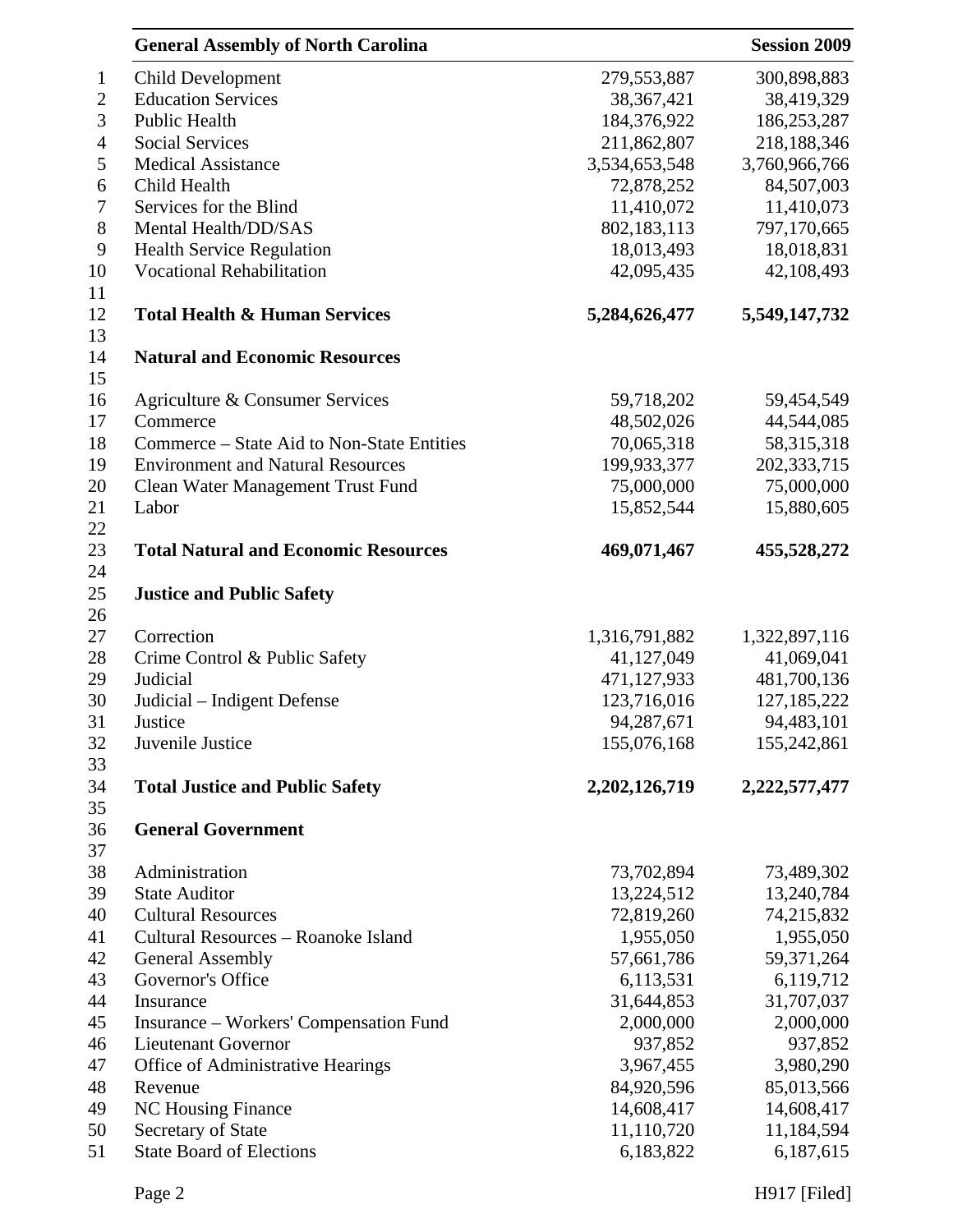| <b>General Assembly of North Carolina</b>                 |                | <b>Session 2009</b> |
|-----------------------------------------------------------|----------------|---------------------|
| State Budget and Management (OSBM)                        | 6,593,846      | 6,597,294           |
| <b>OSBM</b> – Special Appropriations                      | 5,273,000      | 4,273,000           |
| Office of State Controller                                | 23,611,155     | 24, 243, 461        |
| <b>State Treasurer</b>                                    | 10,370,644     | 10,384,432          |
| State Treasurer - Retirement/Benefits                     | 10,804,671     | 10,804,671          |
| <b>Total General Government</b>                           | 437,504,064    | 440,314,173         |
| <b>Education</b>                                          |                |                     |
| <b>Public Schools</b>                                     | 7,947,740,343  | 8,109,136,300       |
| <b>Community Colleges</b>                                 | 1,026,792,329  | 1,068,146,255       |
| <b>University System</b>                                  | 2,659,865,615  | 2,678,472,564       |
| UNC - Hospital                                            | 36,011,882     | 36,011,882          |
| UNC - GA Passthrough                                      | 162,440,759    | 214,213,885         |
| <b>Total Education</b>                                    | 11,832,850,928 | 12,105,980,886      |
| <b>Total Budget</b>                                       | 20,226,179,655 | 20,773,548,540      |
| <b>Debt Service</b>                                       |                |                     |
| <b>General Debt Service</b>                               | 662,994,697    | 735,878,445         |
| Federal Reimbursement                                     | 1,616,380      | 1,616,380           |
|                                                           |                |                     |
| <b>Total Debt Service</b>                                 | 664,611,077    | 737,494,825         |
| <b>Reserves &amp; Adjustments</b>                         |                |                     |
| Contingency and Emergency Reserve                         | 5,000,000      | 5,000,000           |
| Teacher Salary Schedule Employee's Reserve                | 64,726,385     | 56,051,665          |
| <b>Administrative Support Reduction Statewide Reserve</b> | (3,000,000)    | (4,000,000)         |
| <b>Retirement System</b>                                  | 21,000,000     | 21,000,000          |
| <b>Freeze Longevity Payments Reserve</b>                  | (173,000,000)  | (177,800,000)       |
| <b>Economic and Recovery Section Reserve</b>              | 1,277,682      | 1,062,872           |
| <b>Health Plan Reserve</b>                                | 125,000,000    | 228,000,000         |
| <b>Job Development Investment Grants</b>                  | 27,400,000     | 27,400,000          |
| <b>Budget E-Procurement Receipts</b>                      | $-0-$          | (10,000,000)        |
| Health Plan Reserve Reduction-Employee's Opting Out       | (25,000,000)   | (25,000,000)        |
| 2010 Census Local Promotion Reserve                       | 750,000        | $-0-$               |
| Performance Management System Reserve                     | 3,250,000      | 1,000,000           |
| Transparency and Accountability Reserve                   | 500,000        | 500,000             |
| IT Initiative                                             | 14,821,416     | 14,821,416          |
| <b>Total Reserves &amp; Adjustments</b>                   | 62,725,483     | 138,035,953         |
| Capital                                                   |                |                     |
| Capital Improvements                                      | 27,600,000     | $-0-$               |
| <b>Total Capital</b>                                      | 27,600,000     | $-0-$               |
| H917 [Filed]                                              |                | Page 3              |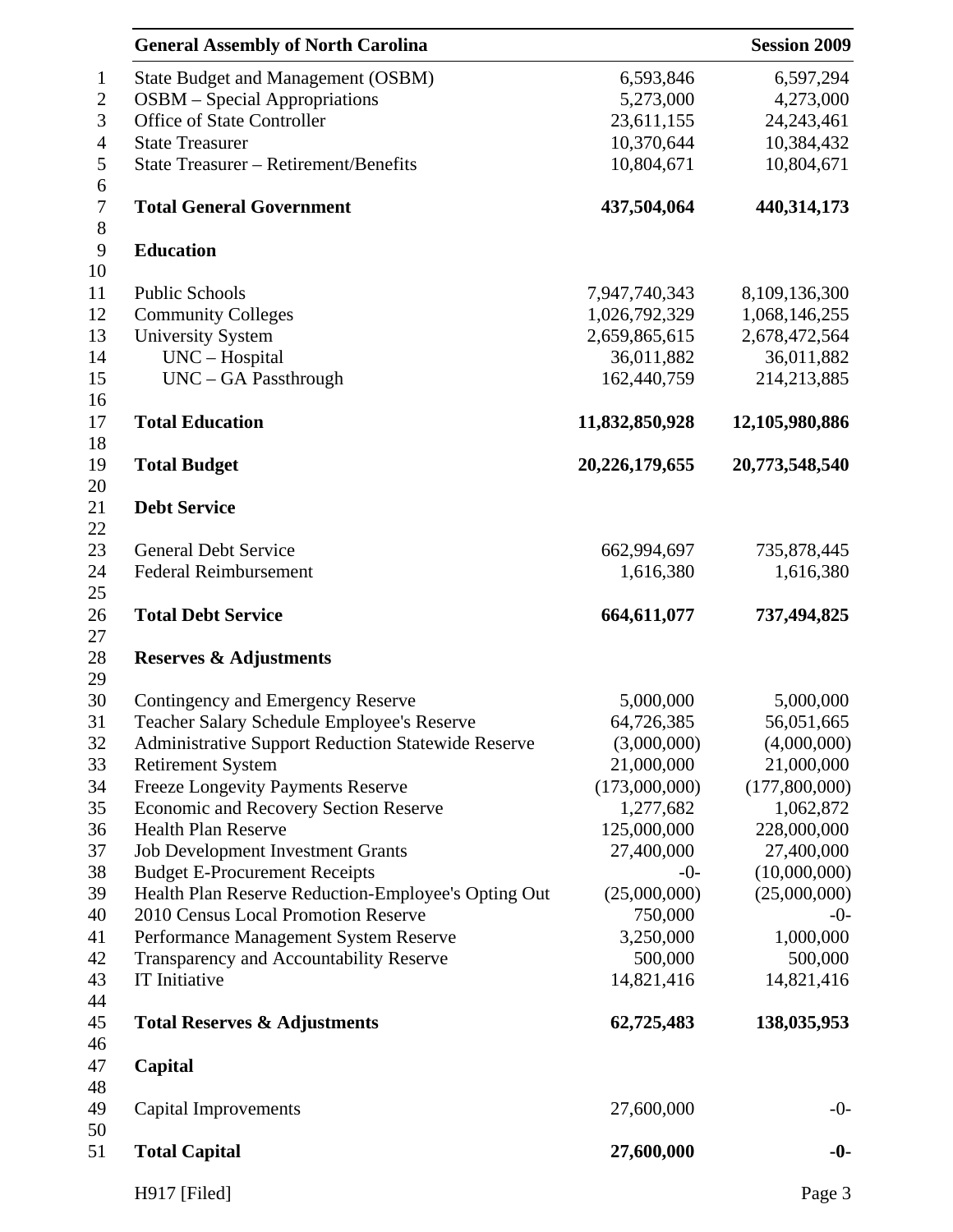# General Assembly of North Carolina **Session 2009**

| $\mathbf{1}$     |                                                                                    |                  |                  |
|------------------|------------------------------------------------------------------------------------|------------------|------------------|
| $\overline{2}$   | <b>Total General Fund Budget</b>                                                   | \$20,981,116,215 | \$21,649,079,318 |
| 3                |                                                                                    |                  |                  |
| $\overline{4}$   | <b>GENERAL FUND AVAILABILITY STATEMENT</b>                                         |                  |                  |
| 5                |                                                                                    |                  |                  |
| $\boldsymbol{6}$ | <b>SECTION 2.2.</b> The General Fund availability used in developing the 2009-2011 |                  |                  |
| $\overline{7}$   | budget is shown below:                                                             |                  |                  |
| 8                |                                                                                    | FY 2009-2010     | FY 2010-2011     |
| 9                | <b>Description</b>                                                                 | (In Millions)    | (In Millions)    |
| 10               |                                                                                    |                  |                  |
| 11               | <b>Beginning Availability</b>                                                      |                  |                  |
| 12               | Unappropriated Balance from Prior Fiscal Year                                      |                  |                  |
| 13               | Credit Balance FY 2008-2009 (Reversions & Overcollections)                         |                  |                  |
| 14               | Credit to Savings Reserve Account                                                  |                  |                  |
| 15               | Credit to Repairs and Renovations Reserve Account                                  |                  |                  |
| 16               | <b>Beginning Unreserved Credit Balance</b>                                         |                  |                  |
| 17               |                                                                                    |                  |                  |
| 18               | <b>Revenues</b>                                                                    |                  |                  |
| 19               | Tax:                                                                               |                  |                  |
| 20               | <b>Individual Income Tax</b>                                                       | 10,385,100,000   | 10,962,100,000   |
| 21               | Corporate Income Tax                                                               | 772,000,000      | 823,700,000      |
| 22               | Sales and Use                                                                      | 5,038,400,000    | 5,400,300,000    |
| 23               | Other Tax                                                                          | 1,835,000,000    | 1,886,700,000    |
| 24               | <b>Total Tax</b>                                                                   | 18,030,500,000   | 19,072,800,000   |
| 25               | Nontax/Transfers                                                                   | 831,000,000      | 831,300,000      |
| 26               | <b>Total Revenue</b>                                                               | 18,861,500,000   | 19,904,100,000   |
| 27               |                                                                                    |                  |                  |
| 28               | <b>Revenue Changes</b>                                                             |                  |                  |
| 29               | Tobacco (\$1.00 cigarette, \$1.35 total; 18% other)                                | 342,900,000      | 457,100,000      |
| 30               |                                                                                    |                  |                  |
| 31               | Alcohol (5% tax surcharge)                                                         | 157,500,000      | 210,000,000      |
| 32               |                                                                                    |                  |                  |
| 33               | <b>Improved Enforcement</b>                                                        | 50,000,000       | 75,000,000       |
| 34               |                                                                                    |                  |                  |
| 35               | <b>Adjust Fees</b>                                                                 | 27,439,810       | 30,553,080       |
| 36               |                                                                                    |                  |                  |
| 37               | Disproportionate Share Allocation                                                  | 24,994,954       |                  |
| 38               | <b>Small Business Tax Relief</b>                                                   | (12,000,000)     | (24,000,000)     |
| 39               |                                                                                    |                  |                  |
| 40               | Caregiver's Tax Credit                                                             |                  | (800,000)        |
| 41               | Founder's Credit                                                                   |                  |                  |
| 42               | WaterSense Holiday                                                                 |                  |                  |
| 43               | <b>Miscellaneous IRC Conformities</b>                                              | (10,400,000)     | (20,100,000)     |
| 44               |                                                                                    |                  |                  |
| 45               | <b>Subtotal Revenue Changes</b>                                                    | 580,434,764      | 706,753,080      |
| 46               |                                                                                    |                  |                  |
| 47               | <b>Federal Recovery Funds</b>                                                      |                  |                  |
| 48               | <b>FMAP</b> Assistance                                                             | 1,003,677,475    | 500,711,010      |
| 49               | <b>Fiscal Stabilization-Education</b>                                              | 580,966,000      | 580,966,000      |
| 50               | <b>Fiscal Stabilization-General Purpose</b>                                        | 129,261,500      | 129,261,500      |
| 51               |                                                                                    |                  |                  |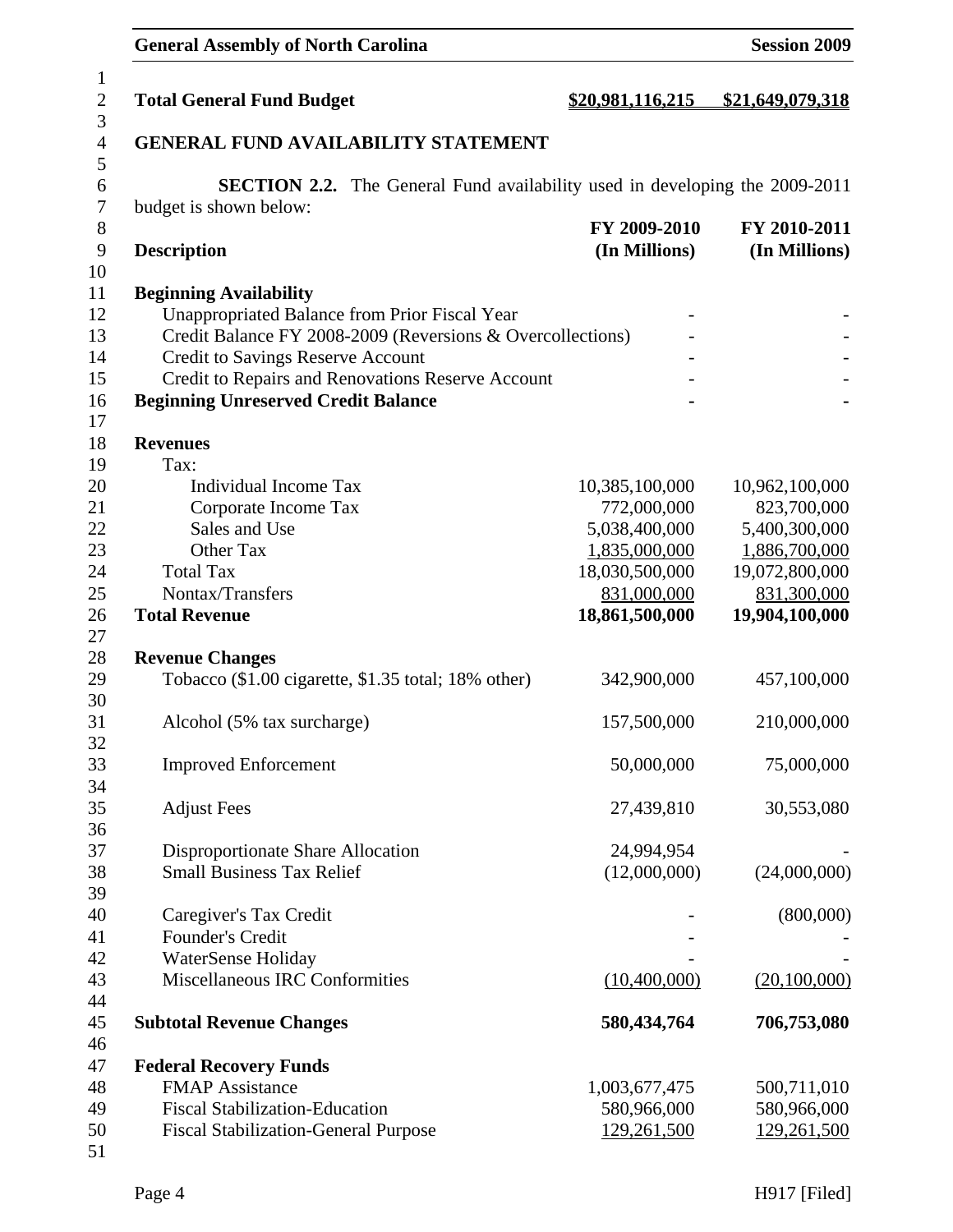| <b>General Assembly of North Carolina</b>                                                                                                                                                                                                                                                                                     |                               | <b>Session 2009</b>         |
|-------------------------------------------------------------------------------------------------------------------------------------------------------------------------------------------------------------------------------------------------------------------------------------------------------------------------------|-------------------------------|-----------------------------|
| <b>Subtotal Federal Recovery Funds</b>                                                                                                                                                                                                                                                                                        | 1,713,904,975                 | 1,210,938,510               |
| 21, 155, 839, 739<br><b>Total Availability</b>                                                                                                                                                                                                                                                                                |                               | 21,821,791,590              |
| <b>Less: Total General Fund Appropriations</b><br><b>Transfer Funds to Fiscal Responsibility Reserve</b>                                                                                                                                                                                                                      | 20,981,116,215<br>174,723,525 | 21,649,079,318              |
| <b>Unappropriated Balance Remaining</b>                                                                                                                                                                                                                                                                                       |                               | \$172,712,272               |
| PART III. CURRENT OPERATIONS/HIGHWAY FUND                                                                                                                                                                                                                                                                                     |                               |                             |
| <b>CURRENT OPERATIONS/HIGHWAY FUND</b><br>Appropriations from the Highway Fund of the State for the<br><b>SECTION 3.1.</b><br>maintenance and operation of the Department of Transportation, and for other purposes as<br>enumerated, are made for the biennium ending June 30, 2011, according to the following<br>schedule: |                               |                             |
| <b>Current Operations - Highway Fund</b>                                                                                                                                                                                                                                                                                      | FY 2009-2010                  | FY 2010-2011                |
| DOT – General Administration                                                                                                                                                                                                                                                                                                  | $\mathcal{S}$<br>80,810,522   | $\mathcal{S}$<br>81,897,273 |
| <b>Highway Division Administration</b><br>State Match for Federal Aid-Planning and Research                                                                                                                                                                                                                                   | 32,938,983<br>4,055,402       | 32,993,177<br>4,055,402     |
| <b>Construction Program:</b>                                                                                                                                                                                                                                                                                                  |                               |                             |
| <b>State Secondary System</b>                                                                                                                                                                                                                                                                                                 | 87,071,264                    | 86,200,551                  |
| Division Small Urban Construction                                                                                                                                                                                                                                                                                             | 19,530,000                    | 19,530,000                  |
| <b>Discretionary Funds</b>                                                                                                                                                                                                                                                                                                    | 13,950,000                    | 13,950,000                  |
| <b>Spot Safety Improvements</b>                                                                                                                                                                                                                                                                                               | 9,100,000                     | 9,100,000                   |
| <b>Access and Public Services Roads</b>                                                                                                                                                                                                                                                                                       | 1,860,000                     | 1,860,000                   |
| <b>Total Construction Program</b>                                                                                                                                                                                                                                                                                             | 131,511,264                   | 130,640,551                 |
| Maintenance Program                                                                                                                                                                                                                                                                                                           |                               |                             |
| Primary System                                                                                                                                                                                                                                                                                                                | 187,750,224                   | 179,888,263                 |
| <b>Secondary System</b>                                                                                                                                                                                                                                                                                                       | 269,718,619                   | 261,856,658                 |
| <b>System Preservation</b>                                                                                                                                                                                                                                                                                                    | 71,534,008                    | 63,435,877                  |
| <b>Contract Resurfacing</b>                                                                                                                                                                                                                                                                                                   | 250,826,777                   | 242,964,816                 |
| <b>General Maintenance Reserve</b>                                                                                                                                                                                                                                                                                            | 39,518,978                    | 39,518,978                  |
| <b>Total Maintenance Program</b>                                                                                                                                                                                                                                                                                              | 819,348,606                   | 787,664,592                 |
|                                                                                                                                                                                                                                                                                                                               |                               |                             |
| <b>Ferry Operations</b>                                                                                                                                                                                                                                                                                                       | 30,206,209                    | 30,110,209                  |
| State Aid to Municipalities                                                                                                                                                                                                                                                                                                   | 87,071,264                    | 86,200,551                  |
| <b>State Aid to Railroads</b>                                                                                                                                                                                                                                                                                                 | 17,101,153                    | 17,101,153                  |
| State Aid for Public Transportation                                                                                                                                                                                                                                                                                           | 71,595,962                    | 71,631,962                  |
| Airports<br><b>OSHA</b>                                                                                                                                                                                                                                                                                                       | 17,349,592<br>355,389         | 17,291,543<br>355,389       |
| Governor's Highway Safety Program                                                                                                                                                                                                                                                                                             | 351,779                       | 352,325                     |
| Division of Motor Vehicles                                                                                                                                                                                                                                                                                                    | 101,732,813                   | 101,747,629                 |
|                                                                                                                                                                                                                                                                                                                               |                               |                             |
| <b>Total Department of Transportation</b>                                                                                                                                                                                                                                                                                     | \$1,394,428,938               | \$1,362,041,756             |
| Appropriations to Other State Agencies:                                                                                                                                                                                                                                                                                       |                               |                             |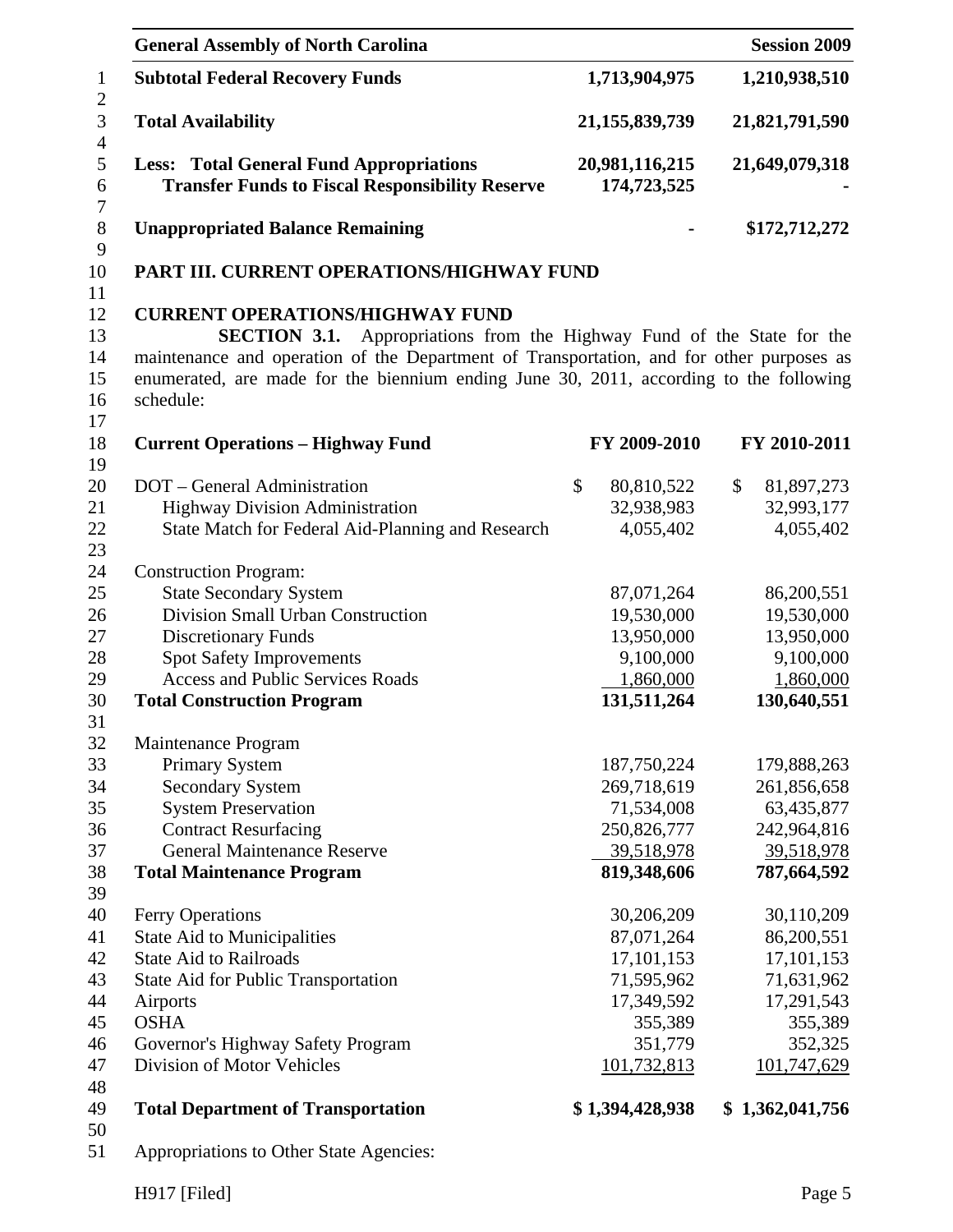|                                                                                 | <b>Session 2009</b>                                                                                                                                                                                                                                                                                                                                                                                                                |
|---------------------------------------------------------------------------------|------------------------------------------------------------------------------------------------------------------------------------------------------------------------------------------------------------------------------------------------------------------------------------------------------------------------------------------------------------------------------------------------------------------------------------|
|                                                                                 | 4,965,929                                                                                                                                                                                                                                                                                                                                                                                                                          |
|                                                                                 | 6,244,609                                                                                                                                                                                                                                                                                                                                                                                                                          |
| 17,557,170                                                                      | 17,504,498                                                                                                                                                                                                                                                                                                                                                                                                                         |
| 444,037                                                                         | 444,037                                                                                                                                                                                                                                                                                                                                                                                                                            |
|                                                                                 | 22,000,000                                                                                                                                                                                                                                                                                                                                                                                                                         |
|                                                                                 | 33,321,964                                                                                                                                                                                                                                                                                                                                                                                                                         |
|                                                                                 | 201,164,792                                                                                                                                                                                                                                                                                                                                                                                                                        |
|                                                                                 | 2,550,553                                                                                                                                                                                                                                                                                                                                                                                                                          |
|                                                                                 | 660,039                                                                                                                                                                                                                                                                                                                                                                                                                            |
| 286,683,475                                                                     | 288,856,421                                                                                                                                                                                                                                                                                                                                                                                                                        |
|                                                                                 |                                                                                                                                                                                                                                                                                                                                                                                                                                    |
|                                                                                 |                                                                                                                                                                                                                                                                                                                                                                                                                                    |
|                                                                                 | 150,000                                                                                                                                                                                                                                                                                                                                                                                                                            |
|                                                                                 | 150,000                                                                                                                                                                                                                                                                                                                                                                                                                            |
|                                                                                 | 500,000                                                                                                                                                                                                                                                                                                                                                                                                                            |
|                                                                                 | 400,000                                                                                                                                                                                                                                                                                                                                                                                                                            |
|                                                                                 | 1,600,000                                                                                                                                                                                                                                                                                                                                                                                                                          |
|                                                                                 | 9,320,922                                                                                                                                                                                                                                                                                                                                                                                                                          |
|                                                                                 | 1,000,000                                                                                                                                                                                                                                                                                                                                                                                                                          |
| (2,833,335)                                                                     | (3,059,099)                                                                                                                                                                                                                                                                                                                                                                                                                        |
| (2,500,000)                                                                     | (2,500,000)                                                                                                                                                                                                                                                                                                                                                                                                                        |
| 2,387,587                                                                       | 7,561,823                                                                                                                                                                                                                                                                                                                                                                                                                          |
|                                                                                 | \$1,658,460,000                                                                                                                                                                                                                                                                                                                                                                                                                    |
|                                                                                 |                                                                                                                                                                                                                                                                                                                                                                                                                                    |
|                                                                                 |                                                                                                                                                                                                                                                                                                                                                                                                                                    |
|                                                                                 |                                                                                                                                                                                                                                                                                                                                                                                                                                    |
|                                                                                 |                                                                                                                                                                                                                                                                                                                                                                                                                                    |
|                                                                                 |                                                                                                                                                                                                                                                                                                                                                                                                                                    |
|                                                                                 | 2010-2011                                                                                                                                                                                                                                                                                                                                                                                                                          |
|                                                                                 |                                                                                                                                                                                                                                                                                                                                                                                                                                    |
|                                                                                 |                                                                                                                                                                                                                                                                                                                                                                                                                                    |
|                                                                                 | 1,658,460,000                                                                                                                                                                                                                                                                                                                                                                                                                      |
|                                                                                 |                                                                                                                                                                                                                                                                                                                                                                                                                                    |
|                                                                                 |                                                                                                                                                                                                                                                                                                                                                                                                                                    |
|                                                                                 |                                                                                                                                                                                                                                                                                                                                                                                                                                    |
|                                                                                 | \$1,658,460,000                                                                                                                                                                                                                                                                                                                                                                                                                    |
|                                                                                 |                                                                                                                                                                                                                                                                                                                                                                                                                                    |
|                                                                                 |                                                                                                                                                                                                                                                                                                                                                                                                                                    |
|                                                                                 |                                                                                                                                                                                                                                                                                                                                                                                                                                    |
|                                                                                 |                                                                                                                                                                                                                                                                                                                                                                                                                                    |
| <b>SECTION 4.1.</b> Appropriations from the Highway Trust Fund are made for the |                                                                                                                                                                                                                                                                                                                                                                                                                                    |
|                                                                                 |                                                                                                                                                                                                                                                                                                                                                                                                                                    |
| biennium ending June 30, 2011, according to the following schedule:             |                                                                                                                                                                                                                                                                                                                                                                                                                                    |
|                                                                                 |                                                                                                                                                                                                                                                                                                                                                                                                                                    |
| 2009-2010                                                                       | 2010-2011                                                                                                                                                                                                                                                                                                                                                                                                                          |
|                                                                                 |                                                                                                                                                                                                                                                                                                                                                                                                                                    |
|                                                                                 |                                                                                                                                                                                                                                                                                                                                                                                                                                    |
|                                                                                 |                                                                                                                                                                                                                                                                                                                                                                                                                                    |
| \$41,092,320                                                                    | \$42,373,920                                                                                                                                                                                                                                                                                                                                                                                                                       |
|                                                                                 |                                                                                                                                                                                                                                                                                                                                                                                                                                    |
|                                                                                 |                                                                                                                                                                                                                                                                                                                                                                                                                                    |
| 352,674,316<br>110,759,502                                                      | 369, 455, 555<br>118,440,179                                                                                                                                                                                                                                                                                                                                                                                                       |
|                                                                                 | 4,972,215<br>6,238,753<br>22,000,000<br>33,959,859<br>198, 351, 279<br>2,500,123<br>660,039<br>150,000<br>150,000<br>500,000<br>400,000<br>1,600,000<br>3,920,922<br>1,000,000<br>\$1,683,500,000<br><b>HIGHWAY FUND AVAILABILITY STATEMENT</b><br><b>SECTION 3.2.</b> The Highway Fund availability used in developing the 2009-2011<br>2009-2010<br>1,683,500,000<br>1,683,500,000<br>PART IV. HIGHWAY TRUST FUND APPROPRIATIONS |

Page 6 H917 [Filed]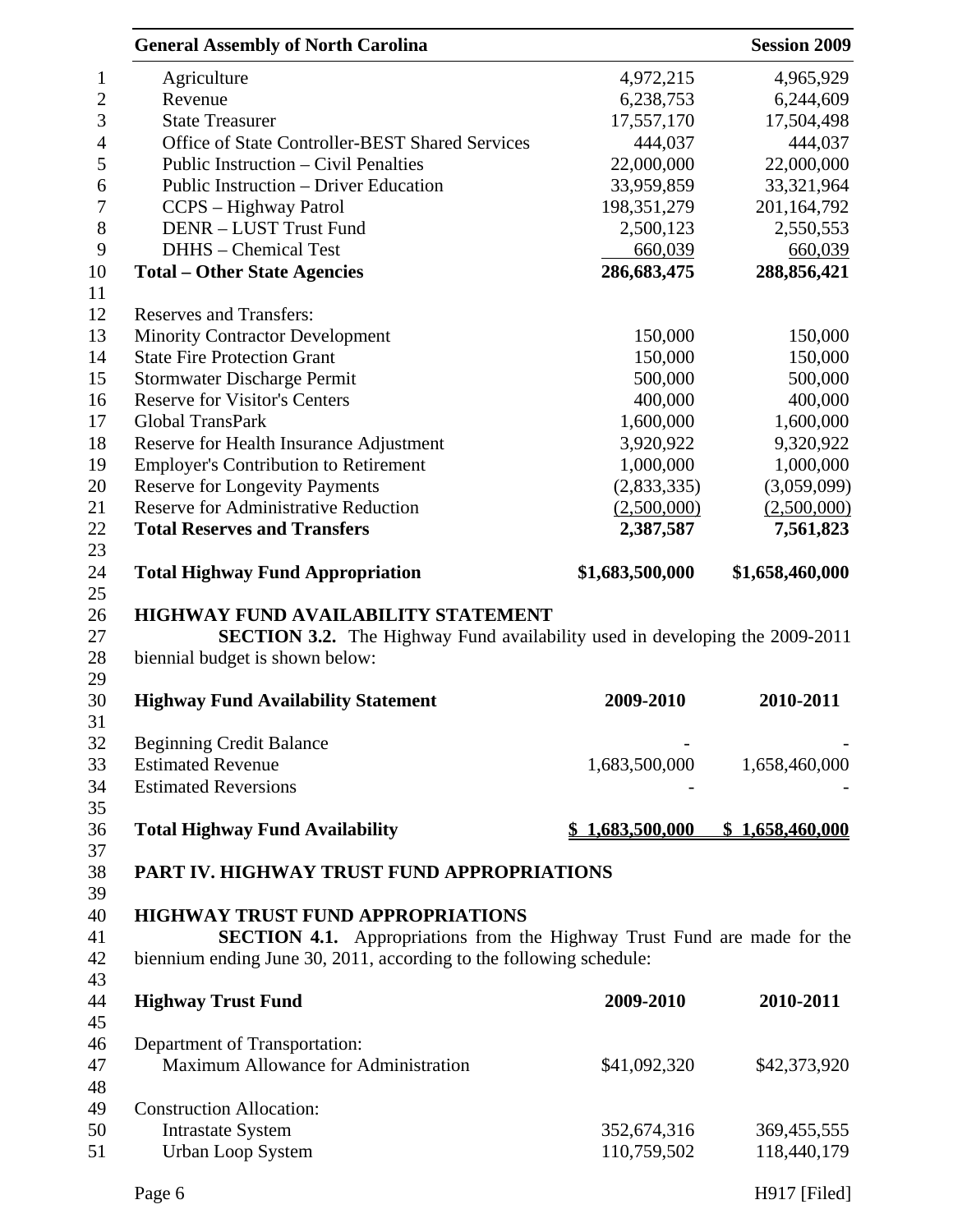| <b>General Assembly of North Carolina</b>                                                                                                                             |                                                           | <b>Session 2009</b> |
|-----------------------------------------------------------------------------------------------------------------------------------------------------------------------|-----------------------------------------------------------|---------------------|
| <b>Secondary Roads</b>                                                                                                                                                | 57,777,091                                                | 60,531,355          |
| <b>State Aid to Municipalities</b>                                                                                                                                    | 39,893,942                                                | 41,549,515          |
| Bonds:                                                                                                                                                                |                                                           |                     |
| <b>Bond Redemption</b>                                                                                                                                                | 54,065,000                                                | 54,030,000          |
| <b>Bond Interest</b>                                                                                                                                                  | 28,666,000                                                | 25,962,750          |
|                                                                                                                                                                       |                                                           |                     |
| <b>NC Turnpike Authority</b>                                                                                                                                          | 64,000,000                                                | 99,000,000          |
| Transfer to the General Fund                                                                                                                                          | 108,561,829                                               | <u>72,846,726</u>   |
| <b>Total Highway Trust Fund Appropriations</b>                                                                                                                        | \$857,490,000                                             | \$884,190,000       |
| HIGHWAY TRUST FUND AVAILABILITY STATEMENT                                                                                                                             |                                                           |                     |
| <b>SECTION 4.2.</b> The Highway Trust Fund availability used in developing the                                                                                        |                                                           |                     |
| 2009-2011 biennial budget is shown below:                                                                                                                             |                                                           |                     |
|                                                                                                                                                                       |                                                           |                     |
| <b>Highway Trust Fund Availability Statement</b>                                                                                                                      | 2009-2010                                                 | 2010-2011           |
|                                                                                                                                                                       |                                                           |                     |
| <b>Beginning Credit Balance</b>                                                                                                                                       |                                                           |                     |
| <b>Estimated Revenue</b>                                                                                                                                              | 857,490,000                                               | 884,190,000         |
| <b>Estimated Reversions</b>                                                                                                                                           |                                                           |                     |
|                                                                                                                                                                       |                                                           |                     |
| <b>Total Highway Trust Fund Availability</b>                                                                                                                          | \$857,490,000                                             | \$884,190,000       |
|                                                                                                                                                                       |                                                           |                     |
| PART V. OTHER AVAILABILITY AND APPROPRIATIONS                                                                                                                         |                                                           |                     |
|                                                                                                                                                                       |                                                           |                     |
| <b>CIVIL FORFEITURE FUNDS</b>                                                                                                                                         |                                                           |                     |
| <b>SECTION 5.1.</b> Appropriations. – Appropriations are made from the Civil Penalty<br>and Forfeiture Fund for the fiscal biennium ending June 30, 2011, as follows: |                                                           |                     |
|                                                                                                                                                                       |                                                           |                     |
|                                                                                                                                                                       | FY 2009-2010                                              | FY 2010-2011        |
| School Technology Fund                                                                                                                                                | 36,183,251                                                | 18,000,000          |
| <b>State Public School Fund</b>                                                                                                                                       | 120,362,790                                               | 120,362,790         |
| <b>Total Appropriation</b>                                                                                                                                            | 156,546,041                                               | 138, 362, 790       |
|                                                                                                                                                                       |                                                           |                     |
| <b>SECTION 5.2.</b> All University of North Carolina campuses shall remit all parking                                                                                 |                                                           |                     |
| fines held in escrow in the amount of eighteen million one hundred eighty-three thousand two                                                                          |                                                           |                     |
| hundred fifty-one dollars (\$18,183,251) to the Civil Penalties and Forfeitures Fund for                                                                              |                                                           |                     |
| appropriation.                                                                                                                                                        |                                                           |                     |
| <b>SECTION 5.3.</b> Local school administrative units are encouraged to use these funds                                                                               |                                                           |                     |
| to implement $21st$ century classrooms.                                                                                                                               |                                                           |                     |
|                                                                                                                                                                       |                                                           |                     |
| <b>EDUCATION LOTTERY</b>                                                                                                                                              |                                                           |                     |
| SECTION $5.4(a)$                                                                                                                                                      | Notwithstanding G.S. 18C-164, the revenue used to support |                     |
| appropriations made in this act is transferred from the State Lottery Fund in the amount of three                                                                     |                                                           |                     |
| hundred sixty-eight million seventy thousand two hundred seven dollars (\$368,070,207) for the                                                                        |                                                           |                     |
| 2009-2010 fiscal year.                                                                                                                                                |                                                           |                     |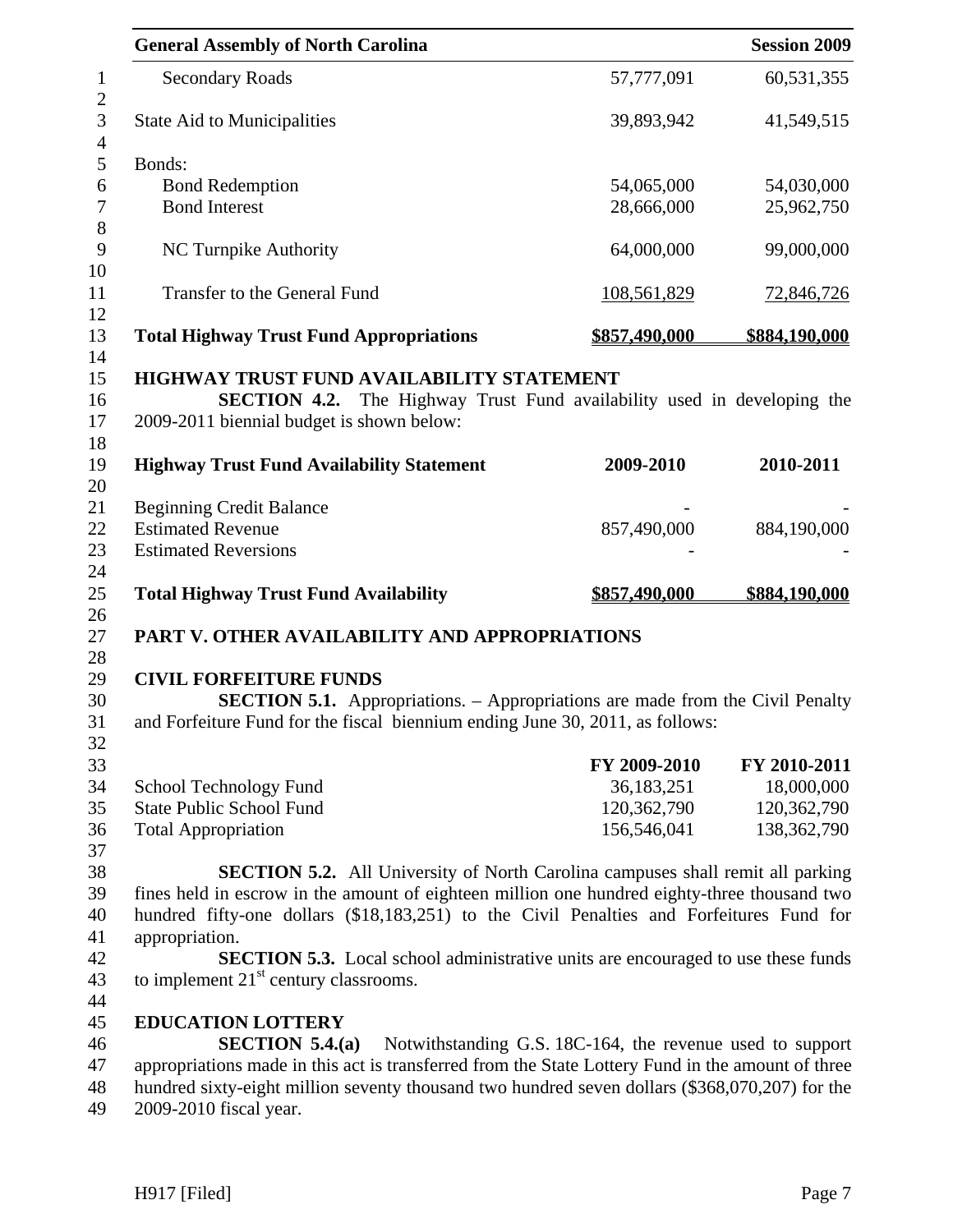| follows: |                                                          | <b>SECTION 5.4.(b)</b> Notwithstanding G.S. 18C-164, the appropriations made from<br>the Education Lottery Fund pursuant to G.S. 18C-164(d) for the 2009-2010 fiscal year are as |
|----------|----------------------------------------------------------|----------------------------------------------------------------------------------------------------------------------------------------------------------------------------------|
|          | <b>Class Size Reduction</b>                              | 99,582,223                                                                                                                                                                       |
|          | Prekindergarten Program                                  | 84,452,881                                                                                                                                                                       |
|          | Public School Building Capital Fund                      | 147,228,083                                                                                                                                                                      |
|          | Scholarships for Needy Students                          | 36,807,021                                                                                                                                                                       |
|          | <b>Total Appropriation</b>                               | \$368,070,208                                                                                                                                                                    |
|          | <b>PART VI. GENERAL PROVISIONS</b>                       |                                                                                                                                                                                  |
|          | <b>APPROPRIATION OF CASH BALANCES AND RECEIPTS</b>       |                                                                                                                                                                                  |
|          | <b>SECTION 6.1.</b>                                      | Expenditures of cash balances, federal funds, departmental                                                                                                                       |
|          |                                                          | receipts, grants, and gifts from the various General Fund, Special Revenue Fund, Enterprise                                                                                      |
|          |                                                          | Fund, Internal Service Fund, and Trust and Agency Fund budget codes are appropriated and                                                                                         |
|          | authorized for the 2009-2011 fiscal biennium as follows: |                                                                                                                                                                                  |
| (1)      |                                                          | For all budget codes listed in "North Carolina State Budget, Recommended                                                                                                         |
|          |                                                          | Operating Budget 2009-2011, Volumes 1 through 6," cash balances and                                                                                                              |
|          |                                                          | receipts are appropriated up to the amounts specified in Volumes 1 through                                                                                                       |
|          |                                                          | 6, as adjusted by the General Assembly, for the 2009-2010 fiscal year and                                                                                                        |
|          |                                                          | the 2010-2011 fiscal year. Funds may be expended only for the programs,                                                                                                          |
|          |                                                          | purposes, objects, and line items specified in Volumes 1 through 6, or                                                                                                           |
|          | otherwise authorized by the General Assembly.            |                                                                                                                                                                                  |
| (2)      |                                                          | For all budget codes that are not listed in "North Carolina State Budget,                                                                                                        |
|          |                                                          | Recommended Operating Budget 2009-2011, Volumes 1 through 6," cash                                                                                                               |
|          |                                                          | balances and receipts are appropriated for each year of the 2009-2011 fiscal                                                                                                     |
|          |                                                          | biennium up to the level of actual expenditures for the 2008-2009 fiscal                                                                                                         |
|          |                                                          | year, unless otherwise provided by law. Funds may be expended only for the                                                                                                       |
|          |                                                          | programs, purposes, objects, and line items authorized for the 2008-2009                                                                                                         |
|          | fiscal year.                                             |                                                                                                                                                                                  |
| (3)      |                                                          | Notwithstanding subdivisions (1) and (2) of this subsection, any receipts that                                                                                                   |
|          |                                                          | are required to be used to pay debt service requirements for various                                                                                                             |
|          |                                                          | outstanding bond issues and certificates of participation are appropriated up                                                                                                    |
|          |                                                          | to the actual amounts received for the 2009-2010 fiscal year and the                                                                                                             |
|          |                                                          | 2010-2011 fiscal year and shall be used only to pay debt service                                                                                                                 |
|          | requirements.                                            |                                                                                                                                                                                  |
| (4)      |                                                          | Notwithstanding subdivisions (1) and (2) of this subsection, cash balances                                                                                                       |
|          |                                                          | and receipts of funds that meet the definition issued by the Governmental                                                                                                        |
|          |                                                          | Accounting Standards Board of a trust or agency fund are appropriated for                                                                                                        |
|          |                                                          | and in the amounts required to meet the legal requirements of the trust                                                                                                          |
|          |                                                          | agreement for the 2009-2010 fiscal year and the 2010-2011 fiscal year.                                                                                                           |
|          |                                                          | All these cash balances, federal funds, departmental receipts, grants, and gifts shall                                                                                           |
|          |                                                          | be expended and reported in accordance with the provisions of the State Budget Act, except as                                                                                    |
|          | otherwise provided by law and this section.              |                                                                                                                                                                                  |
|          |                                                          |                                                                                                                                                                                  |
|          | <b>BULK IT PURCHASING FOR UNIVERSITIES</b>               |                                                                                                                                                                                  |
|          |                                                          | <b>SECTION 6.2.</b> General Administration of The University of North Carolina with                                                                                              |
|          |                                                          |                                                                                                                                                                                  |

49 assistance from the Office of Information Technology Services and the Office of State Budget 50 and Management shall consolidate information technology infrastructure purchasing which 51 includes, but is not limited to, personal computer and printer purchases for all 16 State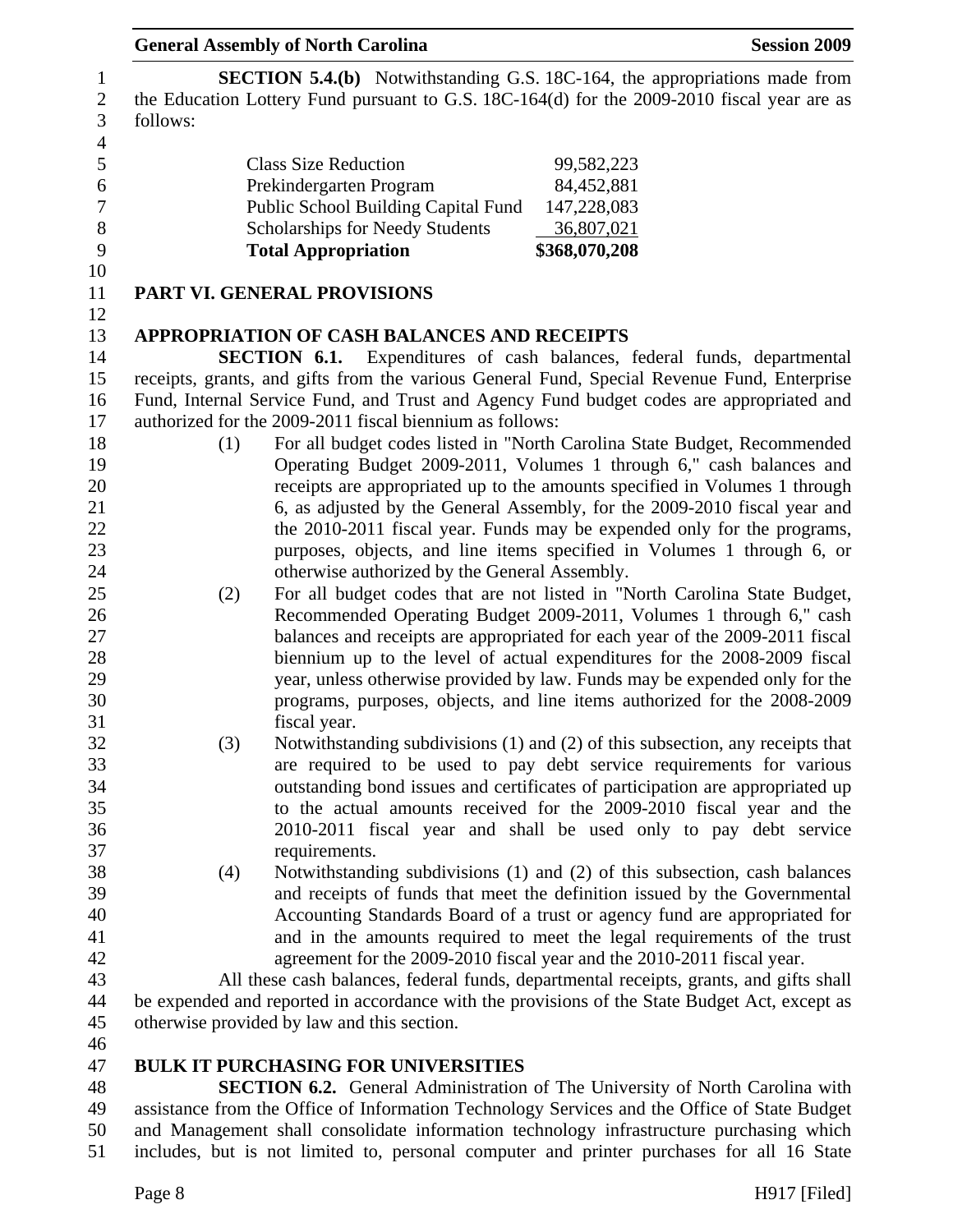1 universities, the North Carolina School of Science and Mathematics, and General 2 Administration by creating a bulk purchasing process that will realize savings through 3 efficiencies. General Administration may choose to utilize the Office of Information 4 Technology Services' existing bulk contracts. Information technology infrastructure 5 expenditure shall not be authorized without complying with this section.

6

# 7 **CONSOLIDATING STATEWIDE NETWORKS**

8 **SECTION 6.3.** The Office of Information Technology Services, MCNC, and the 9 Office of State Budget and Management shall develop a viable plan for the 10 consolidation/migration of NCREN and the Office of Information Technology Services' State 11 backbone by January 31, 2010, to the Governor for implementation in fiscal year 2010-2011. 12 Rates will decrease as a result of this migration. These funds shall be taken from the agencies' 13 and universities' budgets on a pro rata basis based on usage for fiscal year 2010-2011.

# 15 **REPEAL REQUIREMENT FOR MAILING LIST CERTIFICATIONS**

17

27

14

16 **SECTION 6.3A.** G.S. 143-169.1 is repealed.

# 18 **INSURANCE AND FIDELITY BONDS**

19 **SECTION 6.4.** All insurance and all official fidelity and surety bonds authorized 20 for the several departments, institutions, and agencies shall be effected and placed by the 21 Department of Insurance, and the cost of placement shall be paid by the affected department, 22 institution, or agency with the approval of the Commissioner of Insurance. 23

# 24 **EXPENDITURES OF FUNDS IN RESERVES LIMITED**

25 **SECTION 6.5.** All funds appropriated by this act into reserves may be expended 26 only for the purposes for which the reserves were established.

# 28 **BUDGET CODE CONSOLIDATIONS**

29 **SECTION 6.6.** Notwithstanding G.S. 143C-6-4, the Office of State Budget and 30 Management may adjust the enacted budget by making transfers among purposes or programs 31 for the purpose of consolidating budget and fund codes or eliminating inactive budget and fund 32 codes. The Office of State Budget and Management shall change the authorized budget to 33 reflect these adjustments. 34

# 35 **BEACON ACCOUNTABILITY**

36 **SECTION 6.7.** In order to document the continued improvement of the BEACON 37 system, the Office of the State Controller (OSC), in consultation with the Office of the State 38 CIO and the Office of State Budget and Management (OSBM) shall conduct a study comparing 39 the operations of the BEACON system against private sector metrics for payroll and human 40 resource systems. These benchmarks shall be based on industry standards.

41 Beginning September 30, 2009, and quarterly thereafter, OSC shall provide reports 42 to the Governor's Office and the General Assembly using the agreed-upon metrics in at least 43 the following categories:

- 44 (1) System risk;
- 45 (2) Data integrity;
- 46 (3) Customer service;
- 47 (4) Service time;
- 48 (5) FTE and budget as compared to employees served;
- 49 (6) Reporting; and
- 50 (7) Cost.
- 51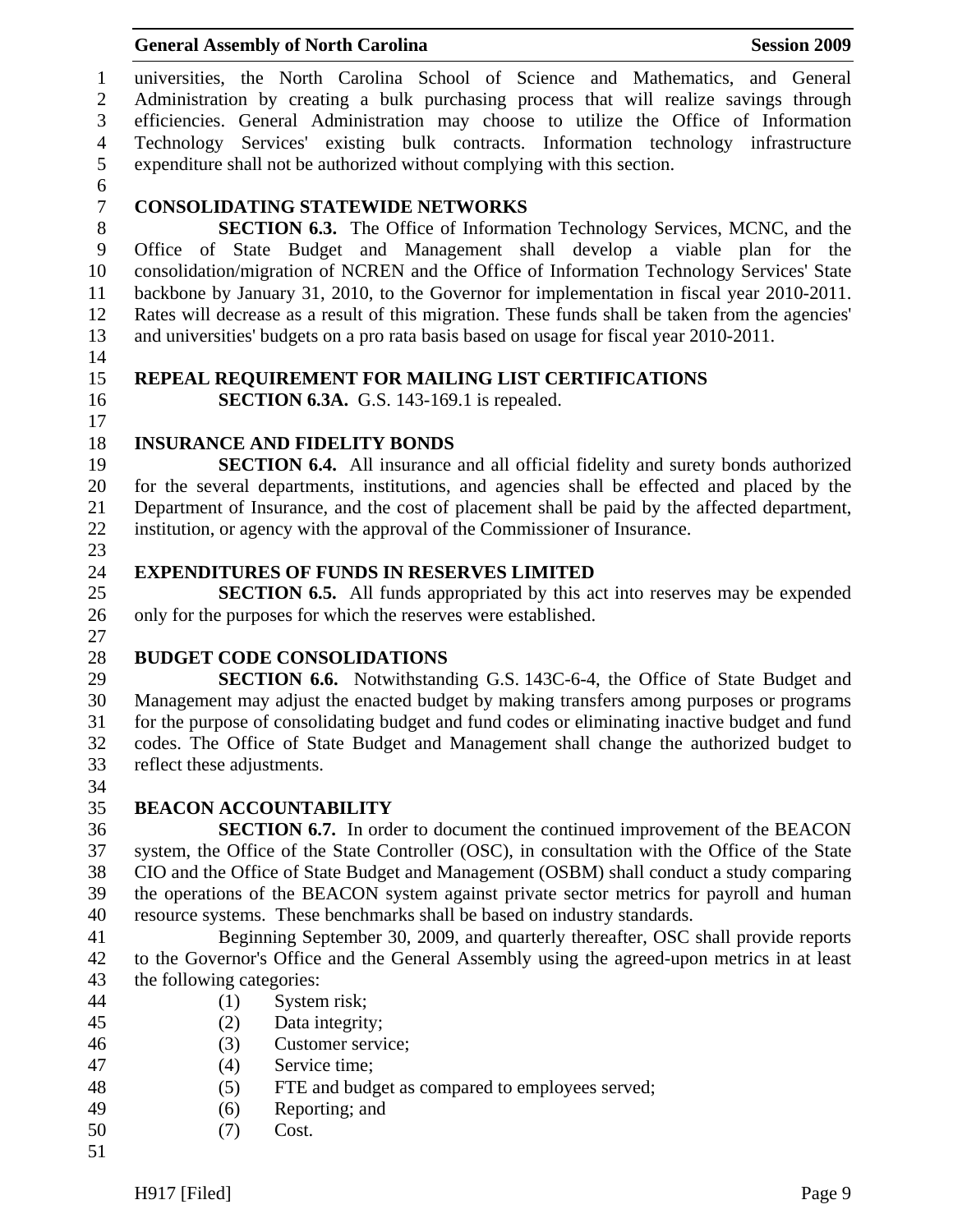| 8  | G.S. 143C-3-3."                                                                                 |
|----|-------------------------------------------------------------------------------------------------|
| 9  |                                                                                                 |
| 10 | <b>BUDGET REALIGNMENT</b>                                                                       |
| 11 | <b>SECTION 6.10.</b> Notwithstanding G.S. 143C-6-4(b), the Office of State Budget and           |
| 12 | Management may adjust the enacted budget by making transfers among purposes or programs         |
| 13 | for the sole purpose of correctly aligning authorized positions and associated operating costs  |
| 14 | with the appropriate purposes or programs as defined in G.S. $143C-1-1(d)(23)$ . The Office of  |
| 15 | State Budget and Management shall change the certified budget to reflect these adjustments      |
| 16 | only after reporting the proposed adjustments to the Joint Legislative Commission on            |
| 17 | Governmental Operations and the Fiscal Research Division. Under no circumstances shall total    |
| 18 | General Fund expenditures for a State department exceed the amount appropriated to that         |
|    |                                                                                                 |
| 19 | department from the General Fund for the fiscal year.                                           |
| 20 |                                                                                                 |
| 21 | TRUTH-IN-BUDGETING REFORM                                                                       |
| 22 | SECTION 6.11. G.S. 143C-6-4 reads as rewritten:                                                 |
| 23 | "§ 143C-6-4. Budget Adjustments Authorized.                                                     |
| 24 | Findings. - The General Assembly recognizes that even the most thorough budget<br>(a)           |
| 25 | deliberations may be affected by unforeseeable events. Under limited circumstances set forth in |
| 26 | this section, the Director may adjust the enacted budget by making transfers among lines of     |
| 27 | expenditure, purposes, or programs or by increasing expenditures funded by departmental         |
| 28 | receipts. Under no circumstances, however, shall total General Fund expenditures for a State    |
| 29 | department exceed the amount appropriated to that department from the General Fund for the      |
| 30 | fiscal year.                                                                                    |
| 31 | Adjustments to the Certified Budget. - Notwithstanding the provisions of<br>(b)                 |
| 32 | G.S. 143C-6-1, a State agency may, with approval of the Director of the Budget, spend more      |
| 33 | than was authorized in the certified budget for all of the following:                           |
| 34 | An object or line item within a purpose or program department so long as the<br>(1)             |
| 35 | total amount expended for the purpose or program department is no more                          |
| 36 | than was authorized in the certified budget for the purpose or program                          |
| 37 | department.                                                                                     |
| 38 | A purpose or program if the overexpenditure of the purpose or program is:<br>(2)                |
| 39 | Required by a court or Industrial Commission order;<br>a.                                       |
| 40 | Authorized under G.S. 166A-5(1)a.9. of the Emergency Management<br>h.                           |
| 41 | Act; or                                                                                         |
| 42 | Required to call out the national guard.<br>c.                                                  |
| 43 | (3)<br>A purpose or program not subject to the provisions of subdivision $(b)(2)$ of            |
| 44 | this subsection, but only in accord with the following restrictions: (i) the                    |
| 45 | overexpenditure is required to continue the purpose or programs due to                          |
| 46 | complications or changes in circumstances that could not have been foreseen                     |
| 47 | when the budget for the fiscal period was enacted, (ii) the scope of the                        |
| 48 | purpose or program is not increased, (iii) the overexpenditure is authorized                    |
| 49 | on a nonrecurring basis, and (iv) (iii) under no circumstances shall the total                  |
| 50 | requirements for a State department exceed the department's certified budget                    |
| 51 | for the fiscal year by more than three percent $(3%)$ ten percent $(10%)$ without               |
|    |                                                                                                 |
|    | Page 10<br>$H917$ [Filed]                                                                       |
|    |                                                                                                 |

# General Assembly of North Carolina **Session 2009** 1 **REPEAL REQUIREMENT FOR MAILING LIST CERTIFICATIONS**<br>2 **SECTION 6.8.** G.S. 143-169.1 is repealed.

 $\frac{3}{4}$ 

**SECTION 6.8.** G.S. 143-169.1 is repealed.

5 **SECTION 6.9.** G.S. 147-33.88(a) reads as rewritten:<br>
(a) The Office shall develop an annual budget for review

4 **OFFICE OF INFORMATION TECHNOLOGY SERVICES BUDGET REVIEW** 

7 State Budget and Management prior to April 1 of each year. in accordance with

"(a) The Office shall develop an annual budget for review and approval by the Office of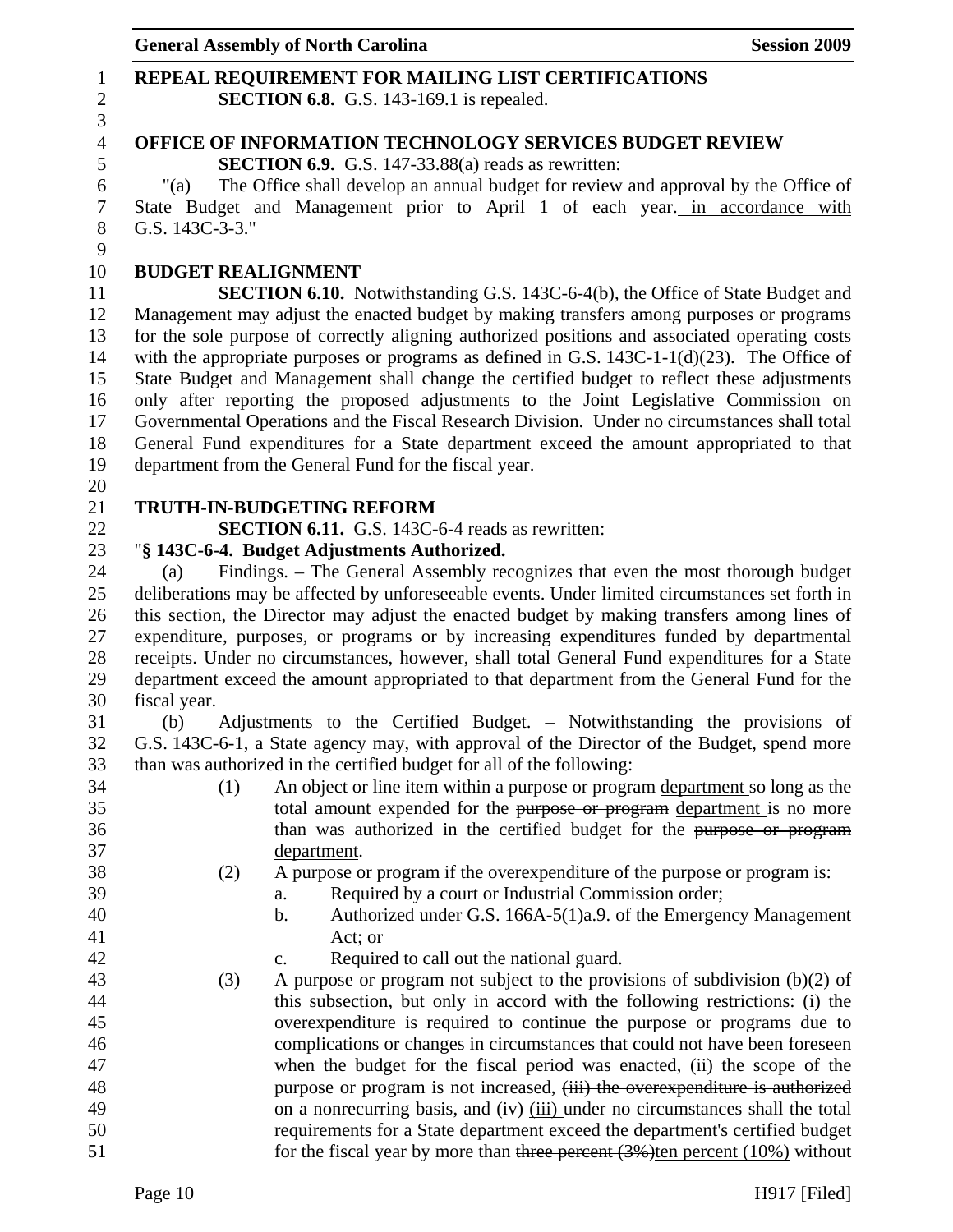| <b>General Assembly of North Carolina</b> |                                                                                                                                                                                                  | <b>Session 2009</b> |
|-------------------------------------------|--------------------------------------------------------------------------------------------------------------------------------------------------------------------------------------------------|---------------------|
|                                           | prior consultation with the Joint Legislative Commission on Governmental<br>Operations."                                                                                                         |                     |
|                                           | <b>FISCAL RESPONSIBILITY RESERVE</b>                                                                                                                                                             |                     |
|                                           | <b>SECTION 6.12.</b> The unobligated balance of the General Fund at the end of fiscal                                                                                                            |                     |
|                                           | year 2009-2010 shall be deposited in a reserve fund dedicated to maximizing federal recovery                                                                                                     |                     |
|                                           | receipts, including those available through the American Recovery and Reinvestment Act of                                                                                                        |                     |
|                                           | 2009 (ARRA), and filling any deficit created by anticipated federal recovery receipts that do                                                                                                    |                     |
|                                           | not materialize. The Office of State Budget and Management shall administer the fund in                                                                                                          |                     |
|                                           | consultation with the Joint Legislative Commission on Governmental Operations.                                                                                                                   |                     |
|                                           | Expenditures from the fund in fiscal year 2010-2011 are authorized for:                                                                                                                          |                     |
| (1)                                       | Required State matching funds for federal discretionary grants that create<br>jobs or foster economic development;                                                                               |                     |
| (2)                                       | Required State matching funds for federal discretionary grants included in                                                                                                                       |                     |
|                                           | the ARRA or any other federal recovery law or activity;                                                                                                                                          |                     |
| (3)                                       | Offsetting any unexpected deficit due to receiving less recovery funding than                                                                                                                    |                     |
|                                           | anticipated from mandatory grants included in the ARRA; and                                                                                                                                      |                     |
| (4)                                       | Implementing State government efficiency plans approved by the Governor                                                                                                                          |                     |
|                                           | and the Joint Legislative Commission on Governmental Operations.                                                                                                                                 |                     |
|                                           |                                                                                                                                                                                                  |                     |
| PART VII. PUBLIC SCHOOLS                  |                                                                                                                                                                                                  |                     |
|                                           |                                                                                                                                                                                                  |                     |
| <b>CHILDREN WITH DISABILITIES</b>         |                                                                                                                                                                                                  |                     |
|                                           | <b>SECTION 7.1.</b> The State Board of Education shall allocate funds for children with                                                                                                          |                     |
|                                           | disabilities on the basis of three thousand five hundred dollars and seventy-seven cents<br>$(\$3,500.77)$ per child for a maximum of 173,249 children for the 2009-2010 school year. Each       |                     |
|                                           | local school administrative unit shall receive funds for the lesser of (i) all children who are                                                                                                  |                     |
|                                           | identified as children with disabilities, or (ii) twelve and five-tenths percent (12.5%) of the                                                                                                  |                     |
|                                           | 2009-2010 allocated average daily membership in the local school administrative unit.                                                                                                            |                     |
|                                           | The dollar amounts allocated under this section for children with disabilities shall                                                                                                             |                     |
|                                           | also adjust in accordance with legislative salary increments, retirement rate adjustments, and                                                                                                   |                     |
|                                           | health benefit adjustments for personnel who serve children with disabilities.                                                                                                                   |                     |
|                                           |                                                                                                                                                                                                  |                     |
|                                           | <b>FUNDS FOR ACADEMICALLY GIFTED CHILDREN</b>                                                                                                                                                    |                     |
|                                           | <b>SECTION 7.2.</b> The State Board of Education shall allocate funds for academically                                                                                                           |                     |
|                                           | or intellectually gifted children on the basis of one thousand one hundred sixty-three dollars                                                                                                   |                     |
|                                           | and seven cents $(\$1,163.07)$ per child. A local school administrative unit shall receive funds for                                                                                             |                     |
|                                           | a maximum of four percent (4%) of its 2009-2010 allocated average daily membership,                                                                                                              |                     |
|                                           | regardless of the number of children identified as academically or intellectually gifted in the<br>unit. The State Board shall allocate funds for no more than 58,597 children for the 2009-2010 |                     |
| school year.                              |                                                                                                                                                                                                  |                     |
|                                           | The dollar amounts allocated under this section for academically or intellectually                                                                                                               |                     |

42 The dollar amounts allocated under this section for academically or intellectually 43 gifted children shall also adjust in accordance with legislative salary increments, retirement rate 44 adjustments, and health benefit adjustments for personnel who serve academically or 45 intellectually gifted children.

46

### 47 **ABCS OF PUBLIC EDUCATION**

48 **SECTION 7.3.** Notwithstanding G.S. 115C-105.36, the State Board of Education 49 is directed to place a one-year moratorium on financial awards paid to school personnel in 50 fiscal year 2009-2010 based on 2008-2009 student academic performance. The State Board of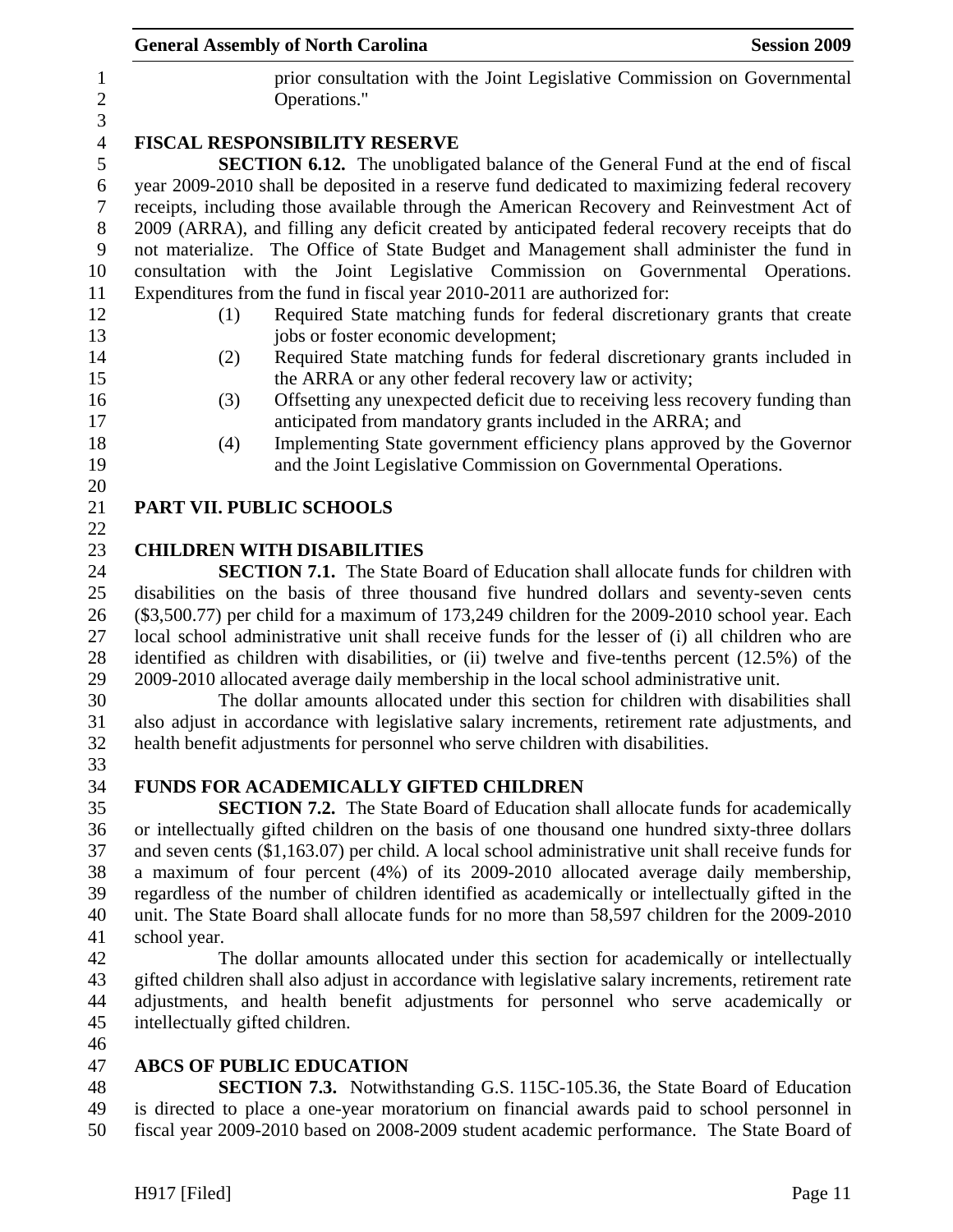| <b>General Assembly of North Carolina</b><br><b>Session 2009</b>                                                              |
|-------------------------------------------------------------------------------------------------------------------------------|
| Education shall develop a plan to restructure the ABCs Accountability System and report the                                   |
| restructuring plan to the Governor and General Assembly no later than January 31, 2010.                                       |
| <b>NORTH CAROLINA VIRTUAL PUBLIC SCHOOLS</b>                                                                                  |
| <b>SECTION 7.4.(a)</b> The North Carolina Virtual Public School (NCVPS) program                                               |
| shall report to the State Board of Education and shall maintain an administrative office at the                               |
| Department of Public Instruction.                                                                                             |
| <b>SECTION 7.4.(b)</b> The Director of NCVPS shall continue to ensure that course                                             |
| quality standards are established and met and that all e-learning opportunities offered by                                    |
| State-funded entities to public school students are consolidated under the North Carolina                                     |
| Virtual Public School program, eliminating course duplication.                                                                |
| <b>SECTION 7.4.(c)</b> Subsequent to course consolidation, the Director shall prioritize                                      |
| e-learning course offerings for students residing in rural and low-wealth county LEAs, in order                               |
| to expand available instructional opportunities. First-available e-learning instructional                                     |
| opportunities should include courses required as part of the standard course of study for high                                |
| school graduation and AP offerings not otherwise available.                                                                   |
| <b>SECTION 7.4.(d)</b> The State Board of Education shall implement an allotment                                              |
| formula developed pursuant to Section 7.16(d) of S.L. 2006-66, for funding e-learning,                                        |
| effective in the 2010-2011 fiscal year. NCVPS shall be available at no cost to all students in                                |
| North Carolina who are enrolled in North Carolina's public schools, Department of Defense                                     |
| schools, and schools operated by the Bureau of Indian Affairs. The Department of Public                                       |
| Instruction shall communicate to local school administrative units all applicable guidelines                                  |
| regarding the enrollment of nonpublic school students in these courses.                                                       |
| <b>SECTION 7.4.(e)</b> The State Board of Education shall project funds needed to                                             |
| operate the North Carolina Virtual Public School (NCVPS) for fiscal year 2009-2010. In order                                  |
| to ensure funds are available, the State Board of Education is directed to utilize funding sources<br>in the following order: |
| Available American Recovery and Reinvestment Act funds;                                                                       |
| (1)<br>Up to six million dollars $(\$6,000,000)$ from the School Technology<br>(2)                                            |
| appropriation.                                                                                                                |
| If additional funds are needed, the State Board of Education may use funds from the State                                     |
| Public School Fund to implement NCVPS courses.                                                                                |
|                                                                                                                               |
| <b>LEARN AND EARN ONLINE</b>                                                                                                  |
| <b>SECTION 7.5.(a)</b> Funds are appropriated in this act for the Learn and Earn Online                                       |
| program. This program will allow high school students to enroll in college courses to qualify                                 |
| for college credit. Online courses will be made available to students through The University of                               |
| North Carolina and the North Carolina Community College System.                                                               |

39 **SECTION 7.5.(b)** Funds shall be used for course tuition and only those technology 40 and course fees and textbooks required for course participation. Funds shall also support a 41 liaison position to be housed at the Department of Public Instruction to coordinate with The 42 University of North Carolina and North Carolina Community College System, and to 43 communicate course availability and related information to high school administrators, 44 teachers, and counselors.

45 **SECTION 7.5.(c)** The State Board of Education shall determine the allocation of 46 Learn and Earn Online course offerings across the State.

47 **SECTION 7.5.(d)** The State Board of Education shall allot funds for tuition, fees, 48 and textbooks on the basis of and after verification of the credit hour enrollment of high school 49 students in Learn and Earn Online courses.

50 **SECTION 7.5.(e)** The University of North Carolina program shall report to The 51 University of North Carolina Board of Governors, and the North Carolina Community College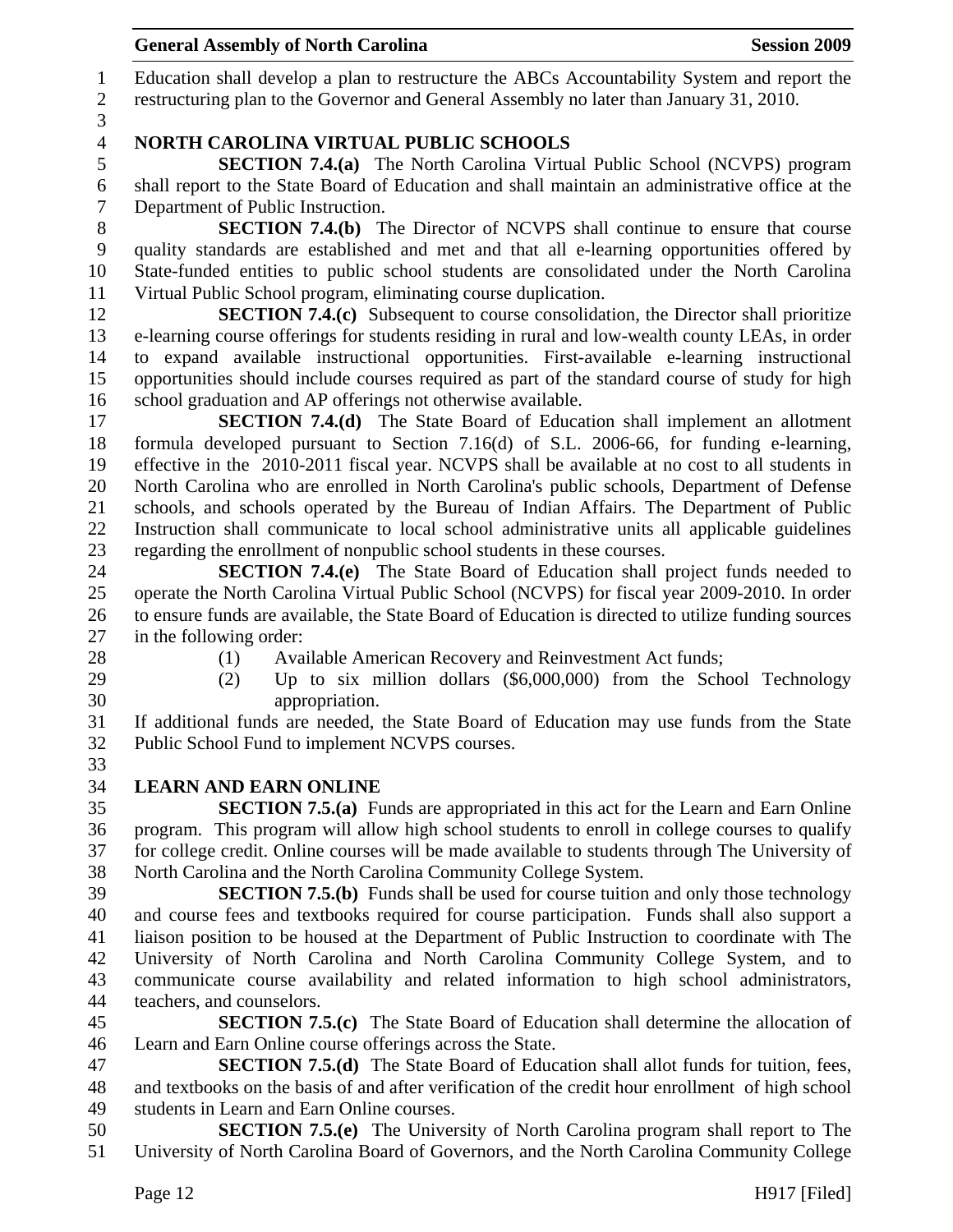1 program shall report to the North Carolina Community College Board of Trustees. The 2 Department of Public Instruction shall report to the State Board of Education.

3 **SECTION 7.5.(f)** Both The University of North Carolina and the North Carolina 4 Community College System shall provide oversight and coordination, including coordination 5 with the Department of Public Instruction and with the North Carolina Virtual Public School 6 (NCVPS) to avoid course duplication.

7 **SECTION 7.5.(g)** Course quality and rigor standards shall be established and each 8 program shall conduct course evaluations to ensure that the online courses made available to 9 students meet the established standards.

10 **SECTION 7.5.(h)** The State Board of Education, The University of North Carolina 11 and the North Carolina Community College System shall report on the proposed operating plan 12 for 2009-2010 to the Joint Legislative Education Oversight Committee, the Office of State 13 Budget and Management, and the Fiscal Research Division no later than September 1, 2009.

14 **SECTION 7.5.(i)** Local school administrative units may purchase textbooks for 15 Learn and Earn Online courses through the Department of Public Instruction's textbook 16 warehouse in the same manner as textbooks that have been adopted for public school students 17 by the State Board of Education.

18 **SECTION 7.5.(j)** Funds appropriated for Learn and Earn Online that are 19 unexpended or unencumbered at the end of each fiscal year shall not revert but shall remain 20 available for expenditure.

22

21 **SECTION 7.5.(k)** This section becomes effective June 30, 2009.

#### 23 **USE OF SUPPLEMENTAL FUNDING IN LOW-WEALTH COUNTIES**

24 **SECTION 7.6.(a)** Use of Funds for Supplemental Funding. – All funds received 25 pursuant to this section shall be used only: (i) to provide instructional positions, instructional 26 support positions, teacher assistant positions, clerical positions, school computer technicians, 27 instructional supplies and equipment, staff development, and textbooks; (ii) for salary 28 supplements for instructional personnel and instructional support personnel; and (iii) to pay an 29 amount not to exceed ten thousand dollars (\$10,000) of the plant operation contract cost 30 charged by the Department of Public Instruction for services. Local boards of education are 31 encouraged to use at least twenty-five percent (25%) of the funds received pursuant to this 32 section to improve the academic performance of children who are performing at Level I or II on 33 either reading or mathematics end-of-grade tests in grades 3-8 and children who are performing 34 at Level I or II on the writing tests in grades 4 and 7. Local boards of education shall report to 35 the State Board of Education on an annual basis on funds used for this purpose, and the State 36 Board shall report this information to the Joint Legislative Education Oversight Committee. 37 These reports shall specify how these funds were targeted and used to implement specific 38 improvement strategies of each local school administrative unit and its schools, such as teacher 39 recruitment, closing the achievement gap, improving student accountability, addressing the 40 needs of at-risk students, and establishing and maintaining safe schools.

41 **SECTION 7.6.(b)** The State Board of Education shall report this information 42 annually by October 31 to the Office of State Budget and Management, the Joint Legislative 43 Education Oversight Committee, and the Fiscal Research Division.

- 44 **SECTION 7.6.(c)** Definitions. As used in this section:
- 45 (1) "Anticipated county property tax revenue availability" means the 46 county-adjusted property tax base multiplied by the effective State average 47 tax rate.
- 48 (2) "Anticipated total county revenue availability" means the sum of the:
- 49 a. Anticipated county property tax revenue availability,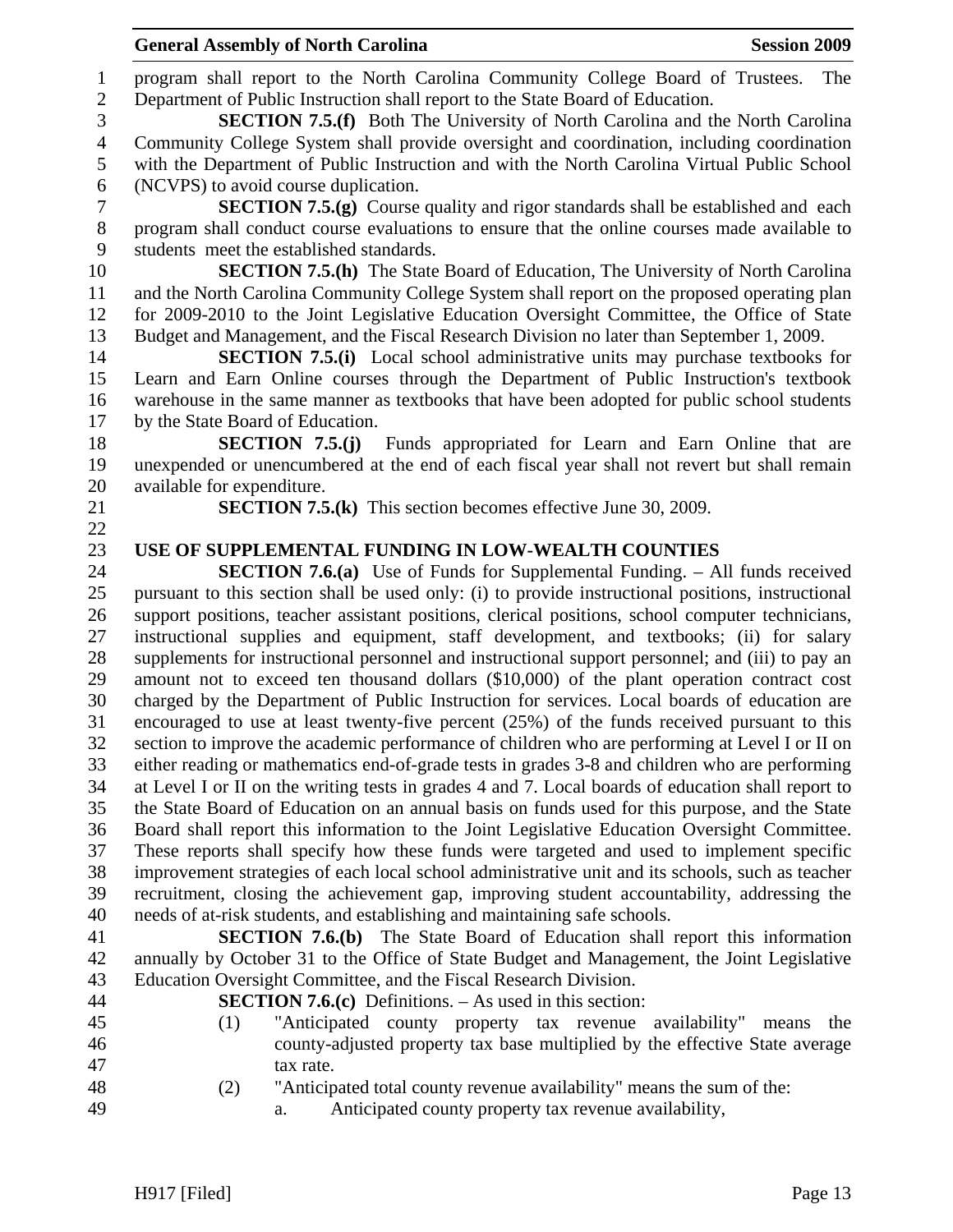|     | <b>General Assembly of North Carolina</b>                                                                                                                                                            | <b>Session 2009</b> |
|-----|------------------------------------------------------------------------------------------------------------------------------------------------------------------------------------------------------|---------------------|
|     | $\mathbf b$ .<br>Local sales and use taxes received by the county that are levied under<br>Chapter 1096 of the 1967 Session Laws or under Subchapter VIII of<br>Chapter 105 of the General Statutes, |                     |
|     | Sales tax hold harmless reimbursement received by the county under<br>c.<br>G.S. 105-521, and                                                                                                        |                     |
|     | Fines and forfeitures deposited in the county school fund for the most<br>d.<br>recent year for which data are available.                                                                            |                     |
| (3) | "Anticipated total county revenue availability per student" means the                                                                                                                                |                     |
|     | anticipated total county revenue availability for the county divided by the<br>average daily membership of the county.                                                                               |                     |
|     |                                                                                                                                                                                                      |                     |
| (4) | "Anticipated State average revenue availability per student" means the sum<br>of all anticipated total county revenue availability divided by the average                                            |                     |
|     | daily membership for the State.                                                                                                                                                                      |                     |
| (5) | "Average daily membership" means average daily membership as defined in<br>the North Carolina Public Schools Allotment Policy Manual, adopted by the                                                 |                     |
|     | State Board of Education. If a county contains only part of a local school                                                                                                                           |                     |
|     | administrative unit, the average daily membership of that county includes all<br>students who reside within the county and attend that local school                                                  |                     |
|     | administrative unit.                                                                                                                                                                                 |                     |
| (6) | "County-adjusted property tax base" shall be computed as follows:                                                                                                                                    |                     |
|     | Subtract the present-use value of agricultural land, horticultural land,<br>a.                                                                                                                       |                     |
|     | and forestland in the county, as defined in G.S. 105-277.2, from the                                                                                                                                 |                     |
|     | total assessed real property valuation of the county,                                                                                                                                                |                     |
|     | Adjust the resulting amount by multiplying by a weighted average of<br>b.                                                                                                                            |                     |
|     | the three most recent annual sales assessment ratio studies,                                                                                                                                         |                     |
|     | Add to the resulting amount the:<br>$\mathbf{c}$ .                                                                                                                                                   |                     |
|     | Present-use value of agricultural land, horticultural land, and<br>1.                                                                                                                                |                     |
|     | forestland, as defined in G.S. 105-277.2,                                                                                                                                                            |                     |
|     | Value of property of public service companies, determined in<br>2.                                                                                                                                   |                     |
|     | accordance with Article 23 of Chapter 105 of the General                                                                                                                                             |                     |
|     | Statutes, and                                                                                                                                                                                        |                     |
|     | Personal property value for the county.<br>3.                                                                                                                                                        |                     |
| (7) | "County-adjusted property tax base per square mile" means                                                                                                                                            | the                 |
|     | county-adjusted property tax base divided by the number of square miles of                                                                                                                           |                     |
|     | land area in the county.                                                                                                                                                                             |                     |
| (8) | "County wealth as a percentage of State average wealth" shall be computed                                                                                                                            |                     |
|     | as follows:                                                                                                                                                                                          |                     |
|     | Compute the percentage that the county per capita income is of the<br>a.                                                                                                                             |                     |
|     | State per capita income and weight the resulting percentage by a                                                                                                                                     |                     |
|     | factor of five-tenths,                                                                                                                                                                               |                     |
|     | Compute the percentage that the anticipated total county revenue<br>b.                                                                                                                               |                     |
|     | availability per student is of the anticipated State average revenue                                                                                                                                 |                     |
|     | availability per student and weight the resulting percentage by a                                                                                                                                    |                     |
|     | factor of four-tenths,                                                                                                                                                                               |                     |
|     | Compute the percentage that the county-adjusted property tax base<br>$\mathbf{c}$ .                                                                                                                  |                     |
|     | per square mile is of the State-adjusted property tax base per square                                                                                                                                |                     |
|     | mile and weight the resulting percentage by a factor of one-tenth,                                                                                                                                   |                     |
|     | Add the three weighted percentages to derive the county wealth as a<br>d.                                                                                                                            |                     |
|     | percentage of the State average wealth.                                                                                                                                                              |                     |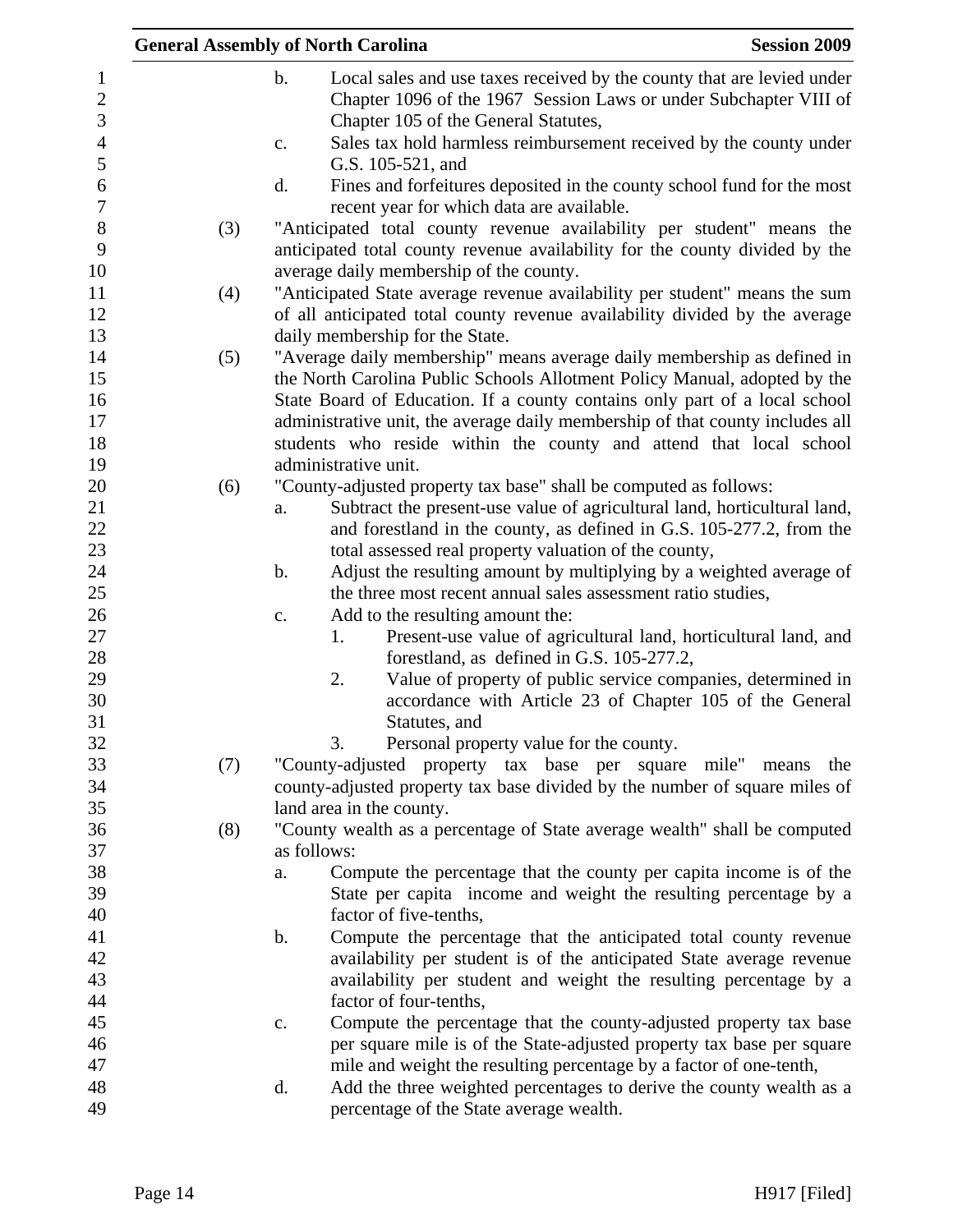|       | <b>General Assembly of North Carolina</b>                                                                                                  | <b>Session 2009</b> |
|-------|--------------------------------------------------------------------------------------------------------------------------------------------|---------------------|
| (9)   | "Effective county tax rate" means the actual county tax rate multiplied by a                                                               |                     |
|       | weighted average of the three most recent annual sales assessment ratio                                                                    |                     |
|       | studies.                                                                                                                                   |                     |
| (10)  | "Effective State average tax rate" means the average of effective county tax                                                               |                     |
|       | rates for all counties.                                                                                                                    |                     |
| (10a) | "Local current expense funds" means the most recent county current expense                                                                 |                     |
|       | appropriations to public schools, as reported by local boards of education in                                                              |                     |
|       | the audit report filed with the Secretary of the Local Government                                                                          |                     |
|       | Commission pursuant to G.S. 115C-447.                                                                                                      |                     |
| (11)  | "Per capita income" means the average for the most recent three years for                                                                  |                     |
|       | which data are available of the per capita income according to the most                                                                    |                     |
|       | recent report of the United States Department of Commerce, Bureau of                                                                       |                     |
|       | Economic Analysis, including any reported modifications for prior years as                                                                 |                     |
|       | outlined in the most recent report.                                                                                                        |                     |
| (12)  | "Sales assessment ratio studies" means sales assessment ratio studies                                                                      |                     |
|       | performed by the Department of Revenue under G.S. 105-289(h).<br>"State average current expense appropriations per student" means the most |                     |
| (13)  | recent State total of county current expense appropriations to public schools,                                                             |                     |
|       | as reported by local boards of education in the audit report filed with the                                                                |                     |
|       | Secretary of the Local Government Commission pursuant to G.S. 115C-447.                                                                    |                     |
| (14)  | "State average adjusted property tax base per square mile" means the sum of                                                                |                     |
|       | the county-adjusted property tax bases for all counties divided by the                                                                     |                     |
|       | number of square miles of land area in the State.                                                                                          |                     |
| (14a) | "Supplant" means to decrease local per student current expense                                                                             |                     |
|       | appropriations from one fiscal year to the next fiscal year.                                                                               |                     |
| (15)  | "Weighted average of the three most recent annual sales assessment ratio                                                                   |                     |
|       | studies" means the weighted average of the three most recent annual sales                                                                  |                     |
|       | assessment ratio studies in the most recent years for which county current                                                                 |                     |
|       | expense appropriations and adjusted property tax valuations are available. If                                                              |                     |
|       | real property in a county has been revalued one year prior to the most recent                                                              |                     |
|       | sales assessment ratio study, a weighted average of the two most recent sales                                                              |                     |
|       | assessment ratios shall be used. If property has been revalued the year of the                                                             |                     |
|       | most recent sales assessment ratio study, the sales assessment ratio for the                                                               |                     |
|       | year of revaluation shall be used.<br><b>SECTION 7.6.(d)</b> Eligibility for Funds. – Except as provided in subsection (h) of              |                     |
|       | this section, the State Board of Education shall allocate these funds to local school                                                      |                     |
|       | administrative units located in whole or in part in counties in which the county wealth as a                                               |                     |
|       | percentage of the State average wealth is less than one hundred percent (100%).                                                            |                     |
|       | <b>SECTION 7.6.(e)</b> Allocation of Funds. – Except as provided in subsection (g) of                                                      |                     |
|       | this section, the amount received per average daily membership for a county shall be the                                                   |                     |
|       | difference between the State average current expense appropriations per student and the current                                            |                     |
|       | expense appropriations per student that the county could provide given the county's wealth and                                             |                     |
|       | an average effort to fund public schools. (To derive the current expense appropriations per                                                |                     |
|       | student that the county could be able to provide given the county's wealth and an average effort                                           |                     |
|       | to fund public schools, multiply the county wealth as a percentage of State average wealth by                                              |                     |
|       | the State average current expense appropriations per student.) The funds for the local school                                              |                     |
|       | administrative units located in whole or in part in the county shall be allocated to each local                                            |                     |
|       | school administrative unit located in whole or in part in the county based on the average daily                                            |                     |
|       | membership of the county's students in the school units. If the funds appropriated for                                                     |                     |
|       | supplemental funding are not adequate to fund the formula fully, each local school                                                         |                     |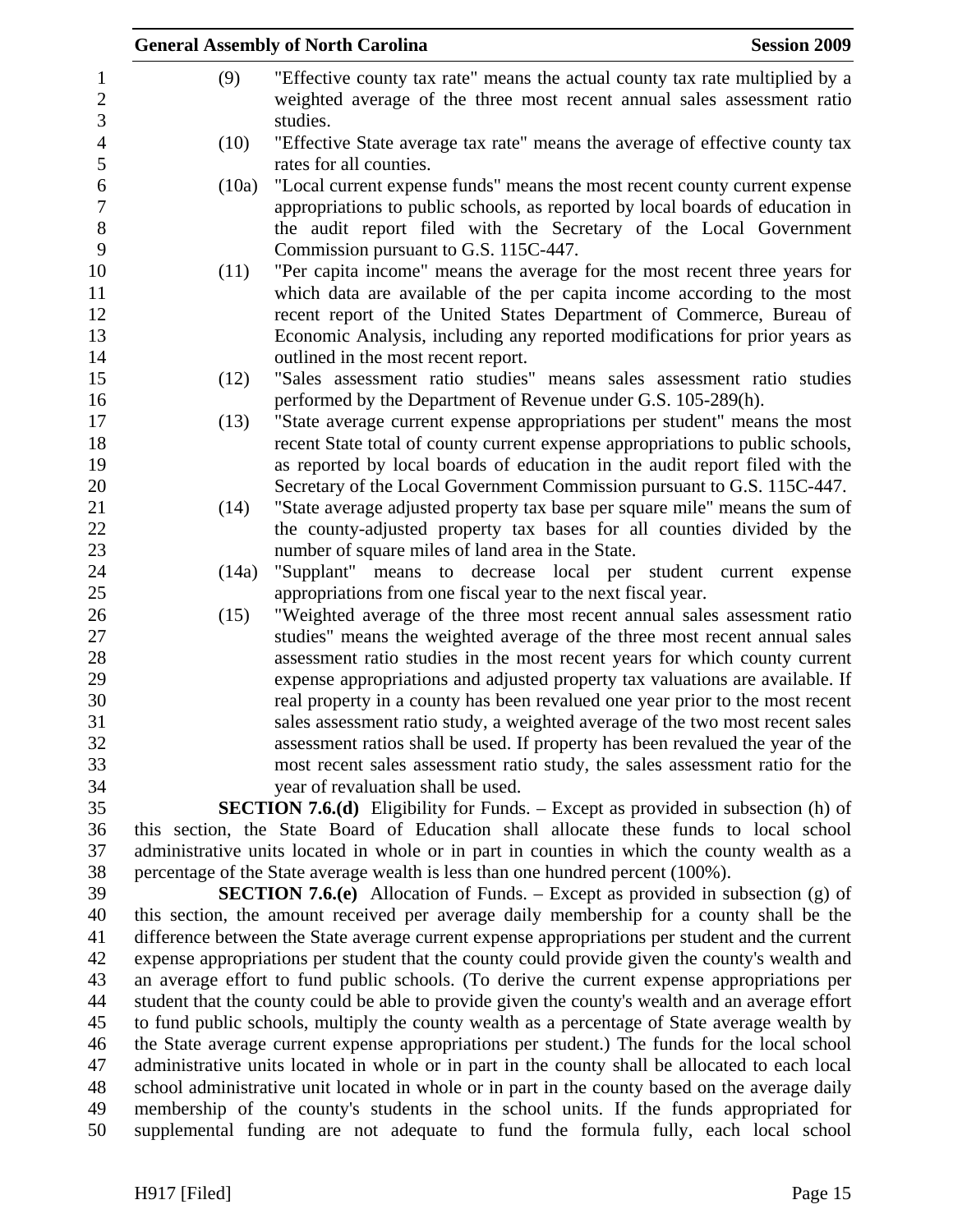1 administrative unit shall receive a pro rata share of the funds appropriated for supplemental 2 funding.

3 **SECTION 7.6.(f)** Formula for Distribution of Supplemental Funding Pursuant to 4 This Section Only. – The formula in this section is solely a basis for distribution of 5 supplemental funding for low-wealth counties and is not intended to reflect any measure of the 6 adequacy of the educational program or funding for public schools. The formula is also not 7 intended to reflect any commitment by the General Assembly to appropriate any additional 8 supplemental funds for low-wealth counties.

9 **SECTION 7.6.(g)** Minimum Effort Required. – Counties that had effective tax 10 rates in the 1996-1997 fiscal year that were above the State average effective tax rate but that 11 had effective rates below the State average in the 1997-1998 fiscal year or thereafter shall 12 receive reduced funding under this section. This reduction in funding shall be determined by 13 subtracting the amount that the county would have received pursuant to Section 17.1(g) of 14 Chapter 507 of the 1995 Session Laws from the amount that the county would have received if 15 qualified for full funding and multiplying the difference by ten percent (10%). This method of 16 calculating reduced funding shall apply one time only. This method of calculating reduced 17 funding shall not apply in cases in which the effective tax rate fell below the statewide average 18 effective tax rate as a result of a reduction in the actual property tax rate. In these cases, the 19 minimum effort required shall be calculated in accordance with Section 17.1(g) of Chapter 507 20 of the 1995 Session Laws. If the county documents that it has increased the per student 21 appropriation to the school current expense fund in the current fiscal year, the State Board of 22 Education shall include this additional per pupil appropriation when calculating minimum 23 effort pursuant to Section 17.1(g) of Chapter 507 of the 1995 Session Laws.

24 **SECTION 7.6.(h)** Nonsupplant Requirement. – A county in which a local school 25 administrative unit receives funds under this section shall use the funds to supplement local 26 current expense funds and shall not supplant local current expense funds. For the 2009-2011 27 fiscal biennium, the State Board of Education shall not allocate funds under this section to a 28 county found to have used these funds to supplant local per student current expense funds. The 29 State Board of Education shall make a finding that a county has used these funds to supplant 30 local current expense funds in the prior year, or the year for which the most recent data are 31 available, if:

- 32 (1) The current expense appropriation per student of the county for the current 33 year is less than ninety-five percent (95%) of the average of the local current 34 expense appropriations per student for the three prior fiscal years; and
- 35 (2) The county cannot show: (i) that it has remedied the deficiency in funding or 36 (ii) that extraordinary circumstances caused the county to supplant local 37 current expense funds with funds allocated under this section. The State 38 Board of Education shall adopt rules to implement this section.

39 **SECTION 7.6.(i)** Reports. – The State Board of Education shall report to the Joint 40 Legislative Education Oversight Committee prior to May 1, 2010, if it determines that counties 41 have supplanted funds.

42 **SECTION 7.6.(j)** Department of Revenue Reports. – The Department of Revenue 43 shall provide to the Department of Public Instruction a preliminary report for the current fiscal 44 year of the assessed value of the property tax base for each county prior to March 1 of each 45 year and a final report prior to May 1 of each year. The reports shall include for each county the 46 annual sales assessment ratio and the taxable values of (i) total real property, (ii) the portion of 47 total real property represented by the present-use value of agricultural land, horticultural land, 48 and forestland as defined in G.S. 105-277.2, (iii) property of public service companies 49 determined in accordance with Article 23 of Chapter 105 of the General Statutes, and (iv) 50 personal property.

51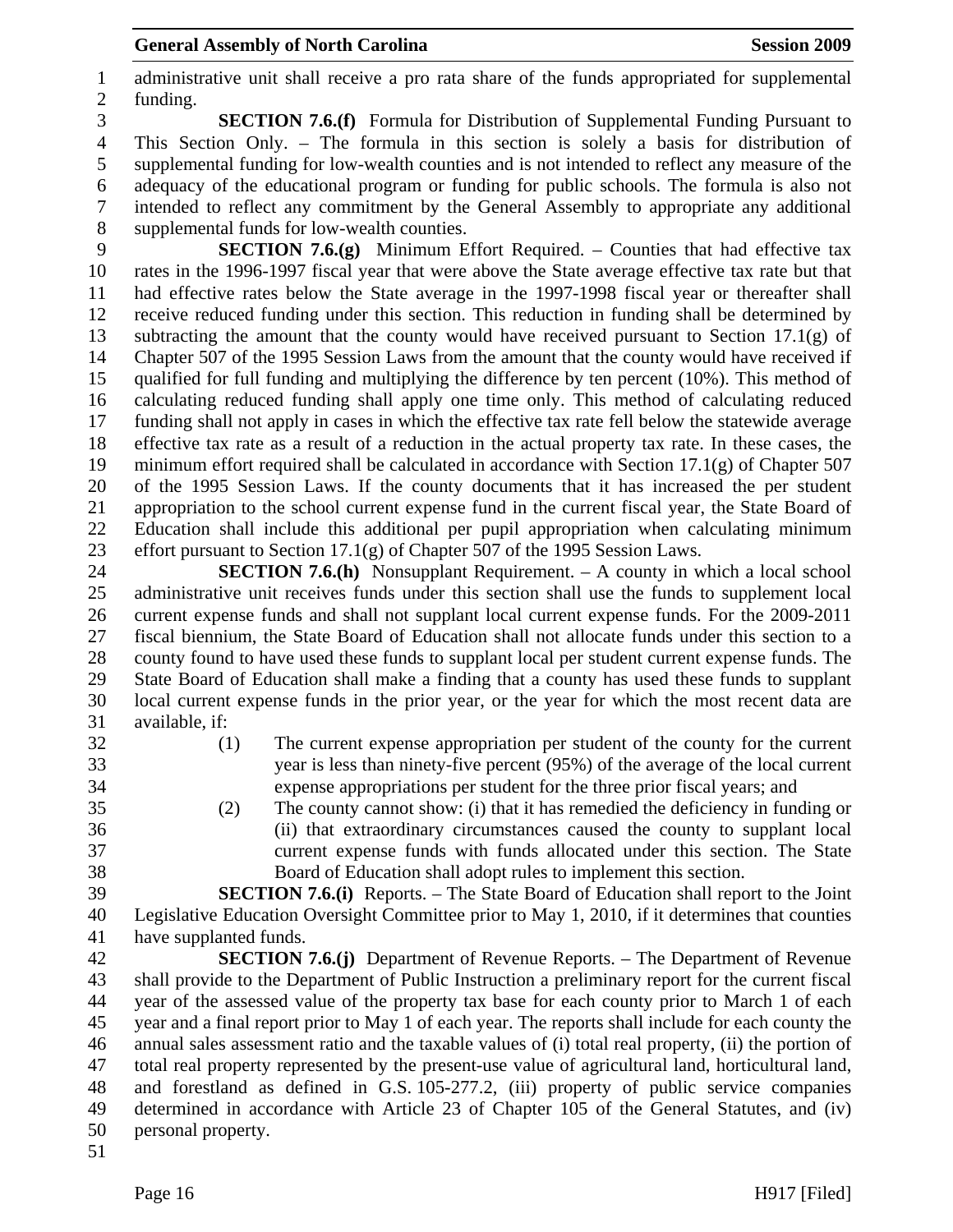| $\mathbf{1}$   | SMALL SCHOOL SYSTEM SUPPLEMENTAL FUNDING                                                                                                                                                      |  |  |  |
|----------------|-----------------------------------------------------------------------------------------------------------------------------------------------------------------------------------------------|--|--|--|
| $\overline{c}$ | <b>SECTION 7.7.(a)</b> Funds for Small School Systems. - Except as provided in                                                                                                                |  |  |  |
| 3              | subsection (b) of this section, the State Board of Education shall allocate funds appropriated for                                                                                            |  |  |  |
| $\overline{4}$ | small school system supplemental funding (i) to each county school administrative unit with an                                                                                                |  |  |  |
| 5              | average daily membership of fewer than 3,175 students and (ii) to each county school                                                                                                          |  |  |  |
| 6              | administrative unit with an average daily membership from 3,175 to 4,000 students if the                                                                                                      |  |  |  |
| $\tau$         | county in which the local school administrative unit is located has a county-adjusted property                                                                                                |  |  |  |
| $8\,$          | tax base per student that is below the State-adjusted property tax base per student and if the                                                                                                |  |  |  |
| 9              | total average daily membership of all local school administrative units located within the                                                                                                    |  |  |  |
| 10             | county is from 3,175 to 4,000 students. The allocation formula shall:                                                                                                                         |  |  |  |
| 11             | Round all fractions of positions to the next whole position.<br>(1)                                                                                                                           |  |  |  |
| 12             | Provide five and one-half additional regular classroom teachers in counties<br>(2)                                                                                                            |  |  |  |
| 13             | in which the average daily membership per square mile is greater than four,                                                                                                                   |  |  |  |
| 14             | and seven additional regular classroom teachers in counties in which the                                                                                                                      |  |  |  |
| 15             | average daily membership per square mile is four or fewer.                                                                                                                                    |  |  |  |
| 16             | Provide additional program enhancement teachers adequate to offer the<br>(3)                                                                                                                  |  |  |  |
| 17             | standard course of study.                                                                                                                                                                     |  |  |  |
| 18             | Change the duty-free period allocation to one teacher assistant per 400<br>(4)                                                                                                                |  |  |  |
| 19             | average daily membership.                                                                                                                                                                     |  |  |  |
| 20             | Provide a base for the consolidated funds allotment of at least seven hundred<br>(5)                                                                                                          |  |  |  |
| 21             | forty thousand seventy-four dollars (\$740,074), excluding textbooks for the                                                                                                                  |  |  |  |
| 22             | 2009-2010 fiscal year and a base of seven hundred forty thousand                                                                                                                              |  |  |  |
| 23             | seventy-four dollars (\$740,074) for the 2010-2011 fiscal year.                                                                                                                               |  |  |  |
| 24             | Allot vocational education funds for grade 6 as well as for grades 7-12. If<br>(6)                                                                                                            |  |  |  |
| 25             | funds appropriated for each fiscal year for small school system supplemental                                                                                                                  |  |  |  |
| 26             | funding are not adequate to fully fund the program, the State Board of                                                                                                                        |  |  |  |
| 27             | Education shall reduce the amount allocated to each county school                                                                                                                             |  |  |  |
| 28             | administrative unit on a pro rata basis. This formula is solely a basis for                                                                                                                   |  |  |  |
| 29             | distribution of supplemental funding for certain county school administrative                                                                                                                 |  |  |  |
| 30             | units and is not intended to reflect any measure of the adequacy of the                                                                                                                       |  |  |  |
| 31             | educational program or funding for public schools. The formula is also not                                                                                                                    |  |  |  |
| 32             | intended to reflect any commitment by the General Assembly to appropriate                                                                                                                     |  |  |  |
| 33             | any additional supplemental funds for such county administrative units                                                                                                                        |  |  |  |
| 34<br>35       | <b>SECTION 7.7.(b)</b> Nonsupplant Requirement. $-$ A county in which a local school                                                                                                          |  |  |  |
| 36             | administrative unit receives funds under this section shall use the funds to supplement local                                                                                                 |  |  |  |
| 37             | current expense funds and shall not supplant local current expense funds. For the 2009-2011<br>fiscal biennium, the State Board of Education shall not allocate funds under this section to a |  |  |  |
| 38             | county found to have used these funds to supplant local per student current expense funds. The                                                                                                |  |  |  |
| 39             | State Board of Education shall make a finding that a county has used these funds to supplant                                                                                                  |  |  |  |
| 40             | local current expense funds in the prior year, or the year for which the most recent data are                                                                                                 |  |  |  |
| 41             | available, if:                                                                                                                                                                                |  |  |  |
| 42             | The current expense appropriation per student of the county for the current<br>(1)                                                                                                            |  |  |  |
| 43             | year is less than ninety-five percent (95%) of the average of the local current                                                                                                               |  |  |  |
| 44             | expense appropriations per student for the three prior fiscal years; and                                                                                                                      |  |  |  |
| 45             | The county cannot show: (i) that it has remedied the deficiency in funding or<br>(2)                                                                                                          |  |  |  |
| 46             | (ii) that extraordinary circumstances caused the county to supplant local                                                                                                                     |  |  |  |
| 47             | current expense funds with funds allocated under this section. The State                                                                                                                      |  |  |  |
| 48             | Board of Education shall adopt rules to implement this section.                                                                                                                               |  |  |  |
| 49             | <b>SECTION 7.7.(c)</b> Phase-Out Provisions. – If a local school administrative unit                                                                                                          |  |  |  |
| 50             | becomes ineligible for funding under this formula because of (i) an increase in the population                                                                                                |  |  |  |
| 51             | of the county in which the local school administrative unit is located or (ii) an increase in the                                                                                             |  |  |  |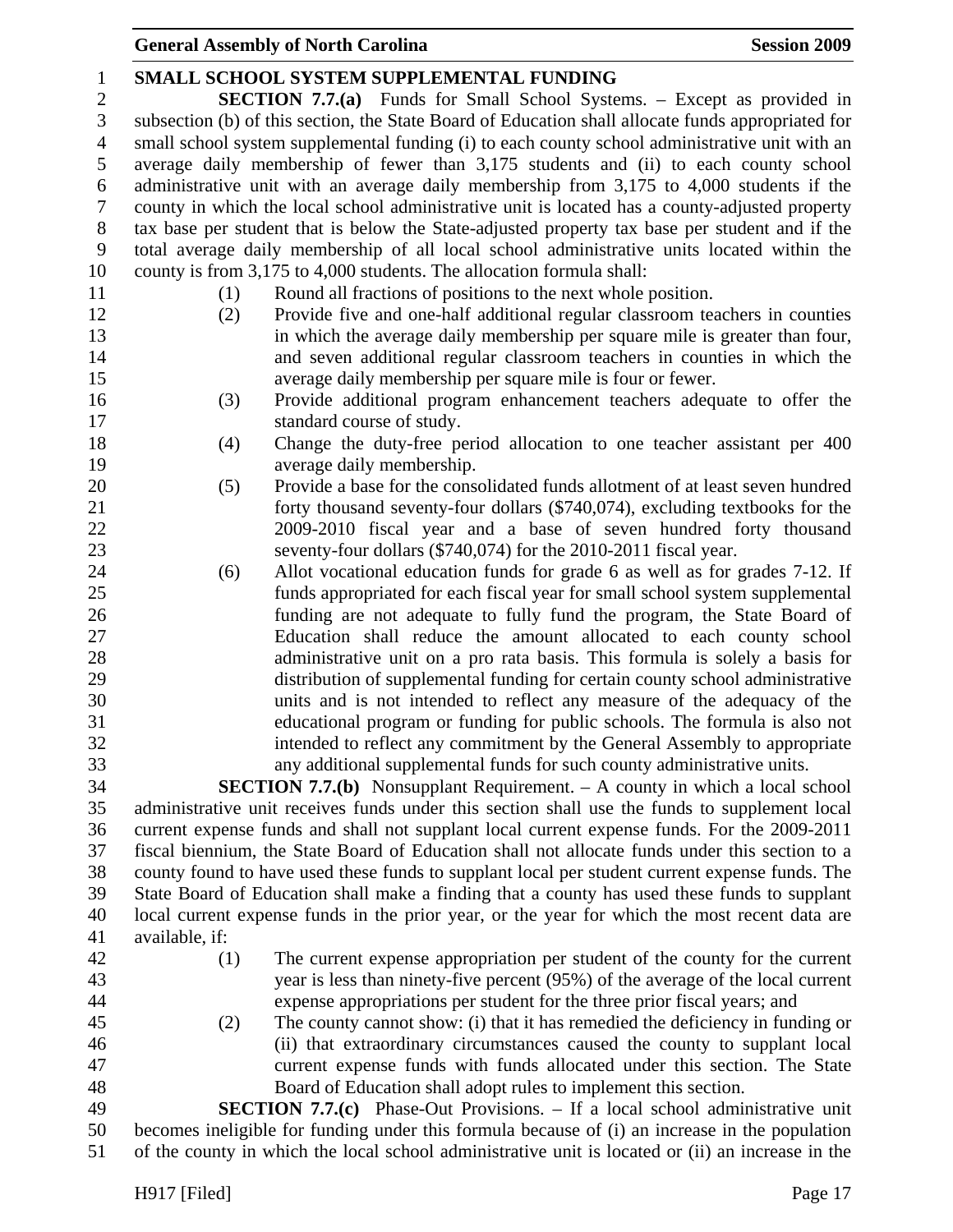|                          | <b>General Assembly of North Carolina</b>                                                         | <b>Session 2009</b> |
|--------------------------|---------------------------------------------------------------------------------------------------|---------------------|
|                          | county-adjusted property tax base per student of the county in which the local school             |                     |
|                          | administrative unit is located, funding for that unit shall be continued for five years after the |                     |
| unit becomes ineligible. |                                                                                                   |                     |
|                          | <b>SECTION 7.7.(d)</b> Definitions. $-$ As used in this section:                                  |                     |
| (1)                      | "Average daily membership" means within two percent (2%) of the average                           |                     |
|                          | daily membership as defined in the North Carolina Public Schools Allotment                        |                     |
|                          | Policy Manual adopted by the State Board of Education.                                            |                     |
| (2)                      | "County-adjusted property tax base per student" means the total assessed                          |                     |
|                          | property valuation for each county, adjusted using a weighted average of the                      |                     |
|                          | three most recent annual sales assessment ratio studies, divided by the total                     |                     |
|                          | number of students in average daily membership who reside within the                              |                     |
|                          | county.                                                                                           |                     |
| (2a)                     | "Local current expense funds" means the most recent county current expense                        |                     |
|                          | appropriations to public schools, as reported by local boards of education in                     |                     |
|                          | the audit report filed with the Secretary of the Local Government                                 |                     |
|                          | Commission pursuant to G.S. 115C-447.                                                             |                     |
| (3)                      | "Sales assessment ratio studies" means sales assessment ratio studies                             |                     |
|                          | performed by the Department of Revenue under G.S. 105-289(h).                                     |                     |
| (4)                      | "State-adjusted property tax base per student" means the sum of all                               |                     |
|                          | county-adjusted property tax bases divided by the total number of students in                     |                     |
|                          | average daily membership who reside within the State.                                             |                     |
| (4a)                     | "Supplant" means to decrease local per student                                                    | current expense     |
|                          | appropriations from one fiscal year to the next fiscal year.                                      |                     |
| (5)                      | "Weighted average of the three most recent annual sales assessment ratio                          |                     |
|                          | studies" means the weighted average of the three most recent annual sales                         |                     |
|                          | assessment ratio studies in the most recent years for which county current                        |                     |
|                          | expense appropriations and adjusted property tax valuations are available. If                     |                     |
|                          | real property in a county has been revalued one year prior to the most recent                     |                     |
|                          | sales assessment ratio study, a weighted average of the two most recent sales                     |                     |
|                          | assessment ratios shall be used. If property has been revalued during the year                    |                     |
|                          | of the most recent sales assessment ratio study, the sales assessment ratio for                   |                     |
|                          | the year of revaluation shall be used.                                                            |                     |
|                          | <b>SECTION 7.7.(e)</b> Reports. – The State Board of Education shall report to the Joint          |                     |
|                          | Legislative Education Oversight Committee prior to May 1, 2010, if it determines that counties    |                     |
| have supplanted funds.   |                                                                                                   |                     |
|                          | <b>SECTION 7.7.(f)</b> Use of Funds. – Local boards of education are encouraged to use            |                     |
|                          | at least twenty percent (20%) of the funds they receive pursuant to this section to improve the   |                     |
|                          | academic performance of children who are performing at Level I or II on either reading or         |                     |

38 academic performance of children who are performing at Level I or II on either reading or 39 mathematics end-of-grade tests in grades 3-8 and children who are performing at Level I or II 40 on the writing tests in grades 4 and 7. Local boards of education shall report to the State Board 41 of Education on an annual basis on funds used for this purpose, and the State Board shall report 42 this information to the Joint Legislative Education Oversight Committee. These reports shall 43 specify how these funds were targeted and used to implement specific improvement strategies 44 of each local school administrative unit and its schools such as teacher recruitment, closing the 45 achievement gap, improving student accountability, addressing the needs of at-risk students, 46 and establishing and maintaining safe schools.

47

#### 48 **DISADVANTAGED STUDENT SUPPLEMENTAL FUNDING**

49 **SECTION 7.8.(a)** Funds are appropriated in this act to address the capacity needs 50 of local school administrative units to meet the needs of disadvantaged students. Each local 51 school administrative unit shall use funds allocated to it for disadvantaged student supplemental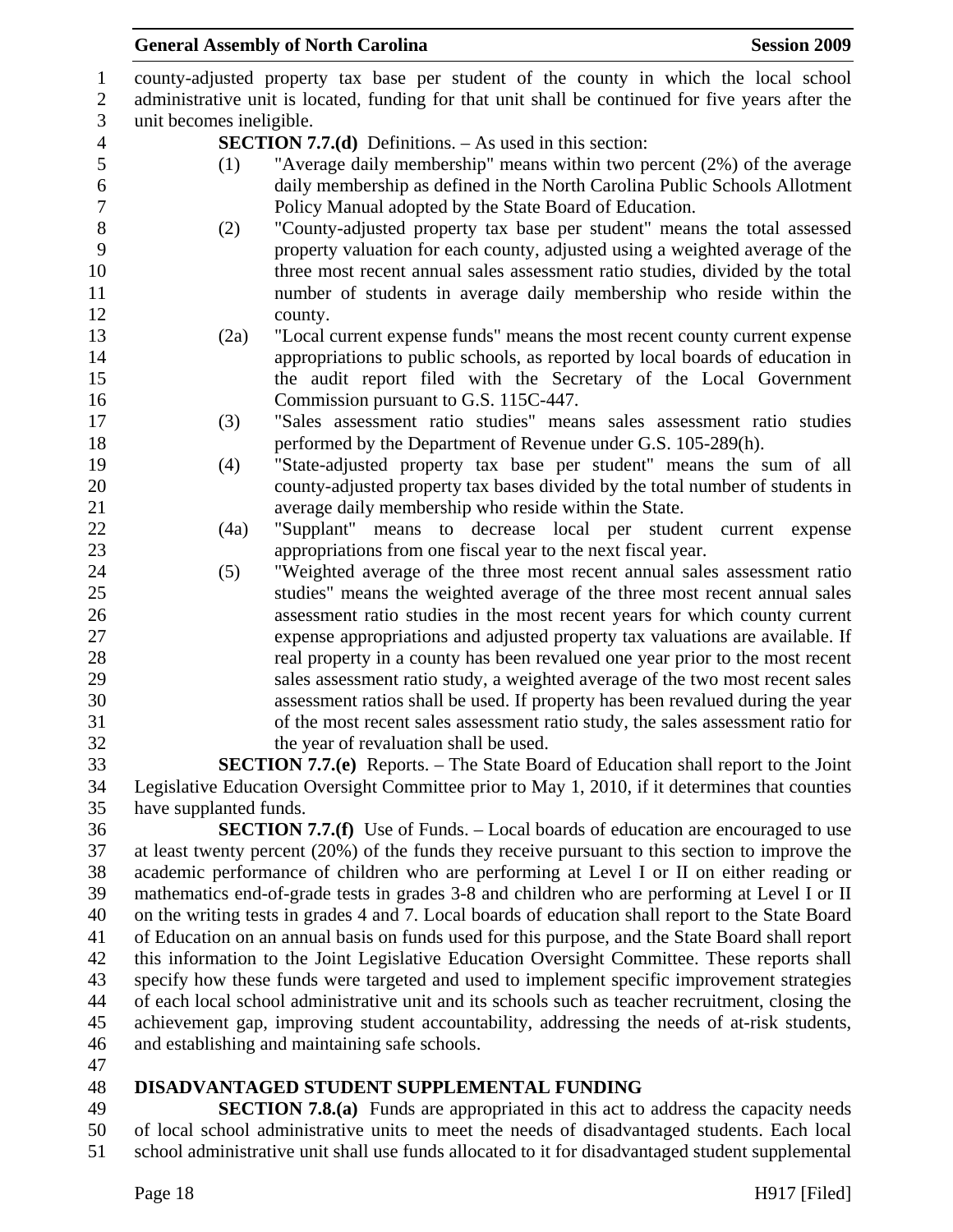1 funding to implement a plan jointly developed by the unit and the LEA Assistance Program 2 team. The plan shall be based upon the needs of students in the unit not achieving grade level 3 proficiency. The plan shall detail how these funds shall be used in conjunction with all other 4 supplemental funding allotments such as Low-Wealth, Small County, At-Risk Student 5 Services/Alternative Schools, and Improving Student Accountability, to provide instructional 6 and other services that meet the educational needs of these students. Prior to the allotment of 7 disadvantaged student supplemental funds, the plan shall be approved by the State Board of 8 Education. 9 Funds received for disadvantaged student supplemental funding shall be used, 10 consistent with the policies and procedures adopted by the State Board of Education only to: 11 (1) Provide instructional positions or instructional support position and/or 12 professional development; 13 (2) Provide intensive in-school and/or after-school remediation; 14 (3) Purchase diagnostic software and progress monitoring tools; and 15 (4) Provide funds for teacher bonuses and supplements. The State Board of 16 Education shall set a maximum percentage of the funds that may be used for 17 this purpose. 18 The State Board of Education may require districts receiving funding under the Disadvantaged 19 Student Supplemental Fund to purchase the Education Value Added Assessment System in 20 order to provide in-depth analysis of student performance and help identify strategies for 21 improving student achievement. This data shall be used exclusively for instructional and 22 curriculum decisions made in the best interest of children and for professional development for 23 their teachers and administrators. 24 **SECTION 7.8.(b)** Funds appropriated to a local school administrative unit for 25 disadvantaged student supplemental funding shall be allotted based on: (i) the local school 26 administrative unit's eligible DSSF population and (ii) the difference between a 27 teacher-to-student ratio of 1:21 and the following teacher-to-student ratios: 28 (1) For counties with wealth greater than ninety percent (90%) of the statewide 29 average, a ratio of 19:9; 30 (2) For counties with wealth not less than eighty percent (80%) and not greater 31 than ninety percent (90%) of the statewide average, a ratio of 1:19.4; 32 (3) For counties with wealth less than eighty percent (80%) of the statewide 33 average, a ratio of 1:19.1; and 34 (4) For LEAs receiving DSSF funds in 2005-2006, a ratio of 1:16. These LEAs 35 shall receive no less than the DSSF amount allotted in 2006-2007. 36 For the purpose of this subsection, wealth shall be calculated under the low-wealth 37 supplemental formula. 38 39 **STUDENTS WITH LIMITED ENGLISH PROFICIENCY**  40 **SECTION 7.9.(a)** The State Board of Education shall develop guidelines for 41 identifying and providing services to students with limited proficiency in the English language. 42 The State Board shall allocate these funds to local school administrative units and to 43 charter schools under a formula that takes into account the average percentage of students in 44 the units or the charters over the past three years who have limited English proficiency. The 45 State Board shall allocate funds to a unit or a charter school only if (i) average daily 46 membership of the unit or the charter school includes at least 20 students with limited English 47 proficiency or (ii) students with limited English proficiency comprise at least two and one-half 48 percent (2.5%) of the average daily membership of the unit or charter school. For the portion of 49 the funds that is allocated on the basis of the number of identified students, the maximum 50 number of identified students for whom a unit or charter school receives funds shall not exceed 51 ten and six-tenths percent (10.6%) of its average daily membership.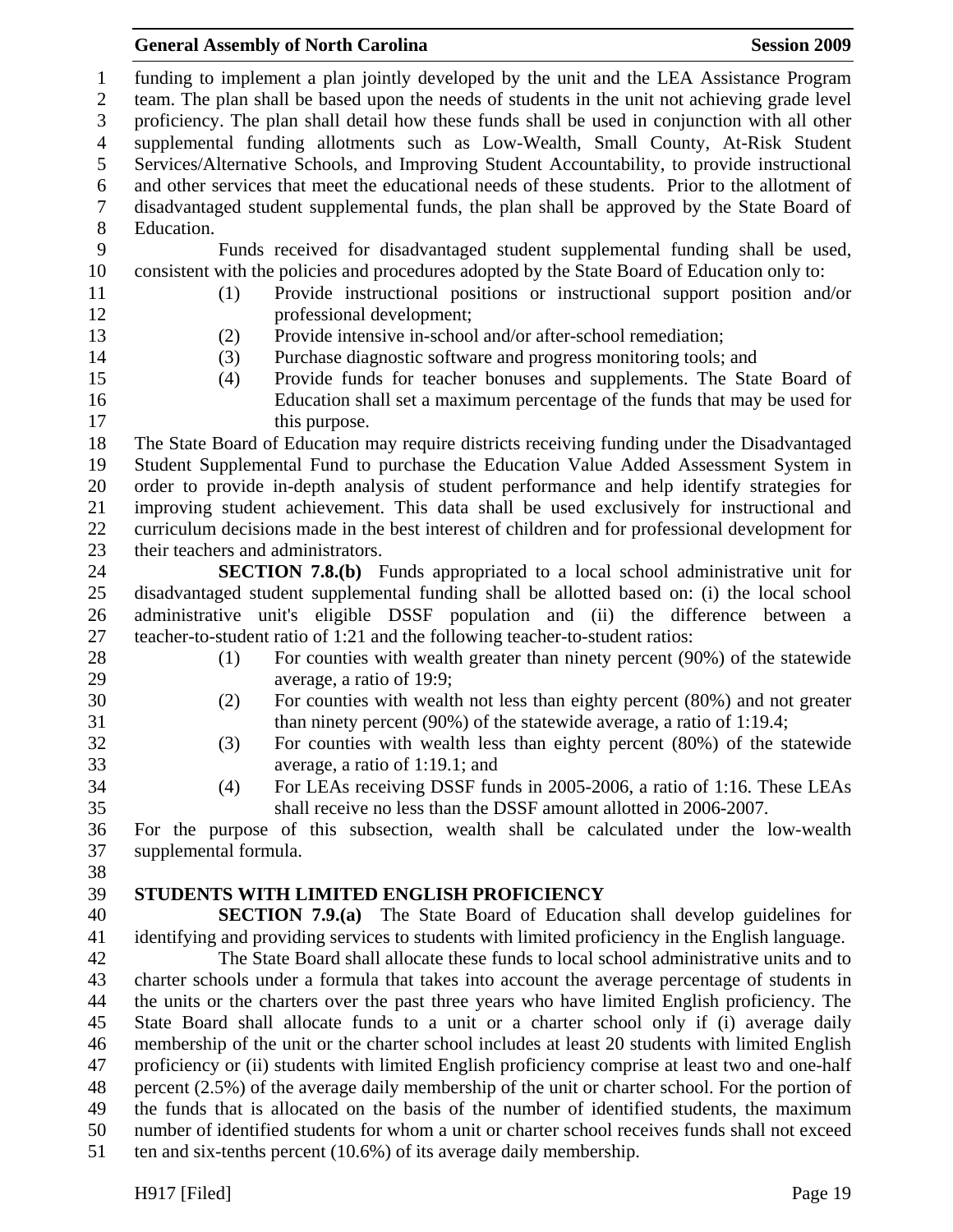1 Local school administrative units shall use funds allocated to them to pay for 2 classroom teachers, teacher assistants, tutors, textbooks, classroom materials/instructional 3 supplies/equipment, transportation costs, and staff development of teachers for students with 4 limited English proficiency. A county in which a local school administrative unit receives funds 5 under this section shall use the funds to supplement local current expense funds and shall not 6 supplant local current expense funds.

7 **SECTION 7.9.(b)** The Department of Public Instruction shall prepare a current 8 head count of the number of students classified with limited English proficiency by December 9 1 of each year. Students in the head count shall be assessed at least once every three years to 10 determine their level of English proficiency. A student who scores "superior" on the standard 11 English language proficiency assessment instrument used in this State shall not be included in 12 the head count of students with limited English proficiency.

13

### 14 **AT-RISK STUDENT SERVICES/ALTERNATIVE SCHOOLS**

15 **SECTION 7.10.** The State Board of Education may use up to two hundred 16 thousand dollars (\$200,000) of the funds in the Alternative Schools/At-Risk Student allotment 17 each year for the 2009-2010 fiscal year and for the 2010-2011 fiscal year to implement 18 G.S. 115C-12(24).

19

### 20 **SCHOOL CONNECTIVITY INITIATIVE**

21 **SECTION 7.11.(a)** Up to three hundred thousand dollars (\$300,000) may be 22 transferred to the Office of the Governor for NC Virtual (NCV) within the Education Cabinet. 23 These funds may be used for services to coordinate e-learning activities across all State 24 educational agencies.

25 **SECTION 7.11.(b)** Of the funds allocated for the School Connectivity Initiative, 26 the sum of two hundred fifty thousand dollars (\$250,000) may be used to sustain the Education 27 E-Learning Portal.

28 **SECTION 7.11.(c)** Funds allocated to the School Connectivity Initiative shall 29 carry forward to the next fiscal year until the project is fully implemented by June 30, 2010.

30

# 31 **LITIGATION RESERVE FUNDS**

32 **SECTION 7.12.** The State Board of Education may expend up to five hundred 33 thousand dollars (\$500,000) each year for the 2009-2010 and 2010-2011 fiscal years from 34 unexpended funds for certified employees' salaries to pay expenses related to pending 35 litigation.

36

# 37 **REPLACEMENT SCHOOL BUSES FUNDS**

38 **SECTION 7.13.(a)** The State Board of Education may impose any of the following 39 conditions on allotments to local boards of education for replacement school buses:

- 40 (1) The local board of education shall use the funds only to make the first, 41 second, third, or fourth year's payment on a financing contract entered into 42 pursuant to G.S. 115C-528.
- 43 (2) The term of a financing contract entered into under this section shall not 44 exceed four years.
- 45 (3) The local board of education shall purchase the buses only from vendors 46 selected by the State Board of Education and on terms approved by the State 47 Board of Education.
- 48 (4) The Department of Administration, Division of Purchase and Contract, in 49 cooperation with the State Board of Education, shall solicit bids for the 50 direct purchase of school buses and activity buses and shall establish a 51 statewide term contract for use by the State Board of Education. Local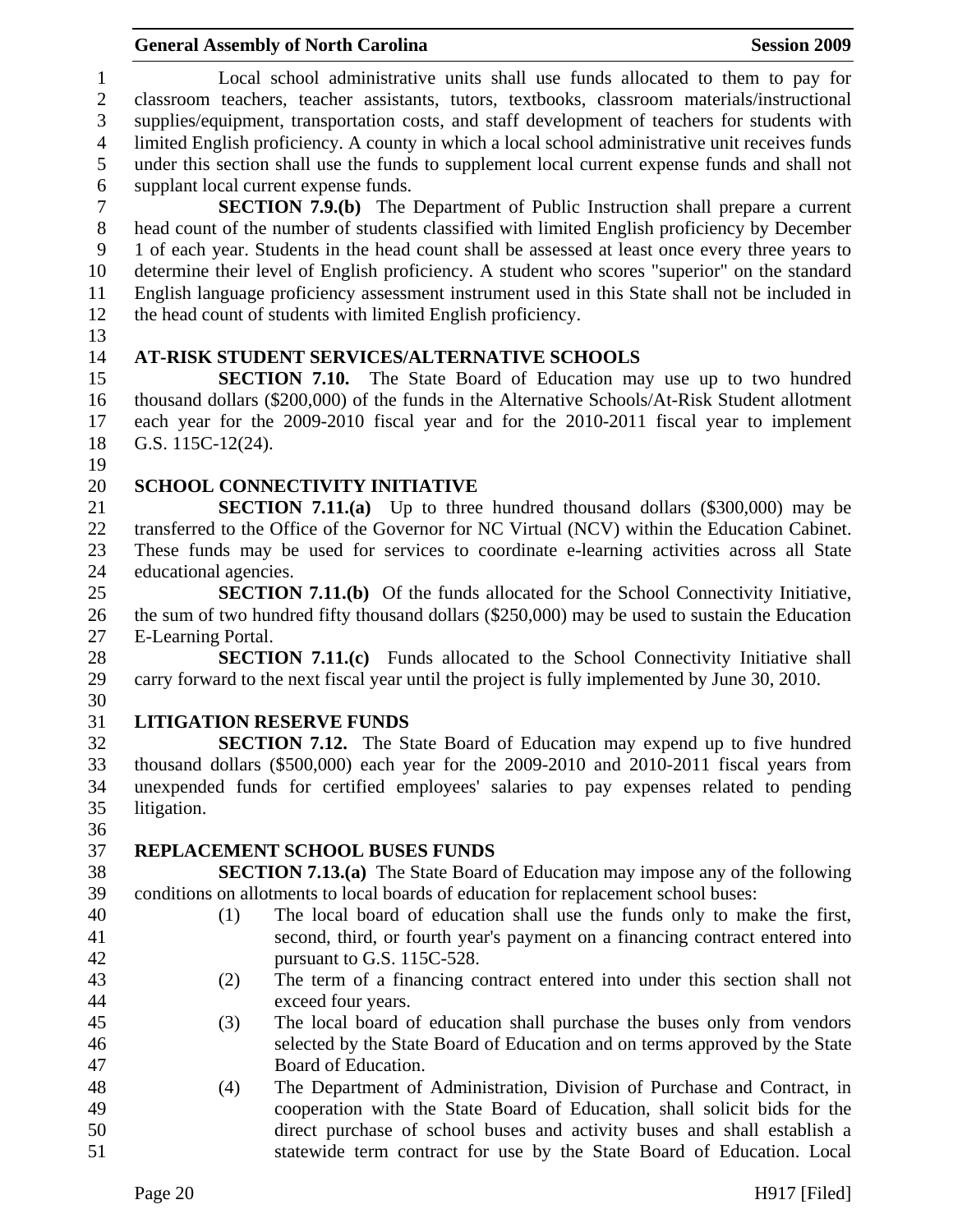|              | <b>General Assembly of North Carolina</b>                                                                                                                                                                 | <b>Session 2009</b> |
|--------------|-----------------------------------------------------------------------------------------------------------------------------------------------------------------------------------------------------------|---------------------|
|              | boards of education and other agencies shall be eligible to purchase from the<br>statewide term contract. The State Board of Education shall also solicit bids<br>for the financing of school buses.      |                     |
| (5)          | A bus financed pursuant to this section shall meet all federal motor vehicle                                                                                                                              |                     |
| (6)          | safety regulations for school buses.<br>Any other condition the State Board of Education considers appropriate.<br><b>SECTION 7.13.(b)</b> Any term contract for the purchase or lease-purchase of school |                     |
|              | buses or school activity buses shall not require vendor payment of the electronic procurement<br>transaction fee of the North Carolina E-Procurement Service.                                             |                     |
|              | DISCREPANCIES BETWEEN ANTICIPATED AND ACTUAL ADM                                                                                                                                                          |                     |
|              | <b>SECTION 7.14.(a)</b> If the State Board of Education does not have sufficient                                                                                                                          |                     |
|              | resources in the ADM Contingency Reserve line item to make allotment adjustments in                                                                                                                       |                     |
|              | accordance with the Allotment Adjustments for ADM Growth provisions of the North Carolina                                                                                                                 |                     |
|              | Public Schools Allotment Policy Manual, the State Board of Education may use funds                                                                                                                        |                     |
|              | appropriated to State Aid for Public Schools for this purpose.                                                                                                                                            |                     |
|              | <b>SECTION 7.14.(b)</b> If the higher of the first or second month average daily                                                                                                                          |                     |
|              | membership in a local school administrative unit is at least two percent (2%) or 100 students                                                                                                             |                     |
|              | lower than the anticipated average daily membership used for allotments for the unit, the State                                                                                                           |                     |
|              | Board of Education shall reduce allotments for the unit. The reduced allotments shall be based                                                                                                            |                     |
|              | on the higher of the first or second month average daily membership plus one-half of the                                                                                                                  |                     |
|              | number of students overestimated in the anticipated average daily membership.<br>The allotments reduced pursuant to this subsection shall include only those                                              |                     |
|              | allotments that may be increased pursuant to the Allotment Adjustments for ADM Growth                                                                                                                     |                     |
|              | provisions of the North Carolina Public Schools Allotment Policy Manual.                                                                                                                                  |                     |
|              |                                                                                                                                                                                                           |                     |
|              | <b>CHARTER SCHOOL EVALUATION</b>                                                                                                                                                                          |                     |
|              | <b>SECTION 7.15.(a)</b> The State Board of Education may spend up to fifty thousand                                                                                                                       |                     |
|              | dollars (\$50,000) a year from State Aid to Local School Administrative Units for the                                                                                                                     |                     |
|              | 2009-2010 and 2010-2011 fiscal years to evaluate charter schools. In particular, the State Board                                                                                                          |                     |
|              | of Education shall consider the extent to which charter schools have accomplished the                                                                                                                     |                     |
|              | following six objectives, which are set out in G.S. 115C-238.29A:                                                                                                                                         |                     |
| (1)          | Improve student learning;                                                                                                                                                                                 |                     |
| (2)          | Increase learning opportunities for all students, with special emphasis on                                                                                                                                |                     |
|              | expanded learning experiences for students who are identified as at risk of                                                                                                                               |                     |
|              | academic failure or academically gifted;                                                                                                                                                                  |                     |
| (3)          | Encourage the use of different and innovative teaching methods;                                                                                                                                           |                     |
| (4)          | Create new professional opportunities for teachers, including                                                                                                                                             | the                 |
|              | opportunities to be responsible for the learning program at the school site;                                                                                                                              |                     |
| (5)          | Provide parents and students with expanded choices in the types of                                                                                                                                        |                     |
|              | educational opportunities that are available within the public school system;                                                                                                                             |                     |
|              | and                                                                                                                                                                                                       |                     |
| (6)          | Hold the schools established under this Part accountable for meeting                                                                                                                                      |                     |
|              | measurable student achievement results and provide the schools with a                                                                                                                                     |                     |
|              | method to change from rule-based to performance-based accountability                                                                                                                                      |                     |
|              | systems.                                                                                                                                                                                                  |                     |
|              | <b>SECTION 7.15.(b)</b> The State Board of Education shall report the results of its                                                                                                                      |                     |
|              | evaluation to the Joint Legislative Education Oversight Committee and the Fiscal Research                                                                                                                 |                     |
| Division.    |                                                                                                                                                                                                           |                     |
|              | <b>MENTOR TEACHER FUNDS</b>                                                                                                                                                                               |                     |
|              |                                                                                                                                                                                                           |                     |
| H917 [Filed] |                                                                                                                                                                                                           | Page 21             |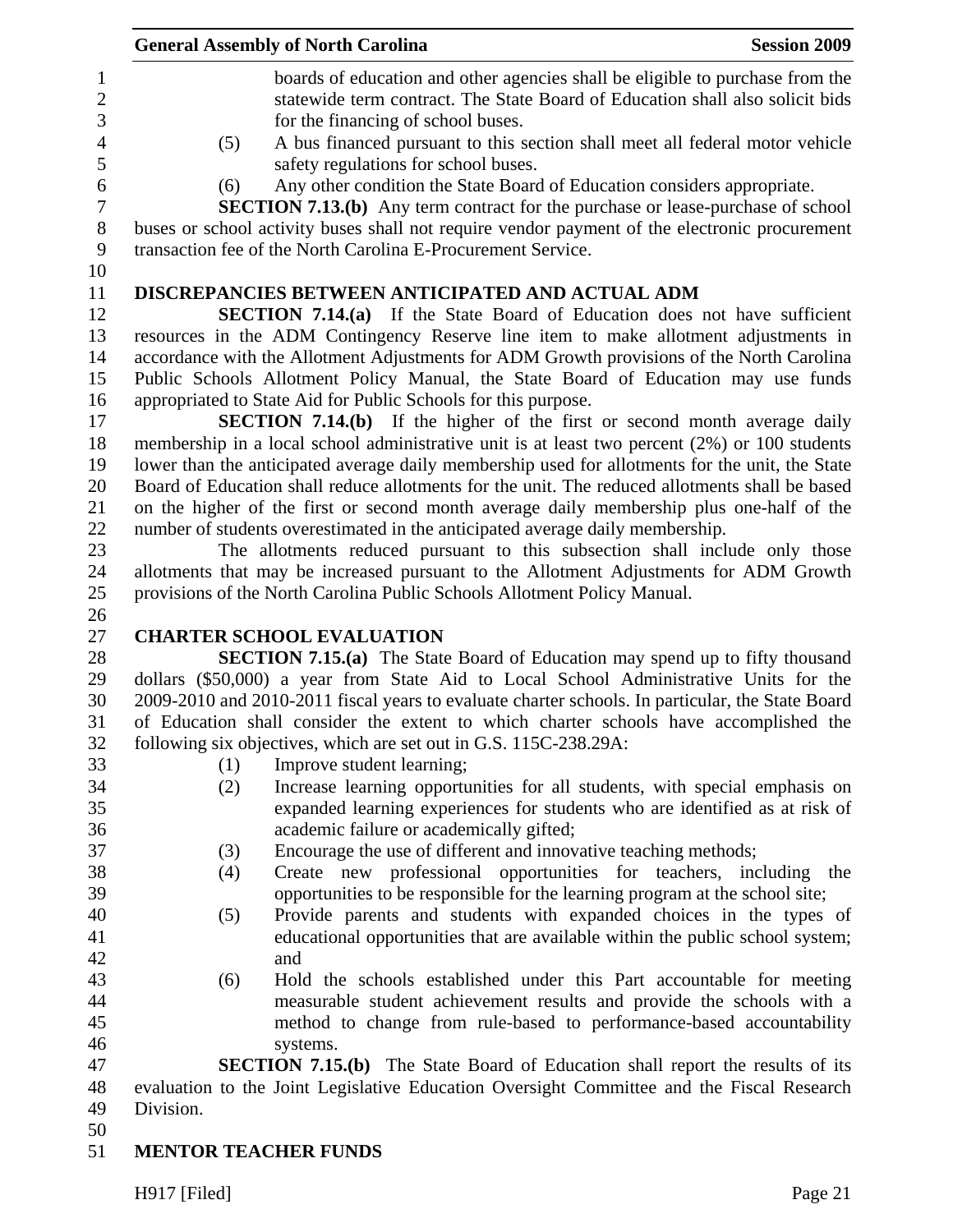1 **SECTION 7.16.(a)** The State Board of Education shall allot funds for mentoring 2 services to local school administrative units based on the highest number of employees in the 3 preceding three school years who (i) are paid with State, federal, or local funds and (ii) are 4 either teachers paid on the first or second steps of the teacher salary schedule or instructional 5 support personnel paid on the first step of the instructional support personnel salary schedule.

6 Local school administrative units shall use these funds to provide mentoring support 7 to eligible employees in accordance with a plan approved by the State Board of Education. The 8 plan shall include information on how all mentors in the local school administrative unit will be 9 adequately trained to provide mentoring support.

10 **SECTION 7.16.(b)** The State Board of Education shall grant flexibility to a local 11 board of education regarding the use of mentor funds to provide mentoring support, provided 12 the local board submits a detailed plan on the use of the funds to the State Board and the State 13 Board approves that plan. The plan shall include information on how all mentors in the local 14 school administrative unit have been or will be adequately trained to provide mentoring 15 support.

16 Local boards of education shall use funds allocated for mentor teachers to provide 17 mentoring support to all State-paid newly certified teachers, second-year teachers who were 18 assigned mentors during the prior school year, and entry-level instructional support personnel 19 who have not previously been teachers.

20 **SECTION 7.16.(c)** Each local board of education with a plan approved pursuant to 21 subsection (b) of this section shall report to the State Board on the impact of its mentor 22 program on teacher retention. The State Board shall analyze these reports to determine the 23 characteristics of mentor programs that are most effective in retaining teachers and shall report 24 its findings to the Joint Legislative Education Oversight Committee by October 15 of each year 25 of the biennium.

26 **SECTION 7.16.(d)** In addition to the report required in subsection (c) of this 27 section, the State shall also evaluate the effectiveness of a representative sample of local 28 mentor programs and report on its findings to the Joint Legislative Education Oversight 29 Committee and the Fiscal Research Division by December 15 of each year of the biennium. 30 The evaluation shall focus on quantitative evidence, quality of service delivery, and satisfaction 31 of those involved. The report shall include the results of the evaluation and recommendations 32 both for improving mentor programs generally and for an appropriate level of State support for 33 mentor programs.

34

# 35 **LEARN AND EARN HIGH SCHOOLS**

36 **SECTION 7.17.(a)** Funds are appropriated in this act for the Learn and Earn high 37 school workforce development program. The purpose of the program is to create rigorous and 38 relevant high school options that provide students with the opportunity and assistance to earn 39 an associate degree or two years of college credit by the conclusion of the year after their senior 40 year in high school. The State Board of Education shall work closely with the Education 41 Cabinet and the New Schools Project in administering the program.

42 **SECTION 7.17.(b)** These funds shall be used to establish new high schools in 43 which a local school administrative unit, two- and four-year colleges and universities, and local 44 employers work together to ensure that high school and postsecondary college curricula operate 45 seamlessly and meet the needs of participating employers. Funds shall not be allotted until 46 Learn and Earn high schools are certified as operational.

47 **SECTION 7.17.(c)** During the first year of its operation, a high school established 48 under G.S. 115C-238.50 shall be allotted a principal regardless of the number of State-paid 49 teachers assigned to the school or the number of students enrolled in the school. The budget 50 flexibility authorized by G.S. 115C-105.25 does not apply to these positions.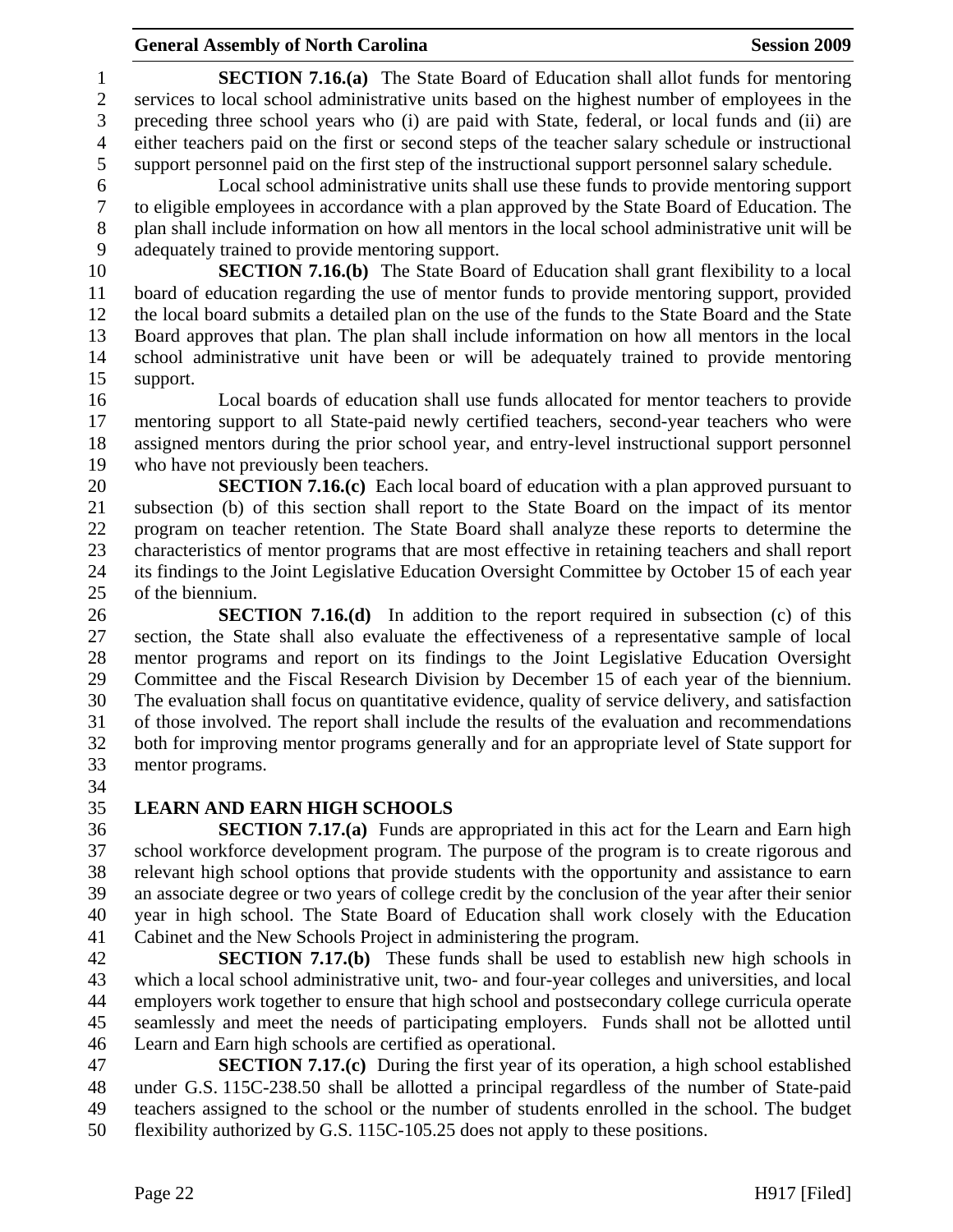1 **SECTION 7.17.(d)** The State Board of Education, in consultation with the State 2 Board of Community Colleges and The University of North Carolina Board of Governors, shall 3 conduct an annual evaluation of this program. The evaluation shall include measures as 4 identified in G.S. 115C-238.55. It shall also include: (i) an accounting of how funds and 5 personnel resources were utilized and their impact on student achievement, retention, and 6 employability; (ii) recommended statutory and policy changes; and (iii) recommendations for 7 improvement of the program. The State Board of Education shall report the results of this 8 evaluation to the Office of State Budget and Management, the Joint Legislative Education 9 Oversight Committee, and the Fiscal Research Division by January 15 of each fiscal year.

10 **SECTION 7.17.(e)** Enrollment fees and tuition for The University of North 11 Carolina courses in which Learn and Earn students are enrolled are allowable uses of these 12 funds. Tuition costs may include laboratory fees assessed to all students enrolled in the course 13 or a similar course.

14 **SECTION 7.17.(f)** Textbooks required for college courses in which Learn and 15 Earn students are enrolled may be purchased with these funds.

16 **SECTION 7.17.(g)** Payment of fees from these funds by local school 17 administrative units to partnering community colleges and universities are restricted to 18 technology or course fees. Funds appropriated in this act shall not be used to support the cost of 19 athletic or other student activity or campus fees not required by enrollment in a specific course.

20 **SECTION 7.17.(h)** The State Board of Education shall allot funds for university 21 enrollment, tuition and fees, and textbooks on the basis of and after verification of the credit 22 hour enrollment of Learn and Earn students in university courses. The State Board of Education 23 shall allot funds for community college fees and textbooks on the basis of and after verification 24 of the credit hour enrollment of Learn and Earn students in community college courses.

25

#### 26 **MORE AT FOUR PROGRAM AND OFFICE OF SCHOOL READINESS**

27 **SECTION 7.18.(a)** The Department of Public Instruction shall continue the 28 implementation of the More at Four prekindergarten program for at-risk four-year-olds who are 29 at risk of failure in kindergarten. The program is available statewide to all counties that choose 30 to participate, including underserved areas. The goal of the program is to provide quality 31 prekindergarten services to a greater number of at-risk children in order to enhance 32 kindergarten readiness for these children. The program shall be consistent with standards and 33 assessments established jointly by the Department of Health and Human Services and the 34 Department of Public Instruction. The program shall include:

35 (1) A process and system for identifying children at risk of academic failure.

- 36 (2) A process and system for identifying children who are not being served in 37 formal early education programs, such as child care, public or private 38 preschools, Head Start, Early Head Start, early intervention programs, or 39 other such programs, who demonstrate educational needs, and who are 40 eligible to enter kindergarten the next school year, as well as children who 41 are underserved.
- 42 (3) A curriculum or several curricula that are research-based and/or built on 43 sound instructional theory. These curricula shall: (i) focus primarily on oral 44 language and emergent literacy; (ii) engage children through key 45 experiences and provide background knowledge requisite for formal learning 46 and successful reading in the early elementary years; (iii) involve active 47 learning; (iv) promote measurable kindergarten language-readiness skills 48 that focus on emergent literacy and mathematical skills; and (v) develop 49 skills that will prepare children emotionally and socially for kindergarten.
- 50 (4) An emphasis on ongoing family involvement with the prekindergarten 51 program.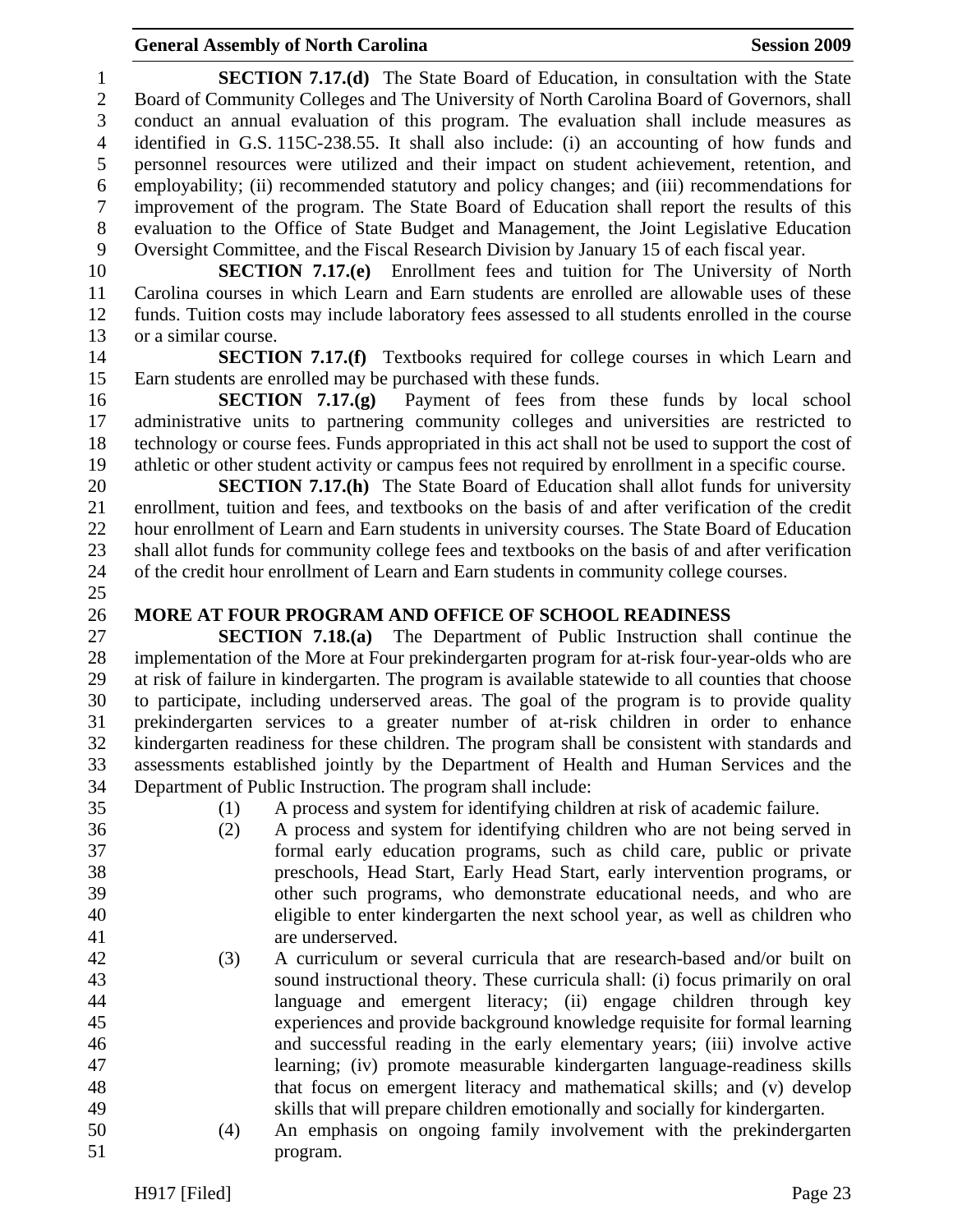|                           |      | <b>General Assembly of North Carolina</b>                                                                                  | <b>Session 2009</b> |
|---------------------------|------|----------------------------------------------------------------------------------------------------------------------------|---------------------|
| 1<br>$\overline{2}$       | (5)  | Evaluation of child progress through a statewide evaluation, as well as<br>ongoing assessment of the children by teachers. |                     |
| 3                         | (6)  | Guidelines for a system to reimburse local school boards and systems,                                                      |                     |
| $\overline{4}$            |      | private child care providers, and other entities willing to establish and                                                  |                     |
| 5                         |      | provide prekindergarten programs to serve at-risk children.                                                                |                     |
| 6                         | (7)  | A system built upon existing local school boards and systems, private child                                                |                     |
| $\boldsymbol{7}$<br>$8\,$ |      | care providers, and other entities that demonstrate the ability to establish or                                            |                     |
| 9                         |      | expand prekindergarten capacity.                                                                                           |                     |
|                           | (8)  | A quality-control system. Participating providers shall comply with                                                        |                     |
| 10                        |      | standards and guidelines as established by the Department of Health and                                                    |                     |
| 11<br>12                  |      | Human Services and the Department of Public Instruction. The Department                                                    |                     |
| 13                        |      | may use the child care rating system to assist in determining program<br>participation.                                    |                     |
| 14                        | (9)  | Standards for minimum teacher qualifications. A portion of the classroom                                                   |                     |
| 15                        |      | sites initially funded shall have at least one teacher who is certified or                                                 |                     |
| 16                        |      | provisionally certified in birth-to-kindergarten education.                                                                |                     |
| 17                        | (10) | A local contribution. Programs must demonstrate that they are accessing                                                    |                     |
| 18                        |      | resources other than More at Four.                                                                                         |                     |
| 19                        | (11) | A system of accountability to include a yearly review. The Department shall                                                |                     |
| 20                        |      | contract with an independent research organization to produce an annual                                                    |                     |
| 21                        |      | report to include longitudinal review of the program and academic,                                                         |                     |
| 22                        |      | behavioral, and other child-specific outcomes. The review shall include a                                                  |                     |
| 23                        |      | quasi-experimental research design of a representative sample of children                                                  |                     |
| 24                        |      | who complete the More at Four program every year and shall report on their                                                 |                     |
| 25                        |      | sustained progress until the end of grade 9. The review shall also study a                                                 |                     |
| 26                        |      | representative sample of children who do not enter the More at Four                                                        |                     |
| 27                        |      | program but who are of the same grade level and demographic as those who                                                   |                     |
| 28                        |      | complete the program and their sustained progress shall also be reviewed                                                   |                     |
| 29                        |      | until the end of grade 9. The review shall be presented to the Joint                                                       |                     |
| 30                        |      | Legislative Education Oversight Committee by January 31 of every year.                                                     |                     |
| 31                        | (12) | Consideration of the reallocation of existing funds. In order to maximize                                                  |                     |
| 32                        |      | current funding and resources, the Department of Health and Human                                                          |                     |
| 33                        |      | Services and the Department of Public Instruction shall consider the                                                       |                     |
| 34                        |      | reallocation of existing funds from State and local programs that provide                                                  |                     |
| 35                        |      | prekindergarten-related care and services.                                                                                 |                     |
| 36                        |      | <b>SECTION 7.18.(b)</b> The Department of Public Instruction, in collaboration with the                                    |                     |
| 37                        |      | Department of Health and Human Services, shall implement a plan to expand More at Four                                     |                     |
| 38                        |      | program standards within existing resources to include four- and five-star-rated centers and                               |                     |
| 39                        |      | schools serving four-year-olds and develop guidelines for these programs. The "NC                                          |                     |
| 40                        |      | Prekindergarten Program Standards" initiative shall recognize four- and five-star-rated centers                            |                     |

41 that choose to apply and meet equivalent More at Four program standards as high quality 42 prekindergarten classrooms. Classrooms meeting these standards shall have access to training 43 and workshops for More at Four programs. Whenever expansion slots are available, these 44 classrooms shall have first priority to receive them.

45 The More at Four program shall review the number of slots filled by counties on a 46 monthly basis and shift the unfilled slots to counties with waiting lists. The shifting of slots 47 shall occur through January 31 of each year, at which time any remaining funds for slots 48 unfilled shall be used to meet the needs of the waiting list for subsidized child care.

49 **SECTION 7.18.(c)** The Department of Public Instruction shall submit a report by 50 February 1, 2010, to the Joint Legislative Commission on Governmental Operations, the Joint 51 Legislative Education Oversight Committee, the Senate Appropriations Committee on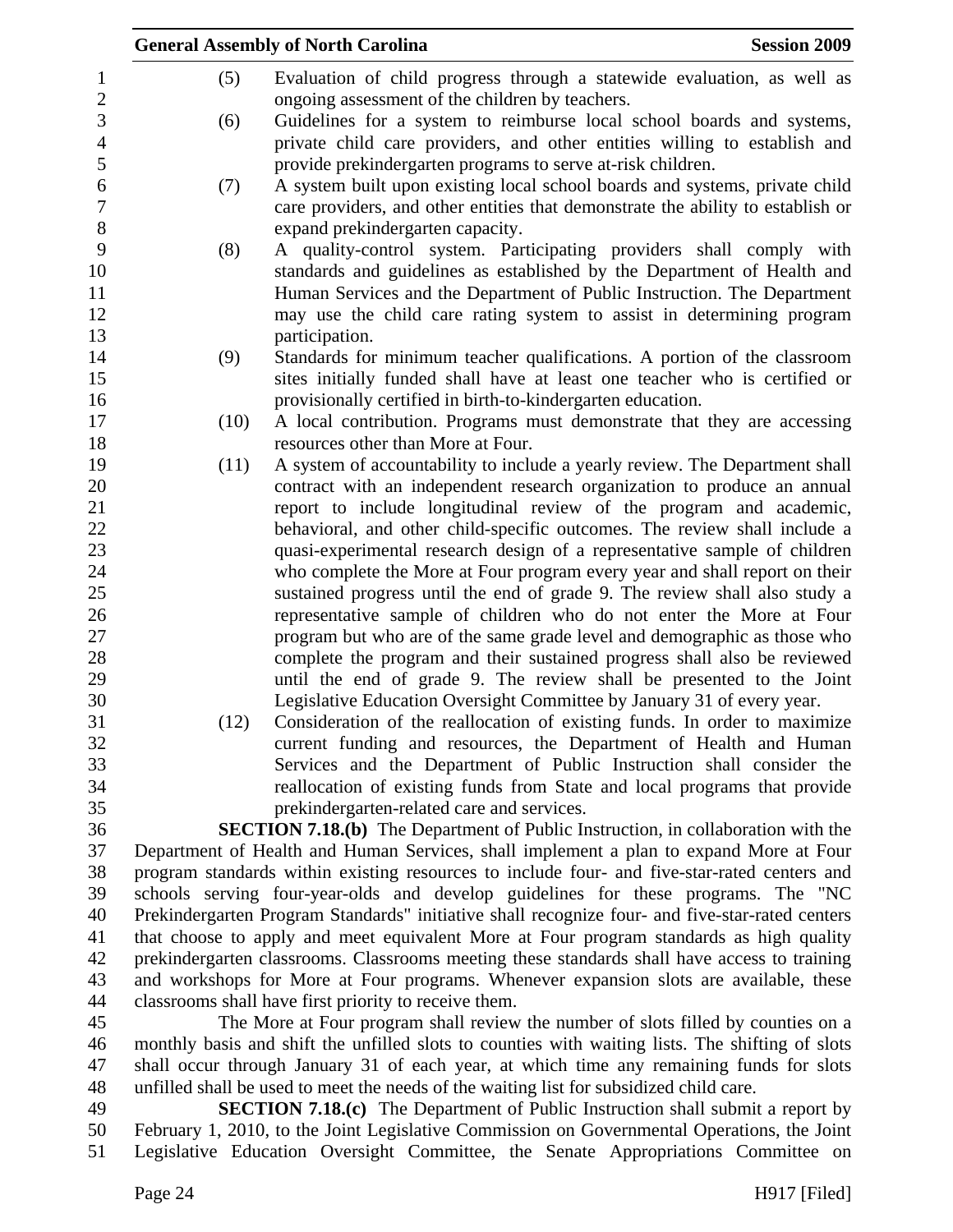|          |     | <b>General Assembly of North Carolina</b>                                                                                                                                                           | <b>Session 2009</b> |
|----------|-----|-----------------------------------------------------------------------------------------------------------------------------------------------------------------------------------------------------|---------------------|
|          |     | Education, the House of Representatives Appropriations Subcommittee on Education, and the                                                                                                           |                     |
|          |     | Fiscal Research Division. This final report shall include the following:                                                                                                                            |                     |
|          | (1) | The number of children participating in the program.                                                                                                                                                |                     |
|          | (2) | The number of children participating in the program who have never been                                                                                                                             |                     |
|          |     | served in other early education programs, such as child care, public or                                                                                                                             |                     |
|          |     | private preschool, Head Start, Early Head Start, or early intervention                                                                                                                              |                     |
|          |     | programs.                                                                                                                                                                                           |                     |
|          | (3) | The expected expenditures for the programs and the source of the local                                                                                                                              |                     |
|          |     | match for each grantee.                                                                                                                                                                             |                     |
|          | (4) | The location of program sites and the corresponding number of children<br>participating in the program at each site.                                                                                |                     |
|          | (5) | A comprehensive cost analysis of the program, including the cost per child                                                                                                                          |                     |
|          |     | served by the program.                                                                                                                                                                              |                     |
|          | (6) | The status of the NC prekindergarten initiatives as outlined in this section.                                                                                                                       |                     |
|          |     | SECTION 7.18.(d) For the 2009-2010 and the 2010-2011 fiscal years, the More at                                                                                                                      |                     |
|          |     | Four program shall establish income eligibility requirements for the program not to exceed                                                                                                          |                     |
|          |     | seventy-five percent $(75%)$ of the State median income. Up to twenty percent $(20%)$ of children                                                                                                   |                     |
|          |     | enrolled may have family incomes in excess of seventy-five percent (75%) of median income if                                                                                                        |                     |
|          |     | they have other designated risk factors."                                                                                                                                                           |                     |
|          |     | <b>SECTION 7.18.(e)</b> The More at Four program funding shall not supplant any                                                                                                                     |                     |
|          |     | funding for classrooms serving four-year-olds as of the 2005-2006 fiscal year. Support of                                                                                                           |                     |
|          |     | existing four-year-old classrooms with More at Four program funding shall be permitted when                                                                                                         |                     |
|          |     | current funding is eliminated, reduced, or redirected as required to meet other specified federal                                                                                                   |                     |
|          |     | or State educational mandates."                                                                                                                                                                     |                     |
|          |     | <b>SECTION 7.18.(f)</b> If a county is unable to increase More at Four slots because of a                                                                                                           |                     |
|          |     | documented lack of available resources necessary to provide the required local contribution for                                                                                                     |                     |
|          |     | the additional slots allocated to the county for the 2009-2010 fiscal year or the 2010-2011 fiscal<br>year, the contract agency for that county may appeal to the Office of School Readiness for an |                     |
|          |     | exception to the required local amount for those additional slots. The Office of School                                                                                                             |                     |
|          |     | Readiness may grant an exception and allot funds to pay up to ninety percent (90%) of the full                                                                                                      |                     |
|          |     | cost of the additional slots for that county if it finds that (i) there is in fact a documented lack of                                                                                             |                     |
|          |     |                                                                                                                                                                                                     |                     |
|          |     | available resources in the county and (ii) granting the exception will not reduce access<br>statewide to More at Four slots."                                                                       |                     |
|          |     |                                                                                                                                                                                                     |                     |
|          |     | <b>DROPOUT PREVENTION GRANTS</b>                                                                                                                                                                    |                     |
|          |     | <b>SECTION 7.19.(a)</b> Dropout Prevention Grants. – The Committee on Dropout                                                                                                                       |                     |
|          |     | Prevention, as reestablished in Section 7.14 of S.L. 2008-107, shall select grant recipients as                                                                                                     |                     |
| follows: |     |                                                                                                                                                                                                     |                     |
|          |     |                                                                                                                                                                                                     |                     |
|          | (1) | Using the process for the review of grant applications in 2007, the                                                                                                                                 |                     |
|          |     | Committee shall establish a cutoff score and award grants to applicants that                                                                                                                        |                     |
|          |     | meet the cutoff score.                                                                                                                                                                              |                     |
|          | (2) | From the recipients of grants awarded under S.L. 2008-107, the Committee                                                                                                                            |                     |
|          |     | may establish a process to award additional funds to those grantees.                                                                                                                                |                     |
|          | (3) | Using the process outlined in Section $7.32(d)$ of S.L. 2007-323 consistent                                                                                                                         |                     |
|          |     | with subsection (b) of this section, the Committee may award grants to new                                                                                                                          |                     |
|          |     | applicants that did not apply for funding under that act.                                                                                                                                           |                     |
|          |     | <b>SECTION 7.19.(b)</b> Criteria for Dropout Prevention Grants. – The following                                                                                                                     |                     |
|          |     | criteria apply to all types of dropout prevention grants approved by the Committee:                                                                                                                 |                     |
|          | (1) | Grants shall be issued in varying amounts up to a maximum of one hundred                                                                                                                            |                     |
|          |     | fifty thousand dollars (\$150,000).                                                                                                                                                                 |                     |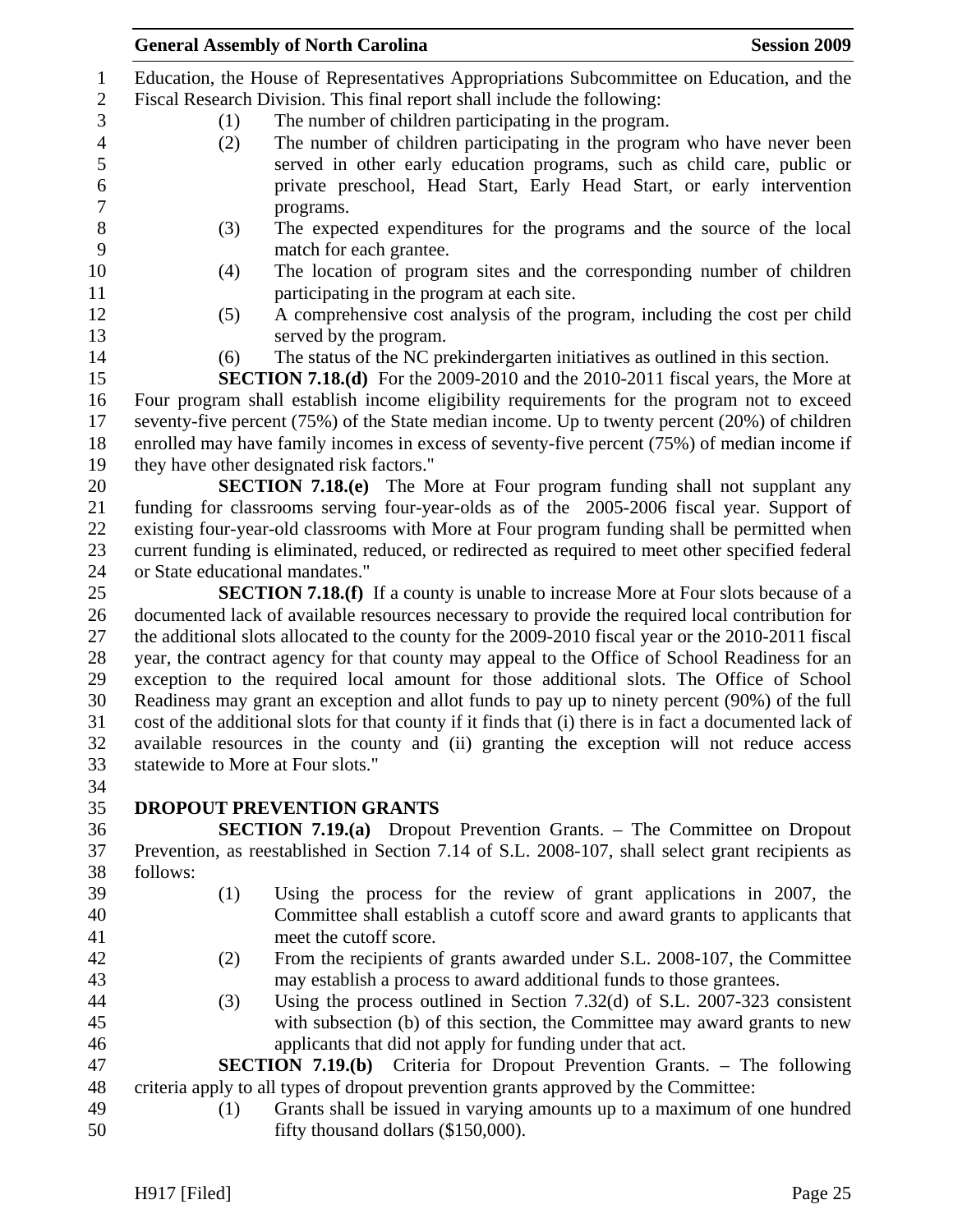|                  |                               | <b>General Assembly of North Carolina</b>                                                                                                                    | <b>Session 2009</b> |
|------------------|-------------------------------|--------------------------------------------------------------------------------------------------------------------------------------------------------------|---------------------|
| $\mathbf{1}$     | (2)                           | These grants shall be provided to innovative programs and initiatives that                                                                                   |                     |
| $\overline{2}$   |                               | target students at risk of dropping out of school and that demonstrate the                                                                                   |                     |
| 3                |                               | potential to (i) be developed into effective, sustainable, and coordinated                                                                                   |                     |
| $\overline{4}$   |                               | dropout prevention and reentry programs in middle schools and high schools                                                                                   |                     |
| 5                |                               | and (ii) serve as effective models for other programs.                                                                                                       |                     |
| $\boldsymbol{6}$ | (3)                           | Priority shall be given to new programs and initiatives or to those that have                                                                                |                     |
| $\overline{7}$   |                               | begun within the last five school years.                                                                                                                     |                     |
| $8\,$            | (4)                           | Grants shall be distributed geographically throughout the State and                                                                                          |                     |
| 9                |                               | throughout the eight educational districts as defined in G.S. 115C-65. No                                                                                    |                     |
| 10               |                               | more than three grants shall be awarded in any one county under this section                                                                                 |                     |
| 11               |                               | in a single fiscal year.                                                                                                                                     |                     |
| 12               | (5)                           | Grants may be made to local school administrative units, schools, local                                                                                      |                     |
| 13               |                               | agencies, or nonprofit organizations.                                                                                                                        |                     |
| 14               | (6)                           | Grants shall be to programs and initiatives that hold all students to high                                                                                   |                     |
| 15               |                               | academic and personal standards.                                                                                                                             |                     |
| 16               | (7)                           | Grant applications shall state (i) how grant funds will be used, (ii) what, if                                                                               |                     |
| 17               |                               | any, other resources will be used in conjunction with the grant funds, (iii)                                                                                 |                     |
| 18               |                               | how the program or initiative will be coordinated to enhance the                                                                                             |                     |
| 19               |                               | effectiveness of existing programs, initiatives, or services in the community,                                                                               |                     |
| 20               |                               | and (iv) a process for evaluating the success of the program or initiative.                                                                                  |                     |
| 21               | (8)                           | Programs and initiatives that receive grants under this section shall be based                                                                               |                     |
| 22               |                               | on best practices for helping at-risk students achieve successful academic                                                                                   |                     |
| 23               |                               | progress, preventing students from dropping out of school, or for increasing                                                                                 |                     |
| 24               |                               | the high school completion rate for those students who already have dropped                                                                                  |                     |
| 25               |                               | out of school.                                                                                                                                               |                     |
| 26               | (9)                           | Priority for grants shall be given to proposals that demonstrate input from                                                                                  |                     |
| 27               |                               | the local community and coordination with other available programs or                                                                                        |                     |
| 28               |                               | resources.                                                                                                                                                   |                     |
| 29               | (10)                          | Grantees shall assure their compliance with applicable laws and rules                                                                                        |                     |
| 30               |                               | regulating conflicts of interest.                                                                                                                            |                     |
| 31               | (11)                          | Priority for grants shall be given to programs that would serve students in                                                                                  |                     |
| 32               |                               | local schools that have a four-year cohort graduation rate of less than                                                                                      |                     |
| 33<br>34         |                               | sixty-five percent (65%) and that are from counties that did not receive                                                                                     |                     |
| 35               |                               | funding under S.L. 2007-323. The Committee shall establish a grant rating<br>cutoff score at such a level as to allow for consideration of all viable grants |                     |
| 36               |                               | in this priority category. The Committee may require grantees to provide                                                                                     |                     |
| 37               |                               | supplemental information in response to any prior reviewer comments.                                                                                         |                     |
| 38               | (12)                          | The demonstrated need for a grant, level of collaboration, ability to increase                                                                               |                     |
| 39               |                               | attendance, persistence, academic success, ability to increase parental                                                                                      |                     |
| 40               |                               | involvement, and graduation shall be given more weight than the quality of                                                                                   |                     |
| 41               |                               | the written grant.                                                                                                                                           |                     |
| 42               | (13)                          | Grants shall be made no later than November 1, 2009.                                                                                                         |                     |
| 43               |                               | The Committee shall report to the Joint Legislative Commission on Dropout                                                                                    |                     |
| 44               |                               | Prevention and High School Graduation and the Joint Legislative Education Oversight                                                                          |                     |
| 45               |                               | Committee on the grants awarded under this section by March 1, 2010.                                                                                         |                     |
| 46               |                               | <b>SECTION 7.19.(c)</b> Evaluation. – The Committee shall evaluate the impact of the                                                                         |                     |
| 47               |                               | dropout prevention grants awarded under this section. In evaluating the impact of the grants,                                                                |                     |
| 48               | the Committee shall consider: |                                                                                                                                                              |                     |
| 49               | (1)                           | How grant funds were used, including the services provided for teen                                                                                          |                     |
| 50               |                               | pregnancy prevention and for pregnant and parenting teens;                                                                                                   |                     |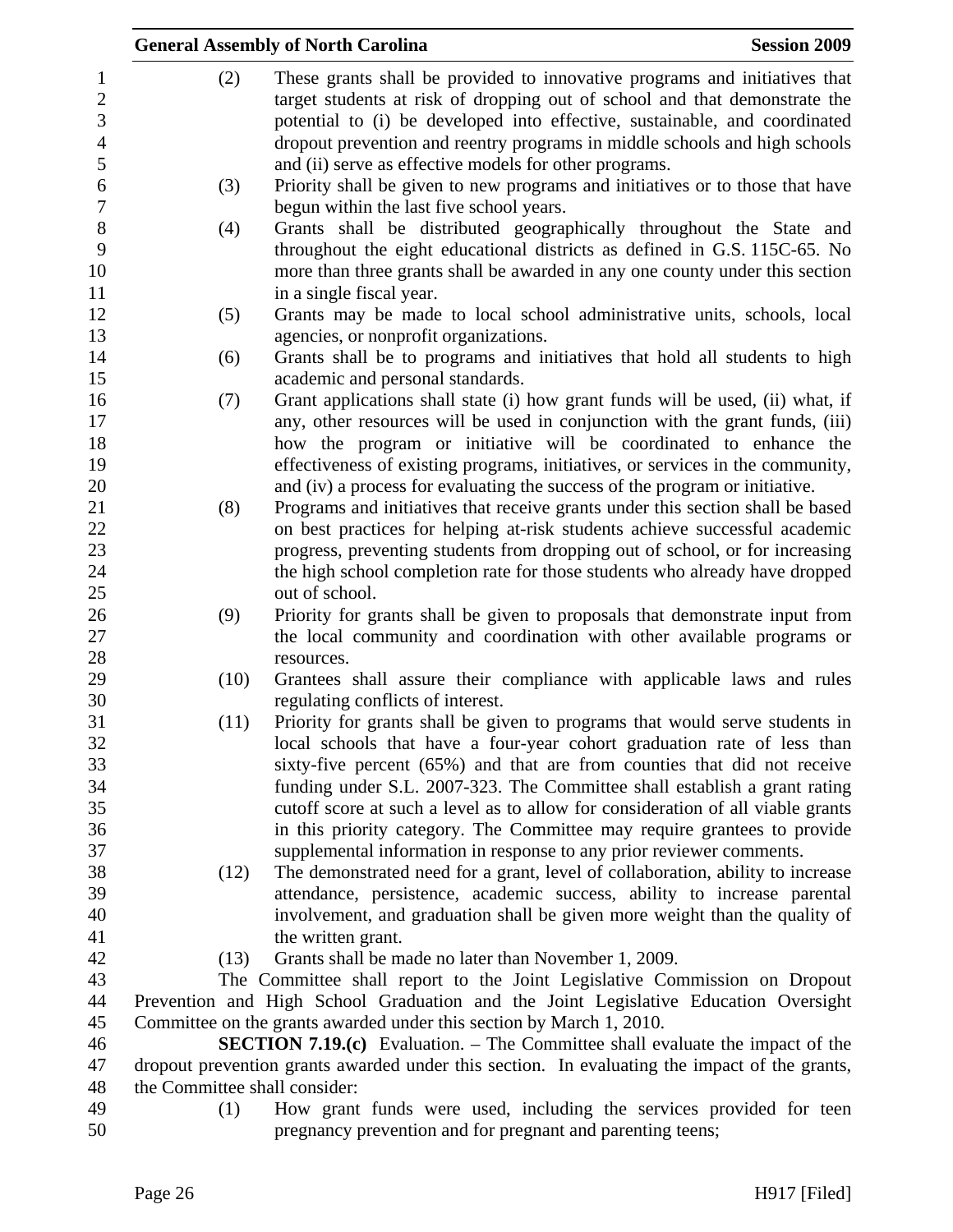|                          |                                                                                                                                                                                                    | <b>General Assembly of North Carolina</b>                                                          | <b>Session 2009</b> |
|--------------------------|----------------------------------------------------------------------------------------------------------------------------------------------------------------------------------------------------|----------------------------------------------------------------------------------------------------|---------------------|
| $\mathbf 1$              | (2)                                                                                                                                                                                                | The success of the program or initiative, as indicated by the evaluation                           |                     |
| $\overline{2}$           |                                                                                                                                                                                                    | process stated in its grant application;                                                           |                     |
| 3                        | (3)                                                                                                                                                                                                | The extent to which the program or initiative has improved students'                               |                     |
| $\overline{\mathcal{A}}$ |                                                                                                                                                                                                    | attendance, test scores, persistence, and graduation rates;                                        |                     |
| 5                        | (4)                                                                                                                                                                                                | How the program or initiative was coordinated to enhance the effectiveness                         |                     |
| 6                        |                                                                                                                                                                                                    | of existing programs, initiatives, or services in the community;                                   |                     |
| 7<br>$8\,$               | (5)                                                                                                                                                                                                | What, if any, other resources were used in conjunction with the grant funds;                       |                     |
|                          | (6)                                                                                                                                                                                                | The sustainability of the program;                                                                 |                     |
|                          | (7)                                                                                                                                                                                                | The number, gender, ethnicity, and grade level of students being served as                         |                     |
|                          |                                                                                                                                                                                                    | well as whether the student left school due to pregnancy or parenting                              |                     |
|                          |                                                                                                                                                                                                    | responsibilities;                                                                                  |                     |
|                          | (8)                                                                                                                                                                                                | The potential for the program to serve as a model for achieving successful                         |                     |
|                          |                                                                                                                                                                                                    | academic progress for at-risk students; and                                                        |                     |
|                          | (9)                                                                                                                                                                                                | Other indicators of the impact of the grant on dropout prevention.                                 |                     |
|                          |                                                                                                                                                                                                    | The recipients of the dropout prevention grants awarded under this section shall                   |                     |
|                          |                                                                                                                                                                                                    | report to the Committee on Dropout Prevention by January 31, 2011, and by September 30,            |                     |
|                          |                                                                                                                                                                                                    | 2011. The reports shall provide information to assist the Committee in conducting its              |                     |
|                          |                                                                                                                                                                                                    | evaluation. The reports shall include a statement that the recipients used grant funds for the     |                     |
|                          |                                                                                                                                                                                                    | purposes appropriated by the General Assembly and complied with applicable laws,                   |                     |
|                          |                                                                                                                                                                                                    | regulations, and terms and conditions of the grant documents. The Committee shall make an          |                     |
|                          |                                                                                                                                                                                                    | interim report of the results of its evaluation of the grants awarded under this section by March  |                     |
|                          |                                                                                                                                                                                                    | 31, 2011, to the Joint Legislative Commission on Dropout Prevention and High School                |                     |
|                          |                                                                                                                                                                                                    | Graduation and to the Joint Legislative Education Oversight Committee. The Committee shall         |                     |
|                          |                                                                                                                                                                                                    | make a final report of the results of its evaluation of the grants awarded under subsection (c) of |                     |
|                          | this section by November 15, 2011, to the Joint Legislative Commission on Dropout Prevention<br>and High School Graduation and to the Joint Legislative Education Oversight Committee.             |                                                                                                    |                     |
|                          |                                                                                                                                                                                                    |                                                                                                    |                     |
|                          | <b>SECTION 7.19.(d)</b> Of the funds appropriated in this act for the Committee on                                                                                                                 |                                                                                                    |                     |
|                          | Dropout Prevention, the sum of six million five hundred forty-three thousand sixty dollars                                                                                                         |                                                                                                    |                     |
|                          | $(\$6,543,060)$ for the 2009-2010 and 2010-2011 fiscal years shall be used to award new grants,<br>as well as additional grants to previous grant recipients, in accordance with subsection (b) of |                                                                                                    |                     |
|                          | this section.                                                                                                                                                                                      |                                                                                                    |                     |
|                          |                                                                                                                                                                                                    | <b>SECTION 7.19.(e)</b> Funds appropriated for the dropout prevention grants for the               |                     |
|                          |                                                                                                                                                                                                    | 2009-2010 fiscal year shall not revert but shall remain available for expenditure until August     |                     |
|                          | 31, 2011.                                                                                                                                                                                          |                                                                                                    |                     |
|                          |                                                                                                                                                                                                    | <b>SECTION 7.19.(f)</b> Of the funds appropriated for the dropout prevention grants, the           |                     |
|                          |                                                                                                                                                                                                    | sum of one hundred thousand dollars (\$100,000) for the 2009-2010 and 2010-2011 fiscal years       |                     |
|                          |                                                                                                                                                                                                    | may be used to issue a request for proposals from qualified vendors on a competitive basis to      |                     |
|                          |                                                                                                                                                                                                    | contract as a consultant to assist with the evaluation. The factors to be considered in awarding   |                     |
|                          |                                                                                                                                                                                                    | the contract shall be identified in the request for proposals.                                     |                     |
|                          |                                                                                                                                                                                                    | <b>SECTION 7.19.(g)</b> Of the funds appropriated for the dropout prevention grants,               |                     |
|                          |                                                                                                                                                                                                    | the Department of Public Instruction may use up to fifty thousand dollars (\$50,000) in fiscal     |                     |
|                          |                                                                                                                                                                                                    | years 2009-2010 and 2010-2011 for its administrative assistance to the Committee and provide       |                     |
|                          |                                                                                                                                                                                                    | technical assistance under this section.                                                           |                     |
|                          |                                                                                                                                                                                                    |                                                                                                    |                     |
|                          |                                                                                                                                                                                                    | <b>LEA FLEXIBILITY REDUCTION</b>                                                                   |                     |
|                          |                                                                                                                                                                                                    | <b>SECTION 7.20.(a)</b> The State Board of Education is authorized to implement                    |                     |
|                          |                                                                                                                                                                                                    | temporary modifications to flexibility requirements outlined in G.S. 115C-105.25. For fiscal       |                     |

48 years 2009-2010 and 2010-2011, local school administrators shall make every effort to reduce<br>49 spending whenever and wherever such budget reductions are appropriate as long as the targeted spending whenever and wherever such budget reductions are appropriate as long as the targeted 50 reductions do not directly impact classroom services or any services for students at risk or 51 children with special needs.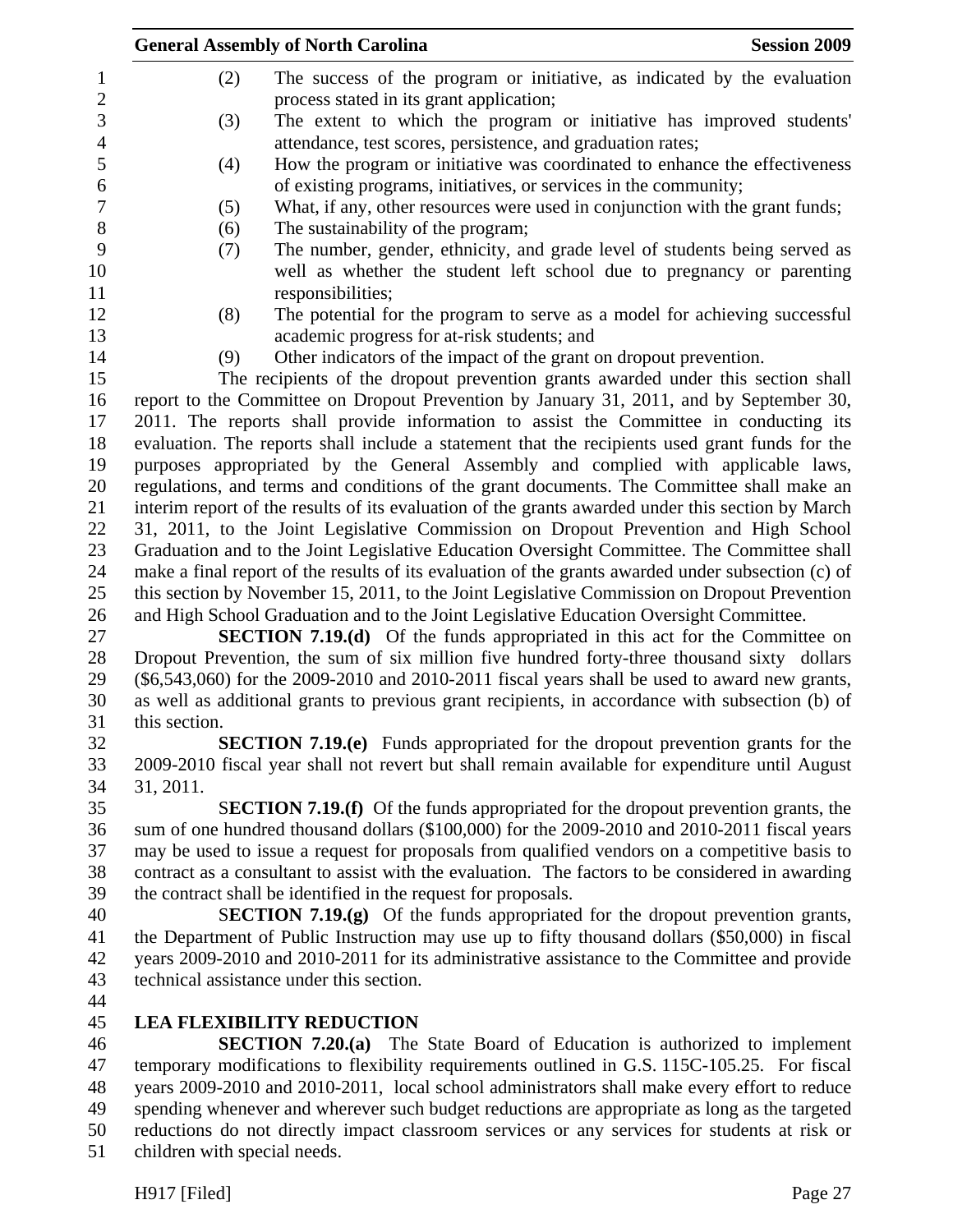|                              | <b>Session 2009</b><br><b>General Assembly of North Carolina</b>                                                                                                                      |
|------------------------------|---------------------------------------------------------------------------------------------------------------------------------------------------------------------------------------|
| $\mathbf{1}$<br>$\mathbf{2}$ | <b>SECTION 7.20.(b)</b> Within 14 days of the date this act becomes law, the State<br>Board of Education shall notify each local school administrative unit and charter school of the |
| 3                            | amount the unit must reduce from the State General Fund appropriations. The State Board                                                                                               |
| $\overline{4}$               | shall determine the amount of the reduction for each unit on the basis of average daily                                                                                               |
| 5                            | membership.                                                                                                                                                                           |
| 6                            | <b>SECTION 7.20.(c)</b> Each unit shall report to the Department of Public Instruction                                                                                                |
| $\boldsymbol{7}$<br>$8\,$    | on the flexibility budget reductions it has identified for the unit within 30 days of the date this<br>act becomes law.                                                               |
| 9                            | <b>SECTION 7.20.(d)</b> The State Board of Education shall make a summary report to                                                                                                   |
| 10                           | the Joint Legislative Education Oversight Committee, the Office of State Budget and                                                                                                   |
| 11                           | Management, and the Fiscal Research Division on all reductions made by the LEAs and charter                                                                                           |
| 12                           | schools, including an explanation as to the need for the modification to achieve this reduction,                                                                                      |
| 13                           |                                                                                                                                                                                       |
| 14                           | by December 15, 2009, and annually thereafter.                                                                                                                                        |
| 15                           | <b>RESTRUCTURE THE DEPARTMENT OF PUBLIC INSTRUCTION</b>                                                                                                                               |
| 16                           | SECTION $7.21(a)$<br>The State Board of Education shall develop a plan to                                                                                                             |
| 17                           | restructure the Department of Public Instruction. The plan shall be reported to the Governor by                                                                                       |
| 18                           | December 31, 2009.                                                                                                                                                                    |
| 19                           | <b>SECTION 7.21.(b)</b> Notwithstanding G.S. 143C-6-4, the Department of Public                                                                                                       |
| 20                           | Instruction may reorganize in accordance with the plan adopted by the State Board of                                                                                                  |
| 21                           | Education. The Department shall report to the Joint Legislative Commission on Governmental                                                                                            |
| 22                           | Operations on the reorganization.                                                                                                                                                     |
| 23                           | <b>SECTION 7.21.(c)</b> This section expires June 30, 2010.                                                                                                                           |
| 24                           |                                                                                                                                                                                       |
| 25                           | <b>SCHOOL TECHNOLOGY PILOT</b>                                                                                                                                                        |
| 26                           | <b>SECTION 7.22.(a)</b> Funds appropriated for the School Technology Pilot that are                                                                                                   |
| 27                           | unexpended or unencumbered at the end of the 2008-2009 fiscal year shall not revert but shall                                                                                         |
| 28                           | remain available for expenditure through June 30, 2010.                                                                                                                               |
| 29                           | <b>SECTION 7.22.(b)</b> This section becomes effective June 30, 2009.                                                                                                                 |
| 30                           |                                                                                                                                                                                       |
| 31                           | <b>BUSINESS EDUCATION TECHNOLOGY ALLIANCE</b>                                                                                                                                         |
| 32                           | <b>SECTION 7.23.(a)</b> G.S. 115C-102.15 is repealed.                                                                                                                                 |
| 33                           | <b>SECTION 7.23.(b)</b> This section becomes effective June 30, 2009.                                                                                                                 |
| 34                           |                                                                                                                                                                                       |
| 35                           | <b>CRITICAL FOREIGN LANGUAGE PILOT FUNDS DO NOT REVERT</b>                                                                                                                            |
| 36                           | <b>SECTION 7.24.(a)</b> Funds appropriated for the Critical Foreign Language Pilot that                                                                                               |
| 37                           | are not expended or encumbered shall not revert but shall remain available for expenditure                                                                                            |
| 38                           | through June 30, 2010.                                                                                                                                                                |
| 39                           | <b>SECTION 7.24.(b)</b> This section becomes effective June 30, 2009.                                                                                                                 |
| 40                           |                                                                                                                                                                                       |
| 41                           | ASSESSMENT AND ACCOUNTABILITY                                                                                                                                                         |
| 42                           | <b>SECTION 7.25.(a)</b> Funds appropriated in this act shall be used to develop new                                                                                                   |
| 43                           | End of Course, End of Grade tests or national assessments as determined by the State Board of                                                                                         |
| 44                           | Education. The development of any new tests replacing End of Course and End of Grade tests                                                                                            |
| 45                           | shall be aligned with the new essential standards and included in the State Board of Education's                                                                                      |
| 46                           | ABCs Accountability restructuring plan. The State Board of Education is directed to eliminate                                                                                         |
| 47                           | unnecessary or duplicative tests and to investigate replacing existing End of Course and End of                                                                                       |
| 48                           | Grade tests with national assessments.                                                                                                                                                |
| 49                           | <b>SECTION 7.25.(b)</b> Notwithstanding G.S. 115C-174.11, in fiscal year 2009-2010                                                                                                    |
| 50                           | the State Board of Education shall use funds appropriated in this act to investigate and pilot a                                                                                      |
| 51                           | developmentally appropriate diagnostic assessment for students in elementary grades in                                                                                                |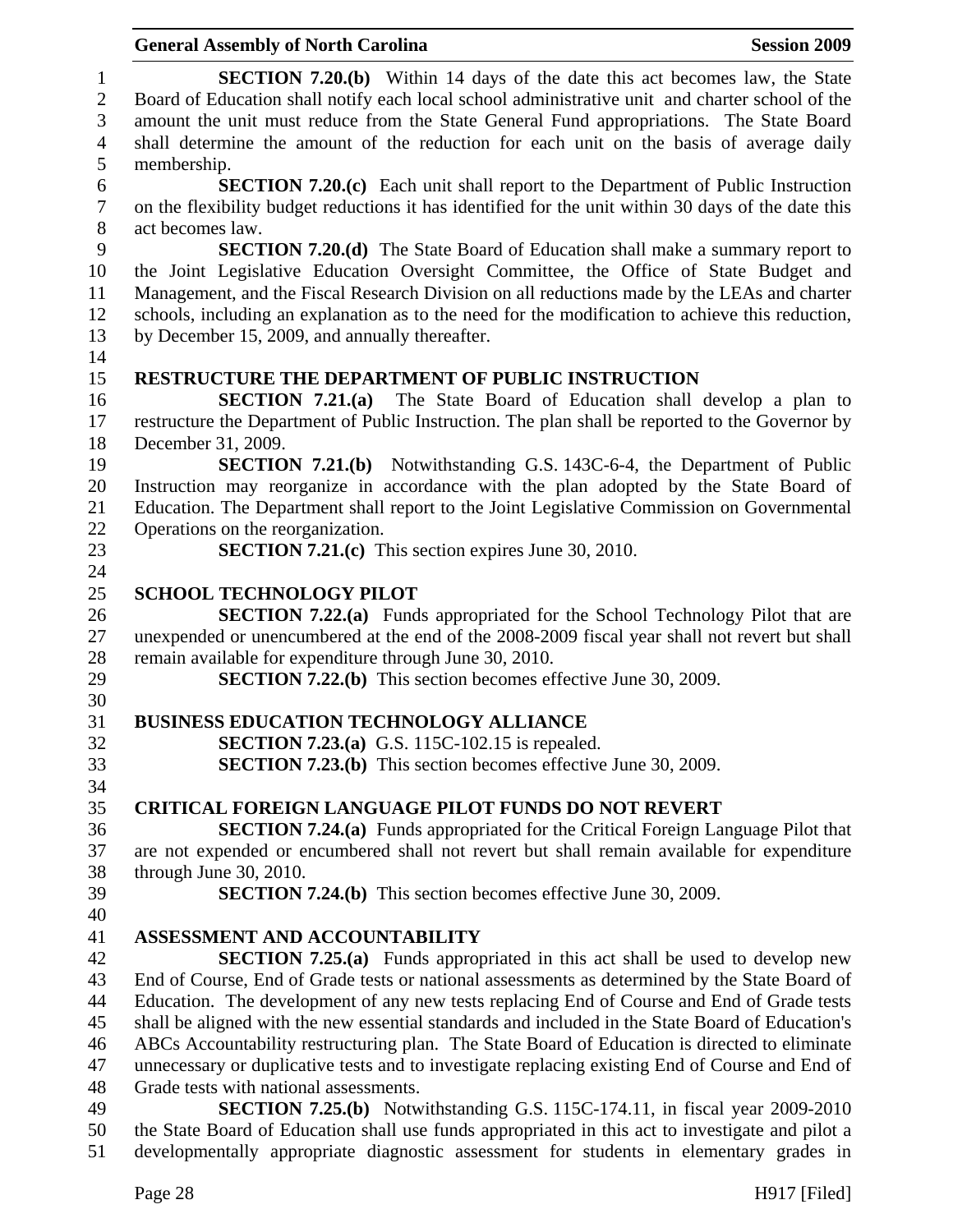|                | <b>General Assembly of North Carolina</b><br><b>Session 2009</b>                                                                                                |
|----------------|-----------------------------------------------------------------------------------------------------------------------------------------------------------------|
| $\mathbf{1}$   | 2009-2010. This assessment will enable teachers to individualize instruction to meet student                                                                    |
| $\mathbf{2}$   | learning needs and ensure adequate preparation for the next level of coursework as set out by                                                                   |
| 3              | the Standard Course of Study.                                                                                                                                   |
| $\overline{4}$ | <b>SECTION 7.25.(c)</b> The State Board of Education shall report the results of the                                                                            |
| $\mathfrak{S}$ | pilot to the Joint Legislative Education Oversight Committee, the Fiscal Research Division, and                                                                 |
| 6              | the Office of State Budget and Management by December 1, 2010. $=$                                                                                              |
| $\overline{7}$ | <b>SECTION 7.25.(d)</b> Funds appropriated for Assessment and Accountability that                                                                               |
| $8\,$          | remain unexpended and unencumbered at the end of fiscal year 2009-2010 shall not revert but                                                                     |
| $\mathbf{9}$   | shall remain available for expenditure through June 30, 2011.                                                                                                   |
| 10             |                                                                                                                                                                 |
| 11             | DEVELOPMENT OF A PREK-20 DATA SYSTEM                                                                                                                            |
| 12             | <b>SECTION 7.26.(a)</b> The Department of Public Instruction, the North Carolina                                                                                |
| 13             | Community College System, and The University of North Carolina shall collaboratively                                                                            |
| 14             | develop and systematically determine the technical specifications and data standards for a                                                                      |
| 15             | PreK-20 data system to centralize student data collected about students enrolled in                                                                             |
| 16             | prekindergarten programs through doctoral programs. The PreK-20 data system shall build                                                                         |
| 17             | upon the current capacity, programs, and initiatives of the Department of Public Instruction, the                                                               |
| 18             | North Carolina Community College System, and The University of North Carolina.                                                                                  |
| 19             | The PreK-20 data standards and specifications shall include:                                                                                                    |
| 20             | The types and forms of data to be included in a PreK-20 data system,<br>(1)                                                                                     |
| 21             | including longitudinal data and the use of a unique student identifier;                                                                                         |
| 22             | (2)<br>The capacity of a shared PreK-20 data system;                                                                                                            |
| 23             | The degree and extent of cooperation between a shared PreK-20 data system<br>(3)                                                                                |
| 24             | and the current data collection systems of the Department of Public                                                                                             |
| 25             | Instruction, the North Carolina Community College System, and The                                                                                               |
| 26             | University of North Carolina;                                                                                                                                   |
| 27             | The minimum capacity and technical specifications needed for each data<br>(4)                                                                                   |
| 28             | system to feed into a shared PreK-20 data system;                                                                                                               |
| 29<br>30       | The ability for data in a shared PreK-20 data system to be understood and<br>(5)<br>used by interested stakeholders, including federal and other North Carolina |
| 31             | State agencies.                                                                                                                                                 |
| 32             | <b>SECTION 7.26.(b)</b> Standards and specifications shall conform to the guidelines                                                                            |
| 33             | and instructions governing any funds received through the American Recovery and                                                                                 |
| 34             | Reinvestment Act of 2009 for this purpose.                                                                                                                      |
| 35             | SECTION $7.26(c)$<br>Standards and specifications shall be submitted to the                                                                                     |
| 36             | Education Cabinet no later than January 1, 2010. The Education Cabinet shall review and                                                                         |
| 37             | approve these standards and submit them to the Joint Legislative Education Oversight                                                                            |
| 38             | Committee, the Fiscal Research Division, and the Office of State Budget and Management by                                                                       |
| 39             | March 1, 2010.                                                                                                                                                  |
| 40             |                                                                                                                                                                 |
| 41             | PROGRAM ON PREVENTION OF ABUSE AND NEGLECT                                                                                                                      |
| 42             | <b>SECTION 7.27.(a)</b> The Children's Trust Fund, a program on prevention of abuse                                                                             |
| 43             | and neglect, is transferred from the Department of Public Instruction to the Division of Social                                                                 |
| 44             | Services in the Department of Health and Human Services, as if by a Type I transfer as defined                                                                  |
| 45             | in G.S. 143A-6, with all the elements of such a transfer.                                                                                                       |
| 46             | <b>SECTION 7.27.(b)</b> G.S. 7B-1301 reads as rewritten:                                                                                                        |
| 47             | "§ 7B-1301. Program on Prevention of Abuse and Neglect.                                                                                                         |
| 48             | The State Board of Education Department of Health and Human Services, through<br>(a)                                                                            |
| 49             | the Department of Public Instruction Division of Social Services, shall implement the Program                                                                   |
| 50             | on Prevention of Abuse and Neglect. The Department of Public Instruction Division of Social                                                                     |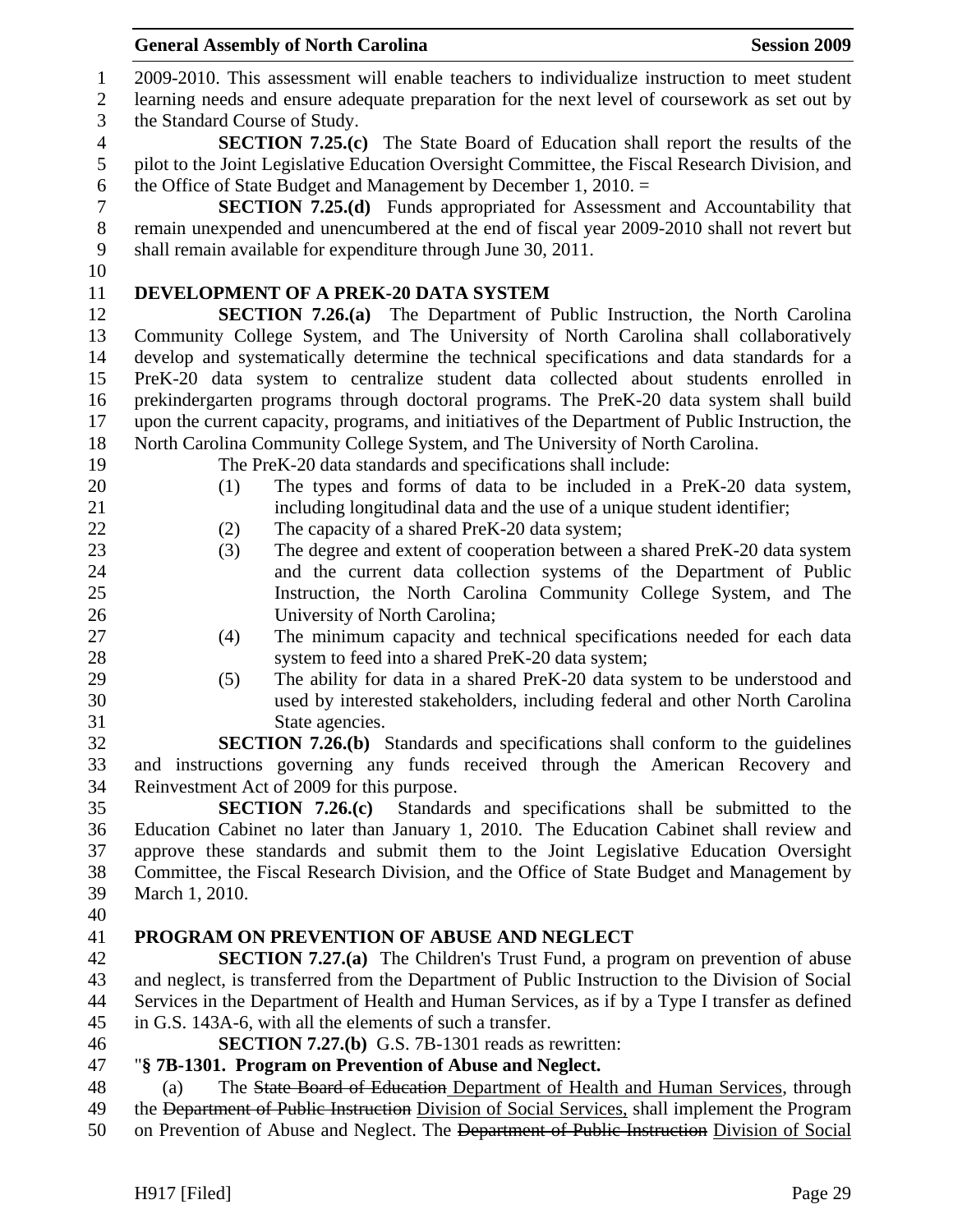|                |     |     | <b>General Assembly of North Carolina</b>                                                                                                     | <b>Session 2009</b> |
|----------------|-----|-----|-----------------------------------------------------------------------------------------------------------------------------------------------|---------------------|
| 1              |     |     | Services, subject to the approval of the State Board of Education, shall provide the staff and                                                |                     |
| $\mathbf{2}$   |     |     | support services for implementing this program.                                                                                               |                     |
| 3              | (b) |     | In order to carry out the purposes of this Article:                                                                                           |                     |
| $\overline{4}$ |     | (1) | The Department of Public Instruction Division of Social Services shall                                                                        |                     |
| $\mathfrak s$  |     |     | review applications and make recommendations to the State Board of                                                                            |                     |
| $\sqrt{6}$     |     |     | Education concerning the awarding of contracts under this Article.                                                                            |                     |
| $\tau$         |     | (2) | The State Board of Education Division of Social Services shall contract with                                                                  |                     |
| $8\,$          |     |     | public or private nonprofit organizations, agencies, schools, or with qualified                                                               |                     |
| 9              |     |     | individuals to operate community-based educational and service programs                                                                       |                     |
| 10             |     |     | designed to prevent the occurrence of abuse and neglect. Every contract                                                                       |                     |
| 11             |     |     | entered into by the State Board of Education Division of Social Services                                                                      |                     |
| 12             |     |     | shall contain provisions that at least twenty-five percent (25%) of the total                                                                 |                     |
| 13             |     |     | funding required for a program be provided by the administering                                                                               |                     |
| 14             |     |     | organization in the form of in-kind or other services and that a mechanism                                                                    |                     |
| 15             |     |     | for evaluation of services provided under the contract be included in the                                                                     |                     |
| 16             |     |     | services to be performed. In addition, every proposal to the Department of                                                                    |                     |
| 17             |     |     | Public Instruction Division of Social Services for funding under this Article                                                                 |                     |
| 18             |     |     | shall include assurances that the proposal has been forwarded to the local                                                                    |                     |
| 19             |     |     | department of social services for comment so that the Department of Public                                                                    |                     |
| 20             |     |     | Instruction Division of Social Services may consider coordination and                                                                         |                     |
| 21             |     |     | duplication of effort on the local level as criteria in making                                                                                |                     |
| 22             |     |     | recommendations. to the State Board of Education.                                                                                             |                     |
| 23             |     | (3) | The State Board of Education Division of Social Services, with the                                                                            |                     |
| 24             |     |     | assistance of the Department of Public Instruction Health and Human                                                                           |                     |
| 25             |     |     | Services, shall develop appropriate guidelines and criteria for awarding                                                                      |                     |
| 26             |     |     | contracts under this Article. These criteria shall include, but are not limited                                                               |                     |
| 27             |     |     | to: documentation of need within the proposed geographical impact area;                                                                       |                     |
| 28<br>29       |     |     | diversity of geographical areas of programs funded under this Article;                                                                        |                     |
| 30             |     |     | demonstrated effectiveness of the proposed strategy or program for<br>preventing abuse and neglect; reasonableness of implementation plan for |                     |
| 31             |     |     | achieving stated objectives; utilization of community resources including                                                                     |                     |
| 32             |     |     | volunteers; provision for an evaluation component that will provide outcome                                                                   |                     |
| 33             |     |     | data; plan for dissemination of the program for implementation in other                                                                       |                     |
| 34             |     |     | communities; and potential for future funding from private sources.                                                                           |                     |
| 35             |     | (4) | The State Board of Education Division of Social Services, with the                                                                            |                     |
| 36             |     |     | assistance of the Department of Public Instruction Health and Human                                                                           |                     |
| 37             |     |     | Services, shall develop guidelines for regular monitoring of contracts                                                                        |                     |
| 38             |     |     | awarded under this Article in order to maximize the investments in                                                                            |                     |
| 39             |     |     | prevention programs by the Children's Trust Fund and to establish                                                                             |                     |
| 40             |     |     | appropriate accountability measures for administration of contracts.                                                                          |                     |
| 41             |     | (5) | The State Board of Education Division of Social Services shall develop a                                                                      |                     |
| 42             |     |     | State plan for the prevention of abuse and neglect for submission to the                                                                      |                     |
| 43             |     |     | Governor, the President of the Senate, and the Speaker of the House of                                                                        |                     |
| 44             |     |     | Representatives.                                                                                                                              |                     |
| 45             | (c) |     | To assist in implementing this Article, the State Board of Education Division of                                                              |                     |
| 46             |     |     | Social Services may accept contributions, grants, or gifts in cash or otherwise from persons,                                                 |                     |
| 47             |     |     | associations, or corporations. All monies received by the State Board of Education Division of                                                |                     |
| 48             |     |     | Social Services from contributions, grants, or gifts and not through appropriation by the                                                     |                     |
| 49             |     |     | General Assembly shall be deposited in the Children's Trust Fund. Disbursements of the funds                                                  |                     |
| 50             |     |     | shall be on the authorization of the State Board of Education or that Board's duly authorized                                                 |                     |
| 51             |     |     | representative Department of Health and Human Services. In order to maintain an effective                                                     |                     |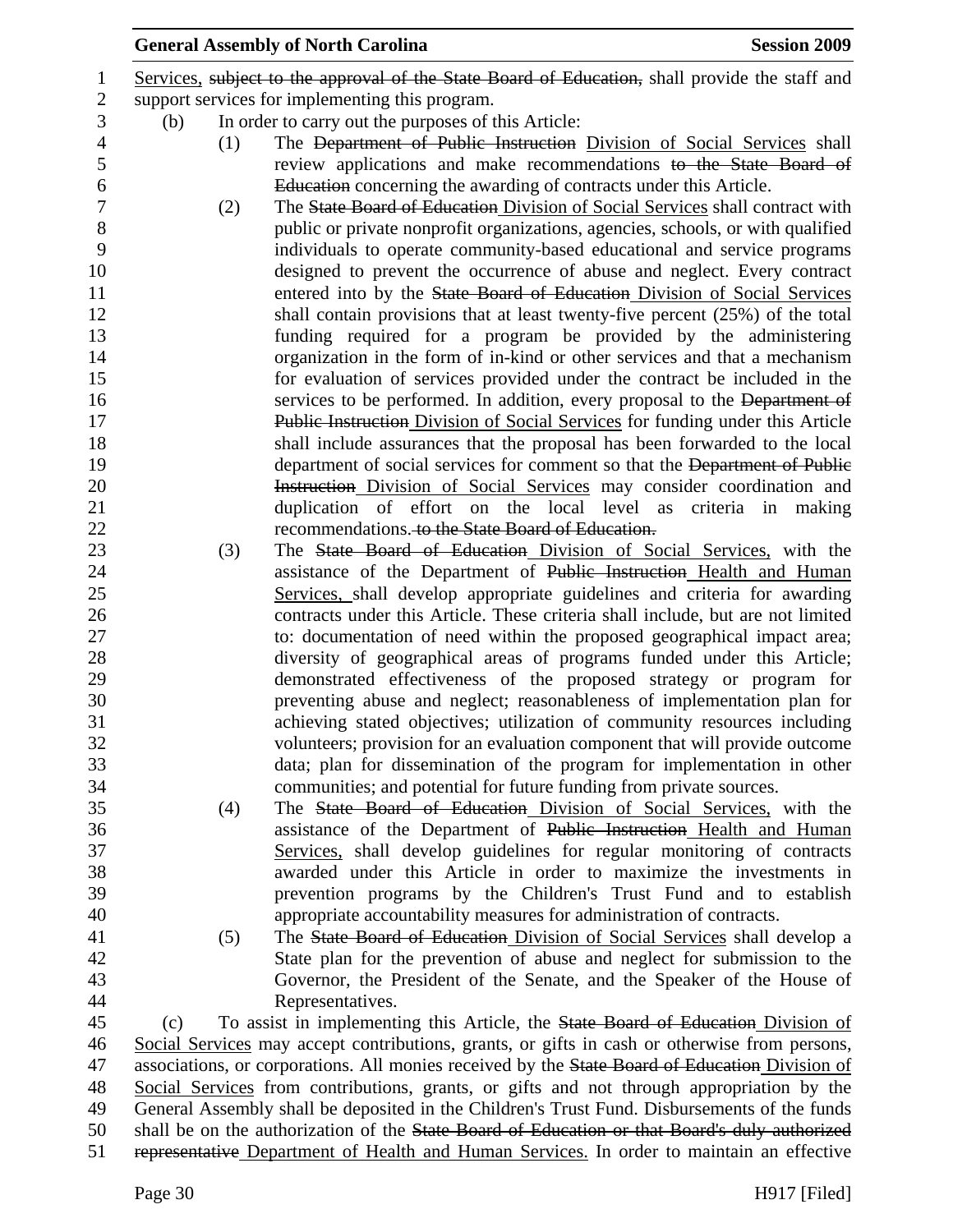General Assembly of North Carolina **Session 2009** 1 expenditure and revenue control, the funds are subject in all respects to State law and 2 regulations, but no appropriation is required to permit expenditure of the funds. 3 (d) Programs contracted for under this Article are intended to prevent abuse and neglect 4 of juveniles. Abuse and neglect prevention programs are defined to be those programs and 5 services which impact on juveniles and families before any substantiated incident of abuse or 6 neglect has occurred. These programs may include, but are not limited to: 7 (1) Community-based educational programs on prenatal care, perinatal bonding, 8 child development, basic child care, care of children with special needs, and 9 coping with family stress; and 10 (2) Community-based programs relating to crisis care, aid to parents, and 11 support groups for parents and their children experiencing stress within the 12 family unit. 13 (e) No more than twenty percent (20%) of each year's total awards may be utilized for 14 funding State-level programs to coordinate community-based programs." 15 **SECTION 7.27.(c)** G.S. 7B-1302 reads as rewritten: 16 "**§ 7B-1302. Children's Trust Fund.**  17 (a) There is established a fund to be known as the "Children's Trust Fund," in the 18 Department of State Treasurer, which shall be funded by a portion of the marriage license fee 19 under G.S. 161-11.1 and a portion of the special license plate fee under G.S. 20-81.12. The 20 money in the Fund shall be used by the State Board of Education Division of Social Services to 21 fund abuse and neglect prevention programs so authorized by this Article. 22 (b) The Department of Public Instruction Health and Human Services shall report 23 annually on revenues and expenditures of the Children's Trust Fund to the Joint Legislative 24 Commission on Governmental Operations." 25 26 **ELIMINATE CERTAIN TESTS**  27 **SECTION 7.28.(a)** The State Board of Education shall identify and eliminate 28 certain unnecessary or duplicative tests not required for high school graduation or by the 29 federal government for No Child Left Behind (NCLB) to determine Adequate Yearly Progress 30 (AYP). 31 **SECTION 7.28.(b)** The State Board of Education shall report on those tests 32 selected for elimination to the Governor and the General Assembly by September 30, 2009. 33 34 **21ST CENTURY CAREER PAY PLAN FOR TEACHERS**  35 **SECTION 7.29.(a)** The North Carolina Professional Teaching Standards 36 Commission (NCPTSC) shall develop a plan to restructure the North Carolina Teacher Salary 37 Schedule. It is North Carolina's goal to have a competitive system of compensation that attracts 38 highly skilled and motivated individuals into the profession. Further, it should compensate 39 teachers' knowledge, skills, and instructional expertise that lead to improved student learning. 40 In developing the restructured salary system, the NCPTSC should consider the following 41 factors: 42 (1) Designs a schedule that emphasizes increasing beginning teacher salary to 43 make the starting salaries more competitive to attract recent graduates and 44 promotes teacher retention. 45 (2) Aligns with the newly adopted North Carolina Professional Teaching 46 Standards. 47 (3) Rewards expert, accomplished teachers for taking on challenging 48 assignments such as working in high-poverty, low-performing schools. 49 (4) Provides incentives for becoming licensed in high-needs subject areas such 50 as math and science and teaching in high-needs areas of the State.

51 (5) Considers research and data that supports improved teaching and learning.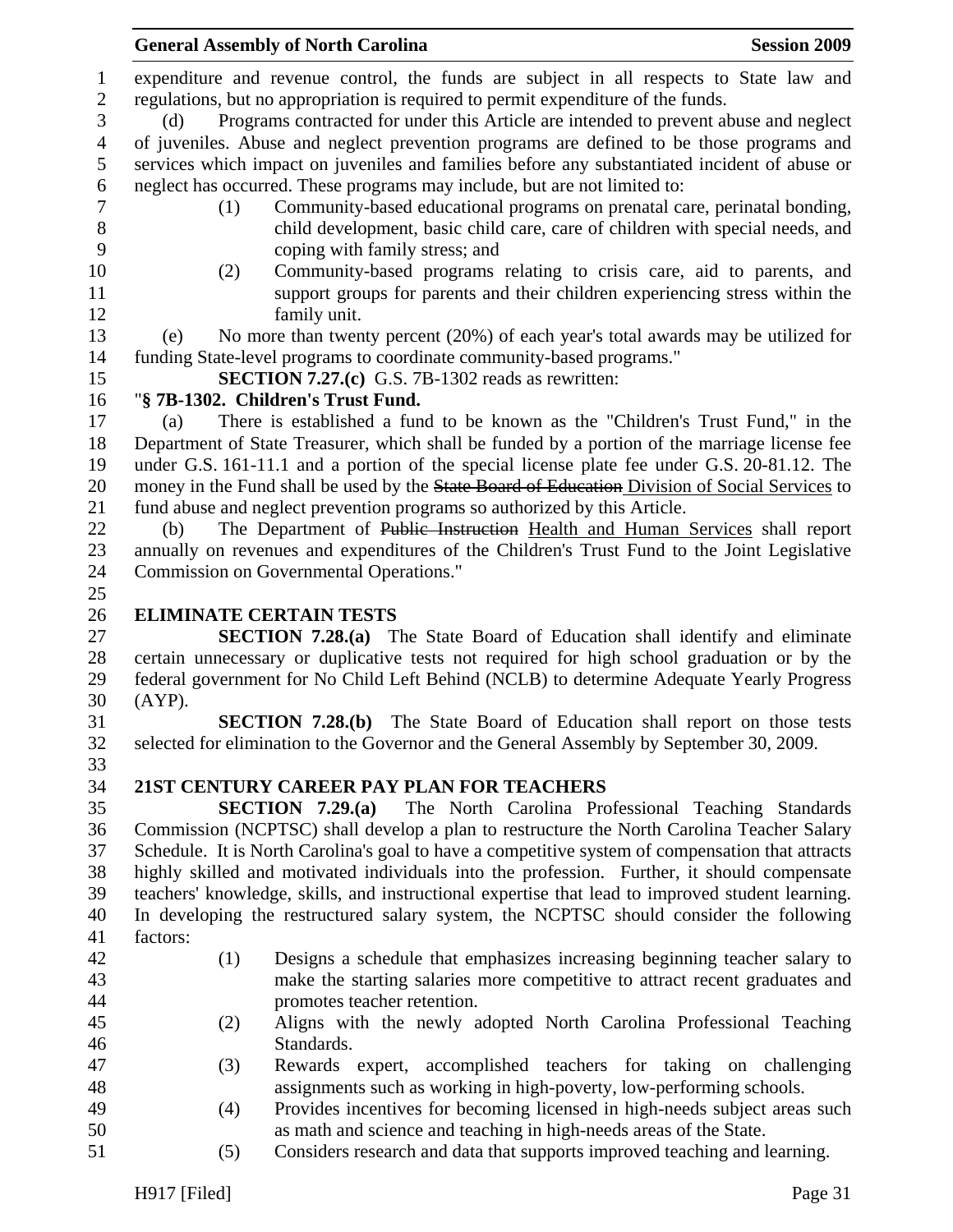|                                            | <b>General Assembly of North Carolina</b><br><b>Session 2009</b>                                                                                                                                                                                                                                                                                            |  |
|--------------------------------------------|-------------------------------------------------------------------------------------------------------------------------------------------------------------------------------------------------------------------------------------------------------------------------------------------------------------------------------------------------------------|--|
| 1<br>$\overline{2}$<br>3<br>$\overline{4}$ | Provides optional pathways for salary increases that focus on strategies such<br>(6)<br>as National Board Certified Teachers, literacy coach endorsement and other<br>options that lead to improved student learning.                                                                                                                                       |  |
| 5<br>6<br>$\boldsymbol{7}$                 | <b>SECTION 7.29.(b)</b> The NCPTSC is encouraged to seek partnerships with other<br>state and national public and private groups in designing the new compensation system. The<br>NCPTSC shall report on the plan to the State Board of Education, the Joint Legislative<br>Education Oversight Committee, and the Governor no later than January 31, 2010. |  |
| $8\,$                                      |                                                                                                                                                                                                                                                                                                                                                             |  |
| 9<br>10                                    | <b>QUALITY TEACHING AND LEARNING TIME</b>                                                                                                                                                                                                                                                                                                                   |  |
| 11                                         | <b>SECTION 7.30.</b> The State Board of Education shall provide guidance to local<br>boards of education and individual schools on maximizing and improving the quality and                                                                                                                                                                                 |  |
| 12                                         | amount of time spent on teaching and learning during but not limited to the instructional day.                                                                                                                                                                                                                                                              |  |
| 13                                         | They shall include in this guidance how reform initiatives such as the North Carolina Virtual                                                                                                                                                                                                                                                               |  |
| 14                                         | Public School, Learn and Earn Online, Cooperative Innovative High Schools, and Professional                                                                                                                                                                                                                                                                 |  |
| 15                                         | Learning Communities provide options for continuous learning that leads to academic success                                                                                                                                                                                                                                                                 |  |
| 16<br>17                                   | and promotes seamless PreK-20 learning.                                                                                                                                                                                                                                                                                                                     |  |
| 18<br>19                                   | PART VIII. COMMUNITY COLLEGES                                                                                                                                                                                                                                                                                                                               |  |
| 20                                         | USE OF FUNDS FOR THE COLLEGE INFORMATION SYSTEM                                                                                                                                                                                                                                                                                                             |  |
| 21                                         | <b>SECTION 8.1.(a)</b> Funds appropriated in this act to the Community Colleges                                                                                                                                                                                                                                                                             |  |
| 22                                         | System Office for the College Information System shall not revert at the end of the 2008-2009                                                                                                                                                                                                                                                               |  |
| 23                                         | fiscal year but shall remain available until expended. These funds may be used to purchase                                                                                                                                                                                                                                                                  |  |
| 24                                         | periodic system upgrades.                                                                                                                                                                                                                                                                                                                                   |  |
| 25                                         | <b>SECTION 8.1.(b)</b> Notwithstanding G.S. 143C-6-4, the Community Colleges                                                                                                                                                                                                                                                                                |  |
| 26<br>27                                   | System Office may, subject to the approval of the Office of State Budget and Management, in<br>consultation with the Office of Information Technology Services, use funds appropriated in this                                                                                                                                                              |  |
| 28                                         | act for the College Information System to create a maximum of three positions. Personnel                                                                                                                                                                                                                                                                    |  |
| 29                                         | positions created pursuant to this subsection shall be dedicated to maintaining and                                                                                                                                                                                                                                                                         |  |
| 30                                         | administering information technology and software upgrades to the College Information                                                                                                                                                                                                                                                                       |  |
| 31                                         | System.                                                                                                                                                                                                                                                                                                                                                     |  |
| 32                                         |                                                                                                                                                                                                                                                                                                                                                             |  |
| 33                                         | <b>FUNDS FOR CAMPUS SECURITY</b>                                                                                                                                                                                                                                                                                                                            |  |
| 34                                         | <b>SECTION 8.2.</b> Notwithstanding G.S. 115D-32 or any other provision of law, a                                                                                                                                                                                                                                                                           |  |
| 35                                         | community college may use up to two percent (2%) of noninstructional State funds allocated to                                                                                                                                                                                                                                                               |  |
| 36                                         | it in the enrollment allotment of the institutional support allotment and up to two percent (2%)                                                                                                                                                                                                                                                            |  |
| 37                                         | of the funds allocated to it through the regular equipment allotment for the 2009-2010 fiscal                                                                                                                                                                                                                                                               |  |
| 38                                         | year for campus security. This may include the hiring of personnel, contracted professional                                                                                                                                                                                                                                                                 |  |
| 39<br>40                                   | services, surveillance cameras, call boxes, alert systems, and other equipment-related<br>expenditures.                                                                                                                                                                                                                                                     |  |
| 41                                         | These funds shall be used to supplement and shall not be used to supplant existing                                                                                                                                                                                                                                                                          |  |
| 42                                         | local funding for campus security.                                                                                                                                                                                                                                                                                                                          |  |
| 43                                         |                                                                                                                                                                                                                                                                                                                                                             |  |
| 44                                         | <b>USE OF BASIC SKILLS FUNDS</b>                                                                                                                                                                                                                                                                                                                            |  |
| 45                                         | <b>SECTION 8.3.</b> Notwithstanding any other provision of law, a local community                                                                                                                                                                                                                                                                           |  |
| 46                                         | college may use up to five percent (5%) of the Literacy Funds allocated to it by the State Board                                                                                                                                                                                                                                                            |  |
| 47                                         | of Community Colleges to procure instructional technology for literacy labs. This technology                                                                                                                                                                                                                                                                |  |
| 48                                         | may include computers, instructional software and software licenses, scanners for testing, and                                                                                                                                                                                                                                                              |  |
| 49                                         | classroom projection equipment.                                                                                                                                                                                                                                                                                                                             |  |
| 50                                         |                                                                                                                                                                                                                                                                                                                                                             |  |
| 51                                         | FINANCIAL AID PROGRAM ADMINISTRATIVE COSTS                                                                                                                                                                                                                                                                                                                  |  |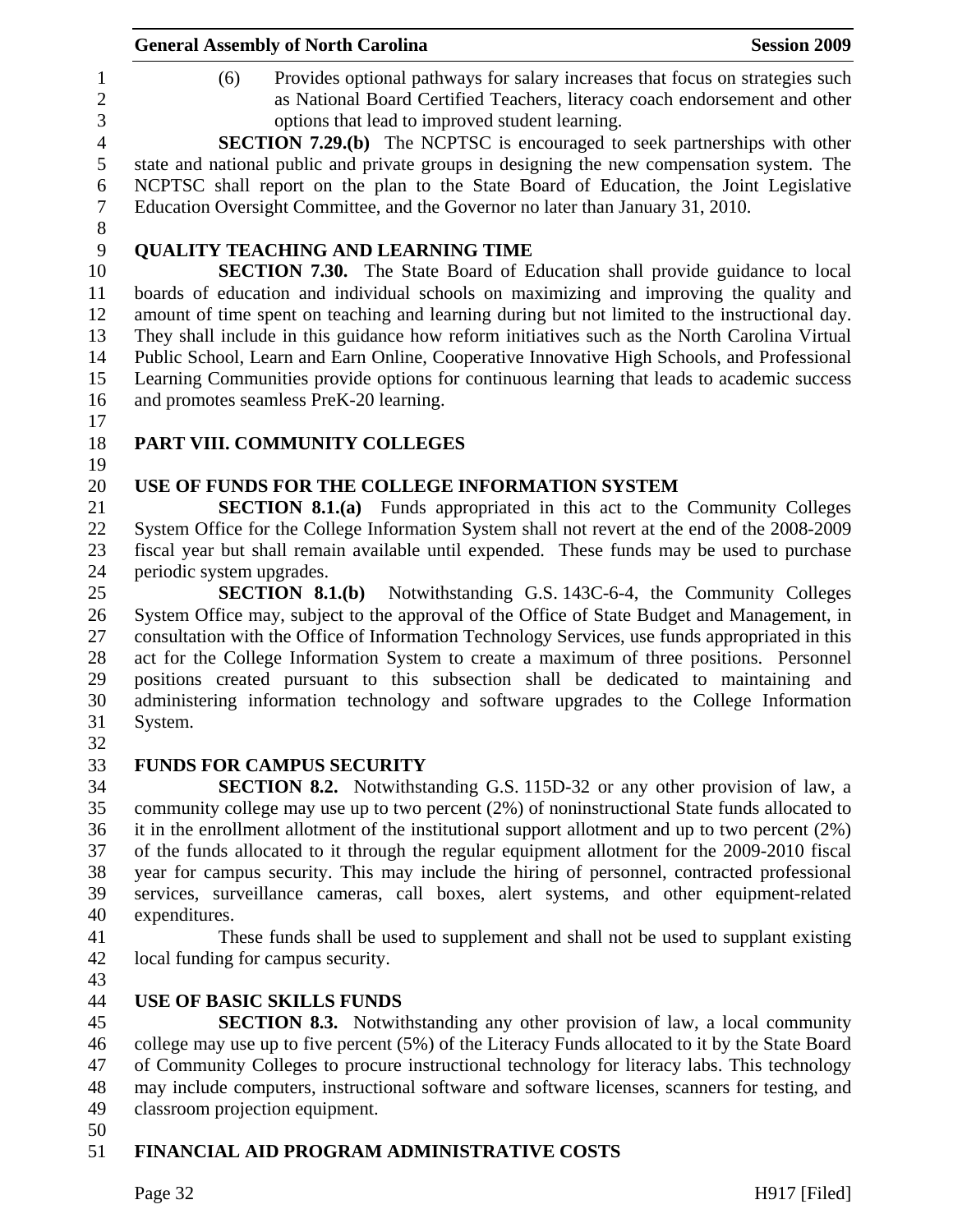|                              | <b>General Assembly of North Carolina</b>                                                                                                             | <b>Session 2009</b> |
|------------------------------|-------------------------------------------------------------------------------------------------------------------------------------------------------|---------------------|
| $\mathbf{1}$<br>$\mathbf{2}$ | <b>SECTION 8.4.</b> G.S. 115D-40.1 reads as rewritten:<br>Administration of Program. – The State Board shall adopt rules and policies for the<br>"(c) |                     |
| 3                            | disbursement of the financial assistance provided in this section. Degree, diploma, and                                                               |                     |
| $\overline{4}$               | certificate students must complete a Free Application for Federal Student Aid (FAFSA) to be                                                           |                     |
| 5                            | eligible for financial assistance. The State Board may contract with the State Education                                                              |                     |
| 6                            | Assistance Authority for administration of these financial assistance funds. These funds shall                                                        |                     |
| $\overline{7}$               | not revert at the end of each fiscal year but shall remain available until expended for                                                               |                     |
| $8\,$                        | need-based financial assistance. The interest earned on the funds provided in this section may                                                        |                     |
| 9                            | be used to support the costs of administering the Community College Grant Program."                                                                   |                     |
| 10<br>11                     | <b>CONSOLIDATE NURSING AND ALLIED HEALTH ALLOTMENTS</b>                                                                                               |                     |
| 12                           | <b>SECTION 8.5.</b> The State Board of Community Colleges shall consolidate the                                                                       |                     |
| 13                           | Nursing categorical allotment into the Allied Health categorical allotment before distributing                                                        |                     |
| 14                           | funds appropriated in this act. These funds shall be awarded to community colleges based on                                                           |                     |
| 15                           | the full-time equivalent (FTE) enrollment in allied health programs.                                                                                  |                     |
| 16<br>17                     | <b>MODIFY MULTICAMPUS AND OFF-CAMPUS CENTER REPORT DATE</b>                                                                                           |                     |
| 18                           | <b>SECTION 8.6.</b> G.S. 115D-5 reads as rewritten:                                                                                                   |                     |
| 19                           | The General Assembly finds that additional data are needed to determine the<br>"(0)                                                                   |                     |
| 20                           | adequacy of multicampus and off-campus center funds; therefore, multicampus colleges and                                                              |                     |
| 21                           | colleges with off-campus centers shall report annually, beginning September 1, 2005, to the                                                           |                     |
| 22                           | Community Colleges System Office on all expenditures by line item of funds used to support                                                            |                     |
| 23                           | their multicampuses and off-campus centers. The Community Colleges System Office shall                                                                |                     |
| 24                           | report on these expenditures to the Education Appropriation Subcommittees of the House of                                                             |                     |
| 25                           | Representatives and the Senate, the Office of State Budget and Management, and the Fiscal                                                             |                     |
| 26                           | Research Division by October 1 December 1 of each year."                                                                                              |                     |
| 27                           |                                                                                                                                                       |                     |
| 28                           | REPEAL REPORT ON THE USE OF COMMUNITY COLLEGE FACILITIES BY                                                                                           |                     |
| 29                           | PRIVATE BUSINESSES                                                                                                                                    |                     |
| 30<br>31                     | <b>SECTION 8.8.</b> G.S. 115D-5 $(q)$ is repealed.                                                                                                    |                     |
| 32                           | <b>CRIMINAL</b><br>JUSTICE COORDINATORS TRANSFERRED TO THE SYSTEM                                                                                     |                     |
| 33                           | <b>OFFICE</b>                                                                                                                                         |                     |
| 34                           | <b>SECTION 8.9.</b> The criminal justice regional coordinators and supporting staff                                                                   |                     |
| 35                           | located at community colleges shall be transferred to the Community Colleges System Office.                                                           |                     |
| 36                           | This transfer shall be effective July 1, 2009.                                                                                                        |                     |
| 37                           |                                                                                                                                                       |                     |
| 38                           | <b>EXPAND ELIGIBILITY TO USE PERFORMANCE FUNDING FOR MAINTENANCE</b>                                                                                  |                     |
| 39                           | OF PLANT EXPENDITURES                                                                                                                                 |                     |
| 40                           | <b>SECTION 8.10.</b> G.S. 115D-31.3 reads as rewritten:                                                                                               |                     |
| 41                           | Use of funds in low-wealth counties. - Funds retained by colleges or distributed to<br>" $(i)$                                                        |                     |
| 42                           | colleges pursuant to this section may be used to supplement local funding for maintenance of                                                          |                     |
| 43                           | plant if the college does not receive maintenance of plant funds pursuant to G.S. 115D-31.2,                                                          |                     |
| 44<br>45                     | and if the county in which the main campus of the community college is located meets all of<br>the following:                                         |                     |
| 46                           | Is designated as a Tier 1 county in accordance with G.S. 143B-437.08.<br>(1)                                                                          |                     |
| 47                           | Had an unemployment rate greater than of at least two percent (2%) above<br>(2)                                                                       |                     |
| 48                           | the State average or greater than seven percent (7%), whichever is higher, in                                                                         |                     |
| 49                           | the prior calendar year.                                                                                                                              |                     |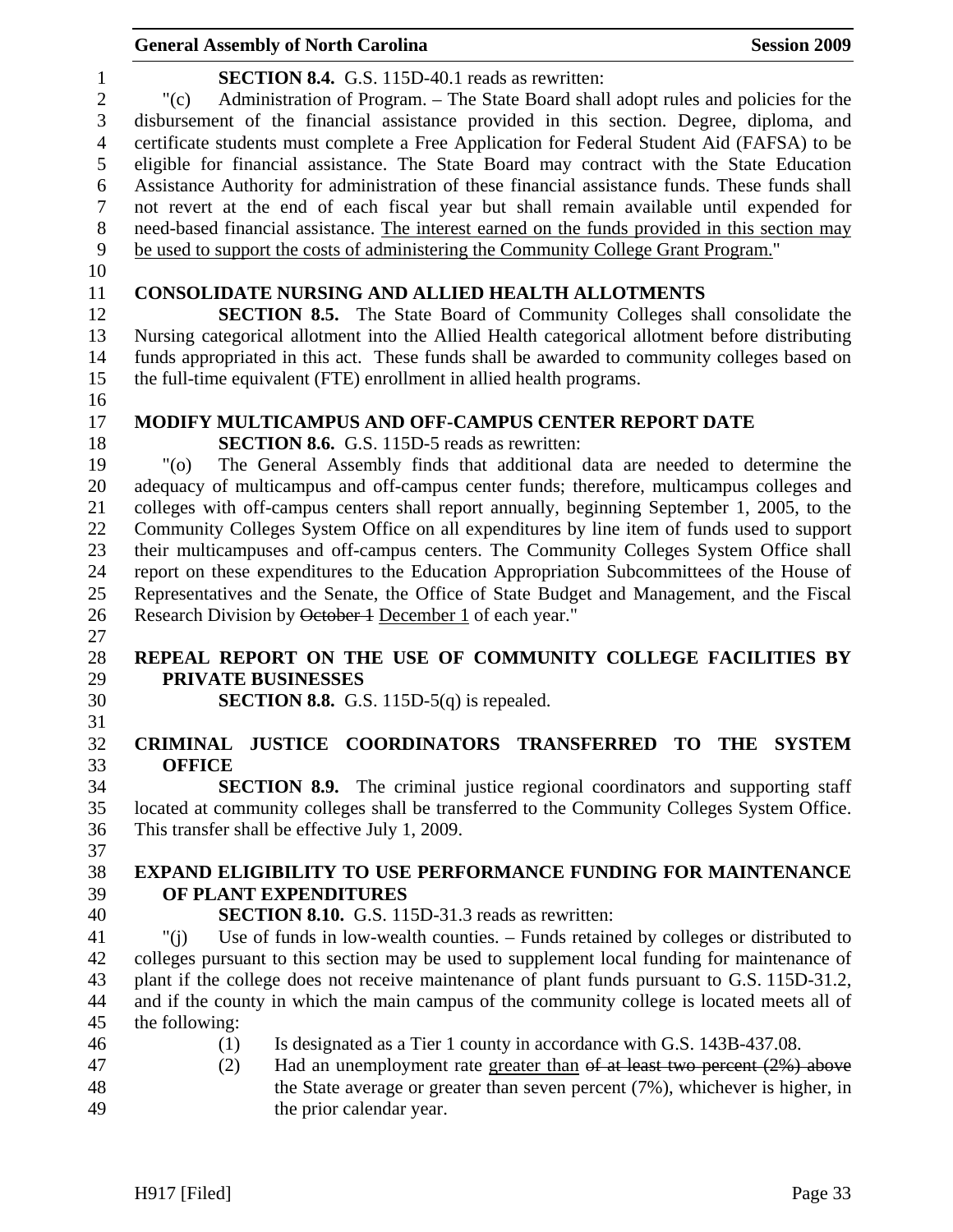|                                     | <b>General Assembly of North Carolina</b><br><b>Session 2009</b>                                                                                                                                       |
|-------------------------------------|--------------------------------------------------------------------------------------------------------------------------------------------------------------------------------------------------------|
| $\mathbf{1}$<br>$\overline{c}$<br>3 | Is a county whose wealth, as calculated under the formula for distributing<br>(3)<br>supplemental funding for schools in low-wealth counties, is eighty percent<br>(80%) or less of the State average. |
| $\overline{4}$<br>5                 | Funds may be used for this purpose only after all local funds appropriated for maintenance of<br>plant have been expended."                                                                            |
| 6                                   |                                                                                                                                                                                                        |
| $\boldsymbol{7}$                    | <b>CUSTOMIZED TRAINING PROGRAM</b>                                                                                                                                                                     |
| $8\,$                               | <b>SECTION 8.11.(a)</b> Funds appropriated in this act for the Customized Training                                                                                                                     |
| 9                                   | Program and unspent and unencumbered by June 30, 2010, may, subject to cash availability                                                                                                               |
| 10                                  | and the approval of the Office of State Budget and Management, be carried forward into the                                                                                                             |
| 11                                  | 2010-2011 fiscal year for equipment purchases. These funds, if carried forward, shall be                                                                                                               |
| 12                                  | distributed through the Educational Equipment Reserve.                                                                                                                                                 |
| 13                                  | <b>SECTION 8.11.(b)</b> Funds appropriated for the Customized Training Program shall                                                                                                                   |
| 14                                  | be allocated with the first priority use for those projects that create or retain jobs in North                                                                                                        |
| 15                                  | Carolina.                                                                                                                                                                                              |
| 16                                  | <b>SECTION 8.11.(c)</b> G.S. 115D-5.1(f) is amended by adding a new subsection to                                                                                                                      |
| 17                                  | read:                                                                                                                                                                                                  |
| 18                                  | The types of services sought by company, whether for new, expanding, or<br>" $(1a)$                                                                                                                    |
| 19                                  | existing industry."                                                                                                                                                                                    |
| 20                                  |                                                                                                                                                                                                        |
| 21                                  | <b>CAROLINA</b><br><b>CAMPUS</b><br><b>CARRYFORWARD</b><br>OF<br><b>NORTH</b><br><b>RESEARCH</b>                                                                                                       |
| 22                                  | <b>BIOTECHNOLOGY TRAINING FUNDS</b>                                                                                                                                                                    |
| 23                                  | <b>SECTION 8.12.(a)</b> Funds appropriated in S.L. 2006-66, S.L. 2007-323, and S.L.                                                                                                                    |
| 24                                  | 2008-103 for the Rowan-Cabarrus Community College Biotechnology Training Center and                                                                                                                    |
| 25                                  | Greenhouse at the North Carolina Research Campus in Kannapolis shall not revert but shall                                                                                                              |
| 26                                  | remain available until expended.                                                                                                                                                                       |
| 27                                  | <b>SECTION 8.12.(b)</b> This section becomes effective June 30, 2009.                                                                                                                                  |
| 28                                  |                                                                                                                                                                                                        |
| 29                                  | <b>LEARN AND EARN ONLINE FUNDS</b>                                                                                                                                                                     |
| 30                                  | <b>SECTION 8.13.(a)</b> Funds reimbursed to the Community College System for                                                                                                                           |
| 31                                  | full-time equivalent (FTE) students participating in learn and earn online courses during the                                                                                                          |
| 32                                  | 2008-2009 fiscal year shall not revert at the end of a fiscal year but shall remain available for                                                                                                      |
| 33                                  | expenditure up to 12 months after the close of a fiscal year.                                                                                                                                          |
| 34                                  | <b>SECTION 8.13.(b)</b> Community college student enrollments in Learn and Earn                                                                                                                        |
| 35                                  | Online shall be considered regular budget full-time equivalent (FTE) in the curriculum                                                                                                                 |
| 36                                  | enrollment formula regardless of the term during which the instruction is provided. The NC                                                                                                             |
| 37                                  | Community College System may only seek reimbursement from the Department of Public                                                                                                                     |
| 38                                  | Instruction for technology and course fees and textbooks required for course participation.                                                                                                            |
| 39                                  | <b>SECTION 8.13.(c)</b> Subsection (a) of this section becomes effective June 30, 2009.                                                                                                                |
| 40                                  | Subsection (b) of this section becomes effective July 1, 2009.                                                                                                                                         |
| 41                                  |                                                                                                                                                                                                        |
| 42                                  | <b>COMMUNITY COLLEGE FINANCIAL ASSISTANCE FUND BALANCE SHALL BE</b>                                                                                                                                    |
| 43                                  | USED TO OFFER NEED-BASED AID AND ENSURE ACCESS TO DISPLACED                                                                                                                                            |
| 44                                  | <b>WORKERS AND INDEPENDENT STUDENTS</b>                                                                                                                                                                |
| 45                                  | <b>SECTION 8.14.</b> The balance remaining in Budget Code 66801, Fund 6102 (CCS                                                                                                                        |
| 46                                  | Financial Assistance) shall be used in the 2009-2010 fiscal year to offer need-based assistance                                                                                                        |
| 47                                  | to displaced workers and qualified students. This balance has accumulated due to financial aid                                                                                                         |
| 48                                  | refunds received from students in fiscal year 2008-2009 and past fiscal years.                                                                                                                         |
| 49                                  |                                                                                                                                                                                                        |
| 50                                  | <b>COMMUNITY COLLEGE APPRENTICESHIP TRAINING PROGRAM</b>                                                                                                                                               |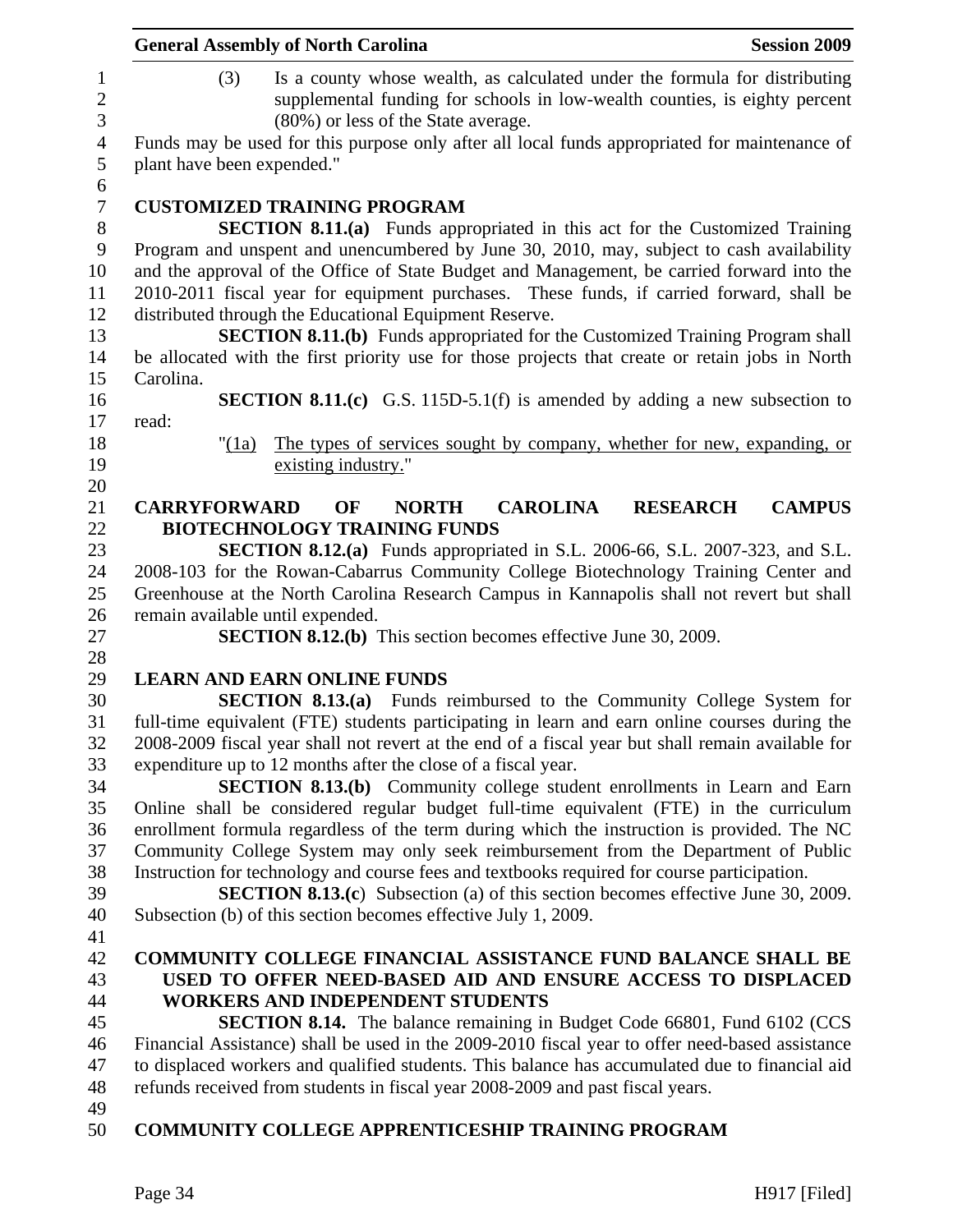#### General Assembly of North Carolina **Session 2009**

1 **SECTION 8.15.(a)** The Community Colleges System Office shall establish an 2 Apprenticeship Training Program that maximizes the development of employer-sponsored 3 flexible training programs. The Apprenticeship Training Program shall leverage existing 4 community college economic development and workforce training programs. Joint delivery of 5 these programs will ensure coordination of program delivery and appropriate classroom 6 training supporting the needs of the client and the employer. The community colleges currently 7 provide the majority of classroom training for Apprenticeship. 8 **SECTION 8.15.(b)** The Community College Apprenticeship Training Program 9 shall include and shall recognize all apprenticeships in North Carolina currently licensed by the 10 U.S. Department of Labor. Apprenticeships licensed after the creation of this program shall 11 conform to the licensure requirements of the U.S. Department of Labor. 12 **SECTION 8.15.(c)** If the Community College Apprenticeship Training Program 13 requires approval by the U.S. Department of Labor, additional apprenticeships may not be 14 licensed until such approval is granted. 15 **SECTION 8.15.(d)** The Community Colleges System Office shall report by March 16 1, 2010, to the Joint Legislative Education Oversight Committee, the Fiscal Research Division, 17 and the Office of State Budget and Management on the creation and implementation of the 18 Community College Apprenticeship Training Program. 19 20 **STATE BOARD OF COMMUNITY COLLEGE MANAGEMENT FLEXIBILITY**  21 **SECTION 8.16.(a)** Due to significant budget adjustments required for the 22 2009-2011 fiscal biennium, the State Board of Community Colleges shall allocate the 23 discretionary budget reductions made in this act. These reductions shall be made in accordance 24 with this act and consistent with G.S. 115D-5(a). 25 **SECTION 8.16.(b)** Within 30 days of the date this act becomes law, the State 26 Board of Community Colleges shall notify each college of the amount the college must reduce 27 from State General Fund appropriations. The State Board shall determine the amount of the 28 reduction for each community college on the basis of FTE enrollment or another method that 29 accounts for the unique needs of specific colleges. 30 **SECTION 8.16.(c)** Colleges are urged to make every effort to reduce spending 31 whenever and wherever such budget reductions are appropriate and to make every effort so that 32 the targeted reductions do not directly impact those services that are involved in training 33 displaced workers and do not reduce Huskins or dual enrollment course offerings offered in 34 conjunction with College Promise. Each college shall report to the State Board of Community 35 Colleges on the discretionary budget reductions it has identified for the college within 60 days 36 of the date this act becomes law. 37 **SECTION 8.16.(d)** By December 15, 2009, the State Board of Community 38 Colleges shall make a summary report to the Joint Legislative Education Oversight Committee, 39 the Office of State Budget and Management, and the Fiscal Research Division on all reductions 40 made by the colleges, including an explanation of the impact of reductions on those services 41 identified as fulfilling a high-need area for the State. 42 **SECTION 8.16.(e)** Discretionary reductions identified in this act for the 43 2009-2010 fiscal year may be allocated to community colleges on a nonrecurring basis. By 44 February 19, 2010, the State Board of Community Colleges shall determine the necessary 45 changes to categorical and formula allotments to make permanent reductions beginning with

- 46 the 2010-2011 fiscal year.
- 47

#### 48 **MAINTENANCE OF PLANT FLEXIBILITY**

49 **SECTION 8.17.** Notwithstanding any other provision of law, a community college 50 that received State funds in fiscal year 2008-2009 for maintenance of plant pursuant to 51 G.S. 115D-31.2 may use noninstructional State funds allocated through the institutional support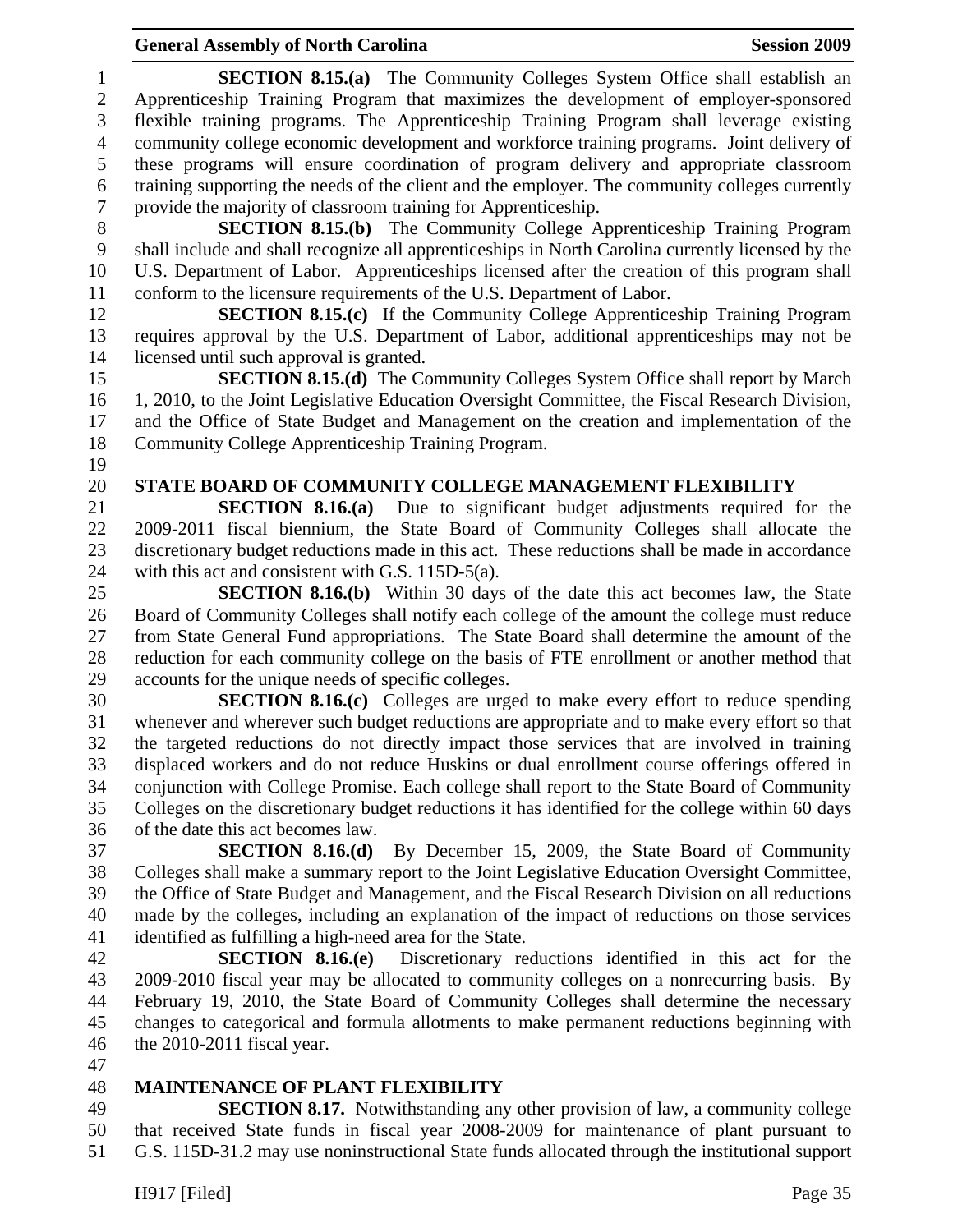1 allotment for the 2009-2011 biennium for maintenance of plant costs. The amount of funds 2 used in fiscal year 2009-2010 for these purposes may not exceed the total maintenance of plant 3 funds received in fiscal year 2008-2009. The amount of funds used for these purposes in fiscal 4 year 2010-2011 may not exceed fifty (50%) percent of the amount of maintenance of plant 5 funds received in fiscal year 2008-2009 pursuant to G.S. 115-31.2.

6

8

# 7 **PART IX. UNIVERSITIES**

#### 9 **USE OF ESCHEAT FUND FOR NEED-BASED FINANCIAL AID PROGRAMS**

10 **SECTION 9.1.(a)** There is appropriated from the Escheat Fund income to the 11 Board of Governors of The University of North Carolina the sum of one hundred twenty-three 12 million six hundred forty-one thousand forty dollars (\$123,641,040) for fiscal years 2009-2010 13 and 2010-2011, to the State Board of Community Colleges the sum of thirteen million nine 14 hundred eighty-one thousand two hundred two dollars (\$13,981,202) for 2009-2010 and 15 2010-2011, and to the Department of Administration, Division of Veterans Affairs, the sum of 16 six million five hundred twenty thousand nine hundred sixty-four dollars (\$6,520,964) for years 17 2009-2010 and 2010-2011. These funds shall be allocated by the State Educational Assistance 18 Authority for need-based student financial aid in accordance with G.S. 116B-7.

19 If the interest income generated from the Escheat Fund is less than the amounts 20 referenced in this section, the difference may be taken from the Escheat Fund principal to reach 21 the appropriations referenced in this section; however, under no circumstances shall the 22 Escheat Fund principal be reduced below the sum of three hundred million dollars 23 (\$300,000,000).

24 **SECTION 9.1.(b)** The North Carolina State Education Assistance Authority 25 (SEAA) shall perform all of the administrative functions necessary to implement this program 26 of financial aid. The SEAA shall conduct periodic evaluations of expenditures of the 27 Scholarship Programs to determine if allocations are utilized to ensure access to institutions of 28 higher learning and to meet the goals of the respective programs. SEAA may make 29 recommendations for redistribution of funds to The University of North Carolina, Department 30 of Administration, and/or the President of the Community College System regarding their 31 respective scholarship programs, who then may authorize redistribution of unutilized funds for 32 a particular fiscal year.

**SECTION 9.1.(c)** There is appropriated from the Escheat Fund to the Board of 34 Governors of The University of North Carolina the sum of one million one hundred fifty-seven 35 thousand dollars (\$1,157,000) for the 2009-2010 and 2010-2011 fiscal years to be allocated to 36 the SEAA for need-based student financial aid to be used in accordance with G.S. 116B-7 and 37 this act. The SEAA shall use these funds only to provide scholarship loans (known as the 38 Millennium Teaching Scholarship Loan Program) to North Carolina high school seniors 39 interested in preparing to teach in the State's public schools who also enroll at any of the 40 Historically Black Colleges and Universities that do not have Teaching Fellows. An allocation 41 of 20 grants of six thousand five hundred dollars (\$6,500) each shall be given to the two 42 universities without any Teaching Fellows for the purposes specified in this subsection. The 43 SEAA shall administer these funds and shall establish any additional criteria needed to award 44 these scholarship loans, the conditions for forgiving the loans, and the collection of the loan 45 repayments when necessary.

46 **SECTION 9.1.(d)** All obligations to students for uses of the funds set out in 47 sections that were made prior to the effective date of Section 9.1(a) shall be fulfilled as to 48 students who remain eligible under the provisions of the respective programs.

49

#### 50 **THE EDUCATION ACCESS REWARDS NORTH CAROLINA SCHOLARS FUND**  51 **(EARN)**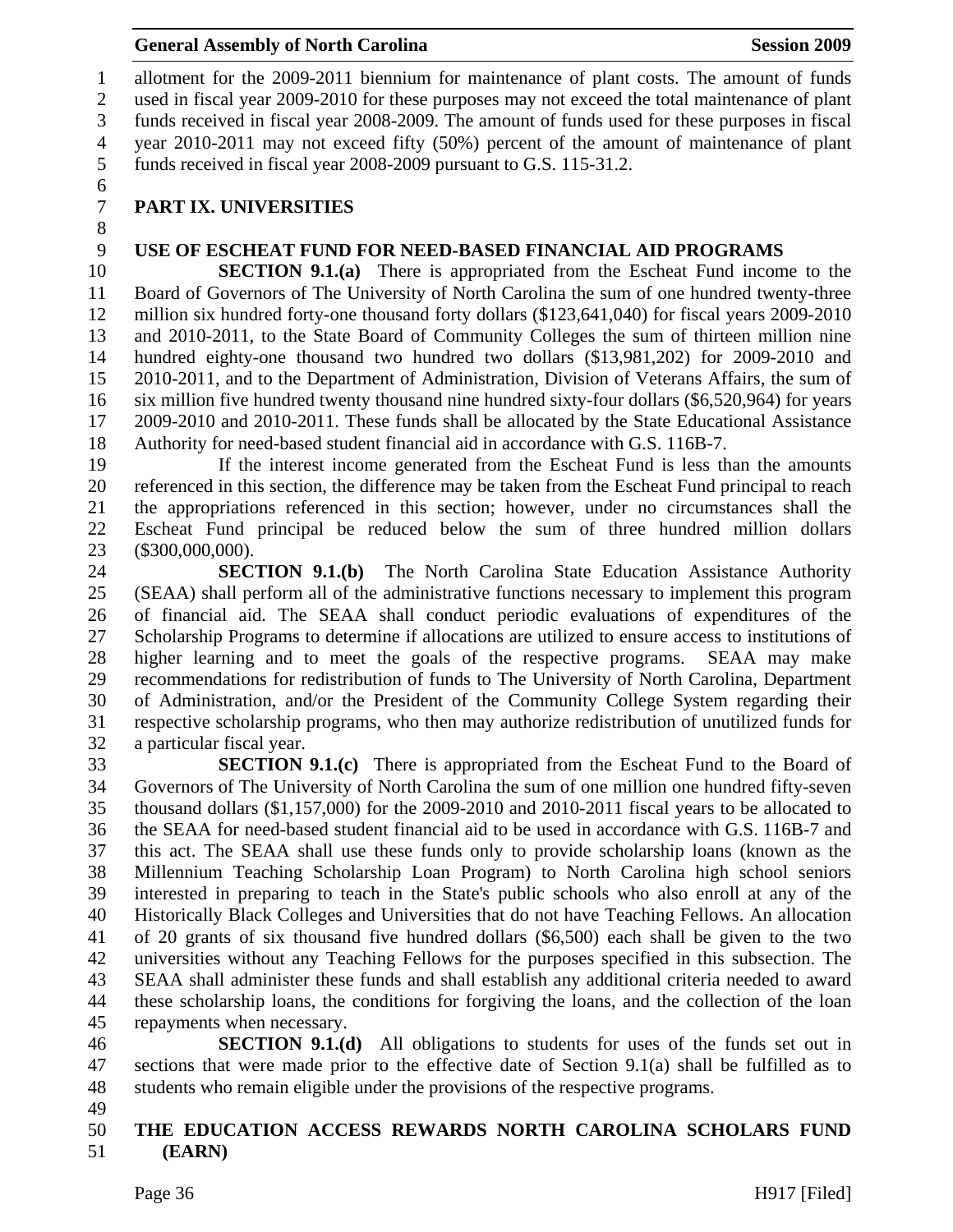|                              | <b>General Assembly of North Carolina</b><br><b>Session 2009</b>                                                                                                                                                                                                         |
|------------------------------|--------------------------------------------------------------------------------------------------------------------------------------------------------------------------------------------------------------------------------------------------------------------------|
| $\mathbf{1}$<br>$\mathbf{2}$ | <b>SECTION 9.2.(a)</b> There is appropriated from the General Fund to the State<br>Education Assistance Authority the sum of sixty million dollars (\$60,000,000) for the                                                                                                |
| 3                            | 2009-2010 fiscal year and the sum of sixty million dollars (\$60,000,000) for the 2010-2011                                                                                                                                                                              |
| $\overline{4}$               | fiscal year.                                                                                                                                                                                                                                                             |
| 5<br>6<br>$\tau$             | <b>SECTION 9.2.(b)</b> There is appropriated from the Escheat Fund to the State<br>Education Assistance Authority the sum of forty million dollars (\$40,000,000) for the<br>2009-2010 fiscal year and the sum of forty million dollars (\$40,000,000) for the 2010-2011 |
| 8                            | fiscal year.                                                                                                                                                                                                                                                             |
| 9                            | <b>SECTION 9.2.(c)</b> Subsections (a) and (b) of this section apply only for academic                                                                                                                                                                                   |
| 10                           | years beginning on or after July 1, 2009.                                                                                                                                                                                                                                |
| 11                           |                                                                                                                                                                                                                                                                          |
| 12                           | <b>TRANSFERS OF CASH BALANCES TO THE GENERAL FUND</b>                                                                                                                                                                                                                    |
| 13<br>14                     | <b>SECTION 9.3.(a)</b> Notwithstanding any other provision of law, the unencumbered<br>cash balance remaining in the Future Teachers Financial Aid fund on June 30, 2009, shall be                                                                                       |
| 15                           | transferred to the State Controller to be deposited in Nontax Budget Code 19978 (Intra State                                                                                                                                                                             |
| 16                           | Transfers).                                                                                                                                                                                                                                                              |
| 17                           | <b>SECTION 9.3.(b)</b> Notwithstanding any other provision of law, the unencumbered                                                                                                                                                                                      |
| 18<br>19                     | cash balance of the appropriation remaining in the Education Access Rewards North Carolina<br>(EARN) Scholars fund on June 30, 2009, shall be transferred to the State Controller to be                                                                                  |
| 20                           | deposited in Nontax Budget Code 19978 (Intra State Transfers).                                                                                                                                                                                                           |
| 21                           |                                                                                                                                                                                                                                                                          |
| 22                           | <b>TRANSFER FUNDING TO ROANOKE ISLAND COMMISSION FOR ARTS</b>                                                                                                                                                                                                            |
| 23                           | <b>SECTION 9.4.(a)</b> The funds allocated for the Summer Institute of the North                                                                                                                                                                                         |
| 24                           | Carolina School of the Arts on Roanoke Island program are transferred from The University of                                                                                                                                                                             |
| 25                           | North Carolina System, North Carolina School of the Arts, to the Roanoke Island Commission.                                                                                                                                                                              |
| 26                           | To expand opportunities for students involved in the performing arts, the Roanoke Island                                                                                                                                                                                 |
| 27                           | Commission may use these funds to contract with any of the constituent institutions of The                                                                                                                                                                               |
| 28                           | University of North Carolina System to provide music and drama students an education in                                                                                                                                                                                  |
| 29                           | professional performing environment while providing a public service to the State.                                                                                                                                                                                       |
| 30                           | <b>SECTION 9.4.(b)</b> This section becomes effective July 1, 2009.                                                                                                                                                                                                      |
| 31                           |                                                                                                                                                                                                                                                                          |
| 32                           | UNC CENTER FOR ALCOHOL STUDIES                                                                                                                                                                                                                                           |
| 33                           | <b>SECTION 9.5.</b> The endowment of the Center for Alcohol Studies at the University                                                                                                                                                                                    |
| 34                           | of North Carolina at Chapel Hill has exceeded ten million dollars (\$10,000,000). This fulfills                                                                                                                                                                          |
| 35                           | G.S. 20-7(i1). The fee assessed for this purpose will expire on June 30, 2009.                                                                                                                                                                                           |
| 36                           |                                                                                                                                                                                                                                                                          |
| 37                           | <b>HICKORY METRO HIGHER EDUCATION CENTER MERGER</b>                                                                                                                                                                                                                      |
| 38                           | <b>SECTION 9.6.</b> The Hickory Metro Higher Education Center shall be merged with                                                                                                                                                                                       |
| 39                           | the North Carolina Center for Engineering and Technology. The merged entity shall be                                                                                                                                                                                     |
| 40                           | referred to as the Hickory Metro Higher Education Center. The new Center shall be                                                                                                                                                                                        |
| 41                           | administered by The University of North Carolina (with Appalachian State University acting as                                                                                                                                                                            |
| 42                           | fiscal agent for the Center). The new Center shall be housed at the current location of the                                                                                                                                                                              |
| 43                           | North Carolina Center for Engineering and Technology, as soon as such facilities are prepared                                                                                                                                                                            |
| 44                           | for that purpose.                                                                                                                                                                                                                                                        |
| 45                           |                                                                                                                                                                                                                                                                          |
| 46                           | REPEAL FULL TUITION GRANT FOR GRADUATES OF NORTH CAROLINA                                                                                                                                                                                                                |
| 47                           | SCHOOL OF SCIENCE AND MATH (NCSSM) WHO ATTEND A STATE                                                                                                                                                                                                                    |
| 48                           | UNIVERSITY.                                                                                                                                                                                                                                                              |
| 49                           | <b>SECTION 9.7.(a)</b> Effective July 1, 2009, tuition grants for graduates of the North                                                                                                                                                                                 |
| 50<br>51                     | Carolina School of Science and Mathematics will be phased out. No new recipients shall be<br>funded after June 30, 2009.                                                                                                                                                 |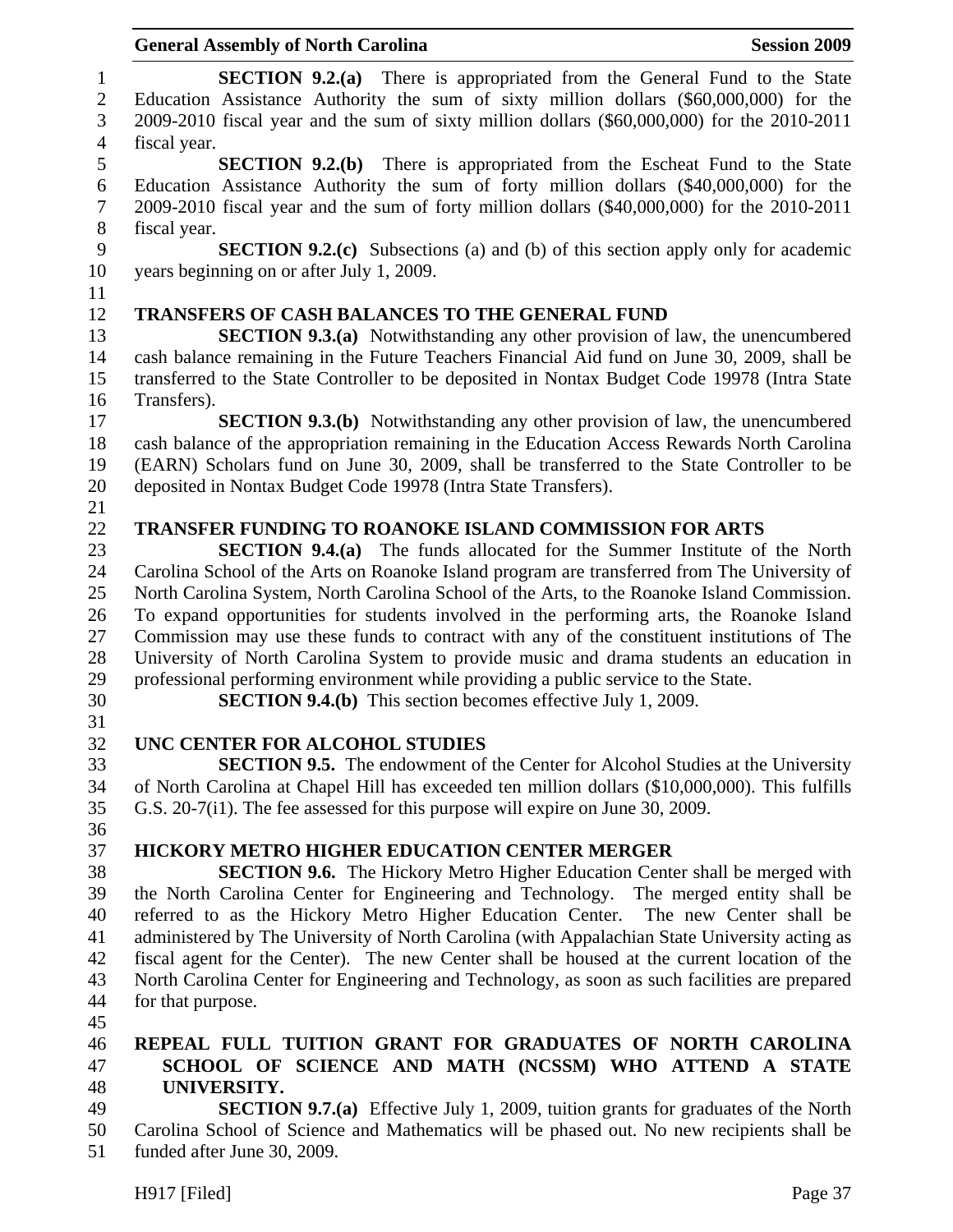|                                                                                    | <b>General Assembly of North Carolina</b>                |                                                                                                                                                                                                                                                                                                                                                                                                                                                                                                                                                                                                                                                         | <b>Session 2009</b> |
|------------------------------------------------------------------------------------|----------------------------------------------------------|---------------------------------------------------------------------------------------------------------------------------------------------------------------------------------------------------------------------------------------------------------------------------------------------------------------------------------------------------------------------------------------------------------------------------------------------------------------------------------------------------------------------------------------------------------------------------------------------------------------------------------------------------------|---------------------|
| $\mathbf{1}$<br>$\sqrt{2}$<br>$\mathfrak{Z}$<br>$\overline{4}$<br>5<br>6<br>$\tau$ | "(a)                                                     | <b>SECTION 9.7.(b)</b> G.S. 116-238.1(a) reads as rewritten:<br>There is granted to each State resident who graduates graduated from the North<br>Carolina School of Science and Mathematics on or before January 16, 2009, and who enrolls<br>enrolled no later than January 31, 2009, as a full-time student in a constituent institution of The<br>University of North Carolina a sum to be determined by the General Assembly as a tuition<br>grant. The tuition grant shall be for four consecutive academic years and shall cover the tuition<br>cost at the constituent institution in which the student is enrolled. The tuition grant shall be |                     |
| $8\,$                                                                              | distributed to the student as provided by this section." |                                                                                                                                                                                                                                                                                                                                                                                                                                                                                                                                                                                                                                                         |                     |
| 9                                                                                  |                                                          | <b>SECTION 9.7.(c)</b> G.S. 116-238.1 is repealed effective July 1, 2012.                                                                                                                                                                                                                                                                                                                                                                                                                                                                                                                                                                               |                     |
| 10                                                                                 |                                                          |                                                                                                                                                                                                                                                                                                                                                                                                                                                                                                                                                                                                                                                         |                     |
| 11<br>12                                                                           |                                                          | PART X. DEPARTMENT OF HEALTH AND HUMAN SERVICES                                                                                                                                                                                                                                                                                                                                                                                                                                                                                                                                                                                                         |                     |
| 13                                                                                 | <b>CHILD CARE SUBSIDY RATES</b>                          |                                                                                                                                                                                                                                                                                                                                                                                                                                                                                                                                                                                                                                                         |                     |
| 14                                                                                 |                                                          | <b>SECTION 10.1.(a)</b> The maximum gross annual income for initial eligibility,                                                                                                                                                                                                                                                                                                                                                                                                                                                                                                                                                                        |                     |
| 15                                                                                 |                                                          | adjusted biennially, for subsidized child care services shall be seventy-five percent (75%) of the                                                                                                                                                                                                                                                                                                                                                                                                                                                                                                                                                      |                     |
| 16                                                                                 | State median income, adjusted for family size.           |                                                                                                                                                                                                                                                                                                                                                                                                                                                                                                                                                                                                                                                         |                     |
| 17                                                                                 |                                                          | <b>SECTION 10.1.(b)</b> Fees for families who are required to share in the cost of care                                                                                                                                                                                                                                                                                                                                                                                                                                                                                                                                                                 |                     |
| 18                                                                                 |                                                          | shall be established based on a percent of gross family income and adjusted for family size.                                                                                                                                                                                                                                                                                                                                                                                                                                                                                                                                                            |                     |
| 19                                                                                 | Fees shall be determined as follows:                     |                                                                                                                                                                                                                                                                                                                                                                                                                                                                                                                                                                                                                                                         |                     |
| 20                                                                                 | <b>FAMILY SIZE</b>                                       | PERCENT OF GROSS FAMILY INCOME                                                                                                                                                                                                                                                                                                                                                                                                                                                                                                                                                                                                                          |                     |
| 21                                                                                 | $1 - 3$                                                  | 10%                                                                                                                                                                                                                                                                                                                                                                                                                                                                                                                                                                                                                                                     |                     |
| 22                                                                                 | $4 - 5$                                                  | 9%                                                                                                                                                                                                                                                                                                                                                                                                                                                                                                                                                                                                                                                      |                     |
| 23                                                                                 | 6 or more                                                | 8%.                                                                                                                                                                                                                                                                                                                                                                                                                                                                                                                                                                                                                                                     |                     |
| 24                                                                                 | SECTION 10.1(c)                                          | Payments for the purchase of child care services for                                                                                                                                                                                                                                                                                                                                                                                                                                                                                                                                                                                                    |                     |
| 25                                                                                 |                                                          | low-income children shall be in accordance with the following requirements:                                                                                                                                                                                                                                                                                                                                                                                                                                                                                                                                                                             |                     |
| 26                                                                                 | (1)                                                      | Religious-sponsored child care facilities operating pursuant to G.S. 110-106                                                                                                                                                                                                                                                                                                                                                                                                                                                                                                                                                                            |                     |
| 27                                                                                 |                                                          | and licensed child care centers and homes that meet the minimum licensing                                                                                                                                                                                                                                                                                                                                                                                                                                                                                                                                                                               |                     |
| 28                                                                                 |                                                          | standards that are participating in the subsidized child care program shall be                                                                                                                                                                                                                                                                                                                                                                                                                                                                                                                                                                          |                     |
| 29                                                                                 |                                                          | paid the one-star county market rate or the rate they charge privately paying                                                                                                                                                                                                                                                                                                                                                                                                                                                                                                                                                                           |                     |
| 30                                                                                 |                                                          | parents, whichever is lower.                                                                                                                                                                                                                                                                                                                                                                                                                                                                                                                                                                                                                            |                     |
| 31                                                                                 | (2)                                                      | Licensed child care centers and homes with two or more stars shall receive                                                                                                                                                                                                                                                                                                                                                                                                                                                                                                                                                                              |                     |
| 32                                                                                 |                                                          | the market rate for that rated license level for that age group or the rate they                                                                                                                                                                                                                                                                                                                                                                                                                                                                                                                                                                        |                     |
| 33                                                                                 |                                                          | charge privately paying parents, whichever is lower.                                                                                                                                                                                                                                                                                                                                                                                                                                                                                                                                                                                                    |                     |
| 34                                                                                 | (3)                                                      | Nonlicensed homes shall receive fifty percent (50%) of the county market                                                                                                                                                                                                                                                                                                                                                                                                                                                                                                                                                                                |                     |
| 35                                                                                 |                                                          | rate or the rate they charge privately paying parents, whichever is lower.                                                                                                                                                                                                                                                                                                                                                                                                                                                                                                                                                                              |                     |
| 36                                                                                 | (4)                                                      | Maximum payment rates shall also be calculated periodically by the                                                                                                                                                                                                                                                                                                                                                                                                                                                                                                                                                                                      |                     |
| 37                                                                                 |                                                          | Division of Child Development for transportation to and from child care                                                                                                                                                                                                                                                                                                                                                                                                                                                                                                                                                                                 |                     |
| 38                                                                                 |                                                          | provided by the child care provider, individual transporter, or transportation                                                                                                                                                                                                                                                                                                                                                                                                                                                                                                                                                                          |                     |
| 39                                                                                 |                                                          | agency, and for fees charged by providers to parents. These payment rates                                                                                                                                                                                                                                                                                                                                                                                                                                                                                                                                                                               |                     |
| 40                                                                                 |                                                          | shall be based upon information collected by market rate surveys.                                                                                                                                                                                                                                                                                                                                                                                                                                                                                                                                                                                       |                     |
| 41                                                                                 |                                                          | <b>SECTION 10.1.(d)</b> Provisions of payment rates for child care providers in counties                                                                                                                                                                                                                                                                                                                                                                                                                                                                                                                                                                |                     |
| 42                                                                                 |                                                          | that do not have at least 50 children in each age group for center-based and home-based care                                                                                                                                                                                                                                                                                                                                                                                                                                                                                                                                                            |                     |
| 43                                                                                 | are as follows:                                          |                                                                                                                                                                                                                                                                                                                                                                                                                                                                                                                                                                                                                                                         |                     |
| 44                                                                                 | (1)                                                      | Except as applicable in subdivision (2) of this subsection, payment rates                                                                                                                                                                                                                                                                                                                                                                                                                                                                                                                                                                               |                     |
| 45                                                                                 |                                                          | shall be set at the statewide or regional market rate for licensed child care                                                                                                                                                                                                                                                                                                                                                                                                                                                                                                                                                                           |                     |
| 46                                                                                 | centers and homes.                                       |                                                                                                                                                                                                                                                                                                                                                                                                                                                                                                                                                                                                                                                         |                     |
| 47                                                                                 | (2)                                                      | If it can be demonstrated that the application of the statewide or regional                                                                                                                                                                                                                                                                                                                                                                                                                                                                                                                                                                             |                     |
| 48                                                                                 |                                                          | market rate to a county with fewer than 50 children in each age group is                                                                                                                                                                                                                                                                                                                                                                                                                                                                                                                                                                                |                     |
| 49                                                                                 |                                                          | lower than the county market rate and would inhibit the ability of the county                                                                                                                                                                                                                                                                                                                                                                                                                                                                                                                                                                           |                     |
| 50                                                                                 |                                                          | to purchase child care for low-income children, then the county market rate                                                                                                                                                                                                                                                                                                                                                                                                                                                                                                                                                                             |                     |
| 51                                                                                 | may be applied.                                          |                                                                                                                                                                                                                                                                                                                                                                                                                                                                                                                                                                                                                                                         |                     |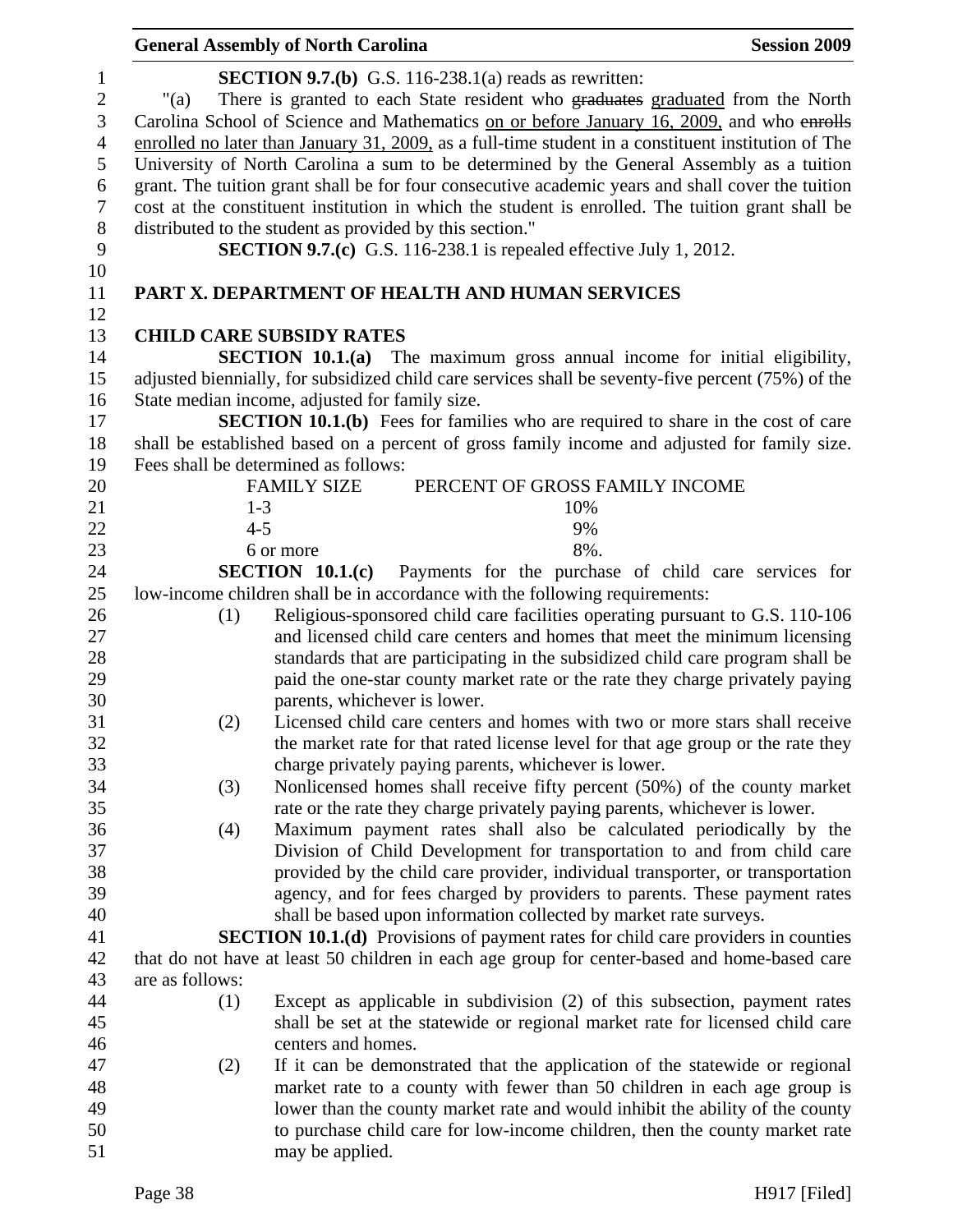# **General Assembly of North Carolina Session 2009 Session 2009**

| 1                | <b>SECTION 10.1.(e)</b> A market rate shall be calculated for child care centers and                                                                                              |
|------------------|-----------------------------------------------------------------------------------------------------------------------------------------------------------------------------------|
| $\mathbf{2}$     | homes at each rated license level for each county and for each age group or age category of                                                                                       |
| 3                | enrollees and shall be representative of fees charged to parents for each age group of enrollees                                                                                  |
| $\overline{4}$   | within the county. The Division of Child Development shall also calculate a statewide rate and                                                                                    |
| 5                | regional market rates for each rated license level for each age category.                                                                                                         |
| 6                | <b>SECTION 10.1.(f)</b> Facilities licensed pursuant to Article 7 of Chapter 110 of the                                                                                           |
| $\boldsymbol{7}$ | General Statutes and facilities operated pursuant to G.S. 110-106 may participate in the                                                                                          |
| $8\,$            | program that provides for the purchase of care in child care facilities for minor children of                                                                                     |
| 9                | needy families. No separate licensing requirements shall be used to select facilities to                                                                                          |
| 10               | participate. In addition, child care facilities shall be required to meet any additional applicable                                                                               |
| 11               | requirements of federal law or regulations. Child care arrangements exempt from State                                                                                             |
| 12               | regulation pursuant to Article 7 of Chapter 110 of the General Statutes shall meet the                                                                                            |
| 13               | requirements established by other State law and by the Social Services Commission.                                                                                                |
| 14               | County departments of social services or other local contracting agencies shall not                                                                                               |
| 15               | use a provider's failure to comply with requirements in addition to those specified in this                                                                                       |
| 16               | subsection as a condition for reducing the provider's subsidized child care rate.                                                                                                 |
| 17               | <b>SECTION 10.1.(g)</b> Payment for subsidized child care services provided with Work                                                                                             |
| 18               | First Block Grant funds shall comply with all regulations and policies issued by the Division of                                                                                  |
| 19               | Child Development for the subsidized child care program.                                                                                                                          |
| 20               | <b>SECTION 10.1.(h)</b> Noncitizen families who reside in this State legally shall be                                                                                             |
| 21               | eligible for child care subsidies if all other conditions of eligibility are met. If all other                                                                                    |
| 22               | conditions of eligibility are met, noncitizen families who reside in this State illegally shall be                                                                                |
| 23               | eligible for child care subsidies only if at least one of the following conditions is met:                                                                                        |
| 24               | The child for whom a child care subsidy is sought is receiving child<br>(1)                                                                                                       |
| 25               | protective services or foster care services.                                                                                                                                      |
| 26               | The child for whom a child care subsidy is sought is developmentally<br>(2)                                                                                                       |
| 27               | delayed or at risk of being developmentally delayed.                                                                                                                              |
| 28               | The child for whom a child care subsidy is sought is a citizen of the United<br>(3)                                                                                               |
| 29               | States.                                                                                                                                                                           |
| 30               |                                                                                                                                                                                   |
| 31               | <b>CHILD CARE ALLOCATION FORMULA</b>                                                                                                                                              |
| 32               | <b>SECTION 10.2.(a)</b> The Department of Health and Human Services shall allocate                                                                                                |
| 33               | child care subsidy voucher funds to pay the costs of necessary child care for minor children of                                                                                   |
| 34               | needy families. The mandatory thirty percent (30%) Smart Start subsidy allocation under                                                                                           |
| 35               | G.S. $143B-168.15(g)$ shall constitute the base amount for each county's child care subsidy                                                                                       |
| 36               | allocation. The Department of Health and Human Services shall use the following method                                                                                            |
| 37               | when allocating federal and State child care funds, not including the aggregate mandatory thirty                                                                                  |
| 38               | percent (30%) Smart Start subsidy allocation:                                                                                                                                     |
| 39               | Funds shall be allocated based upon the projected cost of serving children in<br>(1)                                                                                              |
| 40               | a county under age 11 in families with all parents working who earn less                                                                                                          |
| 41<br>42         | than seventy-five percent (75%) of the State median income.                                                                                                                       |
| 43               | No county's allocation shall be less than ninety percent (90%) of its State<br>(2)                                                                                                |
| 44               | fiscal year 2001-2002 initial child care subsidy allocation.                                                                                                                      |
| 45               | <b>SECTION 10.2.(b)</b> The Department of Health and Human Services may reallocate<br>unused child care subsidy voucher funds in order to meet the child care needs of low-income |
| 46               | families. Any reallocation of funds shall be based upon the expenditures of all child care                                                                                        |
| 47               | subsidy voucher funding, including Smart Start funds, within a county.                                                                                                            |
| 48               | <b>SECTION 10.2.(c)</b> Notwithstanding subsection (a) of this section, the Department                                                                                            |
| 49               | of Health and Human Services may reallocate up to twenty million dollars (\$20,000,000) in                                                                                        |
| 50               | federal block grant funds and State funds appropriated for fiscal years 2009-2010 and                                                                                             |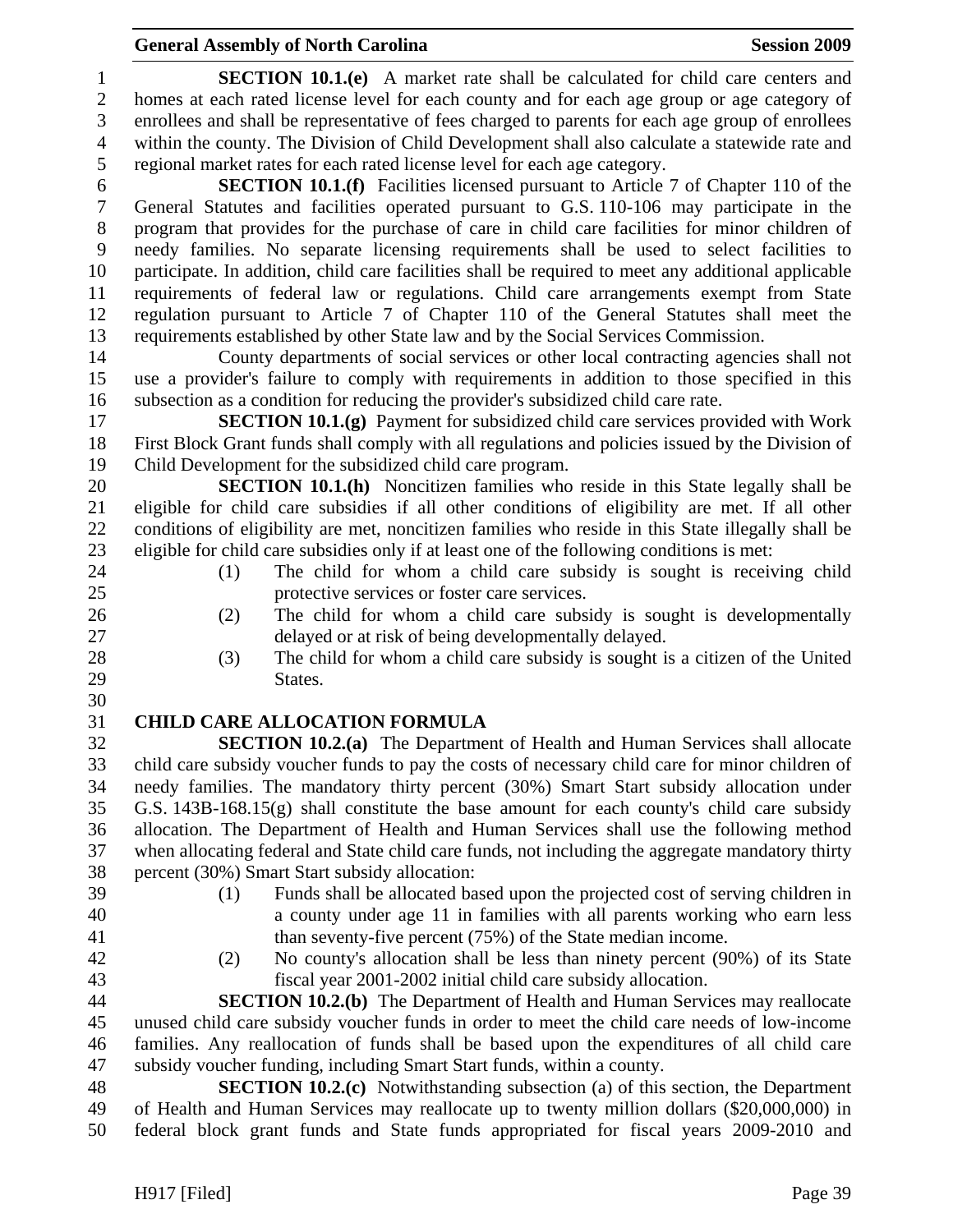|                  | <b>General Assembly of North Carolina</b><br><b>Session 2009</b>                                              |
|------------------|---------------------------------------------------------------------------------------------------------------|
| $\mathbf{1}$     | 2010-2011 for child care services. These funds shall be allocated to prevent termination of                   |
| $\sqrt{2}$       | child care services or to maximize use of nonrecurring funds that are available.                              |
| 3                |                                                                                                               |
| $\overline{4}$   | <b>CHILD CARE FUNDS MATCHING REQUIREMENT</b>                                                                  |
| 5                | <b>SECTION 10.3.</b> No local matching funds may be required by the Department of                             |
| $\boldsymbol{6}$ | Health and Human Services as a condition of any locality's receiving its initial allocation of                |
| $\overline{7}$   | child care funds appropriated by this act unless federal law requires a match. If the Department              |
| $8\,$            | reallocates additional funds above twenty-five thousand dollars (\$25,000) to local purchasing                |
| $\boldsymbol{9}$ | agencies beyond their initial allocation, local purchasing agencies must provide a twenty                     |
| 10               | percent (20%) local match to receive the reallocated funds. Matching requirements shall not                   |
| 11               | apply when funds are allocated because of a disaster as defined in G.S. 166A-4(1).                            |
| 12               |                                                                                                               |
| 13               | <b>CHILD CARE REVOLVING LOAN</b>                                                                              |
| 14               | <b>SECTION 10.4.</b> Notwithstanding any law to the contrary, funds budgeted for the                          |
| 15               | Child Care Revolving Loan Fund may be transferred to and invested by the financial institution                |
| 16               | contracted to operate the Fund. The principal and any income to the Fund may be used to make                  |
| 17<br>18         | loans, reduce loan interest to borrowers, serve as collateral for borrowers, pay the contractor's             |
| 19               | cost of operating the Fund, or pay the Department's cost of administering the program.                        |
| 20               | INCREASE/ESTABLISH CHILD CARE LICENSING FEES FOR CHILD CARE                                                   |
| 21               | <b>FACILITIES</b>                                                                                             |
| 22               | <b>SECTION 10.5.</b> G.S. 110-90 reads as rewritten:                                                          |
| 23               | "§ 110-90. Powers and duties of Secretary of Health and Human Services.                                       |
| 24               | The Secretary shall have the following powers and duties under the policies and rules of the                  |
| 25               | Commission:                                                                                                   |
| 26               | To administer the licensing program for child care facilities.<br>(1)                                         |
| 27               | To establish a fee for the licensing of child care facilities, centers. The fee<br>(1a)                       |
| 28               | does not apply to a religious-sponsored child care facilities eenter-operated                                 |
| 29               | pursuant to a letter of compliance. The amount of the fee may not exceed the                                  |
| 30               | amount listed in this subdivision.                                                                            |
| 31               | Capacity of Facility Center Maximum Fee                                                                       |
| 32               | 12 or fewer children<br>$$52.00$ \$35.00                                                                      |
| 33               | \$187.00 \$125.00<br>13-50 children                                                                           |
| 34               | 51-100 children<br>\$375.00 \$250.00                                                                          |
| 35               | 101 or more children<br>\$600.00 \$400.00"                                                                    |
| 36<br>37         | <b>EDUCATION</b><br><b>AND</b><br><b>DEVELOPMENT</b><br><b>INITIATIVE</b><br><b>EARLY</b><br><b>CHILDHOOD</b> |
| 38               | <b>ENHANCEMENTS</b>                                                                                           |
| 39               | <b>SECTION 10.6.(a)</b> Administrative costs shall be equivalent to, on an average                            |
| 40               | statewide basis for all local partnerships, not more than eight percent (8%) of the total statewide           |
| 41               | allocation to all local partnerships. For purposes of this subsection, administrative costs shall             |
| 42               | include costs associated with partnership oversight, business and financial management,                       |
| 43               | general accounting, human resources, budgeting, purchasing, contracting, and information                      |
| 44               | systems management.                                                                                           |
| 45               | <b>SECTION 10.6.(b)</b> The North Carolina Partnership for Children, Inc., and all local                      |
| 46               | partnerships shall use competitive bidding practices in contracting for goods and services on                 |
| 47               | contract amounts as follows:                                                                                  |
| 48               | For amounts of five thousand dollars $(\$5,000)$ or less, the procedures<br>(1)                               |
| 49               | specified by a written policy to be developed by the Board of Directors of                                    |
| 50               | the North Carolina Partnership for Children, Inc.                                                             |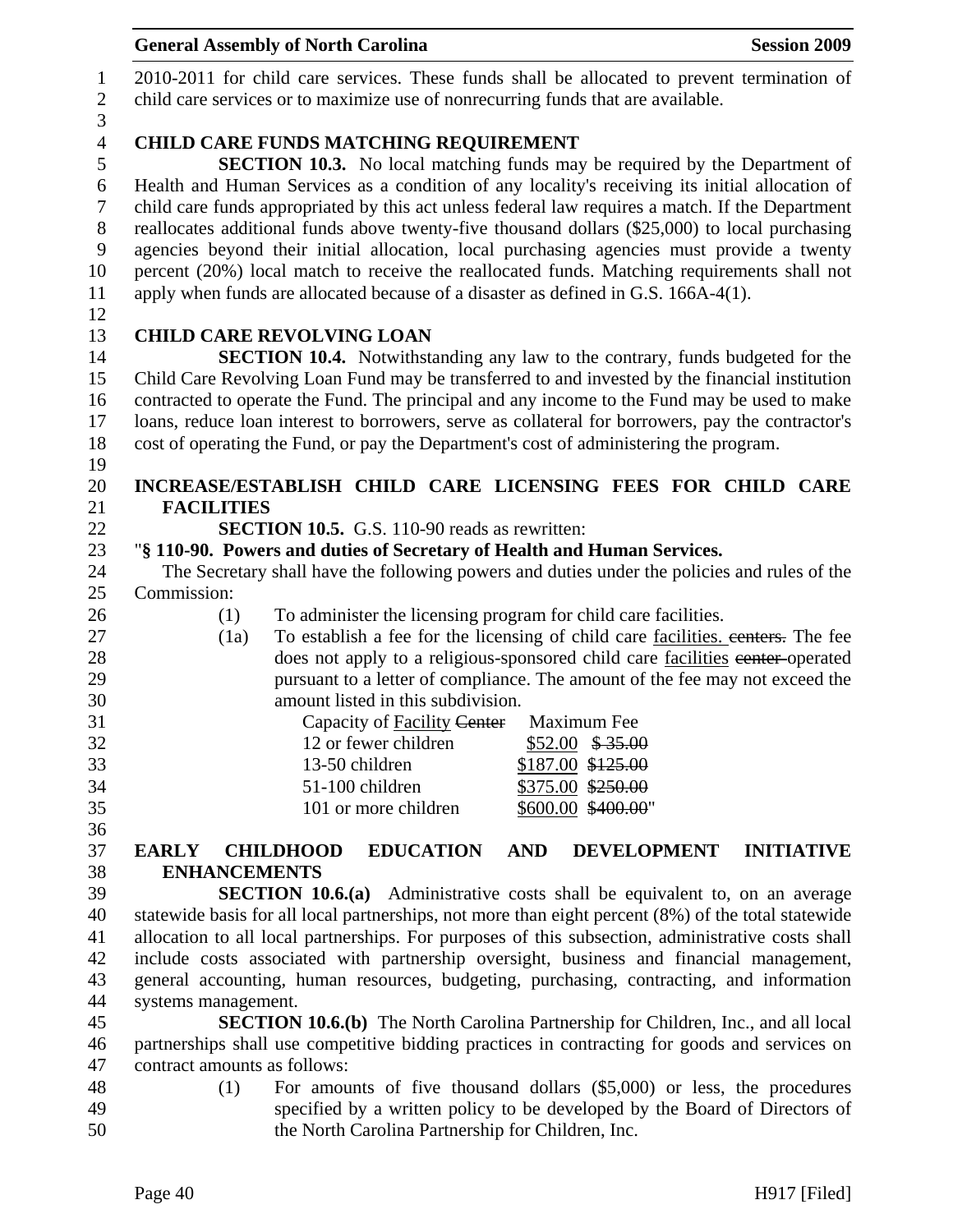|                | <b>Session 2009</b><br><b>General Assembly of North Carolina</b>                                            |
|----------------|-------------------------------------------------------------------------------------------------------------|
| $\mathbf{1}$   | For amounts greater than five thousand dollars (\$5,000), but less than fifteen<br>(2)                      |
| $\overline{2}$ | thousand dollars (\$15,000), three written quotes.                                                          |
|                | For amounts of fifteen thousand dollars (\$15,000) or more, but less than<br>(3)                            |
|                | forty thousand dollars (\$40,000), a request for proposal process.                                          |
|                | For amounts of forty thousand dollars (\$40,000) or more, a request for<br>(4)                              |
|                | proposal process and advertising in a major newspaper.                                                      |
|                | <b>SECTION 10.6.(c)</b> The North Carolina Partnership for Children, Inc., and all local                    |
|                | partnerships shall, in the aggregate, be required to match no less than fifty percent (50%) of the          |
|                | total amount budgeted for the program in each fiscal year of the biennium as follows:                       |
|                | contributions of cash equal to at least fifteen percent (15%) and in-kind donated resources equal           |
|                | to no more than five percent $(5%)$ for a total match requirement of twenty percent $(20%)$ for             |
|                | each fiscal year. The North Carolina Partnership for Children, Inc., may carry forward any                  |
|                | amount in excess of the required match for a fiscal year in order to meet the match requirement             |
|                | of the succeeding fiscal year. Only in-kind contributions that are quantifiable shall be applied to         |
|                | the in-kind match requirement. Volunteer services may be treated as an in-kind contribution for             |
|                | the purpose of the match requirement of this subsection. Volunteer services that qualify as                 |
|                | professional services shall be valued at the fair market value of those services. All other                 |
|                | volunteer service hours shall be valued at the statewide average wage rate as calculated from               |
|                | data compiled by the Employment Security Commission in the Employment and Wages in                          |
|                | North Carolina Annual Report for the most recent period for which data are available.                       |
|                | Expenses, including both those paid by cash and in-kind contributions, incurred by other                    |
|                | participating non-State entities contracting with the North Carolina Partnership for Children,              |
|                | Inc., or the local partnerships, also may be considered resources available to meet the required            |
|                | private match. In order to qualify to meet the required private match, the expenses shall:                  |
|                | Be verifiable from the contractor's records.<br>(1)                                                         |
|                | If in-kind, other than volunteer services, be quantifiable in accordance with<br>(2)                        |
|                | generally accepted accounting principles for nonprofit organizations.                                       |
|                | Not include expenses funded by State funds.<br>(3)                                                          |
|                | Be supplemental to and not supplant preexisting resources for related<br>(4)                                |
|                | program activities.<br>Be incurred as a direct result of the Early Childhood Initiatives Program and<br>(5) |
|                | be necessary and reasonable for the proper and efficient accomplishment of                                  |
|                | the Program's objectives.                                                                                   |
|                | Be otherwise allowable under federal or State law.<br>(6)                                                   |
|                | Be required and described in the contractual agreements approved by the<br>(7)                              |
|                | North Carolina Partnership for Children, Inc., or the local partnership.                                    |
|                | (8)<br>Be reported to the North Carolina Partnership for Children, Inc., or the local                       |
|                | partnership by the contractor in the same manner as reimbursable expenses.                                  |
|                | Failure to obtain a twenty percent (20%) match by June 30 of each fiscal year shall                         |
|                | result in a dollar-for-dollar reduction in the appropriation for the Program for a subsequent               |
|                | fiscal year. The North Carolina Partnership for Children, Inc., shall be responsible for                    |
|                | compiling information on the private cash and in-kind contributions into a report that is                   |
|                | submitted to the Joint Legislative Commission on Governmental Operations in a format that                   |
|                | allows verification by the Department of Revenue. The same match requirements shall apply to                |
|                | any expansion funds appropriated by the General Assembly.                                                   |
|                | <b>SECTION 10.6.(d)</b> The Department of Health and Human Services shall continue                          |
|                | to implement the performance-based evaluation system.                                                       |
|                | <b>SECTION 10.6.(e)</b> The Department of Health and Human Services and the North                           |
|                | Carolina Partnership for Children, Inc., shall ensure that the allocation of funds for Early                |
|                | Childhood Education and Development Initiatives for State fiscal years 2009-2010 and                        |

H917 [Filed] Page 41

51 2010-2011 shall be administered and distributed in the following manner: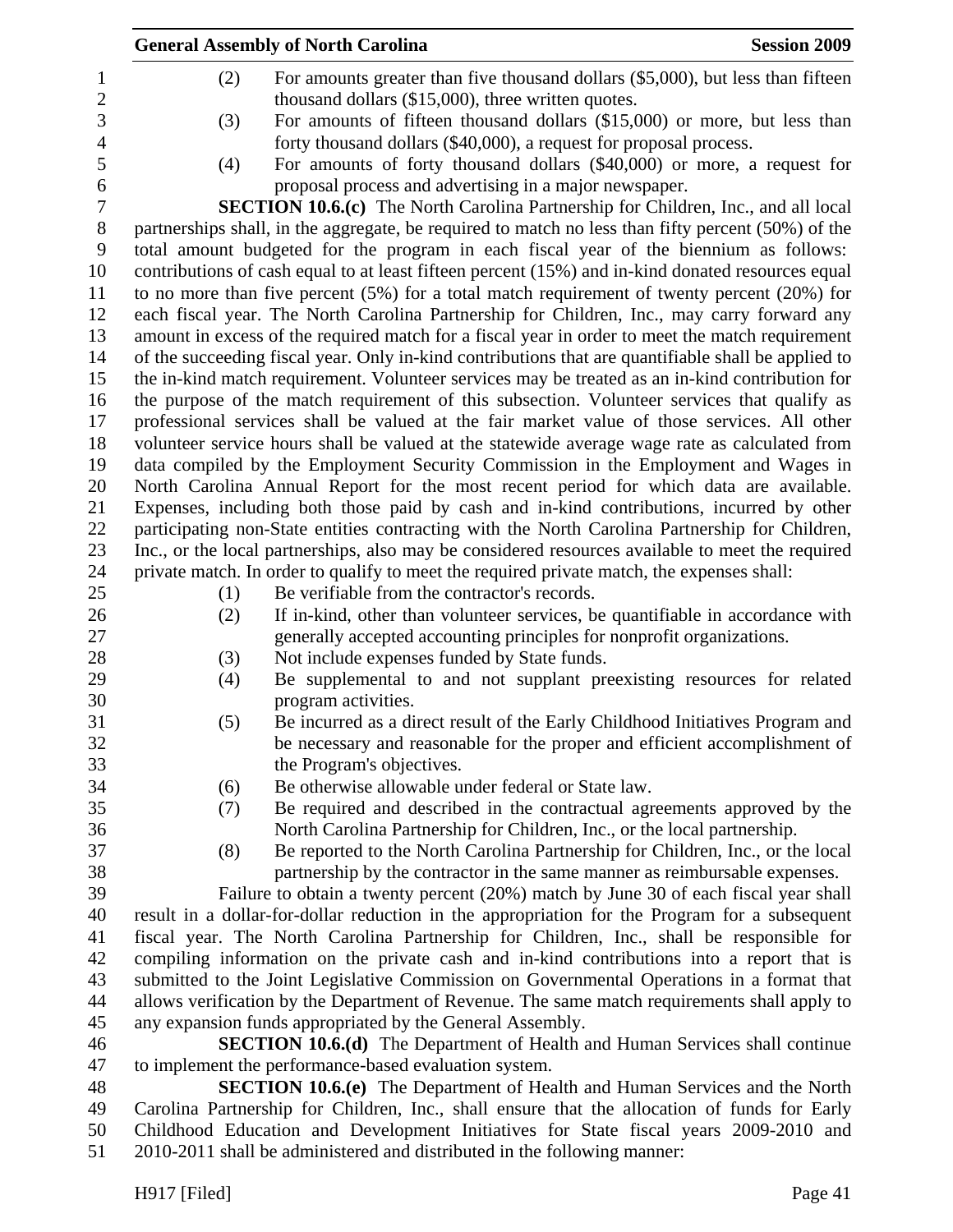|    | <b>General Assembly of North Carolina</b>                                                                                                                                                                                                                                                                                                                                          | <b>Session 2009</b> |
|----|------------------------------------------------------------------------------------------------------------------------------------------------------------------------------------------------------------------------------------------------------------------------------------------------------------------------------------------------------------------------------------|---------------------|
|    | (1)<br>Capital expenditures are prohibited for fiscal years 2009-2010 and<br>2010-2011. For the purposes of this section, "capital expenditures" means<br>expenditures for capital improvements as defined in G.S. $143C-1-1(d)(5)$ .<br>Expenditures of State funds for advertising and promotional activities are<br>(2)<br>prohibited for fiscal years 2009-2010 and 2010-2011. |                     |
|    | <b>SECTION 10.6.(f)</b> A county may use the county's allocation of State and federal<br>child care funds to subsidize child care according to the county's Early Childhood Education                                                                                                                                                                                              |                     |
|    | and Development Initiatives Plan as approved by the North Carolina Partnership for Children,                                                                                                                                                                                                                                                                                       |                     |
|    | Inc. The use of federal funds shall be consistent with the appropriate federal regulations. Child                                                                                                                                                                                                                                                                                  |                     |
|    | care providers shall, at a minimum, comply with the applicable requirements for State licensure                                                                                                                                                                                                                                                                                    |                     |
|    | pursuant to Article 7 of Chapter 110 of the General Statutes.                                                                                                                                                                                                                                                                                                                      |                     |
|    | <b>SECTION 10.6.(g)</b> For fiscal years $2009-2010$ and $2010-2011$ , the local                                                                                                                                                                                                                                                                                                   |                     |
|    | partnerships shall spend an amount for child care subsidies that provides at least fifty-two                                                                                                                                                                                                                                                                                       |                     |
| 14 | million dollars (\$52,000,000) for the TANF maintenance of effort requirement and the Child                                                                                                                                                                                                                                                                                        |                     |
|    | Care Development Fund and Block Grant match requirement.                                                                                                                                                                                                                                                                                                                           |                     |
| 16 |                                                                                                                                                                                                                                                                                                                                                                                    |                     |
|    | NC HEALTH CHOICE TRANSITION<br>SECTION 10.7.(a) The Secretary of the Department of Health and Human                                                                                                                                                                                                                                                                                |                     |
| 19 | Services shall develop and implement a plan for assuming administrative responsibility for the                                                                                                                                                                                                                                                                                     |                     |
|    | North Carolina Health Choice for Children program by transitioning all administrative                                                                                                                                                                                                                                                                                              |                     |
|    | oversight and claims processing activities from the Executive Administrator and Board of                                                                                                                                                                                                                                                                                           |                     |
|    | Trustees of the State Health Plan for Teachers and State Employees to the Division of Medical                                                                                                                                                                                                                                                                                      |                     |
|    | Assistance. The transition of all administrative oversight and claims processing from the State                                                                                                                                                                                                                                                                                    |                     |
|    | Health Plan to the Division of Medical Assistance shall be completed not later than July 1,                                                                                                                                                                                                                                                                                        |                     |
|    | 2010. The Secretary shall report to the Joint Legislative Health Care Oversight Committee and                                                                                                                                                                                                                                                                                      |                     |
|    | the Committee on Employee Hospital and Medical Benefits at least 30 days prior to effecting                                                                                                                                                                                                                                                                                        |                     |
|    | the transition of the responsibilities for the administration and processing of claims for benefits                                                                                                                                                                                                                                                                                |                     |
|    | provided under the North Carolina Health Choice for Children program from the Executive                                                                                                                                                                                                                                                                                            |                     |
| 29 | Administrator and Board of Trustees of the State Health Plan for Teachers and State Employees<br>to the Department.                                                                                                                                                                                                                                                                |                     |
|    |                                                                                                                                                                                                                                                                                                                                                                                    |                     |
|    | NC HEALTH CHOICE TRANSITION STUDY                                                                                                                                                                                                                                                                                                                                                  |                     |
|    | <b>SECTION 10.8.</b> In consultation with the Department of Health and Human                                                                                                                                                                                                                                                                                                       |                     |
|    | Services, Division of Medical Assistance, and other appropriate organizations, the Office of                                                                                                                                                                                                                                                                                       |                     |
|    | State Budget and Management (OSBM) shall conduct a study to determine appropriate staffing                                                                                                                                                                                                                                                                                         |                     |
|    | levels to manage and implement the transition of NC Health Choice from the State Health Plan                                                                                                                                                                                                                                                                                       |                     |
|    | to the division to ensure that the transition of NC Health Choice occurs with minimal                                                                                                                                                                                                                                                                                              |                     |
|    | disruption, and that the division has adequate staffing and a organizational structure that fits<br>with its existing structure. OSBM shall produce a report with staffing recommendations by                                                                                                                                                                                      |                     |
|    | March 1, 2010.                                                                                                                                                                                                                                                                                                                                                                     |                     |
|    |                                                                                                                                                                                                                                                                                                                                                                                    |                     |
|    | <b>CHANGES TO MEDICAL POLICY FOR NC HEALTH CHOICE</b>                                                                                                                                                                                                                                                                                                                              |                     |
|    | <b>SECTION 10.9.</b> Chapter 108A of the General Statutes is amended by adding a new                                                                                                                                                                                                                                                                                               |                     |
|    | section to read:                                                                                                                                                                                                                                                                                                                                                                   |                     |
|    | "§ 108A-54.3. Procedures for changing medical policy.                                                                                                                                                                                                                                                                                                                              |                     |
|    | The Department shall develop, amend, and adopt medical coverage policy in accordance                                                                                                                                                                                                                                                                                               |                     |
|    | with the following:                                                                                                                                                                                                                                                                                                                                                                |                     |
|    | During the development of new medical coverage policy or amendment to<br>(1)                                                                                                                                                                                                                                                                                                       |                     |
|    | existing medical coverage policy applicable to the North Carolina Health                                                                                                                                                                                                                                                                                                           |                     |
|    | Choice Program for Children, consult with and seek the advice of the<br>Physician Advisory Group of the North Carolina Medical Society and other                                                                                                                                                                                                                                   |                     |
|    | Page 42                                                                                                                                                                                                                                                                                                                                                                            | H917 [Filed]        |
|    |                                                                                                                                                                                                                                                                                                                                                                                    |                     |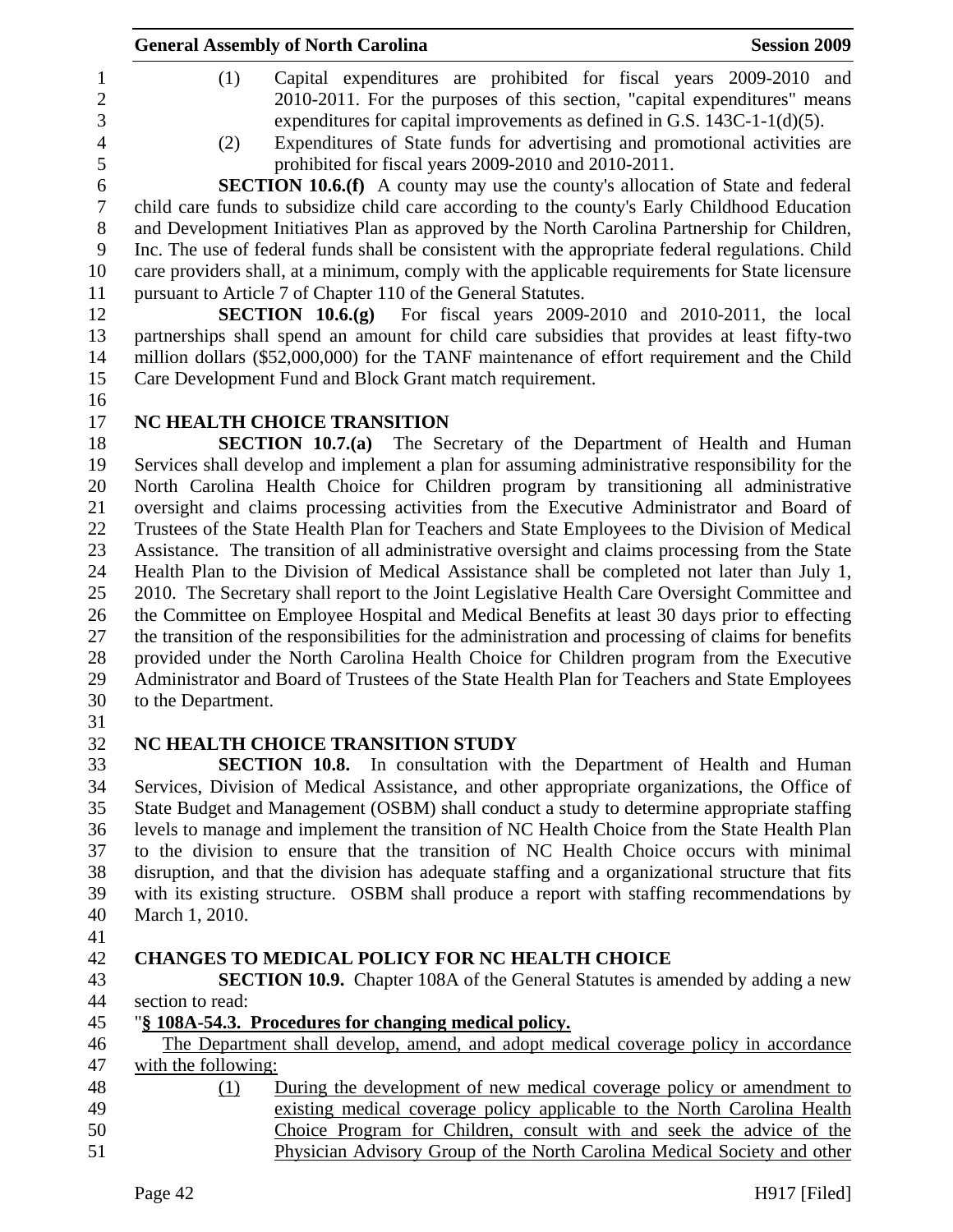|                                                                                                 |                   | <b>General Assembly of North Carolina</b>                                                          | <b>Session 2009</b> |
|-------------------------------------------------------------------------------------------------|-------------------|----------------------------------------------------------------------------------------------------|---------------------|
|                                                                                                 |                   | organizations the Secretary deems appropriate. The Secretary shall also                            |                     |
|                                                                                                 |                   | consult with and seek the advice of officials of the professional societies or                     |                     |
|                                                                                                 |                   | associations representing providers who are affected by the new medical                            |                     |
|                                                                                                 |                   | coverage policy or amendments to existing medical coverage policy.                                 |                     |
|                                                                                                 | (2)               | At least 45 days prior to the adoption of new or amended medical coverage                          |                     |
|                                                                                                 |                   | policy, the Department shall:                                                                      |                     |
|                                                                                                 |                   | Publish the proposed new or amended medical coverage policy on<br>$\underline{a}$ .                |                     |
|                                                                                                 |                   | the Department's Web site;                                                                         |                     |
|                                                                                                 |                   | Notify all North Carolina Health Choice Program for Children<br><u>b.</u>                          |                     |
|                                                                                                 |                   | providers of the proposed, new, or amended policy; and                                             |                     |
|                                                                                                 |                   | Upon request, provide persons copies of the proposed medical<br>$\underline{c}$ .                  |                     |
|                                                                                                 |                   | coverage policy.                                                                                   |                     |
|                                                                                                 | (3)               | During the 45-day period immediately following publication of the proposed                         |                     |
|                                                                                                 |                   | new or amended medical coverage policy, accept oral and written comments                           |                     |
|                                                                                                 |                   | on the proposed new or amended policy.                                                             |                     |
|                                                                                                 | $\underline{(4)}$ | If, following the comment period, the proposed new or amended medical                              |                     |
|                                                                                                 |                   | coverage policy is modified, then the Department shall, at least 15 days prior<br>to its adoption: |                     |
|                                                                                                 |                   | Notify all North Carolina Health Choice Program for Children<br>$\underline{a}$ .                  |                     |
|                                                                                                 |                   | providers of the proposed policy;                                                                  |                     |
|                                                                                                 |                   | Upon request, provide persons notice of amendments to the proposed<br><u>b.</u>                    |                     |
|                                                                                                 |                   | policy; and                                                                                        |                     |
|                                                                                                 |                   | Accept additional oral or written comments during this 15-day<br>$\underline{c}$ .                 |                     |
|                                                                                                 |                   | period."                                                                                           |                     |
|                                                                                                 |                   | <b>EXEMPTIONS TO RULE MAKING</b>                                                                   |                     |
|                                                                                                 |                   | <b>SECTION 10.10.</b> G.S. 150B-1( $d$ )(9) reads as rewritten:                                    |                     |
| " $(d)$                                                                                         |                   | Exemptions from Rule Making. – Article 2A of this Chapter does not apply to the                    |                     |
| following:                                                                                      |                   |                                                                                                    |                     |
|                                                                                                 | .                 |                                                                                                    |                     |
|                                                                                                 | (9)               | The Department of Health and Human Services in adopting new or                                     |                     |
|                                                                                                 |                   | amending existing medical coverage policies under the State Medicaid                               |                     |
|                                                                                                 |                   | Program-Program and the North Carolina Health Choice Program for                                   |                     |
|                                                                                                 | 11                | Children.                                                                                          |                     |
|                                                                                                 |                   |                                                                                                    |                     |
|                                                                                                 |                   | NC HEALTH CHOICE MEDICAL POLICY                                                                    |                     |
|                                                                                                 |                   | <b>SECTION 10.11.</b> Unless required for compliance with federal law, the Department              |                     |
|                                                                                                 |                   | shall not change medical policy affecting the amount, sufficiency, duration, and scope of NC       |                     |
|                                                                                                 |                   | Health Choice health care services and who may provide services until the Division of Medical      |                     |
|                                                                                                 |                   | Assistance has prepared a five-year fiscal analysis documenting the increased cost of the          |                     |
|                                                                                                 |                   | proposed change in medical policy and submitted it for Departmental review. If the fiscal          |                     |
|                                                                                                 |                   | impact indicated by the fiscal analysis for any proposed medical policy change exceeds one         |                     |
|                                                                                                 |                   | million dollars (\$1,000,000) in total requirements for a given fiscal year, then the Department   |                     |
|                                                                                                 |                   | shall submit the proposed medical policy change with the fiscal analysis to the Office of State    |                     |
|                                                                                                 |                   | Budget and Management and the Fiscal Research Division. The Department shall not                   |                     |
|                                                                                                 |                   | implement any proposed medical policy change exceeding one million dollars (\$1,000,000) in        |                     |
| total requirements for a given fiscal year unless the source of State funding is identified and |                   |                                                                                                    |                     |
|                                                                                                 |                   | approved by the Office of State Budget and Management. For medical policy changes                  |                     |
|                                                                                                 |                   | exceeding one million dollars (\$1,000,000) in total requirements for a given fiscal year that are |                     |
| required for compliance with federal law, the Department shall submit the proposed medical      |                   |                                                                                                    |                     |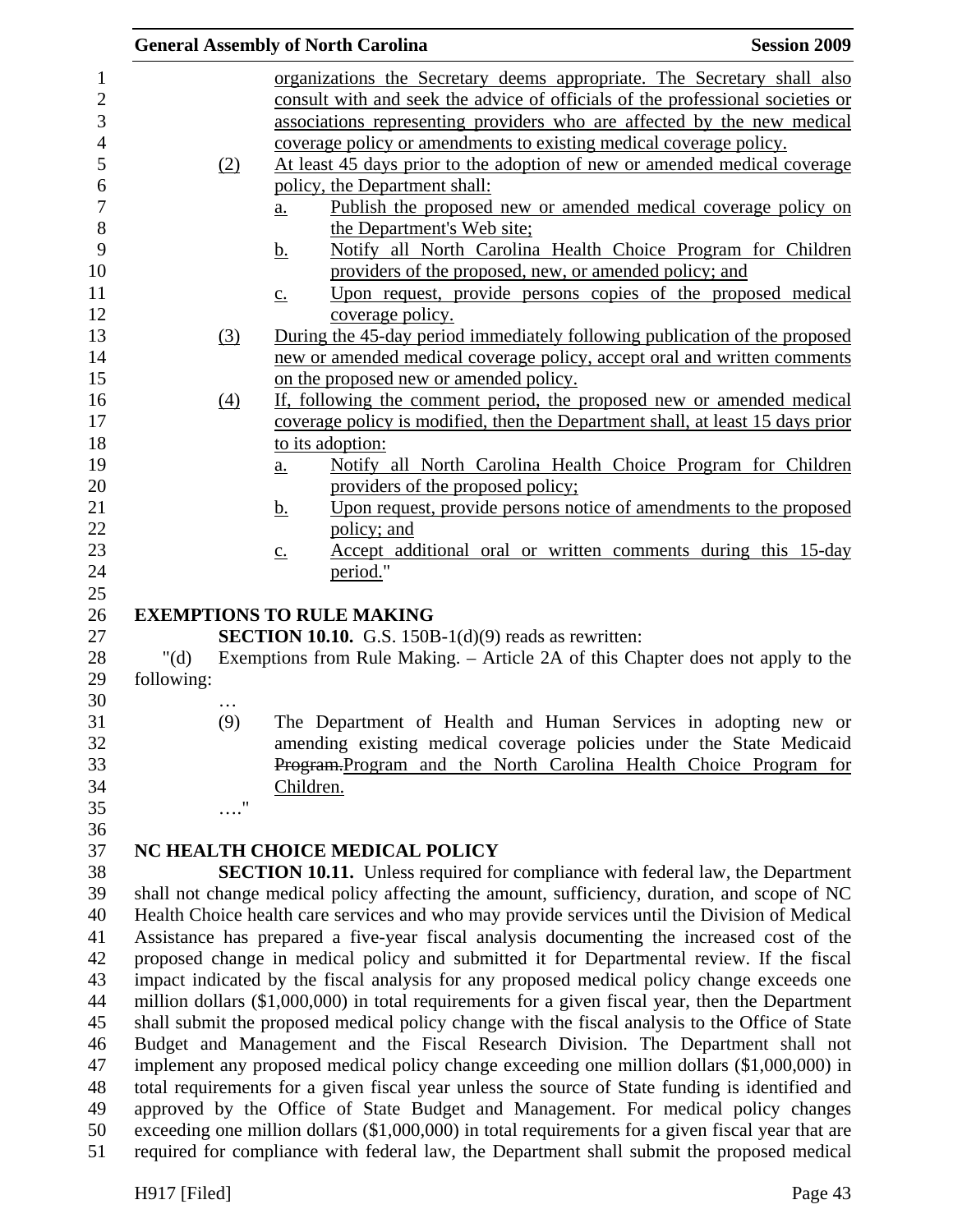1 policy or policy interpretation change with a five-year fiscal analysis to the Office of State 2 Budget and Management prior to implementing the change. The Department shall provide the 3 Office of State Budget and Management and the Fiscal Research Division a quarterly report 4 itemizing all medical policy changes with total requirements of less than one million dollars 5 (\$1,000,000).

6

# 7 **HEALTH CHOICE ENROLLMENT**

8 **SECTION 10.12.** For the fiscal years 2009-2010 and 2010-2011, funds are 9 appropriated to the NC Health Choice program to fully fund projected enrollment. In the event, 10 however, that enrollment grows beyond projections due to the current economic downturn, the 11 Department of Health and Human Services, NC Health Choice (NCHC) shall not start a 12 waiting list but shall use funds available to the Department of Health and Human Services to 13 enroll all eligible children in NCHC.

14

# 15 **EXPAND HEALTH CHOICE**

16 **SECTION 10.13.** Funds appropriated to the Department of Health and Human 17 Services for NC Kids' Care for the 2009-2011 fiscal biennium shall be used to support the 18 existing NC Health Choice Program to expand access to health insurance to children below two 19 hundred percent (200%) of the federal poverty level effective July 1, 2009, and shall be used to 20 transition the administration of NC Health Choice from the State Health Plan to the Department 21 of Health and Human Services, Division of Medical Assistance.

22

## 23 **IMPLEMENTATION OF MMIS/CONTRACT PROVISION**

24 **SECTION 10.14.(a)** The Department of Health and Human Services (Department) 25 shall make full development of the replacement Medicaid Management Information System 26 (MMIS) a top priority. During the development and implementation of MMIS, the Department 27 shall develop plans to ensure the timely and effective implementation of enhancements to the 28 system to provide the following capabilities:

- 
- 

29 (1) Receiving and tracking premium or other payments required by law.

30 (2) Compatibility with the administration of the Health Information System.

31 The Department shall make every effort to expedite the implementation of the 32 enhancements. ITS shall work in cooperation with the Department to ensure the timely and 33 effective implementation of the MMIS and enhancements. The contract between the 34 Department and the contract vendor shall contain an explicit provision requiring that the MMIS 35 have the capability to fully implement the administration of NC Health Choice, NC Kids' Care, 36 Ticket to Work, Families Pay Part of the Cost of Services under the CAP-MR/DD, CAP 37 Children's Program, and all relevant Medicaid waivers and the Medicare 646 waiver as it 38 applies to Medicaid eligibles. The Department must have detailed cost information for each 39 requirement before signing the contract. Any contract between the Department and a vendor for 40 the MMIS that does not contain the explicit provision required under this subsection is void on 41 its face. Notwithstanding any other provision of law to the contrary, the Secretary of the 42 Department of Health and Human Services does not have the authority to sign a contract for the 43 MMIS if the contract does not contain the explicit provision required under this section.

44 **SECTION 10.14.(b)** Notwithstanding G.S. 114-2.3, the Department of Health and 45 Human Services shall engage the services of private counsel with the pertinent information 46 technology and computer law expertise to review requests for proposals and to negotiate and 47 review contracts associated with MMIS. The counsel engaged by the Department shall review 48 the MMIS contract between the Department of Health and Human Services and the vendor to 49 ensure that the requirements of subsection (a) of this section are met in their entirety.

50 **SECTION 10.14.(c)** Of the funds appropriated in this act to the Department of 51 Health and Human Services for the MMIS replacement system, the sum of three hundred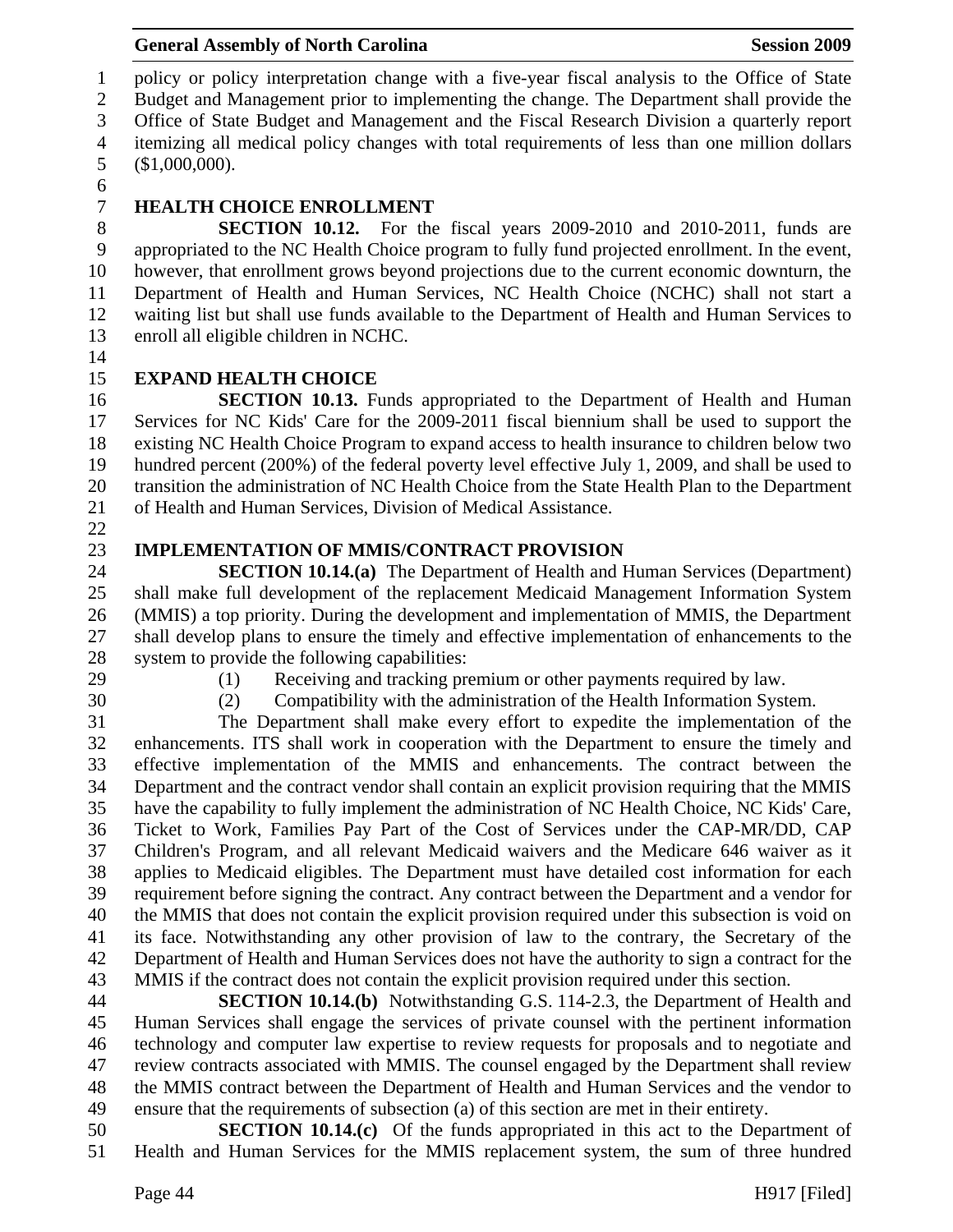#### **General Assembly of North Carolina**  Session 2009 **Session 2009**

1 thousand dollars (\$300,000) for the 2009-2010 fiscal year may be used to hire time-limited 2 staff to ensure the integration of NC Health Choice into the MMIS project.

3 **SECTION 10.14.(d)** The Department of Health and Human Services shall develop 4 a comprehensive schedule for the development and implementation of the MMIS that fully 5 incorporates federal and State project management and review requirements. The Department 6 shall ensure that the schedule is as accurate as possible. The initial schedule that includes all 7 activities up to contract award must be provided by October 1, 2008. The design, development, 8 and implementation schedule must be provided by March 1, 2009, as part of the Department's 9 quarterly MMIS reporting requirements. The Department shall submit the schedule to the 10 Chairs of the House of Representatives Committee on Appropriations and the House of 11 Representatives Subcommittee on Health and Human Services, the Chairs of the Senate 12 Committee on Appropriations and the Senate Appropriations Committee on Health and Human 13 Services, and the Fiscal Research Division. Any change to key milestones in either schedule 14 shall be immediately reported to the Chairs of the House of Representatives Committee on 15 Appropriations and the House of Representatives Subcommittee on Health and Human 16 Services, the Chairs of the Senate Committee on Appropriations and the Senate Appropriations 17 Committee on Health and Human Services, and the Fiscal Research Division with a full 18 explanation of the reason for the change.

19 **SECTION 10.14.(e)** Beginning July 1, 2009, the Department shall make quarterly 20 reports on changes in the functionality and projected costs of the MMIS. The first quarterly 21 submission shall contain a final report on the contract award to include total costs and 22 functionality of the MMIS. Each report shall be made to the Chairs of the House of 23 Representatives Committee on Appropriations and the House of Representatives Subcommittee 24 on Health and Human Services, the Chairs of the Senate Committee on Appropriations and the 25 Senate Appropriations Committee on Health and Human Services, and the Fiscal Research 26 Division. A copy of the final report on the contract award shall also be submitted to the Joint 27 Legislative Commission on Governmental Operations.

28 **SECTION 10.14.(f)** Upon initiation of the NC MMIS Program Reporting and 29 Analytics Project and the Division of Health Services Regulation (DHSR) Project, the 30 Department shall submit all reports regarding functionality, schedule, and cost in the next 31 regular cycle of reporting identified in subsections (c) and (d) of this section. The Department 32 shall ensure that the solution developed in the Reporting and Analytics Project supports the 33 capability, in its initial implementation, to interface with the North Carolina State Health Plan 34 for Teachers and State Employees. The costs for this capability shall be negotiated prior to the 35 award of the Reporting and Analytics contract. The Reporting and Analytics solution must be 36 completed simultaneously with the replacement MMIS.

- 37
- 38 **MEDICAID**
- 
- 

39 **SECTION 10.15.(a)** Use of Funds, Allocation of Costs, Other Authorizations.

- 40 (1) Use of funds. Funds appropriated in this act for services provided in 41 accordance with Title XIX of the Social Security Act (Medicaid) are for both 42 the categorically needy and the medically needy.
- 43 (2) Allocation of nonfederal cost of Medicaid. The State shall pay one 44 hundred percent (100%) of the nonfederal costs of all applicable services 45 listed in this section. In addition, the State shall pay one hundred percent 46 (100%) of the federal Medicare Part D clawback payments under the 47 Medicare Modernization Act of 2004.
- 48 (3) Use of funds for development and acquisition of equipment and software. 49 If first approved by the Office of State Budget and Management, the 50 Division of Medical Assistance, Department of Health and Human Services, 51 may use funds that are identified to support the cost of development and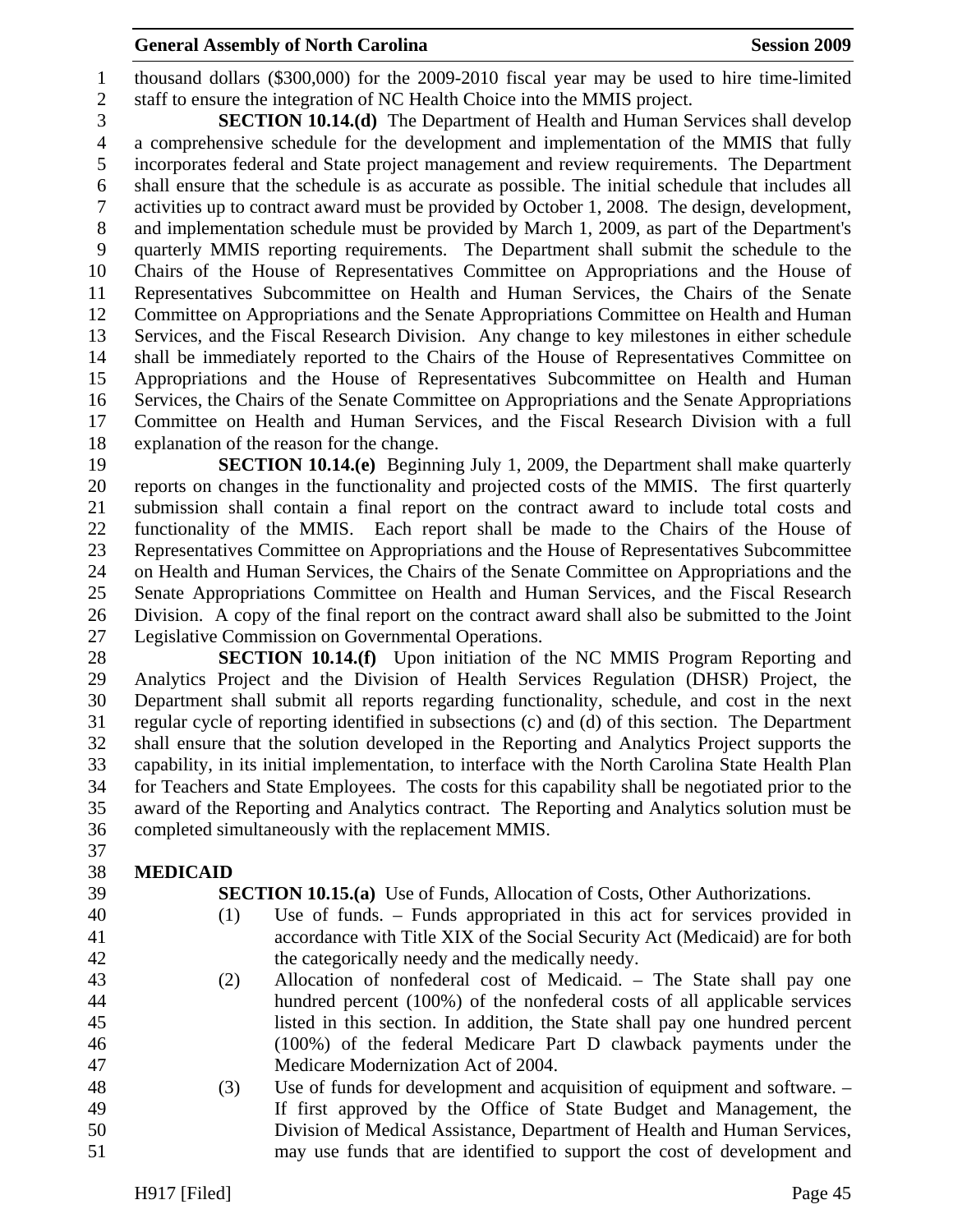|                                                                                                                                   |     | <b>General Assembly of North Carolina</b>                                                                                                                                                                                                                                                                                                                                                                                                                                                                                                                                                                                                                                                                                                                                                                                                                                                                                                                                                                                                                        | <b>Session 2009</b> |
|-----------------------------------------------------------------------------------------------------------------------------------|-----|------------------------------------------------------------------------------------------------------------------------------------------------------------------------------------------------------------------------------------------------------------------------------------------------------------------------------------------------------------------------------------------------------------------------------------------------------------------------------------------------------------------------------------------------------------------------------------------------------------------------------------------------------------------------------------------------------------------------------------------------------------------------------------------------------------------------------------------------------------------------------------------------------------------------------------------------------------------------------------------------------------------------------------------------------------------|---------------------|
| $\mathbf{1}$<br>$\boldsymbol{2}$<br>3<br>$\overline{4}$<br>5<br>6<br>$\boldsymbol{7}$<br>$8\,$<br>9<br>10<br>11<br>12<br>13<br>14 | (4) | acquisition of equipment and software and related operational costs through<br>contractual means to improve and enhance information systems that provide<br>management information and claims processing. The Department of Health<br>and Human Services shall identify adequate funds to support the<br>implementation and first year's operational costs that exceed funds allocated<br>for the 2009-2010 and 2010-2011 fiscal years for the new contract for the<br>fiscal agent for the Medicaid Management Information System.<br>Reports. – Unless otherwise provided, whenever the Department of Health<br>and Human Services is required by this section to report to the General<br>Assembly, the report shall be submitted to the House of Representatives<br>Appropriations Subcommittee for Health and Human Services, the Senate<br>Appropriations Committee on Health and Human Services, and the Fiscal<br>Research Division of the Legislative Services Office. Reports shall be<br>submitted on the date provided in the reporting requirement. |                     |
| 15                                                                                                                                |     | <b>SECTION 10.15.(b)</b> Policy.                                                                                                                                                                                                                                                                                                                                                                                                                                                                                                                                                                                                                                                                                                                                                                                                                                                                                                                                                                                                                                 |                     |
| 16<br>17<br>18<br>19<br>20<br>21                                                                                                  | (1) | Volume purchase plans and single source procurement. – The Department of<br>Health and Human Services, Division of Medical Assistance, may, subject to<br>the approval of a change in the State Medicaid Plan, contract for services,<br>medical equipment, supplies, and appliances by implementation of volume<br>purchase plans, single source procurement, or other contracting processes in<br>order to improve cost containment.                                                                                                                                                                                                                                                                                                                                                                                                                                                                                                                                                                                                                           |                     |
| 22                                                                                                                                | (2) | Cost-containment programs. - The Department of Health and Human                                                                                                                                                                                                                                                                                                                                                                                                                                                                                                                                                                                                                                                                                                                                                                                                                                                                                                                                                                                                  |                     |
| 23                                                                                                                                |     | Services, Division of Medical Assistance, may undertake cost-containment                                                                                                                                                                                                                                                                                                                                                                                                                                                                                                                                                                                                                                                                                                                                                                                                                                                                                                                                                                                         |                     |
| 24                                                                                                                                |     | programs, including contracting for services, preadmissions to hospitals, and                                                                                                                                                                                                                                                                                                                                                                                                                                                                                                                                                                                                                                                                                                                                                                                                                                                                                                                                                                                    |                     |
| 25                                                                                                                                |     | prior approval for certain outpatient surgeries before they may be performed                                                                                                                                                                                                                                                                                                                                                                                                                                                                                                                                                                                                                                                                                                                                                                                                                                                                                                                                                                                     |                     |
| 26                                                                                                                                |     | in an inpatient setting.                                                                                                                                                                                                                                                                                                                                                                                                                                                                                                                                                                                                                                                                                                                                                                                                                                                                                                                                                                                                                                         |                     |
| 27                                                                                                                                | (3) | Fraud and abuse. - The Division of Medical Assistance, Department of                                                                                                                                                                                                                                                                                                                                                                                                                                                                                                                                                                                                                                                                                                                                                                                                                                                                                                                                                                                             |                     |
| 28                                                                                                                                |     | Health and Human Services, shall provide incentives to counties that                                                                                                                                                                                                                                                                                                                                                                                                                                                                                                                                                                                                                                                                                                                                                                                                                                                                                                                                                                                             |                     |
| 29                                                                                                                                |     | successfully recover fraudulently spent Medicaid funds by sharing State                                                                                                                                                                                                                                                                                                                                                                                                                                                                                                                                                                                                                                                                                                                                                                                                                                                                                                                                                                                          |                     |
| 30                                                                                                                                |     | savings with counties responsible for the recovery of the fraudulently spent                                                                                                                                                                                                                                                                                                                                                                                                                                                                                                                                                                                                                                                                                                                                                                                                                                                                                                                                                                                     |                     |
| 31                                                                                                                                |     | funds.                                                                                                                                                                                                                                                                                                                                                                                                                                                                                                                                                                                                                                                                                                                                                                                                                                                                                                                                                                                                                                                           |                     |
| 32                                                                                                                                | (4) | Medical policy. – Unless required for compliance with federal law, the                                                                                                                                                                                                                                                                                                                                                                                                                                                                                                                                                                                                                                                                                                                                                                                                                                                                                                                                                                                           |                     |
| 33                                                                                                                                |     | Department shall not change medical policy affecting the amount,                                                                                                                                                                                                                                                                                                                                                                                                                                                                                                                                                                                                                                                                                                                                                                                                                                                                                                                                                                                                 |                     |
| 34                                                                                                                                |     | sufficiency, duration, and scope of health care services and who may provide                                                                                                                                                                                                                                                                                                                                                                                                                                                                                                                                                                                                                                                                                                                                                                                                                                                                                                                                                                                     |                     |
| 35                                                                                                                                |     | services until the Division of Medical Assistance has prepared a five-year                                                                                                                                                                                                                                                                                                                                                                                                                                                                                                                                                                                                                                                                                                                                                                                                                                                                                                                                                                                       |                     |
| 36<br>37                                                                                                                          |     | fiscal analysis documenting the increased cost of the proposed change in                                                                                                                                                                                                                                                                                                                                                                                                                                                                                                                                                                                                                                                                                                                                                                                                                                                                                                                                                                                         |                     |
| 38                                                                                                                                |     | medical policy and submitted it for Departmental review. If the fiscal impact<br>indicated by the fiscal analysis for any proposed medical policy change                                                                                                                                                                                                                                                                                                                                                                                                                                                                                                                                                                                                                                                                                                                                                                                                                                                                                                         |                     |
| 39                                                                                                                                |     | exceeds three million dollars (\$3,000,000) in total requirements for a given                                                                                                                                                                                                                                                                                                                                                                                                                                                                                                                                                                                                                                                                                                                                                                                                                                                                                                                                                                                    |                     |
| 40                                                                                                                                |     | fiscal year, then the Department shall submit the proposed medical policy                                                                                                                                                                                                                                                                                                                                                                                                                                                                                                                                                                                                                                                                                                                                                                                                                                                                                                                                                                                        |                     |
| 41                                                                                                                                |     | change with the fiscal analysis to the Office of State Budget and                                                                                                                                                                                                                                                                                                                                                                                                                                                                                                                                                                                                                                                                                                                                                                                                                                                                                                                                                                                                |                     |
| 42                                                                                                                                |     | Management and the Fiscal Research Division. The Department shall not                                                                                                                                                                                                                                                                                                                                                                                                                                                                                                                                                                                                                                                                                                                                                                                                                                                                                                                                                                                            |                     |
| 43                                                                                                                                |     | implement any proposed medical policy change exceeding three million                                                                                                                                                                                                                                                                                                                                                                                                                                                                                                                                                                                                                                                                                                                                                                                                                                                                                                                                                                                             |                     |
| 44                                                                                                                                |     | dollars (\$3,000,000) in total requirements for a given fiscal year unless the                                                                                                                                                                                                                                                                                                                                                                                                                                                                                                                                                                                                                                                                                                                                                                                                                                                                                                                                                                                   |                     |
| 45                                                                                                                                |     | source of State funding is identified and approved by the Office of State                                                                                                                                                                                                                                                                                                                                                                                                                                                                                                                                                                                                                                                                                                                                                                                                                                                                                                                                                                                        |                     |
| 46                                                                                                                                |     | Budget and Management. For medical policy changes exceeding three                                                                                                                                                                                                                                                                                                                                                                                                                                                                                                                                                                                                                                                                                                                                                                                                                                                                                                                                                                                                |                     |
| 47                                                                                                                                |     | million dollars (\$3,000,000) in total requirements for a given fiscal year that                                                                                                                                                                                                                                                                                                                                                                                                                                                                                                                                                                                                                                                                                                                                                                                                                                                                                                                                                                                 |                     |
| 48                                                                                                                                |     | are required for compliance with federal law, the Department shall submit                                                                                                                                                                                                                                                                                                                                                                                                                                                                                                                                                                                                                                                                                                                                                                                                                                                                                                                                                                                        |                     |
| 49                                                                                                                                |     | the proposed medical policy or policy interpretation change with the                                                                                                                                                                                                                                                                                                                                                                                                                                                                                                                                                                                                                                                                                                                                                                                                                                                                                                                                                                                             |                     |
| 50                                                                                                                                |     | five-year fiscal analysis to the Office of State Budget and Management prior                                                                                                                                                                                                                                                                                                                                                                                                                                                                                                                                                                                                                                                                                                                                                                                                                                                                                                                                                                                     |                     |
| 51                                                                                                                                |     | to implementing the change. The Department shall provide the Office of                                                                                                                                                                                                                                                                                                                                                                                                                                                                                                                                                                                                                                                                                                                                                                                                                                                                                                                                                                                           |                     |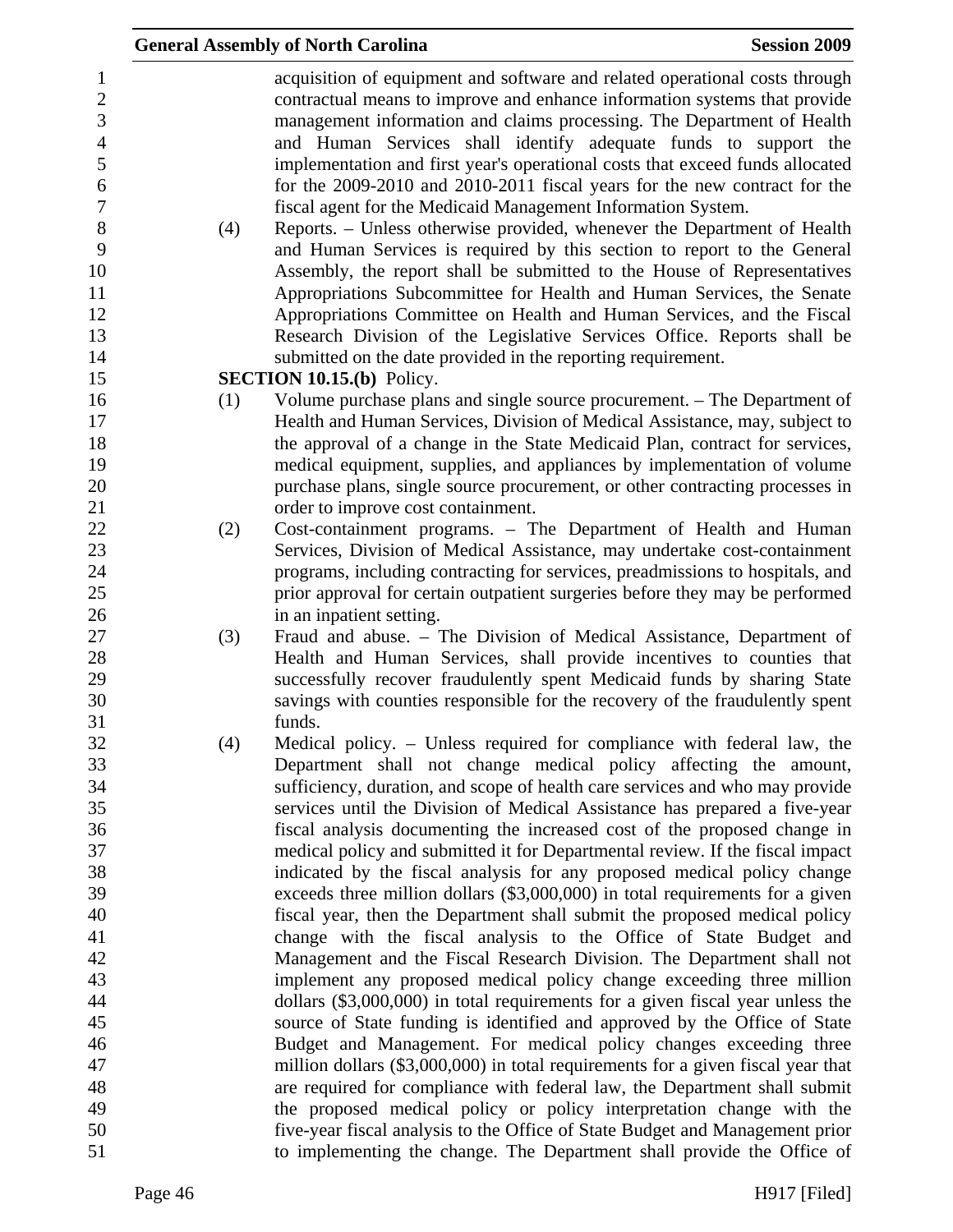|                                | <b>General Assembly of North Carolina</b>  |                                                          | <b>Session 2009</b>                                                                     |
|--------------------------------|--------------------------------------------|----------------------------------------------------------|-----------------------------------------------------------------------------------------|
|                                |                                            |                                                          | State Budget and Management and the Fiscal Research Division a quarterly                |
|                                |                                            |                                                          | report itemizing all medical policy changes with total requirements of less             |
|                                | than three million dollars (\$3,000,000).  |                                                          |                                                                                         |
|                                |                                            |                                                          | <b>SECTION 10.15.(c)</b> Eligibility. - Eligibility for Medicaid shall be determined in |
| accordance with the following: |                                            |                                                          |                                                                                         |
| (1)                            | Medicaid and Work First Family Assistance. |                                                          |                                                                                         |
| a.                             |                                            |                                                          | Income eligibility standards. - The maximum net family annual                           |
|                                |                                            |                                                          | income eligibility standards for Medicaid and Work First Family                         |
|                                |                                            |                                                          | Assistance and the Standard of Need for Work First Family                               |
|                                | Assistance shall be as follows:            |                                                          |                                                                                         |
|                                |                                            |                                                          |                                                                                         |
|                                | <b>CATEGORICALLY</b>                       |                                                          | <b>MEDICALLY</b>                                                                        |
|                                | NEEDY - WFFA*                              |                                                          | <b>NEEDY</b>                                                                            |
|                                |                                            |                                                          |                                                                                         |
|                                | <b>Standard of Need</b>                    |                                                          |                                                                                         |
|                                | $\&$                                       |                                                          |                                                                                         |
|                                | Families and                               |                                                          |                                                                                         |
|                                | Families and                               | WFFA*                                                    | Children &                                                                              |
| Family                         | Children                                   | Payment                                                  | AA, AB, AD*                                                                             |
| Size                           | Income Level                               | Level                                                    | <b>Income Level</b>                                                                     |
| $\mathbf{1}$                   | \$4,344                                    | \$2,172                                                  | \$2,900                                                                                 |
| $\overline{2}$                 | 5,664                                      | 2,832                                                    | 3,800                                                                                   |
| 3                              | 6,528                                      | 3,264                                                    | 4,400                                                                                   |
| $\overline{4}$                 | 7,128                                      | 3,564                                                    | 4,800                                                                                   |
| 5                              | 7,776                                      | 3,888                                                    | 5,200                                                                                   |
| 6                              | 8,376                                      | 4,188                                                    | 5,600                                                                                   |
| $\boldsymbol{7}$               | 8,952                                      | 4,476                                                    | 6,000                                                                                   |
| 8                              | 9,256                                      | 4,680                                                    | 6,300                                                                                   |
|                                |                                            |                                                          |                                                                                         |
|                                |                                            |                                                          | *Work First Family Assistance (WFFA); Aid to the Aged (AA); Aid to the                  |
|                                | Blind (AB); and Aid to the Disabled (AD).  |                                                          |                                                                                         |
| b.                             |                                            |                                                          | The payment level for Work First Family Assistance shall be fifty                       |
|                                |                                            |                                                          | percent (50%) of the standard of need. These standards may be                           |
|                                |                                            | changed with the approval of the Director of the Budget. |                                                                                         |
| c.                             |                                            |                                                          | The Department of Health and Human Services shall provide                               |
|                                |                                            |                                                          | Medicaid coverage to 19- and 20-year-olds in accordance with                            |
|                                | federal rules and regulations.             |                                                          |                                                                                         |
| d.                             |                                            |                                                          | Medicaid enrollment of categorically needy families with children                       |
|                                |                                            |                                                          | shall be continuous for one year without regard to changes in income                    |
|                                | or assets.                                 |                                                          |                                                                                         |
| (2)                            |                                            |                                                          | For the following Medicaid eligibility classifications for which the federal            |
|                                |                                            |                                                          | poverty guidelines are used as income limits for eligibility determinations,            |
|                                |                                            |                                                          | the income limits will be updated each April 1 immediately following                    |
|                                |                                            |                                                          | publication of federal poverty guidelines. The Department of Health and                 |
|                                |                                            |                                                          | Human Services, Division of Medical Assistance, shall provide Medicaid                  |
|                                | coverage to the following:                 |                                                          |                                                                                         |
| a.                             |                                            |                                                          | All elderly, blind, and disabled people who have incomes equal to or                    |
|                                |                                            |                                                          | less than one hundred percent (100%) of the federal poverty                             |
|                                | guidelines.                                |                                                          |                                                                                         |
| $\mathbf b$ .                  |                                            |                                                          | Pregnant women with incomes equal to or less than one hundred                           |
|                                |                                            |                                                          | eighty-five percent (185%) of the federal poverty guidelines and                        |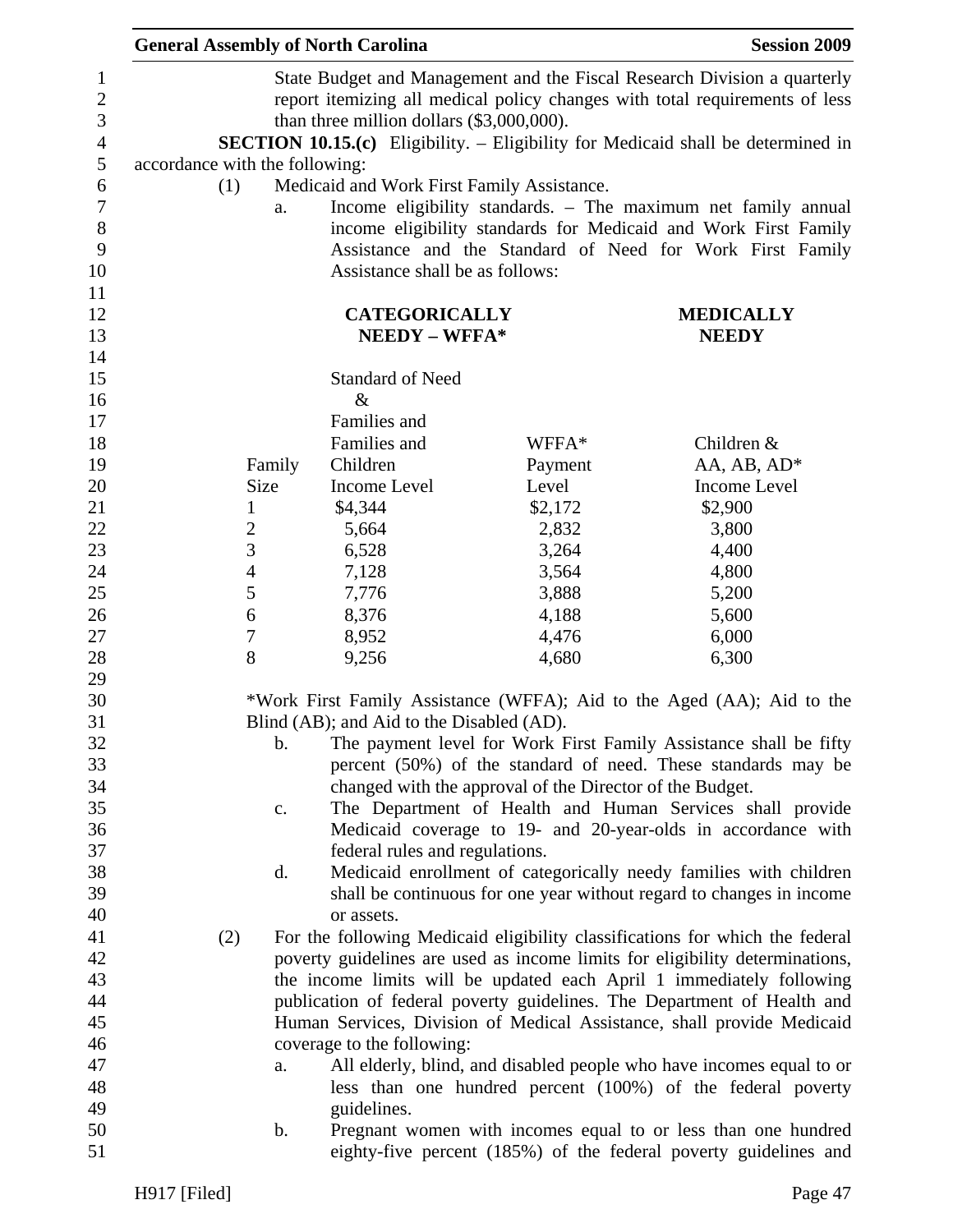|                                                       |     | <b>General Assembly of North Carolina</b>          | <b>Session 2009</b>                                                                                                                                                                                                                                                        |
|-------------------------------------------------------|-----|----------------------------------------------------|----------------------------------------------------------------------------------------------------------------------------------------------------------------------------------------------------------------------------------------------------------------------------|
| $\mathbf{1}$<br>$\overline{c}$<br>3<br>$\overline{4}$ |     |                                                    | without regard to resources. Services to pregnant women eligible<br>under this subsection continue throughout the pregnancy but include<br>only those related to pregnancy and to those other conditions<br>determined by the Department as conditions that may complicate |
| 5                                                     |     | pregnancy.                                         |                                                                                                                                                                                                                                                                            |
| 6<br>$\boldsymbol{7}$<br>$8\,$                        |     | $\mathbf{c}$ .<br>and without regard to resources. | Infants under the age of one with family incomes equal to or less<br>than two hundred percent (200%) of the federal poverty guidelines                                                                                                                                     |
| 9<br>10<br>11                                         |     | d.<br>and without regard to resources.             | Children aged one through five with family incomes equal to or less<br>than two hundred percent (200%) of the federal poverty guidelines                                                                                                                                   |
| 12<br>13<br>14                                        |     | e.<br>and without regard to resources.             | Children aged six through 18 with family incomes equal to or less<br>than one hundred percent (100%) of the federal poverty guidelines                                                                                                                                     |
| 15<br>16<br>17                                        |     | f.                                                 | Family planning services to men and women of childbearing age<br>with family incomes equal to or less than one hundred eighty-five<br>percent (185%) of the federal poverty guidelines and without regard                                                                  |
| 18                                                    |     | to resources.                                      |                                                                                                                                                                                                                                                                            |
| 19                                                    |     | g.                                                 | Workers with disabilities described in G.S. 108A-54.1 with unearned                                                                                                                                                                                                        |
| 20                                                    |     |                                                    | income equal to or less than one hundred fifty (150%) of the federal                                                                                                                                                                                                       |
| 21<br>22                                              | (3) | poverty guidelines.                                | The Department of Health and Human Services, Division of Medical                                                                                                                                                                                                           |
| 23                                                    |     |                                                    | Assistance, shall provide Medicaid coverage to adoptive children with                                                                                                                                                                                                      |
| 24                                                    |     |                                                    | special or rehabilitative needs regardless of the adoptive family's income.                                                                                                                                                                                                |
| 25                                                    | (4) |                                                    | The Department of Health and Human Services, Division of Medical                                                                                                                                                                                                           |
| 26                                                    |     |                                                    | Assistance, shall provide Medicaid coverage to "independent foster care                                                                                                                                                                                                    |
| 27                                                    |     |                                                    | adolescents," ages 18, 19, and 20, as defined in section $1905(w)(1)$ of the                                                                                                                                                                                               |
| 28                                                    |     |                                                    | Social Security Act [42 U.S.C. $\S$ 1396d(w)(1)], without regard to the                                                                                                                                                                                                    |
| 29                                                    |     | adolescent's assets, resources, or income levels.  |                                                                                                                                                                                                                                                                            |
| 30                                                    | (5) |                                                    | ICF and ICF/MR work incentive allowances. – The Department of Health                                                                                                                                                                                                       |
| 31                                                    |     | Services may<br>and<br>Human                       | provide<br>incentive<br>allowance<br>an<br>to                                                                                                                                                                                                                              |
| 32                                                    |     |                                                    | Medicaid-eligible recipients of ICF and ICF/MR services, who are regularly                                                                                                                                                                                                 |
| 33                                                    |     |                                                    | engaged in work activities as part of their developmental plan, and for whom                                                                                                                                                                                               |
| 34                                                    |     |                                                    | retention of additional income contributes to their achievement of                                                                                                                                                                                                         |
| 35                                                    |     |                                                    | independence. The State funds required to match the federal funds that are                                                                                                                                                                                                 |
| 36                                                    |     |                                                    | required by these allowances shall be provided from savings within the                                                                                                                                                                                                     |
| 37                                                    |     |                                                    | Medicaid budget or from other unbudgeted funds available to the                                                                                                                                                                                                            |
| 38                                                    |     |                                                    | Department. The incentive allowances may be as follows:                                                                                                                                                                                                                    |
| 39                                                    |     | <b>Monthly Net Wages</b>                           | <b>Monthly Incentive Allowance</b>                                                                                                                                                                                                                                         |
| 40                                                    |     | \$1.00 to \$100.99                                 | Up to \$50.00                                                                                                                                                                                                                                                              |
| 41<br>42                                              |     | \$101.00 to \$200.99                               | \$80.00                                                                                                                                                                                                                                                                    |
| 43                                                    |     | \$201.00 to \$300.99<br>\$301.00 and greater       | \$130.00<br>\$212.00                                                                                                                                                                                                                                                       |
| 44                                                    | (6) |                                                    | The Department of Health and Human Services, Division of Medical                                                                                                                                                                                                           |
| 45                                                    |     |                                                    | Assistance, shall provide Medicaid coverage to women who need treatment                                                                                                                                                                                                    |
| 46                                                    |     |                                                    | for breast or cervical cancer and who are defined in 42 U.S.C. $\S$                                                                                                                                                                                                        |
| 47                                                    |     | 1396a.(a)(10)(A)(ii)(XVIII).                       |                                                                                                                                                                                                                                                                            |
| 48                                                    |     |                                                    | <b>SECTION 10.15.(d)</b> Services and Payment Bases. – The Department shall spend                                                                                                                                                                                          |
| 49                                                    |     |                                                    | funds appropriated for Medicaid services in accordance with the following schedule of services                                                                                                                                                                             |
| 50                                                    |     |                                                    | and payment bases. All services and payments are subject to the language at the end of this                                                                                                                                                                                |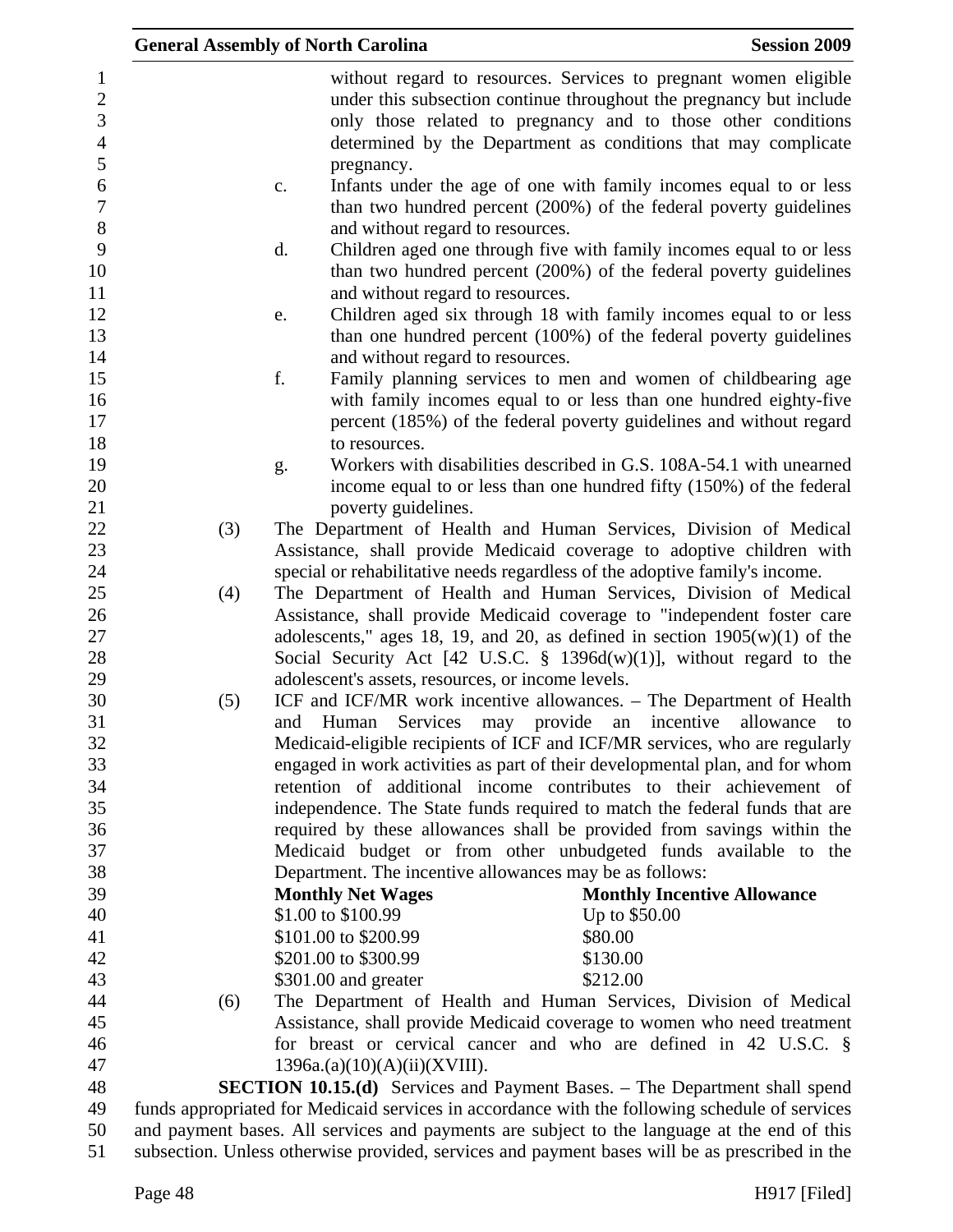|      | <b>General Assembly of North Carolina</b>                                                               | <b>Session 2009</b> |
|------|---------------------------------------------------------------------------------------------------------|---------------------|
|      | State Plan as established by the Department of Health and Human Services and may be                     |                     |
|      | changed with the approval of the Director of the Budget.                                                |                     |
| (1)  | Hospital inpatient. – Payment for hospital inpatient services will be                                   |                     |
|      | prescribed by the State Plan as established by the Department of Health and                             |                     |
|      | Human Services.                                                                                         |                     |
| (2)  | Hospital outpatient. – Eighty percent (80%) of allowable costs or a                                     |                     |
|      | prospective reimbursement plan as established by the Department of Health                               |                     |
|      | and Human Services.                                                                                     |                     |
| (3)  | Nursing facilities. – Nursing facilities providing services to Medicaid                                 |                     |
|      | recipients who also qualify for Medicare must be enrolled in the Medicare                               |                     |
|      | program as a condition of participation in the Medicaid program. State                                  |                     |
|      | facilities are not subject to the requirement to enroll in the Medicare                                 |                     |
|      | program. Residents of nursing facilities who are eligible for Medicare                                  |                     |
|      | coverage of nursing facility services must be placed in a Medicare-certified                            |                     |
|      | bed. Medicaid shall cover facility services only after the appropriate services                         |                     |
|      | have been billed to Medicare.                                                                           |                     |
| (4)  | Physicians, certified nurse midwife services, certified registered nurse                                |                     |
|      | anesthetists, nurse practitioners. – Fee schedules as developed by the                                  |                     |
|      | Department of Health and Human Services.                                                                |                     |
| (5)  | Community Alternative Program, EPSDT Screens. - Payments in                                             |                     |
|      | accordance with rate schedule developed by the Department of Health and                                 |                     |
|      | Human Services.                                                                                         |                     |
| (6)  | Home health and related services, durable medical equipment. – Payments                                 |                     |
|      | according to reimbursement plans developed by the Department of Health                                  |                     |
|      | and Human Services.                                                                                     |                     |
| (7)  | Hearing aids. – Wholesale cost plus dispensing fee to provider.                                         |                     |
| (8)  | Rural health clinical services. – Provider-based, reasonable                                            | cost,               |
|      | nonprovider-based, single-cost reimbursement rate per clinic visit.                                     |                     |
| (9)  | Family planning. – Negotiated rate for local health departments. For other                              |                     |
|      | providers see specific services, e.g., hospitals, physicians.                                           |                     |
| (10) | Independent laboratory and X-ray services. - Uniform fee schedules as                                   |                     |
|      | developed by the Department of Health and Human Services.                                               |                     |
| (11) | Ambulatory surgical centers.                                                                            |                     |
|      | Private duty nursing, clinic services, prepaid health plans.<br>(12)                                    |                     |
|      | Intermediate care facilities for the mentally retarded.<br>(13)                                         |                     |
|      | Chiropractors, podiatrists, optometrists, dentists.<br>(14)                                             |                     |
|      | Limitations on dental coverage. – Dental services shall be provided on a<br>(15)                        |                     |
|      | restricted basis in accordance with criteria adopted by the Department to<br>implement this subsection. |                     |
|      | Medicare Buy-In. - Social Security Administration premium.<br>(16)                                      |                     |
|      | Ambulance services. - Uniform fee schedules as developed by the<br>(17)                                 |                     |
|      | Department of Health and Human Services. Public ambulance providers will                                |                     |
|      | be reimbursed at cost.                                                                                  |                     |
|      | Optical supplies. – Payment for materials is made to a contractor in<br>(18)                            |                     |
|      | accordance with 42 C.F.R. $\S$ 431.54(d). Fees paid to dispensing providers                             |                     |
|      | are negotiated fees established by the State agency based on industry                                   |                     |
|      | charges.                                                                                                |                     |
|      | Medicare crossover claims. – The Department shall apply Medicaid medical<br>(19)                        |                     |
|      | policy to Medicare claims for dually eligible recipients. The Department                                |                     |
|      | shall pay an amount up to the actual coinsurance or deductible or both, in                              |                     |
|      | accordance with the State Plan, as approved by the Department of Health                                 |                     |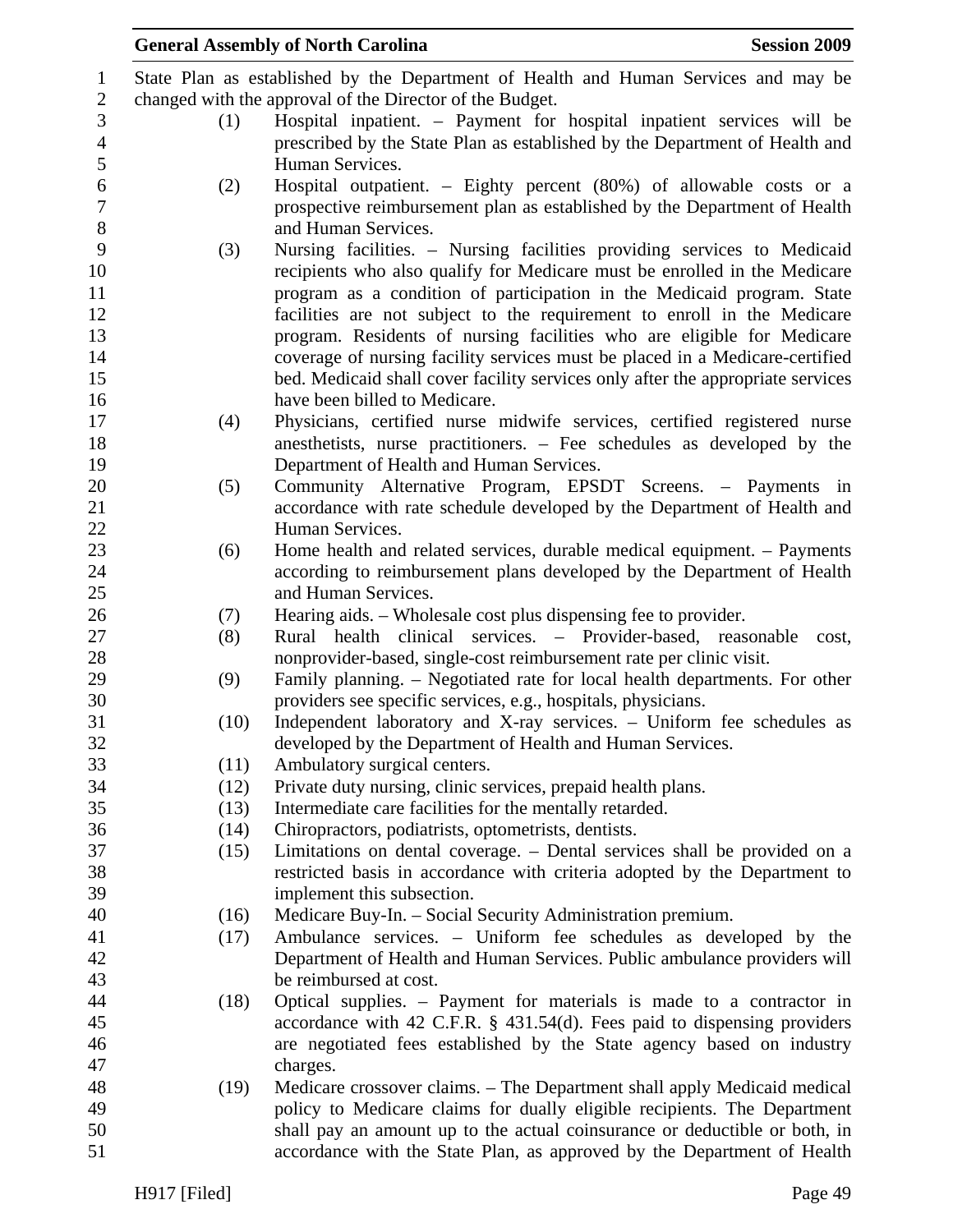|      | <b>General Assembly of North Carolina</b><br><b>Session 2009</b>                                                                               |
|------|------------------------------------------------------------------------------------------------------------------------------------------------|
|      | and Human Services. The Department may disregard application of this<br>policy in cases where application of the policy would adversely affect |
| (20) | patient care.<br>Physical therapy, occupational therapy, and speech therapy. – Services                                                        |
|      | limited to EPSDT-eligible children. Payments are to be made only to<br>qualified providers at rates negotiated by the Department of Health and |
|      | Human Services.                                                                                                                                |
| (21) | Personal care services. Payment in accordance with the State Plan developed<br>by the Department of Health and Human Services.                 |
| (22) | Case management services. – Reimbursement in accordance with the                                                                               |
|      | availability of funds to be transferred within the Department of Health and                                                                    |
|      | Human Services.                                                                                                                                |
| (23) | Hospice.                                                                                                                                       |
| (24) | Medically necessary prosthetics or orthotics. $-$ In order to be eligible for                                                                  |
|      | reimbursement, providers must be licensed or certified by the occupational                                                                     |
|      | licensing board or the certification authority having authority over the                                                                       |
|      | provider's license or certification. Medically necessary prosthetics and                                                                       |
|      | orthotics are subject to prior approval and utilization review.                                                                                |
| (25) | Health insurance premiums.                                                                                                                     |
| (26) | Medical care/other remedial care. – Services not covered elsewhere in this                                                                     |
|      | section include related services in schools; health professional services                                                                      |
|      | provided outside the clinic setting to meet maternal and infant health goals;                                                                  |
|      | and services to meet federal EPSDT mandates.                                                                                                   |
| (27) | Pregnancy-related services. – Covered services for pregnant women shall                                                                        |
|      | include nutritional counseling, psychosocial counseling, and predelivery and                                                                   |
|      | postpartum home visits by maternity care coordinators and public health                                                                        |
|      | nurses.                                                                                                                                        |
| (28) | Drugs. – Reimbursements. Reimbursements shall be available for<br>prescription drugs as allowed by federal regulations plus a professional     |
|      | services fee per month, excluding refills for the same drug or generic                                                                         |
|      | equivalent during the same month. Payments for drugs are subject to the                                                                        |
|      | provisions of this subdivision or in accordance with the State Plan adopted                                                                    |
|      | by the Department of Health and Human Services, consistent with federal                                                                        |
|      | reimbursement regulations. Payment of the professional services fee shall be                                                                   |
|      | made in accordance with the State Plan adopted by the Department of Health                                                                     |
|      | and Human Services, consistent with federal reimbursement regulations. The                                                                     |
|      | professional services fee shall be five dollars and sixty cents (\$5.60) per                                                                   |
|      | prescription for generic drugs and four dollars (\$4.00) per prescription for                                                                  |
|      | brand-name drugs. Adjustments to the professional services fee shall be                                                                        |
|      | established by the General Assembly. In addition to the professional services                                                                  |
|      | fee, the Department may pay an enhanced fee for pharmacy services.                                                                             |
|      | Limitations on quantity. - The Department of Health and Human                                                                                  |
|      | Services may establish authorizations, limitations, and reviews for specific                                                                   |
|      | drugs, drug classes, brands, or quantities in order to manage effectively the                                                                  |
|      | Medicaid pharmacy program, except that the Department shall not impose                                                                         |
|      | limitations on brand-name medications for which there is a generic                                                                             |
|      | equivalent in cases where the prescriber has determined, at the time the drug                                                                  |
|      | is prescribed, that the brand-name drug is medically necessary and has                                                                         |
|      | written on the prescription order the phrase "medically necessary."                                                                            |
|      | Dispensing of generic drugs. – Notwithstanding G.S. 90-85.27 through                                                                           |
|      | G.S. 90-85.31, or any other law to the contrary, under the Medical                                                                             |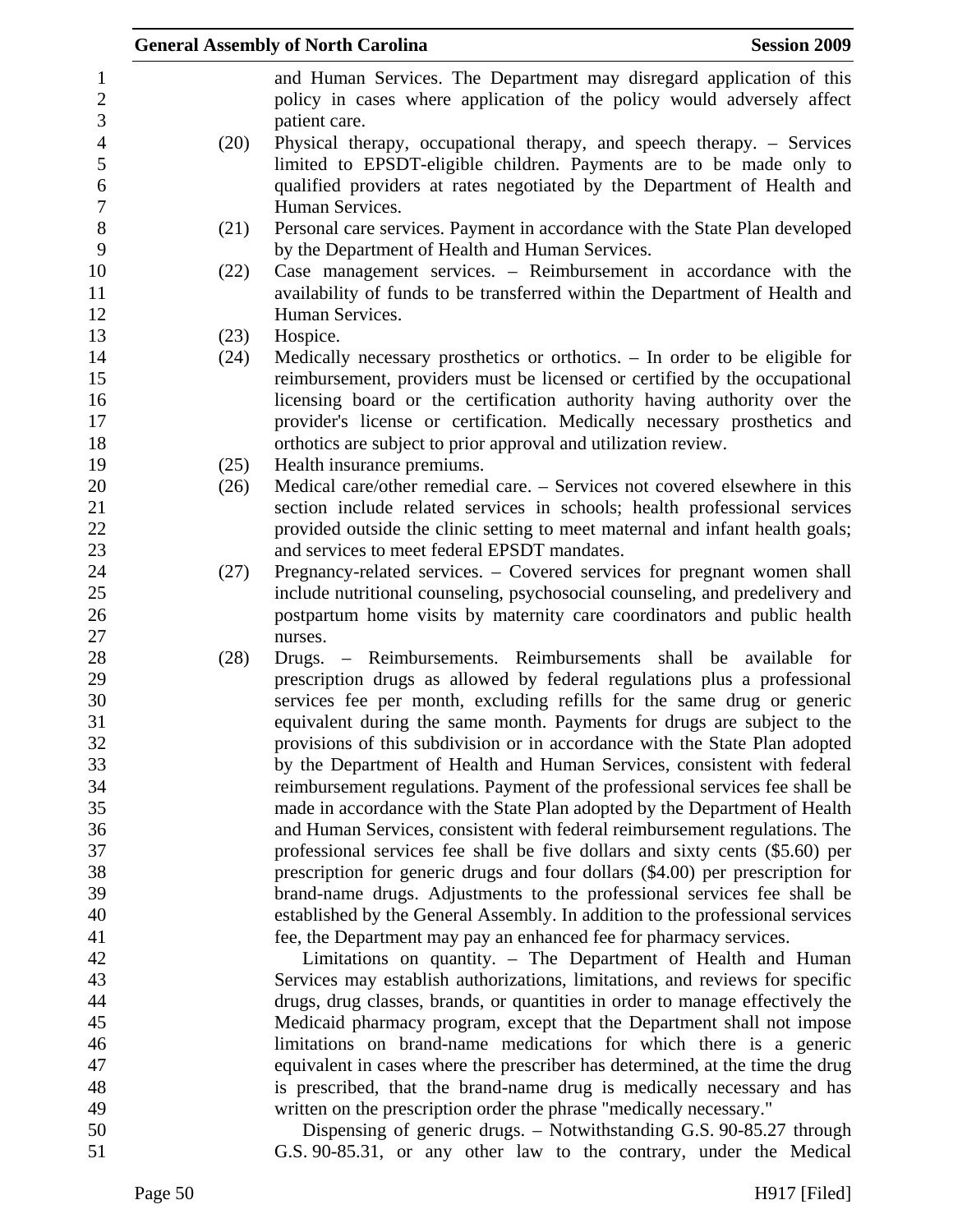| $\mathbf{1}$     |      |    |    | Assistance Program (Title XIX of the Social Security Act), and except as       |
|------------------|------|----|----|--------------------------------------------------------------------------------|
| $\sqrt{2}$       |      |    |    | otherwise provided in this subsection for drugs listed in the narrow           |
| 3                |      |    |    | therapeutic index, a prescription order for a drug designated by a trade or    |
| $\overline{4}$   |      |    |    | brand name shall be considered to be an order for the drug by its established  |
| 5                |      |    |    | or generic name, except when the prescriber has determined, at the time the    |
| $\boldsymbol{6}$ |      |    |    | drug is prescribed, that the brand-name drug is medically necessary and has    |
| $\boldsymbol{7}$ |      |    |    | written on the prescription order the phrase "medically necessary." An initial |
| 8                |      |    |    |                                                                                |
|                  |      |    |    | prescription order for a drug listed in the narrow therapeutic drug index that |
| 9                |      |    |    | does not contain the phrase "medically necessary" shall be considered an       |
| 10               |      |    |    | order for the drug by its established or generic name, except that a pharmacy  |
| 11               |      |    |    | shall not substitute a generic or established name prescription drug for       |
| 12               |      |    |    | subsequent brand or trade name prescription orders of the same prescription    |
| 13               |      |    |    | drug without explicit oral or written approval of the prescriber given at the  |
| 14               |      |    |    | time the order is filled. Generic drugs shall be dispensed at a lower cost to  |
| 15               |      |    |    | the Medical Assistance Program rather than trade or brand-name drugs. As       |
| 16               |      |    |    | used in this subsection, "brand name" means the proprietary name the           |
| 17               |      |    |    | manufacturer places upon a drug product or on its container, label, or         |
| 18               |      |    |    | wrapping at the time of packaging; and "established name" has the same         |
| 19               |      |    |    | meaning as in section $502(e)(3)$ of the Federal Food, Drug, and Cosmetic      |
| 20               |      |    |    | Act, as amended, 21 U.S.C. § 352(e)(3).                                        |
| 21               |      |    |    | Prior authorization. – The Department of Health and Human Services             |
| 22               |      |    |    | shall not impose prior authorization requirements or other restrictions under  |
|                  |      |    |    |                                                                                |
| 23               |      |    |    | the State Medical Assistance Program on medications prescribed for             |
| 24               |      |    |    | Medicaid recipients for the treatment of HIV/AIDS.                             |
| 25               | (29) |    |    | Other mental health services. – Unless otherwise covered by this section,      |
| 26               |      |    |    | coverage is limited to:                                                        |
| 27               |      | a. |    | Services as defined by the Division of Mental Health, Developmental            |
| 28               |      |    |    | Disabilities, and Substance Abuse Services and approved by the                 |
| 29               |      |    |    | Centers for Medicare and Medicaid Services (CMS) when provided                 |
| 30               |      |    |    | in agencies meeting the requirements of the rules established by the           |
| 31               |      |    |    | Commission for Mental Health, Developmental Disabilities, and                  |
| 32               |      |    |    | Substance Abuse Services and reimbursement is made in accordance               |
| 33               |      |    |    | with a State Plan developed by the Department of Health and Human              |
| 34               |      |    |    | Services not to exceed the upper limits established in federal                 |
| 35               |      |    |    | regulations, and                                                               |
| 36               |      | b. |    | For children eligible for EPSDT services provided by:                          |
| 37               |      |    | 1. | Licensed or certified psychologists, licensed clinical social                  |
| 38               |      |    |    | workers, certified clinical nurse specialists in psychiatric                   |
| 39               |      |    |    |                                                                                |
|                  |      |    |    | mental health advanced practice, nurse practitioners certified                 |
| 40               |      |    |    | as clinical nurse specialists in psychiatric mental health                     |
| 41               |      |    |    | advanced practice, licensed psychological associates, licensed                 |
| 42               |      |    |    | professional counselors, licensed marriage and family                          |
| 43               |      |    |    | therapists, licensed clinical addictions specialists, and                      |
| 44               |      |    |    | certified clinical supervisors, when Medicaid-eligible children                |
| 45               |      |    |    | are referred by the Community Care of North Carolina                           |
| 46               |      |    |    | primary care physician, a Medicaid-enrolled psychiatrist, or                   |
| 47               |      |    |    | the area mental health program or local management entity,                     |
| 48               |      |    |    | and                                                                            |
| 49               |      |    | 2. | Institutional providers of residential services as defined by the              |
| 50               |      |    |    | Division of Mental Health, Developmental Disabilities, and                     |
| 51               |      |    |    | Substance Abuse Services and approved by the Centers for                       |
|                  |      |    |    |                                                                                |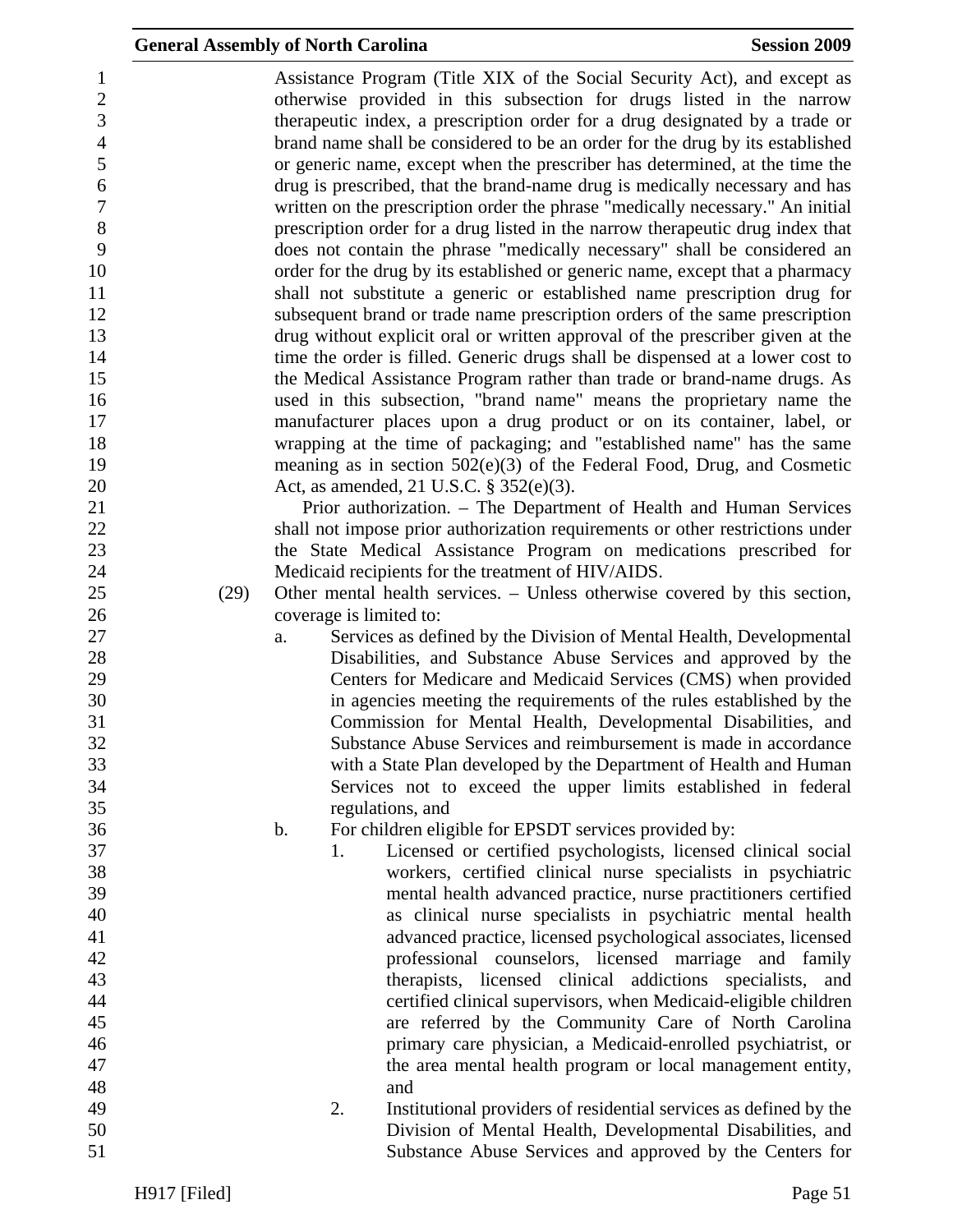| <b>General Assembly of North Carolina</b><br><b>Session 2009</b>                                                                                                                                                                                                                                                                                                                                                                                                                                                                                                                                                                                                                                   |  |
|----------------------------------------------------------------------------------------------------------------------------------------------------------------------------------------------------------------------------------------------------------------------------------------------------------------------------------------------------------------------------------------------------------------------------------------------------------------------------------------------------------------------------------------------------------------------------------------------------------------------------------------------------------------------------------------------------|--|
| Medicare and Medicaid Services (CMS) for children and<br>Psychiatric Residential Treatment Facility services that meet<br>federal and State requirements as defined by the Department.<br>For Medicaid-eligible adults, services provided by licensed or<br>c.<br>certified psychologists, licensed clinical social workers, certified<br>clinical nurse specialists in psychiatric mental health advanced<br>practice, and nurse practitioners certified as clinical nurse specialists<br>psychiatric mental health<br>advanced practice, licensed<br>in<br>psychological associates, licensed professional counselors, licensed<br>marriage and family therapists, certified clinical addictions |  |
| specialists, and licensed clinical supervisors, Medicaid-eligible adults                                                                                                                                                                                                                                                                                                                                                                                                                                                                                                                                                                                                                           |  |
| may be self-referred.                                                                                                                                                                                                                                                                                                                                                                                                                                                                                                                                                                                                                                                                              |  |
| d.<br>Payments made for services rendered in accordance with this<br>subdivision shall be to qualified providers in accordance with<br>approved policies and the State Plan. Nothing in sub-subdivision b.                                                                                                                                                                                                                                                                                                                                                                                                                                                                                         |  |
| or c. of this subdivision shall be interpreted to modify the scope of                                                                                                                                                                                                                                                                                                                                                                                                                                                                                                                                                                                                                              |  |
| practice of any service provider, practitioner, or licensee, nor to<br>modify or attenuate any collaboration or supervision requirement                                                                                                                                                                                                                                                                                                                                                                                                                                                                                                                                                            |  |
| related to the professional activities of any service provider,                                                                                                                                                                                                                                                                                                                                                                                                                                                                                                                                                                                                                                    |  |
| practitioner, or licensee. Nothing in sub-subdivision b. or c. of this                                                                                                                                                                                                                                                                                                                                                                                                                                                                                                                                                                                                                             |  |
| subdivision shall be interpreted to require any private health insurer                                                                                                                                                                                                                                                                                                                                                                                                                                                                                                                                                                                                                             |  |
| or health plan to make direct third-party reimbursements or payments                                                                                                                                                                                                                                                                                                                                                                                                                                                                                                                                                                                                                               |  |
| to any service provider, practitioner, or licensee.                                                                                                                                                                                                                                                                                                                                                                                                                                                                                                                                                                                                                                                |  |
| Notwithstanding G.S. 150B-21.1(a), the Department of Health and Human                                                                                                                                                                                                                                                                                                                                                                                                                                                                                                                                                                                                                              |  |
| Services may adopt temporary rules in accordance with Chapter 150B of the                                                                                                                                                                                                                                                                                                                                                                                                                                                                                                                                                                                                                          |  |
| General Statutes further defining the qualifications of providers and referral                                                                                                                                                                                                                                                                                                                                                                                                                                                                                                                                                                                                                     |  |
| procedures in order to implement this subdivision. Coverage policy for                                                                                                                                                                                                                                                                                                                                                                                                                                                                                                                                                                                                                             |  |
| services defined by the Division of Mental Health, Developmental                                                                                                                                                                                                                                                                                                                                                                                                                                                                                                                                                                                                                                   |  |
| Disabilities, and Substance Abuse Services under sub-subdivisions a. and<br>b.2. of this subdivision shall be established by the Division of Medical                                                                                                                                                                                                                                                                                                                                                                                                                                                                                                                                               |  |
| Assistance.                                                                                                                                                                                                                                                                                                                                                                                                                                                                                                                                                                                                                                                                                        |  |
| <b>SECTION 10.15.(e)</b> Provider Performance Bonds and Visits. –                                                                                                                                                                                                                                                                                                                                                                                                                                                                                                                                                                                                                                  |  |
| Subject to the provisions of this subdivision, the Department may require<br>(1)                                                                                                                                                                                                                                                                                                                                                                                                                                                                                                                                                                                                                   |  |
| Medicaid-enrolled providers to purchase a performance bond in an amount                                                                                                                                                                                                                                                                                                                                                                                                                                                                                                                                                                                                                            |  |
| not to exceed one hundred thousand dollars (\$100,000) naming as                                                                                                                                                                                                                                                                                                                                                                                                                                                                                                                                                                                                                                   |  |
| beneficiary the Department of Health and Human Services, Division of                                                                                                                                                                                                                                                                                                                                                                                                                                                                                                                                                                                                                               |  |
| Medical Assistance, or provide to the Department a validly executed letter of                                                                                                                                                                                                                                                                                                                                                                                                                                                                                                                                                                                                                      |  |
| credit or other financial instrument issued by a financial institution or agency                                                                                                                                                                                                                                                                                                                                                                                                                                                                                                                                                                                                                   |  |
| honoring a demand for payment in an equivalent amount. The Department                                                                                                                                                                                                                                                                                                                                                                                                                                                                                                                                                                                                                              |  |
| may require the purchase of a performance bond or the submission of an<br>executed letter of credit or financial instrument as a condition of initial                                                                                                                                                                                                                                                                                                                                                                                                                                                                                                                                              |  |
| enrollment, reenrollment, or reinstatement if:                                                                                                                                                                                                                                                                                                                                                                                                                                                                                                                                                                                                                                                     |  |
| The provider fails to demonstrate financial viability,<br>a.                                                                                                                                                                                                                                                                                                                                                                                                                                                                                                                                                                                                                                       |  |
| The Department determines there is significant potential for fraud<br>$\mathbf b$ .                                                                                                                                                                                                                                                                                                                                                                                                                                                                                                                                                                                                                |  |
| and abuse,                                                                                                                                                                                                                                                                                                                                                                                                                                                                                                                                                                                                                                                                                         |  |
| The Department otherwise finds it is in the best interest of the<br>c.                                                                                                                                                                                                                                                                                                                                                                                                                                                                                                                                                                                                                             |  |
| Medicaid program to do so.                                                                                                                                                                                                                                                                                                                                                                                                                                                                                                                                                                                                                                                                         |  |
| The Department shall specify the circumstances under which a performance                                                                                                                                                                                                                                                                                                                                                                                                                                                                                                                                                                                                                           |  |
| bond or executed letter of credit will be required.                                                                                                                                                                                                                                                                                                                                                                                                                                                                                                                                                                                                                                                |  |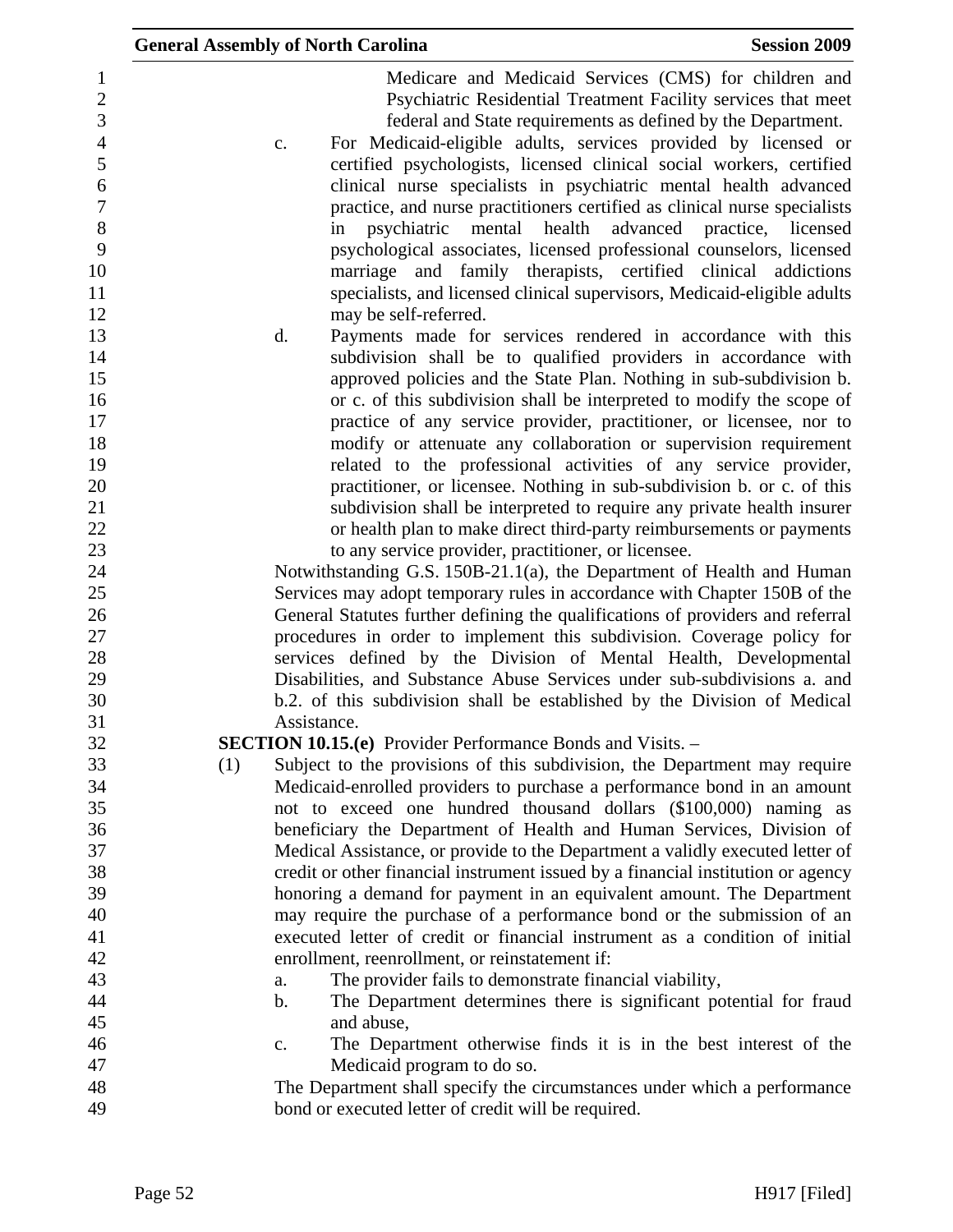|                                   | <b>General Assembly of North Carolina</b>                                                                                                                 | <b>Session 2009</b> |
|-----------------------------------|-----------------------------------------------------------------------------------------------------------------------------------------------------------|---------------------|
| (1a)                              | The Department may waive or limit the requirements of this paragraph for<br>individual Medicaid-enrolled providers or for one or more classes of          |                     |
|                                   | Medicaid-enrolled providers based on the following:                                                                                                       |                     |
|                                   | The provider's or provider class's dollar amount of monthly billings<br>a.<br>to Medicaid.                                                                |                     |
|                                   | The length of time an individual provider has been licensed,<br>b.                                                                                        |                     |
|                                   | endorsed, certified, or accredited in this State to provide services.<br>The length of time an individual provider has been enrolled to<br>$\mathbf{C}$ . |                     |
|                                   | provide Medicaid services in this State.                                                                                                                  |                     |
|                                   | d.<br>The provider's demonstrated ability to ensure adequate record<br>keeping, staffing, and services.                                                   |                     |
|                                   | The need to ensure adequate access to care.<br>e.                                                                                                         |                     |
|                                   | In waiving or limiting requirements of this paragraph, the Department shall                                                                               |                     |
|                                   | take into consideration the potential fiscal impact of the waiver or limitation                                                                           |                     |
|                                   | on the State Medicaid Program. The Department shall provide to the affected                                                                               |                     |
|                                   | provider written notice of the findings upon which its action is based and                                                                                |                     |
|                                   | shall include the performance bond requirements and the conditions under                                                                                  |                     |
|                                   | which a waiver or limitation apply. The Department may adopt temporary                                                                                    |                     |
|                                   | rules in accordance with G.S. 150B-21.1 as necessary to implement this                                                                                    |                     |
| (2)                               | provision.<br>Reimbursement is available for up to 30 visits per recipient per fiscal year                                                                |                     |
|                                   | for the following professional services: hospital outpatient providers,                                                                                   |                     |
|                                   | physicians, nurse practitioners, nurse midwives, clinics, health departments,                                                                             |                     |
|                                   | optometrists, chiropractors, and podiatrists. The Department of Health and                                                                                |                     |
|                                   | Human Services shall adopt medical policies in accordance with                                                                                            |                     |
|                                   | G.S. 108A-54.2 to distribute the allowable number of visits for each service                                                                              |                     |
|                                   | or each group of services consistent with federal law. In addition, the                                                                                   |                     |
|                                   | Department shall establish a threshold of some number of visits for these                                                                                 |                     |
|                                   | services. The Department shall ensure that primary care providers or the                                                                                  |                     |
|                                   | appropriate CCNC network are notified when a patient is nearing the                                                                                       |                     |
|                                   | established threshold to facilitate care coordination and intervention as<br>needed.                                                                      |                     |
|                                   | Prenatal services, all EPSDT children, emergency room visits, and                                                                                         |                     |
|                                   | mental health visits subject to independent utilization review are exempt                                                                                 |                     |
|                                   | from the visit limitations contained in this subdivision. Subject to                                                                                      |                     |
|                                   | appropriate medical review, the Department may authorize exceptions when                                                                                  |                     |
|                                   | additional care is medically necessary. Routine or maintenance visits above                                                                               |                     |
|                                   | the established visit limit will not be covered unless necessary to actively                                                                              |                     |
|                                   | manage a life threatening disorder or as an alternative to more costly care                                                                               |                     |
|                                   | options.                                                                                                                                                  |                     |
| Co-Payments and Other Services. - | <b>SECTION 10.15.(f)</b> Exceptions and Limitations on Services; Authorization of                                                                         |                     |
| (1)                               | Exceptions to service limitations, eligibility requirements, and payments. -                                                                              |                     |
|                                   | Service limitations, eligibility requirements, and payment bases in this                                                                                  |                     |
|                                   | section may be waived by the Department of Health and Human Services,                                                                                     |                     |
|                                   | with the approval of the Director of the Budget, to allow the Department to                                                                               |                     |
|                                   | carry out pilot programs for prepaid health plans, contracting for services,                                                                              |                     |
|                                   | managed care plans, or community-based services programs in accordance                                                                                    |                     |
|                                   | with plans approved by the United States Department of Health and Human                                                                                   |                     |
|                                   | Services or when the Department determines that such a waiver will result in                                                                              |                     |
|                                   | a reduction in the total Medicaid costs for the recipient.                                                                                                |                     |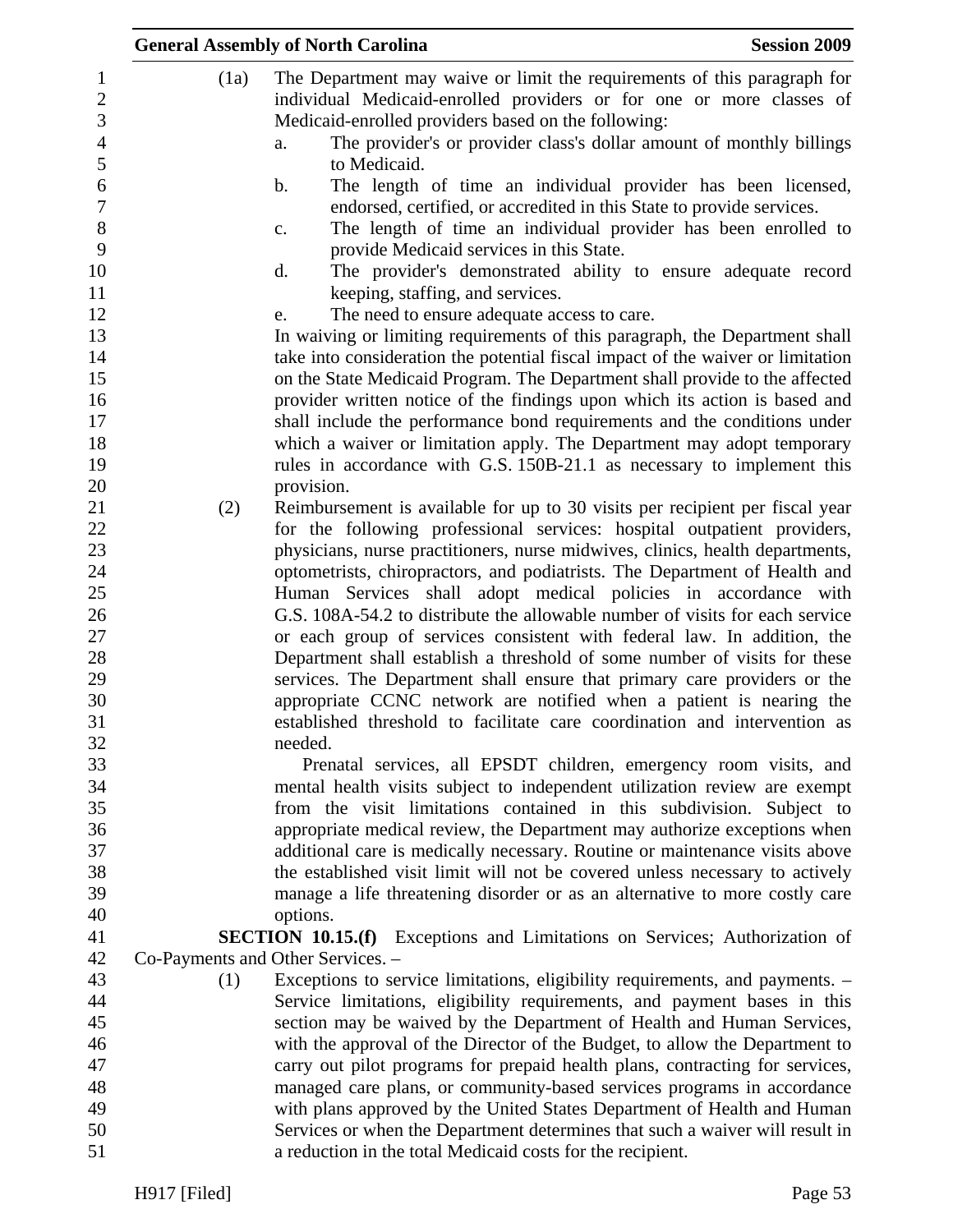|     | <b>General Assembly of North Carolina</b>                                                                                                                                                                                                                                                                                                                                                                                                                                                                                                                                                                                                                                                                                                                                                                                                                                                                              | <b>Session 2009</b> |
|-----|------------------------------------------------------------------------------------------------------------------------------------------------------------------------------------------------------------------------------------------------------------------------------------------------------------------------------------------------------------------------------------------------------------------------------------------------------------------------------------------------------------------------------------------------------------------------------------------------------------------------------------------------------------------------------------------------------------------------------------------------------------------------------------------------------------------------------------------------------------------------------------------------------------------------|---------------------|
| (2) | Co-payment for Medicaid services. – The Department of Health and Human<br>Services may establish co-payments up to the maximum permitted by federal<br>law and regulation.                                                                                                                                                                                                                                                                                                                                                                                                                                                                                                                                                                                                                                                                                                                                             |                     |
|     | <b>SECTION 10.15.(g)</b> Rules, Reports, and Other Matters. –                                                                                                                                                                                                                                                                                                                                                                                                                                                                                                                                                                                                                                                                                                                                                                                                                                                          |                     |
| (1) | Rules. - The Department of Health and Human Services may adopt<br>temporary or emergency rules according to the procedures established in<br>G.S. 150B-21.1 and G.S. 150B-21.1A when it finds that these rules are<br>necessary to maximize receipt of federal funds within existing State<br>appropriations, to reduce Medicaid expenditures, and to reduce fraud and<br>abuse. The Department of Health and Human Services shall adopt rules<br>requiring providers to attend training as a condition of enrollment and may<br>adopt temporary or emergency rules to implement the training requirement.<br>Prior to the filing of the temporary or emergency rules authorized under<br>this subsection with the Rules Review Commission and the Office of<br>Administrative Hearings, the Department shall consult with the Office of<br>State Budget and Management on the possible fiscal impact of the temporary |                     |
|     | or emergency rule and its effect on State appropriations and local                                                                                                                                                                                                                                                                                                                                                                                                                                                                                                                                                                                                                                                                                                                                                                                                                                                     |                     |
|     | governments.                                                                                                                                                                                                                                                                                                                                                                                                                                                                                                                                                                                                                                                                                                                                                                                                                                                                                                           |                     |
|     | Changes to Medicaid program; reports. - The Department shall report on                                                                                                                                                                                                                                                                                                                                                                                                                                                                                                                                                                                                                                                                                                                                                                                                                                                 |                     |
| (2) | any change it anticipates making in the Medicaid program that impacts the                                                                                                                                                                                                                                                                                                                                                                                                                                                                                                                                                                                                                                                                                                                                                                                                                                              |                     |
|     | type or level of service, reimbursement methods, or waivers, any of which                                                                                                                                                                                                                                                                                                                                                                                                                                                                                                                                                                                                                                                                                                                                                                                                                                              |                     |
|     | require a change in the State Plan or other approval by the Centers for                                                                                                                                                                                                                                                                                                                                                                                                                                                                                                                                                                                                                                                                                                                                                                                                                                                |                     |
|     | Medicare and Medicaid Services (CMS). The reports shall be provided at the                                                                                                                                                                                                                                                                                                                                                                                                                                                                                                                                                                                                                                                                                                                                                                                                                                             |                     |
|     | same time they are submitted to CMS for approval. In addition to the entities                                                                                                                                                                                                                                                                                                                                                                                                                                                                                                                                                                                                                                                                                                                                                                                                                                          |                     |
|     | listed in subdivision $(a)(4)$ of this section, the report shall be submitted to the                                                                                                                                                                                                                                                                                                                                                                                                                                                                                                                                                                                                                                                                                                                                                                                                                                   |                     |
|     | Joint Legislative Health Care Oversight Committee.                                                                                                                                                                                                                                                                                                                                                                                                                                                                                                                                                                                                                                                                                                                                                                                                                                                                     |                     |
|     |                                                                                                                                                                                                                                                                                                                                                                                                                                                                                                                                                                                                                                                                                                                                                                                                                                                                                                                        |                     |
|     | <b>DMA CONTRACT SHORTFALL</b>                                                                                                                                                                                                                                                                                                                                                                                                                                                                                                                                                                                                                                                                                                                                                                                                                                                                                          |                     |
|     | <b>SECTION 10.16.(a)</b> Budget approval is required by the Office of State Budget and                                                                                                                                                                                                                                                                                                                                                                                                                                                                                                                                                                                                                                                                                                                                                                                                                                 |                     |
|     | Management prior to the Department of Health and Human Services, Division of Medical                                                                                                                                                                                                                                                                                                                                                                                                                                                                                                                                                                                                                                                                                                                                                                                                                                   |                     |
|     | Assistance, entering into any new contract or the renewal or amendment of existing contracts                                                                                                                                                                                                                                                                                                                                                                                                                                                                                                                                                                                                                                                                                                                                                                                                                           |                     |
|     | that exceed the current contract amounts.                                                                                                                                                                                                                                                                                                                                                                                                                                                                                                                                                                                                                                                                                                                                                                                                                                                                              |                     |
|     | <b>SECTION 10.16.(b)</b> The Division of Medical Assistance shall make every effort to                                                                                                                                                                                                                                                                                                                                                                                                                                                                                                                                                                                                                                                                                                                                                                                                                                 |                     |
|     | effect savings within its operational budget and use those savings to offset its contract shortfall.                                                                                                                                                                                                                                                                                                                                                                                                                                                                                                                                                                                                                                                                                                                                                                                                                   |                     |
|     | Notwithstanding G.S. 143C-6-4(b)(3), the department may use funds appropriated in this act to                                                                                                                                                                                                                                                                                                                                                                                                                                                                                                                                                                                                                                                                                                                                                                                                                          |                     |
|     | the department to cover the contract shortfall in the Division of Medical Assistance if                                                                                                                                                                                                                                                                                                                                                                                                                                                                                                                                                                                                                                                                                                                                                                                                                                |                     |
|     | insufficient funds exist within the division.                                                                                                                                                                                                                                                                                                                                                                                                                                                                                                                                                                                                                                                                                                                                                                                                                                                                          |                     |
|     |                                                                                                                                                                                                                                                                                                                                                                                                                                                                                                                                                                                                                                                                                                                                                                                                                                                                                                                        |                     |
|     | <b>MEDICAID COST-CONTAINMENT ACTIVITIES</b>                                                                                                                                                                                                                                                                                                                                                                                                                                                                                                                                                                                                                                                                                                                                                                                                                                                                            |                     |
|     | <b>SECTION 10.17.</b> The Department of Health and Human Services may use up to                                                                                                                                                                                                                                                                                                                                                                                                                                                                                                                                                                                                                                                                                                                                                                                                                                        |                     |
|     | five million dollars (\$5,000,000) in the 2009-2010 fiscal year and up to five million dollars                                                                                                                                                                                                                                                                                                                                                                                                                                                                                                                                                                                                                                                                                                                                                                                                                         |                     |
|     | (\$5,000,000) in the 2010-2011 fiscal year in Medicaid funds budgeted for program services to                                                                                                                                                                                                                                                                                                                                                                                                                                                                                                                                                                                                                                                                                                                                                                                                                          |                     |
|     | support the cost of administrative activities when cost-effectiveness and savings are<br>demonstrated. The funds shall be used to support activities that will contain the cost of the                                                                                                                                                                                                                                                                                                                                                                                                                                                                                                                                                                                                                                                                                                                                 |                     |

45 Medicaid Program, including contracting for services, hiring additional staff, or providing 46 grants through the Office of Rural Health and Community Care to plan, develop, and 47 implement cost-containment programs.

48 Medicaid cost-containment activities may include prospective reimbursement 49 methods, incentive-based reimbursement methods, service limits, prior authorization of 50 services, periodic medical necessity reviews, revised medical necessity criteria, service 51 provision in the least costly settings, plastic magnetic stripped Medicaid identification cards for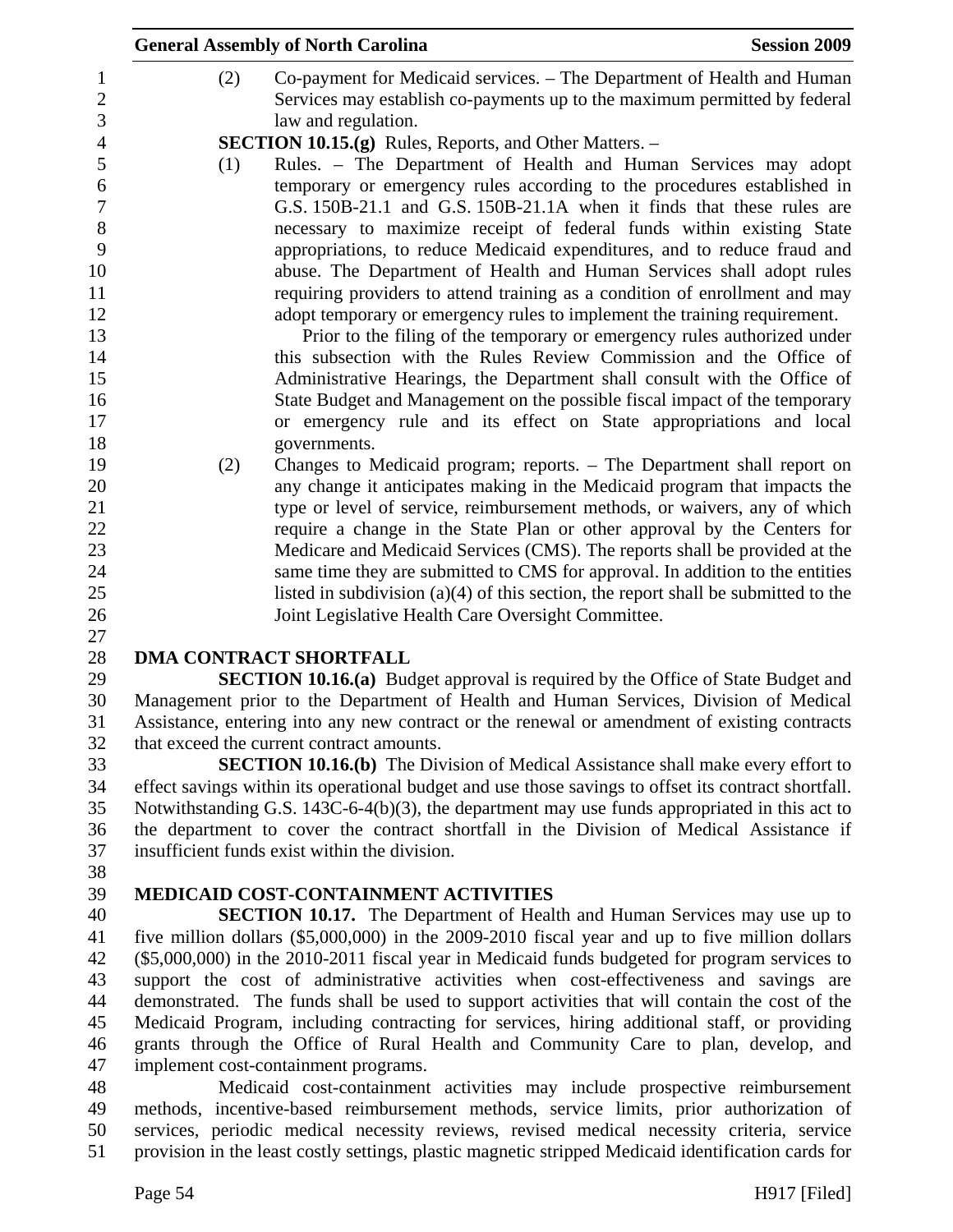1 issuance to Medicaid enrollees, fraud detection software or other fraud detection activities, 2 technology that improves clinical decision making, credit balance recovery and data mining 3 services, and other cost-containment activities. Funds may be expended under this section only 4 after the Office of State Budget and Management has approved a proposal for the expenditure 5 submitted by the Department. Proposals for expenditure of funds under this section shall 6 include the cost of implementing the cost-containment activity and documentation of the 7 amount of savings expected to be realized from the cost-containment activity. The Department 8 shall provide a copy of proposals for expenditures under this section to the House of 9 Representatives Appropriations Subcommittee on Health and Human Services, the Senate 10 Appropriations Committee on Health and Human Services, and the Fiscal Research Division.

11

## 12 **MEDICAID SPECIAL FUND TRANSFER**

13 **SECTION 10.18.** Of the funds transferred to the Department of Health and Human 14 Services for Medicaid programs pursuant to G.S. 143C-9-1, there is appropriated from the 15 Medicaid Special Fund to the Department of Health and Human Services the sum of forty-three 16 million dollars (\$43,000,000) for the 2009-2010 fiscal year and the sum of forty-three million 17 dollars (\$43,000,000) for the 2010-2011 fiscal year. These funds shall be allocated as 18 prescribed by G.S. 143C-9-1(b) for Medicaid programs. Notwithstanding the prescription in 19 G.S. 143C-9-1(b) that these funds not reduce State general revenue funding, these funds shall 20 replace the reduction in general revenue funding effected in this act. The Department may also 21 use funds in the Medicaid Special Fund to fund the settlement of the Disproportionate Share 22 Hospital payment audit issues between the Department of Health and Human Services and the 23 federal government related to fiscal years 1997-2002, and funds are appropriated from the Fund 24 for the 2009-2010 fiscal year for this purpose.

25

# 26 **EXTEND IMPLEMENTATION OF COMMUNITY ALTERNATIVES PROGRAMS**  27 **REIMBURSEMENT SYSTEM**

28 **SECTION 10.19.** Full implementation for the Community Alternatives Programs 29 reimbursement system shall be not later than 12 months after the date on which the replacement 30 Medicaid Management Information System becomes operational and stabilized.

31

## 32 **FAMILIES PAY PART OF THE COST OF SERVICES UNDER THE CAP-MR/DD**  33 **PROGRAM AND THE CAP-CHILDREN'S PROGRAM BASED ON FAMILY**  34 **INCOME**

35 **SECTION 10.20.(a)** Subject to approval from the Centers for Medicare and 36 Medicaid Services (CMS), the Department of Health and Human Services, Division of Medical 37 Assistance, shall, in consultation with the Division of Mental Health, Developmental 38 Disabilities, and Substance Abuse Services, and Community Alternatives Program (CAP) 39 stakeholders, develop a schedule of cost-sharing requirements for families of children with 40 incomes above the Medicaid allowable limit to share in the costs of their child's Medicaid 41 expenses under the CAP-MR/DD (Community Alternatives Program for Mental Retardation 42 and Developmentally Disabled) Program and the CAP-C (Community Alternatives Program for 43 Children). The cost-sharing amounts shall be based on a sliding scale of family income and 44 shall take into account the impact on families with more than one child in the CAP programs. 45 In developing the schedule, the Department shall also take into consideration how other states 46 have implemented cost-sharing in their CAP programs. The Division of Medical Assistance 47 may establish monthly deductibles as a means of implementing this cost-sharing. The 48 Department shall provide for at least one public hearing and other opportunities for individuals 49 to comment on the imposition of cost-sharing under the CAP program schedule.

50 **SECTION 10.20.(b)** The Division of Medical Assistance shall also, in 51 collaboration with the Controller's Office of the Department of Health and Human Services, the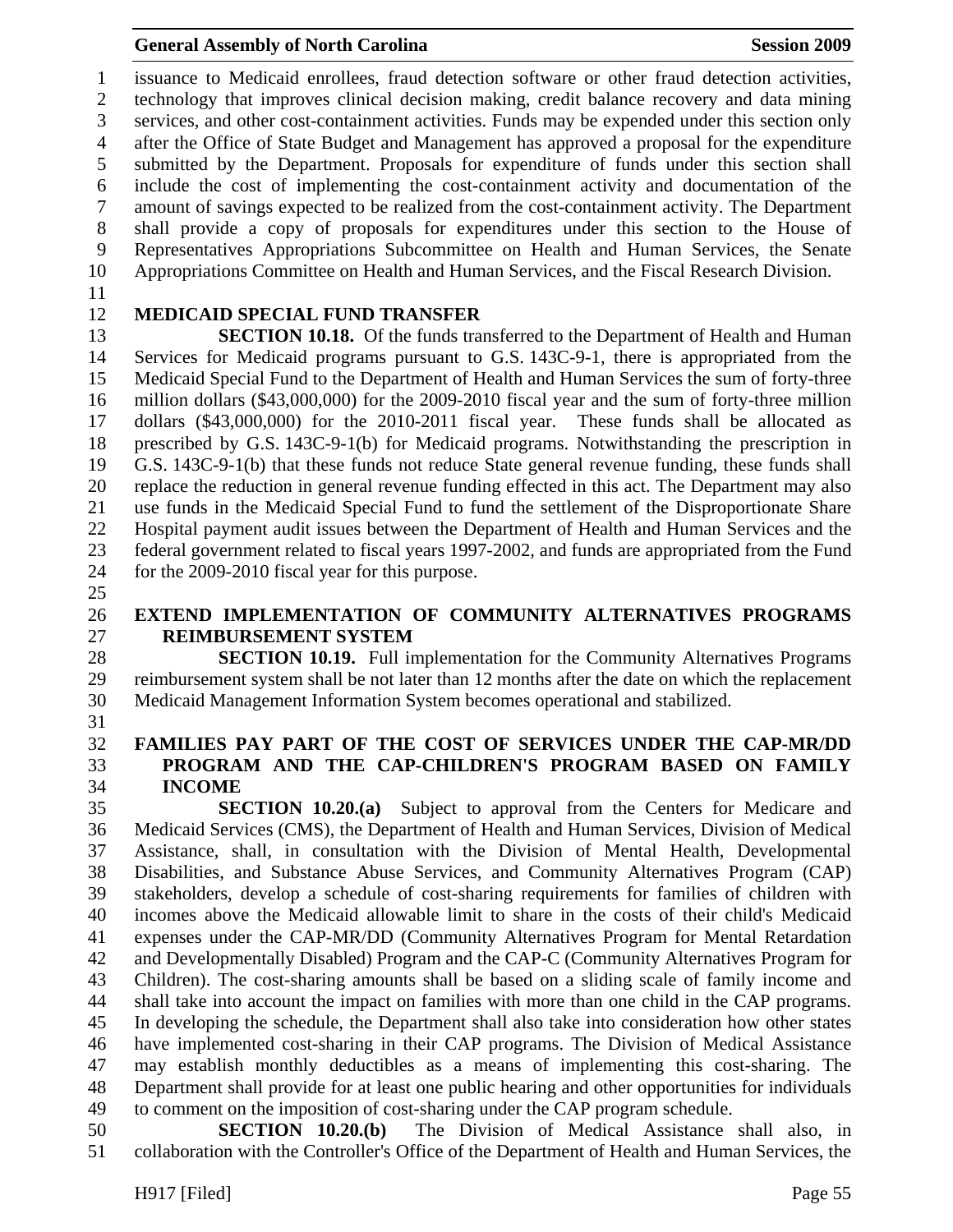#### General Assembly of North Carolina **Session 2009**

1 Division of Information Resource Management (DIRM), and the new vendor of the 2 replacement Medicaid Management Information System, develop business rules, program 3 policies and procedures, and define relevant technical requirements.

4 **SECTION 10.20.(c)** Prior to seeking approval from CMS, but not later than 5 October 1, 2009, the Department shall report to the Joint Legislative Oversight Committee on 6 Mental Health, Developmental Disabilities, and Substance Abuse Services and Bridge Funding 7 Needs, and to the Senate Appropriations Committee on Health and Human Services, the House 8 of Representatives Appropriations Subcommittee on Health and Human Services, and the 9 Fiscal Research Division. The report shall include a summary of comments the Department 10 has received at the public hearing, business rules, policies and procedures, and technical 11 requirements of the initiative and shall also indicate any barriers to implementing the 12 cost-sharing.

13

#### 14 **CONTINUE EFFORTS TO EXPAND COMMUNITY CARE AND IMPROVE**  15 **QUALITY OF CARE FOR AGED, BLIND, AND DISABLED MEDICAID**  16 **RECIPIENTS**

17 **SECTION 10.21.** The Department of Health and Human Services shall continue its 18 efforts to expand the scope of Community Care of North Carolina care management model to 19 recipients of Medicaid and dually eligible individuals with a chronic condition and long-term 20 care needs. In expanding the scope, the Department shall focus on the aged, blind, and 21 disabled, and CAP-DA populations for improvement in management, cost-effectiveness, and 22 local coordination of services through Community Care of North Carolina and in collaboration 23 with local providers of care. The Department shall target personal care services, private duty 24 nursing, home health, durable medical equipment, ancillary professional services, specialty 25 care, residential services, including skilled nursing facilities, home infusion therapy, pharmacy, 26 and other services determined target-worthy by the Department.

27

## 28 **MEDICAID PROVIDER AND RECIPIENT APPEALS**

29 **SECTION 10.22.(a)** For the purpose of expediting the resolution of community 30 support provider appeals and thereby saving State and federal funds that are paid for services 31 that are found to be unnecessary or otherwise ineligible for payment, the Department shall 32 implement on a temporary basis a community support provider appeals process. The process 33 shall be a substitute for informal provider appeals at the Department level and formal provider 34 appeals by the Office of Administrative Hearings. The community support provider appeals 35 process shall apply to a community support services provider:

- 
- 
- 36 (1) Who is aggrieved by a decision of the Department to reduce, deny, recoup, 37 or recover reimbursement for community support services, or to deny, 38 suspend, or revoke a provider agreement to provide community support 39 services.
- 
- 40 (2) Whose endorsement has been withdrawn or whose application for 41 endorsement has been denied by a local management entity.

42 **SECTION 10.22.(b)** The community support provider appeals process shall be 43 developed and implemented as follows:

44 (1) A hearing under this section shall be commenced by filing a petition with the 45 chief hearings clerk of the Department within 30 days of the mailing of the 46 notice by the Department of the action giving rise to the contested case. The 47 petition shall identify the petitioner, be signed by the party or representative 48 of the party, and shall describe the agency action giving rise to the contested 49 case. As used in this section, "file or filing" means to place the paper or item 50 to be filed into the care and custody of the chief hearings clerk of the 51 Department and acceptance thereof by the chief hearings clerk, except that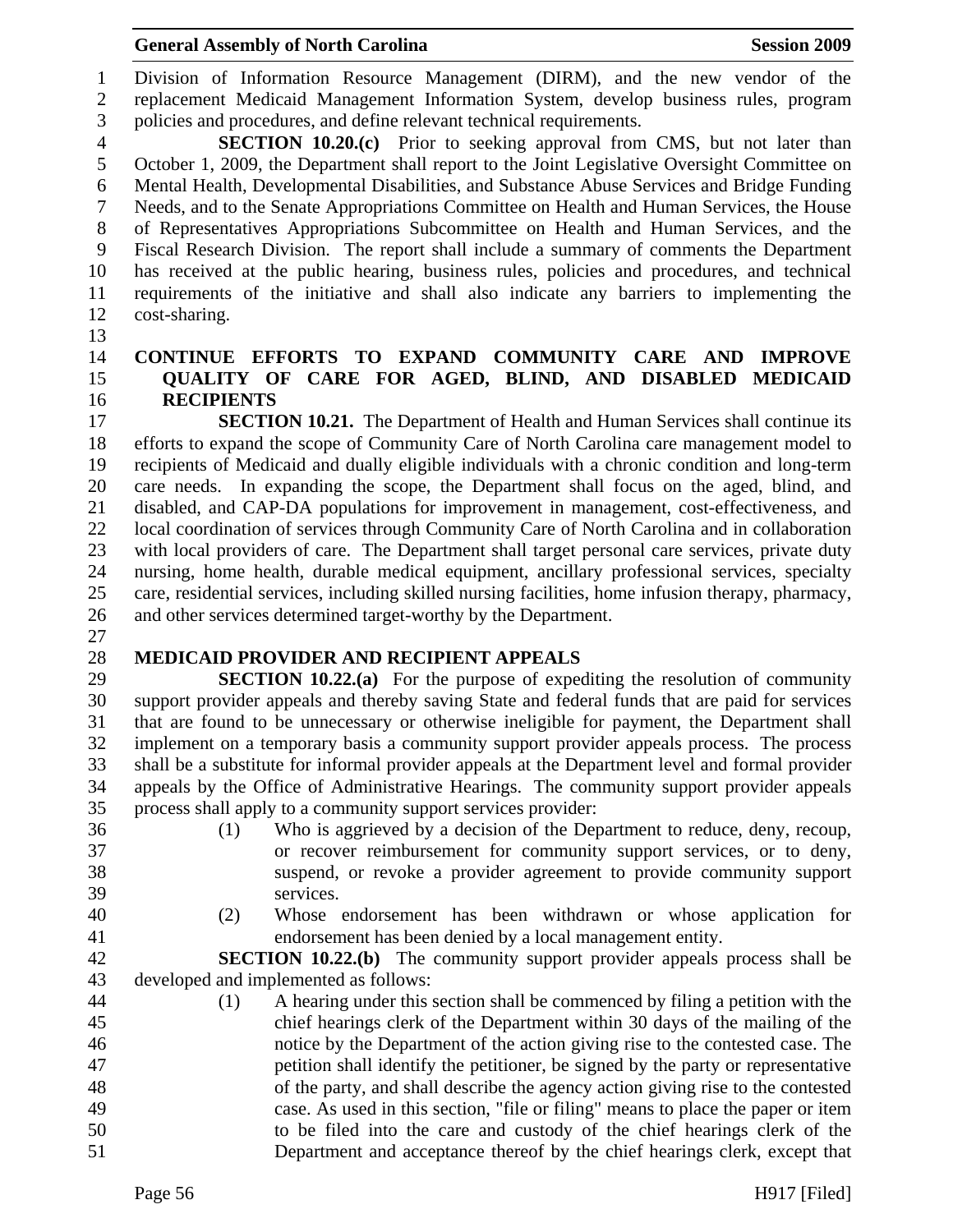|                                 |     | <b>General Assembly of North Carolina</b>                                                                                                                     | <b>Session 2009</b> |
|---------------------------------|-----|---------------------------------------------------------------------------------------------------------------------------------------------------------------|---------------------|
| $\mathbf{1}$<br>$\sqrt{2}$<br>3 |     | the hearing officer may permit the papers to be filed with the hearing officer,<br>in which event the hearing officer shall note thereon the filing date. The |                     |
|                                 |     | Department shall supply forms for use in these contested cases.                                                                                               |                     |
| $\overline{4}$<br>5             | (2) | If there is a timely request for an appeal, the Department shall promptly<br>designate a hearing officer who shall hold an evidentiary hearing. The           |                     |
| $\boldsymbol{6}$                |     | hearing officer shall conduct the hearing according to applicable federal law                                                                                 |                     |
| $\overline{7}$                  |     | and regulations and shall ensure that:                                                                                                                        |                     |
| $\,8\,$                         |     | Notice of the hearing is given not less than 15 days before the<br>a.                                                                                         |                     |
| 9                               |     | hearing. The notice shall state the date, hour, and place of the hearing                                                                                      |                     |
| 10                              |     | and shall be deemed to have been given on the date that a copy of the                                                                                         |                     |
| 11                              |     | notice is mailed, via certified mail, to the address provided by the                                                                                          |                     |
| 12                              |     | petitioner in the petition for hearing.                                                                                                                       |                     |
| 13                              |     | The hearing is held in Wake County, except that the hearing officer<br>b.                                                                                     |                     |
| 14                              |     | may, after consideration of the numbers, locations, and convenience                                                                                           |                     |
| 15                              |     | of witnesses and in order to promote the ends of justice, hold the                                                                                            |                     |
| 16<br>17                        |     | hearing by telephone or other electronic means or hold the hearing in<br>a county in which the petitioner resides.                                            |                     |
| 18                              |     | Discovery is no more extensive or formal than that required by<br>c.                                                                                          |                     |
| 19                              |     | federal law and regulations applicable to the hearings. Prior to and                                                                                          |                     |
| 20                              |     | during the hearing, a provider representative shall have adequate                                                                                             |                     |
| 21                              |     | opportunity to examine the provider's own case file. No later than                                                                                            |                     |
| 22                              |     | five days before the date of the hearing, each party to a contested                                                                                           |                     |
| 23                              |     | case shall provide to each other party a copy of any documentary                                                                                              |                     |
| 24                              |     | evidence that the party intends to introduce at the hearing and shall                                                                                         |                     |
| 25                              |     | identify each witness that the party intends to call.                                                                                                         |                     |
| 26                              | (3) | The hearing officer shall have the power to administer oaths and                                                                                              |                     |
| 27                              |     | affirmations, subpoena the attendance of witnesses, rule on prehearing                                                                                        |                     |
| 28                              |     | motions, and regulate the conduct of the hearing. The following shall apply                                                                                   |                     |
| 29<br>30                        |     | to hearings held pursuant to this section:                                                                                                                    |                     |
| 31                              |     | At the hearing, the parties may present such sworn evidence, law,<br>a.<br>and regulations as are relevant to the issues in the case.                         |                     |
| 32                              |     | The petitioner and the respondent agency each have a right to be<br>$\mathbf b$ .                                                                             |                     |
| 33                              |     | represented by a person of his choice, including an attorney obtained                                                                                         |                     |
| 34                              |     | at the party's own expense.                                                                                                                                   |                     |
| 35                              |     | The petitioner and the respondent agency shall each have the right to<br>$\mathbf{C}$ .                                                                       |                     |
| 36                              |     | cross-examine witnesses as well as make a closing argument                                                                                                    |                     |
| 37                              |     | summarizing his view of the case and the law.                                                                                                                 |                     |
| 38                              |     | The appeal hearing shall be recorded. If a petition for judicial review<br>d.                                                                                 |                     |
| 39                              |     | is filed pursuant to subsection (f) of this section, a transcript will be                                                                                     |                     |
| 40                              |     | prepared and made part of the official report and shall be prepared at                                                                                        |                     |
| 41                              |     | no cost to the appellant. In the absence of the filing of a petition for a                                                                                    |                     |
| 42                              |     | judicial review, no transcript will be prepared unless requested by a                                                                                         |                     |
| 43<br>44                        |     | party, in which case each party shall bear the cost of the transcript or                                                                                      |                     |
| 45                              |     | part thereof or copy of the transcript or part thereof requested by the<br>party. The recording of the appeal hearing may be erased or                        |                     |
| 46                              |     | otherwise destroyed 180 days after the final decision is mailed as                                                                                            |                     |
| 47                              |     | provided in G.S. $108A-79(i)(5)$ .                                                                                                                            |                     |
| 48                              | (4) | The hearing officer shall decide the case based upon a preponderance of the                                                                                   |                     |
| 49                              |     | evidence, giving deference to the demonstrated knowledge and expertise of                                                                                     |                     |
| 50                              |     | the agency as provided in G.S. 150B-34(a). The hearing officer shall prepare                                                                                  |                     |
| 51                              |     | a proposal for the decision, citing relevant law, regulations, and evidence,                                                                                  |                     |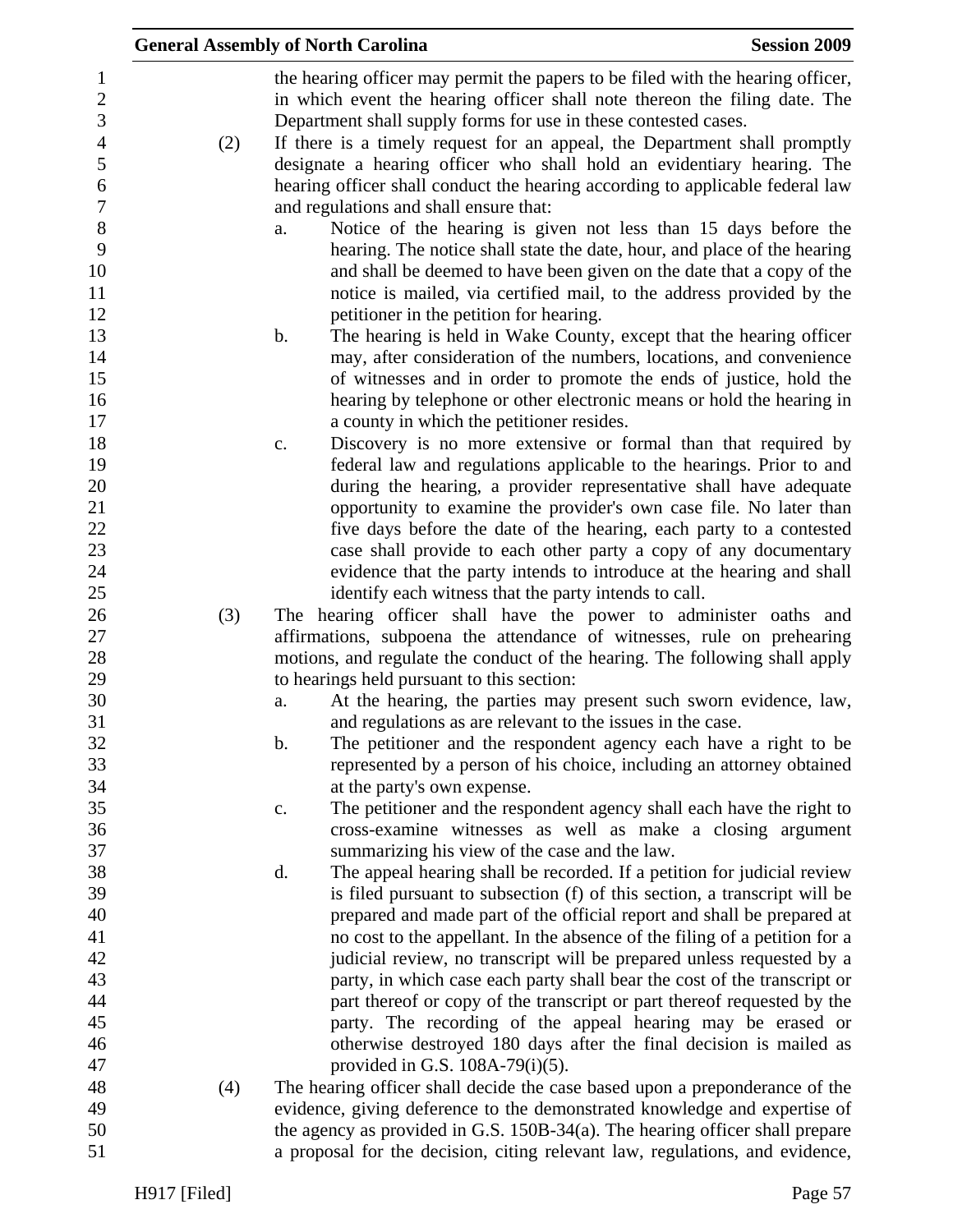|                       |     | <b>General Assembly of North Carolina</b>                                                                                                                    | <b>Session 2009</b> |
|-----------------------|-----|--------------------------------------------------------------------------------------------------------------------------------------------------------------|---------------------|
| 1<br>$\sqrt{2}$       |     | which shall be served upon the petitioner or the petitioner's representative by<br>certified mail, with a copy furnished to the respondent agency.           |                     |
| 3<br>$\overline{4}$   | (5) | The petitioner and the respondent agency shall have 15 days from the date of<br>the mailing of the proposal for decision to present written arguments in     |                     |
| 5                     |     | opposition to or in support of the proposal for decision to the designated                                                                                   |                     |
| 6<br>$\boldsymbol{7}$ |     | official of the Department who will make the final decision. If neither<br>written arguments are presented, nor extension of time granted by the final       |                     |
| 8                     |     | agency decision maker for good cause, within 15 days of the date of the                                                                                      |                     |
| 9                     |     | mailing of the proposal for decision, the proposal for decision becomes final.                                                                               |                     |
| 10<br>11              |     | If written arguments are presented, such arguments shall be considered and<br>the final decision shall be rendered. The final decision shall be rendered not |                     |
| 12                    |     | more than 90 days from the date of the filing of the petition. This time limit                                                                               |                     |
| 13                    |     | may be extended by agreement of the parties or by final agency decision                                                                                      |                     |
| 14<br>15              |     | maker, for good cause shown, for an additional period of up to 30 days. The<br>final decision shall be served upon the petitioner or the petitioner's        |                     |
| 16                    |     | representative by certified mail, with a copy furnished to the respondent                                                                                    |                     |
| 17                    |     | agency. In the absence of a petition for judicial review filed pursuant to                                                                                   |                     |
| 18<br>19              |     | subsection (f) of this section, the final decision shall be binding upon the<br>petitioner and the Department.                                               |                     |
| 20                    | (6) | A petitioner who is dissatisfied with the final decision of the Department                                                                                   |                     |
| 21                    |     | may file, within 30 days of the service of the decision, a petition for judicial                                                                             |                     |
| 22<br>23              |     | review in the Superior Court of Wake County or of the county from which<br>the case arose. The judicial review shall be conducted according to Article 4     |                     |
| 24                    |     | of Chapter 150B of the General Statutes.                                                                                                                     |                     |
| 25                    | (7) | In the event of a conflict between federal law or regulations and State law or                                                                               |                     |
| 26<br>27              |     | regulations, federal law or regulations shall control. This section applies to<br>all petitions that are filed by a Medicaid community support services      |                     |
| 28                    |     | provider on or after July 1, 2008, and for all Medicaid community support                                                                                    |                     |
| 29                    |     | services provider petitions that have been filed at the Office of                                                                                            |                     |
| 30<br>31              |     | Administrative Hearings previous to July 1, 2008, but for which a hearing on<br>the merits has not been commenced prior to that date. The requirement that   |                     |
| 32                    |     | the agency decision must be rendered not more than 90 days from the date of                                                                                  |                     |
| 33                    |     | the filing of the petition for hearing shall not apply to (i) community support                                                                              |                     |
| 34<br>35              |     | services provider petitions that were filed at the Office of Administrative<br>Hearings or (ii) requests for a hearing under the Department's informal       |                     |
| 36                    |     | settlement process prior to the effective date of this act. The Office of                                                                                    |                     |
| 37                    |     | Administrative Hearings shall transfer all cases affected by this section to                                                                                 |                     |
| 38<br>39              |     | the Department of Health and Human Services within 30 days of the<br>effective date of this section. This act preempts the existing informal appeal          |                     |
| 40                    |     | process and reconsideration review process at the Department of Health and                                                                                   |                     |
| 41                    |     | Human Services and the existing appeal process at the Office of                                                                                              |                     |
| 42<br>43              |     | Administrative Hearings with regard to all appeals filed by Medicaid<br>community support services providers under the Medical Assistance                    |                     |
| 44                    |     | program.                                                                                                                                                     |                     |
| 45                    |     | <b>SECTION 10.22.(c)</b> Notwithstanding any other provision of law to the contrary,                                                                         |                     |
| 46<br>47              |     | the Department of Health and Human Services may, pursuant to its statutory authority or                                                                      |                     |
|                       |     | federal Medicaid requirements, suspend the endorsement or Medicaid participation of a                                                                        |                     |

48 provider of community support services pending a final agency decision based on a fair hearing<br>49 of the provider's appeal filed with the Department under its community support provider appeal of the provider's appeal filed with the Department under its community support provider appeal 50 process. A provider of community support services whose endorsement, Medicaid 51 participation, or services have been suspended is not entitled to payment during the period the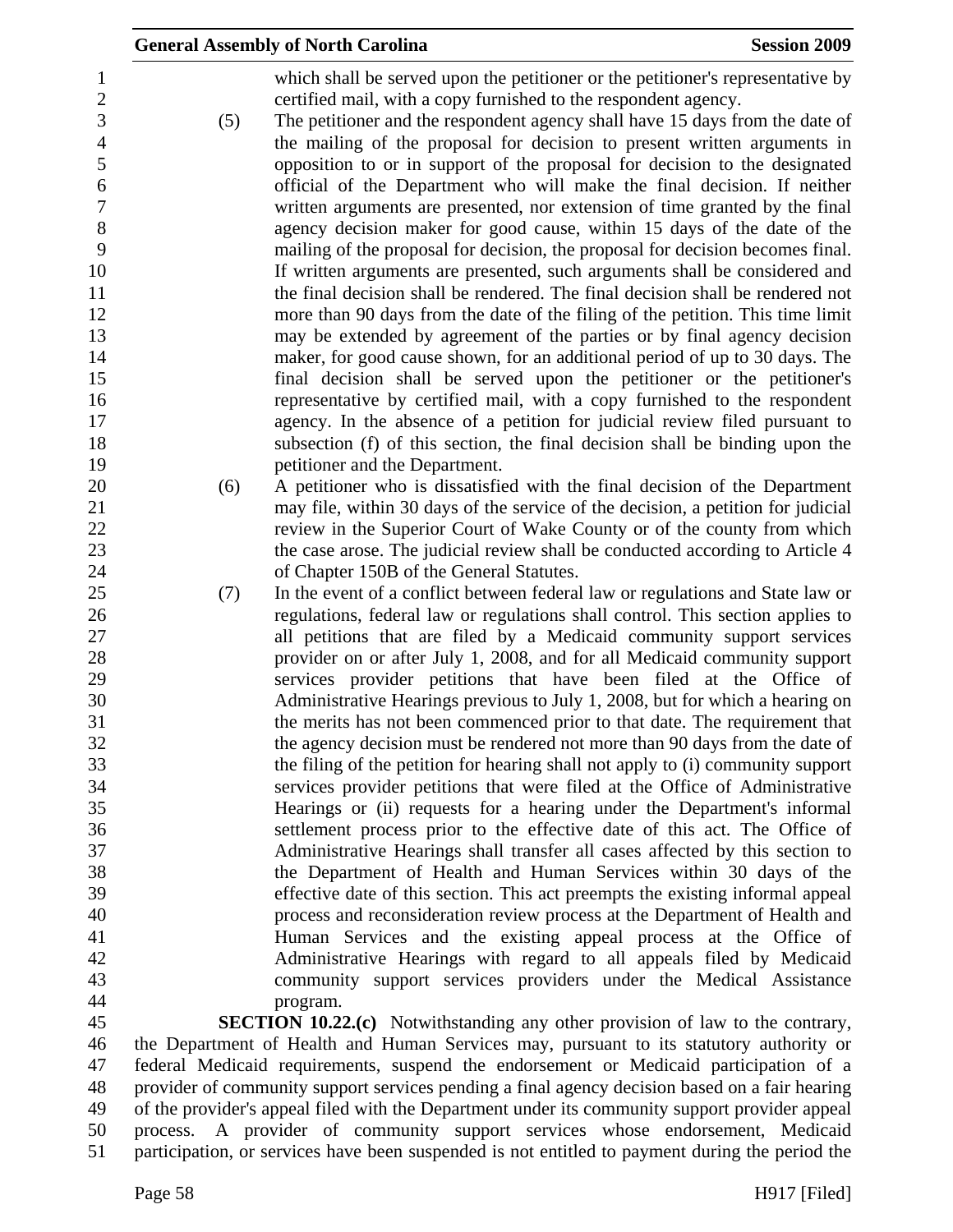#### **General Assembly of North Carolina**  Session 2009 **Session 2009**

1 appeal is pending, and the Department shall make no such payment to the provider during that 2 period. If the final agency decision is in favor of the provider, the Department shall remove the 3 suspension, commence payment for provider services, and reimburse the provider for payments 4 withheld during the period of appeal. Contracts between the Department or a local 5 management entity and the provider shall contain a provision indicating the circumstances 6 under which a provider may appeal an agency decision and giving notice of the suspension of 7 payments to the provider while the appeal is pending. This subsection applies to community 8 support provider appeals pending in the Department of Health and Human Services or the 9 Office of Administrative Hearings, as applicable, on and after July 1, 2008.

10 **SECTION 10.22.(d)** The Department's community support provider appeals 11 process established under this section shall expire July 1, 2010. The Department shall report to 12 the House of Representatives Appropriations Subcommittee on Health and Human Services, 13 the Senate Appropriations Committee on Health and Human Services, the Joint Legislative 14 Oversight Committee on Mental Health, Developmental Disabilities, and Substance Abuse 15 Services, and the Fiscal Research Division on October 1, 2009, and March 1, 2010, on the 16 effectiveness and efficiency of the community support provider appeals process.

#### 17 **SECTION 10.22.(e)**

- 18 (1) General rule. Notwithstanding any provision of State law or rules to the 19 contrary, this subsection shall govern the process used by a Medicaid 20 applicant or recipient to appeal a determination made by the Department of 21 Health and Human Services to deny, terminate, suspend, or reduce Medicaid 22 covered services. For purposes of this subsection, the phrase "adverse 23 determination" means a determination by the Department to deny, terminate, 24 suspend, or reduce Medicaid covered services. For purposes of this 25 subsection, all references to an applicant or recipient include the applicant or 26 recipient's parent, guardian, or legal representative; however, notice need 27 only be given to a parent, guardian, or legal representative who has 28 requested in writing to receive the notice.
- 29 (2) Notice. Except as otherwise provided by federal law or regulation, at least 30 30 days before the effective date of an adverse determination, the 31 Department shall notify the applicant or recipient, and the provider, if 32 applicable, in writing of the determination and of the applicant's or 33 recipient's right to appeal the determination. The notice shall be mailed on 34 the date indicated on the notice as the date of the determination. The notice 35 shall include:
- 36 a. An identification of the applicant or recipient whose services are 37 being affected by the adverse determination, including full name and 38 Medicaid identification number.
- 39 b. An explanation of what service is being denied, terminated, 40 suspended, or reduced and the reason for the determination.
- 41 c. The specific regulation, statute, or medical policy that supports or 42 requires the adverse determination.
- 43 d. The effective date of the adverse determination.
- 44 e. An explanation of the applicant's or recipient's right to appeal the 45 Department's adverse determination in an evidentiary hearing before 46 an administrative law judge.
- 47 f. An explanation of how the applicant or recipient can request a 48 hearing and a statement that the applicant or recipient may represent 49 himself or use legal counsel, a relative, or other spokesperson.
- 50 g. A statement that the applicant or recipient will continue to receive 51 Medicaid services at the level provided on the day immediately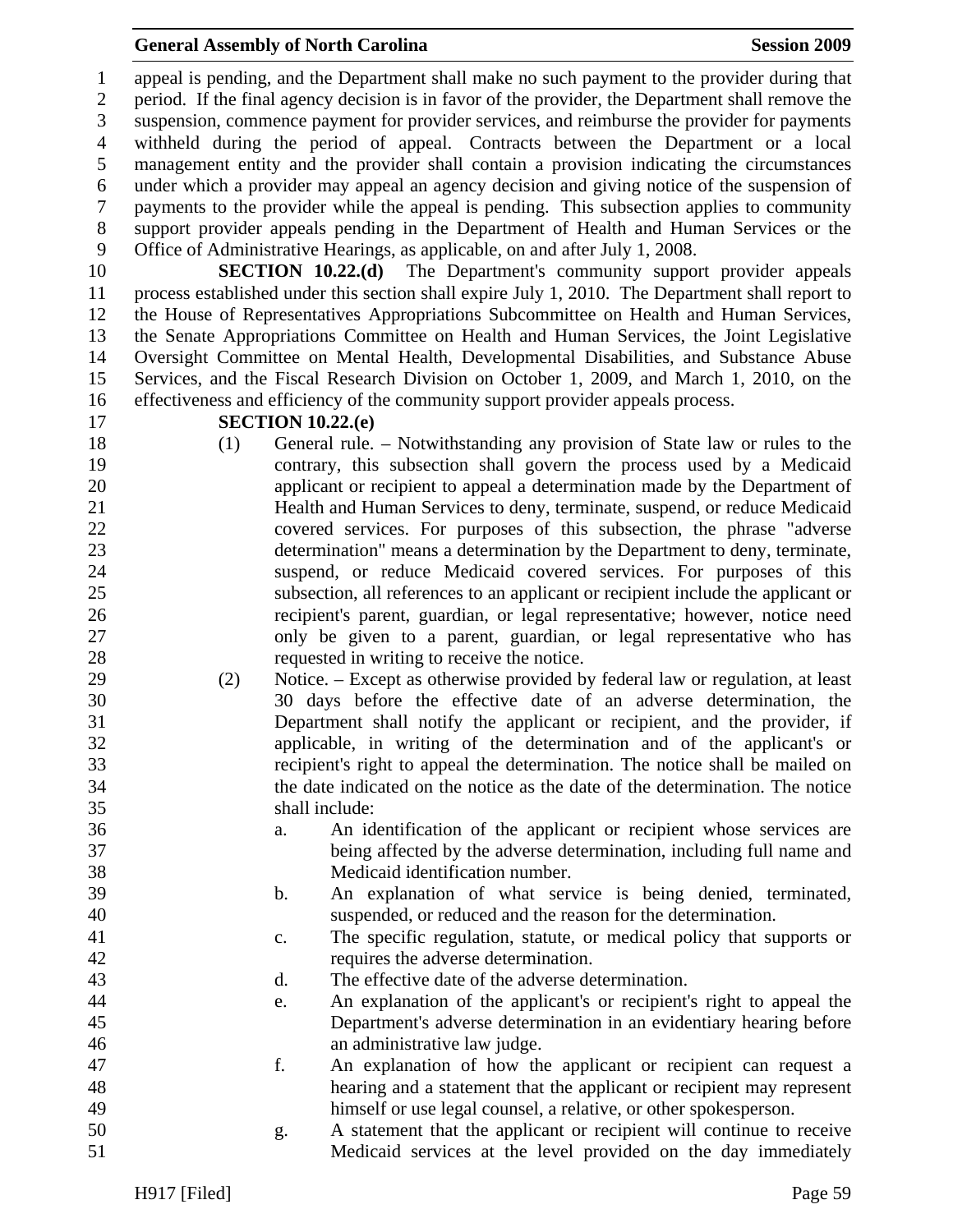|                                                     |     | <b>General Assembly of North Carolina</b><br><b>Session 2009</b>                                                                                                                                                                                                                   |
|-----------------------------------------------------|-----|------------------------------------------------------------------------------------------------------------------------------------------------------------------------------------------------------------------------------------------------------------------------------------|
| $\mathbf{1}$<br>$\mathbf{2}$<br>3<br>$\overline{4}$ |     | preceding the Department's adverse determination or the amount<br>requested by the applicant or recipient, whichever is less, if the<br>applicant or recipient requests a hearing before the effective date of<br>the adverse determination. The services shall continue until the |
| 5<br>6<br>$\overline{7}$                            |     | hearing is completed and a final decision is rendered.<br>The name and telephone number of a contact person at the<br>h.<br>Department to respond in a timely fashion to the applicant's or                                                                                        |
| $8\,$<br>9                                          |     | recipient's questions.<br>i.<br>The telephone number by which the applicant or recipient may                                                                                                                                                                                       |
| 10<br>11                                            |     | contact a Legal Aid/Legal Services office.<br>j.<br>The appeal request form described in subdivision (4) of this                                                                                                                                                                   |
| 12<br>13                                            |     | subsection that the applicant or recipient may use to request a<br>hearing.                                                                                                                                                                                                        |
| 14<br>15<br>16                                      | (3) | Appeals. – Except as provided by this subdivision and subdivisions of<br>subsection (f) of this section, a request for a hearing to appeal an adverse<br>determination of the Department under this section is a contested case                                                    |
| 17<br>18                                            |     | subject to the provisions of Article 3 of Chapter 150B of the General<br>Statutes. The applicant or recipient must request a hearing within 30 days of                                                                                                                             |
| 19<br>20                                            |     | the mailing of the notice required by subdivision (2) of this subsection by<br>sending an appeal request form to the Office of Administrative Hearings and                                                                                                                         |
| 21                                                  |     | the Department. The Department shall immediately forward a copy of the                                                                                                                                                                                                             |
| 22                                                  |     | notice to the Office of Administrative Hearings electronically. The                                                                                                                                                                                                                |
| 23<br>24                                            |     | information contained in the notice is confidential unless the recipient<br>appeals. The Office of Administrative Hearings may dispose of the records                                                                                                                              |
| 25                                                  |     | after one year. The Department may not influence, limit, or interfere with the                                                                                                                                                                                                     |
| 26                                                  |     | applicant's or recipient's decision to request a hearing.                                                                                                                                                                                                                          |
| 27                                                  | (4) | Appeal request form. $-$ Along with the notice required by subdivision (2) of                                                                                                                                                                                                      |
| 28<br>29                                            |     | this subsection, the Department shall also provide the applicant or recipient<br>with an appeal request form which shall be no more than one side of one                                                                                                                           |
| 30                                                  |     | page. The form shall include the following:                                                                                                                                                                                                                                        |
| 31                                                  |     | A statement that in order to request an appeal, the applicant or<br>a.                                                                                                                                                                                                             |
| 32<br>33                                            |     | recipient must send the form by mail or fax to the address or fax<br>number listed on the form within 30 days of mailing of the notice.                                                                                                                                            |
| 34                                                  |     | The applicant's or recipient's name, address, telephone number, and<br>$\mathbf b$ .                                                                                                                                                                                               |
| 35                                                  |     | Medicaid identification number.                                                                                                                                                                                                                                                    |
| 36<br>37                                            |     | A preprinted statement that indicates that the applicant or recipient<br>c.<br>would like to appeal the specific adverse determination of which the                                                                                                                                |
| 38                                                  |     | applicant or recipient was notified in the notice.                                                                                                                                                                                                                                 |
| 39                                                  |     | A statement informing the applicant or recipient that he or she may<br>d.                                                                                                                                                                                                          |
| 40                                                  |     | choose to be represented by a lawyer, a relative, a friend, or other                                                                                                                                                                                                               |
| 41                                                  |     | spokesperson.                                                                                                                                                                                                                                                                      |
| 42                                                  |     | A space for the applicant's or recipient's signature and date.<br>e.                                                                                                                                                                                                               |
| 43                                                  | (5) | Final decision. - After a hearing before an administrative law judge, the                                                                                                                                                                                                          |
| 44                                                  |     | judge shall return the decision and record to the Department in accordance                                                                                                                                                                                                         |
| 45                                                  |     | with subsection (f) of this section. The Department shall make a final                                                                                                                                                                                                             |
| 46                                                  |     | decision in the case within 20 days of receipt of the decision and record from                                                                                                                                                                                                     |
| 47<br>48                                            |     | the administrative law judge and promptly notify the applicant or recipient<br>of the final decision and of the right to judicial review of the decision                                                                                                                           |
| 49                                                  |     | pursuant to Article 4 of Chapter 150B of the General Statutes.                                                                                                                                                                                                                     |
| 50                                                  |     | <b>SECTION 10.22.(f)</b>                                                                                                                                                                                                                                                           |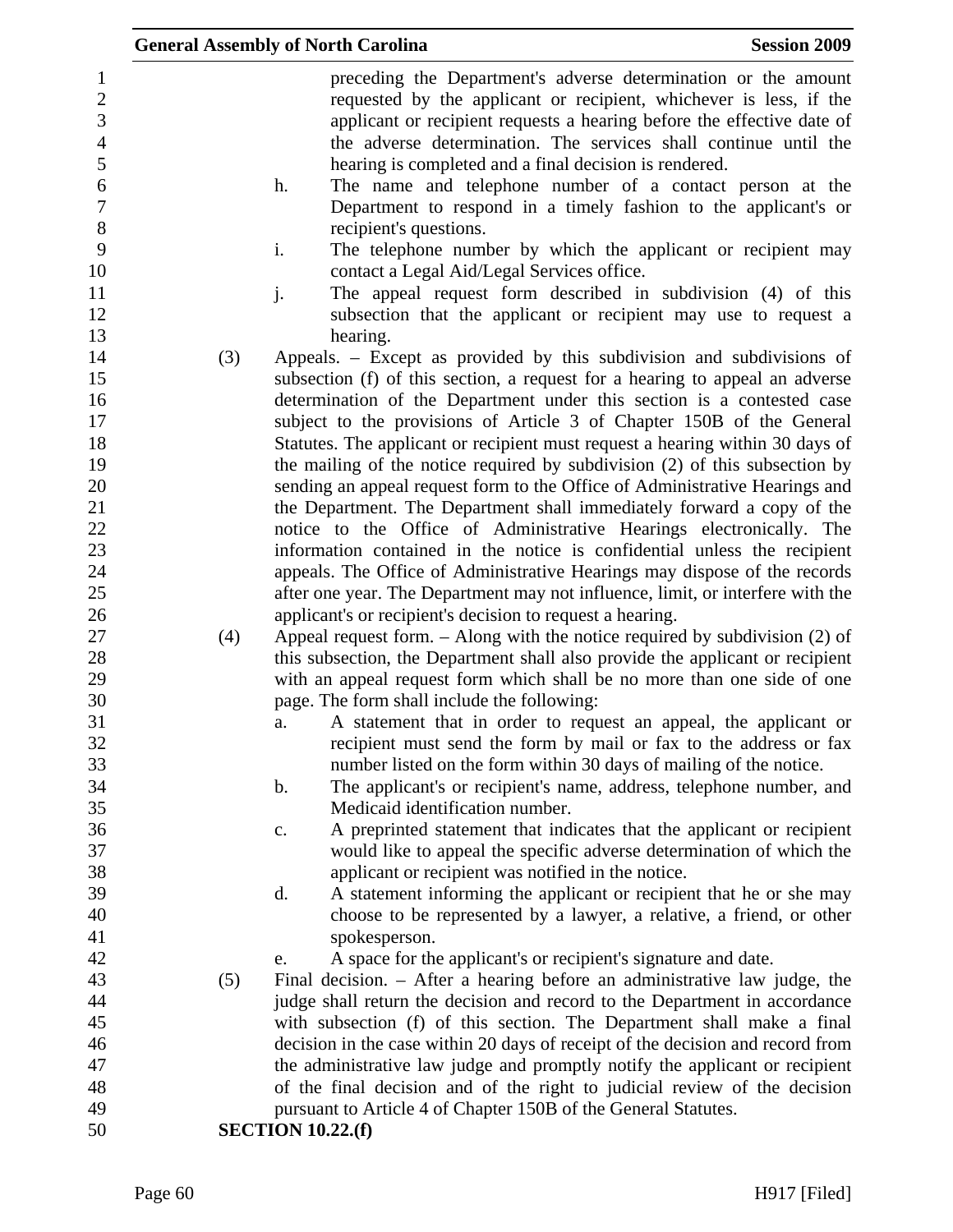|                                                   | <b>General Assembly of North Carolina</b>                                                                                                                                                                                                                                                                              | <b>Session 2009</b> |
|---------------------------------------------------|------------------------------------------------------------------------------------------------------------------------------------------------------------------------------------------------------------------------------------------------------------------------------------------------------------------------|---------------------|
| (1)<br>1<br>$\overline{2}$<br>3<br>$\overline{4}$ | Application. – This subsection applies only to contested Medicaid cases<br>commenced by Medicaid applicants or recipients under subsection (f) of this<br>section. Except as otherwise provided by subsection (f) of this section<br>governing time lines and procedural steps, a contested Medicaid case              |                     |
| 5<br>6<br>$\boldsymbol{7}$<br>$8\,$               | commenced by a Medicaid applicant or recipient is subject to the provisions<br>of Article 3 of Chapter 150B of the General Statutes. To the extent any<br>provision in this subsection conflicts with another provision in Article 3 of<br>Chapter 150B of the General Statutes, this subsection and subsection (e) of |                     |
| 9                                                 | this section control.                                                                                                                                                                                                                                                                                                  |                     |
| 10<br>(2)                                         | Simple Procedures. - Notwithstanding any other provision of Article 3 of                                                                                                                                                                                                                                               |                     |
| 11                                                | Chapter 150B of the General Statutes, the chief administrative law judge                                                                                                                                                                                                                                               |                     |
| 12                                                | may limit and simplify the procedures that apply to a contested Medicaid                                                                                                                                                                                                                                               |                     |
| 13                                                | case involving a Medicaid applicant or recipient in order to complete the                                                                                                                                                                                                                                              |                     |
| 14                                                | case as quickly as possible. To the extent possible, the Hearings Division                                                                                                                                                                                                                                             |                     |
| 15<br>16                                          | shall schedule and hear contested Medicaid cases within 45 days of<br>submission of a request for appeal. The simplified procedure may include                                                                                                                                                                         |                     |
| 17                                                | requiring that all prehearing motions be considered and ruled on by the                                                                                                                                                                                                                                                |                     |
| 18                                                | administrative law judge in the course of the hearing of the case on the                                                                                                                                                                                                                                               |                     |
| 19                                                | merits. An administrative law judge assigned to a contested Medicaid case                                                                                                                                                                                                                                              |                     |
| 20                                                | shall make reasonable efforts in a case involving a Medicaid applicant or                                                                                                                                                                                                                                              |                     |
| 21                                                | recipient who is not represented by an attorney to assure a fair hearing and to                                                                                                                                                                                                                                        |                     |
| 22                                                | maintain a complete record of the hearing. The administrative law judge may                                                                                                                                                                                                                                            |                     |
| 23                                                | allow brief extensions of the time limits contained in this section for good                                                                                                                                                                                                                                           |                     |
| 24                                                | cause and to ensure that the record is complete. Good cause includes delays                                                                                                                                                                                                                                            |                     |
| 25                                                | resulting from untimely receipt of documentation needed to render a                                                                                                                                                                                                                                                    |                     |
| 26                                                | decision and other unavoidable and unforeseen circumstances.                                                                                                                                                                                                                                                           |                     |
| 27<br>(3)                                         | Mediation. – Upon receipt of an appeal request form as provided by<br>subdivision $(e)(4)$ of this section or other clear request for a hearing by a                                                                                                                                                                   |                     |
| 28<br>29                                          | Medicaid applicant or recipient, the chief administrative law judge shall                                                                                                                                                                                                                                              |                     |
| 30                                                | immediately notify the Mediation Network of North Carolina which shall                                                                                                                                                                                                                                                 |                     |
| 31                                                | within five days contact the petitioner to offer mediation in an attempt to                                                                                                                                                                                                                                            |                     |
| 32                                                | resolve the dispute. If mediation is accepted, the mediation must be                                                                                                                                                                                                                                                   |                     |
| 33                                                | completed within 25 days of submission of the request for appeal. If                                                                                                                                                                                                                                                   |                     |
| 34                                                | mediation is successful, the mediator shall inform the Hearings Division,                                                                                                                                                                                                                                              |                     |
| 35                                                | which shall confirm with the agency that a settlement has been achieved, and                                                                                                                                                                                                                                           |                     |
| 36                                                | the case shall be dismissed. If the petitioner rejects the offer of mediation or                                                                                                                                                                                                                                       |                     |
| 37                                                | the mediation is unsuccessful, the mediator shall notify the Hearings                                                                                                                                                                                                                                                  |                     |
| 38<br>39                                          | Division that the case will proceed to hearing. Nothing in this subdivision                                                                                                                                                                                                                                            |                     |
| 40<br>(4)                                         | shall restrict the right to a contested case hearing.<br>Burden of proof. - The petitioner has the burden of proof to show                                                                                                                                                                                             |                     |
|                                                   | entitlement to a requested benefit or the propriety of requested agency action                                                                                                                                                                                                                                         |                     |
| 42                                                | when the agency has denied the benefit or refused to take the particular                                                                                                                                                                                                                                               |                     |
| 43                                                | action. The agency has the burden of proof when the appeal is from an                                                                                                                                                                                                                                                  |                     |
| 44                                                | agency determination to impose a penalty or reduce, terminate, or suspend a                                                                                                                                                                                                                                            |                     |
| 45                                                | benefit previously granted. The party with the burden of proof on any issue                                                                                                                                                                                                                                            |                     |
|                                                   | has the burden of going forward, and the administrative law judge shall not                                                                                                                                                                                                                                            |                     |
|                                                   | make any ruling on the preponderance of evidence until the close of all                                                                                                                                                                                                                                                |                     |
| 48<br>49                                          | evidence.                                                                                                                                                                                                                                                                                                              |                     |
| (5)<br>50                                         | Decision. – The administrative law judge assigned to a contested Medicaid                                                                                                                                                                                                                                              |                     |
|                                                   | case shall hear and decide the case without unnecessary delay. The Hearings<br>Division shall send a copy of the audiotape or diskette of the hearing to the                                                                                                                                                           |                     |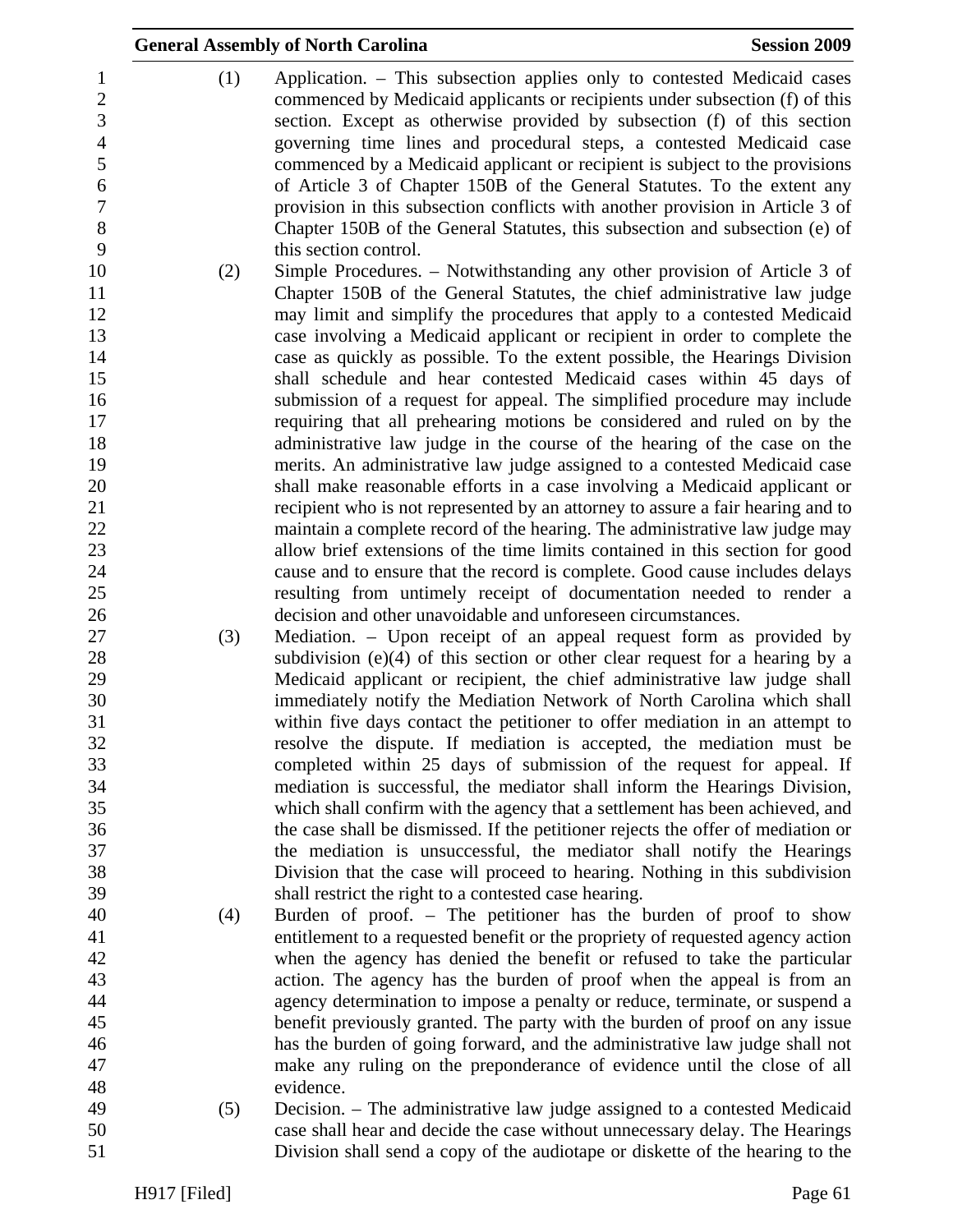| agency within five days of completion of the hearing. The judge shall<br>$\mathbf{1}$<br>$\overline{c}$<br>prepare a written decision and send it to the parties. The decision must be<br>$\overline{3}$<br>sent together with the record to the agency within 20 days of the conclusion<br>$\overline{4}$<br>of the hearing.<br>5<br><b>SECTION 10.22.(g)</b> Nothing in this act shall prevent the Department of Health and<br>Human Services from engaging in an informal review of the case with the applicant or recipient<br>6<br>$\boldsymbol{7}$<br>prior to issuing a notice of adverse determination as provided by subsection (e) of this section.<br>8<br><b>SECTION 10.22.(h)</b> The appeals process for Medicaid applicants and recipients<br>9<br>established under this section shall expire July 1, 2010. The Department of Health and Human<br>Services and the Office of Administrative Hearings shall each report to the House of<br>10<br>Representatives Appropriations Subcommittee on Health and Human Services, the Senate<br>11<br>12<br>Appropriations Subcommittee on Health and Human Services, the Joint Legislative Oversight<br>13<br>Committee on Mental Health, Developmental Disabilities, and Substance Abuse Services, and<br>the Fiscal Research Division on October 1, 2009, and March 1, 2010, on the costs,<br>14<br>15<br>effectiveness, and efficiency of the appeals process for Medicaid applicants and recipients and<br>make recommendations regarding the continuation of the process.<br>16<br>17<br><b>SECTION 10.22.(i)</b> The Department of Health and Human Services, Division of<br>18<br>Medical Assistance, shall adopt a policy reducing the maximum allowable hours for<br>19<br>community support services to eight hours per week. This subsection does not apply to<br>community support services offered under a Medicaid managed care, capitated at-risk waiver.<br>20<br>21<br>22<br><b>CLARIFYING CHANGES TO STATE MEDICAID RESPONSIBILITIES</b><br>23<br><b>SECTION 10.23.</b> Consistent with Sections 31.16.1(c) and (d) of S.L. 2007-323<br>24<br>that requires the State to assume responsibility for the nonfederal share of the costs of medical<br>services provided under the Medicaid Program starting June 1, 2009, the counties shall neither<br>25<br>26<br>bear any responsibility for settlement payments to providers or refunds of expenditure for<br>27<br>program service claims paid on or before June 1, 2009. Counties will continue to participate in<br>28<br>their share of administrative costs.<br>29<br>30<br>DMA REDUCTION OPTION FLEXIBILITY<br>31<br><b>SECTION 10.24.(a)</b> The Department of Health and Human Services, Division of<br>32<br>Medical Assistance, shall, in consultation with provider groups and other interested parties,<br>33<br>review ways to improve health care quality, ensure appropriate use of services, improve clinical<br>34<br>outcomes, and reduce the cost of care for beneficiaries with medically complex conditions as<br>35<br>well as to strengthen fraud and abuse oversight efforts. In the review the Division shall explore<br>36<br>all viable options to improve the quality of care and to control health care costs, including, but<br>37<br>not limited to, the following options:<br>38<br>(1)<br>Increasing utilization review and management practices to improve value<br>39<br>and quality internally or with private vendors with proven records in other<br>40<br>states' Medicaid programs;<br>41<br>Expanding and enhancing programs that increase Aged, Blind, and Disabled<br>(2)<br>42<br>(ABD) Medicaid eligibles participation within CCNC's medical home efforts<br>43<br>and/or encourage single physician care management;<br>44<br>Developing and enhancing incentives for increased provider participation in<br>(3)<br>45<br>CCNC;<br>46<br>Requiring inpatient and outpatient care management for select Medicaid<br>(4)<br>47<br>enrollees;<br>48<br>Adopting specific network and physician performance and compliance<br>(5) |    | <b>General Assembly of North Carolina</b> | <b>Session 2009</b> |
|----------------------------------------------------------------------------------------------------------------------------------------------------------------------------------------------------------------------------------------------------------------------------------------------------------------------------------------------------------------------------------------------------------------------------------------------------------------------------------------------------------------------------------------------------------------------------------------------------------------------------------------------------------------------------------------------------------------------------------------------------------------------------------------------------------------------------------------------------------------------------------------------------------------------------------------------------------------------------------------------------------------------------------------------------------------------------------------------------------------------------------------------------------------------------------------------------------------------------------------------------------------------------------------------------------------------------------------------------------------------------------------------------------------------------------------------------------------------------------------------------------------------------------------------------------------------------------------------------------------------------------------------------------------------------------------------------------------------------------------------------------------------------------------------------------------------------------------------------------------------------------------------------------------------------------------------------------------------------------------------------------------------------------------------------------------------------------------------------------------------------------------------------------------------------------------------------------------------------------------------------------------------------------------------------------------------------------------------------------------------------------------------------------------------------------------------------------------------------------------------------------------------------------------------------------------------------------------------------------------------------------------------------------------------------------------------------------------------------------------------------------------------------------------------------------------------------------------------------------------------------------------------------------------------------------------------------------------------------------------------------------------------------------------------------------------------------------------------------------------------------------------------------------------------------------------------------------------------------------------------------------------------------------------------------------------------------------------------------------------------------------------------------------------------------------------------------------------------------------------------------------------------------------------------------------------------------------------------------------------------------------------------------------------------------------------------------------------------------------------------------------------------------------------------------------------------------------------------------------------------------------------------------------------------------------------------------------------------------------------------------------------------------------------------------------------------------------------------------------|----|-------------------------------------------|---------------------|
|                                                                                                                                                                                                                                                                                                                                                                                                                                                                                                                                                                                                                                                                                                                                                                                                                                                                                                                                                                                                                                                                                                                                                                                                                                                                                                                                                                                                                                                                                                                                                                                                                                                                                                                                                                                                                                                                                                                                                                                                                                                                                                                                                                                                                                                                                                                                                                                                                                                                                                                                                                                                                                                                                                                                                                                                                                                                                                                                                                                                                                                                                                                                                                                                                                                                                                                                                                                                                                                                                                                                                                                                                                                                                                                                                                                                                                                                                                                                                                                                                                                                                                          |    |                                           |                     |
|                                                                                                                                                                                                                                                                                                                                                                                                                                                                                                                                                                                                                                                                                                                                                                                                                                                                                                                                                                                                                                                                                                                                                                                                                                                                                                                                                                                                                                                                                                                                                                                                                                                                                                                                                                                                                                                                                                                                                                                                                                                                                                                                                                                                                                                                                                                                                                                                                                                                                                                                                                                                                                                                                                                                                                                                                                                                                                                                                                                                                                                                                                                                                                                                                                                                                                                                                                                                                                                                                                                                                                                                                                                                                                                                                                                                                                                                                                                                                                                                                                                                                                          |    |                                           |                     |
|                                                                                                                                                                                                                                                                                                                                                                                                                                                                                                                                                                                                                                                                                                                                                                                                                                                                                                                                                                                                                                                                                                                                                                                                                                                                                                                                                                                                                                                                                                                                                                                                                                                                                                                                                                                                                                                                                                                                                                                                                                                                                                                                                                                                                                                                                                                                                                                                                                                                                                                                                                                                                                                                                                                                                                                                                                                                                                                                                                                                                                                                                                                                                                                                                                                                                                                                                                                                                                                                                                                                                                                                                                                                                                                                                                                                                                                                                                                                                                                                                                                                                                          |    |                                           |                     |
|                                                                                                                                                                                                                                                                                                                                                                                                                                                                                                                                                                                                                                                                                                                                                                                                                                                                                                                                                                                                                                                                                                                                                                                                                                                                                                                                                                                                                                                                                                                                                                                                                                                                                                                                                                                                                                                                                                                                                                                                                                                                                                                                                                                                                                                                                                                                                                                                                                                                                                                                                                                                                                                                                                                                                                                                                                                                                                                                                                                                                                                                                                                                                                                                                                                                                                                                                                                                                                                                                                                                                                                                                                                                                                                                                                                                                                                                                                                                                                                                                                                                                                          |    |                                           |                     |
|                                                                                                                                                                                                                                                                                                                                                                                                                                                                                                                                                                                                                                                                                                                                                                                                                                                                                                                                                                                                                                                                                                                                                                                                                                                                                                                                                                                                                                                                                                                                                                                                                                                                                                                                                                                                                                                                                                                                                                                                                                                                                                                                                                                                                                                                                                                                                                                                                                                                                                                                                                                                                                                                                                                                                                                                                                                                                                                                                                                                                                                                                                                                                                                                                                                                                                                                                                                                                                                                                                                                                                                                                                                                                                                                                                                                                                                                                                                                                                                                                                                                                                          |    |                                           |                     |
|                                                                                                                                                                                                                                                                                                                                                                                                                                                                                                                                                                                                                                                                                                                                                                                                                                                                                                                                                                                                                                                                                                                                                                                                                                                                                                                                                                                                                                                                                                                                                                                                                                                                                                                                                                                                                                                                                                                                                                                                                                                                                                                                                                                                                                                                                                                                                                                                                                                                                                                                                                                                                                                                                                                                                                                                                                                                                                                                                                                                                                                                                                                                                                                                                                                                                                                                                                                                                                                                                                                                                                                                                                                                                                                                                                                                                                                                                                                                                                                                                                                                                                          |    |                                           |                     |
|                                                                                                                                                                                                                                                                                                                                                                                                                                                                                                                                                                                                                                                                                                                                                                                                                                                                                                                                                                                                                                                                                                                                                                                                                                                                                                                                                                                                                                                                                                                                                                                                                                                                                                                                                                                                                                                                                                                                                                                                                                                                                                                                                                                                                                                                                                                                                                                                                                                                                                                                                                                                                                                                                                                                                                                                                                                                                                                                                                                                                                                                                                                                                                                                                                                                                                                                                                                                                                                                                                                                                                                                                                                                                                                                                                                                                                                                                                                                                                                                                                                                                                          |    |                                           |                     |
|                                                                                                                                                                                                                                                                                                                                                                                                                                                                                                                                                                                                                                                                                                                                                                                                                                                                                                                                                                                                                                                                                                                                                                                                                                                                                                                                                                                                                                                                                                                                                                                                                                                                                                                                                                                                                                                                                                                                                                                                                                                                                                                                                                                                                                                                                                                                                                                                                                                                                                                                                                                                                                                                                                                                                                                                                                                                                                                                                                                                                                                                                                                                                                                                                                                                                                                                                                                                                                                                                                                                                                                                                                                                                                                                                                                                                                                                                                                                                                                                                                                                                                          |    |                                           |                     |
|                                                                                                                                                                                                                                                                                                                                                                                                                                                                                                                                                                                                                                                                                                                                                                                                                                                                                                                                                                                                                                                                                                                                                                                                                                                                                                                                                                                                                                                                                                                                                                                                                                                                                                                                                                                                                                                                                                                                                                                                                                                                                                                                                                                                                                                                                                                                                                                                                                                                                                                                                                                                                                                                                                                                                                                                                                                                                                                                                                                                                                                                                                                                                                                                                                                                                                                                                                                                                                                                                                                                                                                                                                                                                                                                                                                                                                                                                                                                                                                                                                                                                                          |    |                                           |                     |
|                                                                                                                                                                                                                                                                                                                                                                                                                                                                                                                                                                                                                                                                                                                                                                                                                                                                                                                                                                                                                                                                                                                                                                                                                                                                                                                                                                                                                                                                                                                                                                                                                                                                                                                                                                                                                                                                                                                                                                                                                                                                                                                                                                                                                                                                                                                                                                                                                                                                                                                                                                                                                                                                                                                                                                                                                                                                                                                                                                                                                                                                                                                                                                                                                                                                                                                                                                                                                                                                                                                                                                                                                                                                                                                                                                                                                                                                                                                                                                                                                                                                                                          |    |                                           |                     |
|                                                                                                                                                                                                                                                                                                                                                                                                                                                                                                                                                                                                                                                                                                                                                                                                                                                                                                                                                                                                                                                                                                                                                                                                                                                                                                                                                                                                                                                                                                                                                                                                                                                                                                                                                                                                                                                                                                                                                                                                                                                                                                                                                                                                                                                                                                                                                                                                                                                                                                                                                                                                                                                                                                                                                                                                                                                                                                                                                                                                                                                                                                                                                                                                                                                                                                                                                                                                                                                                                                                                                                                                                                                                                                                                                                                                                                                                                                                                                                                                                                                                                                          |    |                                           |                     |
|                                                                                                                                                                                                                                                                                                                                                                                                                                                                                                                                                                                                                                                                                                                                                                                                                                                                                                                                                                                                                                                                                                                                                                                                                                                                                                                                                                                                                                                                                                                                                                                                                                                                                                                                                                                                                                                                                                                                                                                                                                                                                                                                                                                                                                                                                                                                                                                                                                                                                                                                                                                                                                                                                                                                                                                                                                                                                                                                                                                                                                                                                                                                                                                                                                                                                                                                                                                                                                                                                                                                                                                                                                                                                                                                                                                                                                                                                                                                                                                                                                                                                                          |    |                                           |                     |
|                                                                                                                                                                                                                                                                                                                                                                                                                                                                                                                                                                                                                                                                                                                                                                                                                                                                                                                                                                                                                                                                                                                                                                                                                                                                                                                                                                                                                                                                                                                                                                                                                                                                                                                                                                                                                                                                                                                                                                                                                                                                                                                                                                                                                                                                                                                                                                                                                                                                                                                                                                                                                                                                                                                                                                                                                                                                                                                                                                                                                                                                                                                                                                                                                                                                                                                                                                                                                                                                                                                                                                                                                                                                                                                                                                                                                                                                                                                                                                                                                                                                                                          |    |                                           |                     |
|                                                                                                                                                                                                                                                                                                                                                                                                                                                                                                                                                                                                                                                                                                                                                                                                                                                                                                                                                                                                                                                                                                                                                                                                                                                                                                                                                                                                                                                                                                                                                                                                                                                                                                                                                                                                                                                                                                                                                                                                                                                                                                                                                                                                                                                                                                                                                                                                                                                                                                                                                                                                                                                                                                                                                                                                                                                                                                                                                                                                                                                                                                                                                                                                                                                                                                                                                                                                                                                                                                                                                                                                                                                                                                                                                                                                                                                                                                                                                                                                                                                                                                          |    |                                           |                     |
|                                                                                                                                                                                                                                                                                                                                                                                                                                                                                                                                                                                                                                                                                                                                                                                                                                                                                                                                                                                                                                                                                                                                                                                                                                                                                                                                                                                                                                                                                                                                                                                                                                                                                                                                                                                                                                                                                                                                                                                                                                                                                                                                                                                                                                                                                                                                                                                                                                                                                                                                                                                                                                                                                                                                                                                                                                                                                                                                                                                                                                                                                                                                                                                                                                                                                                                                                                                                                                                                                                                                                                                                                                                                                                                                                                                                                                                                                                                                                                                                                                                                                                          |    |                                           |                     |
|                                                                                                                                                                                                                                                                                                                                                                                                                                                                                                                                                                                                                                                                                                                                                                                                                                                                                                                                                                                                                                                                                                                                                                                                                                                                                                                                                                                                                                                                                                                                                                                                                                                                                                                                                                                                                                                                                                                                                                                                                                                                                                                                                                                                                                                                                                                                                                                                                                                                                                                                                                                                                                                                                                                                                                                                                                                                                                                                                                                                                                                                                                                                                                                                                                                                                                                                                                                                                                                                                                                                                                                                                                                                                                                                                                                                                                                                                                                                                                                                                                                                                                          |    |                                           |                     |
|                                                                                                                                                                                                                                                                                                                                                                                                                                                                                                                                                                                                                                                                                                                                                                                                                                                                                                                                                                                                                                                                                                                                                                                                                                                                                                                                                                                                                                                                                                                                                                                                                                                                                                                                                                                                                                                                                                                                                                                                                                                                                                                                                                                                                                                                                                                                                                                                                                                                                                                                                                                                                                                                                                                                                                                                                                                                                                                                                                                                                                                                                                                                                                                                                                                                                                                                                                                                                                                                                                                                                                                                                                                                                                                                                                                                                                                                                                                                                                                                                                                                                                          |    |                                           |                     |
|                                                                                                                                                                                                                                                                                                                                                                                                                                                                                                                                                                                                                                                                                                                                                                                                                                                                                                                                                                                                                                                                                                                                                                                                                                                                                                                                                                                                                                                                                                                                                                                                                                                                                                                                                                                                                                                                                                                                                                                                                                                                                                                                                                                                                                                                                                                                                                                                                                                                                                                                                                                                                                                                                                                                                                                                                                                                                                                                                                                                                                                                                                                                                                                                                                                                                                                                                                                                                                                                                                                                                                                                                                                                                                                                                                                                                                                                                                                                                                                                                                                                                                          |    |                                           |                     |
|                                                                                                                                                                                                                                                                                                                                                                                                                                                                                                                                                                                                                                                                                                                                                                                                                                                                                                                                                                                                                                                                                                                                                                                                                                                                                                                                                                                                                                                                                                                                                                                                                                                                                                                                                                                                                                                                                                                                                                                                                                                                                                                                                                                                                                                                                                                                                                                                                                                                                                                                                                                                                                                                                                                                                                                                                                                                                                                                                                                                                                                                                                                                                                                                                                                                                                                                                                                                                                                                                                                                                                                                                                                                                                                                                                                                                                                                                                                                                                                                                                                                                                          |    |                                           |                     |
|                                                                                                                                                                                                                                                                                                                                                                                                                                                                                                                                                                                                                                                                                                                                                                                                                                                                                                                                                                                                                                                                                                                                                                                                                                                                                                                                                                                                                                                                                                                                                                                                                                                                                                                                                                                                                                                                                                                                                                                                                                                                                                                                                                                                                                                                                                                                                                                                                                                                                                                                                                                                                                                                                                                                                                                                                                                                                                                                                                                                                                                                                                                                                                                                                                                                                                                                                                                                                                                                                                                                                                                                                                                                                                                                                                                                                                                                                                                                                                                                                                                                                                          |    |                                           |                     |
|                                                                                                                                                                                                                                                                                                                                                                                                                                                                                                                                                                                                                                                                                                                                                                                                                                                                                                                                                                                                                                                                                                                                                                                                                                                                                                                                                                                                                                                                                                                                                                                                                                                                                                                                                                                                                                                                                                                                                                                                                                                                                                                                                                                                                                                                                                                                                                                                                                                                                                                                                                                                                                                                                                                                                                                                                                                                                                                                                                                                                                                                                                                                                                                                                                                                                                                                                                                                                                                                                                                                                                                                                                                                                                                                                                                                                                                                                                                                                                                                                                                                                                          |    |                                           |                     |
|                                                                                                                                                                                                                                                                                                                                                                                                                                                                                                                                                                                                                                                                                                                                                                                                                                                                                                                                                                                                                                                                                                                                                                                                                                                                                                                                                                                                                                                                                                                                                                                                                                                                                                                                                                                                                                                                                                                                                                                                                                                                                                                                                                                                                                                                                                                                                                                                                                                                                                                                                                                                                                                                                                                                                                                                                                                                                                                                                                                                                                                                                                                                                                                                                                                                                                                                                                                                                                                                                                                                                                                                                                                                                                                                                                                                                                                                                                                                                                                                                                                                                                          |    |                                           |                     |
|                                                                                                                                                                                                                                                                                                                                                                                                                                                                                                                                                                                                                                                                                                                                                                                                                                                                                                                                                                                                                                                                                                                                                                                                                                                                                                                                                                                                                                                                                                                                                                                                                                                                                                                                                                                                                                                                                                                                                                                                                                                                                                                                                                                                                                                                                                                                                                                                                                                                                                                                                                                                                                                                                                                                                                                                                                                                                                                                                                                                                                                                                                                                                                                                                                                                                                                                                                                                                                                                                                                                                                                                                                                                                                                                                                                                                                                                                                                                                                                                                                                                                                          |    |                                           |                     |
|                                                                                                                                                                                                                                                                                                                                                                                                                                                                                                                                                                                                                                                                                                                                                                                                                                                                                                                                                                                                                                                                                                                                                                                                                                                                                                                                                                                                                                                                                                                                                                                                                                                                                                                                                                                                                                                                                                                                                                                                                                                                                                                                                                                                                                                                                                                                                                                                                                                                                                                                                                                                                                                                                                                                                                                                                                                                                                                                                                                                                                                                                                                                                                                                                                                                                                                                                                                                                                                                                                                                                                                                                                                                                                                                                                                                                                                                                                                                                                                                                                                                                                          |    |                                           |                     |
|                                                                                                                                                                                                                                                                                                                                                                                                                                                                                                                                                                                                                                                                                                                                                                                                                                                                                                                                                                                                                                                                                                                                                                                                                                                                                                                                                                                                                                                                                                                                                                                                                                                                                                                                                                                                                                                                                                                                                                                                                                                                                                                                                                                                                                                                                                                                                                                                                                                                                                                                                                                                                                                                                                                                                                                                                                                                                                                                                                                                                                                                                                                                                                                                                                                                                                                                                                                                                                                                                                                                                                                                                                                                                                                                                                                                                                                                                                                                                                                                                                                                                                          |    |                                           |                     |
|                                                                                                                                                                                                                                                                                                                                                                                                                                                                                                                                                                                                                                                                                                                                                                                                                                                                                                                                                                                                                                                                                                                                                                                                                                                                                                                                                                                                                                                                                                                                                                                                                                                                                                                                                                                                                                                                                                                                                                                                                                                                                                                                                                                                                                                                                                                                                                                                                                                                                                                                                                                                                                                                                                                                                                                                                                                                                                                                                                                                                                                                                                                                                                                                                                                                                                                                                                                                                                                                                                                                                                                                                                                                                                                                                                                                                                                                                                                                                                                                                                                                                                          |    |                                           |                     |
|                                                                                                                                                                                                                                                                                                                                                                                                                                                                                                                                                                                                                                                                                                                                                                                                                                                                                                                                                                                                                                                                                                                                                                                                                                                                                                                                                                                                                                                                                                                                                                                                                                                                                                                                                                                                                                                                                                                                                                                                                                                                                                                                                                                                                                                                                                                                                                                                                                                                                                                                                                                                                                                                                                                                                                                                                                                                                                                                                                                                                                                                                                                                                                                                                                                                                                                                                                                                                                                                                                                                                                                                                                                                                                                                                                                                                                                                                                                                                                                                                                                                                                          |    |                                           |                     |
|                                                                                                                                                                                                                                                                                                                                                                                                                                                                                                                                                                                                                                                                                                                                                                                                                                                                                                                                                                                                                                                                                                                                                                                                                                                                                                                                                                                                                                                                                                                                                                                                                                                                                                                                                                                                                                                                                                                                                                                                                                                                                                                                                                                                                                                                                                                                                                                                                                                                                                                                                                                                                                                                                                                                                                                                                                                                                                                                                                                                                                                                                                                                                                                                                                                                                                                                                                                                                                                                                                                                                                                                                                                                                                                                                                                                                                                                                                                                                                                                                                                                                                          |    |                                           |                     |
|                                                                                                                                                                                                                                                                                                                                                                                                                                                                                                                                                                                                                                                                                                                                                                                                                                                                                                                                                                                                                                                                                                                                                                                                                                                                                                                                                                                                                                                                                                                                                                                                                                                                                                                                                                                                                                                                                                                                                                                                                                                                                                                                                                                                                                                                                                                                                                                                                                                                                                                                                                                                                                                                                                                                                                                                                                                                                                                                                                                                                                                                                                                                                                                                                                                                                                                                                                                                                                                                                                                                                                                                                                                                                                                                                                                                                                                                                                                                                                                                                                                                                                          |    |                                           |                     |
|                                                                                                                                                                                                                                                                                                                                                                                                                                                                                                                                                                                                                                                                                                                                                                                                                                                                                                                                                                                                                                                                                                                                                                                                                                                                                                                                                                                                                                                                                                                                                                                                                                                                                                                                                                                                                                                                                                                                                                                                                                                                                                                                                                                                                                                                                                                                                                                                                                                                                                                                                                                                                                                                                                                                                                                                                                                                                                                                                                                                                                                                                                                                                                                                                                                                                                                                                                                                                                                                                                                                                                                                                                                                                                                                                                                                                                                                                                                                                                                                                                                                                                          |    |                                           |                     |
|                                                                                                                                                                                                                                                                                                                                                                                                                                                                                                                                                                                                                                                                                                                                                                                                                                                                                                                                                                                                                                                                                                                                                                                                                                                                                                                                                                                                                                                                                                                                                                                                                                                                                                                                                                                                                                                                                                                                                                                                                                                                                                                                                                                                                                                                                                                                                                                                                                                                                                                                                                                                                                                                                                                                                                                                                                                                                                                                                                                                                                                                                                                                                                                                                                                                                                                                                                                                                                                                                                                                                                                                                                                                                                                                                                                                                                                                                                                                                                                                                                                                                                          |    |                                           |                     |
|                                                                                                                                                                                                                                                                                                                                                                                                                                                                                                                                                                                                                                                                                                                                                                                                                                                                                                                                                                                                                                                                                                                                                                                                                                                                                                                                                                                                                                                                                                                                                                                                                                                                                                                                                                                                                                                                                                                                                                                                                                                                                                                                                                                                                                                                                                                                                                                                                                                                                                                                                                                                                                                                                                                                                                                                                                                                                                                                                                                                                                                                                                                                                                                                                                                                                                                                                                                                                                                                                                                                                                                                                                                                                                                                                                                                                                                                                                                                                                                                                                                                                                          |    |                                           |                     |
|                                                                                                                                                                                                                                                                                                                                                                                                                                                                                                                                                                                                                                                                                                                                                                                                                                                                                                                                                                                                                                                                                                                                                                                                                                                                                                                                                                                                                                                                                                                                                                                                                                                                                                                                                                                                                                                                                                                                                                                                                                                                                                                                                                                                                                                                                                                                                                                                                                                                                                                                                                                                                                                                                                                                                                                                                                                                                                                                                                                                                                                                                                                                                                                                                                                                                                                                                                                                                                                                                                                                                                                                                                                                                                                                                                                                                                                                                                                                                                                                                                                                                                          |    |                                           |                     |
|                                                                                                                                                                                                                                                                                                                                                                                                                                                                                                                                                                                                                                                                                                                                                                                                                                                                                                                                                                                                                                                                                                                                                                                                                                                                                                                                                                                                                                                                                                                                                                                                                                                                                                                                                                                                                                                                                                                                                                                                                                                                                                                                                                                                                                                                                                                                                                                                                                                                                                                                                                                                                                                                                                                                                                                                                                                                                                                                                                                                                                                                                                                                                                                                                                                                                                                                                                                                                                                                                                                                                                                                                                                                                                                                                                                                                                                                                                                                                                                                                                                                                                          |    |                                           |                     |
|                                                                                                                                                                                                                                                                                                                                                                                                                                                                                                                                                                                                                                                                                                                                                                                                                                                                                                                                                                                                                                                                                                                                                                                                                                                                                                                                                                                                                                                                                                                                                                                                                                                                                                                                                                                                                                                                                                                                                                                                                                                                                                                                                                                                                                                                                                                                                                                                                                                                                                                                                                                                                                                                                                                                                                                                                                                                                                                                                                                                                                                                                                                                                                                                                                                                                                                                                                                                                                                                                                                                                                                                                                                                                                                                                                                                                                                                                                                                                                                                                                                                                                          |    |                                           |                     |
|                                                                                                                                                                                                                                                                                                                                                                                                                                                                                                                                                                                                                                                                                                                                                                                                                                                                                                                                                                                                                                                                                                                                                                                                                                                                                                                                                                                                                                                                                                                                                                                                                                                                                                                                                                                                                                                                                                                                                                                                                                                                                                                                                                                                                                                                                                                                                                                                                                                                                                                                                                                                                                                                                                                                                                                                                                                                                                                                                                                                                                                                                                                                                                                                                                                                                                                                                                                                                                                                                                                                                                                                                                                                                                                                                                                                                                                                                                                                                                                                                                                                                                          |    |                                           |                     |
|                                                                                                                                                                                                                                                                                                                                                                                                                                                                                                                                                                                                                                                                                                                                                                                                                                                                                                                                                                                                                                                                                                                                                                                                                                                                                                                                                                                                                                                                                                                                                                                                                                                                                                                                                                                                                                                                                                                                                                                                                                                                                                                                                                                                                                                                                                                                                                                                                                                                                                                                                                                                                                                                                                                                                                                                                                                                                                                                                                                                                                                                                                                                                                                                                                                                                                                                                                                                                                                                                                                                                                                                                                                                                                                                                                                                                                                                                                                                                                                                                                                                                                          |    |                                           |                     |
|                                                                                                                                                                                                                                                                                                                                                                                                                                                                                                                                                                                                                                                                                                                                                                                                                                                                                                                                                                                                                                                                                                                                                                                                                                                                                                                                                                                                                                                                                                                                                                                                                                                                                                                                                                                                                                                                                                                                                                                                                                                                                                                                                                                                                                                                                                                                                                                                                                                                                                                                                                                                                                                                                                                                                                                                                                                                                                                                                                                                                                                                                                                                                                                                                                                                                                                                                                                                                                                                                                                                                                                                                                                                                                                                                                                                                                                                                                                                                                                                                                                                                                          |    |                                           |                     |
|                                                                                                                                                                                                                                                                                                                                                                                                                                                                                                                                                                                                                                                                                                                                                                                                                                                                                                                                                                                                                                                                                                                                                                                                                                                                                                                                                                                                                                                                                                                                                                                                                                                                                                                                                                                                                                                                                                                                                                                                                                                                                                                                                                                                                                                                                                                                                                                                                                                                                                                                                                                                                                                                                                                                                                                                                                                                                                                                                                                                                                                                                                                                                                                                                                                                                                                                                                                                                                                                                                                                                                                                                                                                                                                                                                                                                                                                                                                                                                                                                                                                                                          |    |                                           |                     |
|                                                                                                                                                                                                                                                                                                                                                                                                                                                                                                                                                                                                                                                                                                                                                                                                                                                                                                                                                                                                                                                                                                                                                                                                                                                                                                                                                                                                                                                                                                                                                                                                                                                                                                                                                                                                                                                                                                                                                                                                                                                                                                                                                                                                                                                                                                                                                                                                                                                                                                                                                                                                                                                                                                                                                                                                                                                                                                                                                                                                                                                                                                                                                                                                                                                                                                                                                                                                                                                                                                                                                                                                                                                                                                                                                                                                                                                                                                                                                                                                                                                                                                          |    |                                           |                     |
|                                                                                                                                                                                                                                                                                                                                                                                                                                                                                                                                                                                                                                                                                                                                                                                                                                                                                                                                                                                                                                                                                                                                                                                                                                                                                                                                                                                                                                                                                                                                                                                                                                                                                                                                                                                                                                                                                                                                                                                                                                                                                                                                                                                                                                                                                                                                                                                                                                                                                                                                                                                                                                                                                                                                                                                                                                                                                                                                                                                                                                                                                                                                                                                                                                                                                                                                                                                                                                                                                                                                                                                                                                                                                                                                                                                                                                                                                                                                                                                                                                                                                                          |    |                                           |                     |
|                                                                                                                                                                                                                                                                                                                                                                                                                                                                                                                                                                                                                                                                                                                                                                                                                                                                                                                                                                                                                                                                                                                                                                                                                                                                                                                                                                                                                                                                                                                                                                                                                                                                                                                                                                                                                                                                                                                                                                                                                                                                                                                                                                                                                                                                                                                                                                                                                                                                                                                                                                                                                                                                                                                                                                                                                                                                                                                                                                                                                                                                                                                                                                                                                                                                                                                                                                                                                                                                                                                                                                                                                                                                                                                                                                                                                                                                                                                                                                                                                                                                                                          |    |                                           |                     |
|                                                                                                                                                                                                                                                                                                                                                                                                                                                                                                                                                                                                                                                                                                                                                                                                                                                                                                                                                                                                                                                                                                                                                                                                                                                                                                                                                                                                                                                                                                                                                                                                                                                                                                                                                                                                                                                                                                                                                                                                                                                                                                                                                                                                                                                                                                                                                                                                                                                                                                                                                                                                                                                                                                                                                                                                                                                                                                                                                                                                                                                                                                                                                                                                                                                                                                                                                                                                                                                                                                                                                                                                                                                                                                                                                                                                                                                                                                                                                                                                                                                                                                          |    |                                           |                     |
|                                                                                                                                                                                                                                                                                                                                                                                                                                                                                                                                                                                                                                                                                                                                                                                                                                                                                                                                                                                                                                                                                                                                                                                                                                                                                                                                                                                                                                                                                                                                                                                                                                                                                                                                                                                                                                                                                                                                                                                                                                                                                                                                                                                                                                                                                                                                                                                                                                                                                                                                                                                                                                                                                                                                                                                                                                                                                                                                                                                                                                                                                                                                                                                                                                                                                                                                                                                                                                                                                                                                                                                                                                                                                                                                                                                                                                                                                                                                                                                                                                                                                                          |    |                                           |                     |
| standards within the Community Care of NC (CCNC) that are tied to any                                                                                                                                                                                                                                                                                                                                                                                                                                                                                                                                                                                                                                                                                                                                                                                                                                                                                                                                                                                                                                                                                                                                                                                                                                                                                                                                                                                                                                                                                                                                                                                                                                                                                                                                                                                                                                                                                                                                                                                                                                                                                                                                                                                                                                                                                                                                                                                                                                                                                                                                                                                                                                                                                                                                                                                                                                                                                                                                                                                                                                                                                                                                                                                                                                                                                                                                                                                                                                                                                                                                                                                                                                                                                                                                                                                                                                                                                                                                                                                                                                    | 49 |                                           |                     |
| 50<br>enhanced reimbursement structure;                                                                                                                                                                                                                                                                                                                                                                                                                                                                                                                                                                                                                                                                                                                                                                                                                                                                                                                                                                                                                                                                                                                                                                                                                                                                                                                                                                                                                                                                                                                                                                                                                                                                                                                                                                                                                                                                                                                                                                                                                                                                                                                                                                                                                                                                                                                                                                                                                                                                                                                                                                                                                                                                                                                                                                                                                                                                                                                                                                                                                                                                                                                                                                                                                                                                                                                                                                                                                                                                                                                                                                                                                                                                                                                                                                                                                                                                                                                                                                                                                                                                  |    |                                           |                     |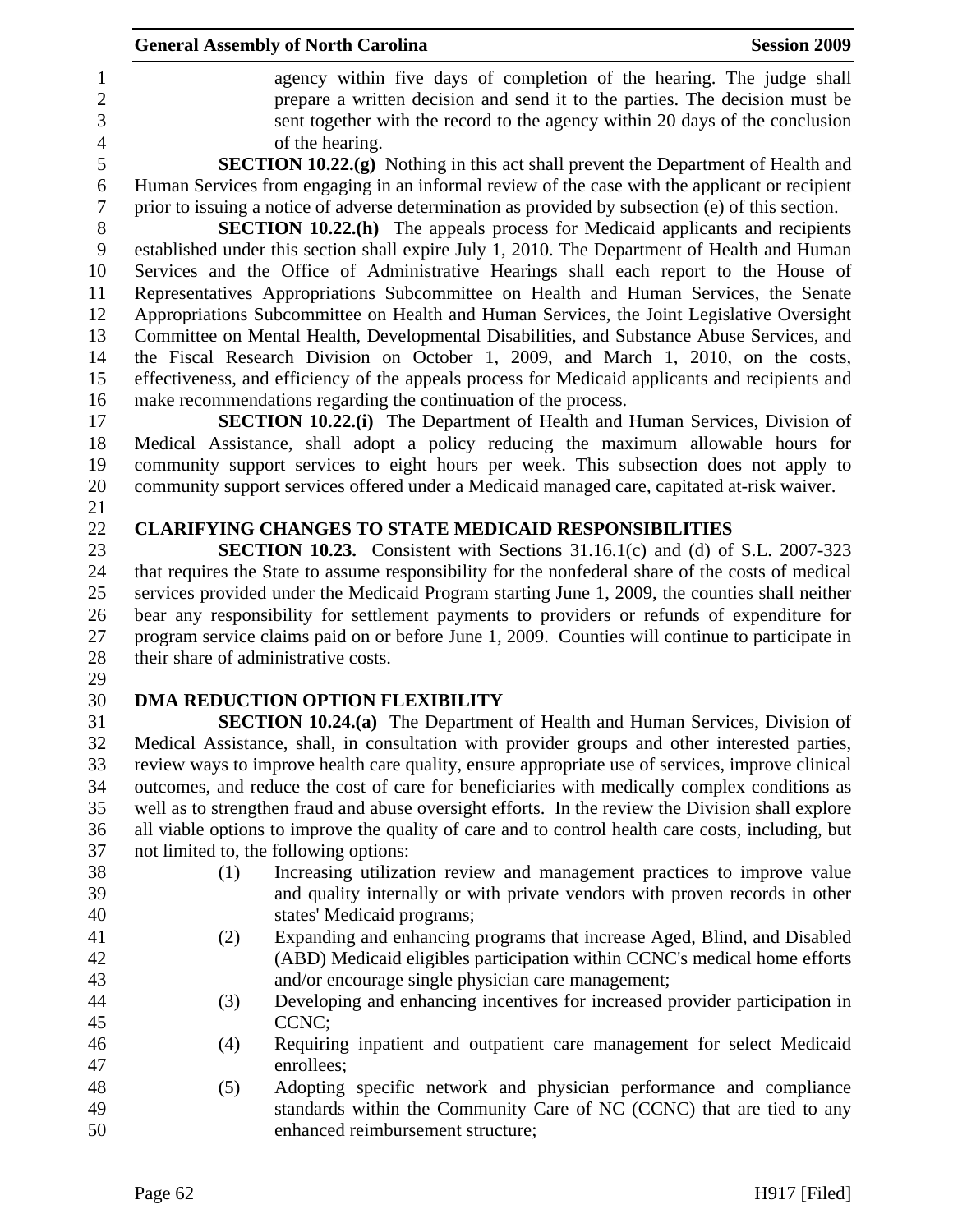|                                 |          |            | <b>General Assembly of North Carolina</b>                                                                                                                                                                                   | <b>Session 2009</b>           |
|---------------------------------|----------|------------|-----------------------------------------------------------------------------------------------------------------------------------------------------------------------------------------------------------------------------|-------------------------------|
| $\mathbf{1}$<br>$\sqrt{2}$<br>3 |          | (6)<br>(7) | Initiative to address State nursing home payment methods and to offer<br>incentives in payment methods to achieve certain quality and cost goals;<br>Initiative to control drug cost and utilization as well as to maximize |                               |
| $\overline{4}$                  |          |            | collection of supplemental rebates;                                                                                                                                                                                         |                               |
| 5                               |          | (8)        | Increasing third-party recovery and/or cost avoidance efforts, including                                                                                                                                                    |                               |
| 6                               |          |            | enhancing Medicaid fraud and abuse oversight initiatives;                                                                                                                                                                   |                               |
| $\tau$<br>$\,8\,$               |          | (9)        | Reducing or eliminating the occurrence of hospital "never events" –<br>nonreimbursement for serious and costly errors in the provision of health                                                                            |                               |
| 9                               |          |            | care services that should never happen.                                                                                                                                                                                     |                               |
| 10                              |          |            | <b>SECTION 10.24.(b)</b> In order to consider all proposals prior to preparing                                                                                                                                              |                               |
| 11                              |          |            | adjustments to the fiscal year 2010-2011 budget, the Division shall report its recommendations                                                                                                                              |                               |
| 12                              |          |            | on methods to better manage and save Medicaid costs to the Governor's Office by January 15                                                                                                                                  |                               |
| 13                              |          |            | of 2010. All proposals shall include the steps necessary for implementation, including time                                                                                                                                 |                               |
| 14                              |          |            | frames, and the amount of projected savings over a five-year period.                                                                                                                                                        |                               |
| 15                              |          |            | <b>CO-PAYMENTS FOR TICKET TO WORK</b>                                                                                                                                                                                       |                               |
| 16<br>17                        |          |            | <b>SECTION 10.25.</b> G.S. 108A-54.1 reads as rewritten:                                                                                                                                                                    |                               |
| 18                              |          |            | "§ 108A-54.1. Medicaid buy-in for workers with disabilities.                                                                                                                                                                |                               |
| 19                              | (a)      |            | Title. – This act may be cited as the Health Coverage for Workers with Disabilities                                                                                                                                         |                               |
| 20                              |          |            | Act. The Department shall implement a Medicaid buy-in eligibility category as permitted under                                                                                                                               |                               |
| 21                              |          |            | P.L. 106-170, Ticket to Work and Work Incentives Improvement Act of 1999. The Department                                                                                                                                    |                               |
| 22                              |          |            | shall establish rules, policies, and procedures to implement this act in accordance with this                                                                                                                               |                               |
| 23                              | section. |            |                                                                                                                                                                                                                             |                               |
| 24                              | (b)      |            | Definitions. – As used in this section, unless the context clearly requires otherwise:                                                                                                                                      |                               |
| 25                              |          | (1)        | "FPG" means the federal poverty guidelines.                                                                                                                                                                                 |                               |
| 26                              |          | (2)        | "HCWD" means Health Coverage for Workers With Disabilities.                                                                                                                                                                 |                               |
| 27                              |          | (3)        | "SSI" means Supplemental Security Income.                                                                                                                                                                                   |                               |
| 28                              |          | (4)        | "Ticket to Work" means the Ticket to Work and Work Incentives                                                                                                                                                               |                               |
| 29                              |          |            | Improvement Act of 1999.                                                                                                                                                                                                    |                               |
| 30                              | (c)      |            | Eligibility. - An individual is eligible for HCWD if:                                                                                                                                                                       |                               |
| 31                              |          | (1)        | The individual is at least 16 years of age and is less than 65 years of age;                                                                                                                                                |                               |
| 32                              |          | (2)        | The individual meets Social Security Disability criteria, or the individual has                                                                                                                                             |                               |
| 33                              |          |            | been enrolled in HCWD and then becomes medically improved as defined in                                                                                                                                                     |                               |
| 34                              |          |            | Ticket to Work and as further specified by the Department. An individual                                                                                                                                                    |                               |
| 35                              |          |            | shall be determined to be eligible under this section without regard to the                                                                                                                                                 |                               |
| 36<br>37                        |          |            | individual's ability to engage in, or actual engagement in, substantial gainful                                                                                                                                             |                               |
| 38                              |          |            | activity as defined in section 223 of the Social Security Act $(42 \text{ U.S.C. } \S$<br>$423(d)(4)$ ). In conducting annual redetermination of eligibility, the                                                           |                               |
| 39                              |          |            | Department may not determine that an individual participating in HCWD is                                                                                                                                                    |                               |
| 40                              |          |            | no longer disabled based solely on the individual's participation in                                                                                                                                                        |                               |
| 41                              |          |            | employment or earned income;                                                                                                                                                                                                |                               |
| 42                              |          | (3)        | The individual's unearned income does not exceed one hundred fifty percent                                                                                                                                                  |                               |
| 43                              |          |            | (150%) of FPG, and countable resources for the individual do not exceed the                                                                                                                                                 |                               |
| 44                              |          |            | resource limit for the minimum community spouse resource standard under                                                                                                                                                     |                               |
| 45                              |          |            | 42 U.S.C. § 1396r, and as further determined by the Department. In                                                                                                                                                          |                               |
| 46                              |          |            | determining an individual's countable income and resources, the Department                                                                                                                                                  |                               |
| 47                              |          |            | may not consider income or resources that are disregarded under the State                                                                                                                                                   |                               |
| 48                              |          |            | Plan's<br>financial<br>Medical<br>Assistance                                                                                                                                                                                | methodology, including<br>the |
| 49                              |          |            | sixty-five-dollar (\$65.00) disregard, impairment-related work expenses,                                                                                                                                                    |                               |
| 50                              |          |            | student earned-income exclusions, and other SSI program work incentive                                                                                                                                                      |                               |
| 51                              |          |            | income disregards; and                                                                                                                                                                                                      |                               |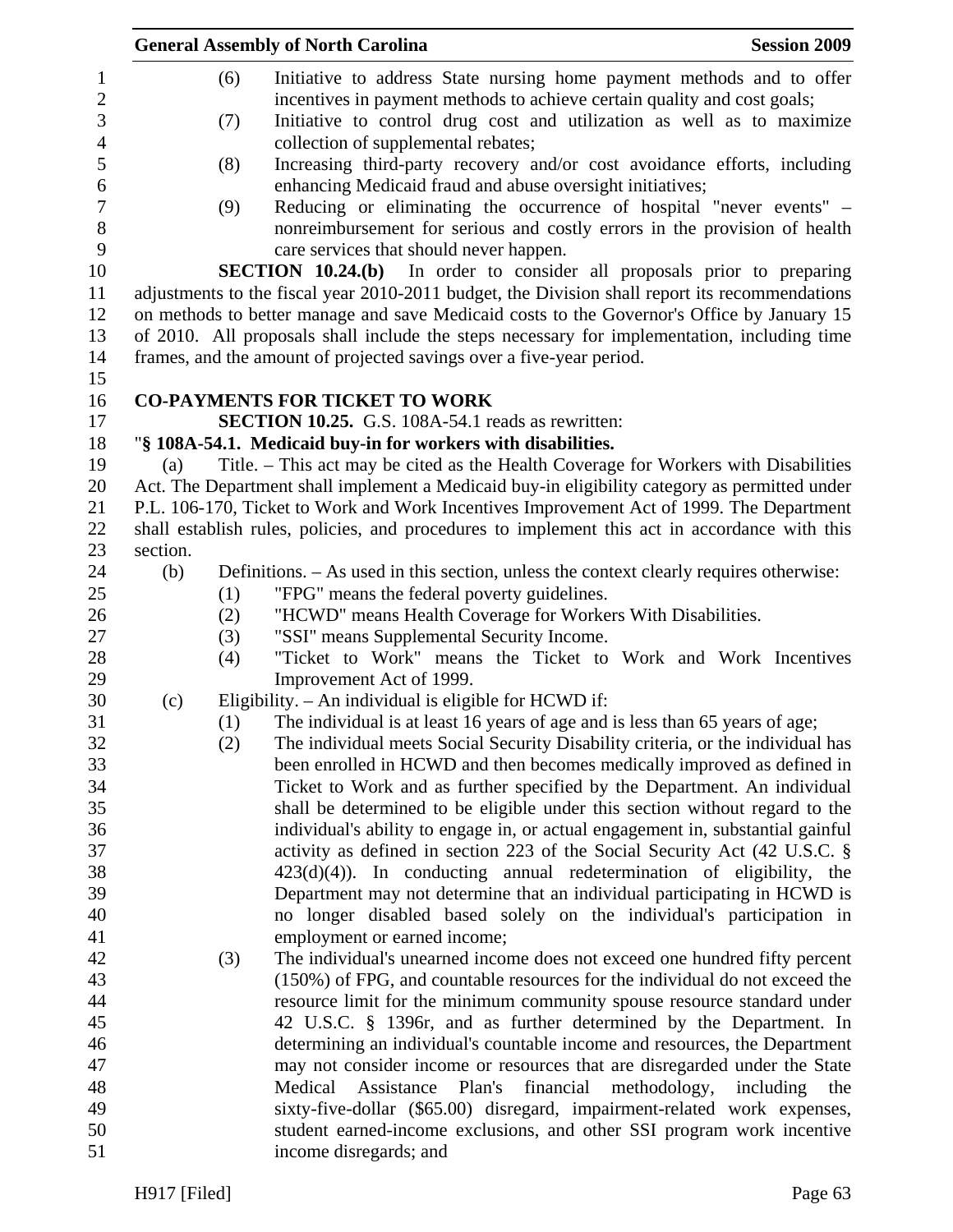|                          | <b>General Assembly of North Carolina</b><br><b>Session 2009</b>                                                                                                                                                             |
|--------------------------|------------------------------------------------------------------------------------------------------------------------------------------------------------------------------------------------------------------------------|
| 1<br>$\overline{c}$<br>3 | (4)<br>The individual is engaged in a substantial and reasonable work effort<br>(employed) as provided in this subdivision and as further defined by the<br>Department and allowable under federal law. For purposes of this |
| $\overline{4}$<br>5      | subsection, "engaged in substantial and reasonable work effort" means all of<br>the following:                                                                                                                               |
| 6<br>$\overline{7}$      | Working in a competitive, inclusive work setting, or self-employed.<br>a.<br>Earning at least the applicable minimum wage.<br>b.                                                                                             |
| $8\,$                    | Having monthly earnings above the SSI basic sixty-five-dollar<br>c.                                                                                                                                                          |
| 9<br>10                  | (\$65.00) earned-income disregard.<br>Being able to provide evidence of paying applicable Medicare, Social<br>d.                                                                                                             |
| 11<br>12                 | Security, and State and federal income taxes.<br>The Department may impose additional earnings requirements in                                                                                                               |
| 13                       | defining "engaged in substantial and reasonable work effort" for individuals                                                                                                                                                 |
| 14<br>15                 | who are eligible for HCWD based on medical improvement.<br>Individuals who participate in HCWD but thereafter become                                                                                                         |
| 16<br>17                 | unemployed for involuntary reasons, including health reasons, shall have<br>continued eligibility in HCWD for up to 12 months from the time of                                                                               |
| 18<br>19                 | involuntary unemployment, so long as the individual (i) maintains a<br>connection with the workforce, as determined by the Department, (ii) meets                                                                            |
| 20<br>21                 | all other eligibility criteria for HCWD during the period, and (iii) pays<br>applicable fees, premiums, and co-payments.                                                                                                     |
| 22                       | Fees, Premiums, and Co-Payments. – Individuals who participate in HCWD and<br>(d)                                                                                                                                            |
| 23<br>24                 | have countable income greater than one hundred fifty percent (150%) of FPG shall pay an<br>annual enrollment fee of fifty dollars (\$50.00) to their county department of social services.                                   |
| 25<br>26                 | Individuals who participate in HCWD and have countable income greater than or equal to two<br>hundred percent (200%) of FPG shall pay a monthly premium in addition to the annual fee. The                                   |
| 27<br>28                 | Department shall set a sliding scale for premiums, which is consistent with applicable federal<br>law. An individual with countable income equal to or greater than four hundred fifty percent                               |
| 29                       | $(450\%)$ of FPG shall pay not less than one hundred percent $(100\%)$ of the cost of the premium,                                                                                                                           |
| 30<br>31                 | as determined by the Department. The premium shall be based on the experience of all<br>individuals participating in the Medical Assistance Program. Individuals who participate in                                          |
| 32<br>33                 | HCWD are subject to co-payments equal to those required under the North Carolina Health<br>Choice Program. Medical Assistance Program."                                                                                      |
| 34<br>35                 | <b>ACCOUNTING FOR MEDICAID RECEIVABLES AS NONTAX REVENUE</b>                                                                                                                                                                 |
| 36                       | <b>SECTION 10.26.(a)</b> Receivables reserved at the end of the 2009-2010 and                                                                                                                                                |
| 37<br>38                 | 2010-2011 fiscal years shall, when received, be accounted for as nontax revenue for each of<br>those fiscal years.                                                                                                           |
| 39                       | <b>SECTION 10.26.(b)</b> For the 2009-2010 fiscal year, the Department of Health and                                                                                                                                         |
| 40<br>41                 | Human Services shall deposit from its revenues one hundred twenty-four million nine hundred<br>ninety four thousand nine hundred fifty four dollars (\$124,994,954) with the Department of                                   |
| 42                       | State Treasurer to be accounted for as nontax revenue. For the 2010-2011 fiscal year, the                                                                                                                                    |
| 43                       | Department of Health and Human Services shall deposit from its revenues one hundred million                                                                                                                                  |
| 44                       | dollars (\$100,000,000) with the Department of State Treasurer to be accounted for as nontax                                                                                                                                 |
| 45                       | revenue. Any revenue collected in each of the fiscal years in excess of one of the amounts                                                                                                                                   |
| 46                       | listed above shall be reserved by the State Treasurer in the Department's account for future                                                                                                                                 |
| 47                       | appropriations by the General Assembly. These deposits shall represent the return of General                                                                                                                                 |
| 48                       | Fund appropriations provided to the Department of Health and Human Services to provide                                                                                                                                       |
| 49                       | indigent care services at State-owned and operated mental hospitals. The treatment of any                                                                                                                                    |
| 50<br>51                 | revenue derived from federal programs shall be in accordance with the requirements specified<br>in the Code of Federal Regulations, Volume 2, Part 225.                                                                      |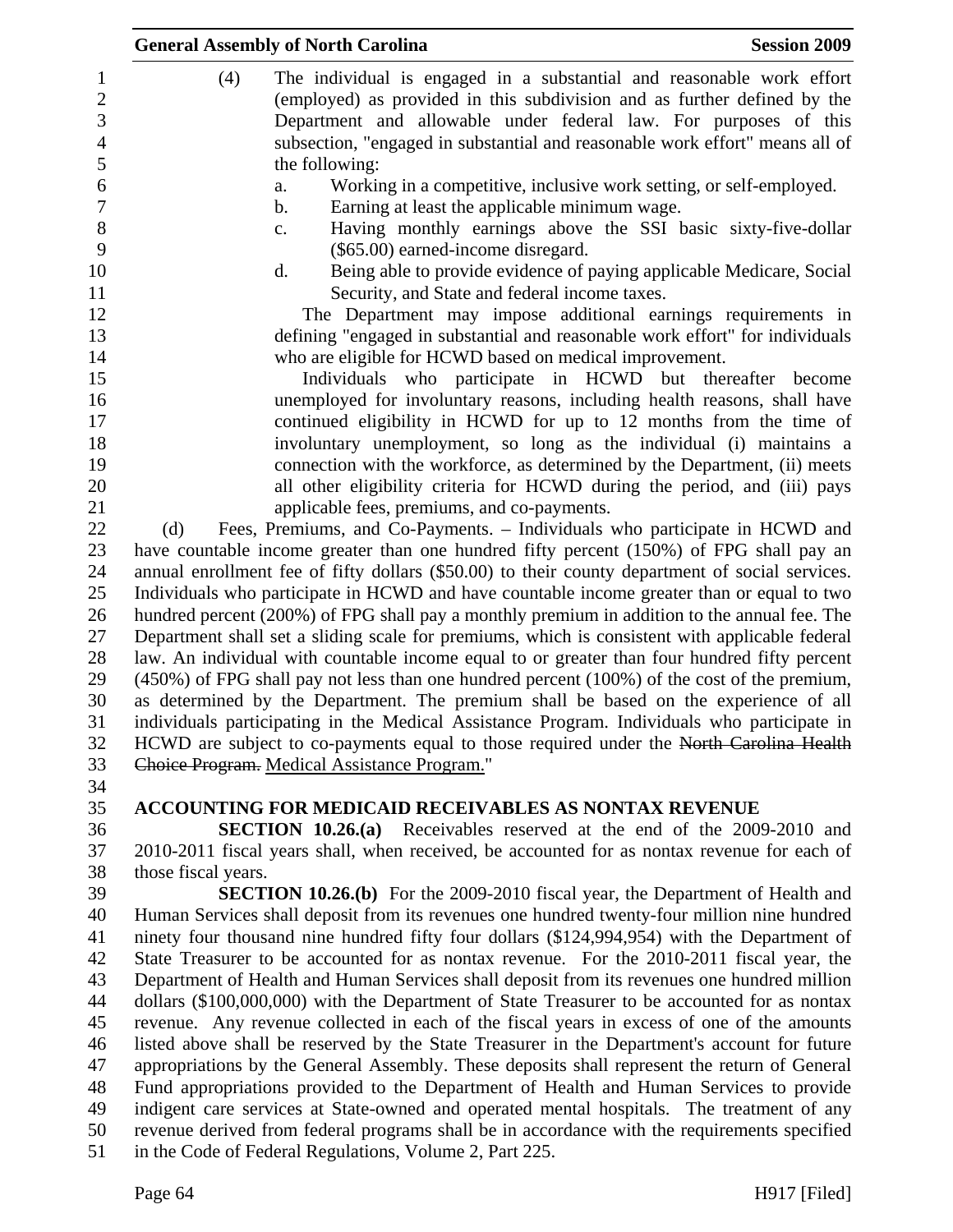| $\mathbf{1}$   |                                                                                                                                                                                      |
|----------------|--------------------------------------------------------------------------------------------------------------------------------------------------------------------------------------|
| $\overline{c}$ | PREFERRED DRUG LIST PROGRAM                                                                                                                                                          |
| 3              | <b>SECTION 10.27.(a)</b> In the event insufficient savings are realized from enhancing                                                                                               |
| $\overline{4}$ | the utilization management of the Prescription Advantage List, increasing the utilization of                                                                                         |
| 5              | generic drugs in place of brand-name drugs and increasing rebate collections on generic drugs,                                                                                       |
| 6              | the Department of Health and Human Services shall establish and implement a preferred drug                                                                                           |
| 7              | list program under the Division of Medical Assistance. The Department shall submit a medical                                                                                         |
| $8\,$          | assistance State Plan amendment to the Centers for Medicare and Medicaid Services (CMS) of                                                                                           |
| 9              | the United States Department of Health and Human Services to implement the program.                                                                                                  |
| 10             | <b>SECTION 10.27.(b)</b> The pharmaceutical and therapeutics committee of the                                                                                                        |
| 11<br>12       | Physician's Advisory Group (PAG) shall provide ongoing review of the preferred drug list.<br>Members of the committee shall submit conflict of interest disclosure statements to the |
| 13             | Department and shall have an ongoing duty to disclose conflicts of interest not included in the                                                                                      |
| 14             | original disclosure.                                                                                                                                                                 |
| 15             | <b>SECTION 10.27.(c)</b> The Department, in consultation with the PAG, shall adopt                                                                                                   |
| 16             | and publish policies and procedures relating to the preferred drug list, including:                                                                                                  |
| 17             | Guidelines for the presentation and review of drugs for inclusion on the<br>(1)                                                                                                      |
| 18             | preferred drug list,                                                                                                                                                                 |
| 19             | (2)<br>The manner and frequency of audits of the preferred drug list for                                                                                                             |
| 20             | appropriateness of patient care and cost effectiveness,                                                                                                                              |
| 21             | An appeals process for the resolution of disputes, and<br>(3)                                                                                                                        |
| 22             | Such other policies and procedures as the Department deems necessary and<br>(4)                                                                                                      |
| 23             | appropriate.                                                                                                                                                                         |
| 24             | The Department and the pharmaceutical and therapeutics committee shall consider                                                                                                      |
| 25             | all therapeutic classes of prescription drugs for inclusion on the preferred drug list, except                                                                                       |
| 26             | medications for treatment of human immunodeficiency virus or acquired immune deficiency                                                                                              |
| 27             | syndrome, shall not be subject to consideration for inclusion on the preferred drug list.                                                                                            |
| 28             | The Department shall maintain an updated preferred drug list in electronic format                                                                                                    |
| 29             | and shall make the list available to the public on the Department's Internet Web site.                                                                                               |
| 30             | The Department shall: (i) enter into a multistate purchasing pool; (ii) negotiate                                                                                                    |
| 31             | directly with manufacturers or labelers; or (iii) contract with a pharmacy benefit manager for                                                                                       |
| 32             | negotiated discounts or rebates for all prescription drugs under the medical assistance program                                                                                      |
| 33             | in order to achieve the lowest available price for such drugs under such program.                                                                                                    |
| 34             | The Department may negotiate supplemental rebates from manufacturers that are in                                                                                                     |
| 35             | addition to those required by Title XIX of the federal Social Security Act. The committee shall                                                                                      |
| 36             | consider a product for inclusion on the preferred drug list if the manufacturer provides a                                                                                           |
| 37<br>38       | supplemental rebate. The Department may procure a sole source contract with an outside entity<br>or contractor to conduct negotiations for supplemental rebates.                     |
| 39             | <b>SECTION 10.27.(d)</b> This section becomes effective if the Department cannot                                                                                                     |
| 40             | demonstrate by June 1, 2010, that twenty million seven hundred ninety-one thousand two                                                                                               |
| 41             | hundred sixty-four dollars (\$20,791,264) in prescription drug savings have been realized by                                                                                         |
| 42             | employing the methods outlined in subsection (a) of this section.                                                                                                                    |
| 43             |                                                                                                                                                                                      |
| 44             | MEDICAID MANAGEMENT INFORMATION SYSTEM (MMIS) FUNDS                                                                                                                                  |
| 45             | <b>SECTION 10.28.</b> The sum of eleven million seventy-one thousand five hundred                                                                                                    |
| 46             | two dollars (\$11,071,502) for fiscal year 2009-2010 and nine million eight hundred twenty                                                                                           |
| 47             | thousand six hundred eighty-nine dollars (\$9,820,689) for fiscal year 2010-2011 is appropriated                                                                                     |
| 48             | from prior year earned revenues received by the Department of Health and Human Services for                                                                                          |
| 49             | the Medicaid Management Information System (MMIS) replacement project. These funds                                                                                                   |
| 50             | shall be deposited to the Department's information technology budget code and will be used to                                                                                        |
| 51             | match federal funds for the procurement, design, development, and implementation of the new                                                                                          |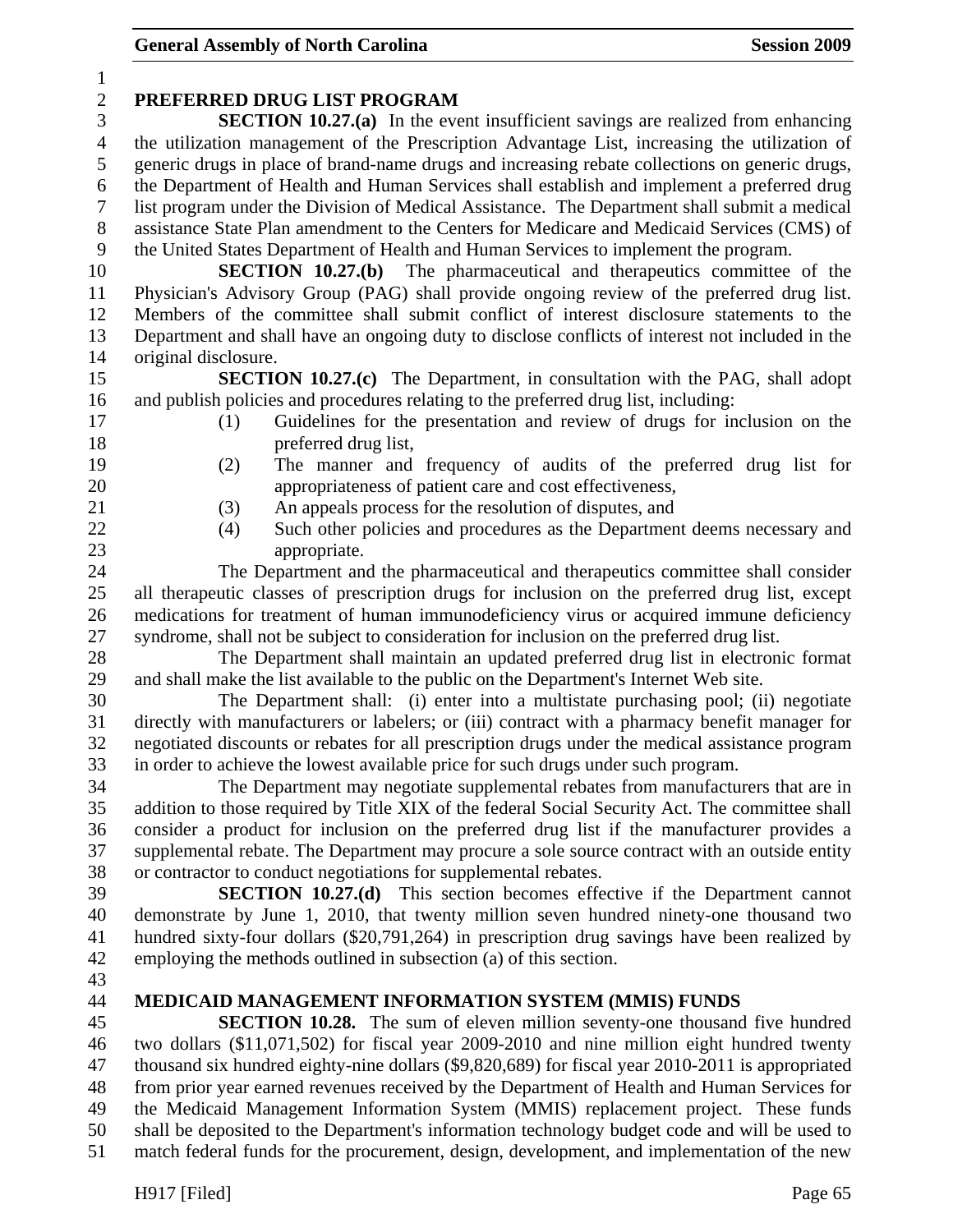|                |                                                                                                                                                              | <b>General Assembly of North Carolina</b><br><b>Session 2009</b>                                                                                   |  |  |
|----------------|--------------------------------------------------------------------------------------------------------------------------------------------------------------|----------------------------------------------------------------------------------------------------------------------------------------------------|--|--|
| $\mathbf{1}$   |                                                                                                                                                              | MMIS system and to fund the central management of the project. In the event that prior year                                                        |  |  |
| $\overline{2}$ | earned revenue is not received in these amounts, the Department is authorized with approval of                                                               |                                                                                                                                                    |  |  |
| 3              |                                                                                                                                                              | the Office of State Budget and Management to use other over-realized receipts to the level                                                         |  |  |
| $\overline{4}$ | appropriated in this section for MMIS expenditures.                                                                                                          |                                                                                                                                                    |  |  |
| $\mathfrak{S}$ |                                                                                                                                                              |                                                                                                                                                    |  |  |
| 6              |                                                                                                                                                              | <b>MEDICAID FALSE CLAIMS</b>                                                                                                                       |  |  |
| $\tau$         |                                                                                                                                                              | <b>SECTION 10.29.(a)</b> G.S. 108A-70.11(5) reads as rewritten:                                                                                    |  |  |
| $8\,$          | "(5)                                                                                                                                                         | "Medical Assistance Program" means the Medical Assistance Program                                                                                  |  |  |
| 9              |                                                                                                                                                              | established pursuant to G.S. 108A-54 and includes the North Carolina                                                                               |  |  |
| 10             |                                                                                                                                                              | Division of Medical Assistance and or its fiscal agent."                                                                                           |  |  |
| 11             |                                                                                                                                                              | <b>SECTION 10.29.(b)</b> G.S. 108A-70.12(a) reads as rewritten:                                                                                    |  |  |
| 12             |                                                                                                                                                              | "§ 108A-70.12. Liability for certain acts; damages; effect of repayment.                                                                           |  |  |
| 13             | (a)                                                                                                                                                          | Liability for Certain Acts. - It shall be unlawful for any provider of medical                                                                     |  |  |
| 14<br>15       |                                                                                                                                                              | assistance under the Medical Assistance Program to:to do any of the following:                                                                     |  |  |
| 16             | (1)                                                                                                                                                          | Knowingly present, or cause to be presented to the Medical Assistance<br>Program a false or fraudulent claim for payment or approval; or approval. |  |  |
| 17             | (2)                                                                                                                                                          | Knowingly make, use, or cause to be made or used a false record or                                                                                 |  |  |
| 18             |                                                                                                                                                              | statement to get a false or fraudulent claim paid or approved by the Medical                                                                       |  |  |
| 19             |                                                                                                                                                              | Assistance Program. Program.                                                                                                                       |  |  |
| 20             | $\left(3\right)$                                                                                                                                             | Conspire to defraud the Medical Assistance Program by obtaining a false or                                                                         |  |  |
| 21             |                                                                                                                                                              | fraudulent claim allowed or paid.                                                                                                                  |  |  |
| 22             | $\left(4\right)$                                                                                                                                             | Knowingly make, use, or cause to be made or used, a false record or                                                                                |  |  |
| 23             |                                                                                                                                                              | statement to conceal, avoid, or decrease an obligation to pay or transmit                                                                          |  |  |
| 24             |                                                                                                                                                              | money or property to the Medical Assistance Program. Each claim presented                                                                          |  |  |
| 25             |                                                                                                                                                              | or caused to be presented in violation of this section is a separate violation."                                                                   |  |  |
| 26             |                                                                                                                                                              | <b>SECTION 10.29.(c)</b> G.S. 108A-70.12(b)(1) reads as rewritten:                                                                                 |  |  |
| 27             | " $(b)$                                                                                                                                                      | Damages. -                                                                                                                                         |  |  |
| 28             | (1)                                                                                                                                                          | Except as provided in subdivision (2) of this subsection, a court shall assess                                                                     |  |  |
| 29             |                                                                                                                                                              | against any provider of medical assistance under the Medical Assistance                                                                            |  |  |
| 30             |                                                                                                                                                              | Program who violates this section a civil penalty of not less than five                                                                            |  |  |
| 31<br>32       |                                                                                                                                                              | thousand <u>five hundred</u> dollars $(*5,000)(\$5,500)$ and not more than ten                                                                     |  |  |
| 33             |                                                                                                                                                              | thousand dollars (\$10,000) eleven thousand dollars (\$11,000) plus three<br>times the amount of damages which the Medicaid Medical Assistance     |  |  |
| 34             |                                                                                                                                                              | Program sustained because of the act of the provider."                                                                                             |  |  |
| 35             |                                                                                                                                                              | <b>SECTION 10.29.(d)</b> Article 2 of Chapter 108A of the General Statutes is amended                                                              |  |  |
| 36             |                                                                                                                                                              | by adding the following new Part to read:                                                                                                          |  |  |
| 37             |                                                                                                                                                              | "Part 7A. Civil Action by Private Persons for Provider False Claims.                                                                               |  |  |
| 38             |                                                                                                                                                              | "§ 108A-70.17. Civil action filed by private persons.                                                                                              |  |  |
| 39             | (a)                                                                                                                                                          | A person may initiate a civil action for a violation of G.S. 108A-70.12 on behalf of                                                               |  |  |
| 40             |                                                                                                                                                              | the person and the State. The action shall be brought in the name of the State. The action may                                                     |  |  |
| 41             |                                                                                                                                                              | be dismissed prior to service of the complaint upon the defendant under subsection (c) of this                                                     |  |  |
| 42             |                                                                                                                                                              | section only if the court and the Attorney General have given written consent to the dismissal                                                     |  |  |
| 43             |                                                                                                                                                              | and their reasons for consenting.                                                                                                                  |  |  |
| 44             | (b)                                                                                                                                                          | A copy of the complaint and written disclosure of substantially all material evidence                                                              |  |  |
| 45             |                                                                                                                                                              | and information the person possesses shall be served on the State. The complaint shall be filed                                                    |  |  |
| 46             |                                                                                                                                                              | in camera, shall remain under seal for at least 120 days, and shall not be served on the                                                           |  |  |
| 47             |                                                                                                                                                              | defendant until the court so orders. The State may elect to intervene and proceed with the                                                         |  |  |
| 48             | action within 120 days after it receives both the complaint and the material evidence and                                                                    |                                                                                                                                                    |  |  |
| 49             | information. The State may, for good cause shown, move the court for a partial lifting of the<br>seal to facilitate the investigative process or settlement. |                                                                                                                                                    |  |  |
| 50             |                                                                                                                                                              |                                                                                                                                                    |  |  |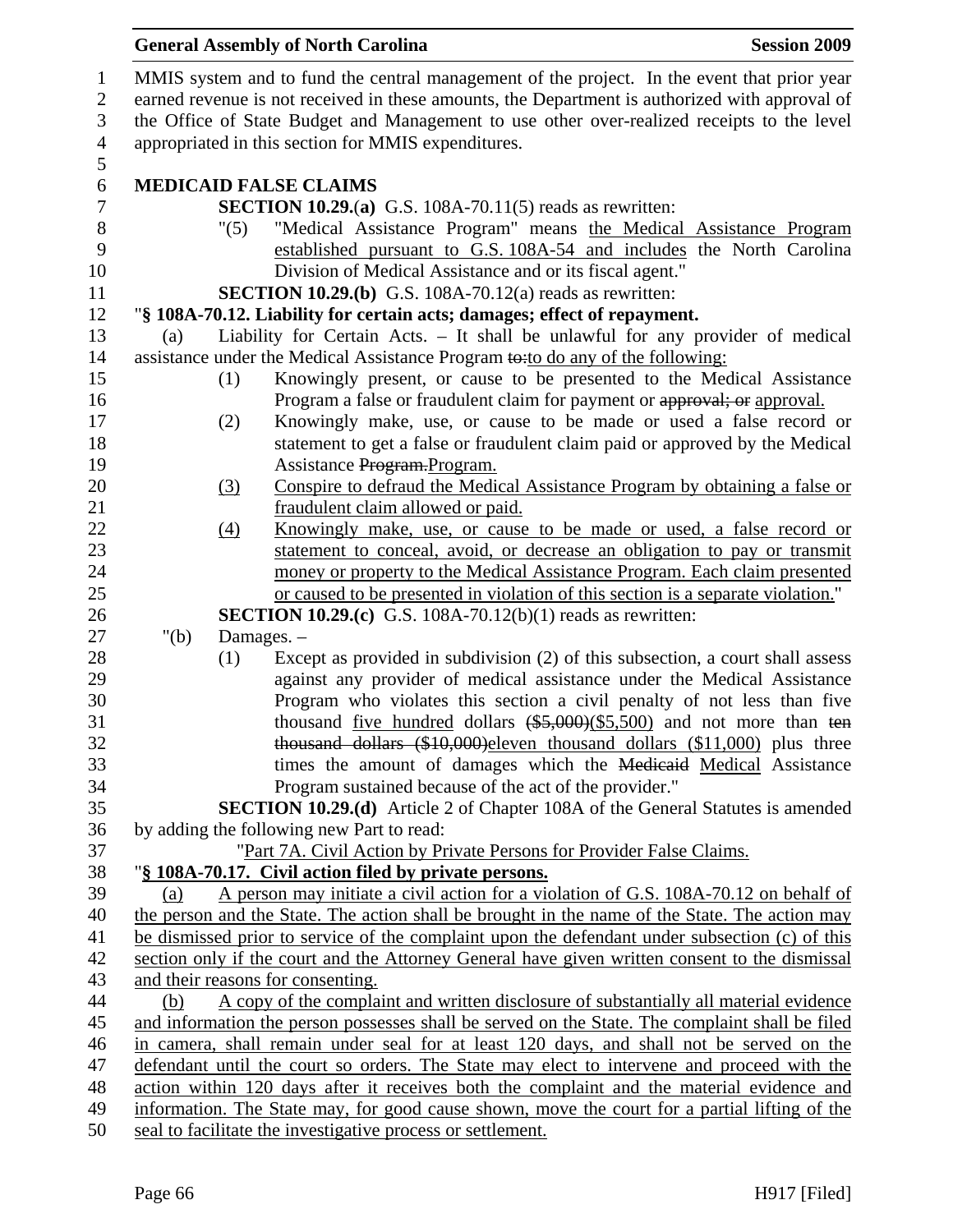|                  |                                | <b>General Assembly of North Carolina</b>                                                             | <b>Session 2009</b> |
|------------------|--------------------------------|-------------------------------------------------------------------------------------------------------|---------------------|
| $\mathbf{1}$     | (c)                            | The State may, for good cause shown, move the court for extensions of the time                        |                     |
| $\overline{2}$   |                                | during which the complaint remains under seal. Any of these motions may be supported by               |                     |
| 3                |                                | affidavits or other submission in camera. The time period to respond to any complaint filed           |                     |
| $\overline{4}$   |                                | under this section shall commence 21 days after the complaint is unsealed and served upon the         |                     |
| 5                | defendant.                     |                                                                                                       |                     |
| $\boldsymbol{6}$ | (d)                            | Before the expiration of the 120-day period or any extensions obtained under                          |                     |
| $\boldsymbol{7}$ |                                | subsection (c) of this section, the State shall either proceed with the action, in which case the     |                     |
| $8\,$            |                                | action shall be conducted by the State, or notify the court that it declines to take over the action, |                     |
| 9                |                                | in which case the person initiating the action shall have the right to prosecute the action.          |                     |
| 10               | (e)                            | When a person initiates an action under this section, no person other than the State                  |                     |
| 11               |                                | may intervene or bring a related action based on the facts underlying the pending action. If          |                     |
| 12               |                                | another action is filed based on the facts underlying the pending action while the complaint is       |                     |
| 13               |                                | sealed under subsections (b) and (c) of this section, the court may consolidate the actions or        |                     |
| 14               | dismiss the subsequent action. |                                                                                                       |                     |
| 15               |                                | "§ 108A-70.17A. Rights of private plaintiff and State.                                                |                     |
| 16               | (a)                            | If the State proceeds with the action, it shall have the primary responsibility for                   |                     |
| 17               |                                | prosecuting the action and shall not be bound by any act of the person initiating the action. The     |                     |
| 18               |                                | person bringing the action shall have the right to continue as a party to the action, subject to the  |                     |
| 19               | limitations of this section.   |                                                                                                       |                     |
| 20               | (b)                            | The State may dismiss the action notwithstanding the objections of the person                         |                     |
| 21               |                                | initiating the action if the person has been notified by the State of the filing of the motion, and   |                     |
| 22               |                                | the court has provided the person with an opportunity for a hearing on the motion.                    |                     |
| 23               | (c)                            | The State may settle the action with the defendant notwithstanding the objections of                  |                     |
| 24               |                                | the person initiating the action if the court determines, after a hearing, that the proposed          |                     |
| 25               |                                | settlement is fair, adequate, and reasonable under all the circumstances. Upon a showing of           |                     |
| 26               |                                | good cause, such hearing may be held in camera.                                                       |                     |
| 27               | (d)                            | If the State proceeds with the action, the court may, in its discretion, impose                       |                     |
| 28               |                                | limitations on the person's participation in the litigation as set forth in subsection (e) of this    |                     |
| 29               |                                | section. Such limitations must be imposed after any of the following:                                 |                     |
| 30               | (1)                            | A showing by the State that unrestricted participation during the course of                           |                     |
| 31               |                                | the litigation by the person initiating the action would interfere with or                            |                     |
| 32               |                                | unduly delay the State's prosecution of the case, or would be repetitious,                            |                     |
| 33               |                                | irrelevant, or for purposes of harassment.                                                            |                     |
| 34               | (2)                            | A showing by the defendant that unrestricted participation during the course                          |                     |
| 35               |                                | of the litigation by the person initiating the action would be for purposes of                        |                     |
| 36               |                                | harassment or would cause the defendant undue burden or unnecessary                                   |                     |
| 37               |                                | expense.                                                                                              |                     |
| 38               | <u>(e)</u>                     | Limitations on participation of the person initiating the action shall include all of the             |                     |
| 39               | <u>following:</u>              |                                                                                                       |                     |
| 40               | <u>(1)</u>                     | Limiting the number of witnesses the person may call.                                                 |                     |
| 41               | (2)                            | Limiting the length of the testimony of such witnesses.                                               |                     |
| 42               | (3)                            | Limiting the person's cross-examination of witnesses.                                                 |                     |
| 43               | (4)                            | Other limits on the participation by the person initiating the action in the                          |                     |
| 44               |                                | litigation as the court deems appropriate.                                                            |                     |
| 45               | (f)                            | If the State elects not to proceed with the action, the person who initiated the action               |                     |
| 46               |                                | shall have the right to conduct the action. If the State so requests, it shall be served with copies  |                     |
| 47               |                                | of all pleadings filed in the action and shall be supplied with copies of all deposition transcripts  |                     |
| 48               |                                | at the State's expense. When a person initiating the action proceeds with the action, the court,      |                     |
| 49               |                                | without limiting the status and rights of the person initiating the action, may nevertheless          |                     |
| 50               |                                | permit the State to intervene at a later date upon a showing of good cause.                           |                     |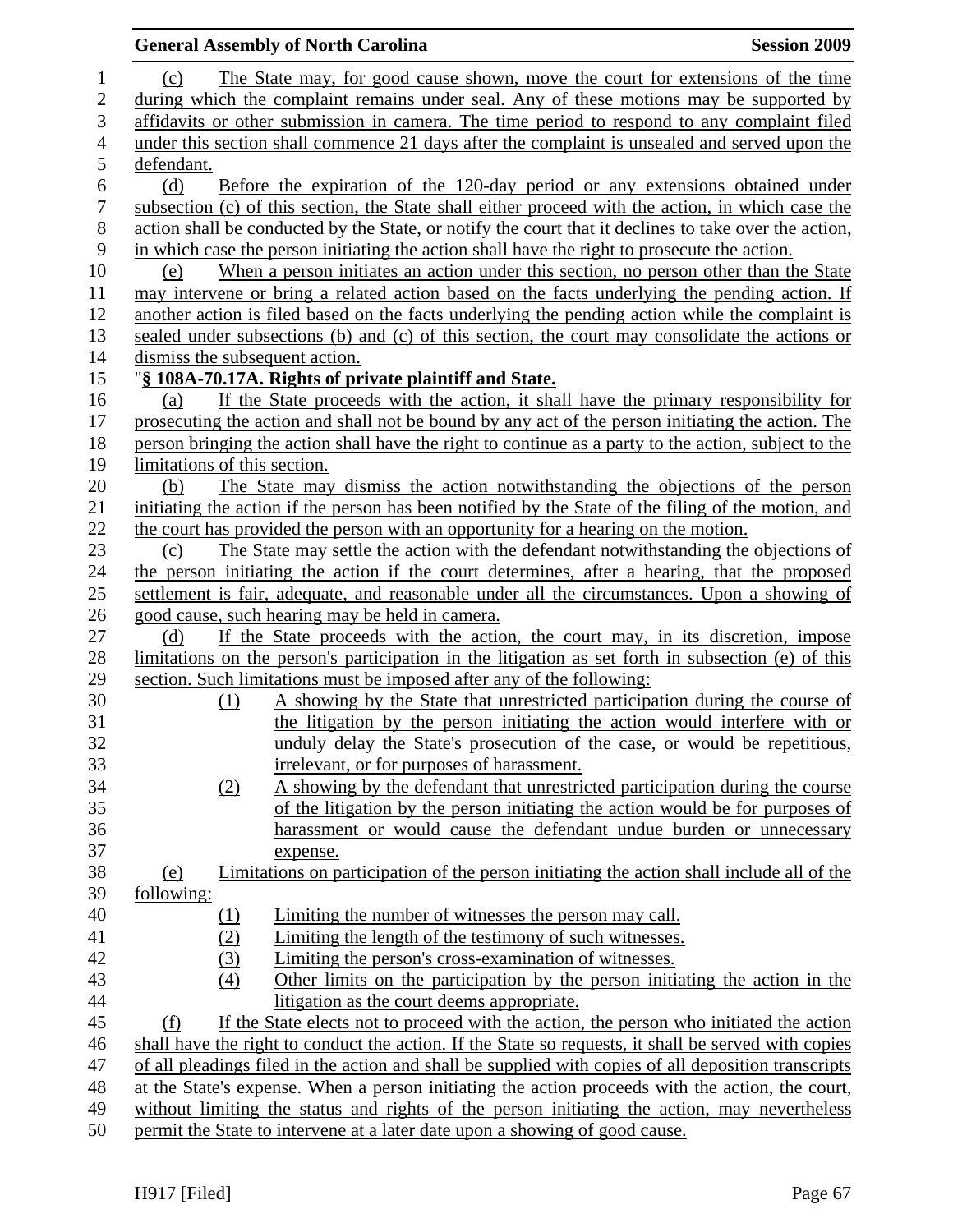#### **General Assembly of North Carolina Session 2009 Session 2009**

1 (g) Whether or not the State proceeds with the action, upon a showing by the State that 2 certain actions of discovery by the person initiating the action would interfere with the State's 3 investigation or prosecution of a criminal or civil matter arising out of the same facts, the court 4 may stay the discovery for a period of not more than 60 days. The showing by the State shall be 5 conducted in camera. The court may extend the 60-day period upon a further showing in 6 camera that the State has pursued the criminal or civil investigation or proceedings with 7 reasonable diligence and any proposed discovery in the civil action will interfere with the 8 ongoing criminal or civil investigation or prosecution of the criminal or civil matter. 9 (h) Notwithstanding G.S. 108A-70.17(b), the State may elect to pursue its claim 10 through any alternate remedy available to the State, including any administrative proceeding to 11 determine a civil money penalty. Any finding of fact or conclusion of law made in the alternate 12 proceeding that has become final shall be conclusive on all parties to an action under this Part. 13 For purposes of this subsection, a finding or conclusion is final if it has been finally determined 14 on appeal by a court of competent jurisdiction of the State, if the time for filing an appeal with 15 respect to the finding or conclusion has expired, or if the finding or conclusions are not subject 16 to judicial review. 17 "**§ 108A-70.17B. Award to qui tam plaintiff.** 18 (a) Except as otherwise provided in this section, if the State proceeds with an action 19 brought by a person under G.S. 108A-70.17, the person shall receive at least fifteen percent 20 (15%) but not more than twenty-five percent (25%) of the proceeds of the action or settlement 21 of the claim, if any, depending upon the extent to which the person substantially contributed to 22 the prosecution of the action. The plaintiff's share in the proceeds of the action or settlement is 23 administrative costs of the action. A share of the proceeds of an action or settlement of the 24 claim shall not be awarded to the person initiating the action in State court under this Part if the 25 person has received or may receive a share of the proceeds or settlement of an action or claim 26 on the same facts brought in federal court. Where the action is one that the court finds to be 27 based primarily on disclosures of specific information, other than information proved by the 28 person initiating the action, relating to allegations or transactions in a criminal, civil, or 29 administrative hearing, in a legislative, administrative, or State Auditor's report, hearing, audit, 30 or investigation, or from the news media, the court may reduce the award under this subsection 31 to such sums as it considers appropriate, but in no case more than ten percent (10%) of the 32 proceeds of the action, taking into account the significance of the information and the role of 33 the person initiating the action in advancing the case to litigation. 34 (b) If the State does not proceed with an action, the person initiating the action or 35 settling the claim shall receive an amount that the court decides is reasonable for collecting the 36 civil penalty and damages, if awarded. The amount shall be not less than twenty-five percent 37 (25%) and not more than thirty percent (30%) of the proceeds of the action or settlement and 38 shall be paid out of the proceeds. 39 (c) Notwithstanding subsections (a) and (b) of this section, if the person initiating the 40 action is a person who primarily planned and initiated the violation of G.S. 108A-70.12 upon 41 which the action was brought, that person shall be dismissed as a qui tam plaintiff and shall not 42 receive any share of the proceeds of the action. If the person initiating the action is convicted of 43 criminal conduct arising from the person's role in the violation of G.S. 108A-70.12, that person 44 shall be dismissed from the civil action and shall not receive any share of the proceeds of the 45 action. The dismissal shall not prejudice the right of the State to continue the action. 46 (d) If the State does not proceed with the action and the person initiating the action 47 conducts the action, the court may award to the defendant its reasonable attorneys' fees and 48 expenses if the defendant prevails in the action and if the court finds that the claim of the 49 person bringing the action was clearly frivolous, clearly vexatious, or brought primarily for 50 purposes of harassment.

51 "**§ 108A-70.17C. Certain actions barred.**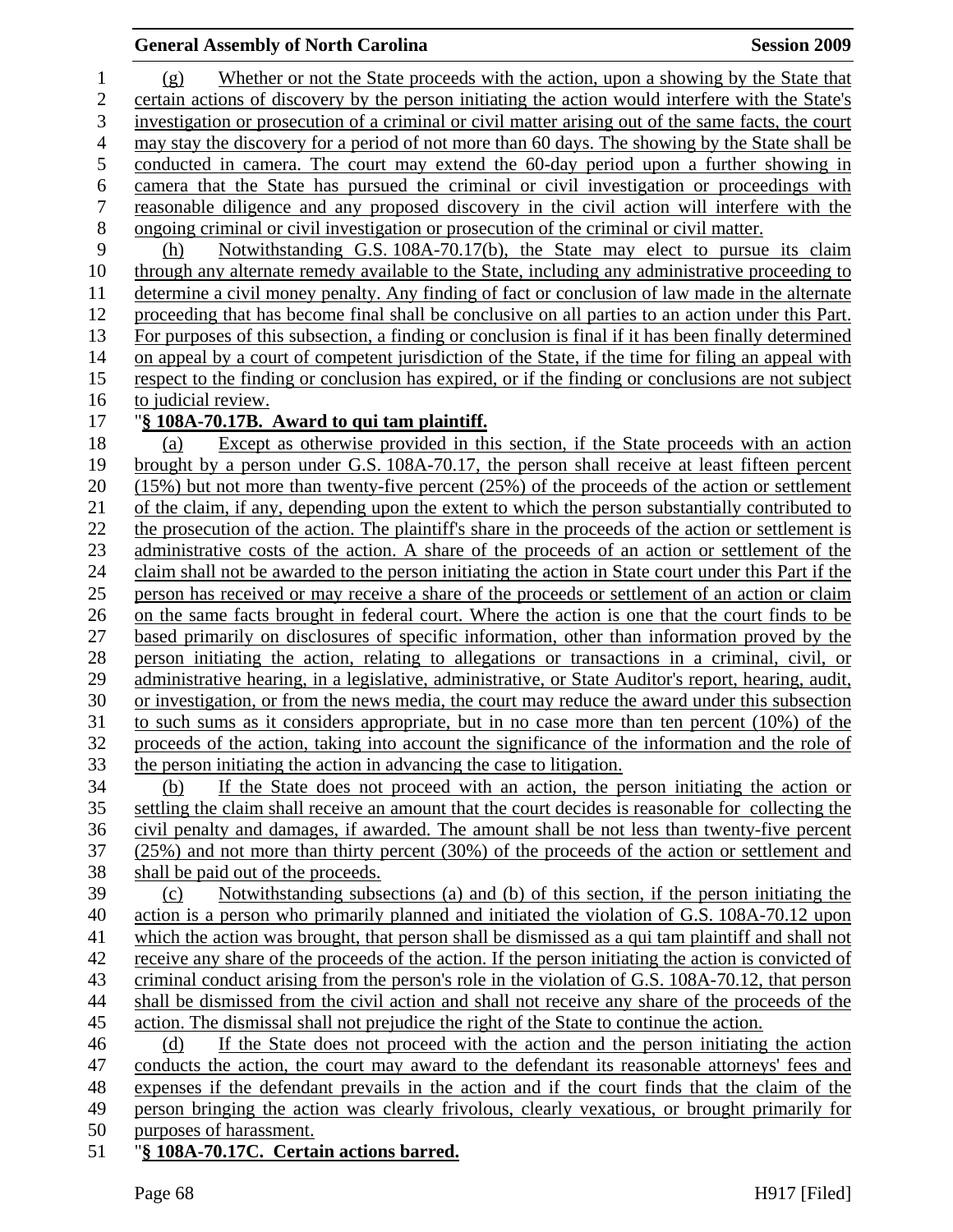## **General Assembly of North Carolina**  Session 2009 **Session 2009** 1 (a) No court shall have jurisdiction over an action brought under this Part based on 2 information discovered by a present or former employee of the State or a political subdivision 3 of the State during the course of the present or former employee's employment unless that 4 employee first, in good faith, exhausted existing internal procedures for reporting and seeking 5 recovery of the falsely claimed sums through official channels, and unless the State or political 6 subdivision failed to act on the information provided within a reasonable period of time. 7 (b) In no event may a person bring an action under this Part that is based upon 8 allegations or transactions that are the subject of a criminal action, civil action, or an 9 administrative proceeding in which the State is already a party. 10 (c) No court shall have jurisdiction over an action under this Part based upon the public 11 disclosure of allegations or transactions in a criminal, civil, or administrative hearing, in a 12 legislative, administrative, or State Auditor's report, hearing, audit, or investigation, or from the 13 news media, unless the action is brought by the Attorney General, or the person initiating the 14 action is an original source of the information. For purposes of this section, "original source" 15 means an individual who has direct and independent knowledge of the information on which 16 the allegations are based and has voluntarily provided the information to the State before filing 17 an action under this Part that is based on the information. 18 (d) The State is not liable for expenses a person incurs in bringing an action under this 19 Part. 20 (e) G.S. 108A-70.14 and G.S. 108A-70.15 apply to this Part. 21 "**§ 108A-70.17D. Procedure; statute of limitations.** 22 (a) A civil action under this Part may not be brought after the later of either of the 23 following: 24 (1) More than six years after the date on which the violation is committed. 25 (2) More than three years after the date when facts material to the right of the 26 action are known or reasonably should have been known by the official of 27 the State charged with responsibility to act in the circumstances. 28 (b) If the civil action is brought under subdivision (a)(2) of this section, it may not be 29 brought more than 10 years after the date on which the violation is committed." 30 **SECTION 10.29.(e)** G.S. 108A-70.15 reads as rewritten: 31 "**§ 108A-70.15. Employee remedies.**  32 (a) In the absence of fraud or malice, no person who furnishes information to officials 33 of the State responsible for investigating false claims violations shall be liable for damages in a 34 civil action for any oral or written statement made or any other action that is necessary to 35 supply information required pursuant to this Part. Part or Part 7A of this Article. 36 (b) Any employee of a provider who is discharged, demoted, suspended, threatened, 37 harassed, or in any other manner discriminated against in the terms and conditions of 38 employment by the employee's employer because of lawful acts done by the employee on 39 behalf of the employee or others in furtherance of an action under G.S. 108A-70.12, 40 G.S. 108A-70.12, or Part 7A of this Article, including investigation for, initiation of, testimony 41 for, or assistance in an action filed or to be filed under G.S. 108A-70.12, G.S. 108A-70.12, or 42 Part 7A of this Article, shall be entitled to all relief necessary to make the employee whole. 43 Relief shall include reinstatement with the same seniority status as the employee would have 44 had but for the discrimination, two times the amount of back pay, interest on the back pay, and 45 compensation for any special damages sustained as a result of the discrimination, including 46 litigation costs and reasonable attorneys' fees. An employee may bring an action in the 47 appropriate court for the relief provided in this section."

48 **SECTION 10.29.(f)** Provided that the Medicaid False Claims State legislation is 49 adopted, and the State legislation meets federal Center for Medicare and Medicaid Services 50 criteria to receive ten percent (10%) bonuses subject to the False Claims Act, the Department of 51 Health and Humans Services, Division of Medical Assistance, shall transfer three hundred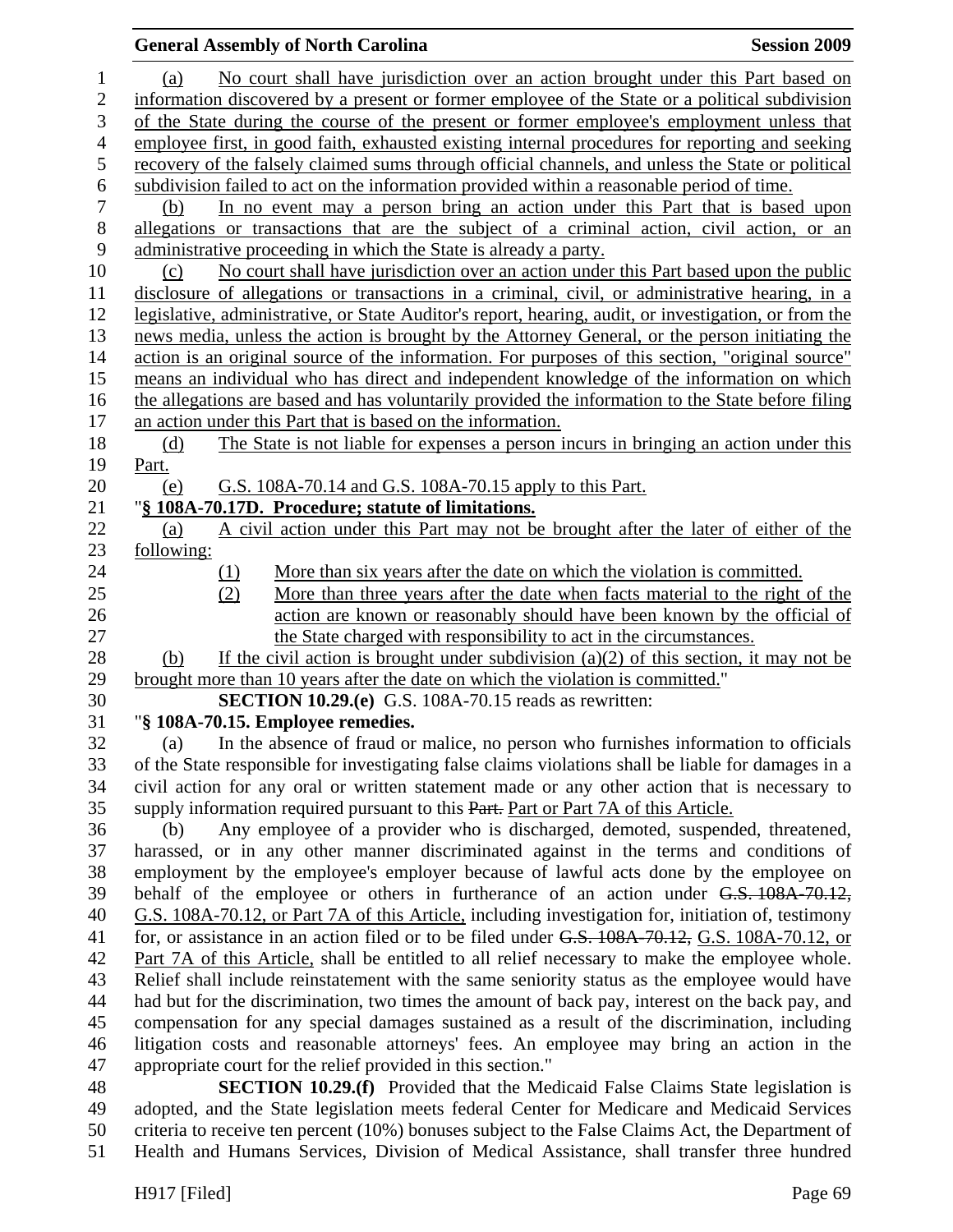## General Assembly of North Carolina **Session 2009**

1 fifty-two thousand one hundred thirty-six dollars (\$352,136) in fiscal year 2010-2011, and each 2 year thereafter, to fund five permanent staff positions at the Attorney General's Office 3 necessary to implement the Medicaid False Claims Act.

4

# 5 **FREEZE MEDICAID PROVIDER RATES**

6 **SECTION 10.30.** The Department of Health and Human Services shall freeze rates 7 for fiscal year 2009-2010 for most Medicaid providers at the level authorized in fiscal year 8 2008-2009. The rate freeze applies to all Medicaid private and public providers with the 9 following exceptions: federally qualified health clinics, rural health centers, state institutions, 10 outpatient hospital, pharmacy, and the noninflationary components of the case-mix 11 reimbursement system for nursing facilities. Medicaid rates predicated upon Medicare fee 12 schedules shall follow Medicare reductions but not Medicare increases unless federally 13 required. Inflationary increases for Medicaid providers paying provider fees (private ICF-MRs 14 and nursing facilities) can occur if the State share of the increases can be funded with provider 15 fees.

16

#### 17 **NON-MEDICAID REIMBURSEMENT CHANGES**

18 **SECTION 10.31.** Providers of medical services under the various State programs, 19 other than Medicaid, offering medical care to citizens of the State shall be reimbursed at rates 20 no more than those under the North Carolina Medical Assistance Program.

21 The Department of Health and Human Services may reimburse hospitals at the full 22 prospective per diem rates without regard to the Medical Assistance Program's annual limits on 23 hospital days. When the Medical Assistance Program's per diem rates for inpatient services and 24 its interim rates for outpatient services are used to reimburse providers in non-Medicaid 25 medical service programs, retroactive adjustments to claims already paid shall not be required.

26 Notwithstanding the provisions of this section, the Department of Health and 27 Human Services may negotiate with providers of medical services under the various 28 Department of Health and Human Services programs, other than Medicaid, for rates as close as 29 possible to Medicaid rates for the following purposes: contracts or agreements for medical 30 services and purchases of medical equipment and other medical supplies. These negotiated 31 rates are allowable only to meet the medical needs of its non-Medicaid eligible patients, 32 residents, and clients who require such services which cannot be provided when limited to the 33 Medicaid rate.

34 Maximum net family annual income eligibility standards for services in these 35 programs shall be as follows:

| 36 | <b>DSB</b> Medical Eye Care          | 125% FPL |
|----|--------------------------------------|----------|
| 37 | DSB Independent Living $< 55$        | 125% FPL |
| 38 | <b>DSB</b> Independent Living 55>    | 200% FPL |
| 39 | <b>DSB</b> Vocational Rehabilitation | 125% FPL |
| 40 | DVR Independent Living               | 125% FPL |
| 41 | <b>DVR Vocational Rehabilitation</b> | 125% FPL |

42 The Department of Health and Human Services shall contract at, or as close as 43 possible to, Medicaid rates for medical services provided to residents of State facilities of the 44 Department.

45

## 46 **DATA COLLECTION AND CASE MANAGEMENT SYSTEMS**

47 **SECTION 10.32.** The sum of one million five hundred thousand dollars 48 (\$1,500,000) is appropriated from Budget Code 67425, Fund Code 6725, and Fund Code 6726, 49 to Budget Code 24410 for Information Technology Projects in the Department of Health and 50 Human Services, Division of Central Management and Support, for the Data Collection and 51 Case Management Systems initiative. This initiative will also be supported with federal funds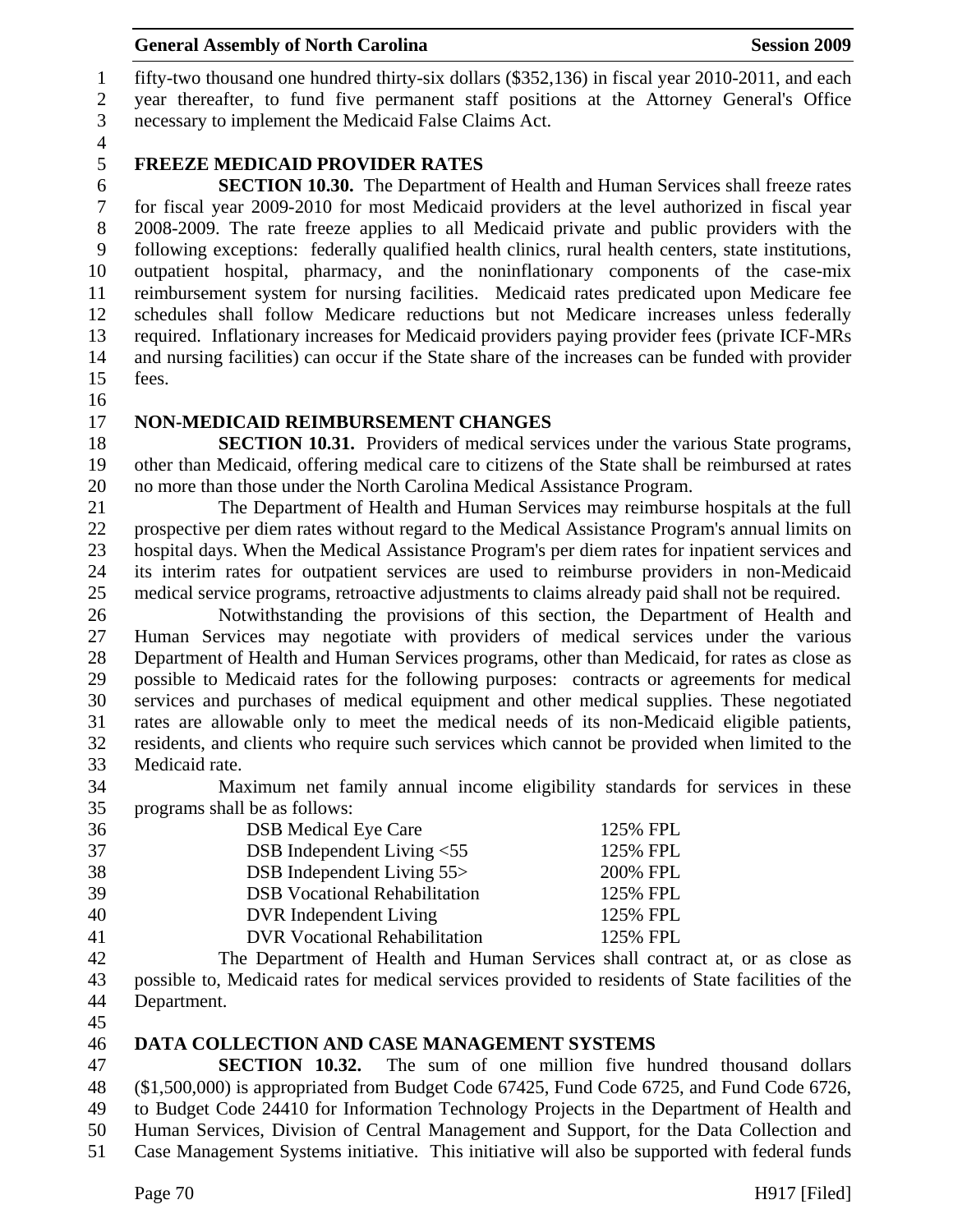#### **General Assembly of North Carolina**  Session 2009 **Session 2009**

1 from the Rehabilitation Act. These funds shall be used for the development and implementation 2 of a data collection and case management information systems to replace the current system in 3 use by the Division of Services for the Blind, the Division of Services for the Deaf and Hard of 4 Hearing, and for the Division of Vocational Rehabilitation Services. Whenever possible, the 5 Department shall use federal funds first and State funds from Budget Code 67425 only as 6 necessary. In accordance with G.S. 143C-1-2(b), funds appropriated for this project shall not 7 revert to the fund from which they came until the project is complete. 8

## 9 **VITAL RECORDS FEES**

10 **SECTION 10.33.** G.S. 130A-93.1 reads as rewritten:

# 11 "**§ 130A-93.1. Fees for vital records copies or search; automation fund.**

- 12 (a) The State Registrar shall collect, process, and utilize fees for services as follows:
- 13 (1) A fee not to exceed fifteen twenty-four dollars (\$15.00) (\$24.00) shall be 14 charged for issuing any copy a first copy of a vital record or for conducting a 15 routine search of the files for the record when no copy is made. A fee of 16 fifteen dollars (\$15.00) shall be charged for each additional certificate copy 17 requested from the same search. When certificates are issued or searches 18 conducted for statewide issuance by local agencies using databases 19 maintained by the State Registrar, the local agency shall charge this these fee 20 **fees and shall <del>forward five dollars</del>** (\$5.00) of this fee retain ten dollars 21 (\$10.00) of these fees to cover local administrative costs and forward the 22 remaining fee to the State Registrar.
- 23 (2) A fee not to exceed fifteen (\$15.00) in-State and twenty dollars (\$20.00) 24 out-of-state shall be charged in addition to the fee charged under subdivision 25 (a) (1) of this subsection and to for all shipping and commercial charges 26 when expedited service is specifically requested.
- 27 (2a) The fee for a copy of a computer or microform database shall not exceed the
- 
- 28 cost to the agency of making and providing the copy. 29 (3) Except as provided in subsection (b) of this section, fees collected under this

30 subsection shall be used by the Department for public health purposes.

31 (b) The Vital Records Automation Account is established as a nonreverting account 32 within the Department. Five dollars (\$5.00) of each fee collected pursuant to subdivision (a)(1) 33 shall be credited to this Account. The Department shall use the revenue in the Account to fully 34 automate and maintain the vital records system. When funds sufficient to fully automate and 35 maintain the system have accumulated in the Account, fees shall no longer be credited to the 36 Account but shall be used as specified in subdivision (a)(3) of this section."

37

# 38 **CHANGES TO COMMUNITY-FOCUSED ELIMINATING HEALTH DISPARITIES**  39 **INITIATIVE**

40 **SECTION 10.34.(a)** Funds appropriated in this act from the General Fund to the 41 Department of Health and Human Services for the Community-Focused Eliminating Health 42 Disparities Initiative (CFEHDI) shall be used to provide grants-in-aid to local public health 43 departments, American Indian tribes, and faith-based and community-based organizations to 44 close the gap in the health status of African-Americans, Hispanics/Latinos, and American 45 Indians as compared to the health status of white persons. These grants shall focus on the use of 46 preventive measures to support healthy lifestyles. The areas of focus on health status shall be 47 infant mortality, HIV-AIDS and sexually transmitted infections, cancer, diabetes, and 48 homicides and motor vehicle deaths.

49 **SECTION 10.34.(b)** Funds appropriated in this act to the Department of Health 50 and Human Services, Division of Public Health, for the Health Disparities Initiative shall be 51 awarded as a grant-in-aid to honor the memory of the following recently deceased members of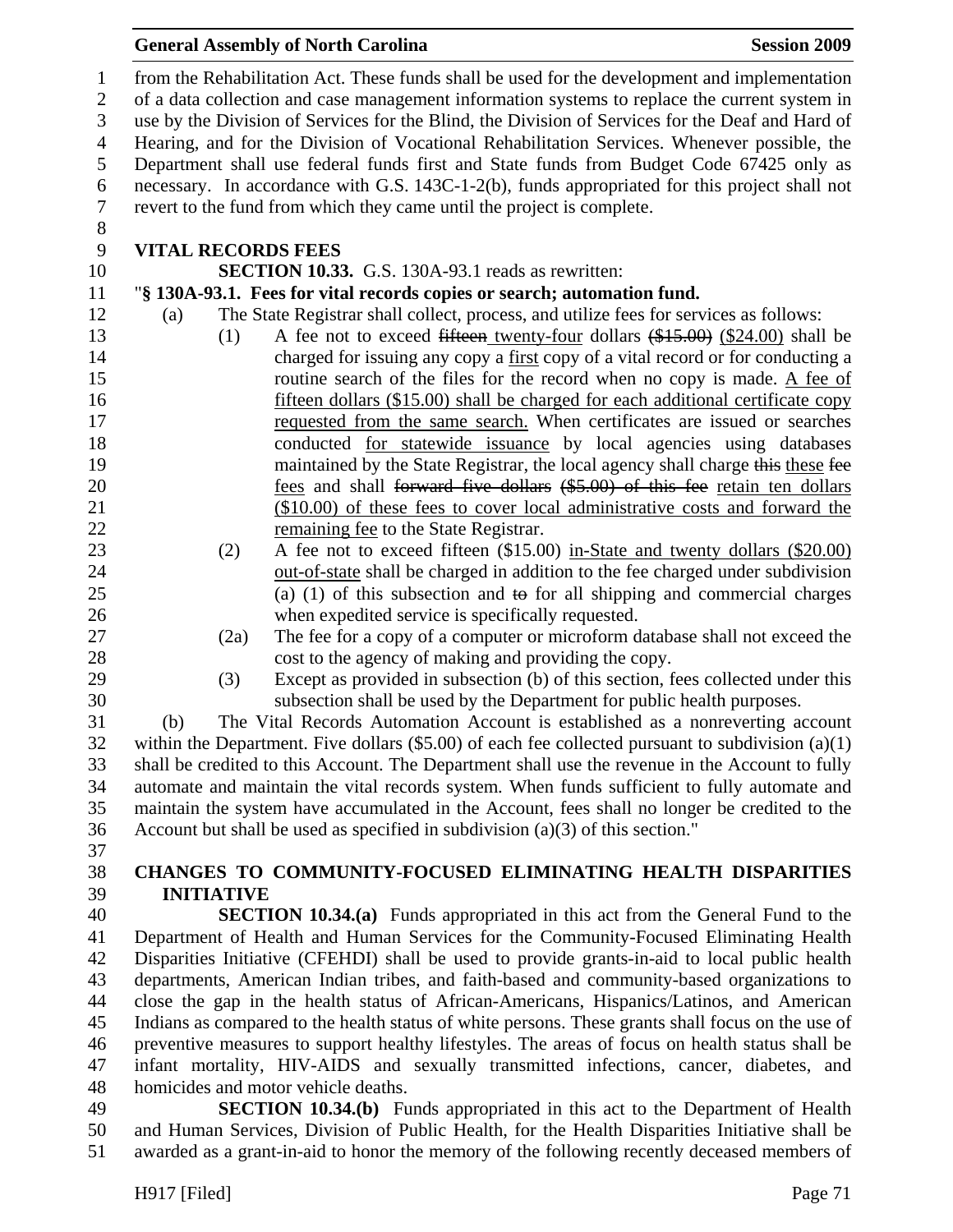1 the General Assembly: Bernard Allen, John Hall, Robert Holloman, Howard Hunter, Jeanne

2 Lucas, and William Martin. These funds shall be used for concerted efforts to address large 3 gaps in health status among North Carolinians who are African-American, as well as disparities

4 among other minority populations in North Carolina.

5 **SECTION 10.34.(c)** The Department of Health and Human Services shall report 6 on the following with respect to funds appropriated to the CFEHDI for the 2009-2010 and 7 2010-2011 fiscal years. The report shall address for each fiscal year:

- 8 (1) Which community programs and local health departments received CFEHDI 9 grants.
- 10 (2) What amount of funding did each program or local health department 11 receive.
- 
- 12 (3) Which of the minority populations were served by the programs or local 13 health departments.
- -
	- 14 (4) Which counties were served by the programs or local health departments.
	- 15 (5) What activities were planned and implemented by the programs or local 16 health departments to fulfill the community focus of the CFEHDI program.

17 The Department shall solicit from the grantees their observations and 18 recommendations on ways the CFEHDI program can best accomplish its goals. The report shall 19 also include specific activities undertaken pursuant to subsection (a) of this section to address 20 large gaps in health status among North Carolinians who are African-American and other 21 minority populations in this State. The Department shall submit the report not later than 22 January 15, 2010, to the House of Representatives Appropriations Subcommittee on Health and 23 Human Services, the Senate Appropriations Committee on Health and Human Services, and the 24 Fiscal Research Division.

25

# 26 **FUNDS FOR SCHOOL NURSES**

27 **SECTION 10.35.(a)** All funds appropriated for the school nurse initiative shall be 28 used to supplement and not supplant other State, local, or federal funds appropriated or 29 allocated for this purpose. Communities shall maintain their current level of effort and funding 30 for school nurses. These funds shall not be used for funding nurses for State agencies. All 31 funds shall be used for direct services.

32 **SECTION 10.35.(b)** All school nurses funded with State funds shall participate, as 33 needed, in child and family teams. 34

# 35 **AIDS DRUG ASSISTANCE PROGRAM**

36 **SECTION 10.36.** For the 2009-2010 and 2010-2011 fiscal years, the Department 37 may, within existing ADAP Program resources, adjust the financial eligibility criterion of the 38 ADAP up to an amount not exceeding three hundred percent (300%) of the federal poverty 39 level in order to serve as many eligible North Carolinians living with HIV disease as possible 40 within existing resources plus any new federal resources. If a waiting list develops as a result of 41 the eligibility criterion being raised, the Department shall give first priority to those individuals 42 on the waiting list with income at or below one hundred twenty-five percent (125%) of the 43 federal poverty level, and second priority to those individuals with income above one hundred 44 twenty-five percent (125%) and at or below two hundred fifty percent (250%) of federal 45 poverty guidelines.

46

# 47 **PHYSICIAN SERVICES**

48 **SECTION 10.37.** With the approval of the Office of State Budget and 49 Management, the Department of Health and Human Services may use funds appropriated in 50 this act for across-the-board salary increases and performance pay to offset similar increases in 51 the costs of contracting with private and independent universities for the provision of physician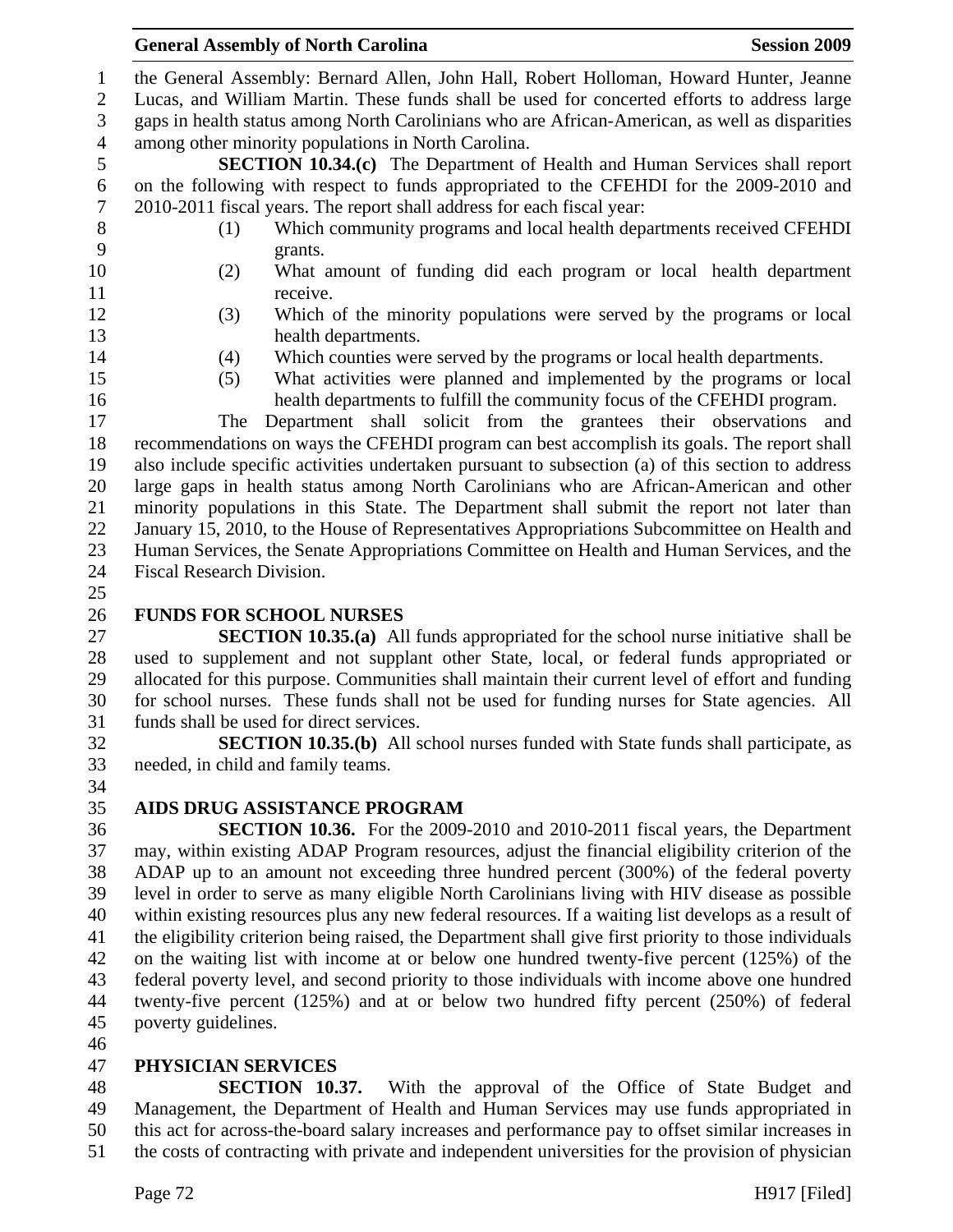1 services to clients in facilities operated by the Division of Mental Health, Developmental 2 Disabilities, and Substance Abuse Services. This offsetting shall be done in the same manner 3 as is currently done with the constituent institutions of The University of North Carolina.

4

# 5 **LIABILITY INSURANCE**

6 **SECTION 10.38.(a)** The Secretary of the Department of Health and Human 7 Services and the Secretary of the Department of Correction may provide medical liability 8 coverage not to exceed one million dollars (\$1,000,000) per incident on behalf of employees of 9 the Departments licensed to practice medicine or dentistry, on behalf of all licensed physicians 10 who are faculty members of The University of North Carolina who work on contract for the 11 Division of Mental Health, Developmental Disabilities, and Substance Abuse Services for 12 incidents that occur in Division programs, and on behalf of physicians in all residency training 13 programs from The University of North Carolina who are in training at institutions operated by 14 the Department of Health and Human Services. This coverage may include commercial 15 insurance or self-insurance and shall cover these individuals for their acts or omissions only 16 while they are engaged in providing medical and dental services pursuant to their State 17 employment or training.

18 **SECTION 10.38.(b)** The coverage provided under this section shall not cover any 19 individual for any act or omission that the individual knows or reasonably should know 20 constitutes a violation of the applicable criminal laws of any state or the United States or that 21 arises out of any sexual, fraudulent, criminal, or malicious act or out of any act amounting to 22 willful or wanton negligence.

23 **SECTION 10.38.(c)** The coverage provided pursuant to this section shall not 24 require any additional appropriations and shall not apply to any individual providing 25 contractual service to the Department of Health and Human Services, with the exception that 26 coverage may include physicians in all residency training programs from The University of 27 North Carolina who are in training at institutions operated by the Department of Health and 28 Human Services and licensed physicians who are faculty members of The University of 29 North Carolina who work for the Division of Mental Health, Developmental Disabilities, and 30 Substance Abuse Services.

31

### 32 **FUNDS FOR JIM "CATFISH" HUNTER CHAPTER OF THE ALS ASSOCIATION**

33 **SECTION 10.39.** Funds appropriated in this act for the Jim "Catfish" Hunter 34 Chapter of the ALS Association shall be expended only for services provided within North 35 Carolina.

36

# 37 **NORTH CAROLINA FAMILIES ACCESSING SERVICES THROUGH**  38 **TECHNOLOGY (NC FAST) FUNDS**

39 **SECTION 10.41.** The sum of eighteen million three hundred twenty-seven 40 thousand four hundred seventy-eight dollars (\$18,327,478) is appropriated from Budget Code 41 24441, Fund Code 2006, to the Department of Health and Human Services, Division of Central 42 Management Services, for the 2009-2010 fiscal year. These funds shall be used for the 43 development and implementation of North Carolina Families Accessing Services Through 44 Technology (NC FAST). Funds will be placed in the Department's information technology 45 budget code and will match federal funds for project implementation.

46

# 47 **CHILD SUPPORT PROGRAM/ENHANCED STANDARDS**

48 **SECTION 10.42.** The Department of Health and Human Services shall implement 49 and maintain performance standards for each of the State and county child support enforcement 50 offices across the State. These performance standards shall include the following:

- 51 (1) Cost per collections.
	- H917 [Filed] Page 73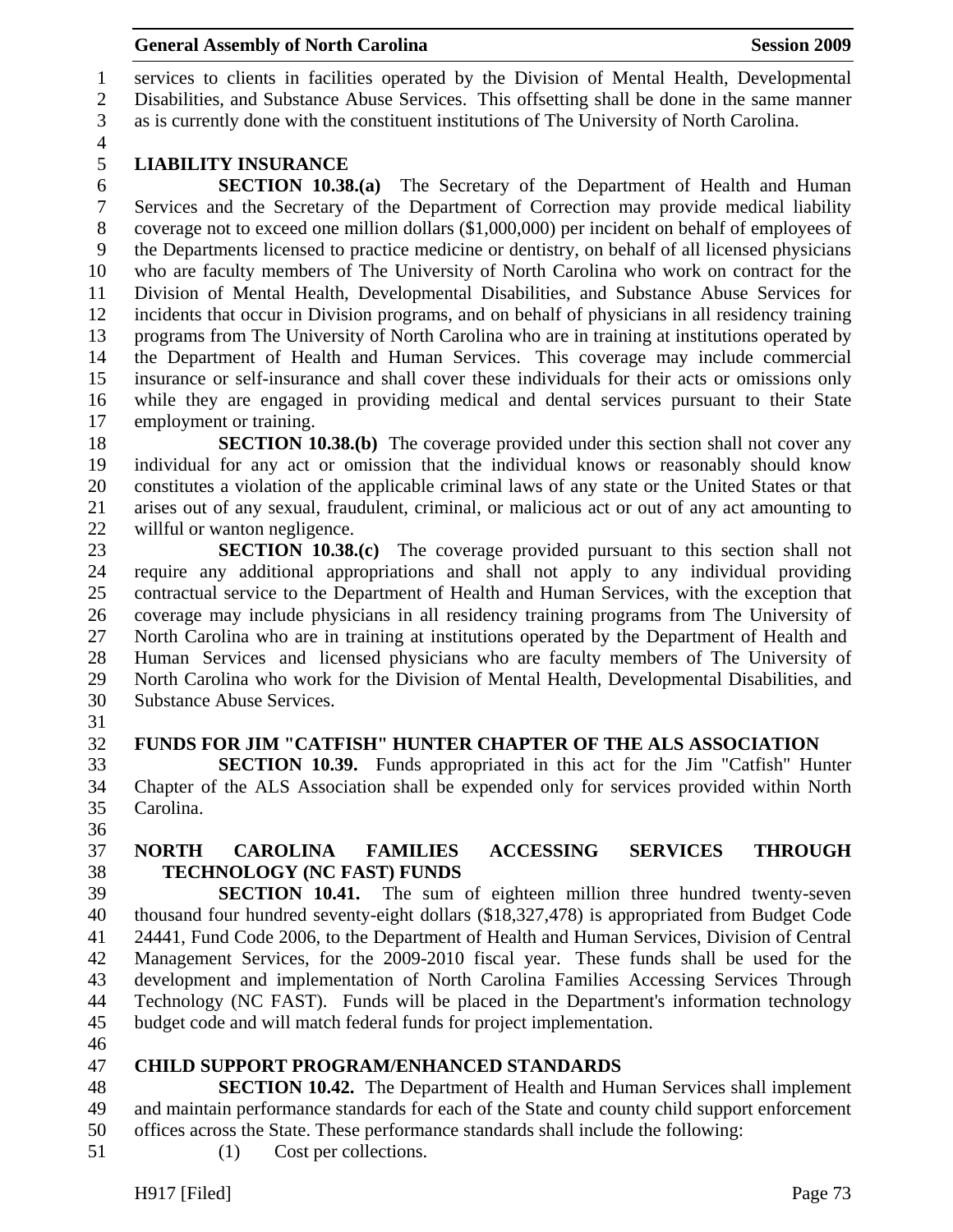|                  | <b>General Assembly of North Carolina</b>                                                         | <b>Session 2009</b> |
|------------------|---------------------------------------------------------------------------------------------------|---------------------|
| 1                | Consumer satisfaction.<br>(2)                                                                     |                     |
| $\overline{c}$   | (3)<br>Paternity establishments.                                                                  |                     |
| 3                | Administrative costs.<br>(4)                                                                      |                     |
| $\overline{4}$   | Orders established.<br>(5)                                                                        |                     |
| 5                | Collections on arrearages.<br>(6)                                                                 |                     |
| 6                | Location of absent parents.<br>(7)                                                                |                     |
| $\boldsymbol{7}$ | Other related performance measures.<br>(8)                                                        |                     |
| $8\,$            | The Department of Health and Human Services shall monitor the performance of                      |                     |
| $\boldsymbol{9}$ | each office and shall implement a system of reporting that allows each local office to review its |                     |
| 10               | performance as well as the performance of other local offices. The Department of Health and       |                     |
| 11               | Human Services shall publish an annual performance report that shall include the statewide and    |                     |
| 12               | local office performance of each child support office.                                            |                     |
| 13               |                                                                                                   |                     |
| 14               | <b>CHANGES TO FOSTER CARE AND ADOPTION ASSISTANCE PAYMENTS</b>                                    |                     |
| 15               | <b>SECTION 10.43.(a)</b> The maximum rates for State participation in the foster care             |                     |
| 16               | assistance program are established on a graduated scale as follows:                               |                     |
| 17               | \$475.00 per child per month for children aged birth through 5;<br>(1)                            |                     |
| 18               | \$581.00 per child per month for children aged 6 through 12; and<br>(2)                           |                     |
| 19               | \$634.00 per child per month for children aged 13 through 18.<br>(3)                              |                     |
| 20               | <b>SECTION 10.43.(b)</b> The maximum rates for the State adoption assistance program              |                     |
| 21               | are established consistent with the foster care rates as follows:                                 |                     |
| 22               | \$475.00 per child per month for children aged birth through 5;<br>(1)                            |                     |
| 23               | \$581.00 per child per month for children aged 6 through 12; and<br>(2)                           |                     |
| 24               | \$634.00 per child per month for children aged 13 through 18.<br>(3)                              |                     |
| 25               | <b>SECTION 10.43.(c)</b> In addition to providing board payments to foster and                    |                     |
| 26               | adoptive families of HIV-infected children, as prescribed in Section 23.28 of Chapter 324 of      |                     |
| 27               | the 1995 Session Laws, any additional funds remaining that were appropriated for this purpose     |                     |
| 28               | shall be used to provide medical training in avoiding HIV transmission in the home.               |                     |
| 29               | SECTION 10.43.(d) The maximum rates for the State participation in HIV foster                     |                     |
| 30               | care and adoption assistance are established on a graduated scale as follows:                     |                     |
| 31               | \$800.00 per child per month with indeterminate HIV status;<br>(1)                                |                     |
| 32               | \$1,000 per child per month confirmed HIV-infected, asymptomatic;<br>(2)                          |                     |
| 33               | \$1,200 per child per month confirmed HIV-infected, symptomatic; and<br>(3)                       |                     |
| 34               | \$1,600 per child per month terminally ill with complex care needs.<br>(4)                        |                     |
| 35               | SECTION $10.43(e)$<br>The State and a county participating in foster care and                     |                     |
| 36               | adoption assistance shall each contribute fifty percent (50%) of the nonfederal share of the cost |                     |
| 37               | of care for a child placed by a county department of social services or child placing agency in a |                     |
| 38               | family foster home or residential child care facility. A county shall be held harmless from       |                     |
| 39               | contributing fifty percent (50%) of the nonfederal share of the cost for a child placed in a      |                     |
| 40               | family foster home or residential child setting under an agreement with that provider as of       |                     |
| 41               | October 31, 2008, until the child leaves foster care or experiences a placement change.           |                     |
| 42               | <b>SECTION 10.43.(f)</b> The Department of Health and Human Services may establish                |                     |
| 43               | foster care and adoption assistance rates based on the United States Department of Agriculture    |                     |
| 44               | (USDA) 'Expenditures on Children by Families' index subject to State appropriations for each      |                     |
| 45               | fiscal year.                                                                                      |                     |
| 46               |                                                                                                   |                     |
| 47               | <b>CHILD CARING INSTITUTIONS</b>                                                                  |                     |
| 48               | <b>SECTION 10.44.</b> Until the Social Services Commission adopts rules setting                   |                     |
| 49               | standardized rates for child caring institutions as authorized under G.S. 143B-153(8), the        |                     |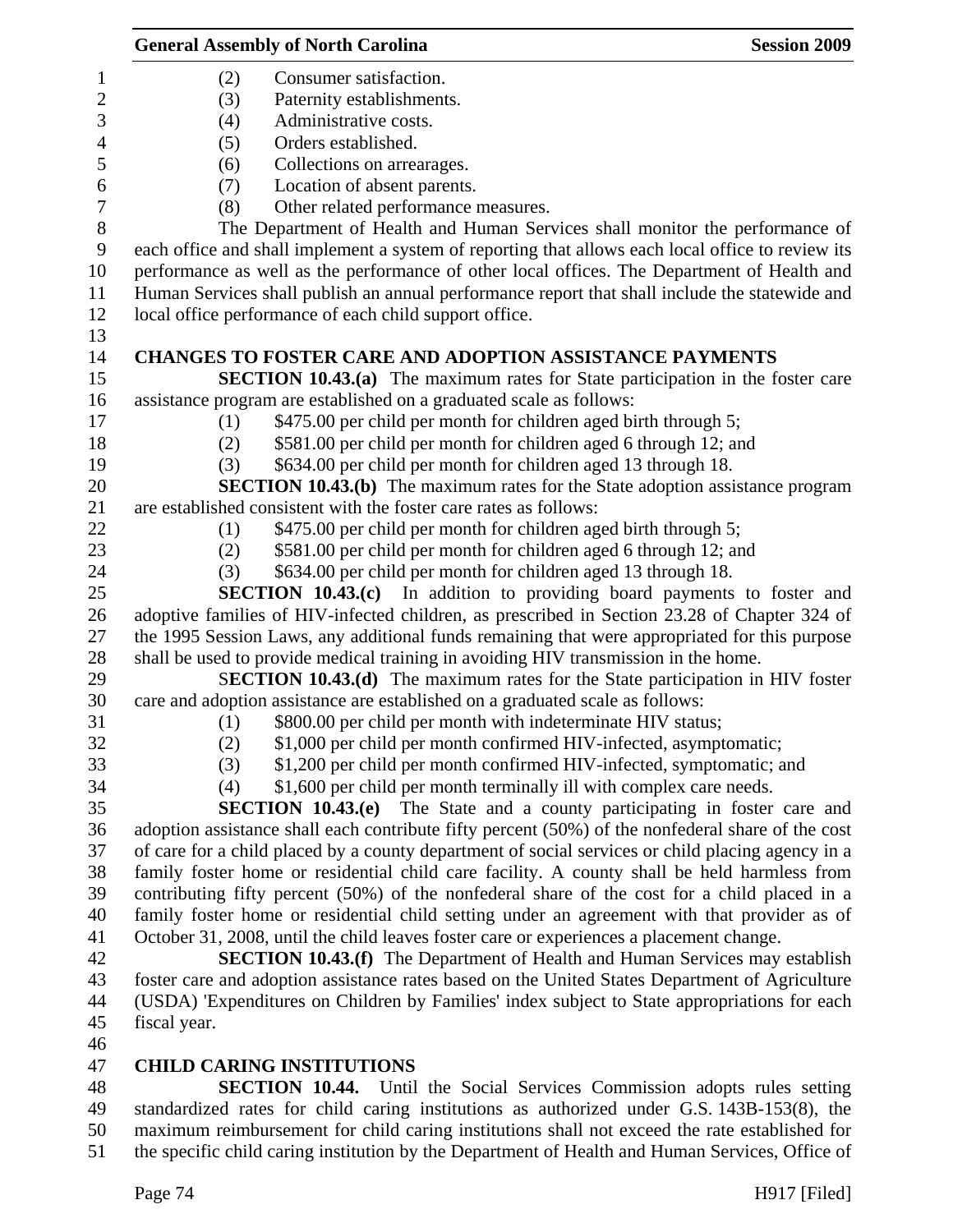1 the Controller. In determining the maximum reimbursement, the State shall include county and 2 IV-E reimbursements.

3

28

# 4 **SPECIAL CHILDREN ADOPTION FUND**

5 **SECTION 10.45.(a)** Of the funds appropriated to the Department of Health and 6 Human Services in this act, the sum of one hundred thousand dollars (\$100,000) shall be used 7 to support the Special Children Adoption Fund for the 2009-2010 and 2010-2011 fiscal years. 8 The Division of Social Services, in consultation with the North Carolina Association of County 9 Directors of Social Services and representatives of licensed private adoption agencies, shall 10 develop guidelines for the awarding of funds to licensed public and private adoption agencies 11 upon the adoption of children described in G.S. 108A-50 and in foster care. Payments received 12 from the Special Children Adoption Fund by participating agencies shall be used exclusively to 13 enhance the adoption services. No local match shall be required as a condition for receipt of 14 these funds. In accordance with State rules for allowable costs, the Special Children Adoption 15 Fund may be used for post-adoption services for families whose income exceeds two hundred 16 percent (200%) of the federal poverty level.

17 **SECTION 10.45.(b)** Of the total funds appropriated for the Special Children 18 Adoption Fund each year, twenty percent (20%) of the total funds available shall be reserved 19 for payment to participating private adoption agencies. If the funds reserved in this subsection 20 for payments to private agencies have not been spent on or before March 31 of each State fiscal 21 year, the Division of Social Services may reallocate those funds, in accordance with this 22 section, to other participating adoption agencies.

23 **SECTION 10.45.(c)** The Division of Social Services shall monitor the total 24 expenditures in the Special Children Adoption Fund and redistribute unspent funds to ensure 25 that the funds are used according to the guidelines established in subsection (a) of this section. 26 The Division shall implement strategies to ensure that funds that have historically reverted for 27 this program are used for the intended purpose.

### 29 **CHILD WELFARE POSTSECONDARY SUPPORT PROGRAM/USE OF ESCHEAT**  30 **FUND**

31 **SECTION 10.46.(a)** Of the funds appropriated from the Escheat Fund income to 32 the Department of Health and Human Services the sum of three million one hundred sixty-eight 33 thousand two hundred fifty dollars (\$3,168,250) for the 2009-2010 fiscal year and the sum of 34 three million one hundred sixty-eight thousand two hundred fifty dollars (\$3,168,250) for the 35 2010-2011 fiscal year shall be used to support a child welfare postsecondary program in 36 accordance with this section. There is appropriated from the General Fund to the Department 37 of Health and Human Services the sum of one million six hundred sixty-eight thousand two 38 hundred fifty dollars (\$1,668,250) for the 2010-2011 fiscal year. These funds shall be used to 39 support a child welfare postsecondary support program for the educational needs of foster 40 youth aging out of the foster care system and special needs children adopted from foster care 41 after age 12 by providing assistance with the "cost of attendance" as that term is defined in 20 42 U.S.C. § 1087ll. The Department shall collaborate with the State Education Assistance 43 Authority to develop policies and procedures for the distribution of these funds.

44 If the interest income generated from the Escheat Fund is less than the amounts 45 referenced in this subsection, the difference may be taken from the Escheat Fund principal to 46 reach the appropriations referenced in this subsection; however, under no circumstances shall 47 the Escheat Fund principal be reduced below the sum of four hundred million dollars 48 (\$400,000,000).

49 Funds appropriated by this subsection shall be allocated by the State Education 50 Assistance Authority.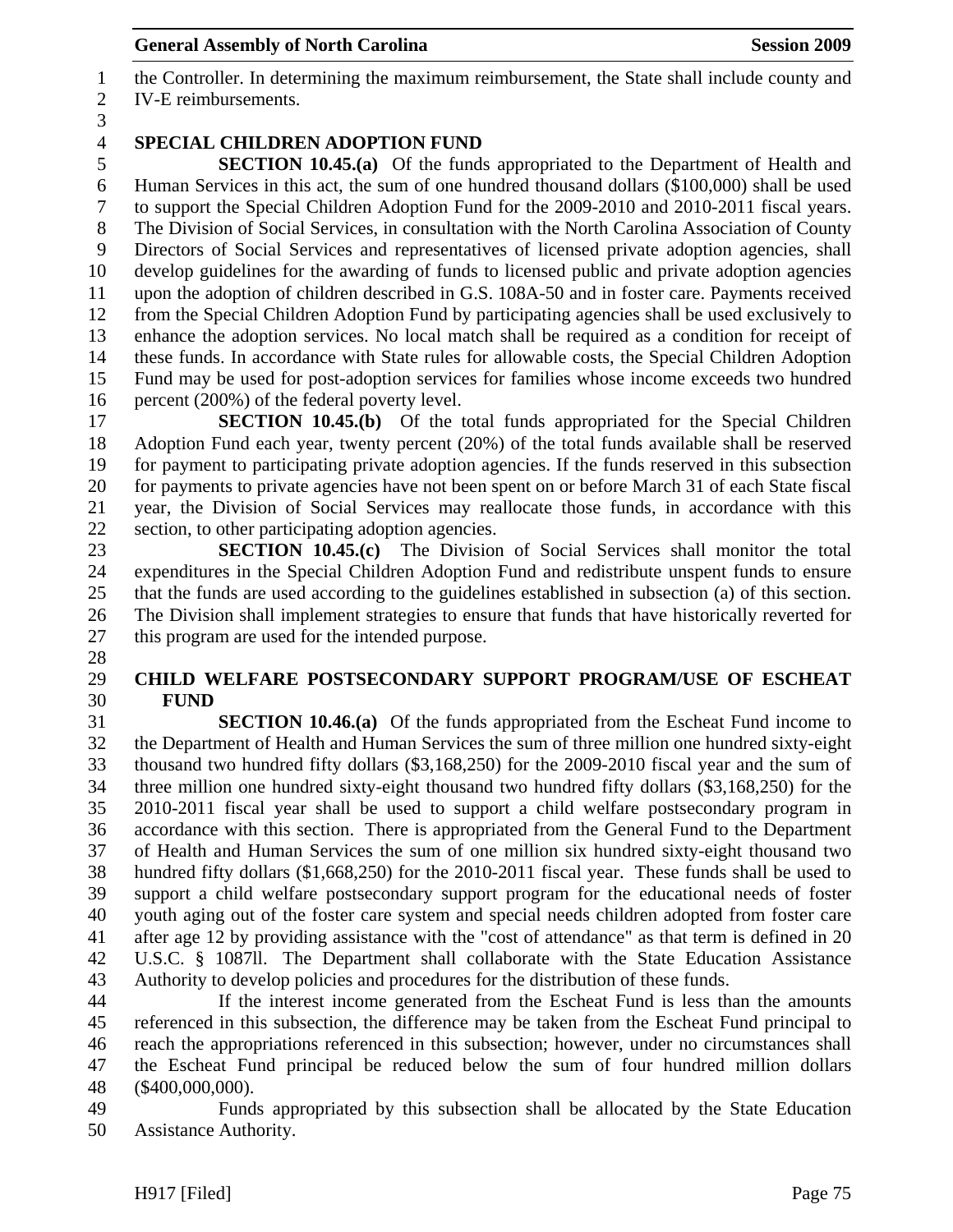1 The purpose for which funds are appropriated under this subsection is in addition to 2 other purposes for which Escheat Fund income is distributed under G.S. 116B-7 and shall not 3 be construed to otherwise affect the distribution of funds under G.S. 116B-7.

4 **SECTION 10.46.(b)** Of the funds appropriated from the General Fund to the 5 Department of Health and Human Services the sum of fifty thousand dollars (\$50,000) for the 6 2009-2010 fiscal year and the sum of fifty thousand dollars (\$50,000) for the 2010-2011 fiscal 7 year shall be allocated to the North Carolina State Education Assistance Authority (SEAA). 8 The SEAA shall use these funds only to perform administrative functions necessary to manage

9 and distribute scholarship funds under the child welfare postsecondary support program.

10 **SECTION 10.46.(c)** Of the funds appropriated from the General Fund to the 11 Department of Health and Human Services the sum of five hundred thousand dollars 12 (\$500,000) for the 2009-2010 fiscal year and the sum of five hundred thousand dollars 13 (\$500,000) for the 2010-2011 fiscal year shall be used to contract with an entity to develop and 14 administer the child welfare postsecondary support program described under subsection (a) of 15 this section, which development and administration shall include the performance of case 16 management services.

17 **SECTION 10.46.(d)** Funds appropriated to the Department of Health and Human 18 Services for the child welfare postsecondary support program shall be used only for students 19 attending public institutions of higher education in this State.

### 21 **INTENSIVE FAMILY PRESERVATION SERVICES FUNDING AND**  22 **PERFORMANCE ENHANCEMENTS**

23 **SECTION 10.47.(a)** Notwithstanding the provisions of G.S. 143B-150.6, the 24 Intensive Family Preservation Services (IFPS) Program shall provide intensive services to 25 children and families in cases of abuse, neglect, and dependency where a child is at imminent 26 risk of removal from the home and to children and families in cases of abuse where a child is 27 not at imminent risk of removal. The Program shall be developed and implemented statewide 28 on a regional basis. The IFPS shall ensure the application of standardized assessment criteria 29 for determining imminent risk and clear criteria for determining out-of-home placement.

30 **SECTION 10.47.(b)** The Department of Health and Human Services shall require 31 that any program or entity that receives State, federal, or other funding for the purpose of 32 Intensive Family Preservation Services shall provide information and data that allows for:

- 33 (1) An established follow-up system with a minimum of six months of 34 follow-up services.
- 35 (2) Detailed information on the specific interventions applied including 36 utilization indicators and performance measurement.
- 37 (3) Cost-benefit data.
- 38 (4) Data on long-term benefits associated with Intensive Family Preservation 39 Services. This data shall be obtained by tracking families through the 40 intervention process.
- 41 (5) The number of families remaining intact and the associated interventions 42 while in IFPS and 12 months thereafter.
- 43 (6) The number and percentage by race of children who received Intensive 44 Family Preservation Services compared to the ratio of their distribution in 45 the general population involved with Child Protective Services.

46 **SECTION 10.47.(c)** The Department shall establish performance-based funding 47 protocol and shall only provide funding to those programs and entities providing the required 48 information specified in subsection (b) of this section. The amount of funding shall be based on 49 the individual performance of each program.

20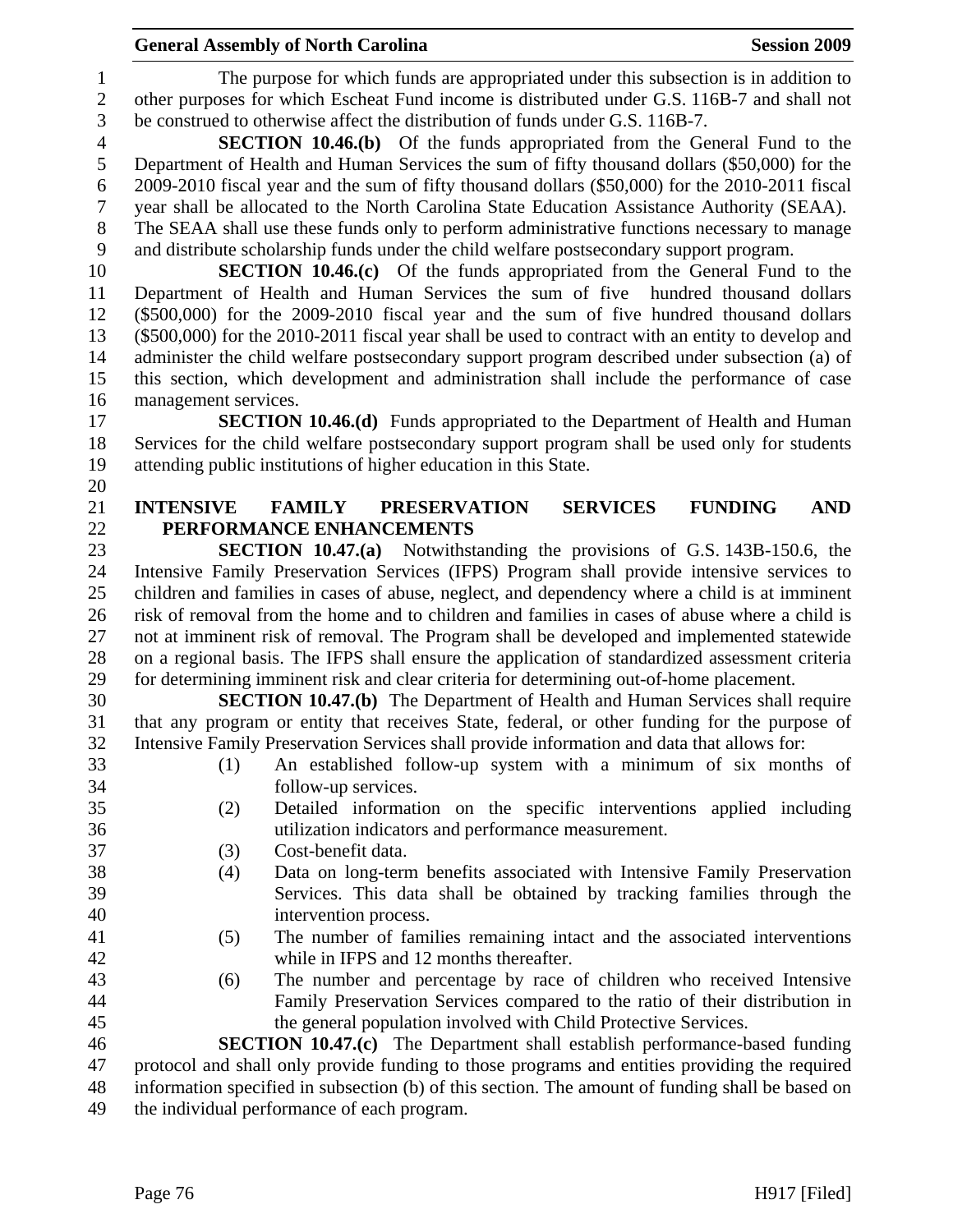1 **SECTION 10.47.(d)** The Department shall publish an annual report on the 2 Intensive Family Preservation Services Program, including the information and data under 3 subdivisions  $(b)(2)$  through  $(b)(6)$  of this section.

4

# 5 **TANF BENEFIT IMPLEMENTATION**

6 **SECTION 10.48.(a)** The General Assembly approves the plan titled "North 7 Carolina Temporary Assistance for Needy Families State Plan fiscal year 2009-2011," prepared 8 by the Department of Health and Human Services and presented to the General Assembly. The 9 North Carolina Temporary Assistance for Needy Families State Plan covers the period October 10 1, 2009, through September 30, 2011. The Department shall submit the State Plan, as revised in 11 accordance with subsection (b) of this section, to the United States Department of Health and 12 Human Services, as amended by this act or any other act of the 2009 General Assembly.

13 **SECTION 10.48.(b)** The counties approved as Electing Counties in North 14 Carolina's Temporary Assistance for Needy Families State Plan fiscal year 2009-2011 as 15 approved by this section are: Beaufort, Caldwell, Catawba, Iredell, Lenoir, Lincoln, Macon, 16 and Wilson.

17 **SECTION 10.48.(c)** Counties that submitted the letter of intent to remain as an 18 Electing County or to be redesignated as an Electing County and the accompanying county plan 19 for fiscal years 2009 through 2011, pursuant to G.S. 108A-27(e), shall operate under the 20 Electing County budget requirements effective July 1, 2009. For programmatic purposes, all 21 counties referred to in this subsection shall remain under their current county designation 22 through September 30, 2009.

23

 $35 -$ 

#### 24 **LIMITATION ON STATE ABORTION FUND**

25 **SECTION 10.49.** The limitations on funding of the performance of abortion 26 established in Section 23.27 of Chapter 324 of the 1995 Session Laws, as amended by Section 27 23.8A of Chapter 507 of the 1995 Session Laws, apply to the 2009-2010 and 2010-2011 fiscal 28 years.

- 29 30 **COLLABORATION AMONG DEPARTMENTS OF ADMINISTRATION, HEALTH**  31 **AND HUMAN SERVICES, JUVENILE JUSTICE AND DELINQUENCY**  32 **PREVENTION, AND PUBLIC INSTRUCTION ON SCHOOL-BASED CHILD AND**  33 **FAMILY TEAM INITIATIVE**
- 34 **SECTION 10.50.(a)** School-Based Child and Family Team Initiative Established.
- 36 (1) Purpose and duties. There is established the School-Based Child and 37 Family Team Initiative. The purpose of the Initiative is to identify and 38 coordinate appropriate community services and supports for children at risk 39 of school failure or out-of-home placement in order to address the physical, 40 social, legal, emotional, and developmental factors that affect academic 41 performance. The Department of Health and Human Services, the 42 Department of Public Instruction, the State Board of Education, the 43 Department of Juvenile Justice and Delinquency Prevention, the 44 Administrative Office of the Courts, and other State agencies that provide 45 services for children shall share responsibility and accountability to improve 46 outcomes for these children and their families. The Initiative shall be based 47 on the following principles:
- 48 a. The development of a strong infrastructure of interagency 49 collaboration;
- 50 b. One child, one team, one plan;
- 51 c. Individualized strengths-based care;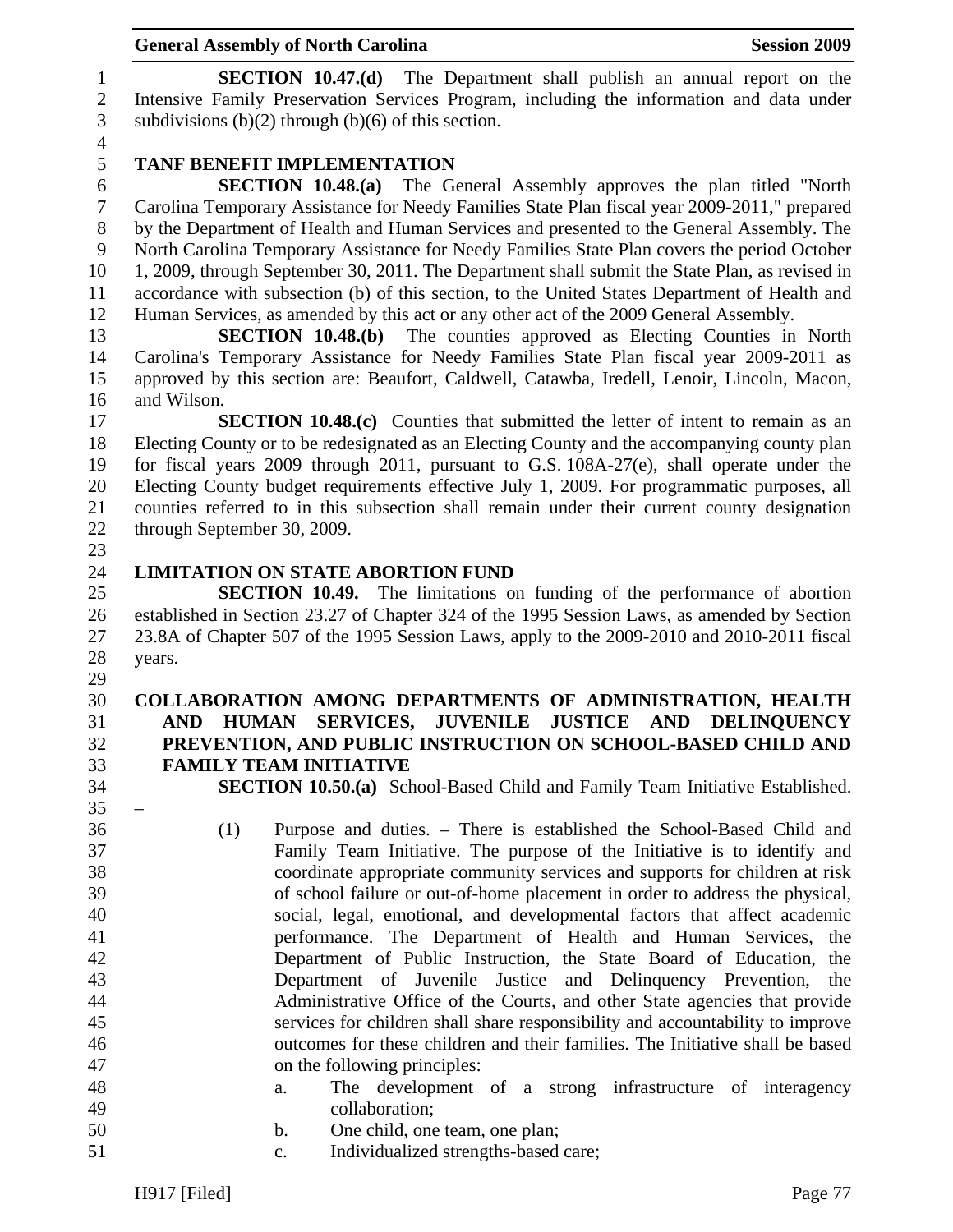|     |               | <b>General Assembly of North Carolina</b>                                       | <b>Session 2009</b>   |
|-----|---------------|---------------------------------------------------------------------------------|-----------------------|
|     | d.            | Accountability;                                                                 |                       |
|     | e.            | Cultural competence;                                                            |                       |
|     | f.            | Children at risk of school failure or out-of-home placement may                 |                       |
|     |               | enter the system through any participating agency;                              |                       |
|     | g.            | Services shall be specified, delivered, and monitored through a                 |                       |
|     |               | unified Child and Family Plan that is outcome-oriented and                      |                       |
|     |               | evaluation-based;                                                               |                       |
|     | h.            | Services shall be the most efficient in terms of cost and effectiveness         |                       |
|     |               | and shall be delivered in the most natural settings possible;                   |                       |
|     | i.            | Out-of-home placements for children shall be a last resort and shall            |                       |
|     |               | include concrete plans to bring the children back to a stable,                  |                       |
|     |               | permanent home, their schools, and their community; and                         |                       |
|     | j.            | Families and consumers shall be involved in decision making                     |                       |
|     |               | throughout service planning, delivery, and monitoring.                          |                       |
| (2) |               | Program goals and services. - In order to ensure that children receiving        |                       |
|     |               | services are appropriately served, the affected State and local agencies shall: |                       |
|     | a.            | Increase capacity in the school setting to address the academic,                |                       |
|     |               | health, mental health, social, and legal needs of children.                     |                       |
|     | $\mathbf b$ . | Ensure that children receiving services are screened initially to               |                       |
|     |               | identify needs and assessed periodically to determine progress and              |                       |
|     |               | sustained improvement in educational, health, safety, behavioral, and           |                       |
|     |               | social outcomes.                                                                |                       |
|     | c.            | Develop uniform screening mechanisms and a set of outcomes that                 |                       |
|     |               | are shared across affected agencies to measure children's progress in           |                       |
|     |               | home, school, and community settings.                                           |                       |
|     | d.            | Promote practices that are known to be effective based upon research            |                       |
|     |               | or national best practice standards.                                            |                       |
|     | e.            | Review services provided across affected State agencies to ensure               |                       |
|     |               | that children's needs are met.                                                  |                       |
|     | f.            | Eliminate<br>shifting and<br>facilitate<br>cost                                 | cost-sharing<br>among |
|     |               | governmental agencies with respect to service development, service              |                       |
|     |               | delivery, and monitoring for participating children and their families.         |                       |
|     | g.            | Participate in a local memorandum of agreement signed annually by               |                       |
|     |               | the participating superintendent of the local LEA, directors of the             |                       |
|     |               | county departments of social services and health, director of the local         |                       |
|     |               | management entity, the chief district court judge, and the chief                |                       |
|     |               | district court counselor.                                                       |                       |
| (3) |               | Local level responsibilities. - In coordination with the North Carolina Child   |                       |
|     |               | and Family Leadership Council (Council), the local board of education shall     |                       |
|     |               | establish the School-Based Child and Family Team Initiative (Initiative) at     |                       |
|     |               | designated schools and shall appoint the Child and Family Team Leaders          |                       |
|     |               | who shall be a school nurse and a school social worker. Each local              |                       |
|     |               | management entity that has any selected schools in its catchment area shall     |                       |
|     |               | appoint a Care Coordinator, and any department of social services that has a    |                       |
|     |               | selected school in its catchment area shall appoint a Child and Family Teams    |                       |
|     |               | Facilitator. The Care Coordinators and Child and Family Team Facilitators       |                       |
|     |               | shall have as their sole responsibility working with the selected schools in    |                       |
|     |               | their catchment areas and shall provide training to school-based personnel,     |                       |
|     |               | as required. The Child and Family Team Leaders shall identify and screen        |                       |
|     |               | children who are potentially at risk of academic failure or out-of-home         |                       |
|     |               | placement due to physical, social, legal, emotional, or developmental factors.  |                       |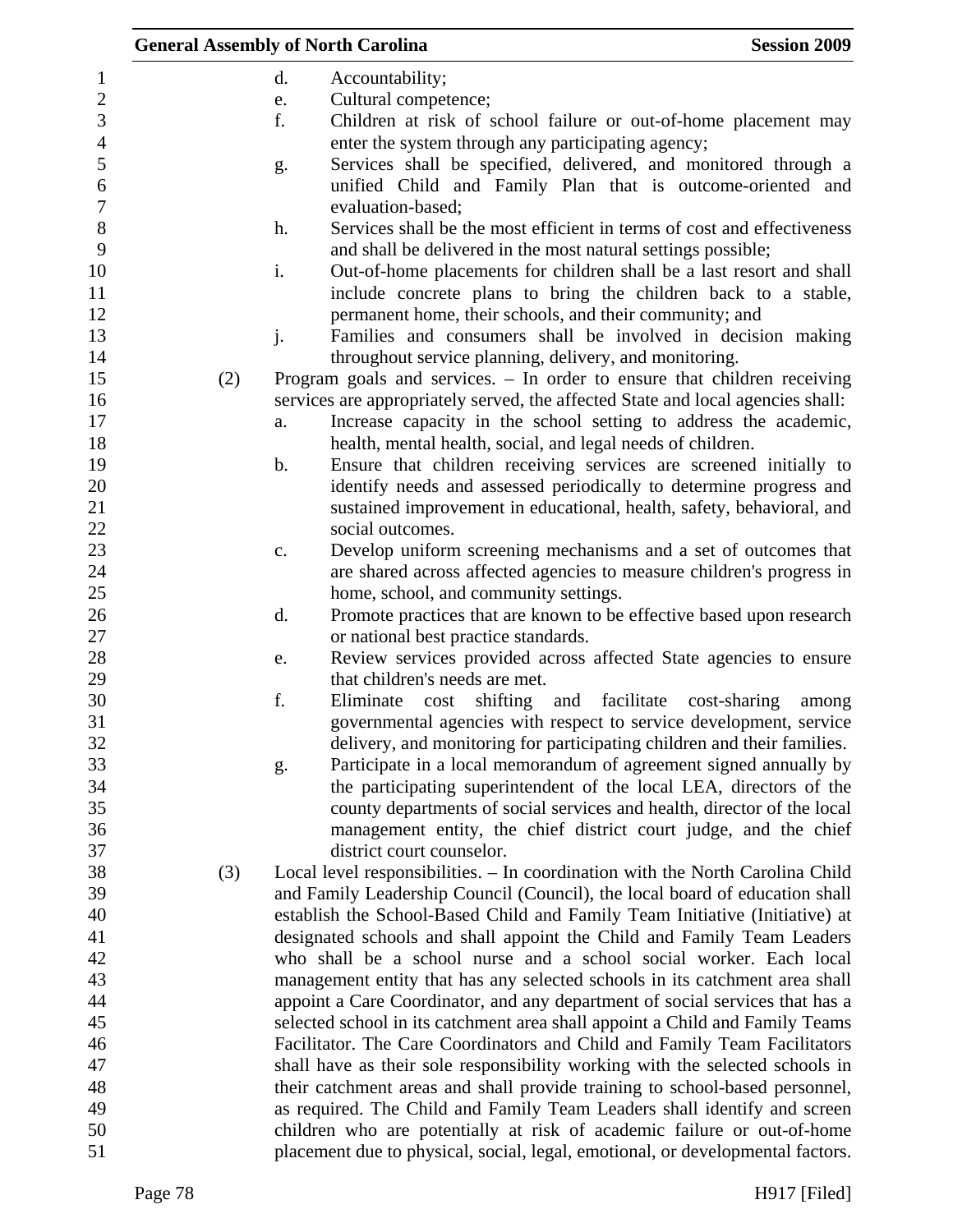|     | <b>General Assembly of North Carolina</b>                                                                                                                                                                                                                                                                                                             | <b>Session 2009</b> |
|-----|-------------------------------------------------------------------------------------------------------------------------------------------------------------------------------------------------------------------------------------------------------------------------------------------------------------------------------------------------------|---------------------|
|     | Based on the screening results, responsibility for developing, convening, and<br>implementing the Child and Family Team Initiative is as follows:<br>School personnel shall take the lead role for those children and their<br>a.                                                                                                                     |                     |
|     | families whose primary unmet needs are related to academic<br>achievement.                                                                                                                                                                                                                                                                            |                     |
|     | The local management entity shall take the lead role for those<br>b.<br>children and their families whose primary unmet needs are related to<br>mental health, substance abuse, or developmental disabilities and<br>who meet the criteria for the target population established by the<br>Division of Mental Health, Developmental Disabilities, and |                     |
|     | <b>Substance Abuse Services.</b><br>The local department of public health shall take the lead role for<br>c.<br>those children and their families whose primary unmet needs are<br>health-related.                                                                                                                                                    |                     |
|     | d.<br>Local departments of social services shall take the lead for those<br>children and their families whose primary unmet needs are related to<br>child welfare, abuse, or neglect.                                                                                                                                                                 |                     |
|     | The chief district court counselor shall take the lead for those<br>e.<br>children and their families whose primary unmet needs are related to<br>juvenile justice issues.                                                                                                                                                                            |                     |
|     | A representative from each named or otherwise identified publicly<br>supported children's agency shall participate as a member of the Team as                                                                                                                                                                                                         |                     |
|     | needed. Team members shall coordinate, monitor, and assure the successful<br>implementation of a unified Child and Family Plan.                                                                                                                                                                                                                       |                     |
| (4) | Reporting requirements. - School-Based Child and Family Team Leaders<br>shall provide data to the Council for inclusion in their report to the North                                                                                                                                                                                                  |                     |
|     | Carolina General Assembly. The report shall include the following:<br>The number of and other demographic information on children<br>a.<br>screened and assigned to a team and a description of the services<br>needed by and provided to these children;                                                                                             |                     |
|     | The number of and information about children assigned to a team<br>b.<br>who are placed in programs or facilities outside the child's home or<br>outside the child's county and the average length of stay in residential                                                                                                                             |                     |
|     | treatment;<br>The amount and source of funds expended to implement the<br>c.                                                                                                                                                                                                                                                                          |                     |
|     | Initiative;<br>Information on how families and consumers are involved in decision<br>d.                                                                                                                                                                                                                                                               |                     |
|     | making throughout service planning, delivery, and monitoring;<br>Other information as required by the Council to evaluate success in<br>e.<br>local programs and ensure appropriate outcomes; and                                                                                                                                                     |                     |
| (5) | f.<br>Recommendations on needed improvements.<br>Local advisory committee. – In each county with a participating school, the                                                                                                                                                                                                                          |                     |
|     | superintendent of the local LEA shall either identify an existing cross agency<br>collaborative or council, or shall form a new group, to serve as a local<br>advisory committee to work with the Initiative. Newly formed committees                                                                                                                 |                     |
|     | shall be chaired by the superintendent and one other member of the<br>committee to be elected by the committee. The local advisory committee                                                                                                                                                                                                          |                     |
|     | shall include the directors of the county departments of social services and<br>health, the directors of the local management entity, the chief district court                                                                                                                                                                                        |                     |
|     | judge, the chief district court counselor, the director of a school-based or<br>school-linked health center if a center is located within the catchment area of                                                                                                                                                                                       |                     |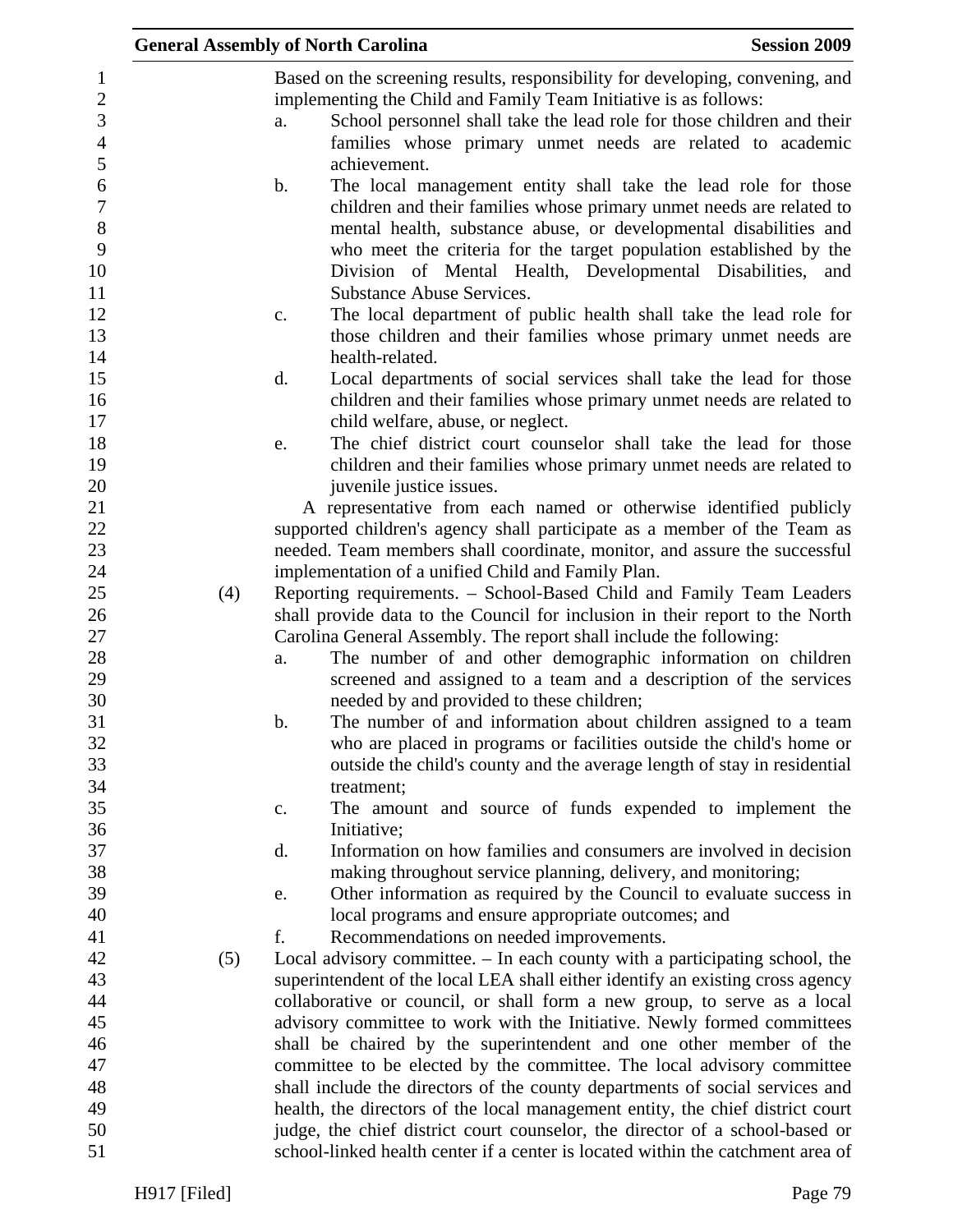|     |          | <b>General Assembly of North Carolina</b>                                                                                                                                                                                                                                                              | <b>Session 2009</b> |
|-----|----------|--------------------------------------------------------------------------------------------------------------------------------------------------------------------------------------------------------------------------------------------------------------------------------------------------------|---------------------|
|     |          | the School-Based Child and Family Team Initiative, and representatives of<br>other agencies providing services to children, as designated by the<br>committee. The members of the committee shall meet as needed to monitor<br>and support the successful implementation of the School-Based Child and |                     |
|     |          | Family Team Initiative.<br>The Local Child and Family Team Advisory Committee may designate                                                                                                                                                                                                            |                     |
|     |          | existing cross agency collaboratives or councils as working groups or to                                                                                                                                                                                                                               |                     |
|     |          | provide assistance in accomplishing established goals.<br><b>SECTION 10.50.(b)</b> North Carolina Child and Family Leadership Council. -                                                                                                                                                               |                     |
| (1) |          | Leadership Council established; location. - There is established the North<br>Carolina Child and Family Leadership Council (Council). The Council shall<br>be located within the Department of Administration for organizational and                                                                   |                     |
|     |          | budgetary purposes.                                                                                                                                                                                                                                                                                    |                     |
| (2) |          | Purpose. – The purpose of the Council is to review and advise the Governor<br>in the development of the School-Based Child and Family Team Initiative                                                                                                                                                  |                     |
|     |          | and to ensure the active participation and collaboration in the Initiative by all                                                                                                                                                                                                                      |                     |
|     |          | State agencies and their local counterparts providing services to children in                                                                                                                                                                                                                          |                     |
|     |          | participating counties in order to increase the academic success and reduce                                                                                                                                                                                                                            |                     |
|     | failure. | out-of-home and out-of-county placements of children at risk of academic                                                                                                                                                                                                                               |                     |
|     |          |                                                                                                                                                                                                                                                                                                        |                     |
| (3) |          | Membership. – The Superintendent of Public Instruction and the Secretary<br>of Health and Human Services shall serve as cochairs of the Council.                                                                                                                                                       |                     |
|     |          | Council membership shall include the Secretary of the Department of                                                                                                                                                                                                                                    |                     |
|     |          | Juvenile Justice and Delinquency Prevention, the Chairman of the State                                                                                                                                                                                                                                 |                     |
|     |          | Board of Education, the Director of the Administrative Office of the Courts,                                                                                                                                                                                                                           |                     |
|     |          | and other members as appointed by the Governor.                                                                                                                                                                                                                                                        |                     |
| (4) |          | The Council shall:                                                                                                                                                                                                                                                                                     |                     |
|     | a.       | Sign an annual memorandum of agreement (MOA) among the named                                                                                                                                                                                                                                           |                     |
|     |          | State agencies to define the purposes of the program and to ensure                                                                                                                                                                                                                                     |                     |
|     |          | that program goals are accomplished.                                                                                                                                                                                                                                                                   |                     |
|     | b.       | Resolve State policy issues, as identified at the local level, which                                                                                                                                                                                                                                   |                     |
|     |          | interfere with effective implementation of the School-Based Child                                                                                                                                                                                                                                      |                     |
|     |          | and Family Team Initiative.                                                                                                                                                                                                                                                                            |                     |
|     | c.       | Direct the integration of resources, as needed, to meet goals and                                                                                                                                                                                                                                      |                     |
|     |          | ensure that the Initiative promotes the most effective and efficient                                                                                                                                                                                                                                   |                     |
|     |          | use of resources and eliminates duplication of effort.                                                                                                                                                                                                                                                 |                     |
|     | d.       | Establish criteria for defining success in local programs and ensure                                                                                                                                                                                                                                   |                     |
|     |          | appropriate outcomes.                                                                                                                                                                                                                                                                                  |                     |
|     | e.       | Develop an evaluation process, based on expected outcomes, to                                                                                                                                                                                                                                          |                     |
|     |          | ensure the goals and objectives of this Initiative are achieved.                                                                                                                                                                                                                                       |                     |
|     | f.       | Review progress made on integrating policies and resources across                                                                                                                                                                                                                                      |                     |
|     |          | State agencies, reaching expected outcomes, and accomplishing other                                                                                                                                                                                                                                    |                     |
|     |          | goals.                                                                                                                                                                                                                                                                                                 |                     |
|     | g.       | Report semiannually, on January 1 and July 1, on progress made and<br>goals achieved to the Office of the Governor, the Joint                                                                                                                                                                          |                     |
|     |          | Appropriations Committees and Subcommittees on Education,                                                                                                                                                                                                                                              |                     |
|     |          | Justice and Public Safety, and Health and Human Services, and the                                                                                                                                                                                                                                      |                     |
|     |          | Fiscal Research Division of the Legislative Services Office.                                                                                                                                                                                                                                           |                     |
|     |          | The Council may designate existing cross agency collaboratives or councils                                                                                                                                                                                                                             |                     |
|     |          | as working groups or to provide assistance in accomplishing established                                                                                                                                                                                                                                |                     |
|     | goals.   |                                                                                                                                                                                                                                                                                                        |                     |
|     |          |                                                                                                                                                                                                                                                                                                        |                     |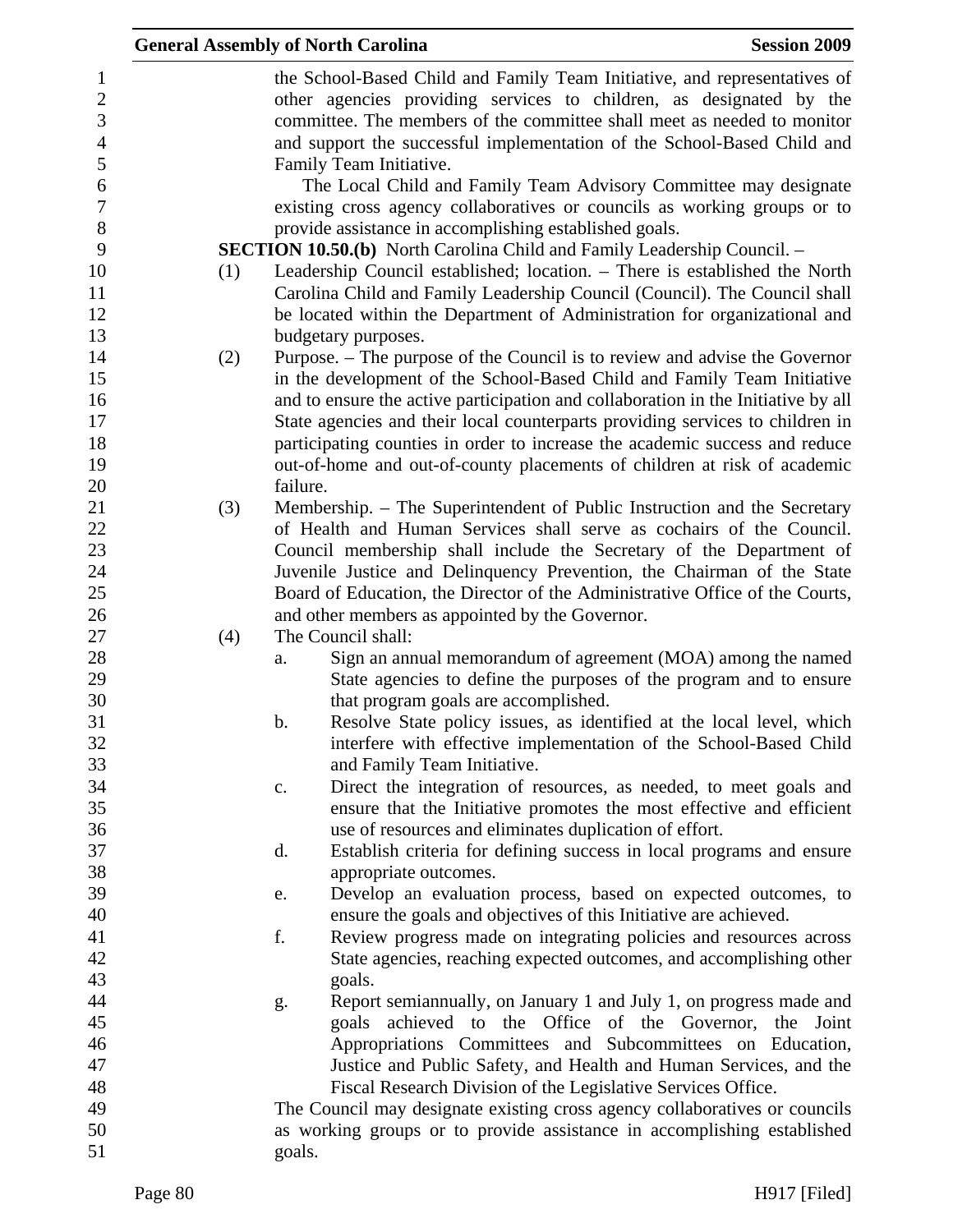#### General Assembly of North Carolina **Session 2009**

1 **SECTION 10.50.(c)** Department of Health and Human Services. – The Secretary 2 of the Department of Health and Human Services shall ensure that all agencies within the 3 Department collaborate in the development and implementation of the School-Based Child and 4 Family Team Initiative and provide all required support to ensure that the Initiative is 5 successful. 6 **SECTION 10.50.(d)** Department of Juvenile Justice and Delinquency Prevention. 7 – The Secretary of the Department of Juvenile Justice and Delinquency Prevention shall ensure 8 that all agencies within the Department collaborate in the development and implementation of 9 the School-Based Child and Family Team Initiative and provide all required support to ensure 10 that the Initiative is successful. 11 **SECTION 10.50.(e)** Administrative Office of the Courts. – The Director of the 12 Administrative Office of the Courts shall ensure that the Office collaborates in the development 13 and implementation of the School-Based Child and Family Team Initiative and shall provide all 14 required support to ensure that the Initiative is successful. 15 **SECTION 10.50.(f)** Department of Public Instruction. – The Superintendent of 16 Public Instruction shall ensure that the Department collaborates in the development and 17 implementation of the School-Based Child and Family Team Initiative and shall provide all 18 required support to ensure that the Initiative is successful. 19 20 **STATE-COUNTY SPECIAL ASSISTANCE**  21 **SECTION 10.51.(a)** The eligibility of Special Assistance recipients residing in 22 adult care homes on August 1, 1995, shall not be affected by an income reduction in the Special 23 Assistance eligibility criteria resulting from adoption of the Rate Setting Methodology Report 24 and Related Services, providing these recipients are otherwise eligible. The maximum monthly 25 rate for these residents in adult care home facilities shall be one thousand two hundred 26 thirty-one dollars (\$1,231) per month per resident. 27 **SECTION 10.51.(b)** Effective January 1, 2009, the maximum monthly rate for 28 residents in adult care home facilities shall be one thousand two hundred seven dollars (\$1,207) 29 per month per resident unless adjusted by the Department in accordance with subsection (d) of 30 this section. 31 **SECTION 10.51.(c)** The maximum monthly rate for residents in 32 Alzheimer/Dementia special care units shall be one thousand five hundred fifteen dollars 33 (\$1,515) per month per resident unless adjusted by the Department in accordance with 34 subsection (d) of this section. 35 **SECTION 10.51.(d)** Notwithstanding any other provision of this section, the 36 Department of Health and Human Services shall review activities and costs related to the 37 provision of care in adult care homes and shall determine what costs may be considered to 38 properly maximize allowable reimbursement available through Medicaid personal care services 39 for adult care homes (ACH-PCS) under federal law. As determined, and with any necessary 40 approval from the Centers for Medicare and Medicaid Services (CMS), and the approval of the 41 Office of State Budget and Management, the Department may transfer necessary funds from 42 the State-County Special Assistance program within the Division of Social Services to the 43 Division of Medical Assistance and may use those funds as State match to draw down federal 44 matching funds to pay for such activities and costs under Medicaid's personal care services for 45 adult care homes (ACH-PCS), thus maximizing available federal funds. The established rate for 46 State-County Special Assistance set forth in subsections (b) and (c) of this section shall be 47 adjusted by the Department to reflect any transfer of funds from the Division of Social Services 48 to the Division of Medical Assistance and related transfer costs and responsibilities from 49 State-County Special Assistance to the Medicaid personal care services for adult care homes 50 (ACH-PCS). Subject to approval by the Centers for Medicare and Medicaid Services (CMS) 51 and prior to implementing this section, the Department may disregard a limited amount of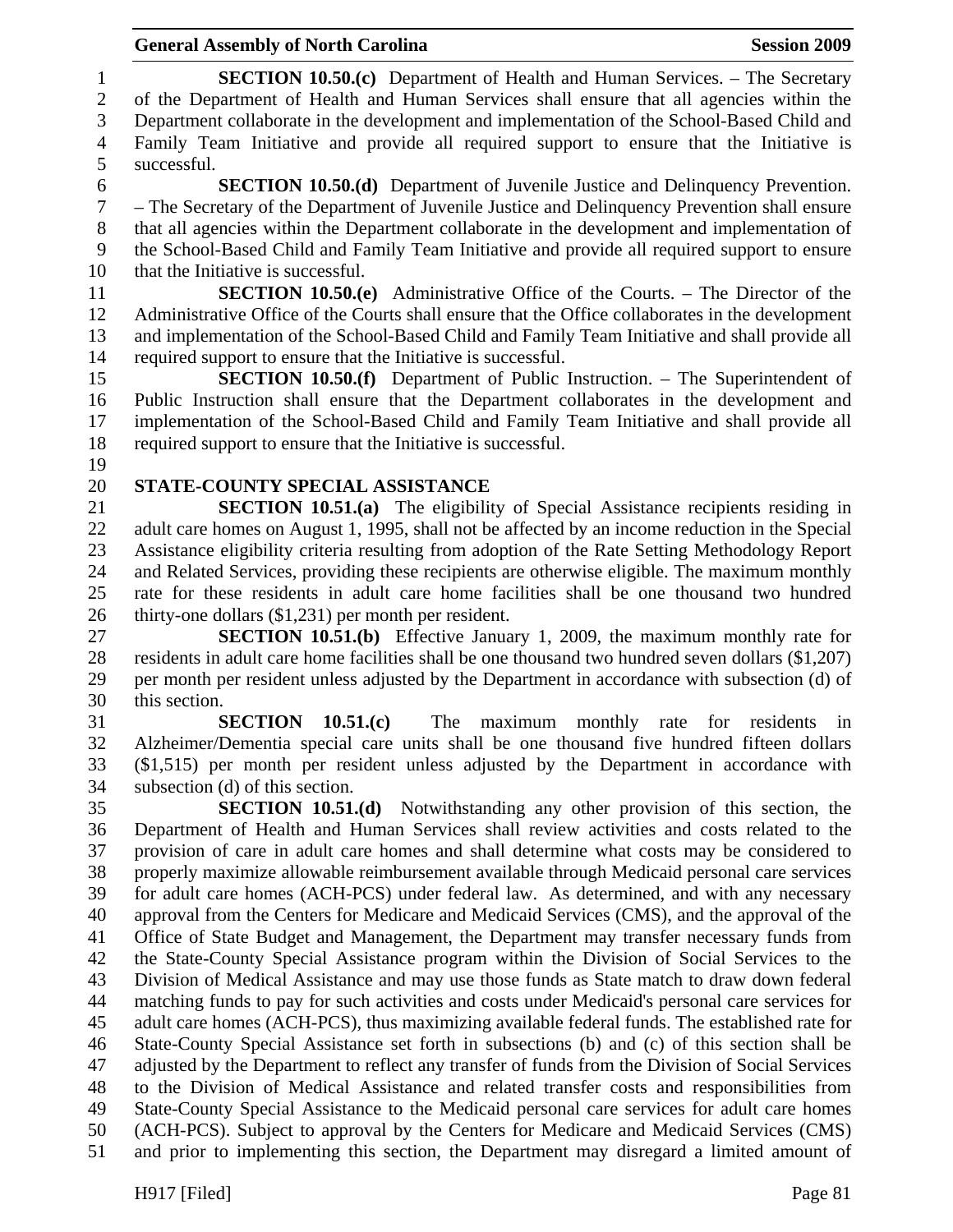1 income for individuals whose countable income exceeds the adjusted State-County Special 2 Assistance rate. The amount of the disregard shall not exceed the difference between the 3 Special Assistance rate prior to the adjustment and the Special Assistance rate after the 4 adjustment and shall be used to pay a portion of the cost of the ACH-PCS and reduce the 5 Medicaid payment for the individual's personal care services provided in an adult care home. In 6 no event shall the reimbursement for services through the ACH-PCS exceed the average cost of 7 the services as determined by the Department from review of cost reports as required and 8 submitted by adult care homes. The Department shall report any transfers of funds and 9 modifications of rates to the House of Representatives Appropriations Subcommittee on Health 10 and Human Services, the Senate Appropriations Committee on Health and Human Services, 11 and the Fiscal Research Division.

12 **SECTION 10.51.(e)** The Department of Health and Human Services shall 13 recommend rates for State-County Special Assistance and for Adult Care Home Personal Care 14 Services. The Department may recommend rates based on appropriate cost methodology and 15 cost reports submitted by adult care homes that receive State-County Special Assistance funds 16 and shall ensure that cost reporting is done for State-County Special Assistance and Adult Care 17 Home Personal Care Services to the same standards as apply to other residential service 18 providers.

19

#### 20 **SPECIAL ASSISTANCE IN-HOME**

21 **SECTION 10.52.** The Department of Health and Human Services may use funds 22 from the existing State-County Special Assistance for Adults budget to provide Special 23 Assistance payments to eligible individuals in in-home living arrangements. These payments 24 may be made for up to 1,500 individuals during the 2009-2010 fiscal year and the 2010-2011 25 fiscal year. The standard monthly payment to individuals enrolled in the Special Assistance 26 in-home program shall be seventy-five percent (75%) of the monthly payment the individual 27 would receive if the individual resided in an adult care home and qualified for Special 28 Assistance, except if a lesser payment amount is appropriate for the individual as determined 29 by the local case manager. For State fiscal year 2009-2010, qualified individuals shall not 30 receive payments at rates less than they would have been eligible to receive in State fiscal year 31 2008-2009. The Department shall implement Special Assistance in-home eligibility policies 32 and procedures to assure that in-home program participants are those individuals who need and, 33 but for the in-home program, would seek placement in an adult care home facility. The 34 Department's policies and procedures shall include the use of a functional assessment. The 35 Department shall make this in-home option available to all counties on a voluntary basis. To 36 the maximum extent possible, the Department shall consider geographic balance in the 37 dispersion of payments to individuals across the State.

38

# 39 **STUDY THE AVAILABILITY OF COMMUNITY MH/DD/SA SERVICES FOR**  40 **MILITARY FAMILIES**

41 **SECTION 10.53.** Funds appropriated in this act to the Department of Health and 42 Human Service for North Carolina Institute of Medicine (NCIOM) shall be used to study the 43 availability of Medicaid and State-funded mental health, developmental disability, and 44 substance abuse services to active duty, reserve, and veteran members of the military and 45 National Guard. The study should discuss the current availability of services, the extent of use, 46 and any gaps in services. The NCIOM shall submit a report of its findings and any 47 recommended legislation to the Governor's Office, the Joint Legislative Commission on 48 Governmental Operations, and the Joint Legislative Oversight Committee on Mental Health, 49 Developmental Disabilities, and Substance Abuse Services by February 15, 2010.

50

### 51 **STUDY COMMISSION ON THE STATEWIDE TRAUMA SYSTEM**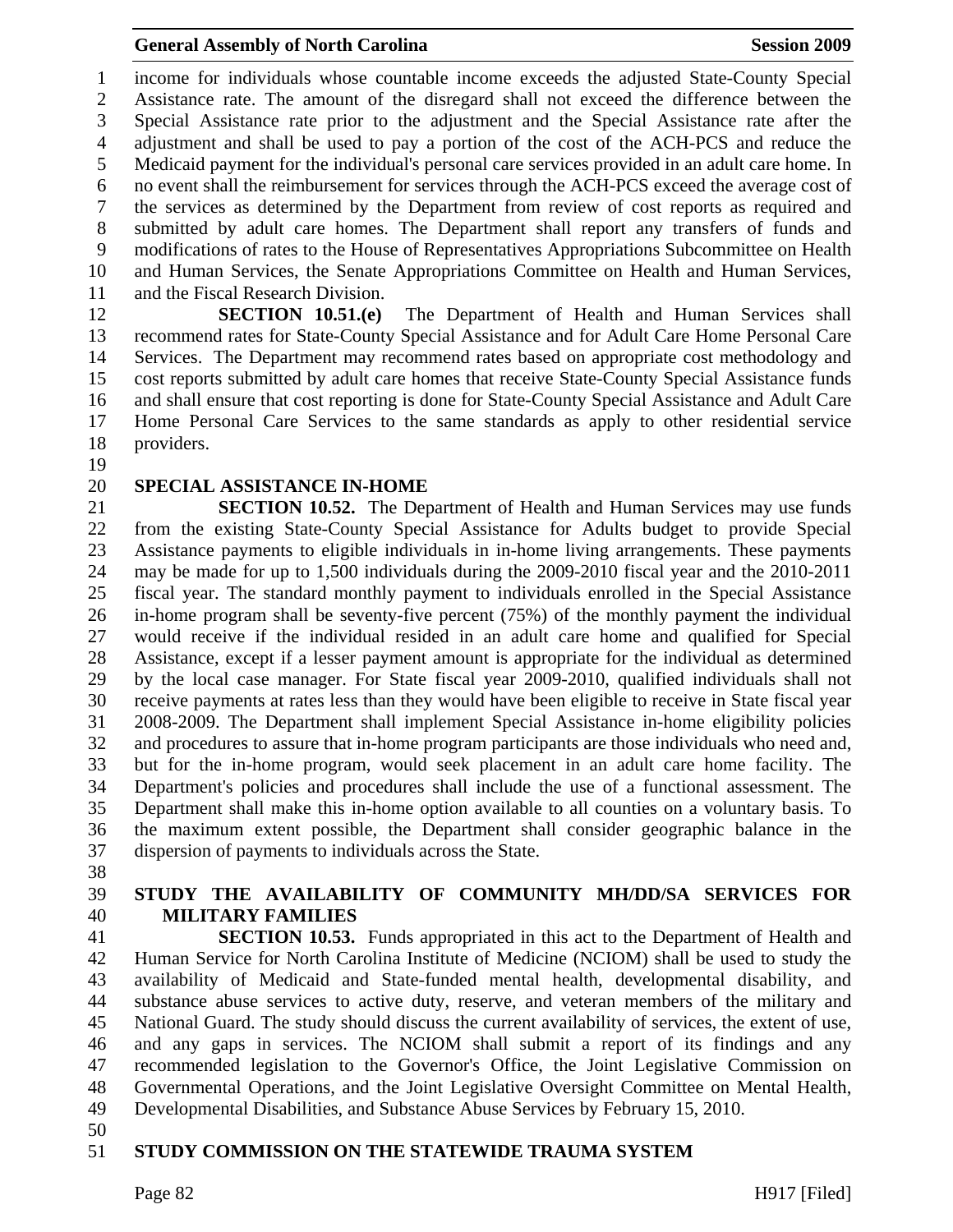|     |     | <b>General Assembly of North Carolina</b>                                                         | <b>Session 2009</b> |
|-----|-----|---------------------------------------------------------------------------------------------------|---------------------|
|     |     | <b>SECTION 10.54.(a)</b> The General Assembly of North Carolina shall create the                  |                     |
|     |     | Legislative Study Commission on the Statewide Trauma System. The Commission shall                 |                     |
|     |     | consist of 12 voting members appointed as follows:                                                |                     |
|     | (1) | Six members appointed by the Speaker of the House of Representatives, to                          |                     |
|     |     | include:                                                                                          |                     |
|     |     | Four members of the House of Representatives.<br>a.                                               |                     |
|     |     | One person who is a member of the North Carolina Emergency<br>b.                                  |                     |
|     |     | Medical Services Advisory Council.                                                                |                     |
|     |     | One member of the general public.<br>$C_{\bullet}$                                                |                     |
|     | (2) | Six members appointed by the President Pro Tempore of the Senate, to                              |                     |
|     |     | include:                                                                                          |                     |
|     |     | Four members of the Senate.<br>a.                                                                 |                     |
|     |     | One hospital Chief Executive Officer.<br>b.                                                       |                     |
|     |     | One member of the general public.<br>c.                                                           |                     |
|     |     | The Chief, NC Office of Emergency Medical Services, or that officer's designee,                   |                     |
|     |     | shall serve as an ex officio nonvoting member of the Commission.                                  |                     |
|     |     | <b>SECTION 10.54.(b)</b> The Commission shall:                                                    |                     |
|     | (1) | Assess the current General Statutes to determine if changes are needed.                           |                     |
|     | (2) | Assess the financial viability of the Statewide Inclusive Trauma System.                          |                     |
|     | (3) | Determine what level of financial participation the State should appropriate                      |                     |
|     |     | annually.                                                                                         |                     |
|     | (4) | Make a report to the General Assembly by the convening of the 2010                                |                     |
|     |     | Regular Session.                                                                                  |                     |
|     |     | <b>SECTION 10.54.(c)</b> The Speaker of the House of Representatives and the                      |                     |
|     |     | President Pro Tempore of the Senate shall each appoint a cochair for the Commission. The          |                     |
|     |     | Commission may meet in the Legislative Building or the Legislative Office Building upon the       |                     |
|     |     | approval of the Legislative Services Commission. Members of the Commission shall receive          |                     |
|     |     | per diem, subsistence, and travel allowances at the rate established in G.S. 120-3.1. The         |                     |
|     |     | appointing authority shall fill vacancies. The Commission, while in the discharge of its official |                     |
|     |     | duties, may exercise all the powers provided under the provisions of G.S. 120-19 through          |                     |
|     |     | G.S. 120-19.4, including the power to request all officers, agents, agencies, and departments of  |                     |
|     |     | the State to provide any information, data, or documents within their possession, ascertainable   |                     |
|     |     | from their records, or otherwise available to them and the power to subpoena witnesses.           |                     |
|     |     | <b>SECTION 10.54.(d)</b> The Commission shall terminate upon filing its final report.             |                     |
|     |     |                                                                                                   |                     |
|     |     | <b>DHSR LICENSE FEE INCREASES</b>                                                                 |                     |
|     |     | <b>SECTION 10.55.(a)</b> G.S. 131D-2(b) reads as rewritten:                                       |                     |
|     |     | "§ 131D-2. Licensing of adult care homes for the aged and disabled.                               |                     |
| (b) |     | Licensure; inspections. -                                                                         |                     |
|     | (1) | The Department of Health and Human Services shall inspect and license,                            |                     |
|     |     | under rules adopted by the Medical Care Commission, all adult care homes                          |                     |
|     |     | for persons who are aged or mentally or physically disabled except those                          |                     |
|     |     | exempt in subsection (c) of this section. Licenses issued under the authority                     |                     |
|     |     | of this section shall be valid for one year from the date of issuance unless                      |                     |
|     |     | revoked earlier by the Secretary for failure to comply with any part of this                      |                     |
|     |     | section or any rules adopted hereunder. Licenses shall be renewed annually                        |                     |
|     |     | upon filing and the Department's approval of the renewal application. The                         |                     |
|     |     | Department shall charge each adult care home with six or fewer beds a                             |                     |
|     |     | nonrefundable annual license fee in the amount of three hundred fifteen                           |                     |
|     |     | dollars (\$315.00) two hundred fifty dollars (\$250.00). The Department shall                     |                     |
|     |     | charge each adult care home with more than six beds a nonrefundable annual                        |                     |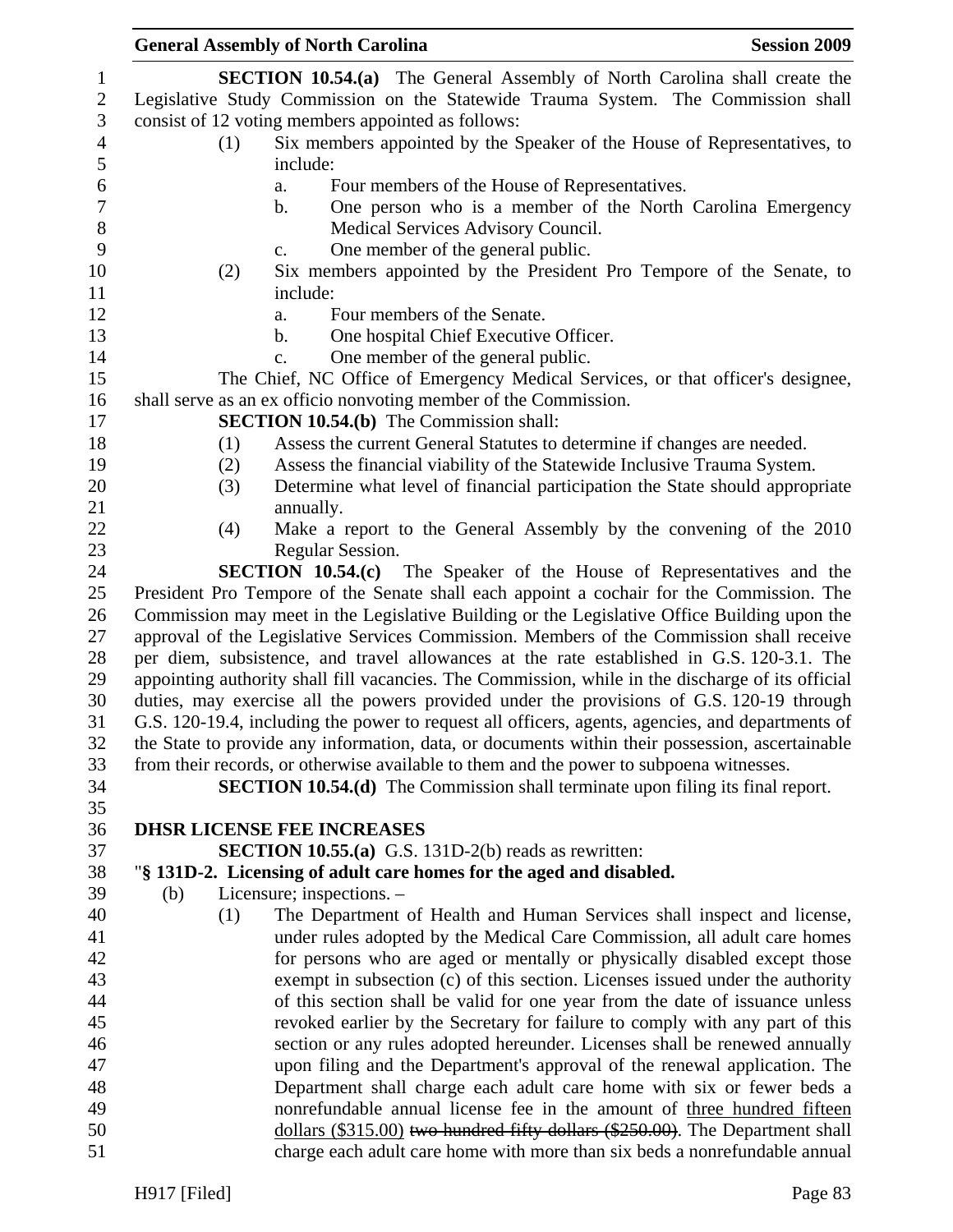|                | <b>General Assembly of North Carolina</b><br><b>Session 2009</b>                                                                                                                     |
|----------------|--------------------------------------------------------------------------------------------------------------------------------------------------------------------------------------|
| 1              | license fee in the amount of <u>three hundred sixty dollars (\$360.00</u> ) three                                                                                                    |
| $\overline{2}$ | hundred fifty dollars (\$350.00) plus a nonrefundable annual per-bed fee of                                                                                                          |
| 3              | seventeen dollars and fifty cents (\$17.50) twelve dollars and fifty cents                                                                                                           |
| $\overline{4}$ | (\$12.50).                                                                                                                                                                           |
| 5              | <b>SECTION 10.55.(b)</b> G.S. 131E-147 reads as rewritten:                                                                                                                           |
| 6              | "§ 131E-147. Licensure requirement.                                                                                                                                                  |
| $\tau$         | No person shall operate an ambulatory surgical facility without a license obtained<br>(a)                                                                                            |
| $8\,$          | from the Department.                                                                                                                                                                 |
| 9              | Applications shall be available from the Department, and each application filed with<br>(b)                                                                                          |
| 10             | the Department shall contain all necessary and reasonable information that the Department may                                                                                        |
| 11             | by rule require. A license shall be granted to the applicant upon a determination by the                                                                                             |
| 12             | Department that the applicant has complied with the provisions of this Part and the rules                                                                                            |
| 13             | promulgated by the Commission under this Part. The Department shall charge the applicant a                                                                                           |
| 14             | nonrefundable annual base license fee in the amount of eight hundred fifty dollars (\$850.00)                                                                                        |
| 15             | seven hundred dollars (\$700.00) plus a nonrefundable annual per-operating room fee in the                                                                                           |
| 16             | amount of <u>seventy-five dollars</u> (\$75.00) fifty dollars (\$50.00)."                                                                                                            |
| 17             | <b>SECTION 10.55.(c)</b> G.S. 131E-167 reads as rewritten::                                                                                                                          |
| 18             | "§ 131E-167. Certificate requirement.                                                                                                                                                |
| 19             | Applications for certification shall be available from the Department, and each<br>(a)                                                                                               |
| 20             | application filed with the Department shall contain all necessary and reasonable information                                                                                         |
| 21             | that the Department may by rule require. A certificate shall be granted to the applicant for a                                                                                       |
| 22             | period not to exceed one year upon a determination by the Department that the applicant has                                                                                          |
| 23             | substantially complied with the provisions of this Article and the rules promulgated by the                                                                                          |
| 24             | Department under this Article. The Department shall charge the applicant a nonrefundable                                                                                             |
| 25             | annual certification fee in the amount of three hundred eighty-five dollars $(\$385.00)$ two                                                                                         |
| 26             | hundred fifty dollars (\$250.00)."                                                                                                                                                   |
| 27             | <b>SECTION 10.55.(d)</b> G.S. 131E-138 reads as rewritten:                                                                                                                           |
| 28             | "§ 131E-138. Licensure requirements.                                                                                                                                                 |
| 29<br>30       | (Effective July 1, 2009) An application for a license shall be available from the<br>(c)<br>Department, and each application filed with the Department shall contain all information |
| 31             | requested by the Department. A license shall be granted to the applicant upon a determination                                                                                        |
| 32             | by the Department that the applicant has complied with the provisions of this Part and the rules                                                                                     |
| 33             | promulgated by the Commission under this Part. The Department shall charge the applicant a                                                                                           |
| 34             | nonrefundable annual license fee in the amount of five hundred ten dollars (\$510.00) four                                                                                           |
| 35             | hundred dollars (\$400.00)."                                                                                                                                                         |
| 36             | <b>SECTION 10.55.(e)</b> G.S. 131E-77 reads as rewritten:                                                                                                                            |
| 37             | "§ 131E-77. Licensure requirement.                                                                                                                                                   |
| 38             | No person or governmental unit shall establish or operate a hospital in this state<br>(a)                                                                                            |
| 39             | without a license. An infirmary is not required to obtain a license under this Part.                                                                                                 |
| 40             | The Commission shall prescribe by rule that any licensee or prospective applicant<br>(b)                                                                                             |
| 41             | seeking to make specified types of alteration or addition to its facilities or to construct new                                                                                      |
| 42             | facilities shall submit plans and specifications before commencement to the Department for                                                                                           |
| 43             | preliminary inspection and approval or recommendations with respect to compliance with the                                                                                           |
| 44             | applicable rules under this Part.                                                                                                                                                    |
| 45             | An applicant for licensing under this Part shall provide information related to<br>(c)                                                                                               |
| 46             | hospital operations as requested by the Department. The required information shall be                                                                                                |
| 47             | submitted by the applicant on forms provided by the Department and established by rule.                                                                                              |
| 48             | The Department shall renew each license in accordance with the rules of the<br>(d)                                                                                                   |
| 49             | Commission. The Department shall charge the applicant a nonrefundable annual base license                                                                                            |
| 50             | fee plus a nonrefundable annual per-bed fee as follows:                                                                                                                              |
| 51             |                                                                                                                                                                                      |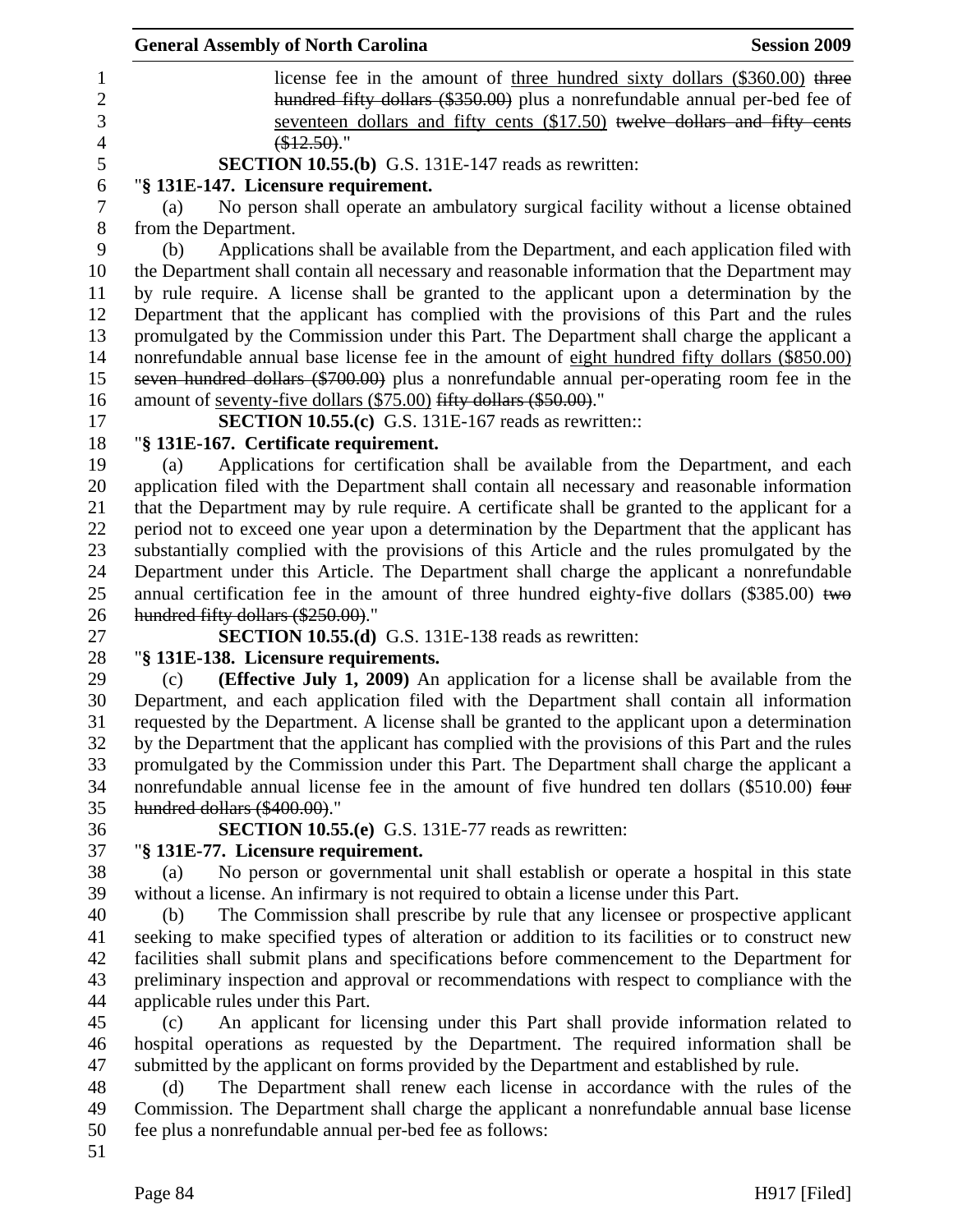|                | <b>General Assembly of North Carolina</b> |                       |                 | <b>Session 2009</b> |  |
|----------------|-------------------------------------------|-----------------------|-----------------|---------------------|--|
| $\mathbf{1}$   | <b>Facility Type</b>                      | <b>Number of Beds</b> | <b>Base Fee</b> | <b>Per-Bed Fee</b>  |  |
| 2              | <b>General Acute Hospitals:</b>           | $1-49$ beds           | \$250.00        | $$12.50$ \$17.50    |  |
| 3              |                                           | $50-99$ beds          | \$350.00        | $$12.50$ \$17.50    |  |
| $\overline{4}$ |                                           | $100-199$ beds        | \$450.00        | $$12.50$ \$17.50    |  |
| 5              |                                           | 200-399 beds          | \$550.00        | $$12.50$ \$17.50    |  |
| 6              |                                           | 400-699 beds          | \$750.00        | \$12.50 \$17.50     |  |
| 7              |                                           | $700+$ beds           | \$950.00        | $$12.50$ \$17.50    |  |
| 8              | Other Hospitals:                          |                       | \$500.00        | \$12.50 \$17.50     |  |
| 9              |                                           |                       |                 |                     |  |

10 (e) The Department shall issue the license to the operator of the hospital who shall not 11 transfer or assign it except with the written approval of the Department. The license shall 12 designate the number and types of inpatient beds, the number of operating rooms, and the 13 number of gastrointestinal endoscopy rooms.

14 (f) The operator shall post the license on the licensed premises in an area accessible to 15 the public."

### 16 **SECTION 10.55.(f)** G.S. 122C-23 reads as rewritten:

### 17 "**§ 122C-23. Licensure.**

18 (h) The Department shall charge facilities licensed under this Chapter a nonrefundable 19 annual base license fee plus a nonrefundable annual per-bed fee as follows:

21 **Type of Facility Number of Beds Base Fee Per-Bed Fee** 22 23 Facilities (non-ICF/MR): 0 beds \$175.00 \$215.00 \$0 24 1 to 6 beds \$250.00 \$0 25 More than 6 beds \$350.00 \$475.00 \$12.50 \$17.50 26 ICF/MR Only: 1 to 6 beds \$650.00 \$845.00 \$0 27 More than 6 beds \$650.00 \$800.00 \$12.50 \$17.50"

28 **SECTION 10.55.(g)** G.S. 131E-102 reads as rewritten:

# 29 "**§ 131E-102. Licensure requirements.**

30 (a) No person shall operate a nursing home without a license obtained from the 31 Department. Any person may operate a nursing home or a combination home, as defined in this 32 Part, in the same building or in two or more buildings adjoining or next to each other on the 33 same site. Both a nursing home and a combination home must be licensed by the Department 34 under this Part.

35 (b) Applications shall be available from the Department, and each application filed with 36 the Department shall contain all necessary and reasonable information that the Department may 37 by rule require. A license shall be granted to the applicant upon a determination by the 38 Department that the applicant has complied with the provisions of this Part and the rules 39 promulgated under this Part. The Department shall charge the applicant a nonrefundable annual 40 license fee in the amount of four hundred twenty dollars (\$420.00) four hundred fifty dollars 41 (\$450.00) plus a nonrefundable annual per-bed fee of seventeen dollars and fifty cents (\$17.50) 42 twelve dollars and fifty cents (\$12.50)."

43

20

# 44 **NC NOVA**

45 **SECTION 10.56.** The Department of Health and Human Services, Division of 46 Health Services Regulation, may use up to eighty-eight thousand dollars (\$88,000) for SFY 47 2010 and ninety-three thousand seven hundred dollars (\$93,700) for SFY 2011 of existing 48 resources to continue the NC New Organizational Vision Award certification program. The 49 Division shall use federal civil monetary penalty receipts as a source of support for this 50 initiative, when appropriate.

51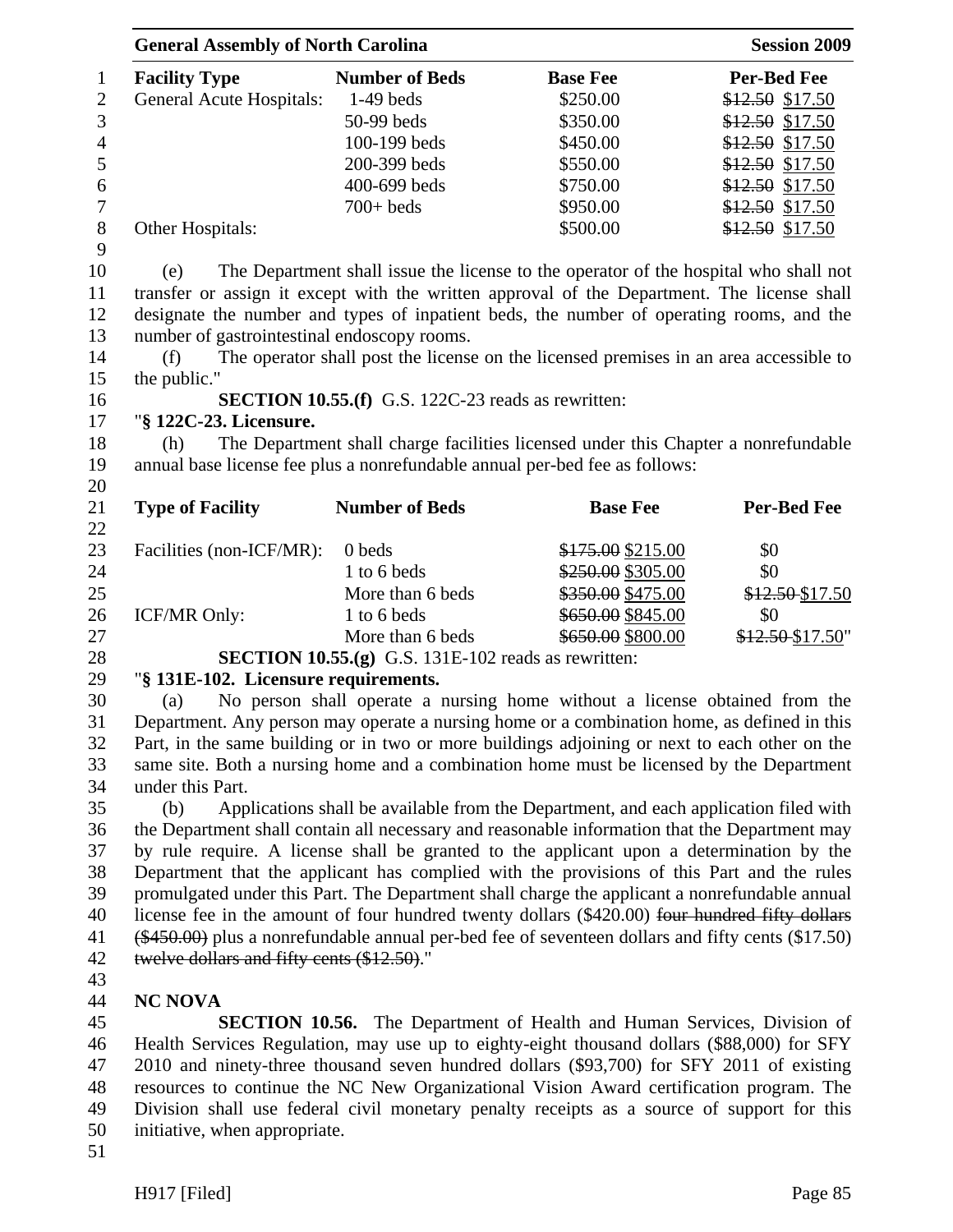General Assembly of North Carolina **Session 2009** 1 **DMH PURCHASING**  2 **SECTION 10.57.** G.S. 146-56 reads as rewritten: 3 "**§ 143-56. Certain purchases excepted from provisions of Article.**  4 Unless as may otherwise be ordered by the Secretary of Administration, the purchase of 5 supplies, materials and equipment through the Secretary of Administration shall be mandatory 6 in the following cases: 7 (1) Published books, manuscripts, maps, pamphlets and periodicals. 8 (2) Perishable articles such as fresh vegetables, fresh fish, fresh meat, eggs, and 9 others as may be classified by the Secretary of Administration. 10 Purchase through the Secretary of Administration shall not be mandatory for information 11 technology purchased in accordance with Article 3D of Chapter 147 of the General Statutes, for 12 a purchase of supplies, materials or equipment for the General Assembly if the total 13 expenditures is less than the expenditure benchmark established under the provisions of 14 G.S. 143-53.1, for group purchases made by hospitals, developmental centers, neuro-medical 15 treatment centers, and alcohol and drug abuse treatment centers through a competitive bidding 16 purchasing program, as defined in G.S. 143-129, by the University of North Carolina Health 17 Care System pursuant to G.S. 116-37(h), by the University of North Carolina Hospitals at 18 Chapel Hill pursuant to G.S. 116-37(a) (4), by the University of North Carolina at Chapel Hill 19 on behalf of the clinical patient care programs of the School of Medicine of the University of 20 North Carolina at Chapel Hill pursuant to G.S. 116-37(a) (4), or by East Carolina University on 21 behalf of the Medical Faculty Practice Plan pursuant to G.S. 116-40.6(c). 22 All purchases of the above articles made directly by the departments, institutions and 23 agencies of the State government shall, whenever possible, be based on competitive bids. 24 Whenever an order is placed or contract awarded for such articles by any of the departments, 25 institutions and agencies of the State government, a copy of such order or contract shall be 26 forwarded to the Secretary of Administration and a record of the competitive bids upon which 27 it was based shall be retained for inspection and review." 28 29 **FILLING SERVICE GAPS**  30 **SECTION 10.58.** Funds appropriated in this act for mental health services and 31 supported employment shall be allocated to local management entities such that each local 32 management entity receives a percentage of the total allocation that is equal to that local 33 management entity's percentage of the State's total population that is below the federal poverty 34 level. Funds appropriated to the Department of Health and Human Services for the 2009-2010

35 and 2010-2011 fiscal years for mental health services, substance abuse services, and crisis 36 services and allocated based on the poverty level shall continue to be allocated by the 37 Department to local management entities such that each local management entity receives a 38 percentage of the total allocation that is equal to that local management entity's percentage of 39 the State's total population that is below the federal poverty level.

40

#### 41 **INCREASE AVAILABILITY OF SUBSTANCE ABUSE TREATMENT**

42 **SECTION 10.59.(a)** Consistent with G.S. 122C-2, the General Assembly strongly 43 encourages LMEs to use a portion of the funds appropriated for substance abuse treatment 44 services to support prevention and education activities.

45 **SECTION 10.59.(b)** An LME may use up to one percent (1%) of funds allocated 46 to it for substance abuse treatment services to provide nominal incentives for consumers who 47 achieve specified treatment benchmarks, in accordance with the federal substance abuse and 48 mental health services administration best practice model entitled Contingency Management.

49 **SECTION 10.59.(c)** In providing treatment and services for adult offenders and 50 increasing the number of TASC case managers, local management entities shall consult with 51 TASC to improve offender access to substance abuse treatment and match evidence-based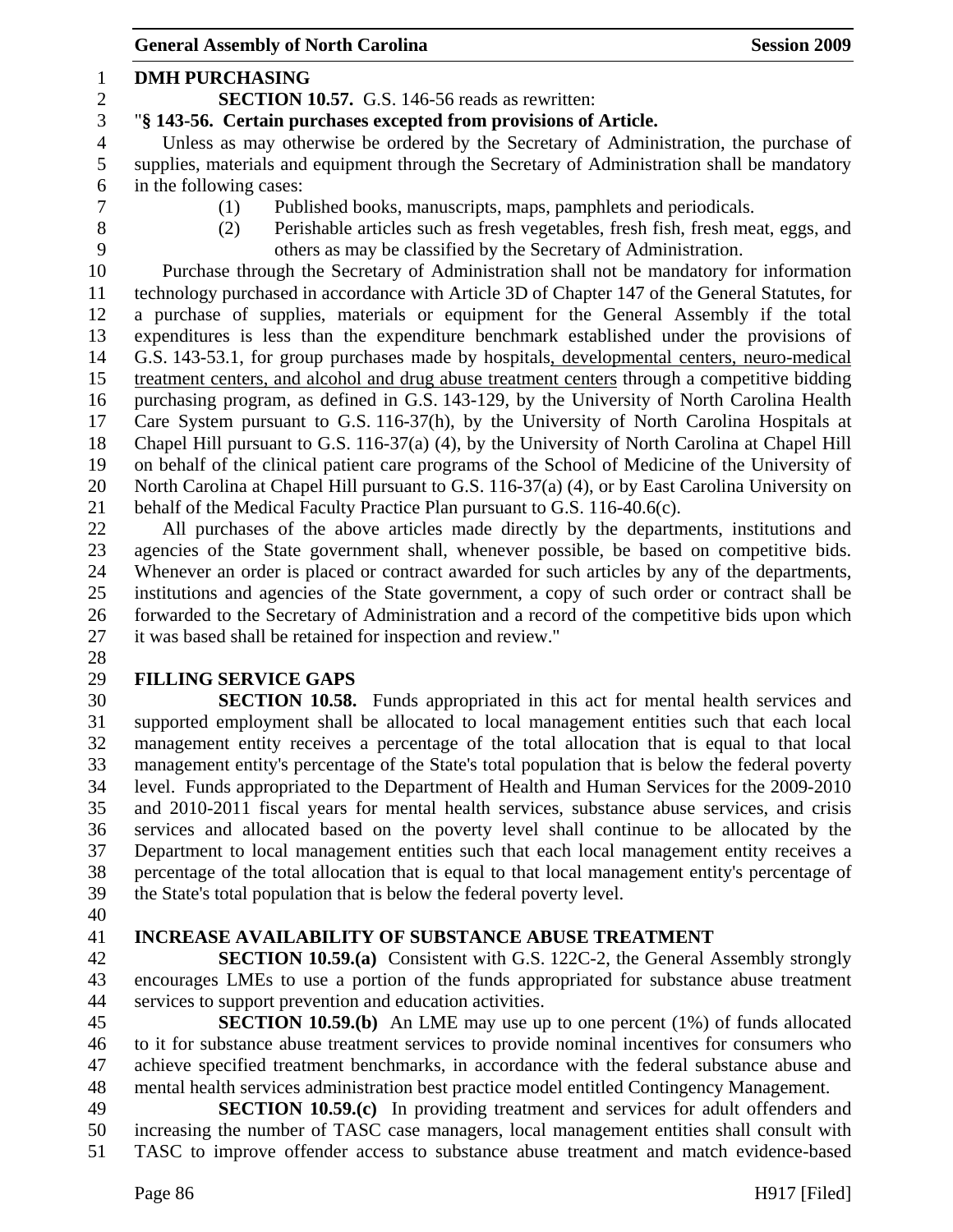1 interventions to individual needs at each stage of substance abuse treatment. Special emphasis 2 should be placed on intermediate punishment offenders, community punishment offenders at

3 risk for revocation, and DOC releasees who have completed substance abuse treatment while in 4 custody.

5 In addition to the funds appropriated in this act to the Department of Health and 6 Human Services, Division of Mental Health, Developmental Disabilities, and Substance Abuse 7 Services, to provide substance abuse services for adult offenders and to increase the number of 8 TASC case managers, the Department shall allocate up to three hundred thousand dollars 9 (\$300,000) to Treatment Accountability for Safer Communities (TASC). These funds shall be 10 allocated to TASC before funds are allocated to local management entities for mental health 11 services, substance abuse services, and crisis services.

12 **SECTION 10.59.(d)** In providing Drug Treatment Court services, local 13 management entities shall consult with the local drug treatment court team and shall select a 14 treatment provider that meets all provider qualification requirements and the drug treatment 15 court's needs. A single treatment provider may be chosen for non-Medicaid-eligible participants 16 only. A single provider may be chosen who can work with all of the non-Medicaid-eligible 17 drug treatment court participants in a single group. During the 52-week Drug Treatment Court 18 program, participants shall receive an array of treatment and aftercare services that meets the 19 participant's level of need, including step-down services that support continued recovery.

20 **SECTION 10.59.(e)** Not later than October 1, 2009, the Department of Health and 21 Human Services shall complete the development of a Uniform Screening Tool (UST) to 22 determine the mental health of any individual admitted to any long-term care facility. The 23 Department shall report on the status of UST development on or before, January 1, 2010, to the 24 Joint Legislative Oversight Committee on Mental Health, Developmental Disabilities, and 25 Substance Abuse Services.

26 **SECTION 10.59.(f)** Notwithstanding G.S. 143C-9-2(b) requiring allocation of 27 funds to area programs, the Department of Health and Human Services may use up to one 28 million five hundred thousand dollars (\$1,500,000) in each of the 2009-2010 and 2010-2011 29 fiscal years from the Trust Fund for Mental Health, Developmental Disabilities, and Substance 30 Abuse Services and Bridge Funding Needs for the purposes authorized under 31 G.S. 143C-9-2(b)(1), (3), and (4).

32

# 33 **MENTAL HEALTH CHANGES**

34 **SECTION 10.60.(a)** For the purpose of mitigating cash-flow problems that many 35 non-single-stream local management entities (LMEs) experience at the beginning of each fiscal 36 year, the Department of Health and Human Services, Division of Mental Health, 37 Developmental Disabilities, and Substance Abuse Services, shall adjust the timing and method 38 by which allocations of service dollars are distributed to each non-single-stream LME. To this 39 end, the allocations shall be adjusted such that at the beginning of the fiscal year the 40 Department shall distribute not less than one-twelfth of the LME's continuation allocation and 41 subtract the amount of the adjusted distribution from the LME's total reimbursements for the 42 fiscal year.

43 **SECTION 10.60.(b)** Of the funds appropriated for substance abuse services to the 44 Department of Health and Human Services, Division of Mental Health, Developmental 45 Disabilities, and Substance Abuse Services, for the 2009-2010 and 2010-2011 fiscal years, the 46 sum of at least eight million dollars (\$8,000,000) shall be allocated for regionally purchased 47 locally hosted substance abuse services. These funds shall be used to support LMEs in 48 establishing additional regionally purchased and locally hosted substance abuse programs. 49 Funds appropriated shall be for the purpose of developing and enhancing the American Society

50 of Addiction Medicine (ASAM) continuum of care at the community level. The Department of

51 Health and Human Services shall work with LMEs in establishing these programs. LMEs shall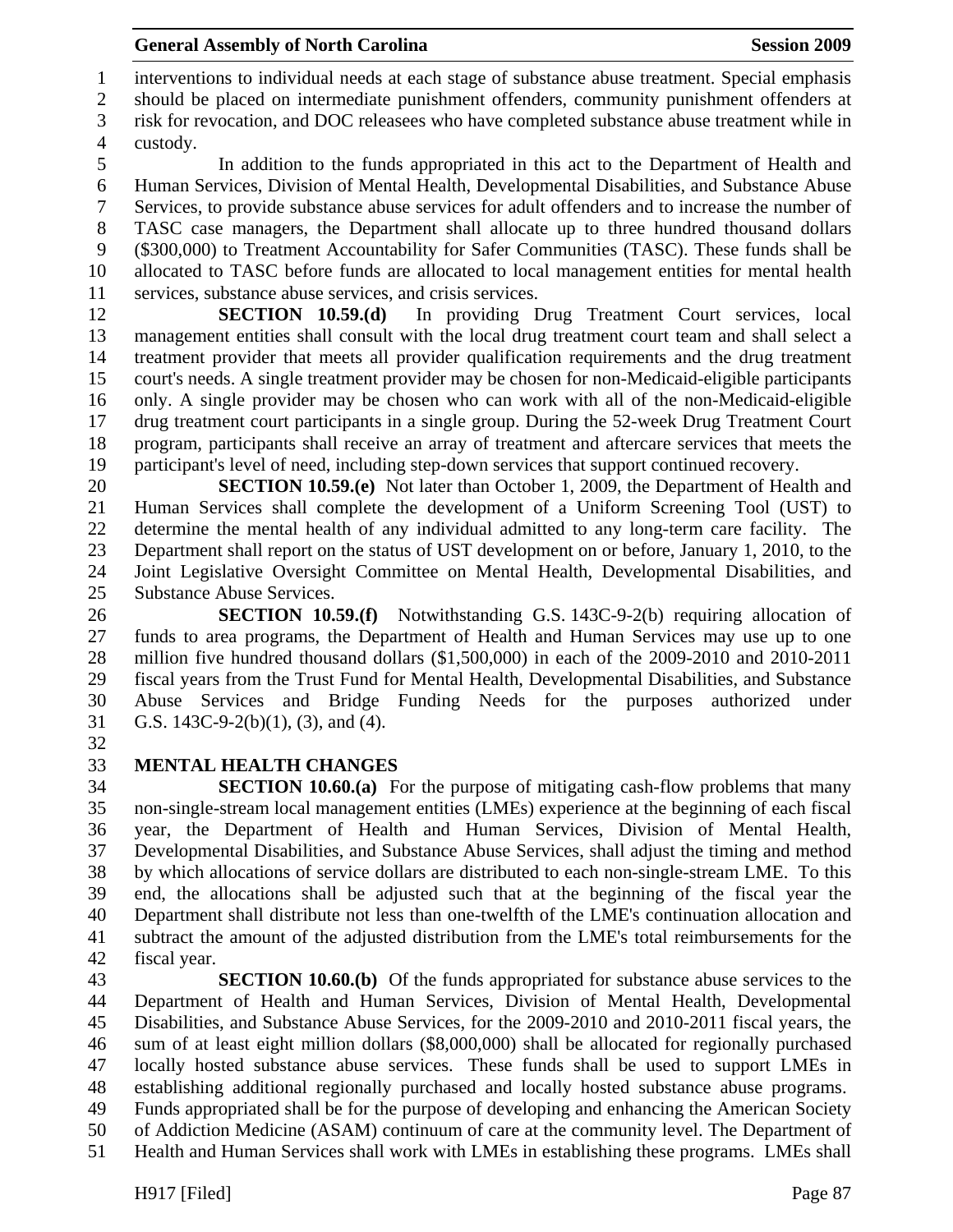1 report to the Department of Health and Human Services on the LMEs' use of the funds. 2 Reporting dates and frequency shall be as determined by the Department.

3 **SECTION 10.60.(c)** The Department shall encourage the conversion of the 4 remaining non-single-stream LMEs to single-stream funding as soon as possible. The 5 Department shall develop prompt-pay guidelines as part of single-stream funding requirements. 6 The Department shall also develop standards for the removal of single-stream designation for 7 those LMEs that do not continue to comply with the applicable requirements for single-stream 8 funding, except that the Department's requirements shall allow for LMEs in the first year of 9 single-stream funding to have a six-month grace period to comply with the requirements from 10 the time the LME begins single-stream funding. For its report on performance measures, the 11 Department shall include a matrix by LME and performance measure of those LMEs that are 12 not meeting the performance measure.

13 **SECTION 10.60.(d)** The Department shall perform a services gap analysis of the 14 Mental Health, Developmental Disabilities, and Substance Abuse Services System. The 15 Department of Health and Human Services shall involve LMEs in performing the gap analysis. 16 The Department shall not contract with an independent entity to perform the gap analysis. The 17 Department shall report the results of its analysis to the House of Representatives 18 Appropriations Subcommittee on Health and Human Services, the Senate Appropriations 19 Committee on Health and Human Services, the Fiscal Research Division, and the Joint 20 Legislative Oversight Committee on Mental Health, Developmental Disabilities, and Substance 21 Abuse Services not later than January 1, 2010.

22 **SECTION 10.60.(e)** Onetime funds appropriated in this act for the Department of 23 Health and Human Services shall be used to support the temporary operation of the Central 24 Regional Hospital Wake Unit on the Dorothea Dix campus. The Department shall evaluate the 25 need to continue the temporary operation of the Wake Unit for one additional year and provide 26 a recommendation to the Governor no later than February 15, 2010. Notwithstanding any other 27 provision of law to the contrary, the Office of State Budget and Management shall establish the 28 positions for the Central Regional Hospital Wake Unit on the Dorothea Dix campus as 29 time-limited positions.

30 **SECTION 10.60.(f)** Of the funds appropriated in this act to the Department of 31 Health and Human Services, Division of Mental Health, Developmental Disabilities, and 32 Substance Abuse Services, for mobile crisis teams, the sum of five million seven hundred 33 fifty-five thousand dollars (\$5,755,000) shall be distributed to LMEs to support 30 mobile 34 crisis teams. The new mobile crisis units shall be distributed across the State according to need 35 as determined by the Department.

36 **SECTION 10.60.(g)** Of the funds appropriated in this act to the Department of 37 Health and Human Services, Division of Mental Health, Developmental Disabilities, and 38 Substance Abuse Services, the sum of eight million one hundred twenty-one thousand six 39 hundred forty-four dollars (\$8,121,644) shall be allocated for the purchase of local inpatient 40 psychiatric beds or bed days. These beds or bed days shall be distributed across the State 41 according to need as determined by the Department. The Department shall enter into contracts 42 with the LMEs and community hospitals for the management of these beds or bed days. Local 43 inpatient psychiatric beds or bed days shall be managed and controlled by the LME, including 44 the determination of which local or State hospital the individual should be admitted to pursuant 45 to an involuntary commitment order. Funds shall not be allocated to LMEs but shall be held in 46 a statewide reserve at the Division of Mental Health, Developmental Disabilities, and 47 Substance Abuse Services to pay for services authorized by the LMEs and billed by the 48 hospitals through the LMEs. LMEs shall remit claims for payment to the Division within 15 49 working days of receipt of a clean claim from the hospital and shall pay the hospital within 10 50 working days of receipt of payment from the Division. If the Department determines (i) that an 51 LME is not effectively managing the beds or bed days for which it has responsibility, as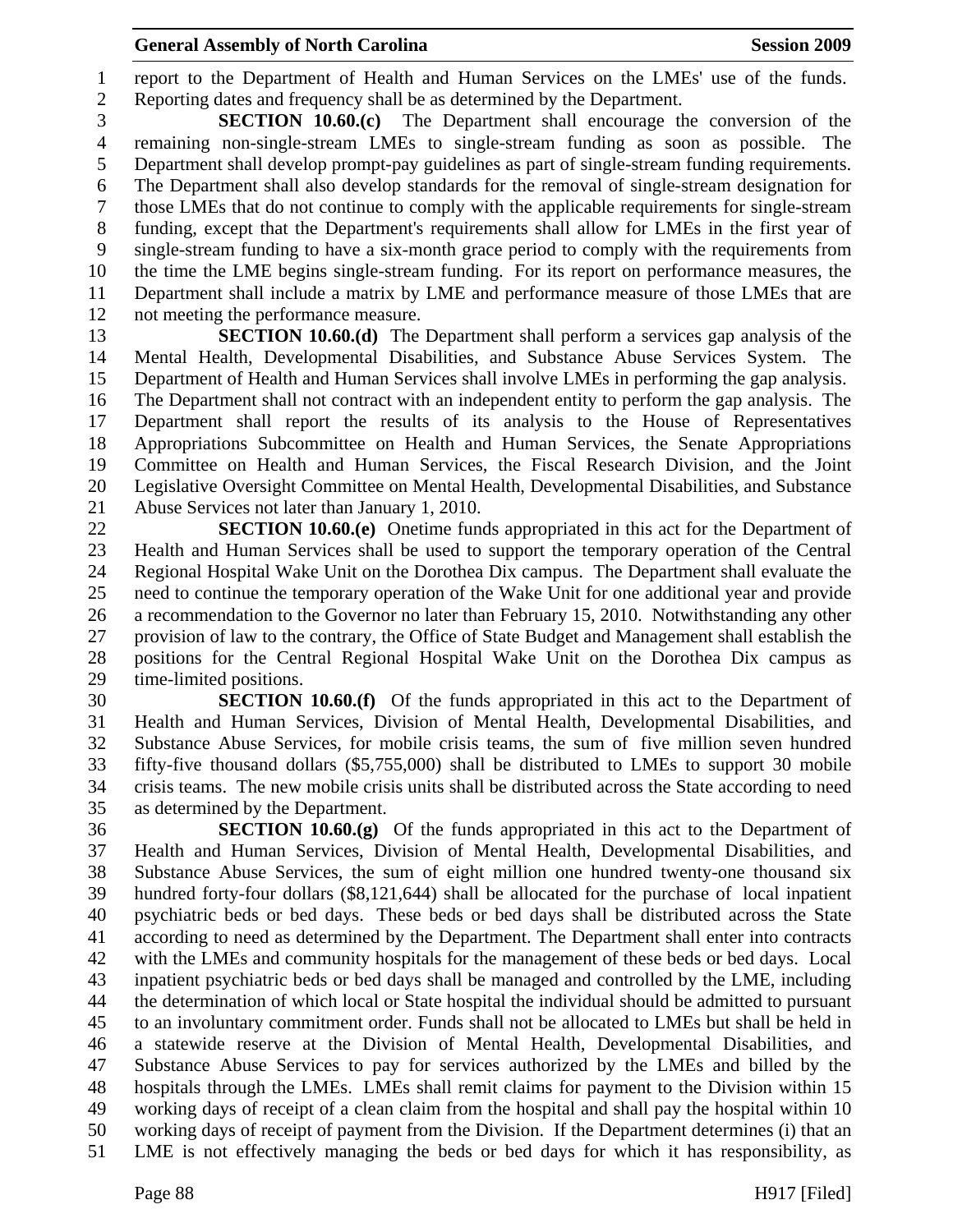1 evidenced by beds or bed days in the local hospital not being utilized while demand for services 2 at the State psychiatric hospitals has not reduced, or (ii) the LME has failed to comply with the 3 prompt payment provisions of this subsection, the Department may contract with another LME 4 to manage the beds or bed days, or, notwithstanding any other provision of law to the contrary, 5 may pay the hospital directly. The Department shall develop reporting requirements for LMEs 6 regarding the utilization of the beds or bed days. Funds appropriated in this section for the 7 purchase of local inpatient psychiatric beds or bed days shall be used to purchase additional 8 beds or bed days not currently funded by or through LMEs and shall not be used to supplant 9 other funds available or otherwise appropriated for the purchase of psychiatric inpatient 10 services under contract with community hospitals, including beds or bed days being purchased 11 through Hospital Pilot funds appropriated in S.L. 2007-323.

12 **SECTION 10.60.(h)** Of the funds appropriated in this act to the Department of 13 Health and Human Services, Division of Mental Health, Developmental Disabilities, and 14 Substance Abuse Services, the sum of one million eight hundred seventy-six thousand two 15 hundred forty-three dollars (\$1,876,243) shall be allocated for the START crisis model for 16 developmental disability services. These funds shall be distributed to LMEs to support six 17 crisis teams. The new crisis teams shall be distributed across the State according to need as 18 determined by the Department.

19 **SECTION 10.60.(i)** Funds appropriated in this act in the amount of one million 20 eighty thousand nine hundred ninety-two dollars (\$1,080,992) for start-up and ongoing support 21 of respite beds for individuals with developmental disabilities shall be distributed across the 22 State by the Department according to need.

23 **SECTION 10.60.(j)** Of the funds appropriated in this act to the Department of 24 Health and Human Services, Division of Mental Health, Developmental Disabilities, and 25 Substance Abuse Services, the sum of six million one hundred thirteen thousand nine hundred 26 forty-seven dollars (\$6,113,947) shall be allocated for walk-in crisis and immediate psychiatric 27 aftercare and shall be distributed to the LMEs to support 30 psychiatrists and related support 28 staff. Of these funds, the sum of one million six hundred fifty thousand dollars (\$1,650,000) 29 shall be used for telepsychiatry equipment to be owned by the LMEs and shall be distributed 30 across the State according to need as determined by the Department.

31 **SECTION 10.60.(k)** The independent and supportive living apartments for persons 32 with disabilities constructed from funds appropriated in this act for that purpose shall be 33 affordable to persons with incomes at the Supplemental Security Income (SSI) level.

34 **SECTION 10.60.(l)** The Department of Health and Human Services, Division of 35 Mental Health, Developmental Disabilities, and Substance Abuse Services, shall implement the 36 tiered CAP-MR/DD waiver program in accordance with Section 10.49(dd) of S.L. 2007-323. 37 The Department shall implement the program with four tiers: (i) up to seventeen thousand five 38 hundred dollars (\$17,500); (ii) between seventeen thousand five hundred one dollars (\$17,501) 39 and forty-five thousand dollars (\$45,000); (iii) between forty-five thousand one dollars 40 (\$45,001) and seventy-five thousand dollars (\$75,000); and (iv) between seventy-five thousand 41 one dollars (\$75,001) and one hundred thousand dollars (\$100,000). The Department shall 42 review on a case-by-case basis tier funding in excess of one hundred thousand dollars 43 (\$100,000) and may authorize the excess amount based on standards adopted by the 44 Department.

45 **SECTION 10.60.(m)** Of the funds appropriated in this act to the Department of 46 Health and Human Services, Division of Medical Assistance, for the 2009-2010 fiscal year for 47 CAP-MR/DD slots, a portion of these funds shall be allocated for slots managed under the 48 North Carolina CAP-MR/DD 1915(c) Medicaid waiver and shall be used for tier one slots as 49 described under Section 10.15(n) of S.L. 2008-107. In addition, a portion of these funds shall 50 be allocated to fund CAP-MR/DD slots statewide to fund a combination of slots managed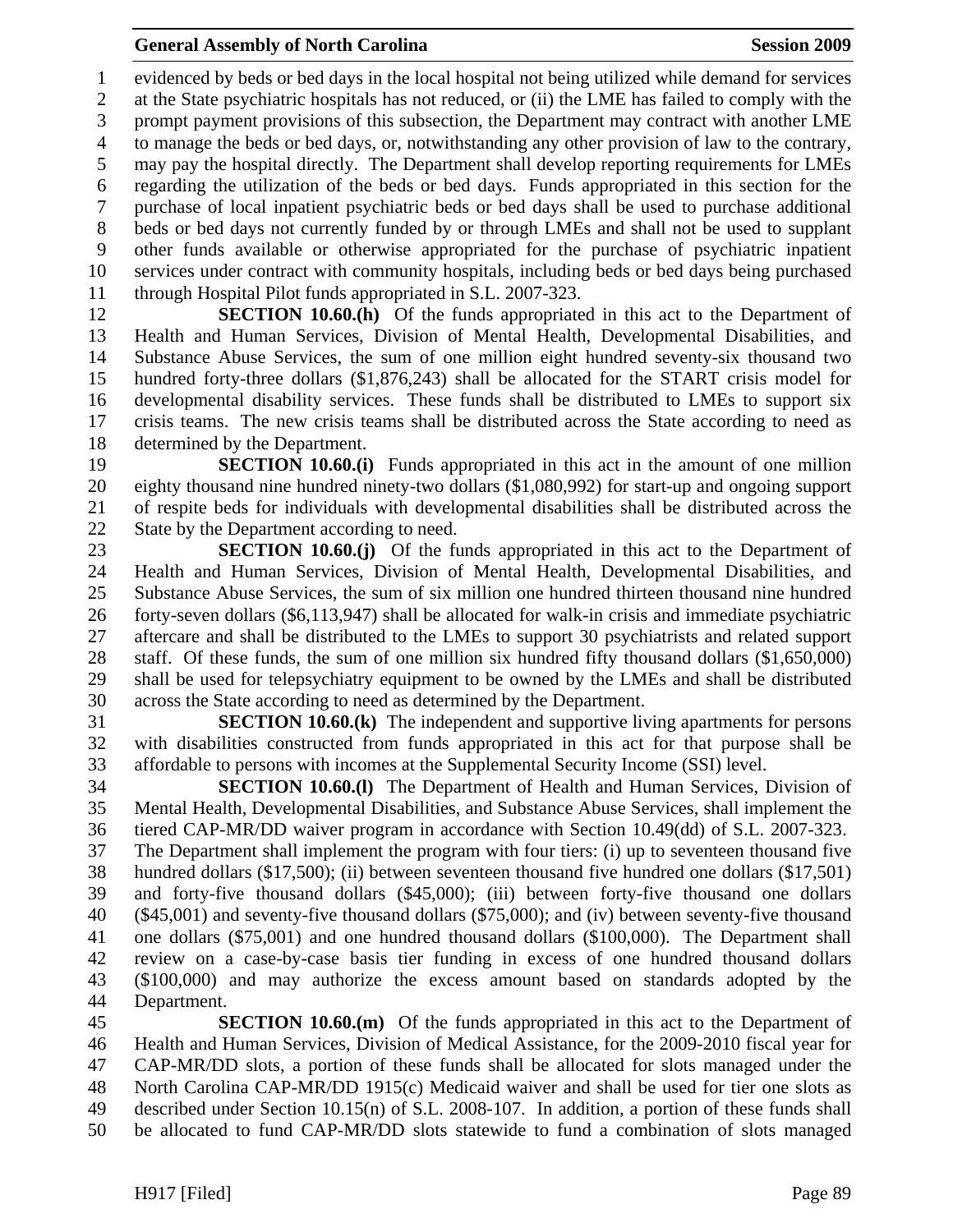1 under the North Carolina CAP-MR/DD 1915(c) Medicaid waiver and slots managed under the 2 North Carolina Piedmont Behavioral Health Care 1915(b) and (c) Medicaid waiver.

3 **SECTION 10.60.(n)** The Department of Health and Human Services shall 4 implement a plan to catch up Piedmont Behavioral Health (PBH) CAP-MR/DD slots to the 5 State average such that one percent (1%) of the funds for turnover CAP-MR/DD slots shall be 6 transferred each year to PBH until PBH CAP-MR/DD slots reach the State per capita average 7 of slots.

8 **SECTION 10.60.(o)** The Department of Health and Human Services shall ensure 9 that veterans and their families comprise one of the target populations for mental health, 10 developmental disabilities, and substance abuse services in order that this population is eligible 11 for existing funding.

12 **SECTION 10.60.(p)** The Department of Health and Human Services shall develop 13 a plan to return the service authorization, utilization review, and utilization management 14 functions to LMEs for all clients. Not later than July 1, 2009, utilization review, utilization 15 management, and service authorization for publicly funded mental health, developmental 16 disabilities, and substance abuse services shall be returned to LMEs representing in total at 17 least thirty percent (30%) of the State's population. An LME must be accredited for national 18 accreditation under behavioral health care standards by a national accrediting entity approved 19 by the Secretary and must demonstrate readiness to meet all requirements of the existing 20 vendor contract with the Department for such services in order to provide service authorization, 21 utilization review, and utilization management to Medicaid recipients in the LME catchment 22 area. The Department shall comply with the requirements of S.L. 2007-323, Section 10.49(ee). 23 The Department shall not contract with an outside vendor for service authorization, utilization 24 review, or utilization management functions, or otherwise obligate the State for these functions 25 beyond September 30, 2010. The Department shall require LMEs to include in their service 26 authorization, utilization management, and utilization review, a review of assessments, as well 27 as person-centered plans and random or triggered audits of services and assessments. The 28 Department may also develop and implement a plan to return plan authorization for 29 CAP-MR/DD slots to LMEs.

30

# 31 **IMPROVE THE QUALITY OF CARE PROVIDED BY DIRECT CARE STAFF**

32 **SECTION 10.61.** To enhance the quality of care provided to clients of the 33 Division's State facilities by improving the recruitment and retention of direct care staff, the 34 Department shall partner with the Office of State Personnel to study the turnover rate and 35 salaries of health care technicians. The collaboration should result in the development of a 36 career plan that links compensation to the demonstration of skills and competencies in those 37 position classifications.

38

# 39 **TRANSITION OF UTILIZATION MANAGEMENT OF COMMUNITY-BASED**  40 **SERVICES TO THE LOCAL MANAGEMENT ENTITIES**

41 **SECTION 10.62.** Consistent with the findings of the Mercer evaluation of Local 42 Management Entities (LMEs), the Department of Health and Human Services shall collaborate 43 with LMEs to enhance their administrative capabilities to assume utilization management 44 responsibilities for the provision of community-based mental health, developmental disabilities, 45 and substance abuse services. The Department may, with approval of the Office of State 46 Budget and Management, use funds available to implement this section.

47

# 48 **SENIOR CENTER OUTREACH**

49 **SECTION 10.63.(a)** Funds appropriated to the Department of Health and Human 50 Services, Division of Aging and Adult Services, for the 2009-2011 fiscal biennium, shall be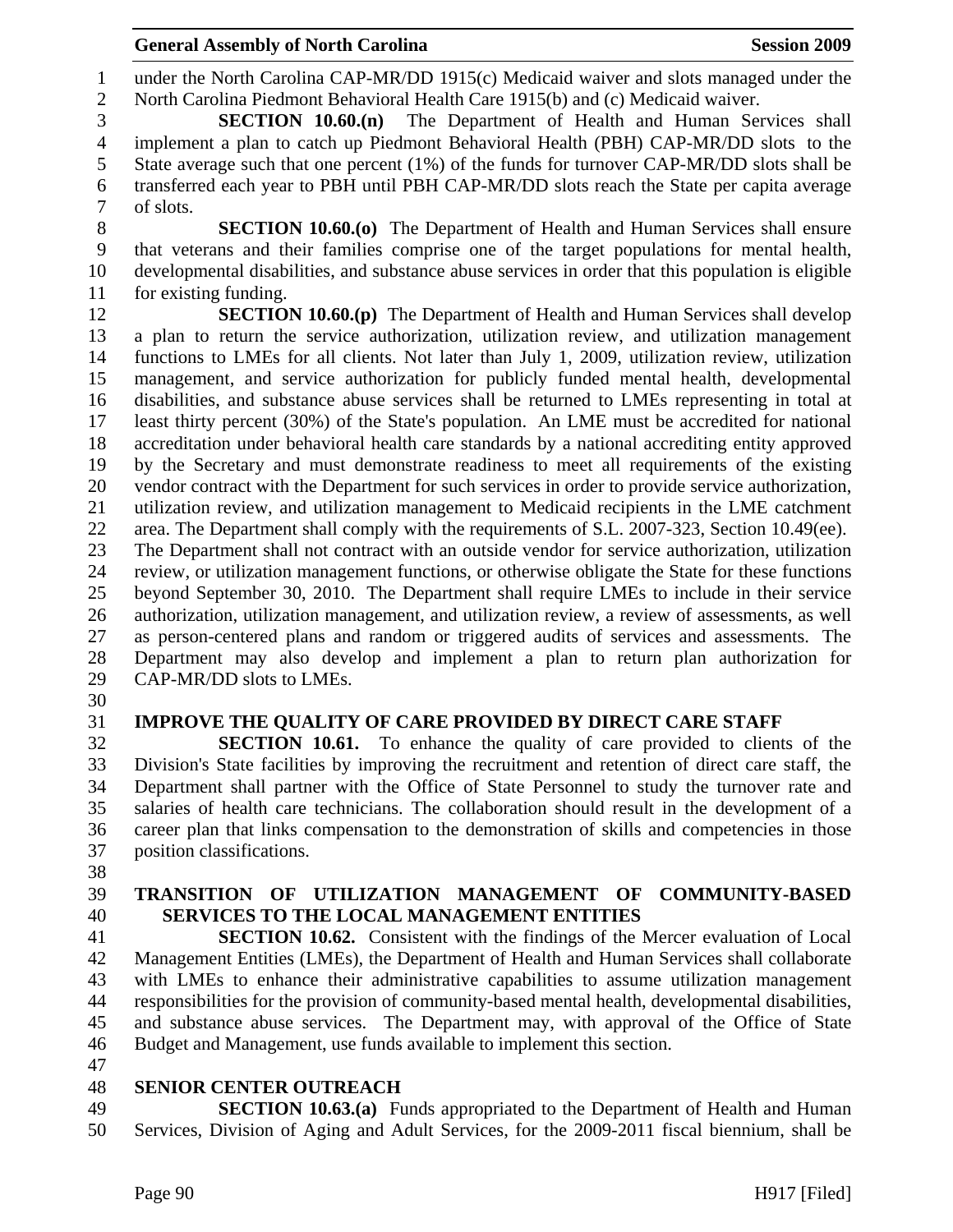|                | <b>General Assembly of North Carolina</b>                                                   | <b>Session 2009</b> |
|----------------|---------------------------------------------------------------------------------------------|---------------------|
| follows:       | used by the Division of Aging and Adult Services to enhance senior center programs as       |                     |
|                | To expand the outreach capacity of senior centers to reach unserved or<br>(1)               |                     |
|                | underserved areas; or                                                                       |                     |
|                | To provide start-up funds for new senior centers.<br>(2)                                    |                     |
|                | All of these funds shall be allocated by October 1 of each fiscal year.                     |                     |
|                | <b>SECTION 10.63.(b)</b> Prior to funds being allocated pursuant to this section for        |                     |
|                | start-up funds for a new senior center, the county commissioners of the county in which the |                     |
|                | new center will be located shall:                                                           |                     |
|                | Formally endorse the need for such a center;<br>(1)                                         |                     |
|                | Formally agree on the sponsoring agency for the center; and<br>(2)                          |                     |
|                | Make a formal commitment to use local funds to support the ongoing<br>(3)                   |                     |
|                | operation of the center.                                                                    |                     |
|                | <b>SECTION 10.63.(c)</b> State funding shall not exceed seventy-five percent (75%) of       |                     |
|                | reimbursable costs.                                                                         |                     |
|                |                                                                                             |                     |
|                | <b>DHHS BLOCK GRANTS</b>                                                                    |                     |
|                | <b>SECTION 10.64.(a)</b> Appropriations from federal block grant funds are made for         |                     |
|                | the fiscal year ending June 30, 2010, according to the following schedule:                  |                     |
|                |                                                                                             |                     |
|                | TEMPORARY ASSISTANCE TO NEEDY FAMILIES BLOCK GRANT                                          |                     |
|                | <b>Local Program Expenditures</b>                                                           |                     |
|                | Division of Social Services                                                                 |                     |
| $\mathbf{1}$   | Work First Family Assistance (Cash Assistance)                                              | \$87,518,579        |
| $\overline{2}$ | <b>Work First County Block Grants</b>                                                       | 94,453,315          |
| 3              | Child Protective Services - Child Welfare Workers for Local DSSs                            | 14,452,391          |
| 4              | Work First – Connect, Inc. (Work Central)                                                   | 38,548              |
| 5              | Child Welfare Collaborative Transition                                                      | 1,019,193           |
|                | Division of Child Development                                                               |                     |
| 6              | <b>Subsidized Child Care Program</b>                                                        | 61,087,077          |
|                | Division of Public Health                                                                   |                     |
| 7              | <b>Teen Pregnancy Prevention Initiatives</b>                                                | 450,000             |
|                | <b>DHHS</b> Administration                                                                  |                     |
| 8              | Division of Social Services                                                                 | 1,093,176           |
| 9              | Office of the Secretary<br>Office of the Secretary/DIRM - TANF Automation Projects<br>10    | 75,392<br>720,000   |
| 11             | Office of the Secretary/DIRM – NCFAST Implementation                                        | 1,200,000           |
|                | <b>Transfers to Other Block Grants</b>                                                      |                     |
|                | Division of Child Development                                                               |                     |
| 12             | Transfer to Child Care and Development Fund                                                 | 84,330,900          |
|                | <b>Division of Social Services</b>                                                          |                     |
|                | Transfer to Social Services Block Grant (SSBG) for<br>13                                    |                     |
|                | Child Protective Services for Child Welfare Training for Counties                           | 2,729,802           |
|                | Transfer to SSBG for Teen Pregnancy Prevention Initiatives<br>14                            | 2,500,000           |
|                | Transfer to SSBG for County Departments of Social Services<br>15                            |                     |
|                | for Children's Services                                                                     | 4,500,000           |
|                | Transfer to SSBG for Foster Care Services<br>16                                             | 390,000             |
|                | TEMPORARY ASSISTANCE TO NEEDY FAMILIES                                                      |                     |
|                | <b>BLOCK GRANT TOTAL</b>                                                                    | \$357,396,373       |
|                |                                                                                             |                     |
|                |                                                                                             |                     |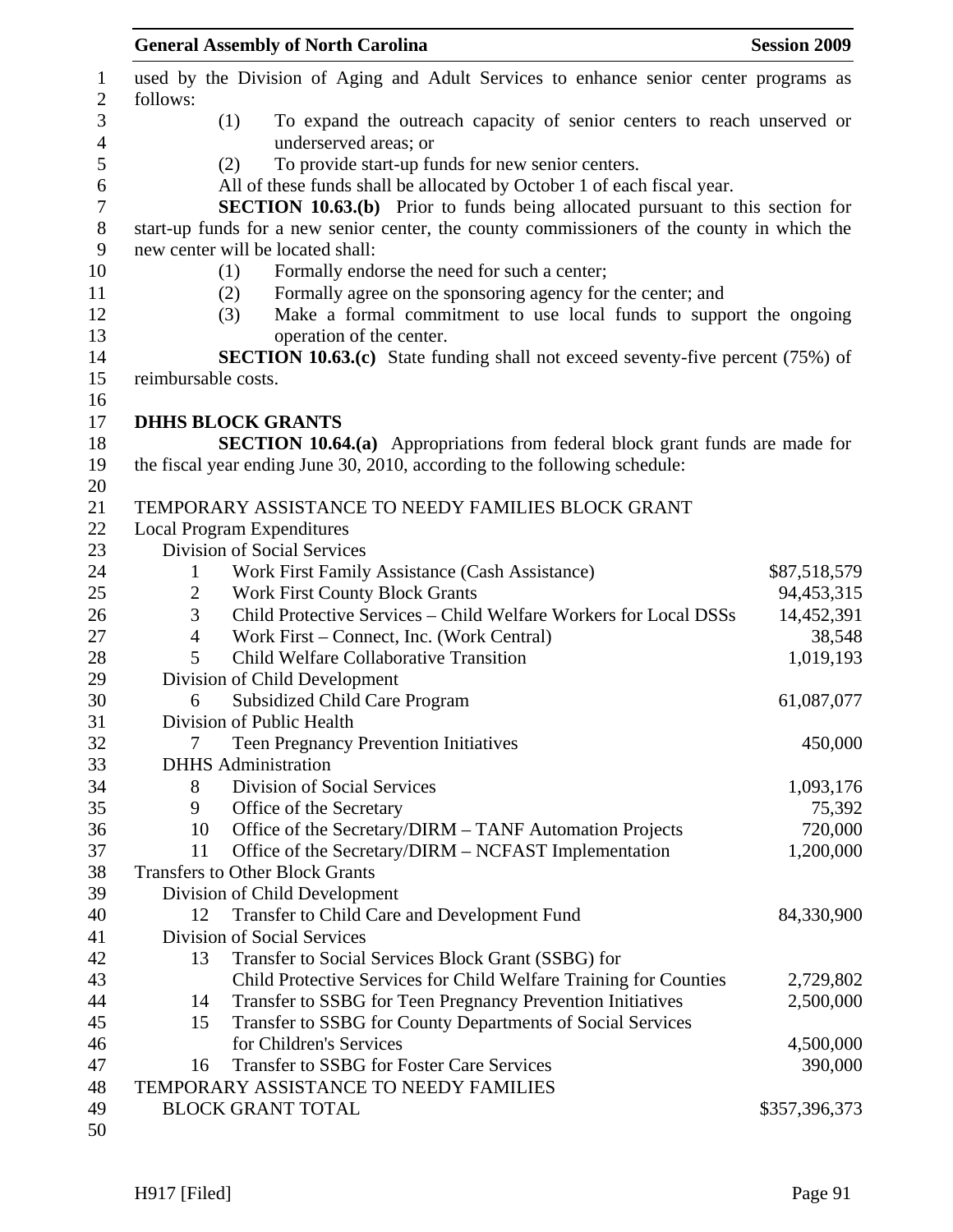|    |                                                                                                                                                      | \$1,857,193                                                                                                                                                                                                                                                                                                                                                                                                                                                                                                                                                                                                                                                                                                                                                                                                                                                                                                                                                                                                                                                                                                                                                                                                                                                                                                                                                                                                                                                                                                                                                                                                                                                                                                                                                                                                                                                        |
|----|------------------------------------------------------------------------------------------------------------------------------------------------------|--------------------------------------------------------------------------------------------------------------------------------------------------------------------------------------------------------------------------------------------------------------------------------------------------------------------------------------------------------------------------------------------------------------------------------------------------------------------------------------------------------------------------------------------------------------------------------------------------------------------------------------------------------------------------------------------------------------------------------------------------------------------------------------------------------------------------------------------------------------------------------------------------------------------------------------------------------------------------------------------------------------------------------------------------------------------------------------------------------------------------------------------------------------------------------------------------------------------------------------------------------------------------------------------------------------------------------------------------------------------------------------------------------------------------------------------------------------------------------------------------------------------------------------------------------------------------------------------------------------------------------------------------------------------------------------------------------------------------------------------------------------------------------------------------------------------------------------------------------------------|
|    |                                                                                                                                                      | 1,200,000                                                                                                                                                                                                                                                                                                                                                                                                                                                                                                                                                                                                                                                                                                                                                                                                                                                                                                                                                                                                                                                                                                                                                                                                                                                                                                                                                                                                                                                                                                                                                                                                                                                                                                                                                                                                                                                          |
|    |                                                                                                                                                      | 1,229,785                                                                                                                                                                                                                                                                                                                                                                                                                                                                                                                                                                                                                                                                                                                                                                                                                                                                                                                                                                                                                                                                                                                                                                                                                                                                                                                                                                                                                                                                                                                                                                                                                                                                                                                                                                                                                                                          |
|    |                                                                                                                                                      | 300,000                                                                                                                                                                                                                                                                                                                                                                                                                                                                                                                                                                                                                                                                                                                                                                                                                                                                                                                                                                                                                                                                                                                                                                                                                                                                                                                                                                                                                                                                                                                                                                                                                                                                                                                                                                                                                                                            |
|    |                                                                                                                                                      | 330,000                                                                                                                                                                                                                                                                                                                                                                                                                                                                                                                                                                                                                                                                                                                                                                                                                                                                                                                                                                                                                                                                                                                                                                                                                                                                                                                                                                                                                                                                                                                                                                                                                                                                                                                                                                                                                                                            |
|    |                                                                                                                                                      | 360,000                                                                                                                                                                                                                                                                                                                                                                                                                                                                                                                                                                                                                                                                                                                                                                                                                                                                                                                                                                                                                                                                                                                                                                                                                                                                                                                                                                                                                                                                                                                                                                                                                                                                                                                                                                                                                                                            |
|    |                                                                                                                                                      | 3,239,789                                                                                                                                                                                                                                                                                                                                                                                                                                                                                                                                                                                                                                                                                                                                                                                                                                                                                                                                                                                                                                                                                                                                                                                                                                                                                                                                                                                                                                                                                                                                                                                                                                                                                                                                                                                                                                                          |
|    |                                                                                                                                                      | 3,000,000                                                                                                                                                                                                                                                                                                                                                                                                                                                                                                                                                                                                                                                                                                                                                                                                                                                                                                                                                                                                                                                                                                                                                                                                                                                                                                                                                                                                                                                                                                                                                                                                                                                                                                                                                                                                                                                          |
| 9  |                                                                                                                                                      | 1,959,020                                                                                                                                                                                                                                                                                                                                                                                                                                                                                                                                                                                                                                                                                                                                                                                                                                                                                                                                                                                                                                                                                                                                                                                                                                                                                                                                                                                                                                                                                                                                                                                                                                                                                                                                                                                                                                                          |
| 10 | <b>Family Violence Prevention</b>                                                                                                                    | 1,200,000                                                                                                                                                                                                                                                                                                                                                                                                                                                                                                                                                                                                                                                                                                                                                                                                                                                                                                                                                                                                                                                                                                                                                                                                                                                                                                                                                                                                                                                                                                                                                                                                                                                                                                                                                                                                                                                          |
| 11 | <b>Functional Assessment</b>                                                                                                                         | 600,000                                                                                                                                                                                                                                                                                                                                                                                                                                                                                                                                                                                                                                                                                                                                                                                                                                                                                                                                                                                                                                                                                                                                                                                                                                                                                                                                                                                                                                                                                                                                                                                                                                                                                                                                                                                                                                                            |
| 12 | Electing County State Funding Swap Out                                                                                                               | 2,378,213                                                                                                                                                                                                                                                                                                                                                                                                                                                                                                                                                                                                                                                                                                                                                                                                                                                                                                                                                                                                                                                                                                                                                                                                                                                                                                                                                                                                                                                                                                                                                                                                                                                                                                                                                                                                                                                          |
| 13 | <b>State Subsidized Child Care Funding Swap</b>                                                                                                      | 12,452,484                                                                                                                                                                                                                                                                                                                                                                                                                                                                                                                                                                                                                                                                                                                                                                                                                                                                                                                                                                                                                                                                                                                                                                                                                                                                                                                                                                                                                                                                                                                                                                                                                                                                                                                                                                                                                                                         |
|    |                                                                                                                                                      |                                                                                                                                                                                                                                                                                                                                                                                                                                                                                                                                                                                                                                                                                                                                                                                                                                                                                                                                                                                                                                                                                                                                                                                                                                                                                                                                                                                                                                                                                                                                                                                                                                                                                                                                                                                                                                                                    |
|    |                                                                                                                                                      | \$30,106,484                                                                                                                                                                                                                                                                                                                                                                                                                                                                                                                                                                                                                                                                                                                                                                                                                                                                                                                                                                                                                                                                                                                                                                                                                                                                                                                                                                                                                                                                                                                                                                                                                                                                                                                                                                                                                                                       |
|    |                                                                                                                                                      |                                                                                                                                                                                                                                                                                                                                                                                                                                                                                                                                                                                                                                                                                                                                                                                                                                                                                                                                                                                                                                                                                                                                                                                                                                                                                                                                                                                                                                                                                                                                                                                                                                                                                                                                                                                                                                                                    |
|    |                                                                                                                                                      |                                                                                                                                                                                                                                                                                                                                                                                                                                                                                                                                                                                                                                                                                                                                                                                                                                                                                                                                                                                                                                                                                                                                                                                                                                                                                                                                                                                                                                                                                                                                                                                                                                                                                                                                                                                                                                                                    |
|    |                                                                                                                                                      |                                                                                                                                                                                                                                                                                                                                                                                                                                                                                                                                                                                                                                                                                                                                                                                                                                                                                                                                                                                                                                                                                                                                                                                                                                                                                                                                                                                                                                                                                                                                                                                                                                                                                                                                                                                                                                                                    |
|    |                                                                                                                                                      |                                                                                                                                                                                                                                                                                                                                                                                                                                                                                                                                                                                                                                                                                                                                                                                                                                                                                                                                                                                                                                                                                                                                                                                                                                                                                                                                                                                                                                                                                                                                                                                                                                                                                                                                                                                                                                                                    |
|    |                                                                                                                                                      |                                                                                                                                                                                                                                                                                                                                                                                                                                                                                                                                                                                                                                                                                                                                                                                                                                                                                                                                                                                                                                                                                                                                                                                                                                                                                                                                                                                                                                                                                                                                                                                                                                                                                                                                                                                                                                                                    |
|    |                                                                                                                                                      | \$28,868,189                                                                                                                                                                                                                                                                                                                                                                                                                                                                                                                                                                                                                                                                                                                                                                                                                                                                                                                                                                                                                                                                                                                                                                                                                                                                                                                                                                                                                                                                                                                                                                                                                                                                                                                                                                                                                                                       |
|    |                                                                                                                                                      | 2,101,113                                                                                                                                                                                                                                                                                                                                                                                                                                                                                                                                                                                                                                                                                                                                                                                                                                                                                                                                                                                                                                                                                                                                                                                                                                                                                                                                                                                                                                                                                                                                                                                                                                                                                                                                                                                                                                                          |
|    |                                                                                                                                                      | 2,155,301                                                                                                                                                                                                                                                                                                                                                                                                                                                                                                                                                                                                                                                                                                                                                                                                                                                                                                                                                                                                                                                                                                                                                                                                                                                                                                                                                                                                                                                                                                                                                                                                                                                                                                                                                                                                                                                          |
|    |                                                                                                                                                      |                                                                                                                                                                                                                                                                                                                                                                                                                                                                                                                                                                                                                                                                                                                                                                                                                                                                                                                                                                                                                                                                                                                                                                                                                                                                                                                                                                                                                                                                                                                                                                                                                                                                                                                                                                                                                                                                    |
|    |                                                                                                                                                      |                                                                                                                                                                                                                                                                                                                                                                                                                                                                                                                                                                                                                                                                                                                                                                                                                                                                                                                                                                                                                                                                                                                                                                                                                                                                                                                                                                                                                                                                                                                                                                                                                                                                                                                                                                                                                                                                    |
|    |                                                                                                                                                      | 238,321                                                                                                                                                                                                                                                                                                                                                                                                                                                                                                                                                                                                                                                                                                                                                                                                                                                                                                                                                                                                                                                                                                                                                                                                                                                                                                                                                                                                                                                                                                                                                                                                                                                                                                                                                                                                                                                            |
|    |                                                                                                                                                      | 2,372,619                                                                                                                                                                                                                                                                                                                                                                                                                                                                                                                                                                                                                                                                                                                                                                                                                                                                                                                                                                                                                                                                                                                                                                                                                                                                                                                                                                                                                                                                                                                                                                                                                                                                                                                                                                                                                                                          |
|    |                                                                                                                                                      | 838,000                                                                                                                                                                                                                                                                                                                                                                                                                                                                                                                                                                                                                                                                                                                                                                                                                                                                                                                                                                                                                                                                                                                                                                                                                                                                                                                                                                                                                                                                                                                                                                                                                                                                                                                                                                                                                                                            |
|    |                                                                                                                                                      | 500,000                                                                                                                                                                                                                                                                                                                                                                                                                                                                                                                                                                                                                                                                                                                                                                                                                                                                                                                                                                                                                                                                                                                                                                                                                                                                                                                                                                                                                                                                                                                                                                                                                                                                                                                                                                                                                                                            |
|    |                                                                                                                                                      | 2,729,802                                                                                                                                                                                                                                                                                                                                                                                                                                                                                                                                                                                                                                                                                                                                                                                                                                                                                                                                                                                                                                                                                                                                                                                                                                                                                                                                                                                                                                                                                                                                                                                                                                                                                                                                                                                                                                                          |
|    |                                                                                                                                                      |                                                                                                                                                                                                                                                                                                                                                                                                                                                                                                                                                                                                                                                                                                                                                                                                                                                                                                                                                                                                                                                                                                                                                                                                                                                                                                                                                                                                                                                                                                                                                                                                                                                                                                                                                                                                                                                                    |
|    |                                                                                                                                                      | 1,834,077                                                                                                                                                                                                                                                                                                                                                                                                                                                                                                                                                                                                                                                                                                                                                                                                                                                                                                                                                                                                                                                                                                                                                                                                                                                                                                                                                                                                                                                                                                                                                                                                                                                                                                                                                                                                                                                          |
|    |                                                                                                                                                      |                                                                                                                                                                                                                                                                                                                                                                                                                                                                                                                                                                                                                                                                                                                                                                                                                                                                                                                                                                                                                                                                                                                                                                                                                                                                                                                                                                                                                                                                                                                                                                                                                                                                                                                                                                                                                                                                    |
|    |                                                                                                                                                      | 422,003                                                                                                                                                                                                                                                                                                                                                                                                                                                                                                                                                                                                                                                                                                                                                                                                                                                                                                                                                                                                                                                                                                                                                                                                                                                                                                                                                                                                                                                                                                                                                                                                                                                                                                                                                                                                                                                            |
|    |                                                                                                                                                      | 5,000,000                                                                                                                                                                                                                                                                                                                                                                                                                                                                                                                                                                                                                                                                                                                                                                                                                                                                                                                                                                                                                                                                                                                                                                                                                                                                                                                                                                                                                                                                                                                                                                                                                                                                                                                                                                                                                                                          |
| 12 |                                                                                                                                                      |                                                                                                                                                                                                                                                                                                                                                                                                                                                                                                                                                                                                                                                                                                                                                                                                                                                                                                                                                                                                                                                                                                                                                                                                                                                                                                                                                                                                                                                                                                                                                                                                                                                                                                                                                                                                                                                                    |
|    | Child/Developmental Disabilities Program/Substance                                                                                                   |                                                                                                                                                                                                                                                                                                                                                                                                                                                                                                                                                                                                                                                                                                                                                                                                                                                                                                                                                                                                                                                                                                                                                                                                                                                                                                                                                                                                                                                                                                                                                                                                                                                                                                                                                                                                                                                                    |
|    | <b>Abuse Services-Adult</b>                                                                                                                          | 3,234,601                                                                                                                                                                                                                                                                                                                                                                                                                                                                                                                                                                                                                                                                                                                                                                                                                                                                                                                                                                                                                                                                                                                                                                                                                                                                                                                                                                                                                                                                                                                                                                                                                                                                                                                                                                                                                                                          |
|    |                                                                                                                                                      |                                                                                                                                                                                                                                                                                                                                                                                                                                                                                                                                                                                                                                                                                                                                                                                                                                                                                                                                                                                                                                                                                                                                                                                                                                                                                                                                                                                                                                                                                                                                                                                                                                                                                                                                                                                                                                                                    |
| 13 | <b>Subsidized Child Care Program</b>                                                                                                                 | 3,150,000                                                                                                                                                                                                                                                                                                                                                                                                                                                                                                                                                                                                                                                                                                                                                                                                                                                                                                                                                                                                                                                                                                                                                                                                                                                                                                                                                                                                                                                                                                                                                                                                                                                                                                                                                                                                                                                          |
|    |                                                                                                                                                      |                                                                                                                                                                                                                                                                                                                                                                                                                                                                                                                                                                                                                                                                                                                                                                                                                                                                                                                                                                                                                                                                                                                                                                                                                                                                                                                                                                                                                                                                                                                                                                                                                                                                                                                                                                                                                                                                    |
| 14 |                                                                                                                                                      |                                                                                                                                                                                                                                                                                                                                                                                                                                                                                                                                                                                                                                                                                                                                                                                                                                                                                                                                                                                                                                                                                                                                                                                                                                                                                                                                                                                                                                                                                                                                                                                                                                                                                                                                                                                                                                                                    |
|    |                                                                                                                                                      | 188,263                                                                                                                                                                                                                                                                                                                                                                                                                                                                                                                                                                                                                                                                                                                                                                                                                                                                                                                                                                                                                                                                                                                                                                                                                                                                                                                                                                                                                                                                                                                                                                                                                                                                                                                                                                                                                                                            |
|    |                                                                                                                                                      |                                                                                                                                                                                                                                                                                                                                                                                                                                                                                                                                                                                                                                                                                                                                                                                                                                                                                                                                                                                                                                                                                                                                                                                                                                                                                                                                                                                                                                                                                                                                                                                                                                                                                                                                                                                                                                                                    |
|    |                                                                                                                                                      |                                                                                                                                                                                                                                                                                                                                                                                                                                                                                                                                                                                                                                                                                                                                                                                                                                                                                                                                                                                                                                                                                                                                                                                                                                                                                                                                                                                                                                                                                                                                                                                                                                                                                                                                                                                                                                                                    |
|    |                                                                                                                                                      |                                                                                                                                                                                                                                                                                                                                                                                                                                                                                                                                                                                                                                                                                                                                                                                                                                                                                                                                                                                                                                                                                                                                                                                                                                                                                                                                                                                                                                                                                                                                                                                                                                                                                                                                                                                                                                                                    |
| 15 | Teen Pregnancy Prevention Initiatives (Transfer from TANF)                                                                                           | 2,500,000                                                                                                                                                                                                                                                                                                                                                                                                                                                                                                                                                                                                                                                                                                                                                                                                                                                                                                                                                                                                                                                                                                                                                                                                                                                                                                                                                                                                                                                                                                                                                                                                                                                                                                                                                                                                                                                          |
| 16 | Services to Medically Fragile Children (Transfer from TANF)<br><b>DHHS</b> Program Expenditures                                                      | 290,000                                                                                                                                                                                                                                                                                                                                                                                                                                                                                                                                                                                                                                                                                                                                                                                                                                                                                                                                                                                                                                                                                                                                                                                                                                                                                                                                                                                                                                                                                                                                                                                                                                                                                                                                                                                                                                                            |
|    | <b>GRANT</b><br>1<br>$\overline{c}$<br>3<br>4<br>5<br>6<br>7<br>8<br>1<br>$\overline{c}$<br>3<br>$\overline{4}$<br>5<br>6<br>7<br>8<br>9<br>10<br>11 | TEMPORARY ASSISTANCE TO NEEDY FAMILIES CONTINGENCY FUNDS BLOCK<br><b>Local Program Expenditures</b><br><b>Division of Social Services</b><br>Work First Family Assistance (Cash Assistance)<br>Work First – Boys and Girls Clubs<br>Work First - After-School Services for At-Risk Children<br>Work First – After-School Programs for At-Risk Youth in Middle Schools<br>Work First – Connect, Inc. (Work Central)<br>Work First – Citizens Schools Program<br><b>County Demonstration Grants</b><br>Adoption Services - Special Children's Adoption Fund<br>Conversion Pay for Performance Work First Benefits<br>TEMPORARY ASSISTANCE TO NEEDY FAMILIES<br>CONTINGENCY FUNDS BLOCK GRANT TOTAL<br>SOCIAL SERVICES BLOCK GRANT<br><b>Local Program Expenditures</b><br>Divisions of Social Services (DSS) and Aging & Adult Services (DAAS)<br><b>County Departments of Social Services</b><br>(Transfer from TANF $-$ \$4,500,000)<br><b>State In-Home Services Fund</b><br><b>State Adult Day Care Fund</b><br>Child Protective Services/CPS Investigative Services -<br>Child Medical Evaluation Program<br>Foster Care Services (Transfer from TANF \$390,000)<br>Maternity Homes (Transfer from TANF)<br>Special Children Adoption Incentive Fund<br>CPS - Child Welfare Training for Counties (Transfer from TANF)<br>Division of Aging and Adult Services<br>Home and Community Care Block Grant (HCCBG)<br>Division of Mental Health, Developmental Disabilities, and Substance Abuse Services<br><b>Mental Health Services Program</b><br>Developmental Disabilities Services Program<br>Mental Health Services-Adult/Mental Health Services-<br>Division of Child Development<br>Division of Vocational Rehabilitation<br>Vocational Rehabilitation Services - Easter Seal Society/<br><b>UCP Community Health Program</b><br>Division of Public Health |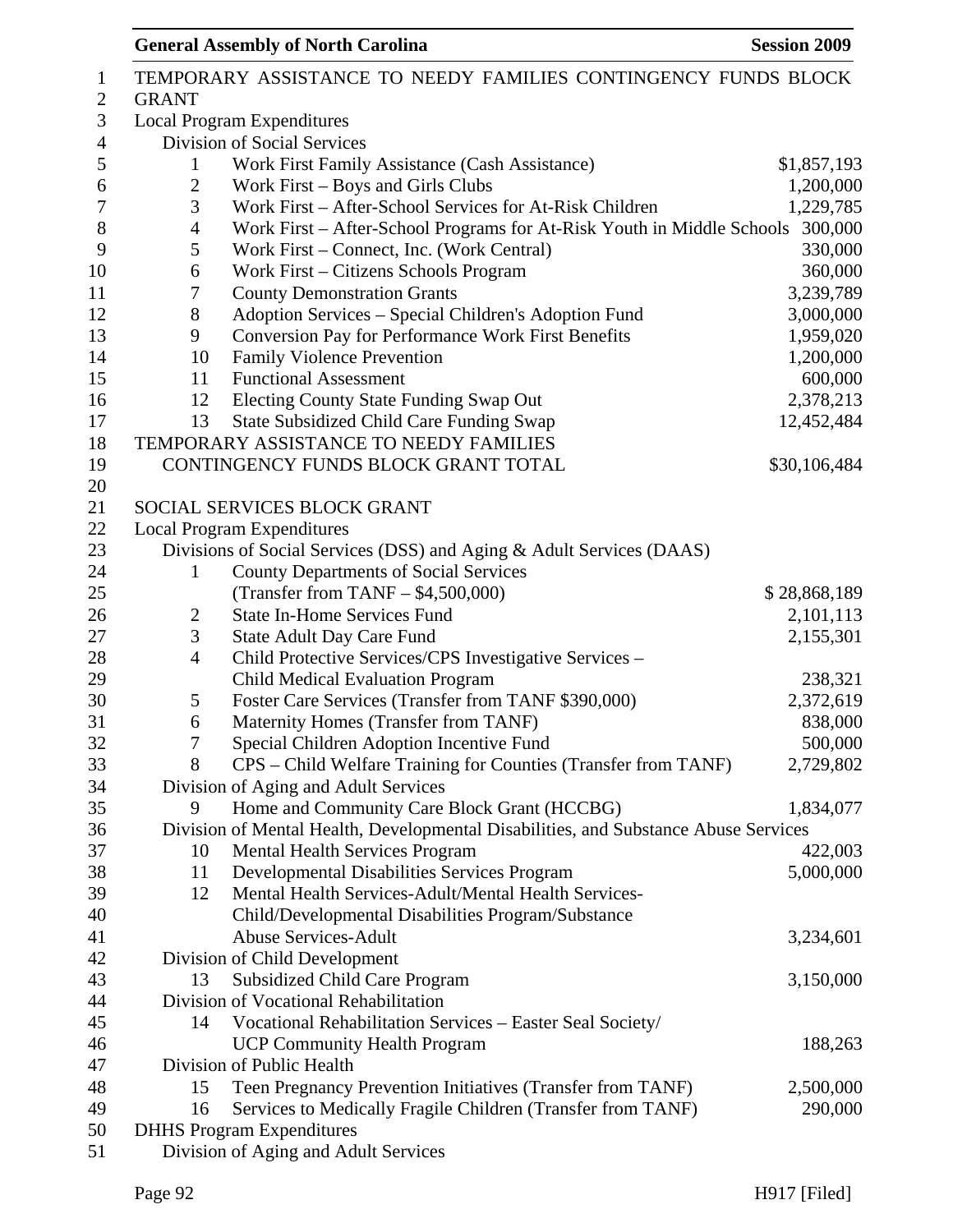|    | <b>General Assembly of North Carolina</b>                        | <b>Session 2009</b> |
|----|------------------------------------------------------------------|---------------------|
| 17 | <b>UNC-CARES Training Contract</b>                               | 247,920             |
|    | Division of Services for the Blind                               |                     |
| 18 | <b>Independent Living Program</b>                                | 3,714,211           |
|    | Division of Health Service Regulation                            |                     |
| 19 | <b>Adult Care Licensure Program</b>                              | 411,897             |
| 20 | Mental Health Licensure and Certification Program                | 205,668             |
|    | <b>DHHS</b> Administration                                       |                     |
| 21 | Division of Aging and Adult Services                             | 688,436             |
| 22 | <b>Division of Social Services</b>                               | 892,624             |
| 23 | Office of the Secretary/Controller's Office                      | 138,058             |
| 24 | Office of the Secretary/DIRM                                     | 87,483              |
| 25 | Division of Child Development                                    | 15,000              |
| 26 | Division of Mental Health, Developmental Disabilities, and       |                     |
|    | <b>Substance Abuse Services</b>                                  | 29,665              |
| 27 | Division of Health Service Regulation                            | 235,625             |
| 28 | Office of the Secretary/NC Inter-Agency Council for              |                     |
|    | <b>Coordinating Homeless Programs</b>                            | 250,000             |
| 29 | Office of the Secretary                                          | 48,053              |
|    | Transfers to Other State Agencies                                |                     |
|    | Department of Administration                                     |                     |
| 30 | NC Commission of Indian Affairs In-Home Services for the Elderly | 203,198             |
|    | <b>Transfers to Other Block Grants</b>                           |                     |
|    | Division of Public Health                                        |                     |
| 31 | Transfer to Preventive Health Services BG for HIV/STD            |                     |
|    | Prevention and Community Planning                                | 145,819             |
|    | SOCIAL SERVICES BLOCK GRANT TOTAL                                | \$63,735,946        |
|    |                                                                  |                     |
|    | LOW INCOME HOME ENERGY ASSISTANCE BLOCK GRANT                    |                     |
|    | <b>Local Program Expenditures</b>                                |                     |
|    | Division of Social Services                                      |                     |
| 1  | Low Income Energy Assistance Program (LIEAP)                     | \$22,612,198        |
| 2  | Crisis Intervention Program (CIP)                                | 16,927,343          |
|    | Office of the Secretary - Office of Economic Opportunity         |                     |
| 3  | <b>Weatherization Program</b>                                    | 7,258,685           |
| 4  | Heating Air Repair & Replacement Program (HARRP)                 | 3,385,583           |
|    | Local Administration                                             |                     |
|    | <b>Division of Social Services</b>                               |                     |
| 5  | <b>County DSS Administration</b>                                 | 3,608,361           |
|    | Office of the Secretary – Office of Economic Opportunity         |                     |
| 6  | Local Residential Energy Efficiency Service Providers -          |                     |
|    | Weatherization                                                   | 420,035             |
| 7  | Local Residential Energy Efficiency Service Providers - HARRP    | 195,910             |
|    | <b>DHHS</b> Administration                                       |                     |
| 8  | Division of Social Services                                      | 275,000             |
| 9  | Division of Mental Health/DD/SAS                                 | 11,577              |
| 10 | Office of the Secretary/DIRM                                     | 384,494             |
| 11 | Office of the Secretary/Controller's Office                      | 17,566              |
| 12 | Office of the Secretary/Office of Economic Opportunity –         |                     |
|    | Weatherization                                                   | 420,035             |
| 13 | Office of the Secretary/Office of Economic Opportunity – HARRP   | 195,910             |
|    | Transfers to Other State Agencies                                |                     |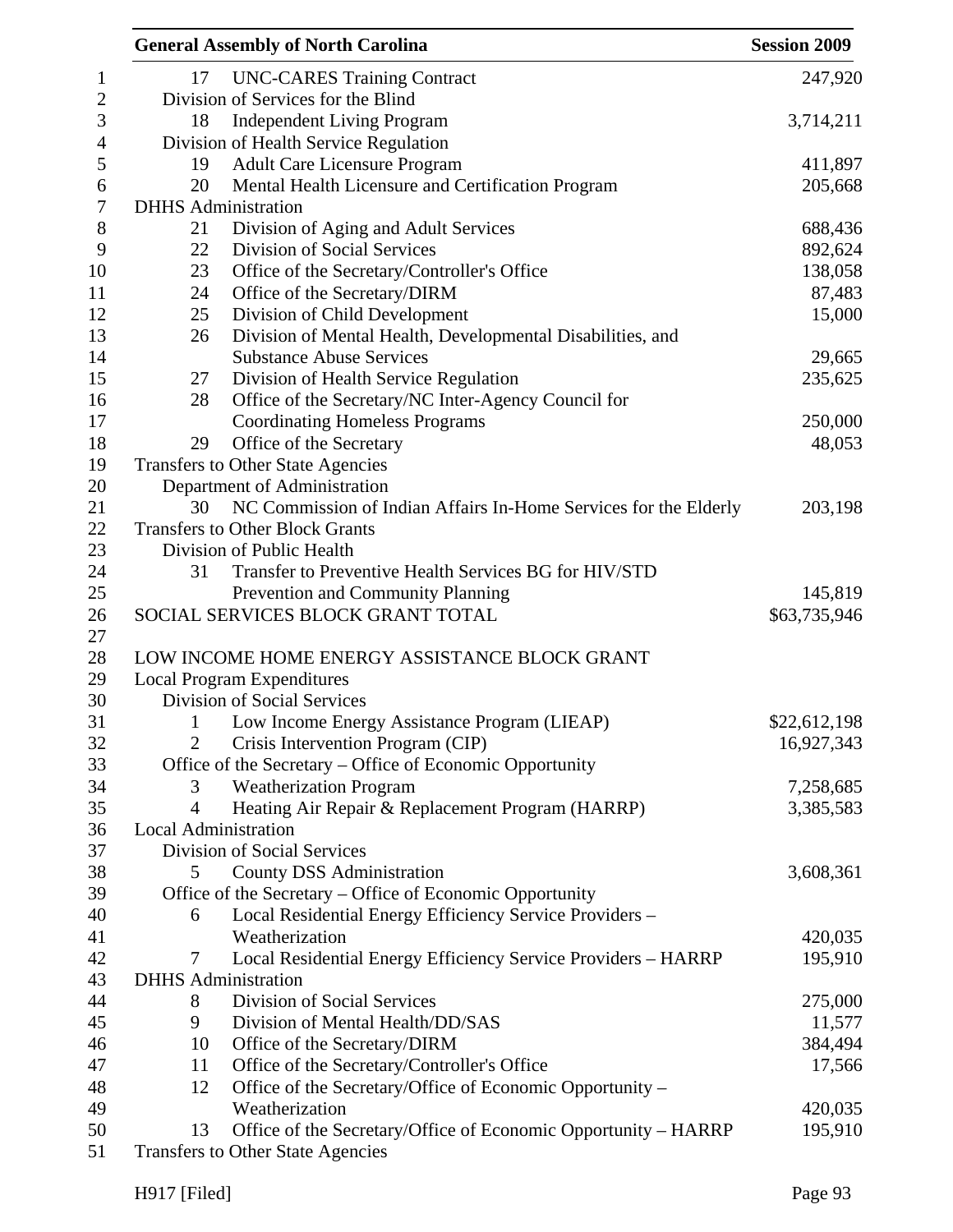| <b>General Assembly of North Carolina</b>                                                                         | <b>Session 2009</b> |
|-------------------------------------------------------------------------------------------------------------------|---------------------|
| Department of Administration - N.C. Commission of Indian Affairs<br>14<br>LOW INCOME HOME ENERGY ASSISTANCE BLOCK | 95,469              |
| <b>GRANT TOTAL</b>                                                                                                | \$55,808,166        |
| CHILD CARE AND DEVELOPMENT BLOCK GRANT                                                                            |                     |
|                                                                                                                   |                     |
| <b>Local Program Expenditures</b>                                                                                 |                     |
| Division of Child Development                                                                                     |                     |
| Subsidized Child Care Services (CCDF)<br>$\mathbf{1}$                                                             | \$144,097,307       |
| <b>Contract Subsidized Child Care Services Support</b><br>$\overline{2}$                                          | 507,617             |
| 3<br>Subsidized Child Care Services (Transfer from TANF)                                                          | 84,330,900          |
| <b>Quality and Availability Initiatives</b><br>4                                                                  | 24,560,876          |
| Division of Social Services                                                                                       |                     |
| 5<br>Local Subsidized Child Care Services Support                                                                 | 16,594,417          |
| <b>DHHS</b> Administration                                                                                        |                     |
| Division of Child Development                                                                                     |                     |
| <b>DCD</b> Administrative Expenses<br>6                                                                           | 6,539,277           |
| Division of Central Administration                                                                                |                     |
| <b>DHHS Central Administration - DIRM Technical Services</b><br>7                                                 | 763,356             |
| CHILD CARE AND DEVELOPMENT BLOCK GRANT TOTAL                                                                      | \$277,393,750       |
|                                                                                                                   |                     |
| ADDITIONAL CHILD CARE AND DEVELOPMENT BLOCK GRANT RECEIVED                                                        |                     |
| THROUGH THE AMERICAN REINVESTMENT AND RECOVERY ACT (ARRA)                                                         |                     |
| <b>Local Program Expenditures</b>                                                                                 |                     |
| Division of Child Development                                                                                     |                     |
| Subsidized Child Care Services (CCDF)<br>1                                                                        | \$53,993,329        |
| <b>Contract Subsidized Child Care Services Support</b>                                                            | 29,030              |
| <b>DHHS</b> Program Expenditures                                                                                  |                     |
| Division of Child Development                                                                                     |                     |
| Quality and Availability Initiatives<br>3                                                                         | 11,519,144          |
| <b>Local Administration</b>                                                                                       |                     |
| Division of Social Services                                                                                       |                     |
| <b>Subsidy Services Support</b><br>4                                                                              | 2,001,631           |
| ADDITIONAL CHILD CARE AND DEVELOPMENT BLOCK GRANT                                                                 |                     |
| RECEIVED THROUGH ARRA TOTAL                                                                                       | \$67,543,143        |
|                                                                                                                   |                     |
| MENTAL HEALTH BLOCK GRANT                                                                                         |                     |
| <b>Local Program Expenditures</b>                                                                                 |                     |
| Division of Mental Health/DD/SAS                                                                                  |                     |
| Mental Health Services - Adult<br>$\mathbf{1}$                                                                    | \$5,877,762         |
| Mental Health Services - Child<br>$\overline{2}$                                                                  | 3,921,991           |
| 3<br><b>Comprehensive Treatment Service Program</b>                                                               | 1,500,000           |
| Mental Health Services - UNC School of Medicine,<br>$\overline{4}$                                                |                     |
| Department of Psychiatry                                                                                          | 300,000             |
| <b>DHHS</b> Administration                                                                                        |                     |
| Division of Mental Health/DD/SAS                                                                                  |                     |
| Division of Mental Health<br>6                                                                                    | 100,000             |
| MENTAL HEALTH BLOCK GRANT                                                                                         | \$11,699,753        |
|                                                                                                                   |                     |
| SUBSTANCE ABUSE PREVENTION AND TREATMENT BLOCK GRANT                                                              |                     |
| <b>Local Program Expenditures</b>                                                                                 |                     |
| Division of Mental Health, Developmental Disabilities, and Substance Abuse Services                               |                     |
|                                                                                                                   |                     |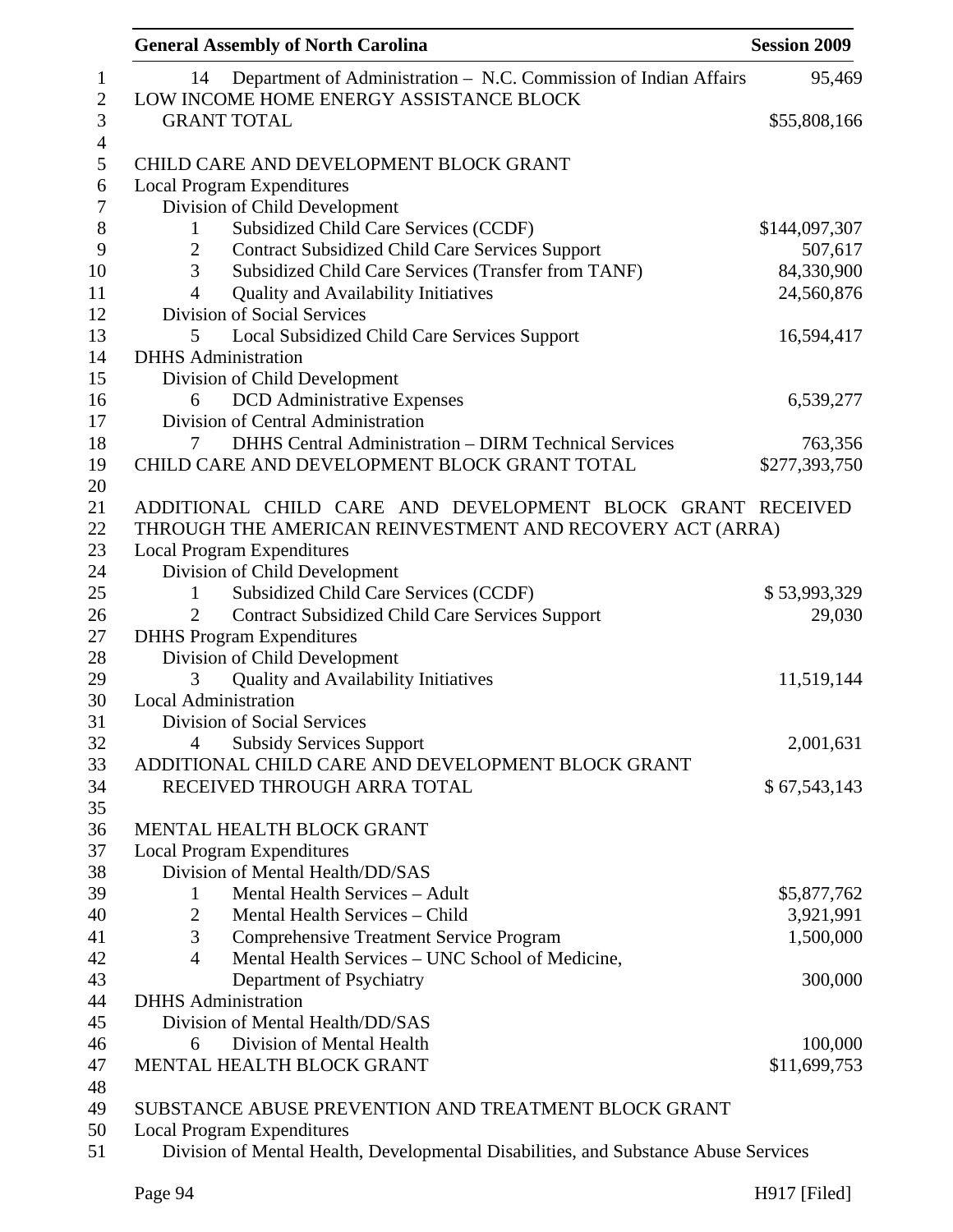|                | <b>General Assembly of North Carolina</b>                                           | <b>Session 2009</b> |
|----------------|-------------------------------------------------------------------------------------|---------------------|
| $\mathbf{1}$   | <b>Substance Abuse Services - Adult</b>                                             | \$22,008,080        |
| $\mathfrak{2}$ | <b>Substance Abuse Treatment Alternatives for Women</b>                             | 8,069,524           |
| 3              | Substance Abuse – HIV and IV Drug                                                   | 5,116,378           |
| $\overline{4}$ | Substance Abuse Prevention - Child                                                  | 7,186,857           |
| 5              | Substance Abuse Services - Child                                                    | 4,940,500           |
|                | Division of Public Health                                                           |                     |
| 6              | <b>Risk Reduction Projects</b>                                                      | 633,980             |
| 7              | Aid to Counties                                                                     | 209,576             |
| 8              | Maternal Health                                                                     | 37,779              |
|                | <b>DHHS</b> Administration                                                          |                     |
|                | Division of Mental Health, Developmental Disabilities, and Substance Abuse Services |                     |
| 9              | Division of Mental Health                                                           | 500,000             |
|                | SUBSTANCE ABUSE PREVENTION AND TREATMENT                                            |                     |
|                | <b>BLOCK GRANT TOTAL</b>                                                            | \$48,702,674        |
|                |                                                                                     |                     |
|                | MATERNAL AND CHILD HEALTH BLOCK GRANT                                               |                     |
|                | <b>Local Program Expenditures</b>                                                   |                     |
|                | Division of Public Health                                                           |                     |
|                | <b>Children's Health Services</b>                                                   |                     |
| 1              |                                                                                     | \$7,534,865         |
| $\overline{2}$ | Women's Health                                                                      | 7,701,691           |
| 3              | Oral Health                                                                         | 38,041              |
|                | <b>DHHS Program Expenditures</b>                                                    |                     |
|                | Division of Public Health                                                           |                     |
| $\overline{4}$ | <b>Children's Health Services</b>                                                   | 1,359,636           |
| 5              | Women's Health                                                                      | 135,452             |
| 6              | <b>State Center for Health Statistics</b>                                           | 179,483             |
| 7              | Quality Improvement in Public Health                                                | 14,646              |
| 8              | <b>Health Promotion</b>                                                             | 88,746              |
| 9              | Office of Minority Health                                                           | 55,250              |
| 10             | <b>Immunization Program</b>                                                         | 382,648             |
|                | <b>DHHS</b> Administration                                                          |                     |
|                | Division of Public Health                                                           |                     |
| 11             | Division of Public Health Administration                                            | 631,966             |
|                | MATERNAL AND CHILD HEALTH BLOCK GRANT TOTAL                                         | \$18,122,424        |
|                |                                                                                     |                     |
|                | PREVENTIVE HEALTH AND HEALTH SERVICES BLOCK GRANT                                   |                     |
|                | <b>Local Program Expenditures</b>                                                   |                     |
|                | Division of Public Health                                                           |                     |
| 1              | NC Statewide Health Promotion                                                       | \$1,730,653         |
| 2              | Services to Rape Victims                                                            | 197,112             |
| 3              | HIV/STD Prevention and Community Planning (Transfer from SSBG)                      | 145,819             |
|                | <b>DHHS Program Expenditures</b>                                                    |                     |
|                | Division of Public Health                                                           |                     |
| 4              | NC Statewide Health Promotion                                                       | 1,699,044           |
| 5              | Oral Health                                                                         | 70,000              |
| 6              | <b>State Laboratory of Public Health</b>                                            | 16,600              |
|                | PREVENTIVE HEALTH AND HEALTH SERVICES BLOCK GRANT TOTAL \$3,859,228                 |                     |
|                |                                                                                     |                     |
|                | COMMUNITY SERVICES BLOCK GRANT                                                      |                     |
|                | <b>Local Program Expenditures</b>                                                   |                     |
|                | Office of Economic Opportunity                                                      |                     |
|                |                                                                                     |                     |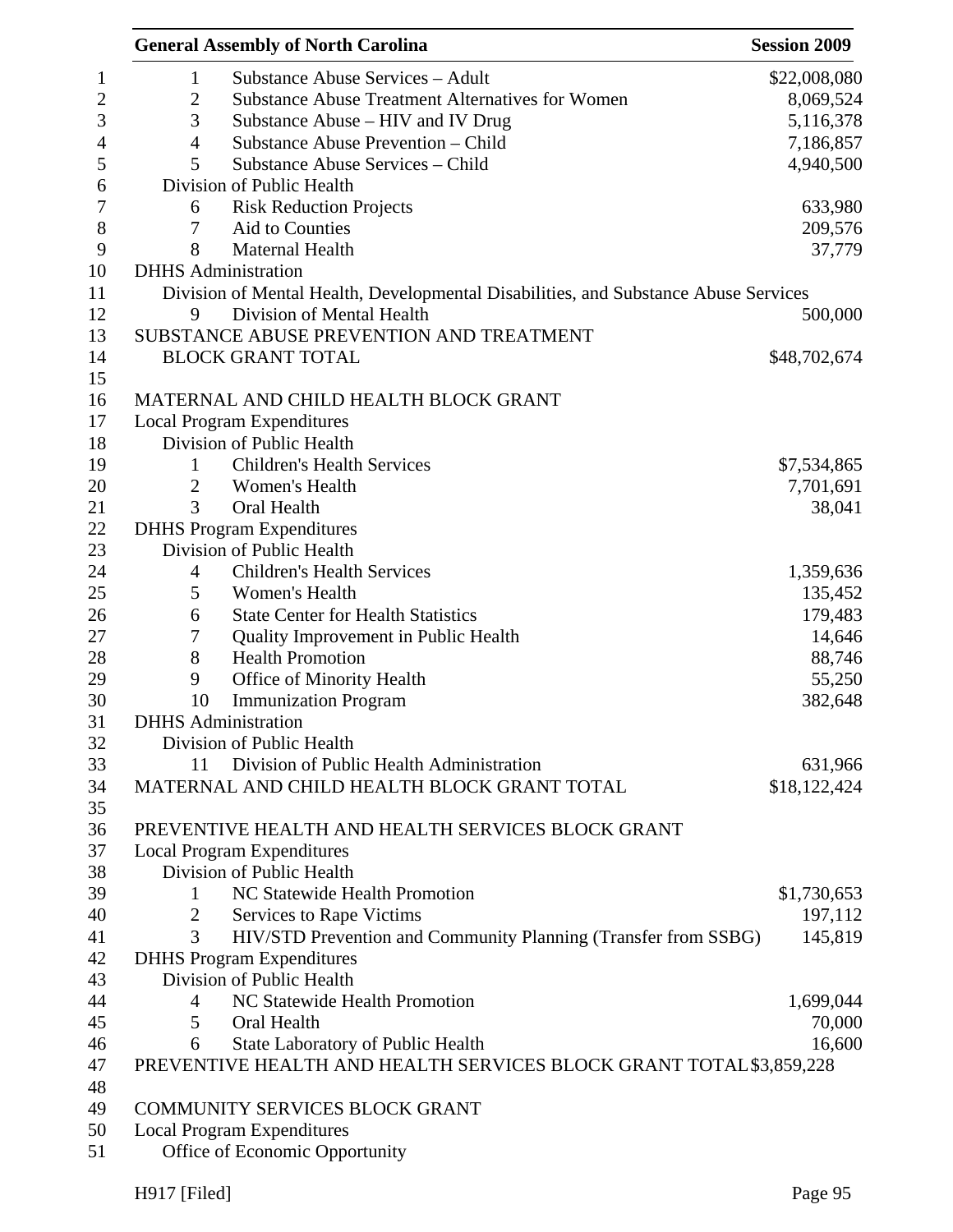| <b>General Assembly of North Carolina</b>                                                                                                                                              | <b>Session 2009</b> |
|----------------------------------------------------------------------------------------------------------------------------------------------------------------------------------------|---------------------|
| <b>Community Action Agencies</b><br>1                                                                                                                                                  | \$16,673,336        |
| <b>Limited Purpose Agencies</b><br>2                                                                                                                                                   | 926,297             |
| <b>DHHS</b> Administration                                                                                                                                                             |                     |
| Office of Economic Opportunity<br>3                                                                                                                                                    | 926,296             |
| COMMUNITY SERVICES BLOCK GRANT TOTAL                                                                                                                                                   | \$18,525,929        |
| COMMUNITY SERVICES RECOVERY FUNDS BLOCK GRANT                                                                                                                                          |                     |
| <b>Local Program Expenditures</b>                                                                                                                                                      |                     |
| Office of Economic Opportunity                                                                                                                                                         |                     |
| <b>Community Action Agencies</b><br>1                                                                                                                                                  | \$20,558,584        |
| <b>Limited Purpose Agencies</b><br>2                                                                                                                                                   | 1,093,541           |
| <b>DHHS</b> Administration                                                                                                                                                             |                     |
| Office of Economic Opportunity<br>3                                                                                                                                                    | 218,709             |
| COMMUNITY SERVICES RECOVERY FUNDS BLOCK GRANT TOTAL                                                                                                                                    | \$21,870,834        |
|                                                                                                                                                                                        |                     |
| <b>SECTION 10.64.(b)</b> Changes in Federal Fund Availability. – If the Congress of                                                                                                    |                     |
| the United States increases the federal fund availability for any of the Block Grants                                                                                                  |                     |
| administered by the Department of Health and Human Services from the amounts appropriated                                                                                              |                     |
| in this section, the Department shall allocate the increase proportionally across the program and                                                                                      |                     |
| activity appropriations identified for that Block Grant in this section. In allocating an increase                                                                                     |                     |
| in federal fund availability, the Department shall not propose funding for new programs or                                                                                             |                     |
| activities not appropriated in this section.                                                                                                                                           |                     |
| If the Congress of the United States decreases the federal fund availability for any of                                                                                                |                     |
| the Block Grants administered by the Department of Health and Human Services from the                                                                                                  |                     |
| amounts appropriated in this section, the Department shall reduce State administration by at                                                                                           |                     |
| least the percentage of the reduction in federal funds. After determining the State                                                                                                    |                     |
| administration, the remaining reductions shall be allocated proportionately across the program                                                                                         |                     |
| and activity appropriations identified for that Block Grant in this section.                                                                                                           |                     |
| Prior to allocating the change in federal fund availability, the proposed allocation                                                                                                   |                     |
| must be approved by the Office of State Budget and Management. If the Department adjusts the                                                                                           |                     |
| allocation of any Block Grant due to changes in federal fund availability, then a report shall be<br>made to the Joint Legislative Commission on Governmental Operations, the House of |                     |
| Representatives Appropriations Subcommittee on Health and Human Services, the Senate                                                                                                   |                     |
| Appropriations Committee on Health and Human Services, and the Fiscal Research Division.                                                                                               |                     |
| <b>SECTION 10.64.(c)</b> Appropriations from federal block grant funds are made for                                                                                                    |                     |
| the fiscal year ending June 30, 2011, according to the schedule enacted for State fiscal year                                                                                          |                     |
| 2009-2010 or until a new schedule is enacted by the North Carolina General Assembly.                                                                                                   |                     |
| <b>SECTION 10.64.(d)</b> All changes to the budgeted allocations to the Block Grants                                                                                                   |                     |
| administered by the Department of Health and Human Services that are not specifically                                                                                                  |                     |
| addressed in this section shall be approved by the Office of State Budget and Management, and                                                                                          |                     |
| a report shall be submitted to the Joint Legislative Commission on Governmental Operations                                                                                             |                     |
| for review prior to implementing the changes. All changes to the budgeted allocations to the                                                                                           |                     |
| Block Grant shall be reported immediately to the House of Representatives Appropriations                                                                                               |                     |
| Subcommittee on Health and Human Services, the Senate Appropriations Committee on Health                                                                                               |                     |
| and Human Services, and the Fiscal Research Division. This subsection does not apply to                                                                                                |                     |
| Block Grant changes caused by legislative salary increases and benefit adjustments.                                                                                                    |                     |
|                                                                                                                                                                                        |                     |
| <b>CHILD CARE AND DEVELOPMENT FUND BLOCK GRANT</b>                                                                                                                                     |                     |
| <b>SECTION 10.64.(e)</b> Payment for subsidized child care services provided with                                                                                                      |                     |
| federal TANF funds shall comply with all regulations and policies issued by the Division of                                                                                            |                     |
| Child Development for the subsidized child care program.                                                                                                                               |                     |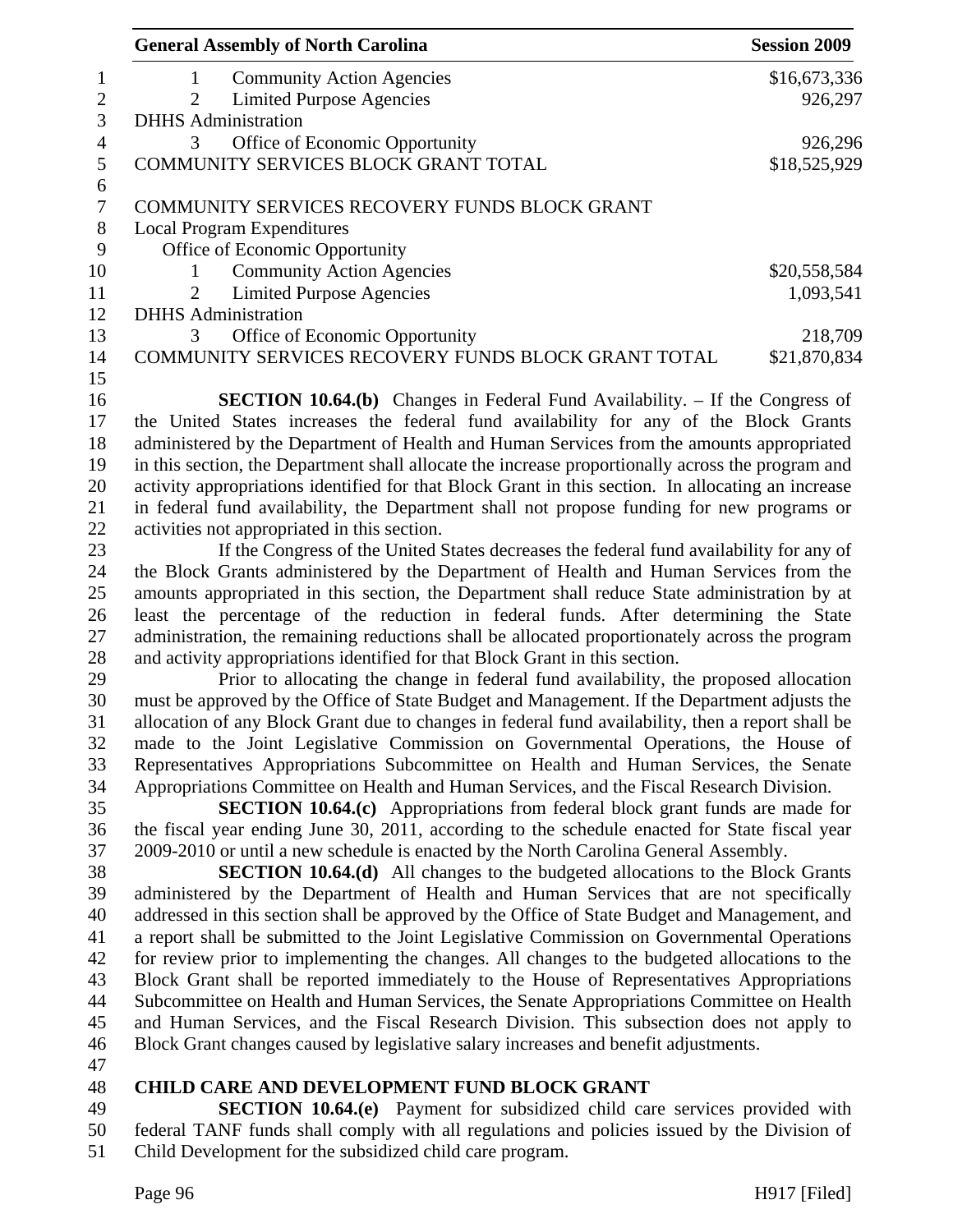|                                                        | <b>General Assembly of North Carolina</b><br><b>Session 2009</b>                                                                                                                                                                                                                                                                                                                                                         |  |
|--------------------------------------------------------|--------------------------------------------------------------------------------------------------------------------------------------------------------------------------------------------------------------------------------------------------------------------------------------------------------------------------------------------------------------------------------------------------------------------------|--|
| $\mathbf{1}$<br>$\sqrt{2}$<br>3<br>$\overline{4}$<br>5 | SECTION 10.64(f)<br>If funds appropriated through the Child Care and<br>Development Fund Block Grant for any program cannot be obligated or spent in that program<br>within the obligation or liquidation periods allowed by the federal grants, the Department may<br>move funds to child care subsidies, unless otherwise prohibited by federal requirements of the<br>grant, in order to use the federal funds fully. |  |
| 6                                                      |                                                                                                                                                                                                                                                                                                                                                                                                                          |  |
| $\boldsymbol{7}$                                       | <b>ADDITIONAL CHILD CARE AND DEVELOPMENT BLOCK GRANT</b>                                                                                                                                                                                                                                                                                                                                                                 |  |
| $8\,$                                                  | <b>SECTION 10.64.(g)</b> Funds from the Child Care and Development Block Grant                                                                                                                                                                                                                                                                                                                                           |  |
| 9                                                      | made available through the American Reinvestment and Recovery Act shall be used to increase                                                                                                                                                                                                                                                                                                                              |  |
| 10                                                     | access to child care subsidy to the maximum extent possible and shall not be used to supplant                                                                                                                                                                                                                                                                                                                            |  |
| 11                                                     | other appropriations, regardless of the funding source, for child care subsidy. To help address                                                                                                                                                                                                                                                                                                                          |  |
| 12                                                     | the economic downturn and increasing unemployment in North Carolina, the Department of                                                                                                                                                                                                                                                                                                                                   |  |
| 13                                                     | Health and Human Services, Division of Child Development shall temporarily adopt policies                                                                                                                                                                                                                                                                                                                                |  |
| 14                                                     | that facilitate and expedite the prudent expenditure of these funds as follows:                                                                                                                                                                                                                                                                                                                                          |  |
| 15                                                     | Permit the local purchasing agencies to issue time-limited vouchers to assist<br>(1)                                                                                                                                                                                                                                                                                                                                     |  |
| 16                                                     | counties in managing onetime, nonrecurring subsidy funding,                                                                                                                                                                                                                                                                                                                                                              |  |
| 17                                                     | Extend the current 30/60 day job search policy to six months when a<br>(2)                                                                                                                                                                                                                                                                                                                                               |  |
| 18                                                     | recipient experiences a loss of employment,                                                                                                                                                                                                                                                                                                                                                                              |  |
| 19                                                     | (3)<br>Provide an upfront job search period of six months for former recipients that                                                                                                                                                                                                                                                                                                                                     |  |
| 20                                                     | have lost employment since October 1, 2008,                                                                                                                                                                                                                                                                                                                                                                              |  |
| 21<br>22                                               | Provide a job search period of six months for recipients that complete school<br>(4)<br>and are entering the job market,                                                                                                                                                                                                                                                                                                 |  |
| 23                                                     | Notwithstanding any other provision of law, extend the 24-month education<br>(5)                                                                                                                                                                                                                                                                                                                                         |  |
| 24                                                     | time limit and additional 12 months for a child care recipient that has lost a                                                                                                                                                                                                                                                                                                                                           |  |
| 25                                                     | job since October 1, 2008, or otherwise need additional training to enhance                                                                                                                                                                                                                                                                                                                                              |  |
| 26                                                     | their marketable skills for job placement due to the economic downturn and                                                                                                                                                                                                                                                                                                                                               |  |
| 27                                                     | that have depleted their 24-month allowable education time.                                                                                                                                                                                                                                                                                                                                                              |  |
| 28                                                     | Lower the number of hours a parent must be working in order to be eligible<br>(6)                                                                                                                                                                                                                                                                                                                                        |  |
| 29                                                     | for subsidy to assist parents who are continuing to work but at reduced                                                                                                                                                                                                                                                                                                                                                  |  |
| 30                                                     | hours.                                                                                                                                                                                                                                                                                                                                                                                                                   |  |
| 31                                                     | These principles shall apply to persons receiving subsidy prior to September 30,                                                                                                                                                                                                                                                                                                                                         |  |
| 32                                                     | 2011, when the Child Care and Development Block grant funds received through the American                                                                                                                                                                                                                                                                                                                                |  |
| 33                                                     | Reinvestment and Recovery Act are required to be spent or returned to the federal government.                                                                                                                                                                                                                                                                                                                            |  |
| 34                                                     | <b>SECTION 10.64.(h)</b> If American Reinvestment and Recovery Act funds                                                                                                                                                                                                                                                                                                                                                 |  |
| 35                                                     | appropriated through the Child Care and Development Fund Block Grant for any program                                                                                                                                                                                                                                                                                                                                     |  |
| 36                                                     | cannot be obligated or spent in that program within the obligation or liquidation periods                                                                                                                                                                                                                                                                                                                                |  |
| 37                                                     | allowed by the federal grants, the Department may move funds to child care subsidies, unless                                                                                                                                                                                                                                                                                                                             |  |
| 38                                                     | otherwise prohibited by federal requirements of the grant, in order to use the federal funds                                                                                                                                                                                                                                                                                                                             |  |
| 39                                                     | fully.                                                                                                                                                                                                                                                                                                                                                                                                                   |  |
| 40                                                     |                                                                                                                                                                                                                                                                                                                                                                                                                          |  |
| 41                                                     | <b>SOCIAL SERVICES BLOCK GRANT</b>                                                                                                                                                                                                                                                                                                                                                                                       |  |
| 42                                                     | <b>SECTION 10.64.(i)</b> Social Services Block Grant funds appropriated to the North                                                                                                                                                                                                                                                                                                                                     |  |
| 43                                                     | Carolina Inter-Agency Council for Coordinating Homeless Programs are exempt from the                                                                                                                                                                                                                                                                                                                                     |  |
| 44<br>45                                               | provisions of 10A NCAC 71R 0201(3). The Special Children's Adoption Incentive Fund will<br>require fifty percent (50%) local match.                                                                                                                                                                                                                                                                                      |  |
| 46                                                     |                                                                                                                                                                                                                                                                                                                                                                                                                          |  |
| 47                                                     | <b>TEMPORARY ASSISTANCE TO NEEDY FAMILIES BLOCK GRANT</b>                                                                                                                                                                                                                                                                                                                                                                |  |
| 48                                                     | <b>SECTION 10.64.(i)</b> The Department of Health and Human Services shall continue                                                                                                                                                                                                                                                                                                                                      |  |

48 **SECTION 10.64.(j)** The Department of Health and Human Services shall continue 49 to support on a recurring basis payments to maternity home providers. The budget is 50 established at one million two hundred fifty-eight thousand dollars (\$1,258,000) per year, 51 funded from eight hundred thirty-eight thousand dollars (\$838,000) in TANF Block Grant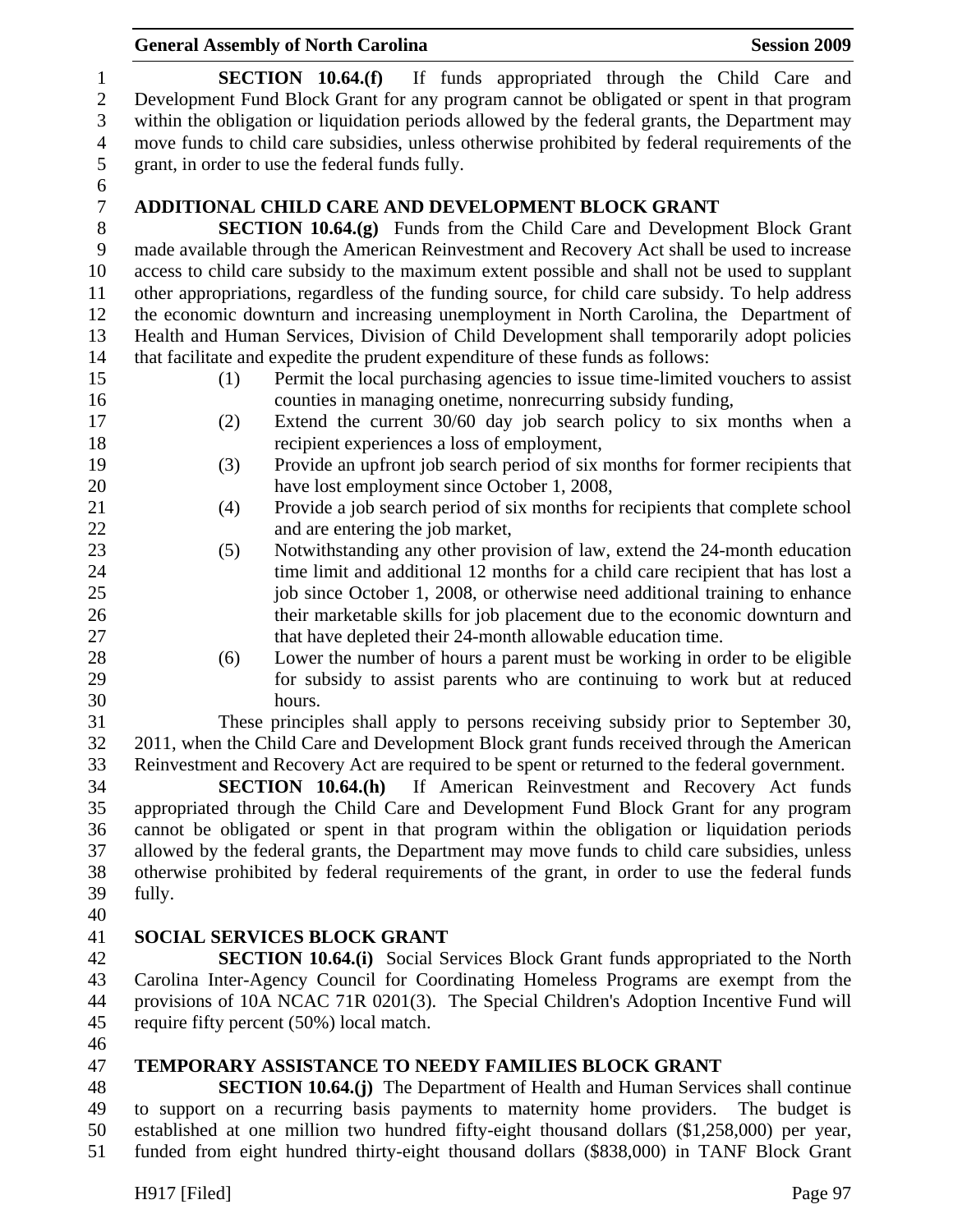1 funds along with federal funds and one hundred five thousand dollars (\$105,000) in state 2 appropriations available to the Department.

#### 4 **PART XI. DEPARTMENT OF AGRICULTURE AND CONSUMER SERVICES**

#### 6 **REMOVE CAP ON ANIMAL DISEASE DIAGNOSTIC TEST FEES**

7 **Section 11.1.** Section 42.1(e) of Session Law 2005-276 is repealed.

# 9 **PESTICIDE REGISTRATION FEE**

10 **SECTION 11.2.** G.S. 143-442(b) reads as rewritten:

11 "(b) The applicant shall pay an annual registration fee of one hundred dollars (\$100.00) 12 one hundred fifty dollars (\$150.00) plus an additional annual assessment for each brand or 13 grade of pesticide registered. The annual assessment shall be fifty dollars (\$50.00) if the 14 applicant's gross sales of the pesticide in this State for the preceding 12 months for the period 15 ending September 30th were more than five thousand dollars (\$5,000.00) and twenty-five 16 dollars (\$25.00) if gross sales were less than five thousand dollars (\$5,000.00). An additional 17 two hundred dollars (\$200.00) delinquent registration penalty shall be assessed against the 18 registrant for each brand or grade of pesticide which is marketed in North Carolina prior to 19 registration as required by this Article. In the case of multi-year registration, the annual fee and 20 additional assessment for each year shall be paid at the time of the initial registration. The 21 Board shall give a pro rata refund of the registration fee and additional assessment to the 22 registrant in the event that registration is canceled by the Board or by the United States 23 Environmental Protection Agency."

24

3

5

8

### 25 **PETROLEUM DEVICE TECHNICIAN FEE**

26 **SECTION 11.3**. The Department of Agriculture and Consumer Services shall 27 charge an annual fee of twenty dollars (\$20.00) for the registration of petroleum device 28 technicians.

29

### 30 **PLANT CONSERVATION PROGRAM**

31 **SECTION 11.4.** From funds that are deposited with the State Treasurer pursuant to 32 G.S. 146-30 to the credit of the Department of Agriculture and Consumer Services in a capital 33 improvement account, the sum of thirty thousand dollars (\$30,000) for the 2009-2010 fiscal 34 year shall be transferred to the Department of Agriculture and Consumer Services to be used, 35 notwithstanding G.S. 146-30, by the Department for its plant conservation program under 36 Article 19B of Chapter 106 of the General Statutes for costs incidental to the acquisition of 37 land, such as land appraisals, land surveys, title searches, environmental studies, and for the 38 management of plant conservation program preserves owned by the Department.

39

# 40 **PART XII. DEPARTMENT OF ENVIRONMENT AND NATURAL RESOURCES**

41

# 42 **TRANSFER OF CENTER FOR GEOGRAPHIC INFORMATION AND ANALSYIS TO**  43 **OFFICE OF INFORMATION TECHNOLOGY SERVICES**

44 **SECTION 12.1.** The Center for Geographic Information and Analysis is 45 transferred from the Department of Environment and Natural Resources to the Office of 46 Information Technology Services. The transfer shall have all of the elements of a Type I 47 transfer, as defined in G.S. 143A-6(a).

48

### 49 **MARINE FISHERIES FUNDS FOR THE FISHERY RESOURCES GRANT**  50 **PROGRAM**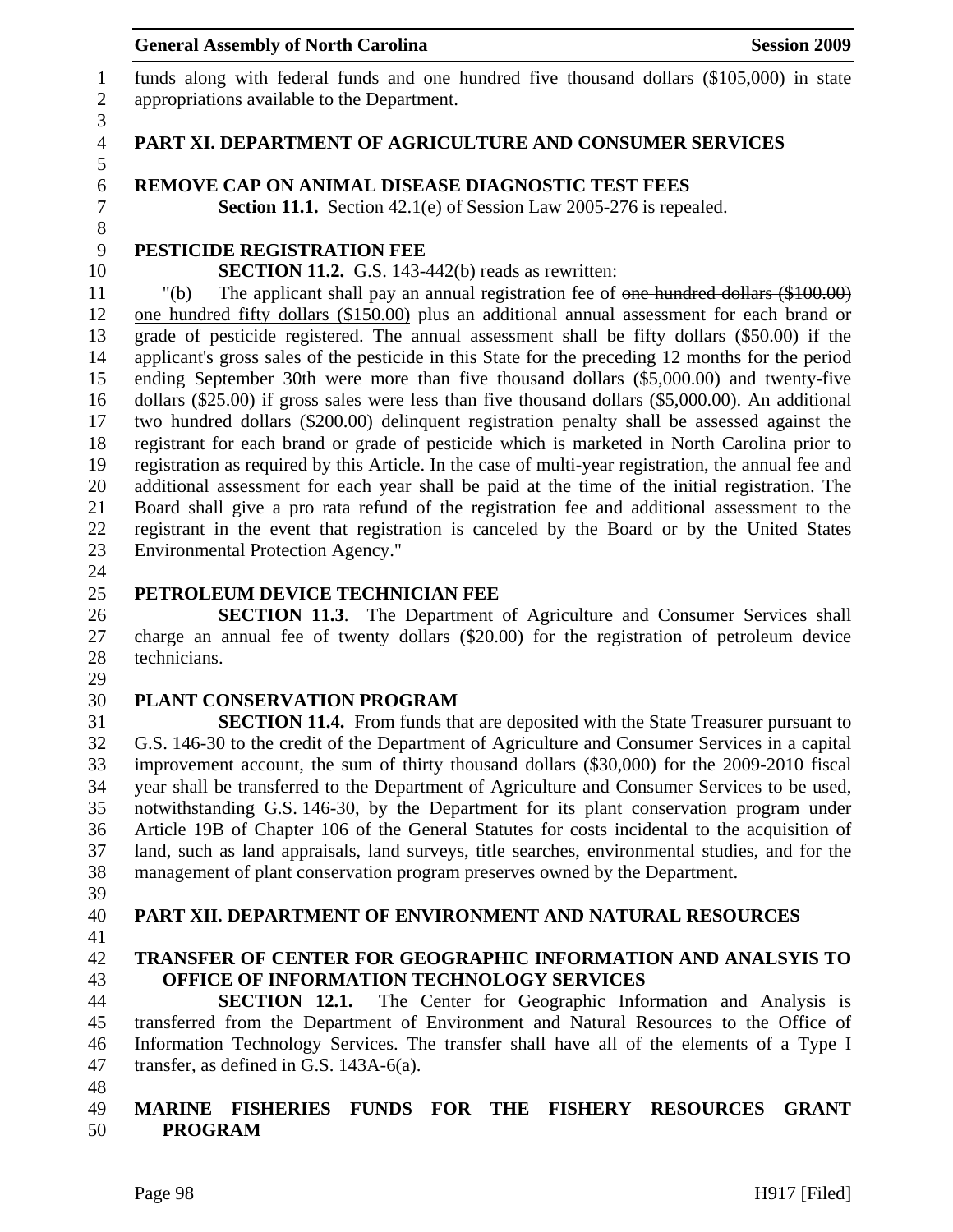1 **SECTION 12.2.** Of the funds appropriated in this act to the Department of 2 Environment and Natural Resources for the Division of Marine Fisheries for the Fishery 3 Resource Grant Program established under G.S. 113-200, the sum of seven hundred thirty-eight 4 thousand seven hundred seventy-one dollars (\$738,771) for each year of the 2009-2011 fiscal 5 biennium shall be used as follows: (1) six hundred thirty-eight thousand four hundred fifty-nine 6 dollars (\$638,459) shall be used for the Fishery Resource Grant Program in accordance with 7 G.S. 113-200; (2) one hundred thousand three hundred twelve dollars (\$100,312) shall be used 8 for river herring research in the Department, notwithstanding G.S. 113-200.

9

# 10 **NEUSE RIVER RAPID RESPONSE TEAM**

11 **SECTION 12.3.** The Neuse River Rapid Response Team within the Department of 12 Environment and Natural Resources is eliminated. In place of this program, the Department 13 shall identify existing resources to develop a statewide rapid response team that will investigate 14 fish kills, spills, algal blooms, and other water quality emergencies throughout North Carolina's 15 watersheds.

16

#### 17 **ELIMINATE OFFICE OF ENVIRONMENTAL EDUCATION**

18 **SECTION 12.4.(a)** Part 4B of Article 7 of Chapter 143B of the General Statutes is 19 repealed.

20 **SECTION 12.4.(b)** The Office of Environmental Education within the Department 21 of Environment and Natural Resources is eliminated, and the responsibilities of the Office are 22 transferred to other programs. The Office's Program Development Coordinator position and 23 the associated functions for strategic planning and assessment of needs for environmental 24 education shall be transferred to the Museum of Natural Sciences in the Department. The 25 functions of promoting public use of environmental education centers and developing 26 partnerships to increase participation shall be transferred to the Division of Public Affairs 27 within the Department to ensure that information to educate about environmental issues is 28 available to the widest possible audience, including education professionals, the general public, 29 and students of all ages.

30 **SECTION 12.4.(c)** To ensure that environmental education is incorporated into the 31 educational programs of the State, the Department of Environment and Natural Resources, as 32 part of the Office elimination, shall transfer information about resources of the Department to 33 the following agencies where environmental education functions shall now reside: the 34 Department of Public Instruction's K-12 Curriculum Units, which develop the standard courses 35 of study related to science; the Academic and Student Services Division of the NC Community 36 College System for incorporation into curricula in Agriculture and Natural Resources and other 37 related courses of study; and the University of North Carolina General Administration's 38 Division of Academic Affairs Academic Planning area, which maintains the inventory of 39 programs of the various campuses of the University system and oversees creation of new 40 programs of study. Library resources shall be transferred to the State Library in the 41 Department of Cultural Resources. The Department of Environment and Natural Resources 42 shall provide links on its Web site to direct the public where to find these resources via 43 Web-based, interlibrary loan, or other sources.

44 **SECTION 12.4.(d)** By March 1, 2010, the Department of Environment and 45 Natural Resources, Department of Public Instruction, NC Community College System, 46 University of North Carolina, and Department of Cultural Resources shall report to the Office 47 of State Budget and Management on the steps taken to incorporate each of the functions 48 designated for transfer.

49

### 50 **APPROPRIATION FOR CLEAN WATER MANAGEMENT TRUST FUND**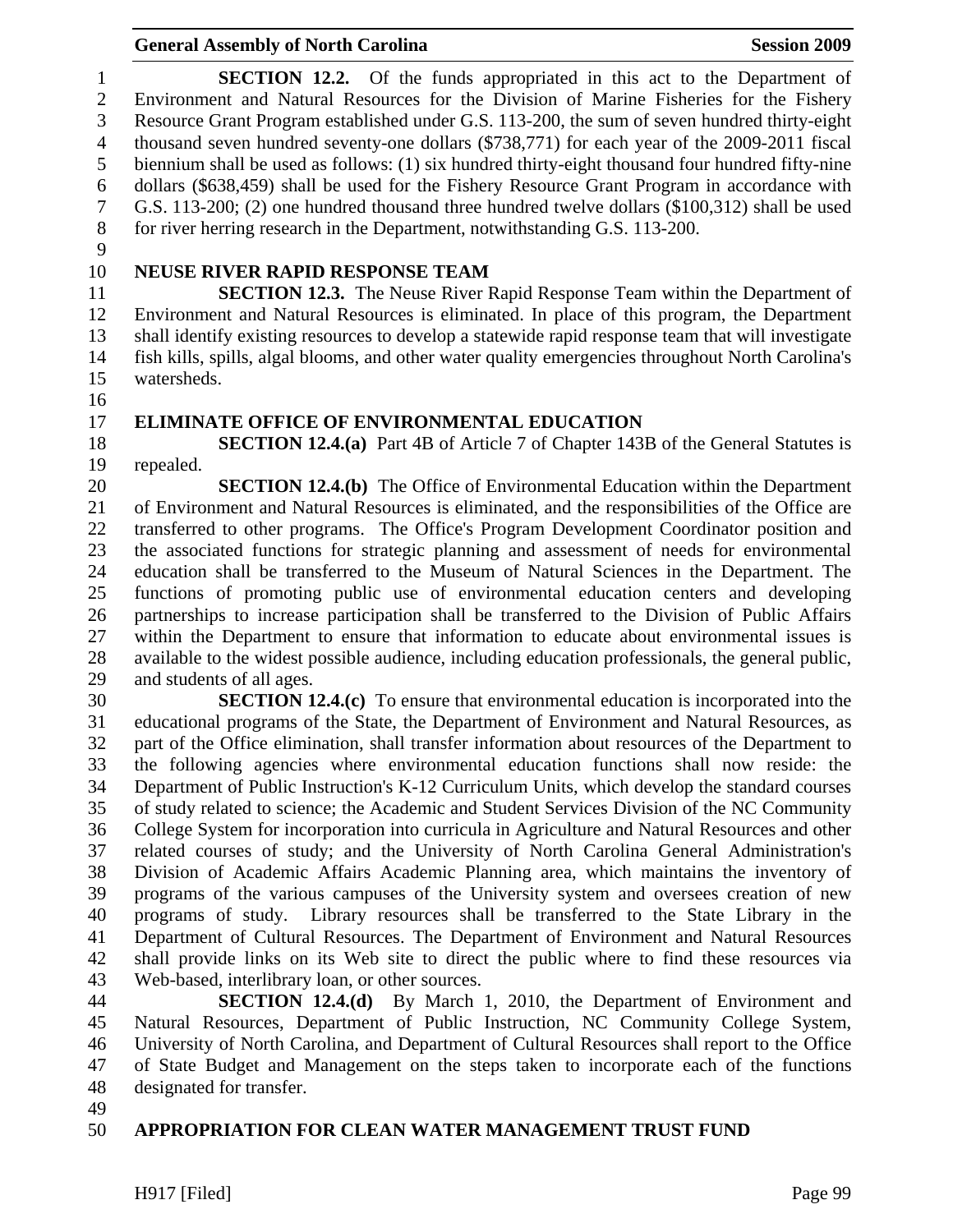| 10 | <b>EMPLOYMENT SECURITY COMMISSION FUNDS</b>                                                       |
|----|---------------------------------------------------------------------------------------------------|
| 11 | <b>SECTION 13.1.(a)</b> Funds from the Employment Security Commission Reserve                     |
| 12 | Fund shall be available to the Employment Security Commission of North Carolina to use as         |
| 13 | collateral to secure federal funds and to pay the administrative costs associated with the        |
| 14 | collection of the Employment Security Commission Reserve Fund surcharge. The total                |
| 15 | administrative costs paid with funds from the Reserve in the 2009-2010 fiscal year shall not      |
| 16 | exceed two million five hundred thousand dollars (\$2,500,000).                                   |
| 17 | SECTION 13.1(b)<br>There is appropriated from the Employment Security                             |
| 18 | Commission Reserve Fund to the Employment Security Commission of North Carolina the sum           |
| 19 | of twenty million dollars (\$20,000,000) for the 2009-2010 fiscal year to be used for the         |
| 20 | following purposes:                                                                               |
| 21 | \$19,700,000 for the operation and support of local ESC offices.<br>(1)                           |
| 22 | \$200,000 for the State Occupational Information Coordinating Committee to<br>(2)                 |
| 23 | develop and operate an interagency system to track former participants in                         |
| 24 | State education and training programs.                                                            |
| 25 | \$100,000 to maintain compliance with Chapter 96 of the General Statutes,<br>(3)                  |
| 26 | which directs the Commission to employ the Common Follow-Up                                       |
| 27 | Management Information System to evaluate the effectiveness of the State's                        |
| 28 | job training, education, and placement programs.                                                  |
| 29 | There is appropriated from the Employment Security<br>SECTION 13.1(c)                             |
| 30 | Commission Reserve Fund to the Employment Security Commission of North Carolina an                |
| 31 | amount not to exceed one million dollars (\$1,000,000) for the 2009-2010 fiscal year to fund      |
| 32 | State initiatives not currently funded through federal grants.                                    |
| 33 |                                                                                                   |
| 34 | <b>CHANGE SAFETY EDUCATION SECTION TO RECEIPT SUPPORT</b>                                         |
| 35 | <b>SECTION 13.2.</b> The Safety Education Section of the Industrial Commission shall              |
| 36 | become fee supported effective July 1, 2010. The Industrial Commission is authorized to           |
| 37 | establish a fee schedule for all services provided by the Safety Education Section to support the |
| 38 | operations of this program.                                                                       |
| 39 |                                                                                                   |
| 40 | INDUSTRIAL COMMISSION FEES/COMPUTER SYSTEM REPLACEMENT                                            |
| 41 | <b>SECTION 13.3.(a)</b> The North Carolina Industrial Commission may continue to                  |
| 42 | retain the additional revenue generated as a result of the increase in the fee charged to parties |
| 43 | for the filing of compromised settlements from the previous amount of two hundred dollars         |
| 44 | (\$200.00) to the new fee not to exceed three hundred twenty-five dollars (\$325.00). These       |
| 45 | funds shall be used for the purpose of replacing existing computer hardware and software used     |
| 46 | for the operations of the Commission. These funds may also be used to prepare any assessment      |
| 47 | of hardware and software needs prior to purchase and to develop and administer the needed         |
| 48 | database(s) and new Electronic Case Management System, including the establishment of two         |
| 49 | time-limited positions for application development and support and mainframe migration. The       |
| 50 | Commission may not retain any fees under this section unless they are in excess of the former     |
|    | Page 100<br>$H917$ [Filed]                                                                        |

# General Assembly of North Carolina **Session 2009**

1 **SECTION 12.5.** Notwithstanding G.S. 113A-253.1(a) for the 2009-2011 fiscal biennium only, the appropriation to the Clean Water Management Trust Fund for the biennium only, the appropriation to the Clean Water Management Trust Fund for the 3 2009-2010 fiscal year is seventy-five million dollars (\$75,000,000), and the appropriation for the 2010-2011 fiscal year is seventy-five million dollars (\$75,000,000) as provided by this act. the 2010-2011 fiscal year is seventy-five million dollars (\$75,000,000) as provided by this act. 5 The funds appropriated by this act to the Clean Water Management Trust Fund shall be used as provided by G.S. 113A-253. provided by G.S. 113A-253.

 $\begin{array}{c} 7 \\ 8 \end{array}$ 

9

# 8 **PART XIII. DEPARTMENT OF COMMERCE**

# 10 **EMPLOYMENT SECURITY COMMISSION FUNDS**

- -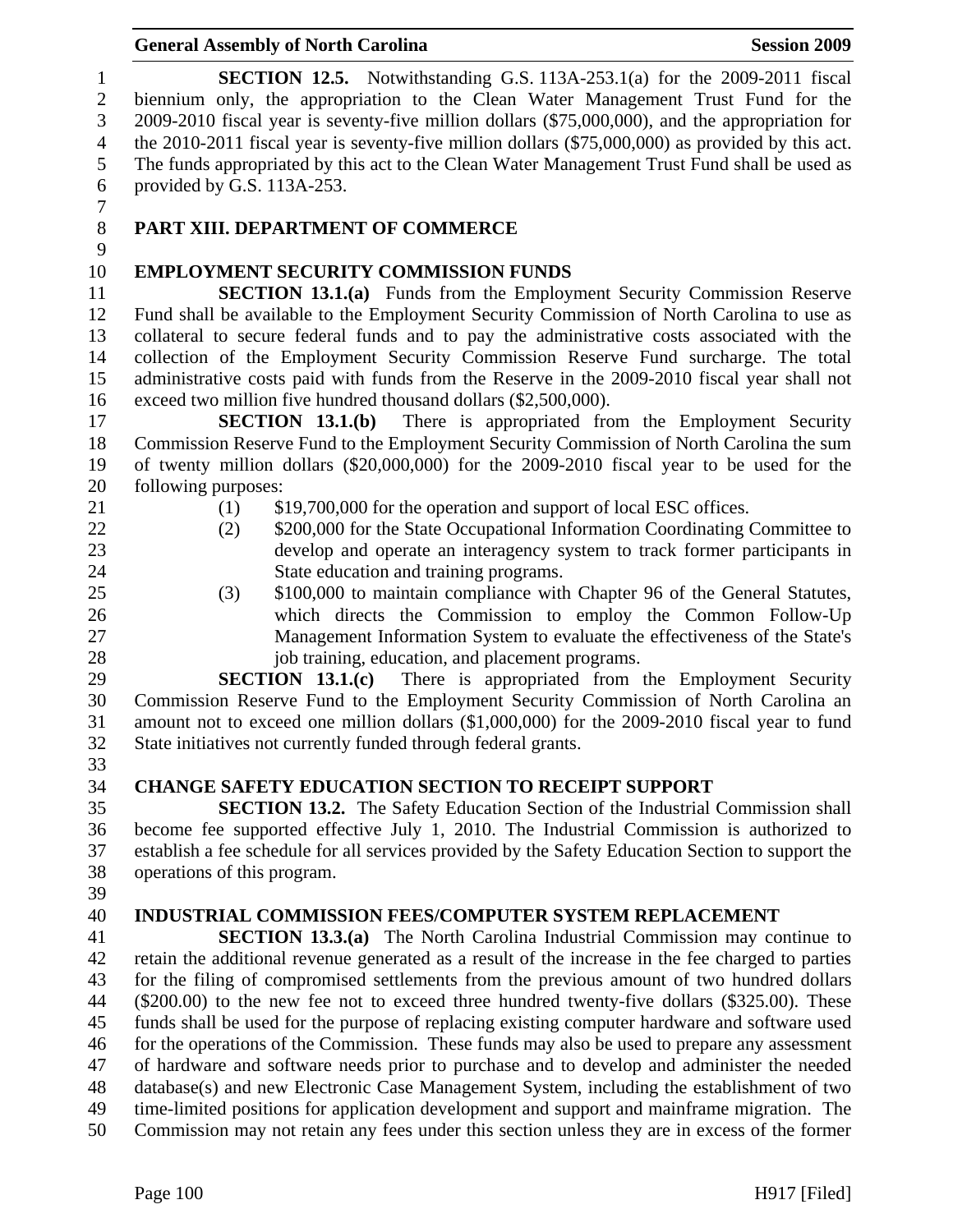1 two hundred dollar (\$200.00) fee charged by the Commission for filing a compromised 2 settlement. 3 **SECTION 13.3.(b)** Nothing in this section shall be deemed to limit or restrict the 4 Commission's authority to increase fees for purposes other than those indicated in subsection 5 (a) of this section. 6 **SECTION 13.3.(c)** Unexpended and unencumbered fees retained by the Industrial 7 Commission under subsection (a) of this section shall not revert to the General Fund on June 30 8 of each fiscal year, but shall remain available to the Commission for the purposes stated in 9 subsection (a) of this section. 10 **SECTION 13.3.(d)** The Commission may retain additional fees as authorized by 11 subsection (a) of this section for the 2009-2011 biennium. 12 13 **NC GREEN BUSINESS FUND**  14 **SECTION 13.4.** Of the funds appropriated to the NC Green Business Fund for 15 prior fiscal years that are unencumbered and unexpended as of June 30, 2009, or that become 16 unencumbered and unexpended thereafter, the Department of Commerce may use up to fifty 17 thousand dollars (\$50,000) in the 2009-2010 fiscal year, if necessary, to cover the Department's 18 expenses in administering the NC Green Business Fund. 19 20 **ONE NORTH CAROLINA FUND**  21 **SECTION 13.5.** Of the funds appropriated to the One North Carolina Fund for 22 prior fiscal years that are unencumbered and unexpended as of June 30, 2009, or that become 23 unencumbered and unexpended thereafter, the Department of Commerce may use up to three 24 hundred thousand dollars (\$300,000) to cover its expenses in administering the One North 25 Carolina Fund and other economic development incentive grant programs during the 26 2009-2010 fiscal year. 27 28 **EXTEND JOB DEVELOPMENT INVESTMENT GRANT PROGRAM**  29 **SECTION 13.6.** G.S. 143B-437.62 reads as rewritten: 30 "The authority of the Committee to enter into new agreements expires January 1, 2010 31 2012." 32 33 **PART XIV. JUDICIAL DEPARTMENT**  34 35 **JUDICIAL DEPARTMENT GRANT FUNDS**  36 **SECTION 14.1.** Notwithstanding G.S. 143C-6-9, the Judicial Department may use 37 up to the sum of one million five hundred thousand dollars (\$1,500,000) during the 2009-2010 38 fiscal year from funds available to the Department to provide the State match needed in order to 39 receive grant funds. Prior to using these funds for this purpose, the Department shall report to 40 the Chairs of the House of Representative and the Senate Appropriations Subcommittees on 41 Justice and Public Safety and to the Joint Legislative Commission of Governmental Operations 42 on the grants to be matched using these funds. 43 44 **GUIDELINES FOR MAXIMIZING EFFICIENCY OF PROCEEDINGS**  45 **SECTION 14.2.** By December 1, 2009, the Administrative Office of the Courts 46 shall develop guidelines to be applied to maximize efficient use of the time of probation 47 officers and court personnel participating in probation revocation proceedings. The 48 Administrative Office of the Courts may also adopt guidelines for maximizing the efficient use 49 of the time of law enforcement personnel participating in the Criminal District Courts. 50

# 51 **ELIMINATE SENTENCING SERVICES PROGRAM**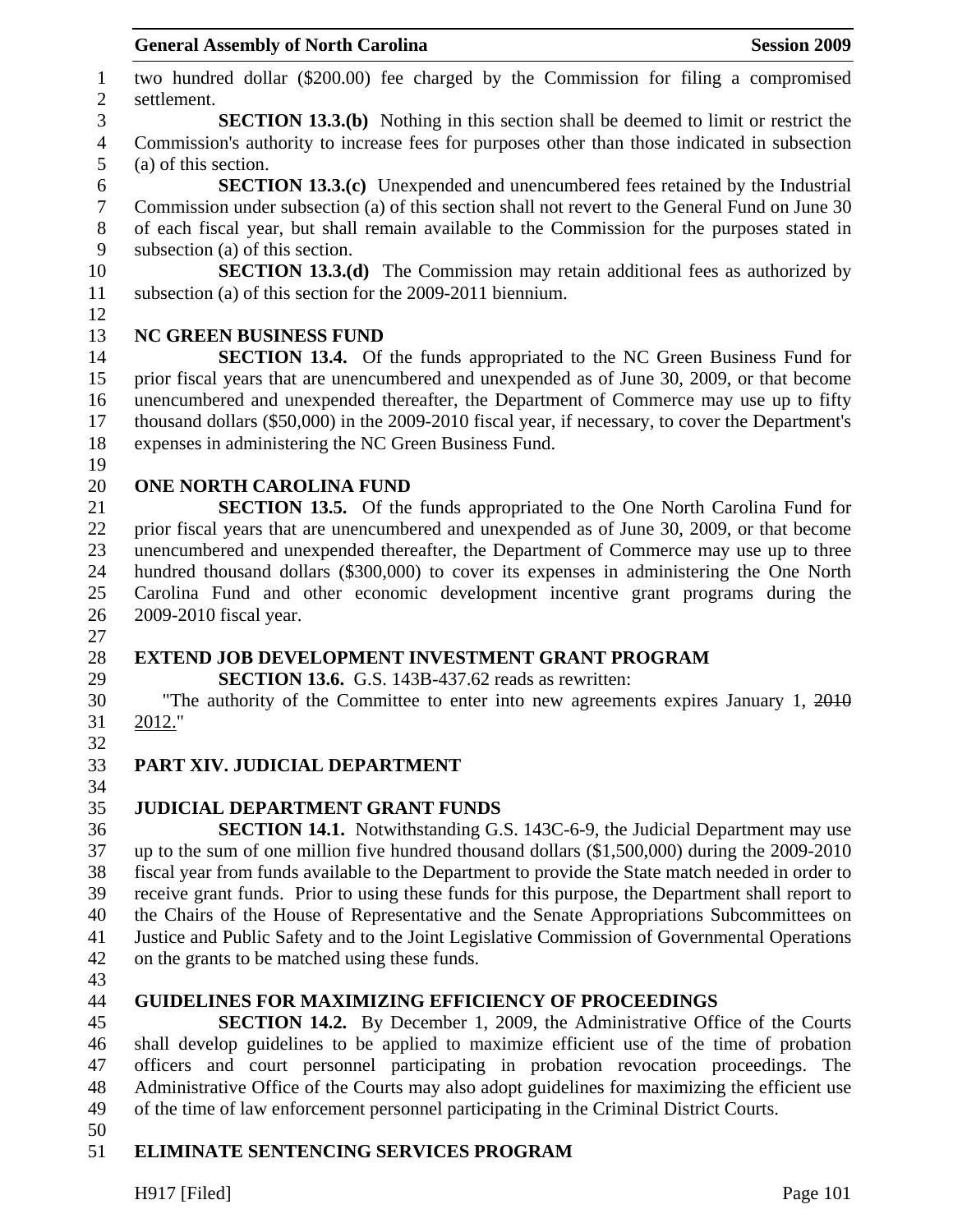|                            | <b>General Assembly of North Carolina</b>                                                                                                                                                                                                                                                                                  | <b>Session 2009</b> |
|----------------------------|----------------------------------------------------------------------------------------------------------------------------------------------------------------------------------------------------------------------------------------------------------------------------------------------------------------------------|---------------------|
|                            | <b>SECTION 14.3.</b> Article 61 of Chapter 7A of the General Statutes is repealed.                                                                                                                                                                                                                                         |                     |
| <b>INCREASE COURT FEES</b> |                                                                                                                                                                                                                                                                                                                            |                     |
|                            | <b>SECTION 14.4.</b> The Administrative Office of the Courts is authorized to increase                                                                                                                                                                                                                                     |                     |
|                            | various court fees by a total of ten dollars (\$10.00).                                                                                                                                                                                                                                                                    |                     |
|                            | PART XV. DEPARTMENT OF JUSTICE                                                                                                                                                                                                                                                                                             |                     |
|                            | <b>INCREASE CRIME LAB ANALYSIS FEE</b>                                                                                                                                                                                                                                                                                     |                     |
|                            | <b>SECTION 15.1.</b> G.S. 7A-304(7) reads as rewritten:                                                                                                                                                                                                                                                                    |                     |
| " $(7)$                    | For the services of the State Bureau of Investigation laboratory facilities, the<br>district or superior court judge shall, upon conviction, order payment of the<br>sum of three hundred dollars (\$300) six hundred dollars (\$600.00) to be<br>remitted to the Department of Justice for support of the State Bureau of |                     |
|                            | Investigation. This cost shall be assessed only in cases in which, as part of<br>the investigation leading to the defendant's conviction, the laboratories have                                                                                                                                                            |                     |
|                            | performed DNA analysis of the crime, tests of bodily fluids of the defendant                                                                                                                                                                                                                                               |                     |
|                            | for the presence of alcohol or controlled substances, or analysis of any                                                                                                                                                                                                                                                   |                     |
|                            | controlled substance possessed by the defendant or the defendant's agent.                                                                                                                                                                                                                                                  |                     |
|                            | The court may waive or reduce the amount of the payment required by this                                                                                                                                                                                                                                                   |                     |
|                            | subdivision upon a finding of just cause to grant such a waiver or reduction."                                                                                                                                                                                                                                             |                     |
|                            |                                                                                                                                                                                                                                                                                                                            |                     |
|                            | PART XVI. DEPARTMENT OF JUVENILE JUSTICE AND DELINQUENCY                                                                                                                                                                                                                                                                   |                     |
|                            | <b>PREVENTION</b>                                                                                                                                                                                                                                                                                                          |                     |
|                            | ESTABLISHMENT OF A GANG PREVENTION AND INTERVENTION PILOT                                                                                                                                                                                                                                                                  |                     |
| <b>PROGRAM</b>             |                                                                                                                                                                                                                                                                                                                            |                     |
|                            | <b>SECTION 16.1.</b> The Department of Juvenile Justice and Delinquency Prevention                                                                                                                                                                                                                                         |                     |
|                            | shall establish a two-year Gang Prevention and Intervention Pilot Program, as part of the                                                                                                                                                                                                                                  |                     |
|                            | Governor's Comprehensive Gang Initiative, that will focus on youth at risk for gang                                                                                                                                                                                                                                        |                     |
|                            | involvement and those who are already associated with gangs and gang activity.                                                                                                                                                                                                                                             | The                 |
|                            | Department of Juvenile Justice and Delinquency Prevention shall:                                                                                                                                                                                                                                                           |                     |
| (1)                        | Ensure that measurable performance indicators and systems are put in place                                                                                                                                                                                                                                                 |                     |
|                            | to evaluate the effectiveness of the pilot program, and                                                                                                                                                                                                                                                                    |                     |
| (2)                        | Conduct both process and outcome-focused evaluations of the pilot program                                                                                                                                                                                                                                                  |                     |
|                            | to determine community and institutional impacts of the pilot program                                                                                                                                                                                                                                                      |                     |
|                            | pertaining to gang behavior, desistance, and/or activities. These evaluations                                                                                                                                                                                                                                              |                     |
|                            | may consider the degree of successful implementation of the program and                                                                                                                                                                                                                                                    |                     |
|                            | measurable changes in gang related and/or gang affiliated behaviors noted in                                                                                                                                                                                                                                               |                     |
|                            | institutional, court system, and communities and related programs.                                                                                                                                                                                                                                                         |                     |
|                            |                                                                                                                                                                                                                                                                                                                            |                     |
|                            | <b>ELIMINATE SUPPORT OUR STUDENTS PROGRAM</b>                                                                                                                                                                                                                                                                              |                     |
|                            | <b>SECTION 16.2.</b> Part 5A of Article 3 of Chapter 143B of the General Assembly is                                                                                                                                                                                                                                       |                     |
| repealed.                  |                                                                                                                                                                                                                                                                                                                            |                     |
|                            |                                                                                                                                                                                                                                                                                                                            |                     |
|                            | PART XVII. DEPARTMENT OF CORRECTION                                                                                                                                                                                                                                                                                        |                     |
|                            |                                                                                                                                                                                                                                                                                                                            |                     |
|                            | <b>INMATE ROAD SQUADS AND LITTER CREWS</b>                                                                                                                                                                                                                                                                                 |                     |
|                            | <b>SECTION 17.1.</b> Of the funds appropriated to the Department of Transportation in<br>this act, the sum of eleven million three hundred thousand dollars (\$11,300,000) per year shall                                                                                                                                  |                     |
|                            | be transferred by the Department to the Department of Correction during the 2009-2010 and                                                                                                                                                                                                                                  |                     |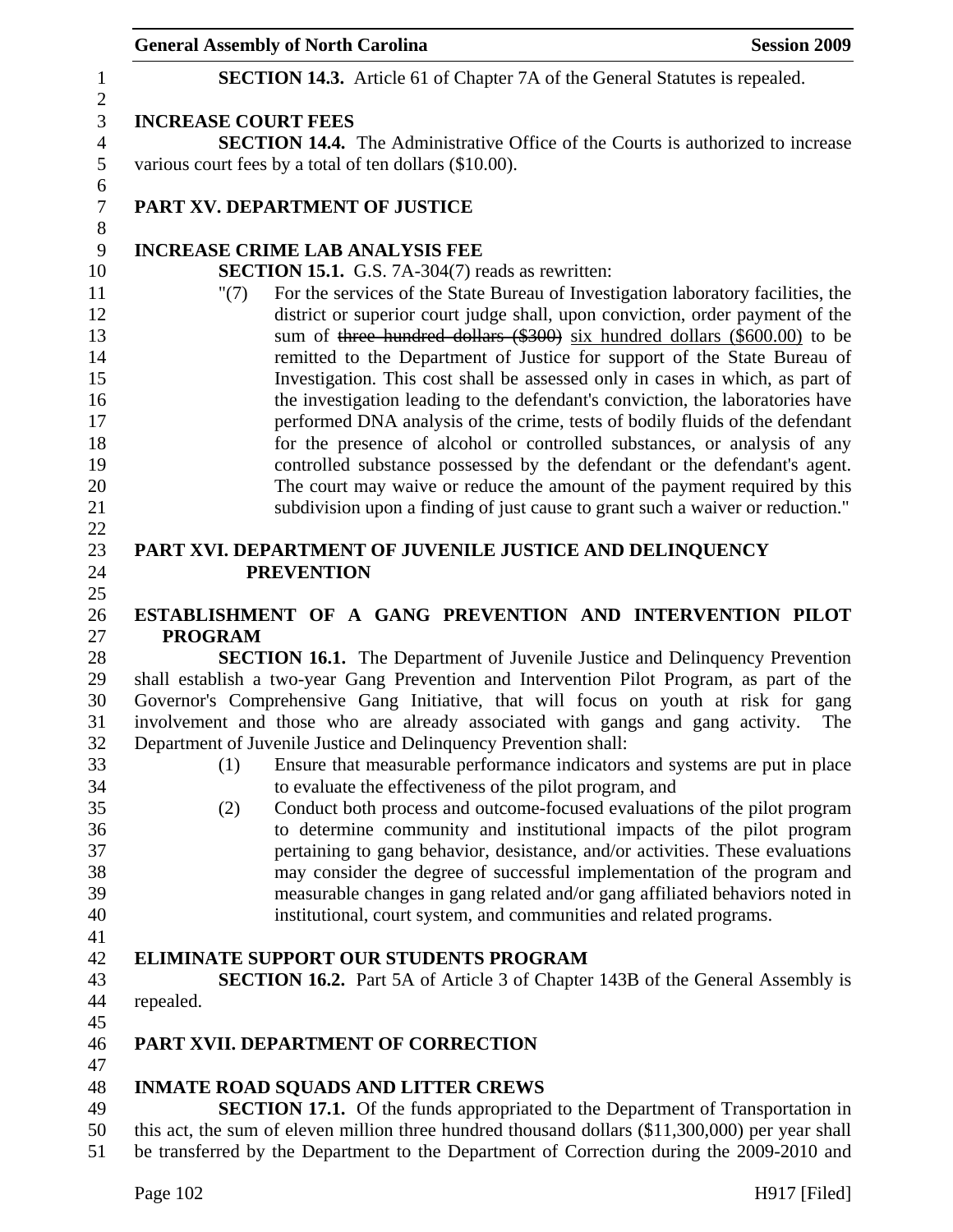1 2010-2011 fiscal years for the cost of operating medium custody inmate road squads, as 2 authorized by G.S. 148-26.5, and minimum custody inmate litter crews. This transfer shall be 3 made quarterly in the amount of two million eight hundred twenty-five thousand dollars 4 (\$2,825,000). The Department of Transportation may use funds appropriated in this act to pay 5 an additional amount exceeding the eleven million three hundred thousand dollars 6 (\$11,300,000), but those payments shall be subject to negotiations among the Department of 7 Transportation, the Department of Correction, and the Office of State Budget and Management 8 prior to payment by the Department of Transportation.

- 9
- 
- 

#### 10 **REIMBURSE COUNTIES FOR HOUSING AND EXTRAORDINARY MEDICAL**  11 **COSTS FOR INMATES, PAROLEES, AND POST-RELEASE SUPERVISEES**  12 **AWAITING TRANSFER TO STATE PRISON SYSTEM**

13 **SECTION 17.2.** Notwithstanding G.S. 143C-6-9, the Department of Correction 14 may use funds available to the Department for the 2009-2011 fiscal biennium to pay the sum of 15 forty dollars (\$40.00) per day as reimbursement to counties for the cost of housing convicted 16 inmates, parolees, and post-release supervisees awaiting transfer to the State prison system, as 17 provided in G.S. 148-29.

- 18
- 

# 19 **USE OF CLOSED PRISON FACILITIES**

20 **SECTION 17.3.** In conjunction with the closing of prison facilities, including 21 small expensive prison units recommended for consolidation by the Government Performance 22 Audit Committee, the Department of Correction shall consult with the county or municipality 23 in which the unit is located, with the elected State and local officials, and with State agencies 24 about the possibility of converting that unit to other use. The Department may also consult with 25 any private for-profit or nonprofit firm about the possibility of converting the unit to other use. 26 In developing a proposal for future use of each unit, the Department shall give priority to 27 converting the unit to other criminal justice use. Consistent with existing law and the future 28 needs of the Department of Correction, the State may provide for the transfer or the lease of 29 any of these units to counties, municipalities, State agencies, or private firms wishing to 30 convert them to other use. The Department of Correction may also consider converting some of 31 the units recommended for closing from one security custody level to another, where that 32 conversion would be cost-effective. A prison unit under lease to a county pursuant to the 33 provisions of this section for use as a jail is exempt for the period of the lease from any of the 34 minimum standards adopted by the Secretary of Health and Human Services pursuant to 35 G.S. 153A-221 for the housing of adult prisoners that would subject the unit to greater 36 standards than those required of a unit of the State prison system.

37 Prior to any transfer or lease of these units, the Department of Correction shall 38 report on the terms of the proposed transfer or lease to the Joint Legislative Commission on 39 Governmental Operations and the Joint Legislative Corrections, Crime Control, and Juvenile 40 Justice Oversight Committee. The Department of Correction shall also provide annual 41 summary reports to the Joint Legislative Commission on Governmental Operations and the 42 Joint Legislative Corrections, Crime Control, and Juvenile Justice Oversight Committee on the 43 conversion of these units to other use and on all leases or transfers entered into pursuant to this 44 section.

45

### 46 **FEDERAL GRANT MATCHING FUNDS**

47 **SECTION 17.4.** Notwithstanding the provisions of G.S. 143C-6-9, the Department 48 of Correction may use up to the sum of one million dollars (\$1,000,000) during the 2009-2010 49 fiscal year from funds available to the Department to provide the State match needed in order to 50 receive federal grant funds. Prior to using funds for this purpose, the Department shall report to 51 the Chairs of the House of Representatives and Senate Appropriations Subcommittees on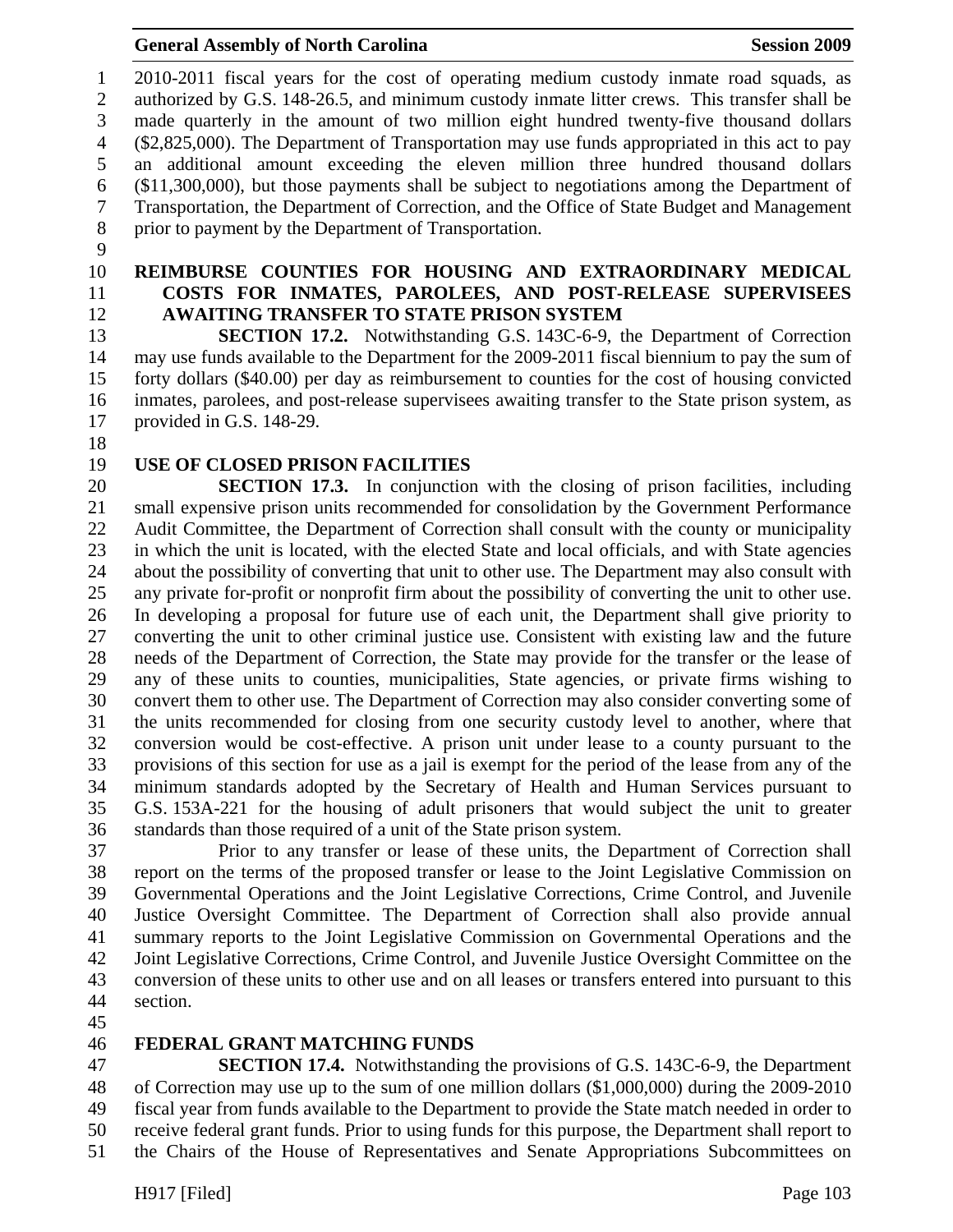| $\overline{7}$ | returned to the State-County Criminal Justice Partnership Account at the end of the grant         |
|----------------|---------------------------------------------------------------------------------------------------|
| $8\,$          | period, the Department of Correction may reallocate unspent or unclaimed funds distributed to     |
| 9              | counties participating in the State-County Criminal Justice Partnership Program in an effort to   |
| 10             | maintain the level of services realized in previous fiscal years.                                 |
| 11             |                                                                                                   |
| 12             | <b>ENERGY COMMITTED TO OFFENDERS/CONTRACT AND REPORT</b>                                          |
| 13             | <b>SECTION 17.6.</b> The Department of Correction may continue to contract with                   |
| 14             | Energy Committed To Offenders, Inc., for the purchase of prison beds for minimum security         |
| 15             | female inmates during the 2009-2011 fiscal biennium. Energy Committed To Offenders, Inc.,         |
| 16             | shall report by February 1 of each year to the Joint Legislative Commission on Governmental       |
| 17             | Operations on the annual cost per inmate and the average daily inmate population compared to      |
| 18             | bed capacity using the same methodology as that used by the Department of Correction.             |
| 19             |                                                                                                   |
| 20             | PART XVIII. OFFICE OF STATE BUDGET AND MANAGEMENT                                                 |
| 21             |                                                                                                   |
| 22             | MILITARY MORALE, RECREATION, AND WELFARE FUNDS                                                    |
| 23             | <b>SECTION 18.1.(a).</b> There is appropriated from the General Fund to a Reserve for             |
| 24             | the Military Morale, Recreation, and Welfare Fund in the Office of State Budget and               |
| 25             | Management the sum of one million dollars (\$1,000,000) in the 2009-2010 fiscal year.             |
| 26             | <b>SECTION 18.1.(b)</b> The Office of State Budget and Management shall distribute                |
| 27             | for the purposes described in this section the amount appropriated by subsection (a) of this      |
| 28             | section. That amount shall be distributed to each military installation on a per capita basis.    |
| 29             | <b>SECTION 18.1.(c)</b> Funds distributed to a military installation exchange under this          |
| 30             | section must be deposited in the Military Morale, Recreation, and Welfare Fund for that           |
| 31             | installation and used only for community services and other expenditures to improve quality of    |
| 32             | life programs for military members and their families in North Carolina.                          |
| 33             |                                                                                                   |
| 34             | LICENSING BOARD REPORTING REQUIREMENT                                                             |
| 35             | <b>SECTION 18.2.</b> G.S. 93B-2(b) reads as rewritten:                                            |
| 36             | Each occupational licensing board shall file with the Secretary of State, the Attorney<br>" $(b)$ |
| 37             | General, the Office of State Budget and Management, and the Joint Legislative Administrative      |
| 38             | Procedure Oversight Committee a financial report that includes the source and amount of all       |
| 39             | funds credited to the occupational licensing board and the purpose and amount of all funds        |
| 40             | disbursed by the occupational licensing board during the previous 12-month period."               |
| 41             |                                                                                                   |
| 42             | <b>GOVERNMENT BUDGET AND EFFICIENCY REFORM</b>                                                    |
| 43             | <b>SECTION 18.3.</b> The Office of State Budget and Management (OSBM) may use                     |
| 44             | available funds to identify and implement efficiencies and government reorganization in           |
| 45             | compliance with G.S. 143B-12, 143B-10, and 143B-28. The efficiencies should include, but          |
| 46             | are not limited to, the identification of program functions which could operate more efficiently  |
| 47             | if consolidated; identification of programs which no longer meet critical needs of the State      |
| 48             | which can be eliminated; recommendation of ways to reconfigure selected State agencies to         |
| 49             | achieve greater efficiency and improve accountability; calculation of costs and benefits of       |
| 50             | privatizing selected operations; calculation of costs and benefits of bringing certain contracted |
| 51             | services into government; and enhancement of systems to support such decision making on a         |
|                |                                                                                                   |
|                | Page 104<br>$H917$ [Filed]                                                                        |
|                |                                                                                                   |
|                |                                                                                                   |

# General Assembly of North Carolina **Session 2009**

1 Justice and Public Safety and the Joint Legislative Commission on Governmental Operations on the grants to be matched using these funds.

# $\frac{3}{4}$ 4 **CRIMINAL JUSTICE PARTNERSHIP**<br>5 **SECTION 17.5.** Notwithstand

5 **SECTION 17.5.** Notwithstanding the provisions of G.S. 143B-273.15 specifying that grants to participating counties are for the full fiscal year and that unobligated funds are that grants to participating counties are for the full fiscal year and that unobligated funds are 7 returned to the State-County Criminal Justice Partnership Account at the end of the grant 8 period, the Department of Correction may reallocate unspent or unclaimed funds distributed to 9 counties participating in the State-County Criminal Justice Partnership Program in an effort to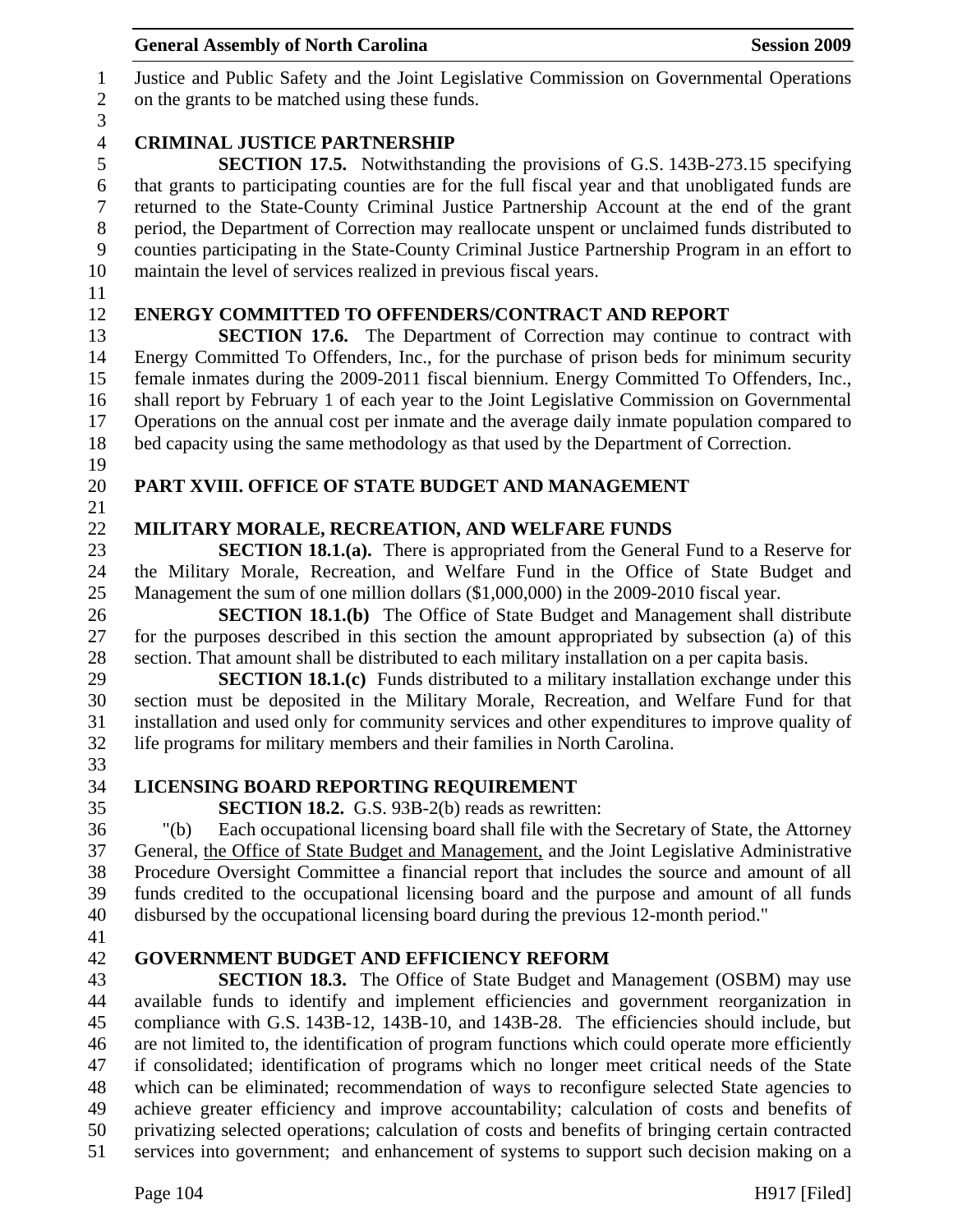#### General Assembly of North Carolina **Session 2009**

1 continuous basis in the future. Where appropriate, such studies shall be conducted in 2 consultation with other regulatory or oversight agencies, such as the Office of State Personnel, 3 the Office of State Controller, the Division of Purchase & Contract, the Fiscal Research 4 Division, or the Office of the Chief Information Officer. OSBM may contract with outside 5 resources where necessary and appropriate. 6 7 **STAFFING ANALYSIS OF STATE AGENCY BUSINESS FUNCTIONS**  8 **SECTION 18.4.(a)** Section 6.7(a) and (c) of S.L. 2007-323 are repealed. 9 **SECTION 18.4.(b)** Section 6.7 of S.L. 2007-323 is amended by adding a new 10 subsection to read: 11 "**SECTION 6.7.(f)** The Office of State Budget and Management shall conduct annual 12 follow-up analyses of the core business functions of State government agencies, and shall 13 report on its findings to the Chairs of the House of Representatives Appropriations Committee, 14 to the Chairs of the Senate Committee on Appropriations/Base Budget, to the Joint Legislative 15 Oversight Committee on Information Technology, and to the Fiscal Research Division, using 16 the same format as prior years, to provide comparative information regarding staffing 17 requirements for central business functions of State government. This report shall be due March 18 1, 2010 and March 1, 2011." 19 20 **PART XIX. DEPARTMENT OF STATE TREASURER**  21 22 **ESCHEAT FUND TRANSFERS TO STATE EDUCATION ASSISTANCE**  23 **AUTHORITY**  24 **SECTION 19.1.** Notwithstanding G.S. 116B-7, the income earned in 2008-2009 25 and derived from the investment or deposit of the Escheat Fund shall be distributed in two 26 semiannual payments to the State Education Assistance Authority. These payments shall be 27 made on or before July 15, 2009, and on or before November 15, 2009. 28 29 **PART XX. DEPARTMENT OF REVENUE**  30 31 **20% COLLECTION ASSISTANCE FEE**  32 **SECTION 20.1.** G.S. 105-243.1(e) reads as rewritten: 33 "(e) Use. – The fee is a receipt of the Department and must be applied to the costs of 34 collecting overdue tax debts. The proceeds of the fee must be credited to a special account 35 within the Department and may be expended only as provided in this subsection. The proceeds 36 of the fee may not be used for any purpose that is not directly and primarily related to 37 collecting overdue tax debts. The Department may apply the proceeds of the fee for the 38 purposes listed in this subsection. The remaining proceeds of the fee may be spent only 39 pursuant to appropriation by the General Assembly. The fee proceeds do not revert but remain 40 in the special account until spent for the costs of collecting overdue tax debts. The Department 41 and the Office of State Budget and Management must account for all expenditures using 42 accounting procedures that clearly distinguish costs allocable to collecting overdue tax debts 43 from costs allocable to other purposes and must demonstrate that none of the fee proceeds are 44 used for any purpose other than collecting overdue tax debts. 45 The Department may apply the fee proceeds for the following purposes: 46 (1) To pay contractors for collecting overdue tax debts under subsection (b) of 47 this section. 48 (2) To pay the fee the United States Department of the Treasury charges for 49 setoff to recover tax owed to North Carolina.

50 (3) To pay for taxpayer locater services, not to exceed one hundred fifty 51 thousand dollars (\$150,000) a year.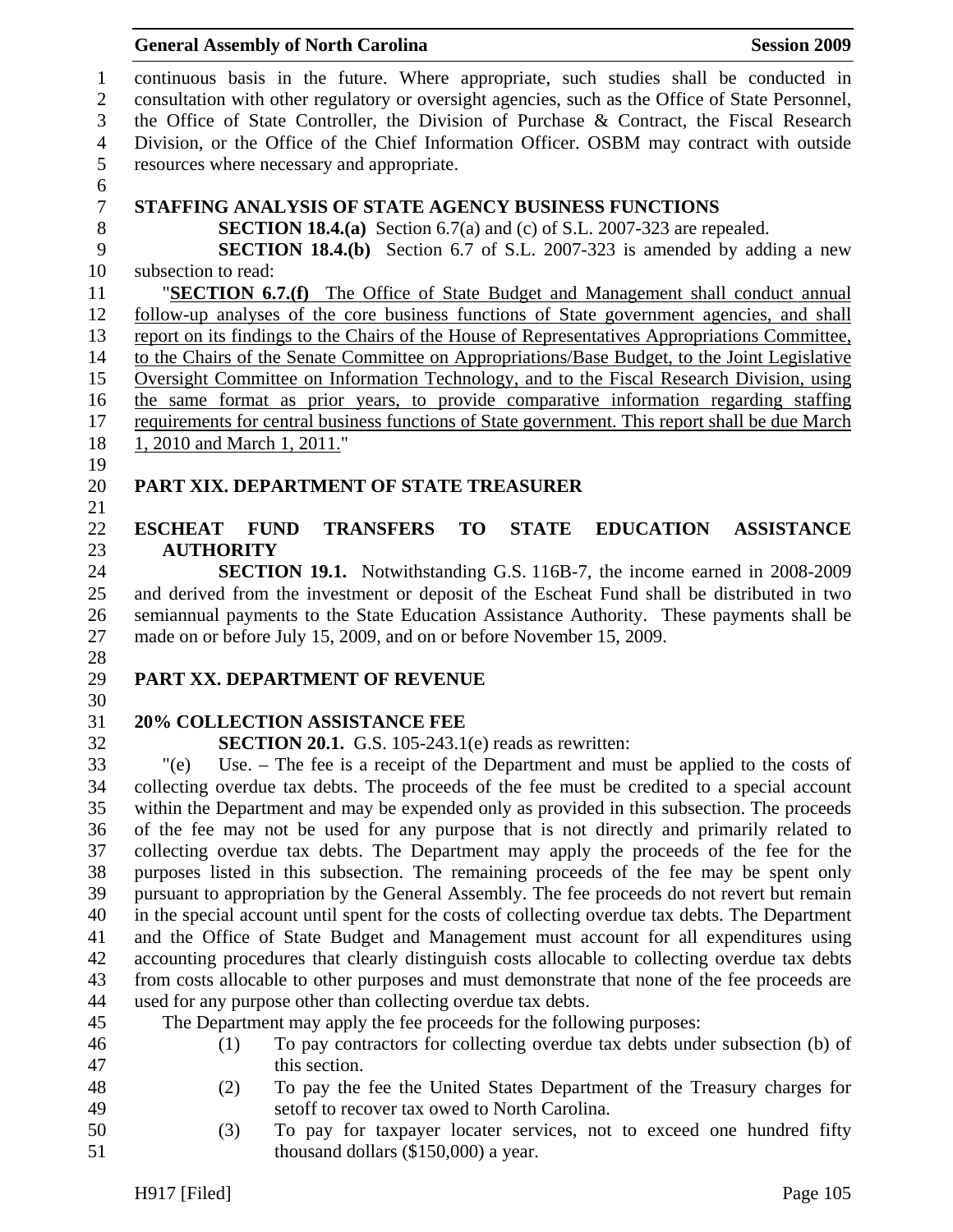|                  |                   | <b>General Assembly of North Carolina</b>                                                                                                                                           | <b>Session 2009</b> |
|------------------|-------------------|-------------------------------------------------------------------------------------------------------------------------------------------------------------------------------------|---------------------|
| 1                | (4)               | To pay for postage or other delivery charges for correspondence directly and                                                                                                        |                     |
| $\overline{c}$   |                   | primarily relating to collecting overdue tax debts, not to exceed three                                                                                                             |                     |
| 3                |                   | hundred fifty-three thousand dollars (\$353,000) a year.                                                                                                                            |                     |
| $\overline{4}$   | (5)               | To pay for operating expenses for Project Collection Tax and the Taxpayer                                                                                                           |                     |
| 5                |                   | Assistance Call Center.                                                                                                                                                             |                     |
| $\boldsymbol{6}$ | (6)               | To pay for expenses of the Examination and Collection Division directly and                                                                                                         |                     |
| $\overline{7}$   |                   | primarily relating to collecting overdue tax debts.                                                                                                                                 |                     |
| $8\,$            | (7)               | To pay for the replacement of the integrated tax administration system                                                                                                              |                     |
| 9                |                   | (ITAS) and related e-Business initiatives, not to exceed forty million dollars                                                                                                      |                     |
| 10               |                   | $(\$40,000,000).$ "                                                                                                                                                                 |                     |
| 11<br>12         |                   | PART XXI. NORTH CAROLINA TURNPIKE AUTHORITY                                                                                                                                         |                     |
| 13               |                   |                                                                                                                                                                                     |                     |
| 14               |                   | <b>NORTH CAROLINA TURNPIKE AUTHORITY</b>                                                                                                                                            |                     |
| 15               |                   | <b>SECTION 21.1.</b> G.S. 136-89.182 reads as rewritten:                                                                                                                            |                     |
| 16               | " $(b)$           | Administrative Placement. - The Authority shall be located within the Department                                                                                                    |                     |
| 17               |                   | of Transportation for administrative purposes but shall exercise all of its powers independently                                                                                    |                     |
| 18               |                   | of the Department of Transportation except as otherwise specified in this Article, and shall be                                                                                     |                     |
| 19               |                   | subject to and under the direct supervision of the Secretary of Transportation. This shall be                                                                                       |                     |
| 20               |                   | treated as a Type I transfer under G.S. 143A-6.                                                                                                                                     |                     |
| 21               | $\ddotsc$         |                                                                                                                                                                                     |                     |
| 22               | (d)               | Board of Transportation Members. -No more than two members -Members of the                                                                                                          |                     |
| 23               |                   | North Carolina Board of Transportation may serve as members of the Authority Board."                                                                                                |                     |
| 24               |                   |                                                                                                                                                                                     |                     |
| 25               |                   | PART XXII. DEPARTMENT OF TRANSPORTATION                                                                                                                                             |                     |
| 26               |                   | <b>SECTION 22.1.</b> G.S. 20-7 (i1) is amended as follows:                                                                                                                          |                     |
| 27               | "(i1)             | Restoration Fee. – Any person whose drivers license has been revoked pursuant to                                                                                                    |                     |
| 28               |                   | the provisions of this Chapter, other than G.S. 20-17(2), Chapter shall pay a restoration fee of                                                                                    |                     |
| 29               |                   | fifty dollars (\$50.00). A person whose drivers license has been revoked under G.S. 20-17(2)                                                                                        |                     |
| 30               |                   | shall pay a restoration fee of seventy-five dollars (\$75.00) until the end of the fiscal year in                                                                                   |                     |
| 31               |                   | which the cumulative total amount of fees deposited under this subsection in the General Fund                                                                                       |                     |
| 32               |                   | exceeds ten million dollars (\$10,000,000), and shall pay a restoration fee of fifty dollars                                                                                        |                     |
| 33               |                   | (\$50.00) thereafter. The fee shall be paid to the Division prior to the issuance to such person of                                                                                 |                     |
| 34               |                   | a new drivers license or the restoration of the drivers license. The restoration fee shall be paid                                                                                  |                     |
| 35<br>36         |                   | to the Division in addition to any and all fees which may be provided by law. This restoration                                                                                      |                     |
| 37               |                   | fee shall not be required from any licensee whose license was revoked or voluntarily<br>surrendered for medical or health reasons whether or not a medical evaluation was conducted |                     |
| 38               |                   | pursuant to this Chapter. The fifty-dollar (\$50.00) fee, and the first fifty dollars (\$50.00) of the                                                                              |                     |
| 39               |                   | seventy-five-dollar (\$75.00) fee, fee shall be deposited in the Highway Fund. The remaining                                                                                        |                     |
| 40               |                   | twenty-five dollars (\$25.00) of the seventy-five-dollar (\$75.00) fee shall be deposited in the                                                                                    |                     |
| 41               |                   | General Fund of the State. The Office of State Budget and Management shall certify to the                                                                                           |                     |
| 42               |                   | Department of Transportation and the General Assembly when the cumulative total amount of                                                                                           |                     |
| 43               |                   | fees deposited in the General Fund under this subsection exceeds ten million dollars                                                                                                |                     |
| 44               |                   | (\$10,000,000), and shall annually report to the General Assembly the amount of fees deposited                                                                                      |                     |
| 45               |                   | in the General Fund under this subsection.                                                                                                                                          |                     |
| 46               |                   | It is the intent of the General Assembly to annually appropriate the funds deposited in the                                                                                         |                     |
| 47               |                   | General Fund under this subsection to the Board of Governors of The University of North                                                                                             |                     |
| 48               |                   | Carolina to be used for the Center for Alcohol Studies Endowment at The University of North                                                                                         |                     |
| 49               |                   | Carolina at Chapel Hill, but not to exceed this cumulative total of ten million dollars                                                                                             |                     |
| 50               | $(*10,000,000)$ . |                                                                                                                                                                                     |                     |
| 51               |                   |                                                                                                                                                                                     |                     |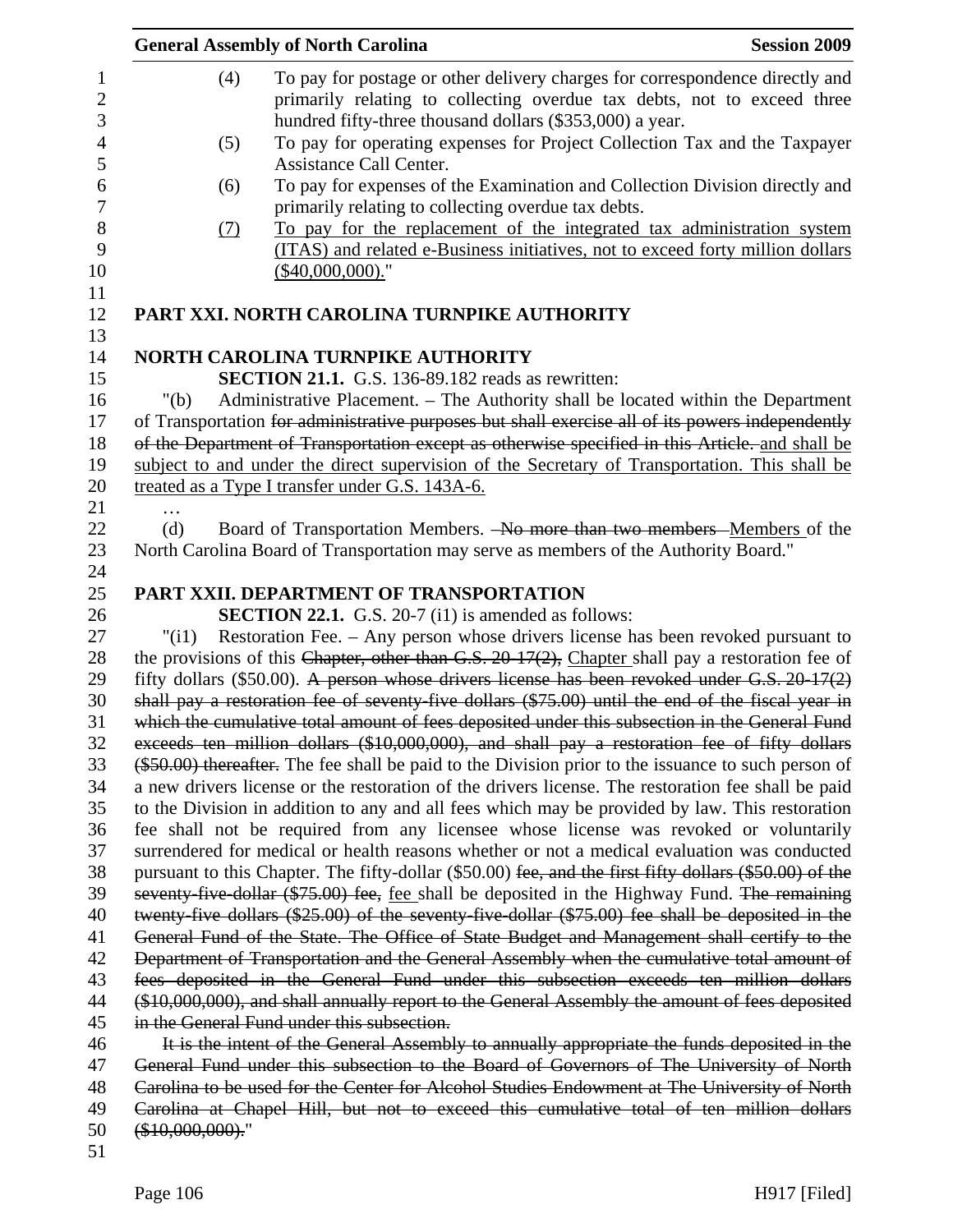|                              |             | <b>General Assembly of North Carolina</b>                      |                            |              |            |                                                                                                   |              | <b>Session 2009</b>  |
|------------------------------|-------------|----------------------------------------------------------------|----------------------------|--------------|------------|---------------------------------------------------------------------------------------------------|--------------|----------------------|
| $\mathbf{1}$<br>$\mathbf{2}$ | <b>CASH</b> | <b>FLOW</b><br><b>APPROPRIATIONS</b>                           | <b>HIGHWAY</b>             | <b>FUNDS</b> | <b>AND</b> | <b>HIGHWAY</b>                                                                                    | <b>TRUST</b> | <b>FUND</b>          |
| $\mathfrak{Z}$               |             |                                                                | <b>SECTION 22.2.</b>       |              |            | The General Assembly authorizes and certifies anticipated                                         |              |                      |
| $\overline{4}$               |             | revenues of the Highway Fund as follows:                       |                            |              |            |                                                                                                   |              |                      |
| 5                            |             |                                                                |                            |              |            |                                                                                                   |              |                      |
| 6                            |             |                                                                | For Fiscal Year 2011-2012  |              |            | \$1,736.5 million                                                                                 |              |                      |
| $\boldsymbol{7}$             |             |                                                                | For Fiscal Year 2012-2013  |              |            | \$1,835.2 million                                                                                 |              |                      |
| $8\,$                        |             |                                                                | For Fiscal Year 2013-2014  |              |            | \$1,945.3 million                                                                                 |              |                      |
| 9                            |             |                                                                | For Fiscal Year 2014-2015  |              |            | \$2,008.7 million                                                                                 |              |                      |
| 10                           |             |                                                                |                            |              |            |                                                                                                   |              |                      |
| 11                           |             |                                                                | SECTION 22.3.              |              |            | The General Assembly authorizes and certifies anticipated                                         |              |                      |
| 12                           |             | revenues of the Highway Trust Fund as follows:                 |                            |              |            |                                                                                                   |              |                      |
| 13                           |             |                                                                |                            |              |            |                                                                                                   |              |                      |
| 14                           |             |                                                                | For Fiscal Year 2011-2012  |              |            | $$950.4$ million                                                                                  |              |                      |
| 15                           |             |                                                                | For Fiscal Year 2012-2013  |              |            | \$1,006.9 million                                                                                 |              |                      |
| 16                           |             |                                                                | For Fiscal Year 2013-2014  |              |            | \$1,066.4 million                                                                                 |              |                      |
| 17                           |             |                                                                | For Fiscal Year 2014-2015  |              |            | \$1,108.3 million                                                                                 |              |                      |
| 18                           |             |                                                                |                            |              |            |                                                                                                   |              |                      |
| 19                           |             | PART XXIII. SALARIES AND BENEFITS                              |                            |              |            |                                                                                                   |              |                      |
| 20                           |             |                                                                |                            |              |            |                                                                                                   |              |                      |
| 21                           |             | <b>BONUS LEAVE IN LIEU OF LONGEVITY PAYMENTS</b>               |                            |              |            |                                                                                                   |              |                      |
| 22                           |             |                                                                |                            |              |            | <b>SECTION 23.1.</b> For the 2009-2011 fiscal biennium, State employees eligible for              |              |                      |
| 23                           |             |                                                                |                            |              |            | longevity pay each year shall receive bonus leave in place of longevity pay. Bonus leave shall    |              |                      |
| 24                           |             |                                                                |                            |              |            | be awarded on the following schedule, which represents the working hours' equivalent of the       |              |                      |
| 25                           |             | longevity rate for each of the longevity schedules:            |                            |              |            |                                                                                                   |              |                      |
| 26                           |             |                                                                |                            |              |            |                                                                                                   |              |                      |
| 27                           |             |                                                                |                            |              |            | For those with more than 10 years of service, but less than 15:                                   | 32 hours     |                      |
| 28                           |             | For those with 15 years or more, but less than 20:             |                            |              |            |                                                                                                   | 48 hours     |                      |
| 29                           |             | For those with 20 years or more, but less than 25:             |                            |              |            |                                                                                                   | 68 hours     |                      |
| 30                           |             | For those with 25 years or more:                               |                            |              |            |                                                                                                   | 94 hours     |                      |
| 31                           |             |                                                                |                            |              |            |                                                                                                   |              |                      |
| 32                           |             |                                                                |                            |              |            | For those teachers and State employees with 26 years or more, basis for the                       |              |                      |
| 33                           |             |                                                                |                            |              |            | calculation for retirement pay shall be based upon their salary plus the amount of longevity that |              |                      |
| 34                           |             |                                                                |                            |              |            | would have been a part of their salary computation during the 2009-2011 fiscal biennium. The      |              |                      |
| 35                           |             |                                                                |                            |              |            | additional leave shall be accounted for either separately or together with the leave provided by  |              |                      |
| 36                           |             |                                                                |                            |              |            | Section 28.3A of S.L. 2002-126, Section 30.12B(a) of S.L. 2003-284, and Section 29.14A of         |              |                      |
| 37                           |             |                                                                |                            |              |            | S.L. 2005-276 and shall remain available until used, notwithstanding any other limitation on      |              |                      |
| 38                           |             |                                                                |                            |              |            | the total number of days of annual leave that may be carried forward.                             |              |                      |
| 39                           |             |                                                                |                            |              |            | This section includes employees eligible for legislative and judicial longevity.                  |              |                      |
| 40                           |             | <b>GOVERNOR AND COUNCIL OF STATE</b>                           |                            |              |            |                                                                                                   |              |                      |
| 41<br>42                     |             |                                                                |                            |              |            | <b>SECTION 23.2.(a)</b> Effective July 1, 2009, G.S. 147-11(a) is rewritten to read:              |              |                      |
| 43                           | " $(a)$     |                                                                |                            |              |            | The salary of the Governor shall remain one hundred thirty-nine thousand five                     |              |                      |
| 44                           |             | hundred ninety dollars (\$139,590) annually, payable monthly." |                            |              |            |                                                                                                   |              |                      |
| 45                           |             |                                                                |                            |              |            | <b>SECTION 23.2.(b)</b> Effective July 1, 2009, the annual salaries for the members of            |              |                      |
| 46                           |             |                                                                |                            |              |            | the Council of State, payable monthly, for the 2009-2010 and 2010-2011 fiscal years shall         |              |                      |
| 47                           | remain:     |                                                                |                            |              |            |                                                                                                   |              |                      |
| 48                           |             |                                                                |                            |              |            |                                                                                                   |              |                      |
| 49                           |             |                                                                | <b>Council of State</b>    |              |            |                                                                                                   |              | <b>Annual Salary</b> |
| 50                           |             |                                                                | <b>Lieutenant Governor</b> |              |            |                                                                                                   |              | \$123,198            |
| 51                           |             |                                                                | <b>Attorney General</b>    |              |            |                                                                                                   |              | 123,198              |
|                              |             |                                                                |                            |              |            |                                                                                                   |              |                      |

H917 [Filed] Page 107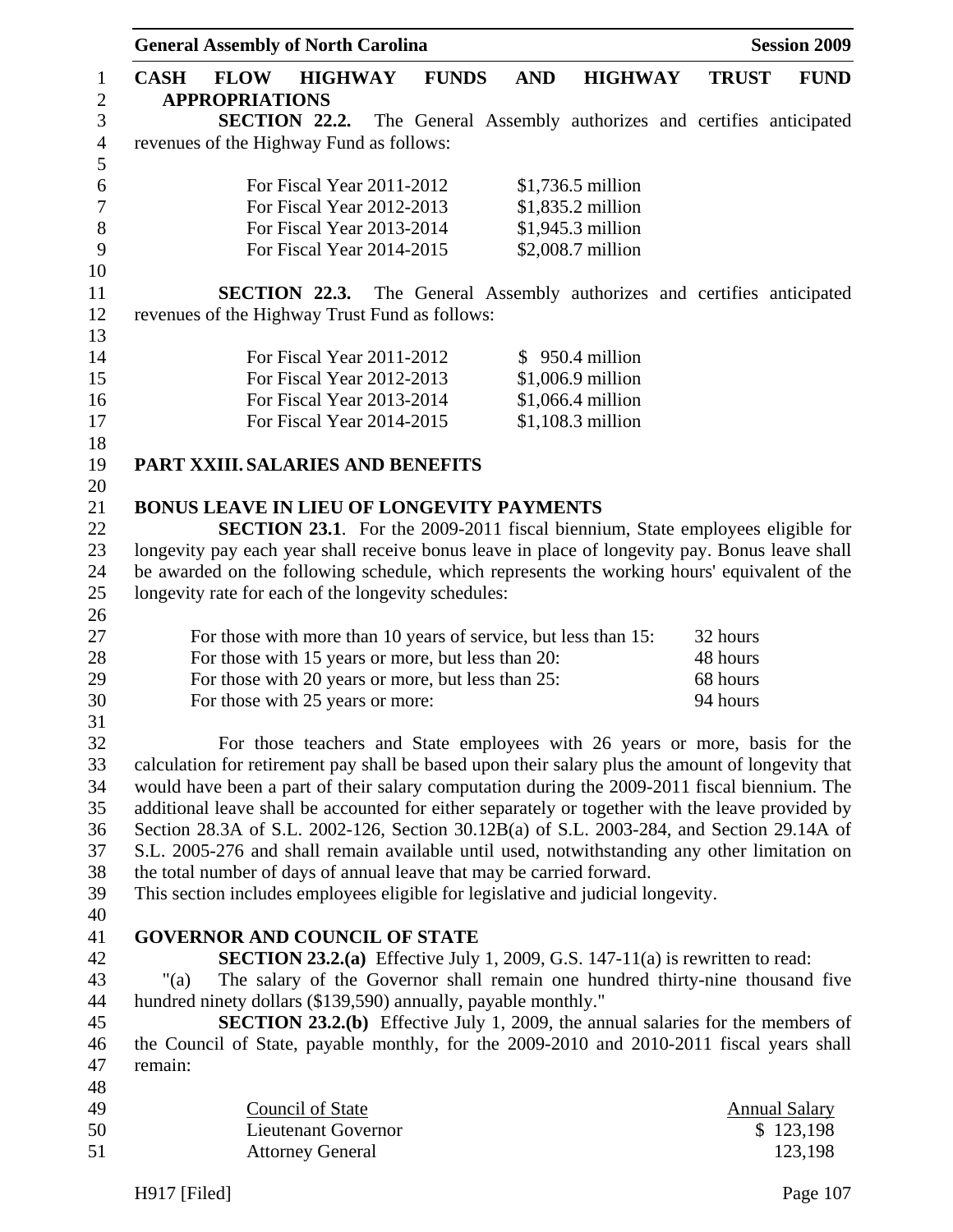| <b>General Assembly of North Carolina</b>                                                                                                                           | <b>Session 2009</b>  |
|---------------------------------------------------------------------------------------------------------------------------------------------------------------------|----------------------|
| Secretary of State                                                                                                                                                  | 123,198              |
| <b>State Treasurer</b>                                                                                                                                              | 123,198              |
| <b>State Auditor</b>                                                                                                                                                | 123,198              |
| Superintendent of Public Instruction                                                                                                                                | 123,198              |
| <b>Agriculture Commissioner</b>                                                                                                                                     | 123,198              |
| <b>Insurance Commissioner</b>                                                                                                                                       | 123,198              |
| <b>Labor Commissioner</b>                                                                                                                                           | 123,198              |
| NONELECTED DEPARTMENT HEAD/SALARIES                                                                                                                                 |                      |
| <b>SECTION 23.3.</b> In accordance with G.S. 143B-9, the maximum annual salaries,                                                                                   |                      |
| payable monthly, for the nonelected heads of the principal State departments for the 2009-2010                                                                      |                      |
| and 2010-2011 fiscal years shall remain:                                                                                                                            |                      |
| <b>Nonelected Department Heads</b>                                                                                                                                  | <b>Annual Salary</b> |
| Secretary of Administration                                                                                                                                         | \$120,363            |
| Secretary of Correction                                                                                                                                             | 120,363              |
| Secretary of Crime Control and Public Safety                                                                                                                        | 120,363              |
| <b>Secretary of Cultural Resources</b>                                                                                                                              | 120,363              |
| Secretary of Commerce                                                                                                                                               | 120,363              |
| Secretary of Environment, Health, and Natural Resources                                                                                                             | 120,363              |
| <b>Secretary of Human Resources</b>                                                                                                                                 | 120,363              |
| Secretary of Revenue                                                                                                                                                | 120,363              |
| Secretary of Transportation                                                                                                                                         | 120,363              |
|                                                                                                                                                                     |                      |
| <b>CERTAIN EXECUTIVE BRANCH OFFICIALS/SALARIES</b>                                                                                                                  |                      |
| <b>SECTION 23.4.</b> The annual salaries, payable monthly, for the 2009-2010 and                                                                                    |                      |
| 2010-2011 fiscal years for the following executive branch officials shall remain:                                                                                   |                      |
|                                                                                                                                                                     |                      |
| <b>Executive Branch Officials</b>                                                                                                                                   | <b>Annual Salary</b> |
|                                                                                                                                                                     | \$109,553            |
| Chairman, Alcoholic Beverage Control Commission<br><b>State Controller</b>                                                                                          | 153,319              |
| <b>Commissioner of Motor Vehicles</b>                                                                                                                               | 109,553              |
| <b>Commissioner of Banks</b>                                                                                                                                        | 123,198              |
| <b>State Personnel Director</b>                                                                                                                                     | 120,363              |
| Chairman, Parole Commission                                                                                                                                         | 100,035              |
| Members of the Parole Commission                                                                                                                                    | 46,178               |
| Chairman, Utilities Commission                                                                                                                                      | 137,203              |
| Members of the Utilities Commission                                                                                                                                 | 123,198              |
|                                                                                                                                                                     |                      |
| Executive Director, Agency for Public Telecommunications<br>Director, Museum of Art                                                                                 | 92,356               |
|                                                                                                                                                                     | 112,256              |
| Executive Director, North Carolina Agricultural Finance Authority<br><b>State Chief Information Officer</b>                                                         | 106,635<br>153,227   |
|                                                                                                                                                                     |                      |
| <b>JUDICIAL BRANCH OFFICIALS/SALARIES</b>                                                                                                                           |                      |
| <b>SECTION 23.5.(a)</b> The annual salaries, payable monthly, for specified judicial<br>branch officials for the 2009-2010 and 2010-2011 fiscal years shall remain: |                      |
|                                                                                                                                                                     |                      |
| <b>Judicial Branch Officials</b>                                                                                                                                    | <b>Annual Salary</b> |
| Chief Justice, Supreme Court<br>Associate Justice, Supreme Court                                                                                                    | \$140,932<br>137,249 |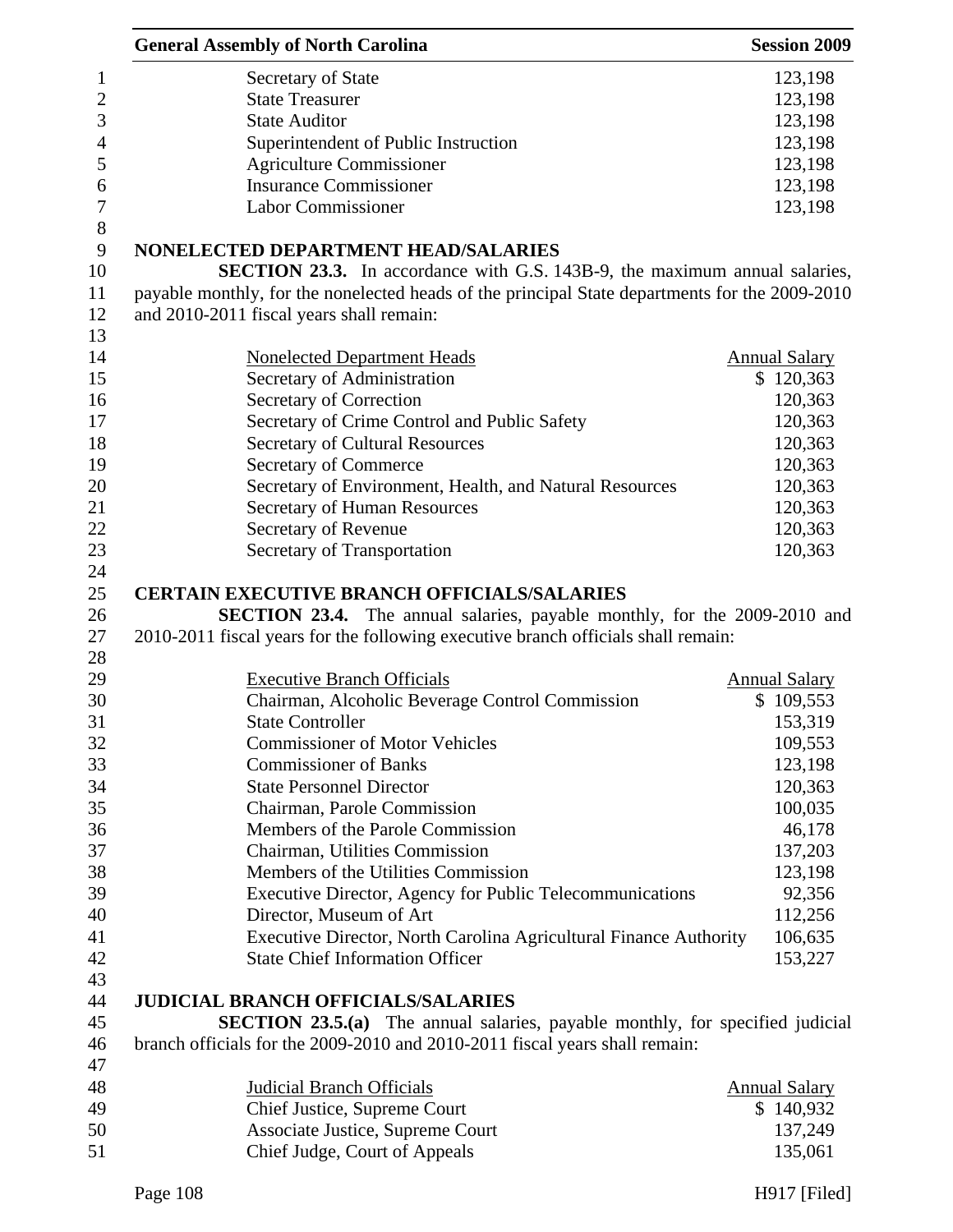| <b>General Assembly of North Carolina</b>                                                                         | <b>Session 2009</b> |
|-------------------------------------------------------------------------------------------------------------------|---------------------|
| Judge, Court of Appeals                                                                                           | 131,531             |
| Judge, Senior Regular Resident Superior Court                                                                     | 127,957             |
| Judge, Superior Court                                                                                             | 124,382             |
| Chief Judge, District Court                                                                                       | 112,946             |
| Judge, District Court                                                                                             | 109,372             |
| <b>District Attorney</b>                                                                                          | 119,305             |
| Administrative Officer of the Courts                                                                              | 126,738             |
| Assistant Administrative Officer of the Courts                                                                    | 115,763             |
| <b>Public Defender</b>                                                                                            | 119,305             |
| Director of Indigent Defense Services                                                                             | 123,022             |
|                                                                                                                   |                     |
| <b>SECTION 23.5.(b)</b> The district attorney or public defender of a judicial district,                          |                     |
| with the approval of the Administrative Officer of the Courts or the Commission on Indigent                       |                     |
| Defense Services, respectively, shall set the salaries of assistant district attorneys or assistant               |                     |
| public defenders, respectively, in that district such that the average salaries of assistant district             |                     |
| attorneys or assistant public defenders in that district do not exceed sixty-nine thousand                        |                     |
| forty-seven dollars (\$69,047), and the minimum salary of any assistant district attorney or                      |                     |
| assistant public defender is at least thirty-six thousand eight-two dollars (\$36,082) effective<br>July 1, 2009. |                     |
| <b>SECTION 23.5.(b1)</b> The district attorney or public defender of a judicial district,                         |                     |
| with the approval of the Administrative Officer of the Courts or the Commission on Indigent                       |                     |
| Defense Services, respectively, shall set the salaries of assistant district attorneys or assistant               |                     |
| public defenders, respectively, in that district such that the average salaries of assistant district             |                     |
| attorneys or assistant public defenders in that district do not exceed seventy thousand nine                      |                     |
| hundred forty-six dollars (\$70,946), and the minimum salary of any assistant district attorney or                |                     |
| assistant public defender is at least thirty-seven thousand one hundred eighty-two dollars                        |                     |
| (\$37,182), effective July 1, 2009.                                                                               |                     |
| <b>SECTION 23.5.(c)</b> Effective July 1, 2009, the annual salaries of permanent,                                 |                     |
| full-time employees of the Judicial Department whose salaries are not itemized in this act shall                  |                     |
| be increased by zero percent $(0\%)$ .                                                                            |                     |
| <b>SECTION 23.5.(d)</b> Effective July 1, 2009, the annual salaries of permanent,                                 |                     |
| part-time employees of the Judicial Department whose salaries are not itemized in this act shall                  |                     |
| be increased by zero percent $(0\%)$ .                                                                            |                     |
| <b>SECTION 23.5.(e)</b> Effective July 1, 2009, G.S. 7A-498.6(a) is rewritten to read:                            |                     |
| The Director of Indigent Defense Services shall be appointed by the Commission<br>"(a)                            |                     |
| for a term of four years. The salary of the Director shall be set by the General Assembly in the                  |                     |
| Current Operations Act after consultation with the Commission. The Director may be removed                        |                     |
| during this term in the discretion of the Commission by a vote of two-thirds of all of the                        |                     |
| Commission members. The Director shall be an attorney licensed and eligible to practice in the                    |                     |
| courts of this State at the time of appointment and at all times during service as the Director."                 |                     |
| <b>SECTION 23.5.(f)</b> Effective July 1, 2009, G.S. 7A-498.6 is amended by adding a                              |                     |
| new subsection to read:                                                                                           |                     |
| In lieu of merit and other increment raises paid to regular State employees, the<br>"(c)                          |                     |
| Director of Indigent Defense Services shall receive as longevity pay an amount equal to four                      |                     |
| and eight-tenths percent (4.8%) of the annual salary set forth in the Current Operations                          |                     |
| Appropriations Act payable monthly after five years of service, nine and six-tenths (9.6%) after                  |                     |
| 10 years of service, fourteen and four-tenths percent (14.4%) after 15 years of service, nineteen                 |                     |
| and two-tenths percent (19.2%) after 20 years of service, and twenty-four percent (24%) after                     |                     |
| 25 years of service. "Service" means service as Director of Indigent Defense Services, a public                   |                     |
| defender, appellate defender, assistant public or appellate defender, district attorney, assistant                |                     |
| district attorney, justice, or judge of the General Court of Justice, or clerk of superior court."                |                     |
|                                                                                                                   |                     |
| H917 [Filed]                                                                                                      | Page 109            |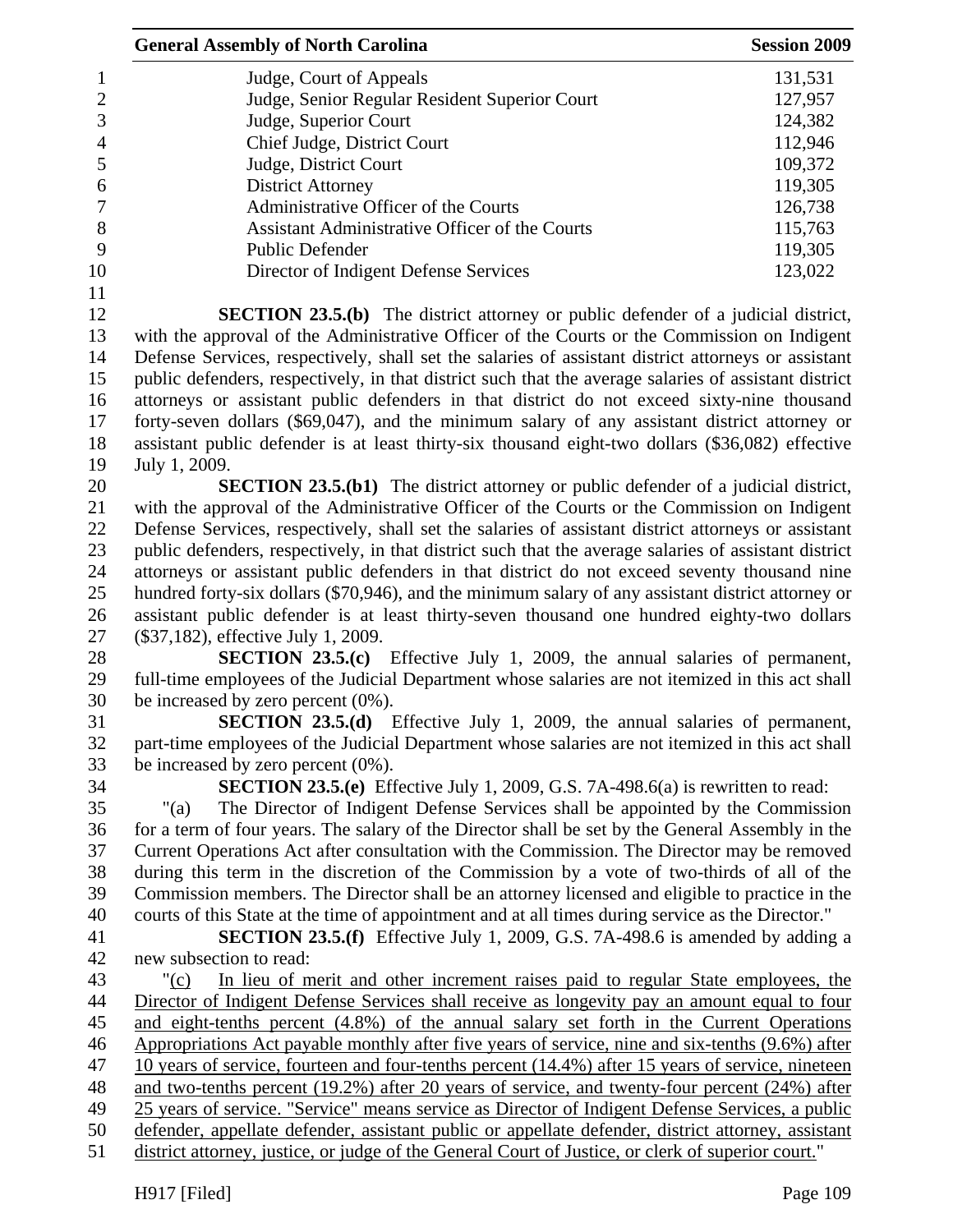### 1 2 **SUSPEND STEP INCREASES FOR MEMBERS OF THE STATE HIGHWAY**  3 **PATROL**  4 **SECTION 23.7.** Notwithstanding G.S. 20-187.3 for the 2009-2010 fiscal year 5 only, the annual step increases for the salaries of members of the State Highway Patrol shall be 6 suspended. 7 8 **SUSPEND STEP INCREASES FOR ASSISTANT CLERKS AND DEPUTY CLERKS**  9 **SECTION 23.8.** Notwithstanding G.S. 7A-102(c) for the 2009-2010 fiscal year 10 only, the step increases for the salaries of Assistant Clerks and Deputy Clerks shall be 11 suspended. 12 13 **SUSPEND STEP INCREASES FOR MAGISTRATES**  14 **SECTION 23.9.** Notwithstanding G.S. 7A-171.1(a) and G.S. 7A-171.1(a1) for the 15 2009-2010 fiscal year only, the step increases for the salaries of Magistrates shall be suspended. 16 17 **LEGISLATIVE EMPLOYEES**  18 **SECTION 23.14.** The Legislative Services Officer shall increase the salaries of 19 nonelected employees of the General Assembly in effect for fiscal year 2009-2010 by zero 20 percent (0%). Nothing in this act limits any of the provisions of G.S. 120-32. 21 22 **COMMUNITY COLLEGES PERSONNEL/SALARIES**  23 **SECTION 23.15.** The Director of the Budget shall transfer from the Reserve for 24 Compensation Increases, created in this act for fiscal years 2009-2010 and 2010-2011, funds to 25 the North Carolina Community Colleges System Office necessary to provide an annual salary 26 increase of zero percent (0%), commencing July 1, 2009, for all permanent full-time 27 community college institutional personnel supported by State funds. 28 29 **UNIVERSITY OF NORTH CAROLINA SYSTEM/EPA SALARIES**  30 **SECTION 23.16.(a)** The Director of the Budget shall transfer to the Board of 31 Governors of The University of North Carolina sufficient funds from the Reserve for 32 Compensation Increases, created in this act for fiscal years 2009-2010 and 2010-2011, to 33 provide an annual salary increase of zero percent (0%), commencing July 1, 2009, for all 34 employees of The University of North Carolina, as well as employees other than teachers of the 35 North Carolina School of Science and Mathematics, supported by State funds and whose 36 salaries are exempt from the State Personnel Act (EPA). 37 **SECTION 23.16.(b)** The Director of the Budget shall transfer to the Board of 38 Governors of The University of North Carolina sufficient funds from the Reserve for 39 Compensation Increases, created in this act for fiscal years 2009-2010 and 2010-2011, to 40 provide an average annual salary increase of zero percent (0%), commencing July 1, 2009, for 41 all teaching employees of the North Carolina School of Science and Mathematics, supported by 42 State funds and whose salaries are exempt from the State Personnel Act (EPA). 43 44 **MOST STATE EMPLOYEES**  45 **SECTION 23.17.(a)** The salaries in effect June 30, 2009, of all permanent 46 full-time State employees whose salaries are set in accordance with the State Personnel Act, 47 and who are paid from the General Fund or the Highway Fund shall be increased, on or after 48 July 1, 2009, unless otherwise provided by this act, by zero percent (0%). 49 **SECTION 23.17.(b)** Except as otherwise provided in this act, the fiscal year 50 2009-2010 salaries for permanent full-time State officials and persons in exempt positions that

51 are recommended by the Governor or the Governor and the Advisory Budget Commission and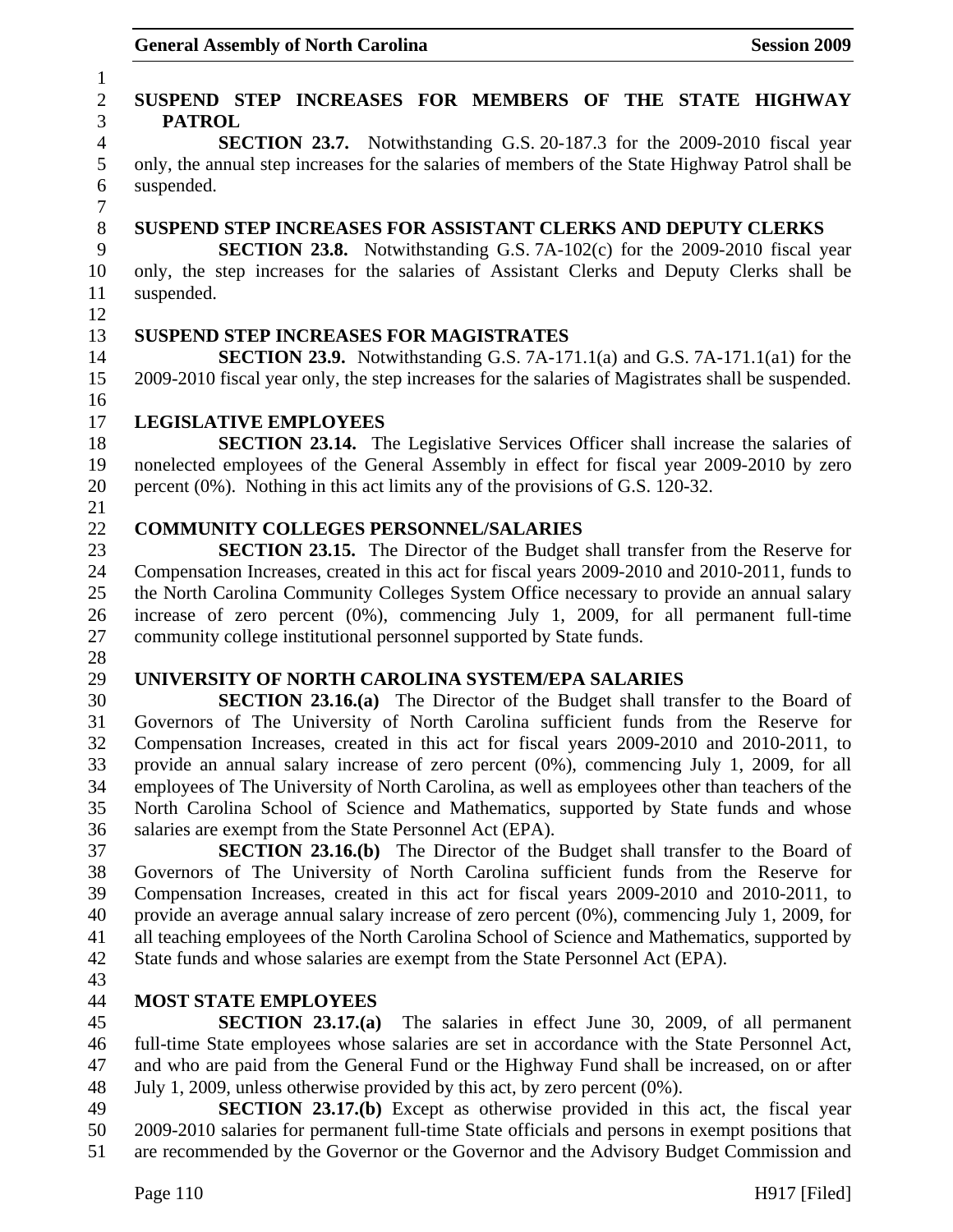1 set by the General Assembly shall be increased by zero percent (0%), commencing July 1, 2 2009. 3 4 **ALL STATE-SUPPORTED PERSONNEL**  5 **SECTION 23.18.(a)** Salaries and related benefits for positions that are funded 6 partially from the General Fund or Highway Fund and partially from sources other than the 7 General Fund or Highway Fund shall be increased from the General Fund or Highway Fund 8 appropriation only to the extent of the proportionate part of the salaries paid from the General 9 Fund or Highway Fund. 10 **SECTION 23.18.(b)** The granting of the salary increases under this act does not 11 affect the status of eligibility for salary increments for which employees may be eligible unless 12 otherwise required by this act. 13 **SECTION 23.18.(c)** The salary increases provided in this act are to be effective 14 July 1, 2009, and do not apply to persons separated from State service due to resignation, 15 dismissal, reduction in force, death, or retirement, or whose last workday is prior to July 1, 16 2009. 17 Payroll checks issued to employees after July 1, 2009, which represent payment of 18 services provided prior to July 1, 2009, shall not be eligible for salary increases provided for in 19 this act. This subsection shall apply to all employees, subject to or exempt from the State 20 Personnel Act, paid from State funds, including public schools, community colleges, and The 21 University of North Carolina. 22 **SECTION 23.18.(d)** The Director of the Budget shall transfer from the Reserve for 23 Compensation Increases in this act for fiscal year 2009-2010 all funds necessary for the salary 24 increases provided by this act, including funds for the employer's retirement and social security 25 contributions. 26 **SECTION 23.18.(e)** Nothing in this act authorizes the transfer of funds between 27 the General Fund and the Highway Fund for salary increases. 28 29 **TEACHER SALARY SCHEDULES**  30 **SECTION 23.19.(a)** Effective for the 2009-2010 school year, the Director of the 31 Budget shall transfer from the Reserve for Compensation Increases funds necessary to 32 implement the teacher salary schedules set out in subsection (b) of this section and for 33 longevity in accordance with subsection (d) of this section, including funds for the employer's 34 retirement and social security contributions for all teachers whose salaries are supported from 35 the State's General Fund. 36 These funds shall be allocated to individuals according to rules adopted by the State 37 Board of Education. 38 **SECTION 23.19.(b)** The following monthly salary schedules shall apply for the 39 2009-2010 fiscal year to certified personnel of the public schools who are classified as teachers. 40 The schedule contains 32 steps with each step corresponding to one year of teaching 41 experience. 42 43 2009-2010 Monthly Salary Schedule 44 "A" Teachers 45 Years of Experience "A" Teachers NBPTS Certification 46 0 \$3,043 N/A 47 1 \$3,085 N/A 48 2 \$3,129 N/A 49  $\qquad$  3  $\qquad$  \$3,264 \$3,656 50 4 \$3,404 \$3,812 5 \$3,538 \$3,963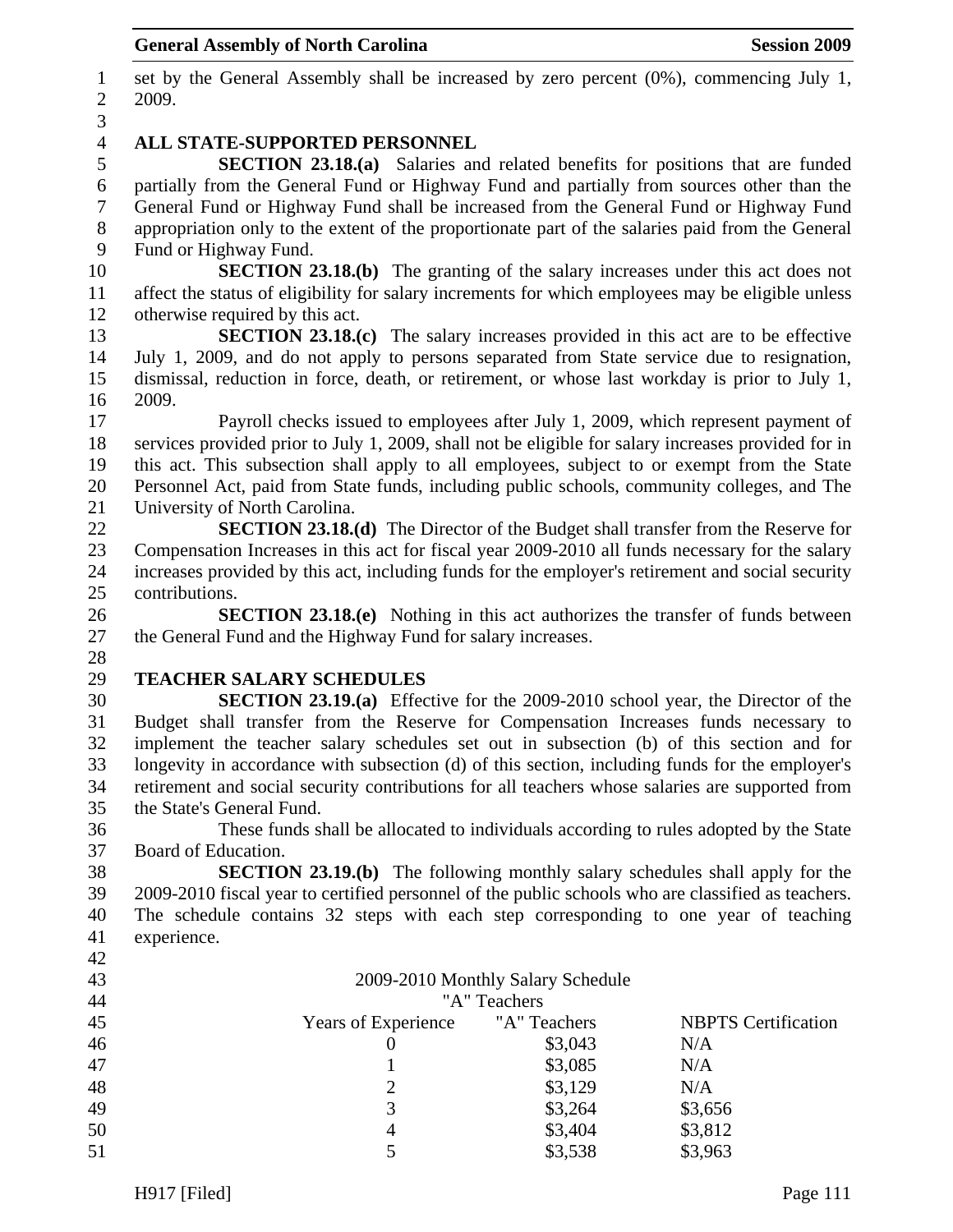|                | <b>General Assembly of North Carolina</b> |                                   | <b>Session 2009</b>        |
|----------------|-------------------------------------------|-----------------------------------|----------------------------|
| 1              | 6                                         | \$3,667                           | \$4,107                    |
| $\overline{c}$ | $\overline{7}$                            | \$3,771                           | \$4,224                    |
| 3              | 8                                         | \$3,819                           | \$4,277                    |
| 4              | 9                                         | \$3,868                           | \$4,332                    |
| 5              | 10                                        | \$3,918                           | \$4,388                    |
| 6              | 11                                        | \$3,967                           | \$4,443                    |
| 7              | 12                                        | \$4,018                           | \$4,500                    |
| 8              | 13                                        | \$4,069                           | \$4,557                    |
| 9              | 14                                        | \$4,122                           | \$4,617                    |
| 10             | 15                                        | \$4,176                           | \$4,677                    |
| 11             | 16                                        | \$4,231                           | \$4,739                    |
| 12             | 17                                        | \$4,286                           | \$4,800                    |
| 13             | 18                                        | \$4,345                           | \$4,866                    |
| 14             | 19                                        | \$4,403                           | \$4,931                    |
| 15             | 20                                        | \$4,461                           | \$4,996                    |
| 16             | 21                                        | \$4,523                           | \$5,066                    |
| 17             | 22                                        | \$4,584                           | \$5,134                    |
| 18             | 23                                        | \$4,650                           | \$5,208                    |
| 19             | 24                                        | \$4,714                           | \$5,280                    |
| 20             | 25                                        | \$4,779                           | \$5,352                    |
| 21             | 26                                        | \$4,845                           | \$5,426                    |
| 22             | 27                                        | \$4,913                           | \$5,503                    |
| 23             | 28                                        | \$4,984                           | \$5,582                    |
| 24             | 29                                        | \$5,055                           | \$5,662                    |
| 25             | 30                                        | \$5,153                           | \$5,771                    |
| 26             | $31+$                                     | \$5,255                           | \$5,886                    |
| 27             |                                           |                                   |                            |
| 28             |                                           | 2009-2010 Monthly Salary Schedule |                            |
| 29             |                                           | "M" Teachers                      |                            |
| 30             | Years of Experience                       | "M" Teachers                      | <b>NBPTS</b> Certification |
| 31             | $\overline{0}$                            | \$3,347                           | N/A                        |
| 32             | $\mathbf{1}$                              | \$3,394                           | N/A                        |
| 33             | $\overline{c}$                            | \$3,442                           | N/A                        |
| 34             | 3                                         | \$3,590                           | \$4,021                    |
| 35             | $\overline{4}$                            | \$3,744                           | \$4,193                    |
| 36             | 5                                         | \$3,892                           | \$4,359                    |
| 37             | 6                                         | \$4,034                           | \$4,518                    |
| 38             | 7                                         | \$4,148                           | \$4,646                    |
| 39             | 8                                         | \$4,201                           | \$4,705                    |
| 40             | 9                                         | \$4,255                           | \$4,766                    |
| 41             | 10                                        | \$4,310                           | \$4,827                    |
| 42             | 11                                        | \$4,364                           | \$4,888                    |
| 43             | 12                                        | \$4,420                           | \$4,950                    |
| 44             | 13                                        | \$4,476                           | \$5,013                    |
| 45             | 14                                        | \$4,534                           | \$5,078                    |
| 46             | 15                                        | \$4,594                           | \$5,145                    |
| 47             | 16                                        | \$4,654                           | \$5,212                    |
| 48             | 17                                        | \$4,715                           | \$5,281                    |
| 49             | 18                                        | \$4,780                           | \$5,354                    |
| 50             | 19                                        | \$4,843                           | \$5,424                    |
| 51             | 20                                        | \$4,907                           | \$5,496                    |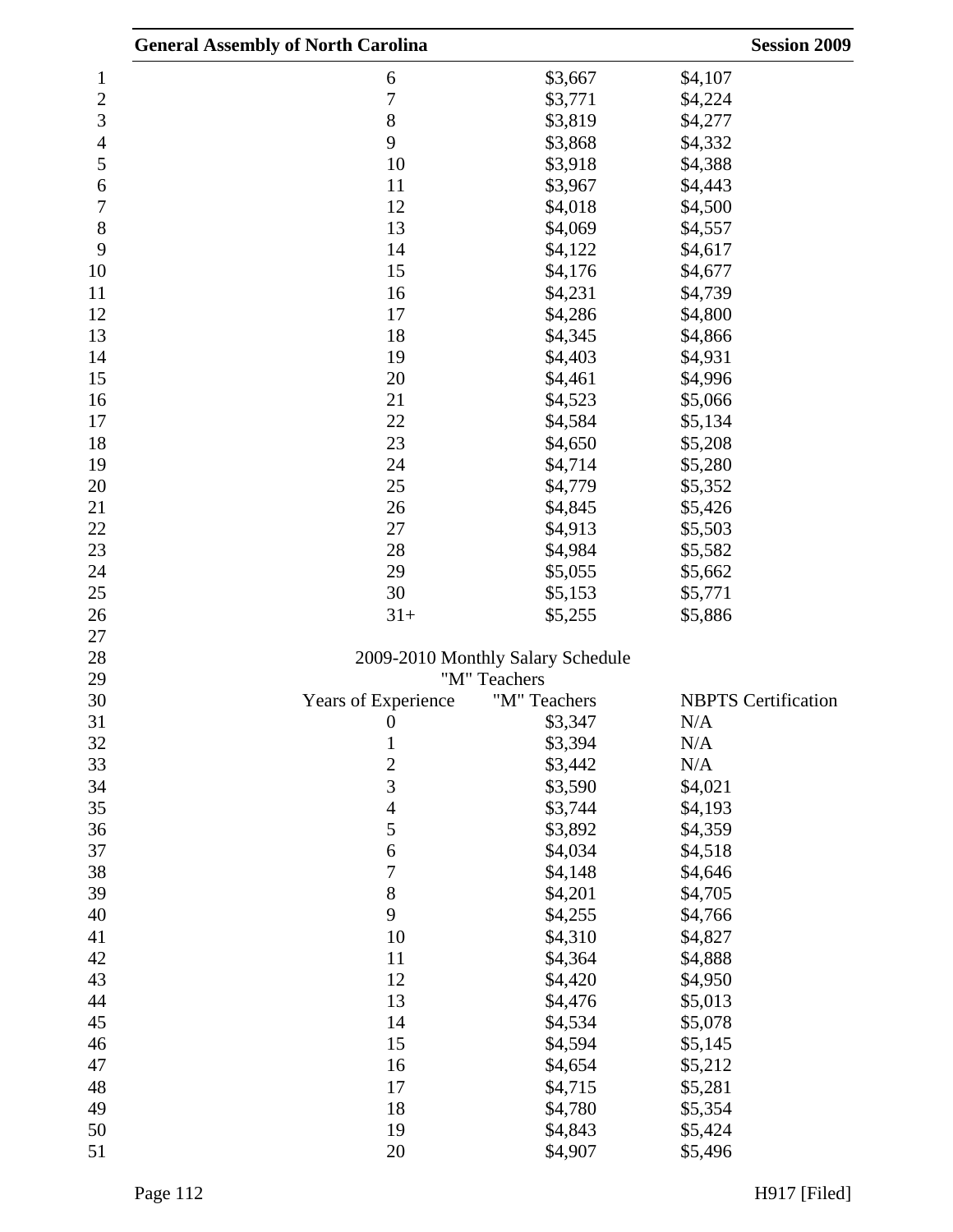|    | <b>General Assembly of North Carolina</b> |         |         |  |
|----|-------------------------------------------|---------|---------|--|
|    | 21                                        | \$4,975 | \$5,572 |  |
| 2  | 22                                        | \$5,042 | \$5,647 |  |
| 3  | 23                                        | \$5,115 | \$5,729 |  |
| 4  | 24                                        | \$5,185 | \$5,807 |  |
| 5  | 25                                        | \$5,257 | \$5,888 |  |
| 6  | 26                                        | \$5,330 | \$5,970 |  |
|    | 27                                        | \$5,404 | \$6,052 |  |
| 8  | 28                                        | \$5,482 | \$6,140 |  |
| 9  | 29                                        | \$5,561 | \$6,228 |  |
| 10 | 30                                        | \$5,668 | \$6,348 |  |
| 11 | $31+$                                     | \$5,781 | \$6,475 |  |
| 12 |                                           |         |         |  |

13 **SECTION 23.19.(c)** Annual longevity payments for teachers shall be at the rate of 14 one and one-half percent (1.5%) of base salary for 10 to 14 years of State service, two and 15 twenty-five hundredths percent (2.25%) of base salary for 15 to 19 years of State service, three 16 and twenty-five hundredths percent (3.25%) of base salary for 20 to 24 years of State service, 17 and four and one-half percent (4.5%) of base salary for 25 or more years of State service. The 18 longevity payment shall be paid in a lump sum once a year.

19 **SECTION 23.19.(d)** Certified public schoolteachers with certification based on 20 academic preparation at the six-year degree level shall receive a salary supplement of one 21 hundred twenty-six dollars (\$126.00) per month in addition to the compensation provided for 22 certified personnel of the public schools who are classified as "M" teachers. Certified public 23 schoolteachers with certification based on academic preparation at the doctoral degree level 24 shall receive a salary supplement of two hundred fifty-three dollars (\$253.00) per month in 25 addition to the compensation provided for certified personnel of the public schools who are 26 classified as "M" teachers.

27 **SECTION 23.19.(e)** The first step of the salary schedule for school psychologists 28 shall be equivalent to Step 5, corresponding to five years of experience, on the salary schedule 29 established in this section for certified personnel of the public schools who are classified as 30 "M" teachers. Certified psychologists shall be placed on the salary schedule at an appropriate 31 step based on their years of experience. Certified psychologists shall receive longevity 32 payments based on years of State service in the same manner as teachers.

33 Certified psychologists with certification based on academic preparation at the 34 six-year degree level shall receive a salary supplement of one hundred twenty-six dollars 35 (\$126.00) per month in addition to the compensation provided for certified psychologists. 36 Certified psychologists with certification based on academic preparation at the doctoral degree 37 level shall receive a salary supplement of two hundred fifty-three dollars (\$253.00) per month 38 in addition to the compensation provided for certified psychologists.

39 **SECTION 23.19.(f)** Speech pathologists who are certified as speech pathologists at 40 the master's degree level and audiologists who are certified as audiologists at the master's 41 degree level and who are employed in the public schools as speech and language specialists and 42 audiologists shall be paid on the school psychologist salary schedule.

43 Speech pathologists and audiologists with certification based on academic 44 preparation at the six-year degree level shall receive a salary supplement of one hundred 45 twenty-six dollars (\$126.00) per month in addition to the compensation provided for speech 46 pathologists and audiologists. Speech pathologists and audiologists with certification based on 47 academic preparation at the doctoral degree level shall receive a salary supplement of two 48 hundred fifty-three dollars (\$253.00) per month in addition to the compensation provided for 49 speech pathologists and audiologists.

50 **SECTION 23.19.(g)** Certified school nurses who are employed in the public 51 schools as nurses shall be paid on the "M" salary schedule.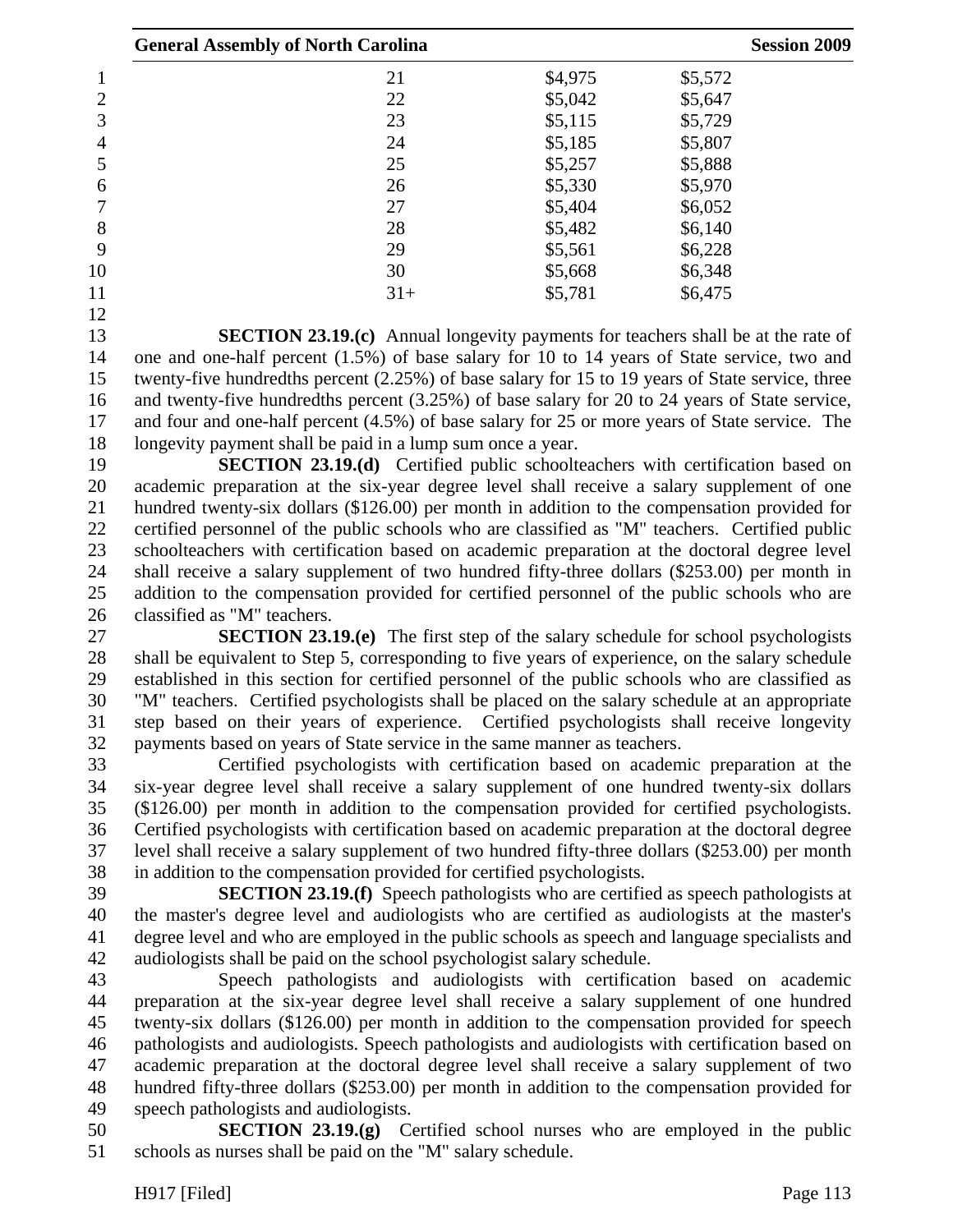|                  | <b>General Assembly of North Carolina</b>                                               |           |                                                                |                |           | <b>Session 2009</b>                                                                         |
|------------------|-----------------------------------------------------------------------------------------|-----------|----------------------------------------------------------------|----------------|-----------|---------------------------------------------------------------------------------------------|
| $\mathbf{1}$     | <b>SECTION 23.19.(h)</b> As used in this section, the term "teacher" shall also include |           |                                                                |                |           |                                                                                             |
| $\boldsymbol{2}$ | instructional support personnel.                                                        |           |                                                                |                |           |                                                                                             |
| $\mathfrak{Z}$   |                                                                                         |           |                                                                |                |           |                                                                                             |
| $\overline{4}$   |                                                                                         |           | <b>SCHOOL BASED ADMINISTRATOR SALARY SCHEDULE</b>              |                |           |                                                                                             |
| 5                |                                                                                         |           |                                                                |                |           | <b>SECTION 23.20.(a)</b> Effective for the 2009-2010 school year, the Director of the       |
| 6                |                                                                                         |           |                                                                |                |           | Budget shall transfer from the Reserve for Compensation Increases funds necessary to        |
| 7                |                                                                                         |           |                                                                |                |           | implement the salary schedules for school-based administrators as provided in this section. |
| $8\,$            |                                                                                         |           | These funds shall be used for State-paid employees only.       |                |           |                                                                                             |
| 9                |                                                                                         |           |                                                                |                |           | <b>SECTION 23.20.(b)</b> The base salary schedule for school-based administrators           |
| 10               |                                                                                         |           |                                                                |                |           | shall apply only to principals and assistant principals. The base salary schedule for the   |
| 11               |                                                                                         |           | 2009-2010 fiscal year, commencing July 1, 2009, is as follows: |                |           |                                                                                             |
| 12               |                                                                                         |           |                                                                |                |           |                                                                                             |
| 13               |                                                                                         |           | 2009-2010 Principal and Assistant Principal Salary Schedules   |                |           |                                                                                             |
| 14               |                                                                                         |           |                                                                | Classification |           |                                                                                             |
| 15               | Years of Exp Assistant                                                                  |           | Prin I                                                         | Prin II        | Prin III  | Prin IV                                                                                     |
| 16               |                                                                                         | Principal | $(0-10)$                                                       | $(11-21)$      | $(22-32)$ | $(33-43)$                                                                                   |
| 17               | $0 - 4$                                                                                 | \$3,781   |                                                                |                |           |                                                                                             |
| 18               | 5                                                                                       | \$3,931   |                                                                |                |           |                                                                                             |
| 19               | 6                                                                                       | \$4,074   |                                                                |                |           |                                                                                             |
| 20               | 7                                                                                       | \$4,189   |                                                                |                |           |                                                                                             |
| 21               | 8                                                                                       | \$4,243   | \$4,243                                                        |                |           |                                                                                             |
| 22               | 9                                                                                       | \$4,298   | \$4,298                                                        |                |           |                                                                                             |
| 23               | 10                                                                                      | \$4,353   | \$4,353                                                        | \$4,408        |           |                                                                                             |
| 24               | 11                                                                                      | \$4,408   | \$4,408                                                        | \$4,464        |           |                                                                                             |
| 25               | 12                                                                                      | \$4,464   | \$4,464                                                        | \$4,521        | \$4,579   |                                                                                             |
| 26               | 13                                                                                      | \$4,521   | \$4,521                                                        | \$4,579        | \$4,640   | \$4,701                                                                                     |
| 27               | 14                                                                                      | \$4,579   | \$4,579                                                        | \$4,640        | \$4,701   | \$4,762                                                                                     |
| 28               | 15                                                                                      | \$4,640   | \$4,640                                                        | \$4,701        | \$4,762   | \$4,828                                                                                     |
| 29               | 16                                                                                      | \$4,701   | \$4,701                                                        | \$4,762        | \$4,828   | \$4,891                                                                                     |
| 30               | 17                                                                                      | \$4,762   | \$4,762                                                        | \$4,828        | \$4,891   | \$4,956                                                                                     |
| 31               | 18                                                                                      | \$4,828   | \$4,828                                                        | \$4,891        | \$4,956   | \$5,025                                                                                     |
| 32               | 19                                                                                      | \$4,891   | \$4,891                                                        | \$4,956        | \$5,025   | \$5,092                                                                                     |
| 33               | 20                                                                                      | \$4,956   | \$4,956                                                        | \$5,025        | \$5,092   | \$5,166                                                                                     |
| 34               | 21                                                                                      | \$5,025   | \$5,025                                                        | \$5,092        | \$5,166   | \$5,237                                                                                     |
| 35               | 22                                                                                      | \$5,092   | \$5,092                                                        | \$5,166        | \$5,237   | \$5,310                                                                                     |
| 36               | 23                                                                                      | \$5,166   | \$5,166                                                        | \$5,237        | \$5,310   | \$5,383                                                                                     |
| 37               | 24                                                                                      | \$5,237   | \$5,237                                                        | \$5,310        | \$5,383   | \$5,458                                                                                     |
| 38               | 25                                                                                      | \$5,310   | \$5,310                                                        | \$5,383        | \$5,458   | \$5,537                                                                                     |
| 39               | 26                                                                                      | \$5,383   | \$5,383                                                        | \$5,458        | \$5,537   | \$5,617                                                                                     |
| 40               | 27                                                                                      | \$5,458   | \$5,458                                                        | \$5,537        | \$5,617   | \$5,725                                                                                     |
| 41               | 28                                                                                      | \$5,537   | \$5,537                                                        | \$5,617        | \$5,725   | \$5,839                                                                                     |
| 42               | 29                                                                                      | \$5,617   | \$5,617                                                        | \$5,725        | \$5,839   | \$5,956                                                                                     |
| 43               | 30                                                                                      | \$5,725   | \$5,725                                                        | \$5,839        | \$5,956   | \$6,075                                                                                     |
| 44               | 31                                                                                      | \$5,839   | \$5,839                                                        | \$5,956        | \$6,075   | \$6,197                                                                                     |
| 45               | 32                                                                                      |           | \$5,956                                                        | \$6,075        | \$6,197   | \$6,321                                                                                     |
| 46               | 33                                                                                      |           |                                                                | \$6,197        | \$6,321   | \$6,447                                                                                     |
| 47               | 34                                                                                      |           |                                                                | \$6,321        | \$6,447   | \$6,576                                                                                     |
| 48               | 35                                                                                      |           |                                                                |                | \$6,576   | \$6,708                                                                                     |
| 49               | 36                                                                                      |           |                                                                |                | \$6,708   | \$6,842                                                                                     |
| 50               | 37                                                                                      |           |                                                                |                |           | \$6,979                                                                                     |
| 51               |                                                                                         |           |                                                                |                |           |                                                                                             |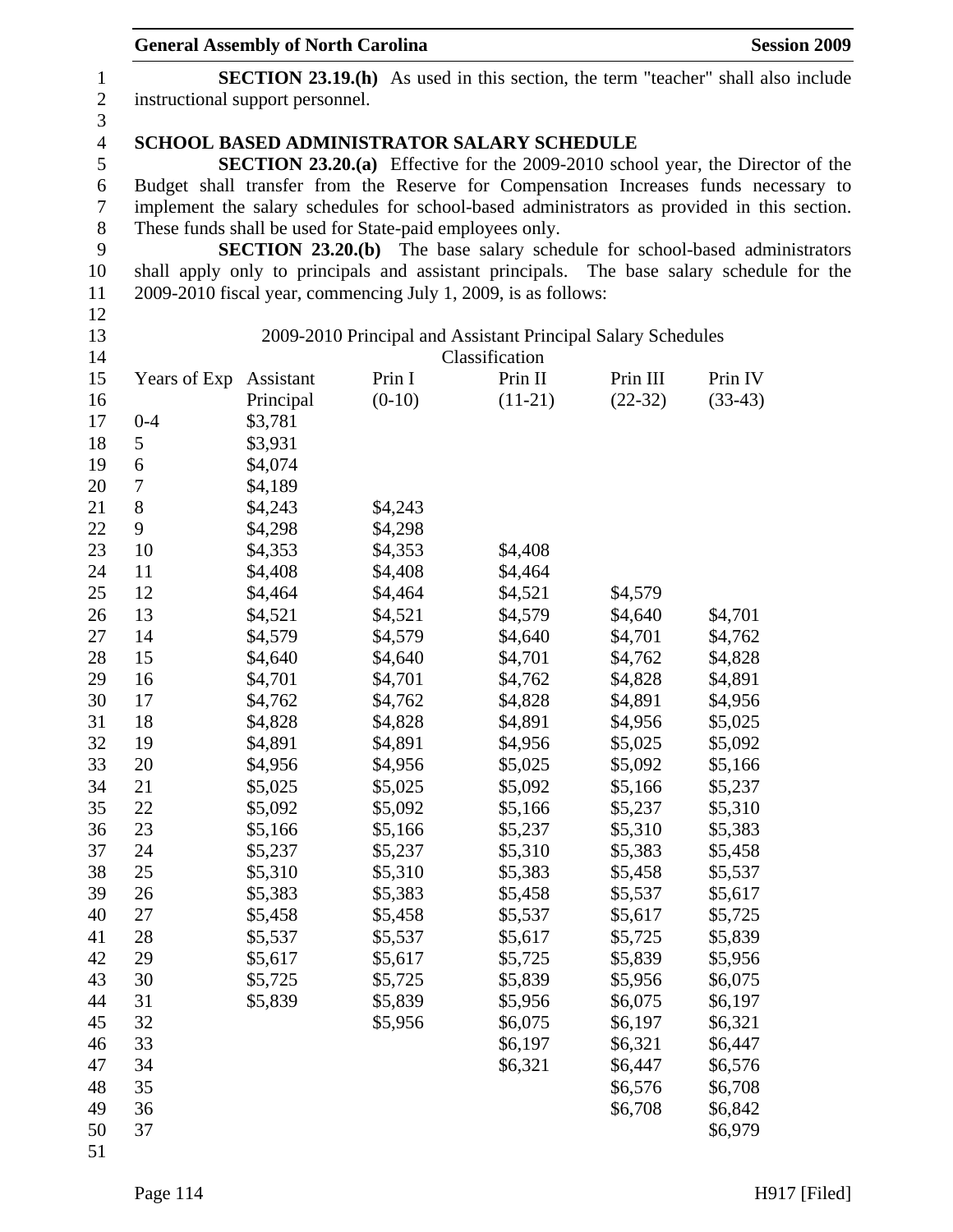|              | <b>General Assembly of North Carolina</b> |           |                | <b>Session 2009</b>                                                                              |
|--------------|-------------------------------------------|-----------|----------------|--------------------------------------------------------------------------------------------------|
|              |                                           |           |                | 2009-2010 Principal and Assistant Principal Salary Schedules                                     |
|              |                                           |           | Classification |                                                                                                  |
| Years of Exp | Prin V                                    | Prin VI   | Prin VII       | Prin VIII                                                                                        |
|              | $(44-54)$                                 | $(55-65)$ | $(66-100)$     | $(101+)$                                                                                         |
| $0 - 14$     | \$4,828                                   |           |                |                                                                                                  |
| 15           | \$4,891                                   |           |                |                                                                                                  |
| 16           | \$4,956                                   | \$5,025   |                |                                                                                                  |
| 17           | \$5,025                                   | \$5,092   | \$5,237        |                                                                                                  |
| 18           | \$5,092                                   | \$5,166   | \$5,310        | \$5,383                                                                                          |
| 19           | \$5,166                                   | \$5,237   | \$5,383        | \$5,458                                                                                          |
| 20           | \$5,237                                   | \$5,310   | \$5,458        | \$5,537                                                                                          |
| 21           | \$5,310                                   | \$5,383   | \$5,537        | \$5,617                                                                                          |
| 22           | \$5,383                                   | \$5,458   | \$5,617        | \$5,725                                                                                          |
| 23           | \$5,458                                   | \$5,537   | \$5,725        | \$5,839                                                                                          |
| 24           | \$5,537                                   | \$5,617   | \$5,839        | \$5,956                                                                                          |
| 25           | \$5,617                                   | \$5,725   | \$5,956        | \$6,075                                                                                          |
| 26           | \$5,725                                   | \$5,839   | \$6,075        | \$6,197                                                                                          |
| 27           | \$5,839                                   | \$5,956   | \$6,197        | \$6,321                                                                                          |
| 28           | \$5,956                                   | \$6,075   | \$6,321        | \$6,447                                                                                          |
| 29           | \$6,075                                   | \$6,197   | \$6,447        | \$6,576                                                                                          |
| 30           | \$6,197                                   | \$6,321   | \$6,576        | \$6,708                                                                                          |
| 31           | \$6,321                                   | \$6,447   | \$6,708        | \$6,842                                                                                          |
| 32           | \$6,447                                   | \$6,576   | \$6,842        | \$6,979                                                                                          |
| 33           | \$6,576                                   | \$6,708   | \$6,979        | \$7,119                                                                                          |
| 34           | \$6,708                                   | \$6,842   | \$7,119        | \$7,261                                                                                          |
| 35           | \$6,842                                   | \$6,979   | \$7,261        | \$7,406                                                                                          |
| 36           | \$6,979                                   | \$7,119   | \$7,406        | \$7,554                                                                                          |
| 37           | \$7,119                                   | \$7,261   | \$7,554        | \$7,705                                                                                          |
| 38           | \$7,261                                   | \$7,406   | \$7,705        | \$7,859                                                                                          |
| 39           |                                           | \$7,554   | \$7,859        | \$8,016                                                                                          |
| 40           |                                           | \$7,705   | \$8,016        | \$8,176                                                                                          |
| 41           |                                           |           | \$8,176        | \$8,340                                                                                          |
|              |                                           |           |                |                                                                                                  |
|              |                                           |           |                | <b>SECTION 23.20.(c)</b> The appropriate classification for placement of principals and          |
|              |                                           |           |                | assistant principals on the salary schedule, except for principals in alternative schools and in |
|              |                                           |           |                | cooperative innovative high schools, shall be determined in accordance with the following        |
| schedule:    |                                           |           |                |                                                                                                  |
|              |                                           |           |                |                                                                                                  |
|              |                                           |           |                | Number of Teachers                                                                               |
|              | Classification                            |           |                | Supervised                                                                                       |
|              | <b>Assistant Principal</b>                |           |                |                                                                                                  |
|              | Principal I                               |           |                | Fewer than 11 Teachers                                                                           |
|              | Principal II                              |           |                | 11-21 Teachers                                                                                   |
|              | Principal III                             |           |                | 22-32 Teachers                                                                                   |
|              | Principal IV                              |           |                | 33-43 Teachers                                                                                   |
|              | Principal V                               |           |                | 44-54 Teachers                                                                                   |
|              | Principal VI                              |           |                | 55-65 Teachers                                                                                   |
|              | Principal VII                             |           |                | 66-100 Teachers                                                                                  |
|              | Principal VIII                            |           |                | More than 100 Teachers                                                                           |
|              |                                           |           |                |                                                                                                  |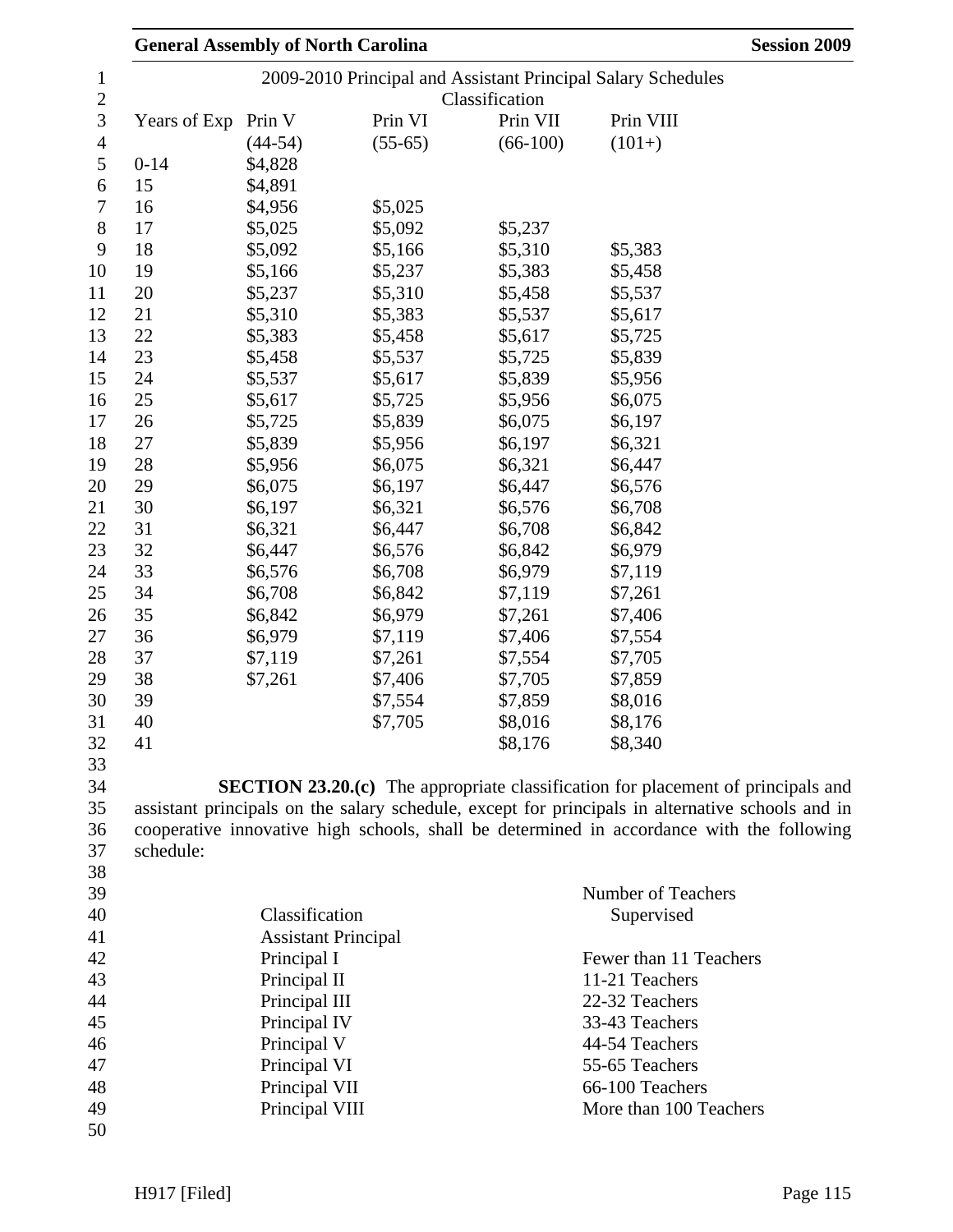1 The number of teachers supervised includes teachers and assistant principals paid 2 from State funds only; it does not include teachers or assistant principals paid from non-State 3 funds or the principal or teacher assistants.

4 The beginning classification for principals in alternative schools and in cooperative 5 innovative high school programs shall be the Principal III level. Principals in alternative 6 schools who supervise 33 or more teachers shall be classified according to the number of 7 teachers supervised.

8 **SECTION 23.20.(d)** A principal shall be placed on the step on the salary schedule 9 that reflects total number of years of experience as a certificated employee of the public schools 10 and an additional step for every three years of experience as a principal. A principal or assistant 11 principal shall also continue to receive any additional State-funded percentage increases earned 12 for the 1997-1998, 1998-1999, and 1999-2000 school years for improvement in student 13 performance or maintaining a safe and orderly school.

14 **SECTION 23.20.(e)** Principals and assistant principals with certification based on 15 academic preparation at the six-year degree level shall be paid a salary supplement of one 16 hundred twenty-six dollars (\$126.00) per month and at the doctoral degree level shall be paid a 17 salary supplement of two hundred fifty-three dollars (\$253.00) per month.

18 **SECTION 23.20.(f)** Longevity pay for principals and assistant principals shall be 19 as provided for State employees under the State Personnel Act.

20 **SECTION 23.20.(g)** If a principal is reassigned to a higher job classification 21 because the principal is transferred to a school within a local school administrative unit with a 22 larger number of State-allotted teachers, the principal shall be placed on the salary schedule as 23 if the principal had served the principal's entire career as a principal at the higher job 24 classification.

25 If a principal is reassigned to a lower job classification because the principal is 26 transferred to a school within a local school administrative unit with a smaller number of 27 State-allotted teachers, the principal shall be placed on the salary schedule as if the principal 28 had served the principal's entire career as a principal at the lower job classification.

29 This subsection applies to all transfers on or after the effective date of this section, 30 except transfers in school systems that have been created, or will be created, by merging two or 31 more school systems. Transfers in these merged systems are exempt from the provisions of this 32 subsection for one calendar year following the date of the merger.

33 **SECTION 23.20.(h)** Participants in an approved full-time master's in school 34 administration program shall receive up to a 10-month stipend at the beginning salary of an 35 assistant principal during the internship period of the master's program. For the 2006-2007 36 fiscal year and subsequent fiscal years, the stipend shall not exceed the difference between the 37 beginning salary of an assistant principal plus the cost of tuition, fees, and books and any 38 fellowship funds received by the intern as a full-time student, including awards of the Principal 39 Fellows Program. The Principal Fellows Program or the school of education where the intern 40 participates in a full-time master's in school administration program shall supply the 41 Department of Public Instruction with certification of eligible full-time interns.

42 **SECTION 23.20.(i)** During the 2009-2010 fiscal year, the placement on the salary 43 schedule of an administrator with a one-year provisional assistant principal's certificate shall be 44 at the entry-level salary for an assistant principal or the appropriate step on the teacher salary 45 schedule, whichever is higher.

46

### 47 **CENTRAL OFFICE SALARIES**

48 **SECTION 23.21.(a)** The monthly salary ranges that follow apply to assistant 49 superintendents, associate superintendents, directors/coordinators, supervisors, and finance 50 officers for the 2009-2010 fiscal year, beginning July 1, 2009.

51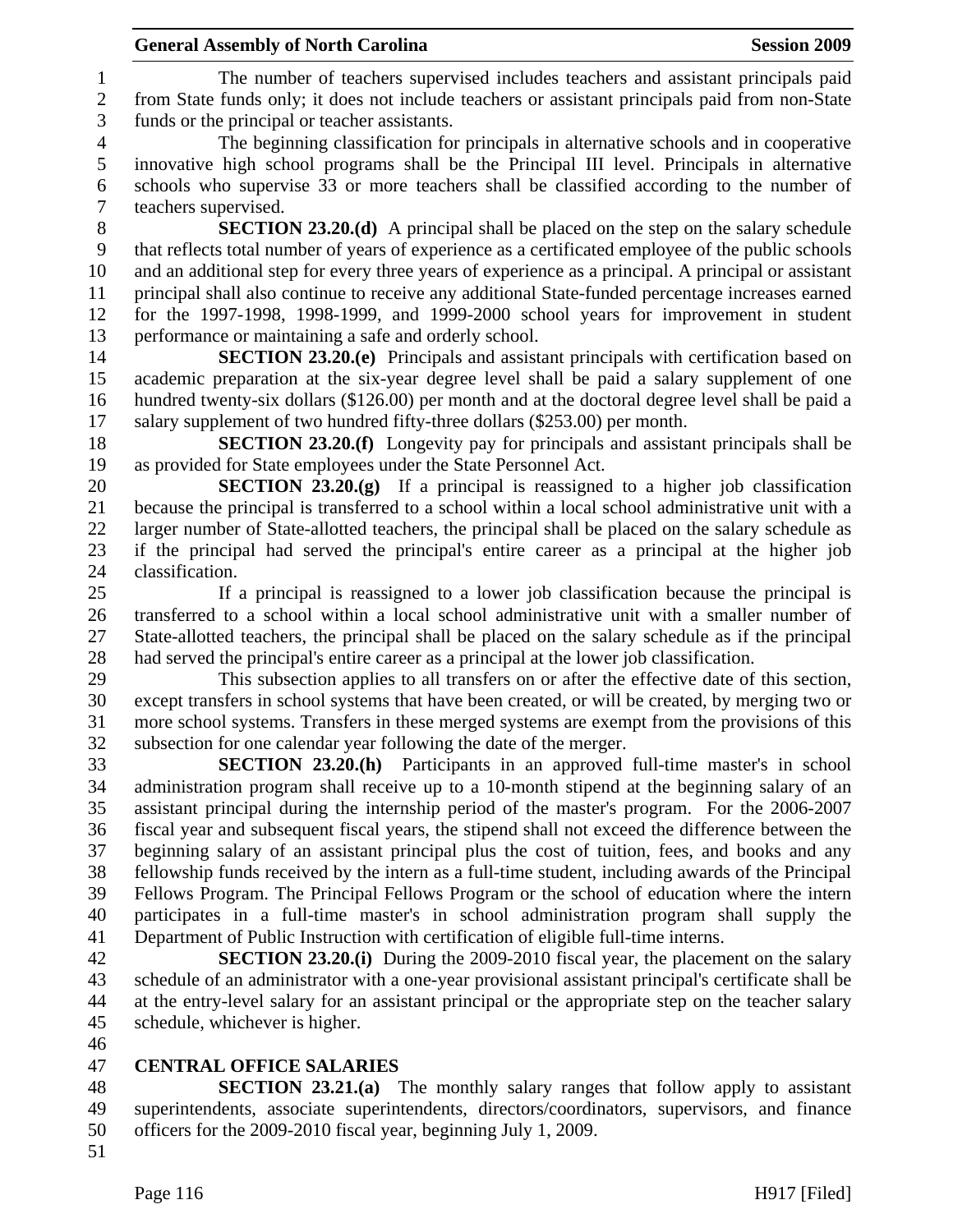|                  | <b>General Assembly of North Carolina</b>                                                          |         |                                             | <b>Session 2009</b> |
|------------------|----------------------------------------------------------------------------------------------------|---------|---------------------------------------------|---------------------|
| $\mathbf{1}$     | School Administrator I                                                                             | \$3,309 | \$6,207                                     |                     |
| $\overline{c}$   | School Administrator II                                                                            | \$3,508 | \$6,583                                     |                     |
| $\overline{3}$   | School Administrator III                                                                           | \$3,724 | \$6,984                                     |                     |
| $\overline{4}$   | School Administrator IV                                                                            | \$3,874 | \$7,262                                     |                     |
| 5                | School Administrator V                                                                             | \$4,030 | \$7,556                                     |                     |
| 6                | School Administrator VI                                                                            | \$4,275 | \$8,013                                     |                     |
| $\boldsymbol{7}$ | School Administrator VII                                                                           | \$4,447 | \$8,336                                     |                     |
| 8                |                                                                                                    |         |                                             |                     |
| 9                | The local board of education shall determine the appropriate category and                          |         |                                             |                     |
| 10               | placement for each assistant superintendent, associate superintendent, director/coordinator,       |         |                                             |                     |
| 11               | supervisor, or finance officer within the salary ranges and within funds appropriated by the       |         |                                             |                     |
| 12               | General Assembly for central office administrators and superintendents. The category in which      |         |                                             |                     |
| 13               | an employee is placed shall be included in the contract of any employee.                           |         |                                             |                     |
| 14               | <b>SECTION 23.21.(b)</b> The monthly salary ranges that follow apply to public school              |         |                                             |                     |
| 15               | superintendents for the 2009-2010 fiscal year, beginning July 1, 2009.                             |         |                                             |                     |
| 16               |                                                                                                    |         |                                             |                     |
| 17               | Superintendent I                                                                                   | \$4,720 | \$8,843                                     |                     |
| 18               | Superintendent II                                                                                  | \$5,011 | \$9,377                                     |                     |
| 19               | Superintendent III                                                                                 | \$5,316 | \$9,948                                     |                     |
| 20               |                                                                                                    | \$5,642 | \$10,552                                    |                     |
|                  | Superintendent IV                                                                                  |         |                                             |                     |
| 21<br>22         | Superintendent V                                                                                   | \$5,988 | \$11,196                                    |                     |
|                  |                                                                                                    |         |                                             |                     |
| 23               | The local board of education shall determine the appropriate category and                          |         |                                             |                     |
| 24               | placement for the superintendent based on the average daily membership of the local school         |         |                                             |                     |
| 25               | administrative unit and within funds appropriated by the General Assembly for central office       |         |                                             |                     |
| 26               | administrators and superintendents.                                                                |         |                                             |                     |
| 27               | <b>SECTION 23.21.(c)</b> Longevity pay for superintendents, assistant superintendents,             |         |                                             |                     |
| 28               | associate superintendents, directors/coordinators, supervisors, and finance officers shall be as   |         |                                             |                     |
| 29               | provided for State employees under the State Personnel Act.                                        |         |                                             |                     |
| 30               | SECTION 23.21(d)                                                                                   |         | Superintendents, assistant superintendents, | associate           |
| 31               | superintendents, directors/coordinators, supervisors, and finance officers with certification      |         |                                             |                     |
| 32               | based on academic preparation at the six-year degree level shall receive a salary supplement of    |         |                                             |                     |
| 33               | one hundred twenty-six dollars (\$126.00) per month in addition to the compensation provided       |         |                                             |                     |
| 34               | pursuant to this section. Superintendents, assistant superintendents, associate superintendents,   |         |                                             |                     |
| 35               | directors/coordinators, supervisors, and finance officers with certification based on academic     |         |                                             |                     |
| 36               | preparation at the doctoral degree level shall receive a salary supplement of two hundred          |         |                                             |                     |
| 37               | fifty-three dollars (\$253.00) per month in addition to the compensation provided for under this   |         |                                             |                     |
| 38               | section.                                                                                           |         |                                             |                     |
| 39               | <b>SECTION 23.21.(e)</b> The State Board of Education shall not permit local school                |         |                                             |                     |
| 40               | administrative units to transfer State funds from other funding categories for salaries for public |         |                                             |                     |
| 41               | school central office administrators.                                                              |         |                                             |                     |
| 42               |                                                                                                    |         |                                             |                     |
| 43               | BONUS FOR CERTIFIED PERSONNEL AT THE TOP OF THEIR SALARY                                           |         |                                             |                     |
| 44               | <b>SCHEDULES</b>                                                                                   |         |                                             |                     |
| 45               | <b>SECTION 23.22.</b> Effective July 1, 2009, any permanent personnel employed on                  |         |                                             |                     |
| 46               | July 1, 2009, and paid at the top of the principal and assistant principal salary schedule shall   |         |                                             |                     |
| 47               | receive a one-time bonus equivalent to two percent (2%).                                           |         |                                             |                     |
| 48               | Effective July 1, 2009, any permanent certified personnel employed on July 1, 2009,                |         |                                             |                     |
| 49               | and paid on the teacher salary schedule with $31+$ years of experience shall receive a onetime     |         |                                             |                     |
| 50               | bonus equivalent to one and eight-tenths percent (1.8%). Personnel defined under                   |         |                                             |                     |
| 51               | G.S. $115C-325(a)(5a)$ are not eligible to receive the bonus.                                      |         |                                             |                     |
|                  |                                                                                                    |         |                                             |                     |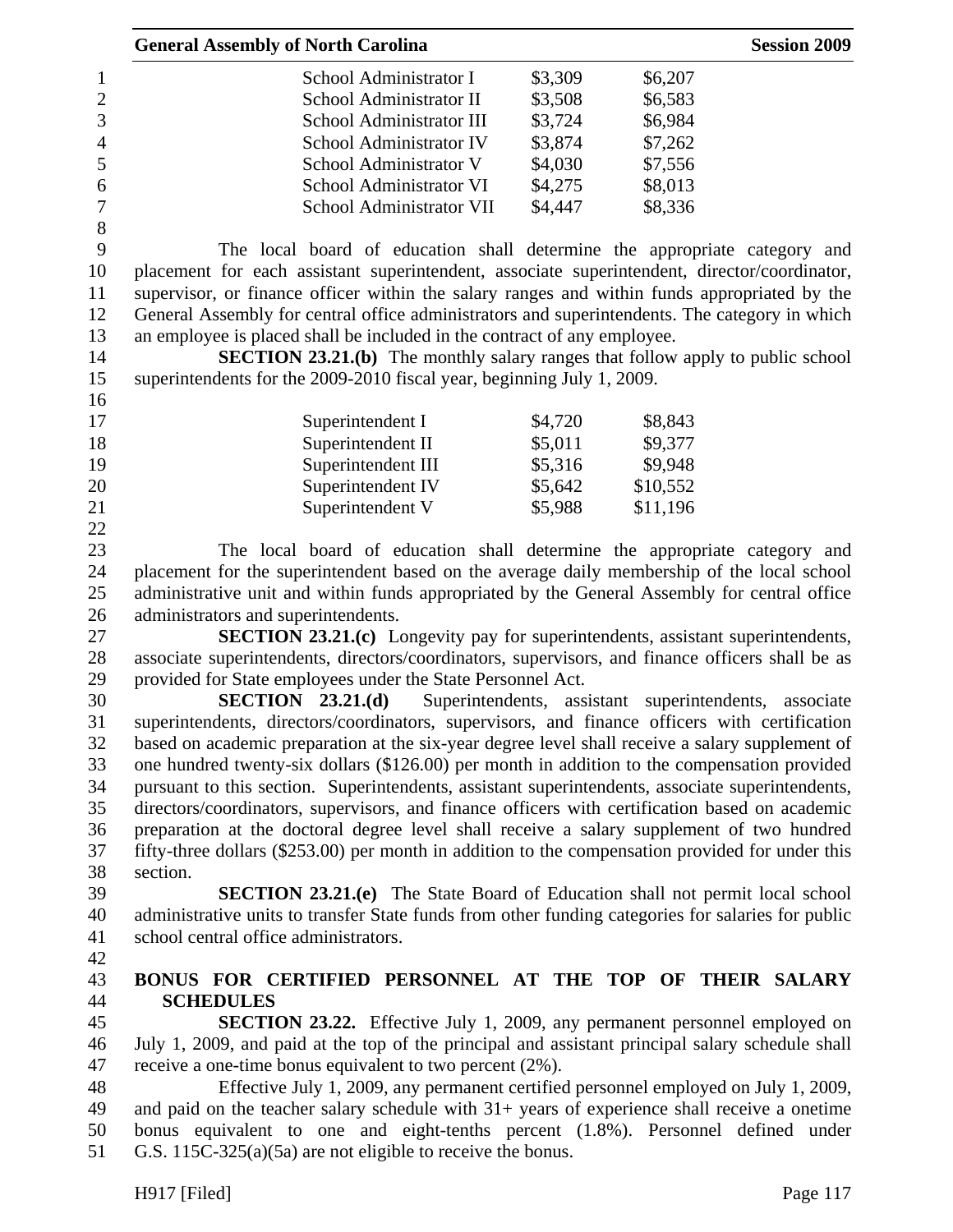## 2 **FREEZE LONGEVITY PAYMENTS/HOLD HARMLESS EMPLOYEES WHO**  3 **RETIRE**

4 **SECTION 23.23.** Teacher and State employee longevity payments shall be frozen 5 for fiscal years 2009-2010 and 2010-2011. Teachers' and State employees' final retirement 6 calculations shall be held harmless from this longevity reduction. For those employees with 26 7 years or more of service, basis for the calculation of retirement pay shall be based upon their 8 salary plus the amount of longevity that would have been a part of their salary computation 9 during the 2009-2011 fiscal biennium.

10

1

## 11 **SALARY-RELATED CONTRIBUTIONS/EMPLOYER**

12 **SECTION 23.24.(a)** Required employer salary-related contributions for employees 13 whose salaries are paid from department, office, institution, or agency receipts shall be paid 14 from the same source as the source of the employees' salary. If an employee's salary is paid in 15 part from the General Fund or Highway Fund and in part from department, office, institution, 16 or agency receipts, required employer salary-related contributions may be paid from the 17 General Fund or Highway Fund only to the extent of the proportionate part paid from the 18 General Fund or Highway Fund in support of the salary of the employee, and the remainder of 19 the employer's requirements shall be paid from the source that supplies the remainder of the 20 employee's salary. The requirements of this section as to source of payment are also applicable 21 to payments on behalf of the employee for hospital-medical benefits, longevity pay, 22 unemployment compensation, accumulated leave, workers' compensation, severance pay, 23 separation allowances, and applicable disability income benefits.

24 **SECTION 23.24.(b)** Effective July 1, 2009, the State's employer contribution rates 25 budgeted for retirement and related benefits as percentage of covered salaries for the 2009-2010 26 fiscal year are (i) eight and fifty-four hundredths percent (8.54%) – Teachers and State 27 Employees; (ii) thirteen and fifty-four hundredths percent (13.54%) – State Law Enforcement 28 Officers; (iii) eleven and eighty-six hundredths percent (11.86%) – University Employees' 29 Optional Retirement System; (iv) eleven and eighty-six hundredths percent (11.86%) – 30 Community College Optional Retirement Program; (v) seventeen and seventy-one hundredths 31 percent (17.71%) – Consolidated Judicial Retirement System; and (vi) four and fifty 32 hundredths percent (4.50%) – Legislative Retirement System. Each of the foregoing 33 contribution rates includes four and fifty hundredths percent (4.50%) for hospital and medical 34 benefits. The rate for Teachers and State Employees, State Law Enforcement Officers, 35 Community College Optional Retirement Program, and for the University Employees' Optional 36 Retirement Program includes fifty-two hundredths percent (0.52%) for the Disability Income 37 Plan. The rates for Teachers and State Employees and State Law Enforcement Officers include 38 sixteen-hundredths percent (0.16%) for the Death Benefits Plan. The rate for State Law 39 Enforcement Officers includes five percent (5%) for Supplemental Retirement Income.

40 **SECTION 23.24.(c)** Effective July 1, 2010, the State's employer contribution rates 41 budgeted for retirement and related benefits as percentage of covered salaries for the 2010-2011 42 fiscal year are (i) eight and fifty-four hundredths percent (8.54%) – Teachers and State 43 Employees; (ii) thirteen and fifty-four hundredths percent (13.54%) – State Law Enforcement 44 Officers; (iii) eleven and eighty-six hundredths percent (11.86%) – University Employees' 45 Optional Retirement System; (iv) eleven and eighty-six hundredths percent (11.86%) – 46 Community College Optional Retirement Program; (v) seventeen and seventy-one hundredths 47 percent (17.71%) – Consolidated Judicial Retirement System; and (vi) four and fifty 48 hundredths percent (4.50%) – Legislative Retirement System. Each of the foregoing 49 contribution rates includes four and fifty hundredths percent (4.50%) for hospital and medical 50 benefits. The rate for Teachers and State Employees, State Law Enforcement Officers, 51 Community College Optional Retirement Program, and for the University Employees' Optional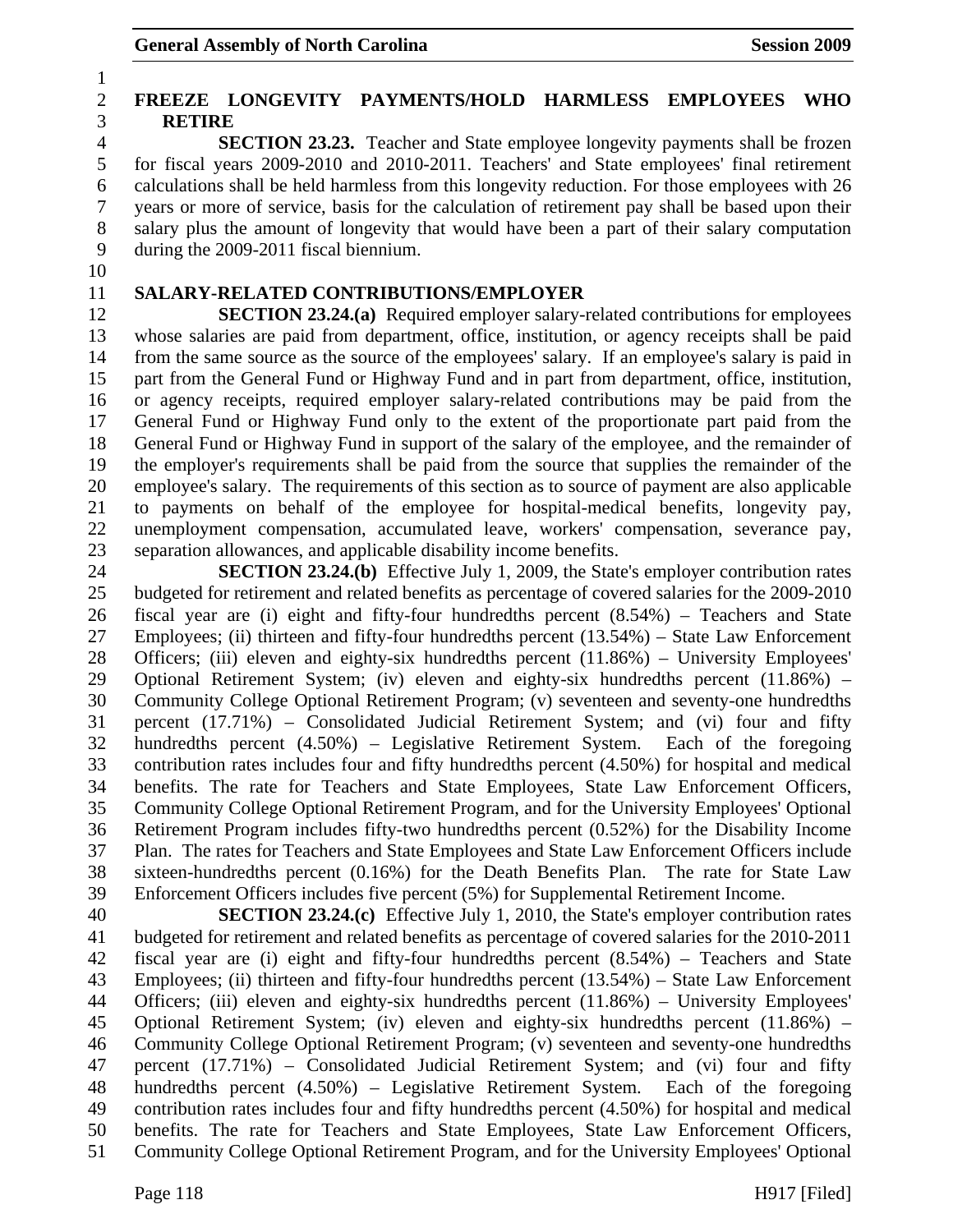- 49 Income Years Beginning Tax 50 In 1997 7.5%
- 51 In 1998 7.25%

## General Assembly of North Carolina **Session 2009**

1 Retirement Program includes fifty-two hundredths percent (0.52%) for the Disability Income 2 Plan. The rates for Teachers and State Employees and State Law Enforcement Officers include 3 sixteen-hundredths percent (0.16%) for the Death Benefits Plan. The rate for State Law 4 Enforcement Officers includes five percent (5%) for Supplemental Retirement Income.

5 **SECTION 23.24.(d)** General Fund appropriation for 2009-2011 fiscal biennium. 6 Notwithstanding G.S. 143C-5-2, there is appropriated from the General Fund to the Reserve for 7 State Health Plan in the Office of State Budget and Management the sum of one hundred 8 twenty-five million dollars (\$125,000,000) for the 2009-2010 fiscal year and the sum of two 9 hundred twenty-eight million dollars (\$228,000,000) for the 2010-2011 fiscal year. These funds 10 shall be used to cover health care and administrative costs to the Plan in the 2009-2011 fiscal 11 biennium.

12 **SECTION 23.24.(e)** Highway Fund appropriation for 2009-2011 fiscal biennium. 13 Notwithstanding G.S. 143C-5-2, there is appropriated from the Highway Fund to the Reserve 14 for State Health Plan in the Office of State Budget and Management the sum of five million 15 two hundred thousand dollars (\$5,200,000) for the 2009-2010 fiscal year and the sum of ten 16 million six hundred thousand dollars (\$10,600,000) for the 2010-2011 fiscal year. These funds 17 shall be used to cover health care and administrative costs to the Plan in the 2009-2011 fiscal 18 biennium.

19 **SECTION 23.24.(f)** All other agency funds required to fund the premium increase 20 enacted in this act, other than funds appropriated in subsections (d) and (e) of this section, are 21 appropriated for the 2009-2011 fiscal biennium.

22 **SECTION 23.24.(f)** Effective July 1, 2009, the maximum annual employer 23 contributions, payable monthly, by the State for each covered employee or retiree for the 24 2009-2010 fiscal year to the State Health Plan for Teachers and State Employees are: (i) 25 Medicare-eligible employees and retirees – three thousand three hundred ninety-nine dollars 26 (\$3,399); (ii) non-Medicare-eligible employees and retirees – four thousand four hundred 27 sixty-five dollars (\$4,465).

28 **SECTION 23.24.(g)** Effective July 1, 2010, the maximum annual employer 29 contributions, payable monthly, by the State for each covered employee or retiree for the 30 2010-2011 fiscal year to the State Health Plan for Teachers and State Employees are: (i) 31 Medicare-eligible employees and retirees – three thousand six hundred fifty-one dollars 32 (\$3,651) and (ii) non-Medicare-eligible employees and retirees – four thousand seven hundred 33 ninety-five dollars (\$4,795).

- 34
- 

## 35 **BUDGET HEALTH CARE PREMIUMS AT ACTUAL COSTS**

36 **SECTION 23.25.** Funds for employer-paid health care premiums shall be budgeted 37 at actual costs, since some State employees choose not to participate in the State Health Plan 38 for Teachers and State Employees. Budgeting employer health care premiums at actual costs 39 shall not affect any employee who is covered by the Plan.

40

## 41 **PART XXIV. REVENUE LAW CHANGES**

42

# 43 **SMALL BUSINESS TAX RELIEF**

44 **SECTION 24.1.(a)** G.S. 105-130.3 reads as rewritten:

## 45 "**§ 105-130.3. Corporations.**

46 (a) Tax. – A tax is imposed on the State net income of every C Corporation doing 47 business in this State. An S Corporation is not subject to the tax levied in this section. The tax 48 is a percentage of the taxpayer's State net income computed as follows: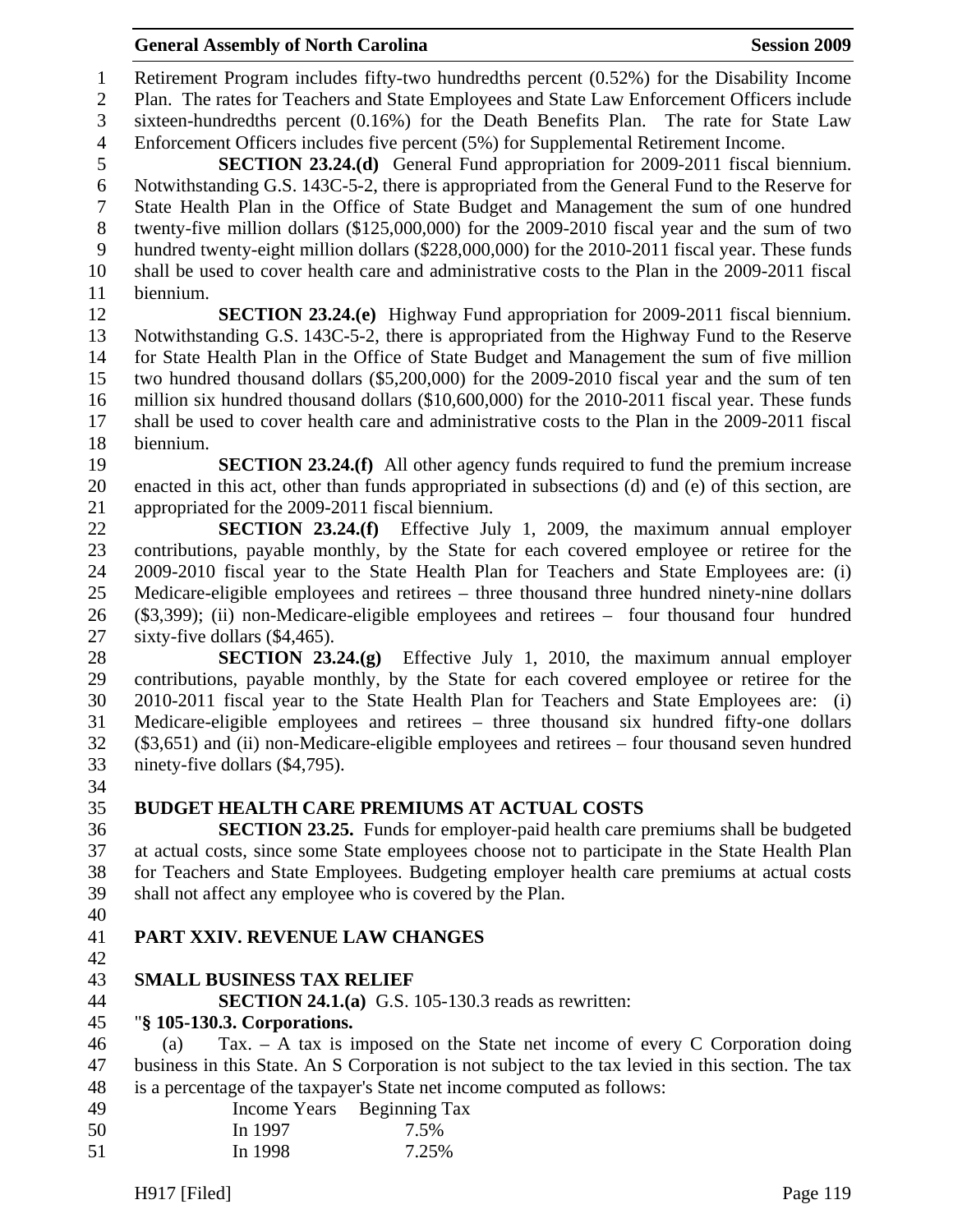|                |                            |         | <b>General Assembly of North Carolina</b> |                                                                                                           | <b>Session 2009</b>                                                                                                                                                                |
|----------------|----------------------------|---------|-------------------------------------------|-----------------------------------------------------------------------------------------------------------|------------------------------------------------------------------------------------------------------------------------------------------------------------------------------------|
| $\mathbf{1}$   |                            | In 1999 |                                           | 7%                                                                                                        |                                                                                                                                                                                    |
| $\overline{2}$ |                            |         | <b>After 1999</b>                         | 6.9%.                                                                                                     |                                                                                                                                                                                    |
| $\mathfrak{Z}$ | (b)                        |         |                                           |                                                                                                           | Exemption. – Before computing the tax in subsection (a) of this section, a $C$                                                                                                     |
| $\overline{4}$ |                            |         |                                           |                                                                                                           | Corporation may subtract from State net income the applicable exemption amount. If the                                                                                             |
| 5              |                            |         |                                           |                                                                                                           | corporation is not required to apportion income to this State, the applicable exemption amount                                                                                     |
|                |                            |         |                                           |                                                                                                           | is the amount provided in the table below based on the corporation's State net income. If the                                                                                      |
|                |                            |         |                                           |                                                                                                           | corporation is required to apportion income to this State, the applicable exemption amount is                                                                                      |
|                |                            |         |                                           |                                                                                                           | the product of the corporation's apportionment fraction determined under G.S. 105-130.4(i)                                                                                         |
|                |                            |         |                                           |                                                                                                           | multiplied by the amount provided in the table below based on the corporation's State net                                                                                          |
|                | income.                    |         |                                           |                                                                                                           |                                                                                                                                                                                    |
|                |                            |         | <b>State Net Income</b>                   |                                                                                                           | <b>Exemption Amount</b>                                                                                                                                                            |
|                |                            |         | \$100,000 or less                         |                                                                                                           | \$25,000                                                                                                                                                                           |
|                |                            |         |                                           | Over \$100,000 through \$200,000                                                                          | \$12,500                                                                                                                                                                           |
|                |                            |         | Over \$200,000                            |                                                                                                           | $-0-$ "                                                                                                                                                                            |
|                |                            |         |                                           |                                                                                                           | <b>SECTION 24.1.(b)</b> This section is effective for taxable years beginning on or after                                                                                          |
|                | January 1, 2010.           |         |                                           |                                                                                                           |                                                                                                                                                                                    |
|                |                            |         |                                           |                                                                                                           |                                                                                                                                                                                    |
|                |                            |         |                                           | <b>CIGARETTE INCREASE (\$1.00 INCREASE)</b><br><b>SECTION 24.2.(a)</b> G.S. 105-113.5 reads as rewritten: |                                                                                                                                                                                    |
|                |                            |         | "§ 105-113.5. Tax on cigarettes.          |                                                                                                           |                                                                                                                                                                                    |
|                |                            |         |                                           |                                                                                                           | A tax is levied on the sale or possession for sale in this State, by a distributor, of all                                                                                         |
|                |                            |         |                                           |                                                                                                           | cigarettes at the rate of <del>one and three fourths cents (1.75¢)</del> six and three-fourths cents (6.75¢)                                                                       |
|                | per individual cigarette." |         |                                           |                                                                                                           |                                                                                                                                                                                    |
|                |                            |         |                                           |                                                                                                           | <b>SECTION 24.2.(b)</b> This section becomes effective September 1, 2009.                                                                                                          |
|                |                            |         |                                           |                                                                                                           |                                                                                                                                                                                    |
|                | <b>FOUNDER'S CREDIT</b>    |         |                                           |                                                                                                           |                                                                                                                                                                                    |
|                |                            |         |                                           |                                                                                                           | <b>SECTION 24.3.(a)</b> G.S. 105-130.5(b) is amended by adding a new subdivision to                                                                                                |
|                | read:                      |         |                                           |                                                                                                           |                                                                                                                                                                                    |
|                | " $(b)$                    |         |                                           |                                                                                                           | The following deductions from federal taxable income shall be made in determining                                                                                                  |
|                | State net income:          |         |                                           |                                                                                                           |                                                                                                                                                                                    |
|                |                            |         |                                           |                                                                                                           |                                                                                                                                                                                    |
|                |                            | (23)    |                                           |                                                                                                           | The amount of any exclusion of gain for qualified businesses allowed under                                                                                                         |
|                |                            |         |                                           |                                                                                                           | Part 5 of this Article, to the extent included in federal taxable income, less                                                                                                     |
|                |                            |         |                                           |                                                                                                           | the amount of the credits recaptured pursuant to G.S. 105-163.021; provided                                                                                                        |
|                |                            |         |                                           |                                                                                                           | however, that a taxpayer is not required to claim this exclusion."                                                                                                                 |
|                |                            |         |                                           |                                                                                                           | <b>SECTION 24.3.(b)</b> G.S. 105-134.6(b) is amended by adding a new subdivision to                                                                                                |
|                | read:                      |         |                                           |                                                                                                           |                                                                                                                                                                                    |
|                | " $(b)$                    |         |                                           |                                                                                                           | Deductions. - The following deductions from taxable income shall be made in                                                                                                        |
|                |                            |         |                                           |                                                                                                           | calculating North Carolina taxable income, to the extent each item is included in taxable                                                                                          |
|                | income:                    |         |                                           |                                                                                                           |                                                                                                                                                                                    |
|                |                            |         |                                           |                                                                                                           |                                                                                                                                                                                    |
|                |                            | (19)    |                                           |                                                                                                           | The amount of the exclusion of gain for qualified businesses allowed under                                                                                                         |
|                |                            |         |                                           |                                                                                                           | Part 5 of this Article, less the amount of the credits recaptured pursuant to                                                                                                      |
|                |                            |         |                                           |                                                                                                           | G.S. 105-163.021; provided however, that a taxpayer is not required to claim                                                                                                       |
|                |                            |         | this exclusion."                          |                                                                                                           |                                                                                                                                                                                    |
|                |                            |         |                                           |                                                                                                           | <b>SECTION 24.3.(c)</b> Part 5 of Article 4 of Chapter 105 of the General Statutes is                                                                                              |
|                |                            |         | amended by adding the following sections: |                                                                                                           |                                                                                                                                                                                    |
|                |                            |         |                                           | "§ 105-163.020. Exclusion of gain allowed.                                                                |                                                                                                                                                                                    |
|                | (a)                        |         |                                           |                                                                                                           | Election. $-$ A taxpayer may elect to exclude from the taxpayer's income taxable<br>under this Article any gain or other taxable income recognized for federal income tax purposes |
|                |                            |         |                                           | from the sale or exchange of qualified securities.                                                        |                                                                                                                                                                                    |
|                |                            |         |                                           |                                                                                                           |                                                                                                                                                                                    |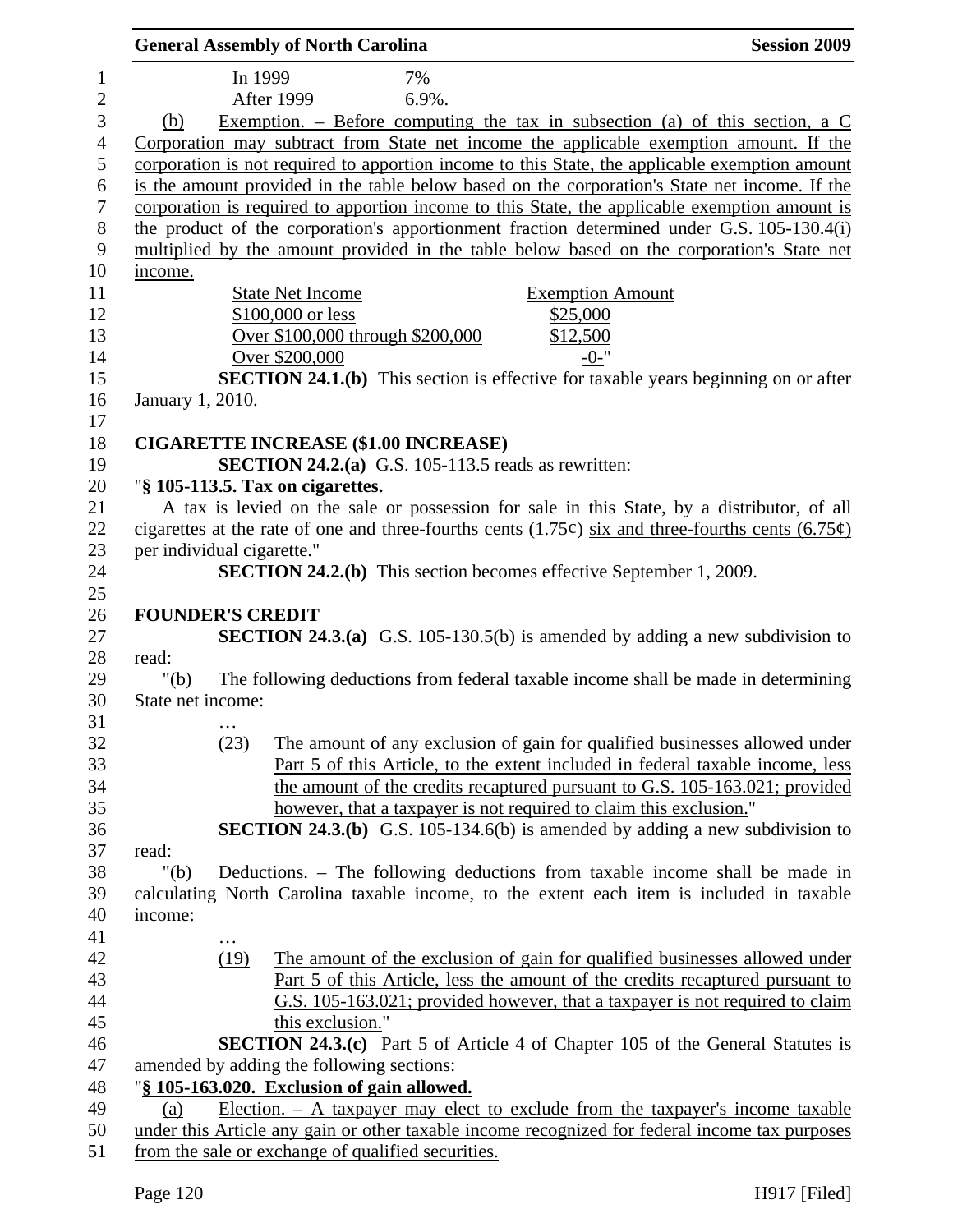|                  |            | <b>General Assembly of North Carolina</b>                                                                                                                                                      | <b>Session 2009</b> |
|------------------|------------|------------------------------------------------------------------------------------------------------------------------------------------------------------------------------------------------|---------------------|
| $\mathbf{1}$     | (b)        | <u>Pass-Through Entity. – Except as provided in subsection (c) of this section, a</u>                                                                                                          |                     |
| $\overline{c}$   |            | taxpayer that is an owner of a pass-through entity may exclude from the taxpayer's income                                                                                                      |                     |
| 3                |            | taxable under this Article an amount equal to the taxpayer's allocated share of the exclusion for                                                                                              |                     |
| $\overline{4}$   |            | which the pass-through entity is eligible under subsection (a) of this section.                                                                                                                |                     |
| 5                | (c)        | <u>Qualified Grantee Pass-Through Entity. – If a taxpayer is an owner of a</u>                                                                                                                 |                     |
| $\boldsymbol{6}$ |            | pass-through entity that was a qualified grantee business at the time of the taxpayer's                                                                                                        |                     |
| $\tau$           |            | investment in the pass-through entity, the taxpayer may exclude from the taxpayer's income                                                                                                     |                     |
| $8\,$            |            | taxable under this Article an amount equal to the gain or other taxable income recognized as a                                                                                                 |                     |
| 9                |            | result of the taxpayer's ownership in the pass-through entity, multiplied by a fraction, the                                                                                                   |                     |
| 10               |            | numerator of which is the total amount invested by the pass-through entity in qualified                                                                                                        |                     |
| 11               |            | businesses and the denominator of which is the total amount invested by the pass-through                                                                                                       |                     |
| 12               |            | entity. For purposes of this subsection, the amounts invested by a pass-through entity shall be                                                                                                |                     |
| 13               |            | the amounts invested immediately before the pass-through entity's sale or exchange producing                                                                                                   |                     |
| 14               |            | the gain or taxable income excluded under this subsection.                                                                                                                                     |                     |
| 15               |            | "§ 105-163.021. Recapture of credit.                                                                                                                                                           |                     |
| 16               |            | If a taxpayer claims an exclusion of gain from income pursuant to G.S. 105-163.020, the                                                                                                        |                     |
| 17               |            | income tax of the taxpayer for the tax year for which the exclusion is claimed shall be increased                                                                                              |                     |
| 18               |            | by the amount of all credits previously claimed by the taxpayer pursuant to G.S. 105-163.011                                                                                                   |                     |
| 19               |            | with respect to qualified securities that (i) have been sold or exchanged and (ii) the gain from                                                                                               |                     |
| 20               |            | which has been excluded pursuant to G.S. 105-163.020.                                                                                                                                          |                     |
| 21               |            | "§ 105-163.022. Qualified securities.                                                                                                                                                          |                     |
| 22               | (a)        | Qualified Security. – Except as otherwise provided in this section, any equity                                                                                                                 |                     |
| 23               |            | security or subordinated debt instrument issued by a qualified business is a qualified security if                                                                                             |                     |
| 24               |            | it satisfies all of the following conditions:                                                                                                                                                  |                     |
| 25               | $\Omega$   | It is originally issued by the business on or after January 1, 2010.                                                                                                                           |                     |
| 26               | (2)        | As of the date of issuance, the issuing business is a qualified business.                                                                                                                      |                     |
| 27               | (3)        | The security or instrument is acquired by the taxpayer at its original issue in                                                                                                                |                     |
| 28               |            | exchange for any tangible or intangible property or benefit to the business,                                                                                                                   |                     |
| 29               |            | including cash, promissory notes, services performed, contracts for services                                                                                                                   |                     |
| 30               |            | to be performed, or other equity securities of the business.                                                                                                                                   |                     |
| 31               | (4)        | It is held by the taxpayer for a continuous period of more than one year.                                                                                                                      |                     |
| 32               | (5)        | No broker's fee or commission or other similar remuneration is paid or given                                                                                                                   |                     |
| 33               |            | directly or indirectly for soliciting the purchase.                                                                                                                                            |                     |
| 34               | <u>(6)</u> | If the security or instrument was purchased by a pass-through entity, the                                                                                                                      |                     |
| 35               |            | entity met the requirements of G.S. 105-163.011(b1) at the time of purchase.                                                                                                                   |                     |
| 36<br>37         | (b)        | Registration. – Securities of a qualified business acquired before the effective date                                                                                                          |                     |
|                  |            | of its registration are not qualified securities. Revocation of the registration of a qualified                                                                                                |                     |
| 38<br>39         |            | business pursuant to G.S. 105-163.010A does not affect the exclusion of gain from qualified<br>securities acquired while the registration was in effect if all conditions for registration are |                     |
| 40               | satisfied. |                                                                                                                                                                                                |                     |
| 41               | (c)        | Effect of Redemptions and Other Distributions. – An equity security or subordinated                                                                                                            |                     |
|                  |            | debt instrument is not a qualified security to the extent the taxpayer purchased it with the                                                                                                   |                     |
| 42<br>43         |            | proceeds of a redemption, dividend, or distribution made by the business that issued the                                                                                                       |                     |
| 44               |            | security or instrument. For the purpose of this subsection, when a business makes a redemption,                                                                                                |                     |
| 45               |            | dividend, or distribution during the four-year period beginning two years before the issuance of                                                                                               |                     |
| 46               |            | securities or instruments to a taxpayer, the taxpayer is considered to have used the proceeds of                                                                                               |                     |
| 47               |            | the redemption, dividend, or distribution toward the purchase of the securities or instruments. A                                                                                              |                     |
| 48               |            | redemption, dividend, or distribution occurs when the business issuing the security or                                                                                                         |                     |
| 49               |            | instrument does either of the following:                                                                                                                                                       |                     |
|                  |            |                                                                                                                                                                                                |                     |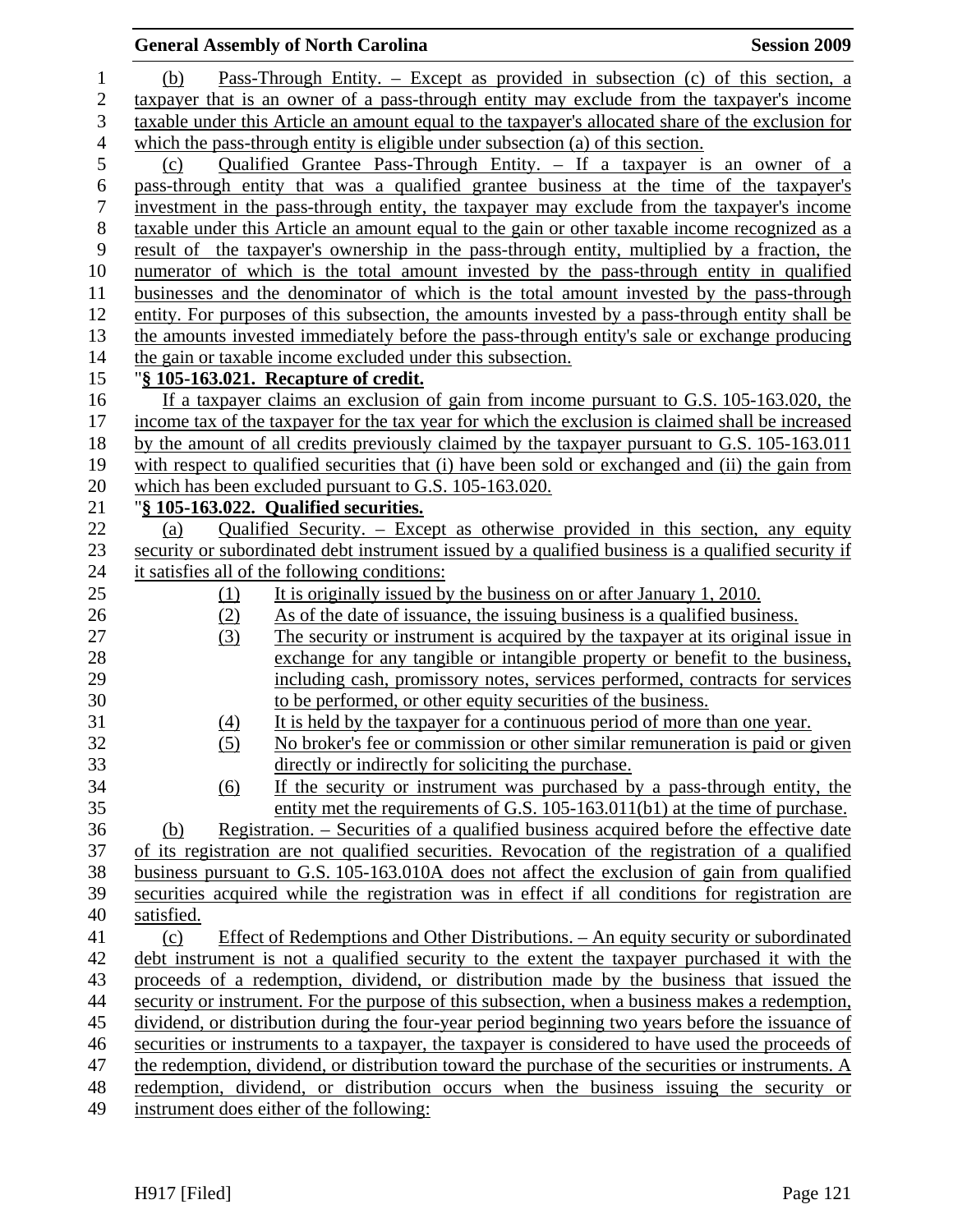|                         | <b>General Assembly of North Carolina</b>                                                            | <b>Session 2009</b> |
|-------------------------|------------------------------------------------------------------------------------------------------|---------------------|
| (1)                     | Purchases, directly or indirectly, any of its outstanding equity securities or                       |                     |
|                         | subordinated debt, other than qualified securities, from the taxpayer or a                           |                     |
|                         | related person.                                                                                      |                     |
| (2)                     | Declares a dividend or makes a distribution with respect to any of its                               |                     |
|                         | outstanding equity securities or subordinated debt, other than qualified                             |                     |
|                         | securities, to the taxpayer or a related person. This subdivision does not                           |                     |
|                         | apply, however, to a distribution in connection with one of the following:                           |                     |
|                         | The reimbursement to the taxpayer of the reasonable costs of<br><u>a.</u>                            |                     |
|                         | forming, syndicating, managing, and operating the business.                                          |                     |
|                         | An increase in the taxpayer's taxes, penalties, or interest to the extent<br><u>b.</u>               |                     |
|                         | the increase is caused by the allocation to the taxpayer of income of                                |                     |
|                         | the business.                                                                                        |                     |
|                         | The repayment of principal on subordinated debt is a purchase of the debt except to the              |                     |
|                         | extent the repayment is repayment of principal due on the subordinated debt at its maturity          |                     |
|                         | pursuant to the terms of the subordinated debt instrument. If a transaction is treated under         |                     |
|                         | section $304(a)$ of the Code as a distribution in redemption of the equity securities of a business, |                     |
|                         | that business has, for the purpose of this subsection, purchased an amount of its equity             |                     |
|                         | securities equal to the amount treated as such a distribution under section 304(a) of the Code.      |                     |
| (d)                     | Exception for Certain Transactions. – The following transactions are not treated as a                |                     |
|                         | redemption or distribution for the purposes of subsection (c) of this section:                       |                     |
| (1)                     | Any deemed liquidation of a business pursuant to section $708(b)(1)(A)$ of                           |                     |
|                         | the Code by reason of the business becoming a disregarded entity for federal                         |                     |
|                         | tax purposes, to the extent there is not actual distribution of money or other                       |                     |
|                         | property to the taxpayer of a related person.                                                        |                     |
| (2)                     | Any deemed distribution or redemption by reason of a technical termination                           |                     |
|                         | of a business pursuant to section $708(b)(1)(B)$ of the Code to the extent there                     |                     |
|                         | is no actual distribution of money or other property to the taxpayer or a                            |                     |
|                         | related person.                                                                                      |                     |
| (e)                     | Conversion of Other Securities. - Any equity security or subordinated debt                           |                     |
|                         | instrument issued by a business and acquired by the taxpayer solely through the conversion of        |                     |
|                         | another equity security or subordinated debt instrument that was issued by the business and was      |                     |
|                         | a qualified security in the hands of the taxpayer is considered, for the purpose of this section, a  |                     |
|                         | qualified security in the hands of the taxpayer and acquired by the taxpayer on the date the         |                     |
|                         | taxpayer acquired the converted qualified security.                                                  |                     |
| (f)                     | <u>Transfers. – In the case of a transfer by gift, by death, or from a pass-through entity</u>       |                     |
|                         | to one of its owners, the transferee is considered, for the purpose of this section, to have         |                     |
|                         | acquired the qualified security in the same manner as the transferor and to have held it during      |                     |
|                         | any continuous period immediately preceding the transfer during which it was held or treated as      |                     |
| held by the transferor. |                                                                                                      |                     |
|                         | In the case of a transaction described in section 351 or 721 of the Code or a reorganization         |                     |
|                         | described in section 368 of the Code, if qualified securities are exchanged for other securities,    |                     |
|                         | the other securities are considered, for the purpose of this section, qualified securities acquired  |                     |
|                         | on the date the exchanged qualified securities were acquired. In the case of a transaction           |                     |
|                         | described in section 351 or 721 of the Code, the newly acquired securities are considered            |                     |
|                         | qualified securities, however, only if, immediately after the transaction, the business issuing the  |                     |
|                         | securities owns, directly or indirectly, securities representing control, within the meaning of      |                     |
|                         | section $368(c)$ of the Code, of the business whose securities were exchanged.                       |                     |
|                         | "§ 105-163.023. Limitations.                                                                         |                     |
| (a)                     | Contributions and Exchanges of Property. - In the case of a transaction described in                 |                     |
|                         |                                                                                                      |                     |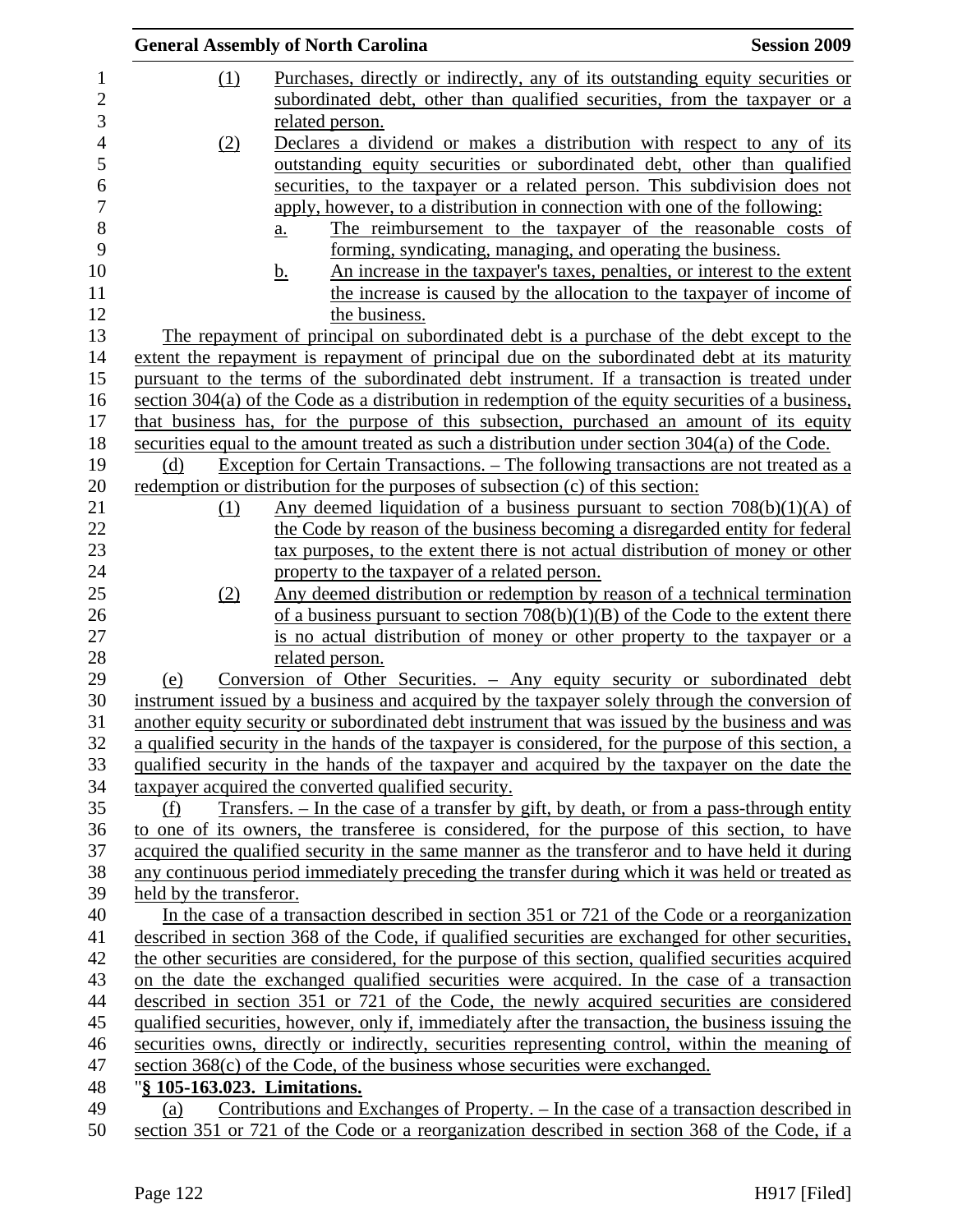|                     | <b>General Assembly of North Carolina</b>                                                                       | <b>Session 2009</b> |
|---------------------|-----------------------------------------------------------------------------------------------------------------|---------------------|
|                     | taxpayer contributes property to or exchanges property with a qualified business, the following                 |                     |
| <u>rules</u> apply: |                                                                                                                 |                     |
| <u>(1)</u>          | Qualified securities exchanged for property. – Except as otherwise provided                                     |                     |
|                     | in subdivision (3) of this subsection, a taxpayer who transfers property to a                                   |                     |
|                     | business in exchange for qualified securities in the business must, for                                         |                     |
|                     | purposes of determining North Carolina taxable income, recognize gain                                           |                     |
|                     | equal to the amount by which the fair market value of the property exceeded                                     |                     |
|                     | the taxpayer's basis in the property on the date the property was exchanged                                     |                     |
|                     | for the qualified securities. This gain must be recognized for the years for                                    |                     |
|                     | which the taxpayer claims an exclusion of gain under this Part with respect                                     |                     |
|                     | to the disposition of qualified securities received in exchange for the                                         |                     |
|                     | property.<br>Contributions to capital. – Except as otherwise provided in subdivision (3) of                     |                     |
| (2)                 | this subsection, if the adjusted basis of a qualified security is adjusted due to                               |                     |
|                     | a contribution to capital after the date the qualified security was issued                                      |                     |
|                     | originally, for purposes of determining North Carolina taxable income, the                                      |                     |
|                     | taxpayer must recognize gain equal to the amount by which the fair market                                       |                     |
|                     | value of the contributed property exceeded the taxpayer's basis in the                                          |                     |
|                     | property on the date the property was contributed. This gain must be                                            |                     |
|                     | recognized for the years for which the taxpayer claims an exclusion of gain                                     |                     |
|                     | under this Part with respect to the disposition of the qualified securities.                                    |                     |
| (3)                 | Disposition of contributed property. $-$ If a qualified business disposes of                                    |                     |
|                     | property contributed to it, the disposition occurs before the taxpayer who                                      |                     |
|                     | contributed the property claims an exclusion of gain pursuant to this Part                                      |                     |
|                     | with respect to qualified securities affected by the contribution, and the                                      |                     |
|                     | taxpayer recognizes gain from the disposition, then for purposes of                                             |                     |
|                     | subdivisions (1) and (2) of this subsection, the taxpayer's basis in the                                        |                     |
|                     | contributed property is increased by any gain the taxpayer recognized from<br>the disposition.                  |                     |
| (b)                 | Transactions That Substantially Reduce the Risk of Loss. – If a taxpayer has entered                            |                     |
|                     | into any transaction that substantially reduces the risk of loss from holding the qualified                     |                     |
|                     | securities, there is no exclusion of gain under this Part from the sale or exchange of the                      |                     |
|                     | qualified securities unless the taxpayer entered into the transaction on or after January 1, 2010,              |                     |
|                     | and elects to recognize gain as if the qualified securities were sold at fair market value on the               |                     |
|                     | date the taxpayer first entered into that transaction. The following are examples of a transaction              |                     |
|                     | that substantially reduces the risk of loss from holding the qualified securities:                              |                     |
| (1)                 | The taxpayer or a related person has made a short sale of substantially                                         |                     |
|                     | identical property.                                                                                             |                     |
| (2)                 | The taxpayer or a related person has acquired an option to sell substantially                                   |                     |
|                     | identical property at a fixed price."<br><b>SECTION 24.3.(d)</b> This section is effective when it becomes law. |                     |
|                     |                                                                                                                 |                     |
|                     | <b>EARNED INCOME TAX CREDIT</b>                                                                                 |                     |
|                     | <b>SECTION 24.4.(a)</b> G.S. 105-151.31(a) reads as rewritten:                                                  |                     |
| "(a)                | Credit. – An individual who claims for the taxable year an earned income tax credit                             |                     |
|                     | under section 32 of the Code is allowed a credit against the tax imposed by this Part equal to                  |                     |
|                     | five percent $(5\%)$ six and one-half percent $(6.5\%)$ of the amount of credit the individual                  |                     |
|                     | qualified for under section 32 of the Code. A nonresident or part-year resident who claims the                  |                     |
|                     | credit allowed by this section must reduce the amount of the credit by multiplying it by the                    |                     |
|                     | fraction calculated under G.S. 105-134.5(b) or (c), as appropriate."                                            |                     |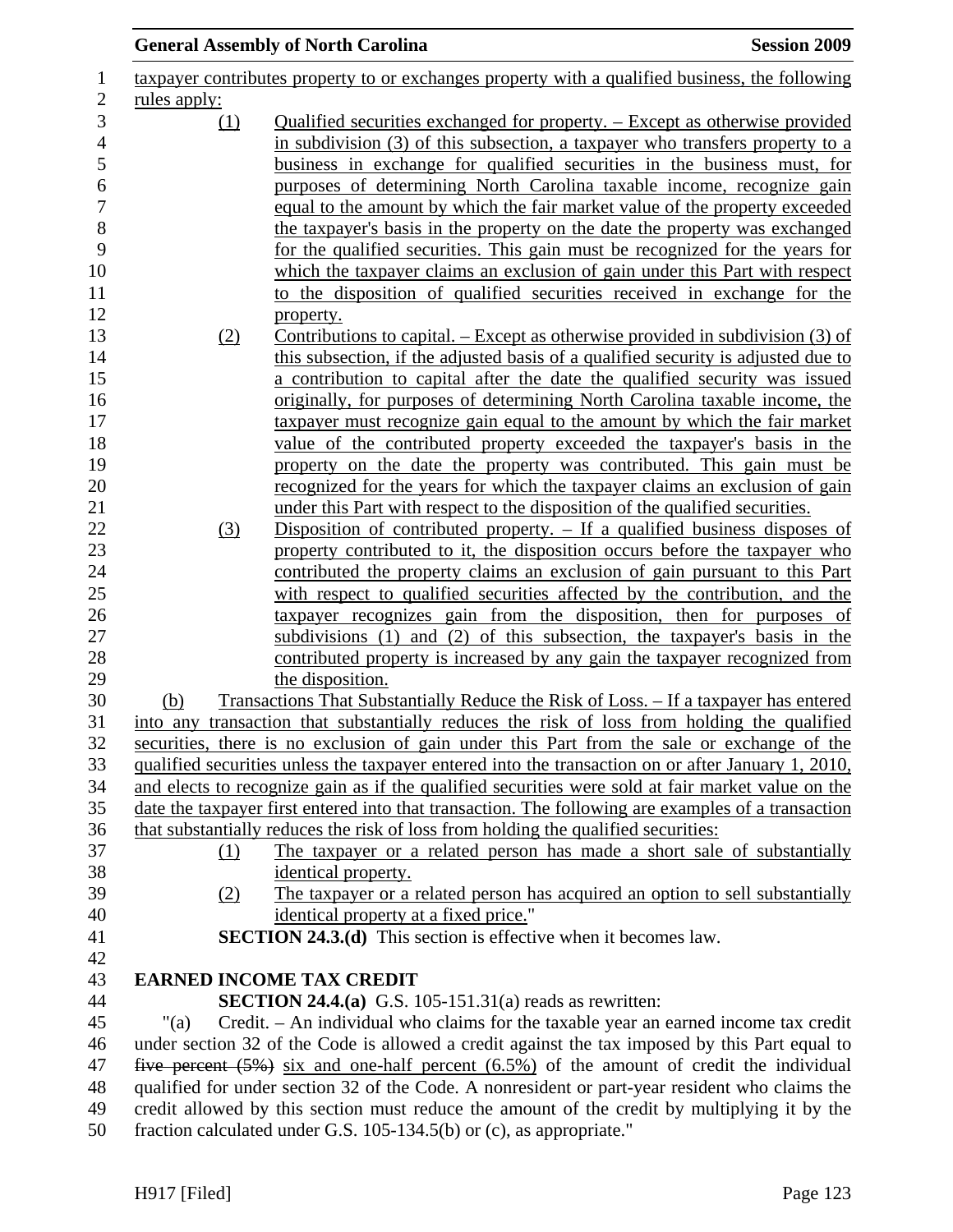|                  | <b>General Assembly of North Carolina</b>                                                                                                                                                         | <b>Session 2009</b> |
|------------------|---------------------------------------------------------------------------------------------------------------------------------------------------------------------------------------------------|---------------------|
| $\mathbf{1}$     | <b>SECTION 24.4.(b)</b> This section is effective for taxable years beginning on or after                                                                                                         |                     |
| $\overline{c}$   | January 1, 2010.                                                                                                                                                                                  |                     |
| 3                |                                                                                                                                                                                                   |                     |
| $\overline{4}$   | <b>OTHER TOBACCO PRODUCTS (18% INCREASE)</b>                                                                                                                                                      |                     |
| 5                | SECTION 24.5. G.S. 105-113.35 reads as rewritten:                                                                                                                                                 |                     |
| $\boldsymbol{6}$ | "§ 105-113.35. Tax on tobacco products other than cigarettes; use of proceeds.                                                                                                                    |                     |
| $\boldsymbol{7}$ | Tax. - An excise tax is levied on tobacco products other than cigarettes at the rate of<br>(a)                                                                                                    |                     |
| $8\,$            | ten percent $(10\%)$ twenty-eight percent $(28\%)$ of the cost price of the products. This tax does                                                                                               |                     |
| 9                | not apply to the following:                                                                                                                                                                       |                     |
| 10               | (1)<br>A tobacco product sold outside the State.                                                                                                                                                  |                     |
| 11               | A tobacco product sold to the federal government.<br>(2)                                                                                                                                          |                     |
| 12               | A sample tobacco product distributed without charge.<br>(3)                                                                                                                                       |                     |
| 13               | Primary Liability. – The wholesale dealer or retail dealer who first acquires or<br>(b)                                                                                                           |                     |
| 14               | otherwise handles tobacco products subject to the tax imposed by this section is liable for the                                                                                                   |                     |
| 15               | tax imposed by this section. A wholesale dealer or retail dealer who brings into this State a                                                                                                     |                     |
| 16<br>17         | tobacco product made outside the State is the first person to handle the tobacco product in this<br>State. A wholesale dealer or retail dealer who is the original consignee of a tobacco product |                     |
| 18               | that is made outside the State and is shipped into the State is the first person to handle the                                                                                                    |                     |
| 19               | tobacco product in this State.                                                                                                                                                                    |                     |
| 20               | Secondary Liability. - A retail dealer who acquires non-tax-paid tobacco products<br>(c)                                                                                                          |                     |
| 21               | subject to the tax imposed by this section from a wholesale dealer is liable for any tax due on                                                                                                   |                     |
| 22               | the tobacco products. A retail dealer who is liable for tax under this subsection may not deduct                                                                                                  |                     |
| 23               | a discount from the amount of tax due when reporting the tax.                                                                                                                                     |                     |
| 24               | Manufacturer's Option. - A manufacturer who is not a retail dealer and who ships<br>(d)                                                                                                           |                     |
| 25               | tobacco products other than cigarettes to either a wholesale dealer or retail dealer licensed                                                                                                     |                     |
| 26               | under this Part may apply to the Secretary to be relieved of paying the tax imposed by this                                                                                                       |                     |
| 27               | section on the tobacco products. Once granted permission, a manufacturer may choose not to                                                                                                        |                     |
| 28               | pay the tax until otherwise notified by the Secretary. To be relieved of payment of the tax                                                                                                       |                     |
| 29               | imposed by this section, a manufacturer must comply with the requirements set by the                                                                                                              |                     |
| 30               | Secretary.                                                                                                                                                                                        |                     |
| 31               | Permission granted under this subsection to a manufacturer to be relieved of paying the tax                                                                                                       |                     |
| 32               | imposed by this section applies to an integrated wholesale dealer with whom the manufacturer                                                                                                      |                     |
| 33               | is an affiliate. A manufacturer must notify the Secretary of any integrated wholesale dealer with                                                                                                 |                     |
| 34               | whom it is an affiliate when the manufacturer applies to the Secretary for permission to be                                                                                                       |                     |
| 35               | relieved of paying the tax and when an integrated wholesale dealer becomes an affiliate of the                                                                                                    |                     |
| 36<br>37         | manufacturer after the Secretary has given the manufacturer permission to be relieved of<br>paying the tax.                                                                                       |                     |
| 38               | If a person is both a manufacturer of cigarettes and a wholesale dealer of tobacco products                                                                                                       |                     |
| 39               | other than cigarettes and the person is granted permission under G.S. 105-113.10 to be relieved                                                                                                   |                     |
| 40               | of paying the cigarette excise tax, the permission applies to the tax imposed by this section on                                                                                                  |                     |
| 41               | tobacco products other than cigarettes. A cigarette manufacturer who becomes a wholesale                                                                                                          |                     |
| 42               | dealer after receiving permission to be relieved of the cigarette excise tax must notify the                                                                                                      |                     |
| 43               | Secretary of the permission received under G.S. 105-113.10 when applying for a license as a                                                                                                       |                     |
| 44               | wholesale dealer.                                                                                                                                                                                 |                     |
| 45               | Use. – Of the funds collected pursuant to this section, the Secretary shall deposit an<br>(e)                                                                                                     |                     |
| 46               | amount equal to three percent $(3%)$ twenty-one percent $(21%)$ of the cost price of the products                                                                                                 |                     |
| 47               | to the General Fund, and the Secretary shall remit the remainder of the funds to the University                                                                                                   |                     |
| 48               | Cancer Research Fund established pursuant to G.S. 116-29.1."                                                                                                                                      |                     |
| 49               |                                                                                                                                                                                                   |                     |
| 50               | <b>WATERSENSE SALES TAX HOLIDAY</b>                                                                                                                                                               |                     |
| 51               | <b>SECTION 24.6.</b> G.S. 105-164.13D reads as rewritten:                                                                                                                                         |                     |
|                  |                                                                                                                                                                                                   |                     |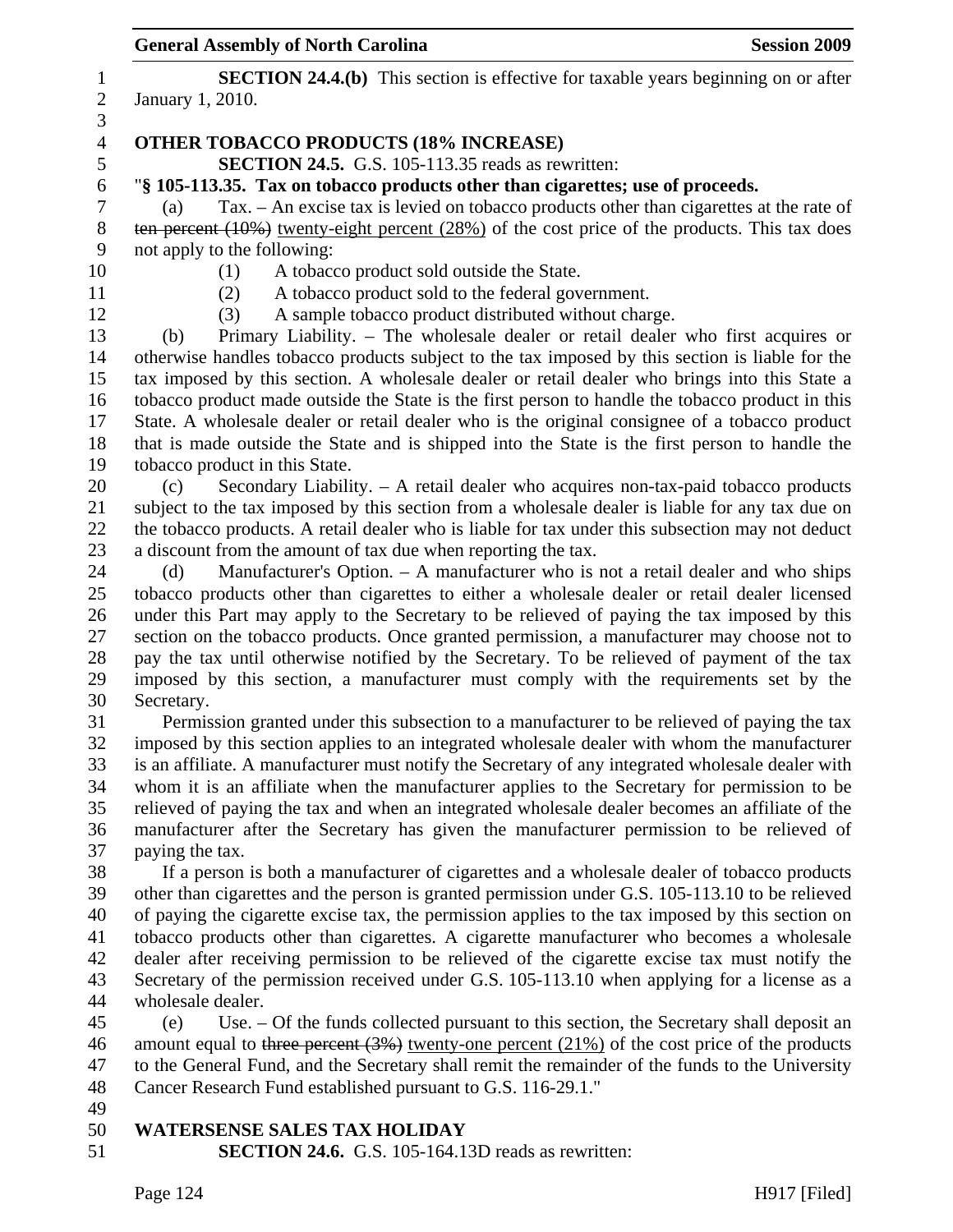|     |                   | <b>General Assembly of North Carolina</b><br><b>Session 2009</b>                                                                                                                           |
|-----|-------------------|--------------------------------------------------------------------------------------------------------------------------------------------------------------------------------------------|
|     |                   | "\\$ 105-164.13D. Sales and use tax holiday for Energy Star and WaterSense qualified                                                                                                       |
|     |                   |                                                                                                                                                                                            |
|     |                   | The taxes imposed by this Article do not apply to the Energy Star and WaterSense                                                                                                           |
|     |                   | qualified products listed in this section if sold between 12:01 A.M. on the first Friday of                                                                                                |
|     |                   | November and 11:59 P.M. the following Sunday. The qualified products are:                                                                                                                  |
|     |                   | Clothes washers.                                                                                                                                                                           |
|     |                   | Freezers and refrigerators.                                                                                                                                                                |
|     |                   | Central air conditioners and room air conditioners.                                                                                                                                        |
|     |                   | Air-source heat pumps and geothermal heat pumps.                                                                                                                                           |
|     |                   | Ceiling fans.<br>Dehumidifiers.                                                                                                                                                            |
|     |                   | Programmable thermostats.                                                                                                                                                                  |
|     |                   | WaterSense labeled toilets.                                                                                                                                                                |
|     |                   | WaterSense labeled faucets.                                                                                                                                                                |
|     |                   | The exemption allowed by this section does not apply to the following:                                                                                                                     |
|     |                   | The sale of a product for use in a trade or business.                                                                                                                                      |
|     |                   | The rental of a product."                                                                                                                                                                  |
|     |                   |                                                                                                                                                                                            |
|     |                   | PROFESSIONAL BUSINESS FEES                                                                                                                                                                 |
|     |                   | <b>SECTION 24.7.</b> G.S. 105-41 reads as rewritten:                                                                                                                                       |
|     |                   | "§ 105-41. Attorneys-at-law and other professionals.                                                                                                                                       |
|     |                   | Every individual in this State who practices a profession or engages in a business                                                                                                         |
|     |                   | and is included in the list below must obtain from the Secretary a statewide license for the                                                                                               |
|     |                   | privilege of practicing the profession or engaging in the business. A license required by this                                                                                             |
|     |                   | section is not transferable to another person. The tax for each license is fifty dollars (\$50.00)                                                                                         |
|     |                   |                                                                                                                                                                                            |
|     | (1)               | An attorney-at-law.                                                                                                                                                                        |
|     | (2)               | A physician, a veterinarian, a surgeon, an osteopath, a chiropractor, a                                                                                                                    |
|     |                   | chiropodist, a dentist, an ophthalmologist, an optician, an optometrist, or                                                                                                                |
|     |                   | another person who practices a professional art of healing.                                                                                                                                |
|     |                   | A professional engineer, as defined in G.S. 89C-3.                                                                                                                                         |
|     |                   | A registered land surveyor, as defined in G.S. 89C-3.                                                                                                                                      |
|     |                   | An architect.                                                                                                                                                                              |
|     |                   | A landscape architect.                                                                                                                                                                     |
|     |                   | A photographer, a canvasser for any photographer, or an agent of a                                                                                                                         |
|     |                   | photographer in transmitting photographs to be copied, enlarged, or colored.                                                                                                               |
|     |                   | A real estate broker or a real estate salesman, as defined in G.S. 93A-2. A                                                                                                                |
|     |                   | real estate broker or a real estate salesman who is also a real estate appraiser                                                                                                           |
|     |                   | is required to obtain only one license under this section to cover both                                                                                                                    |
|     |                   | activities.                                                                                                                                                                                |
|     |                   | A real estate appraiser, as defined in G.S. 93E-1-4. A real estate appraiser                                                                                                               |
|     |                   | who is also a real estate broker or a real estate salesman is required to obtain<br>only one license under this section to cover both activities.                                          |
|     |                   | A person who solicits or negotiates loans on real estate as agent for another                                                                                                              |
|     |                   | for a commission, brokerage, or other compensation.                                                                                                                                        |
|     |                   | A mortician or embalmer licensed under G.S. 90-210.25.                                                                                                                                     |
|     | (12)              | A home inspector licensed under Article 9F of Chapter 143 of the General                                                                                                                   |
|     |                   |                                                                                                                                                                                            |
|     |                   |                                                                                                                                                                                            |
| (b) |                   | Statutes.<br>The following persons are exempt from the tax:                                                                                                                                |
|     | (a)<br>(b)<br>(a) | products.<br>(1)<br>(2)<br>(3)<br>(4)<br>(5)<br>(6)<br>(7)<br>(8)<br>(9)<br>(1)<br>(2)<br>two hundred dollars (\$200.00).<br>(3)<br>(4)<br>(5)<br>(6)<br>(7)<br>(8)<br>(9)<br>(10)<br>(11) |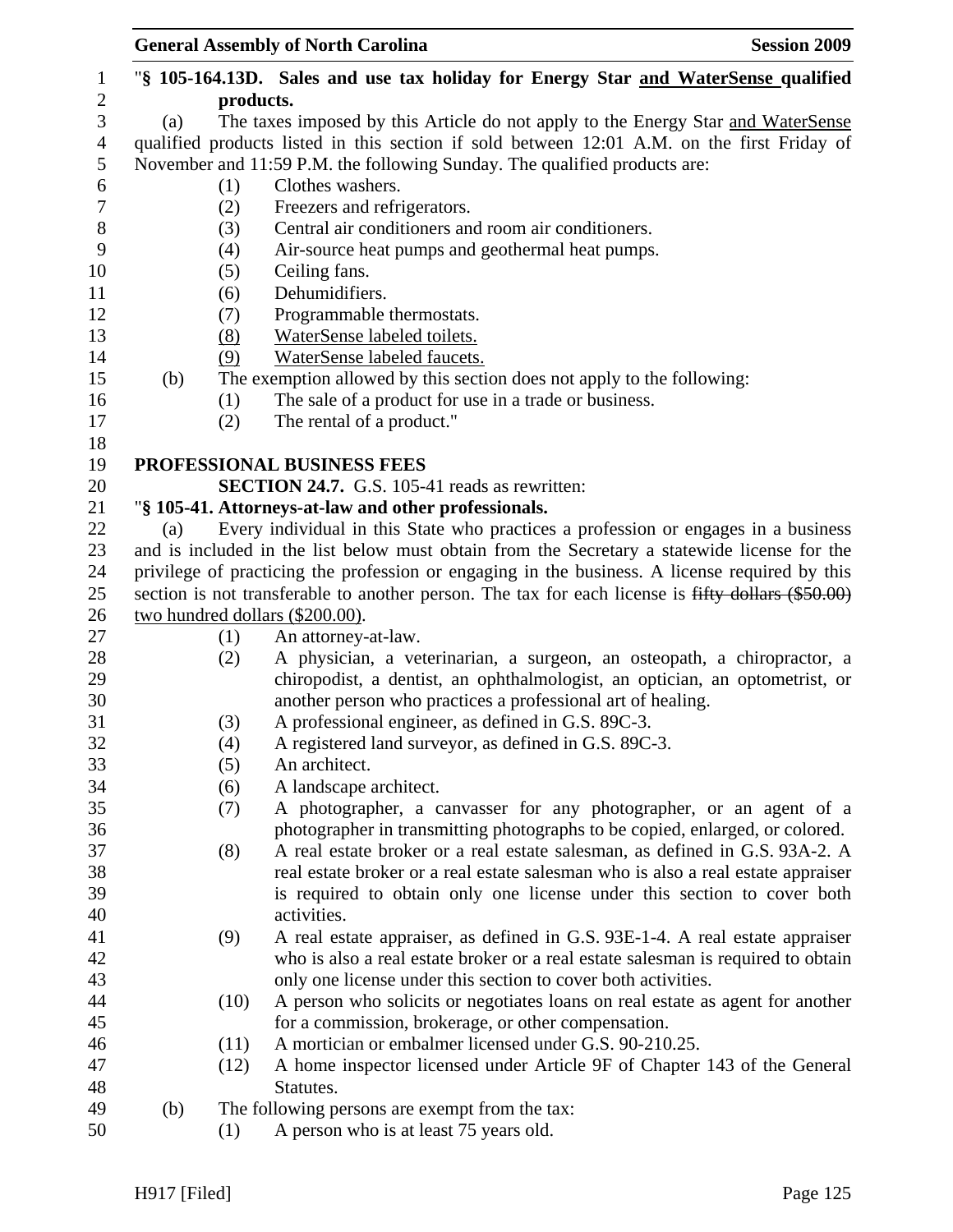| <b>General Assembly of North Carolina</b>                                                                                                                                                                                                                                                                          | <b>Session 2009</b> |
|--------------------------------------------------------------------------------------------------------------------------------------------------------------------------------------------------------------------------------------------------------------------------------------------------------------------|---------------------|
| A person practicing the professional art of healing for a fee or reward, if the<br>(2)<br>person is an adherent of an established church or religious organization and<br>confines the healing practice to prayer or spiritual means.                                                                              |                     |
| A blind person engaging in a trade or profession as a sole proprietor. A<br>(3)<br>"blind person" means any person who is totally blind or whose central visual<br>acuity does not exceed 20/200 in the better eye with correcting lenses, or                                                                      |                     |
| where the widest diameter of visual field subtends an angle no greater than                                                                                                                                                                                                                                        |                     |
| 20 degrees. This exemption shall not extend to any sole proprietor who<br>permits more than one person other than the proprietor to work regularly in<br>connection with the trade or profession for remuneration or recompense of<br>any kind, unless the other person in excess of one so remunerated is a blind |                     |
| person.                                                                                                                                                                                                                                                                                                            |                     |
| Every person engaged in the public practice of accounting as a principal, or as a<br>(c)                                                                                                                                                                                                                           |                     |
| manager of the business of public accountant, shall pay for such license fifty dollars (\$50.00)                                                                                                                                                                                                                   |                     |
| two hundred dollars (\$200.00), and in addition shall pay a license of twelve dollars and fifty                                                                                                                                                                                                                    |                     |
| cents (\$12.50) for each person employed who is engaged in the capacity of supervising or                                                                                                                                                                                                                          |                     |
| handling the work of auditing, devising or installing systems of accounts."                                                                                                                                                                                                                                        |                     |
|                                                                                                                                                                                                                                                                                                                    |                     |
| <b>CAREGIVER TAX CREDIT</b>                                                                                                                                                                                                                                                                                        |                     |
| <b>SECTION 24.8.(a)</b> Chapter 105 of the General Statutes is amended by adding a                                                                                                                                                                                                                                 |                     |
| new section to read:                                                                                                                                                                                                                                                                                               |                     |
| "§ 105-151.33. Caregiver tax credit.                                                                                                                                                                                                                                                                               |                     |
| $Credit. - A taxpayer shall be allowed a credit against the tax imposed by this Part$<br>(a)<br>for qualified caregiving expenses in an amount not to exceed ten percent (10%) of the total                                                                                                                        |                     |
| amount expended for qualified caregiving expenses. In no event shall the amount of the tax                                                                                                                                                                                                                         |                     |
| credit exceed one hundred fifty dollars (\$150.00) or the taxpayer's income tax liability,                                                                                                                                                                                                                         |                     |
| whichever is less. No taxpayer shall be entitled to such credit with respect to the same                                                                                                                                                                                                                           |                     |
| qualified caregiving expenses claimed by another taxpayer.                                                                                                                                                                                                                                                         |                     |
| As used in this Code section, the term:<br>(b)                                                                                                                                                                                                                                                                     |                     |
| <u>Qualified caregiving expenses' means payments by the taxpayer for home</u><br>(1)                                                                                                                                                                                                                               |                     |
| health agency services, personal care services, personal care attendant                                                                                                                                                                                                                                            |                     |
| services, homemaker services, adult day care, respite care, or health care                                                                                                                                                                                                                                         |                     |
| equipment and supplies which equipment and supplies have been determined                                                                                                                                                                                                                                           |                     |
| to be medically necessary by a physician which services, care, or equipment                                                                                                                                                                                                                                        |                     |
| and supplies are:                                                                                                                                                                                                                                                                                                  |                     |
| Provided to the qualifying family member; and<br><u>a.</u>                                                                                                                                                                                                                                                         |                     |
| Purchased or obtained from an organization or individual not related<br>b.                                                                                                                                                                                                                                         |                     |
| to the taxpayer or the qualifying family member.                                                                                                                                                                                                                                                                   |                     |
| 'Qualifying family member' means the taxpayer or an individual who is<br>(2)                                                                                                                                                                                                                                       |                     |
| related to the taxpayer by blood, marriage, or adoption and who:                                                                                                                                                                                                                                                   |                     |
| Is at <u>least 62 years of age; or</u><br><u>a.</u>                                                                                                                                                                                                                                                                |                     |
| b.<br>Has been determined to be disabled by the Social Security                                                                                                                                                                                                                                                    |                     |
| Administration.                                                                                                                                                                                                                                                                                                    |                     |
| A taxpayer shall only be authorized to claim and receive the credit under this Code<br>(c)<br>section if the taxpayer's North Carolina taxable net income does not exceed forty thousand                                                                                                                           |                     |
| dollars (\$40,000.00) in the taxable year for which the credit under this Code section is claimed.                                                                                                                                                                                                                 |                     |
| In no event shall the amount of the tax credit exceed the taxpayer's income tax<br>(d)                                                                                                                                                                                                                             |                     |
| liability. Any unused tax credit shall not be allowed to be carried forward to apply to the                                                                                                                                                                                                                        |                     |
| taxpayer's succeeding years' tax liability. No such tax credit shall be allowed the taxpayer                                                                                                                                                                                                                       |                     |
| against prior years' tax liability.                                                                                                                                                                                                                                                                                |                     |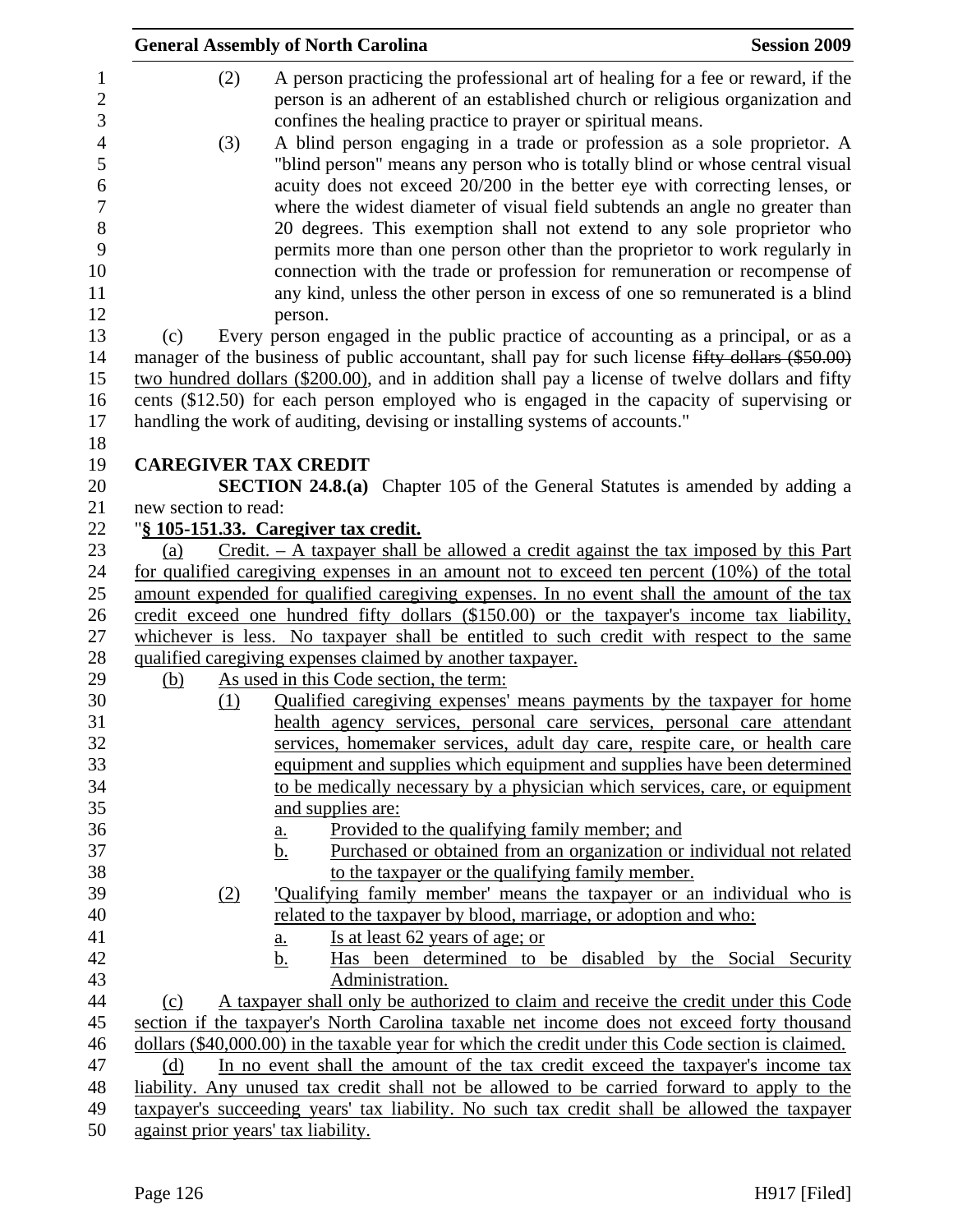| No credit shall be allowed under this Code section with respect to any qualifying<br>1<br>(e)<br>$\mathbf{2}$<br>caregiving expenses either deducted or subtracted by the taxpayer in arriving at North Carolina<br>$\mathfrak{Z}$<br>taxable net income or with respect to any qualified caregiving expenses for which amounts<br>$\overline{4}$<br>were excluded from North Carolina taxable net income."<br>$\mathfrak s$<br><b>SECTION 24.8.(b)</b> This section becomes effective January 1, 2010, and applies to<br>$\boldsymbol{6}$<br>all taxable years beginning on or after that date.<br>$\tau$<br>$8\,$<br>PART XXV. CAPITAL APPROPRIATIONS<br>9<br>10<br><b>GENERAL FUND CAPITAL APPROPRIATIONS/INTRODUCTION</b><br><b>SECTION 25.1.</b> The appropriations made by the 2009 General Assembly for<br>11<br>12<br>capital improvements are for constructing, repairing, or renovating State buildings, utilities, and<br>other capital facilities, for acquiring sites for them where necessary, and acquiring buildings<br>13<br>14<br>and land for State government purposes.<br>15<br>16<br><b>CAPITAL APPROPRIATIONS/GENERAL FUND</b><br><b>SECTION 25.2.</b> There is appropriated from the General Fund for the 2009-2010<br>17<br>18<br>fiscal year the following amount for capital improvements:<br>19<br>20<br><b>Capital Improvements - General Fund</b><br>2009-2010 | <b>Session 2009</b> |  |  |
|----------------------------------------------------------------------------------------------------------------------------------------------------------------------------------------------------------------------------------------------------------------------------------------------------------------------------------------------------------------------------------------------------------------------------------------------------------------------------------------------------------------------------------------------------------------------------------------------------------------------------------------------------------------------------------------------------------------------------------------------------------------------------------------------------------------------------------------------------------------------------------------------------------------------------------------------------------------------------------------------------------------------------------------------------------------------------------------------------------------------------------------------------------------------------------------------------------------------------------------------------------------------------------------------------------------------------------------------------------------------------------------------|---------------------|--|--|
|                                                                                                                                                                                                                                                                                                                                                                                                                                                                                                                                                                                                                                                                                                                                                                                                                                                                                                                                                                                                                                                                                                                                                                                                                                                                                                                                                                                              |                     |  |  |
|                                                                                                                                                                                                                                                                                                                                                                                                                                                                                                                                                                                                                                                                                                                                                                                                                                                                                                                                                                                                                                                                                                                                                                                                                                                                                                                                                                                              |                     |  |  |
|                                                                                                                                                                                                                                                                                                                                                                                                                                                                                                                                                                                                                                                                                                                                                                                                                                                                                                                                                                                                                                                                                                                                                                                                                                                                                                                                                                                              |                     |  |  |
|                                                                                                                                                                                                                                                                                                                                                                                                                                                                                                                                                                                                                                                                                                                                                                                                                                                                                                                                                                                                                                                                                                                                                                                                                                                                                                                                                                                              |                     |  |  |
|                                                                                                                                                                                                                                                                                                                                                                                                                                                                                                                                                                                                                                                                                                                                                                                                                                                                                                                                                                                                                                                                                                                                                                                                                                                                                                                                                                                              |                     |  |  |
|                                                                                                                                                                                                                                                                                                                                                                                                                                                                                                                                                                                                                                                                                                                                                                                                                                                                                                                                                                                                                                                                                                                                                                                                                                                                                                                                                                                              |                     |  |  |
|                                                                                                                                                                                                                                                                                                                                                                                                                                                                                                                                                                                                                                                                                                                                                                                                                                                                                                                                                                                                                                                                                                                                                                                                                                                                                                                                                                                              |                     |  |  |
|                                                                                                                                                                                                                                                                                                                                                                                                                                                                                                                                                                                                                                                                                                                                                                                                                                                                                                                                                                                                                                                                                                                                                                                                                                                                                                                                                                                              |                     |  |  |
|                                                                                                                                                                                                                                                                                                                                                                                                                                                                                                                                                                                                                                                                                                                                                                                                                                                                                                                                                                                                                                                                                                                                                                                                                                                                                                                                                                                              |                     |  |  |
| 21                                                                                                                                                                                                                                                                                                                                                                                                                                                                                                                                                                                                                                                                                                                                                                                                                                                                                                                                                                                                                                                                                                                                                                                                                                                                                                                                                                                           |                     |  |  |
| 22<br>Department of Environment and Natural Resources                                                                                                                                                                                                                                                                                                                                                                                                                                                                                                                                                                                                                                                                                                                                                                                                                                                                                                                                                                                                                                                                                                                                                                                                                                                                                                                                        |                     |  |  |
| 23<br>Water Resources Development Projects<br>17,600,000                                                                                                                                                                                                                                                                                                                                                                                                                                                                                                                                                                                                                                                                                                                                                                                                                                                                                                                                                                                                                                                                                                                                                                                                                                                                                                                                     |                     |  |  |
| University of North Carolina at Chapel Hill<br>24                                                                                                                                                                                                                                                                                                                                                                                                                                                                                                                                                                                                                                                                                                                                                                                                                                                                                                                                                                                                                                                                                                                                                                                                                                                                                                                                            |                     |  |  |
| 25<br><b>Biomedical Research Imaging Center</b><br>10,000,000                                                                                                                                                                                                                                                                                                                                                                                                                                                                                                                                                                                                                                                                                                                                                                                                                                                                                                                                                                                                                                                                                                                                                                                                                                                                                                                                |                     |  |  |
| TOTAL CAPITAL IMPROVEMENTS - GENERAL FUND<br>\$27,600,000<br>26<br>27                                                                                                                                                                                                                                                                                                                                                                                                                                                                                                                                                                                                                                                                                                                                                                                                                                                                                                                                                                                                                                                                                                                                                                                                                                                                                                                        |                     |  |  |
| <b>WATER RESOURCES DEVELOPMENT PROJECT FUNDS</b><br>28                                                                                                                                                                                                                                                                                                                                                                                                                                                                                                                                                                                                                                                                                                                                                                                                                                                                                                                                                                                                                                                                                                                                                                                                                                                                                                                                       |                     |  |  |
| SECTION 25.3.(a) The Department of Environment and Natural Resources shall<br>29                                                                                                                                                                                                                                                                                                                                                                                                                                                                                                                                                                                                                                                                                                                                                                                                                                                                                                                                                                                                                                                                                                                                                                                                                                                                                                             |                     |  |  |
| allocate the funds appropriated in this act for water resources development projects to the<br>30                                                                                                                                                                                                                                                                                                                                                                                                                                                                                                                                                                                                                                                                                                                                                                                                                                                                                                                                                                                                                                                                                                                                                                                                                                                                                            |                     |  |  |
| following projects whose costs are as indicated:<br>31                                                                                                                                                                                                                                                                                                                                                                                                                                                                                                                                                                                                                                                                                                                                                                                                                                                                                                                                                                                                                                                                                                                                                                                                                                                                                                                                       |                     |  |  |
| <b>Name of Project</b><br>32                                                                                                                                                                                                                                                                                                                                                                                                                                                                                                                                                                                                                                                                                                                                                                                                                                                                                                                                                                                                                                                                                                                                                                                                                                                                                                                                                                 | 2009-2010           |  |  |
| 33<br>(1)<br><b>AIWW</b> Dredging                                                                                                                                                                                                                                                                                                                                                                                                                                                                                                                                                                                                                                                                                                                                                                                                                                                                                                                                                                                                                                                                                                                                                                                                                                                                                                                                                            |                     |  |  |
| 34<br><b>Aquatic Obstruction Removal - Statewide</b><br>(2)                                                                                                                                                                                                                                                                                                                                                                                                                                                                                                                                                                                                                                                                                                                                                                                                                                                                                                                                                                                                                                                                                                                                                                                                                                                                                                                                  | 300,000             |  |  |
| 35<br><b>Aquatic Plant Control</b><br>(3)                                                                                                                                                                                                                                                                                                                                                                                                                                                                                                                                                                                                                                                                                                                                                                                                                                                                                                                                                                                                                                                                                                                                                                                                                                                                                                                                                    | 300,000             |  |  |
| 36<br>(4)<br>B. Everett Jordan Lake Water Supply Storage                                                                                                                                                                                                                                                                                                                                                                                                                                                                                                                                                                                                                                                                                                                                                                                                                                                                                                                                                                                                                                                                                                                                                                                                                                                                                                                                     | 200,000             |  |  |
| 37<br>(5)<br><b>Bald Head Island Beach Renourishment</b>                                                                                                                                                                                                                                                                                                                                                                                                                                                                                                                                                                                                                                                                                                                                                                                                                                                                                                                                                                                                                                                                                                                                                                                                                                                                                                                                     | 5,000,000           |  |  |
| 38<br><b>Beaufort Harbor Maintenance</b><br>(6)                                                                                                                                                                                                                                                                                                                                                                                                                                                                                                                                                                                                                                                                                                                                                                                                                                                                                                                                                                                                                                                                                                                                                                                                                                                                                                                                              | 50,000              |  |  |
| 39<br>(7)<br><b>Belhaven Harbor Feasibility</b><br>40<br><b>Bogue Banks Beach Protection</b>                                                                                                                                                                                                                                                                                                                                                                                                                                                                                                                                                                                                                                                                                                                                                                                                                                                                                                                                                                                                                                                                                                                                                                                                                                                                                                 |                     |  |  |
| (8)<br>41<br>Carolina Beach Renourishment<br>(9)                                                                                                                                                                                                                                                                                                                                                                                                                                                                                                                                                                                                                                                                                                                                                                                                                                                                                                                                                                                                                                                                                                                                                                                                                                                                                                                                             | 738,000             |  |  |
| 42<br>Carolina Beach South (Kure Beach) Renourishment<br>(10)                                                                                                                                                                                                                                                                                                                                                                                                                                                                                                                                                                                                                                                                                                                                                                                                                                                                                                                                                                                                                                                                                                                                                                                                                                                                                                                                | 842,000             |  |  |
| 43<br>(11)<br>Concord Stream Restoration (Cabarrus County)                                                                                                                                                                                                                                                                                                                                                                                                                                                                                                                                                                                                                                                                                                                                                                                                                                                                                                                                                                                                                                                                                                                                                                                                                                                                                                                                   | 350,000             |  |  |
| <b>Currituck Sound Environmental Restoration</b><br>44<br>(12)                                                                                                                                                                                                                                                                                                                                                                                                                                                                                                                                                                                                                                                                                                                                                                                                                                                                                                                                                                                                                                                                                                                                                                                                                                                                                                                               | 100,000             |  |  |
| 45<br>(13)<br>Dredging Contingency Fund                                                                                                                                                                                                                                                                                                                                                                                                                                                                                                                                                                                                                                                                                                                                                                                                                                                                                                                                                                                                                                                                                                                                                                                                                                                                                                                                                      |                     |  |  |
| <b>Emerald Isle Boat Launch</b><br>46<br>(14)                                                                                                                                                                                                                                                                                                                                                                                                                                                                                                                                                                                                                                                                                                                                                                                                                                                                                                                                                                                                                                                                                                                                                                                                                                                                                                                                                | 1,000,000           |  |  |
| 47<br>John H. Kerr Dam and Reservoir<br>(15)                                                                                                                                                                                                                                                                                                                                                                                                                                                                                                                                                                                                                                                                                                                                                                                                                                                                                                                                                                                                                                                                                                                                                                                                                                                                                                                                                 |                     |  |  |
| 48<br>Little Fork Creek (Rendezvous State Park)<br>(16)                                                                                                                                                                                                                                                                                                                                                                                                                                                                                                                                                                                                                                                                                                                                                                                                                                                                                                                                                                                                                                                                                                                                                                                                                                                                                                                                      | 400,000             |  |  |
| 49<br>(17)<br>Manteo (Shallowbag) Bay Maintenance Dredging                                                                                                                                                                                                                                                                                                                                                                                                                                                                                                                                                                                                                                                                                                                                                                                                                                                                                                                                                                                                                                                                                                                                                                                                                                                                                                                                   |                     |  |  |
| 50<br>Morehead City Harbor Maintenance<br>(18)                                                                                                                                                                                                                                                                                                                                                                                                                                                                                                                                                                                                                                                                                                                                                                                                                                                                                                                                                                                                                                                                                                                                                                                                                                                                                                                                               |                     |  |  |
| Mountain to the Sea Trail - Water Based Recreation<br>51<br>(19)                                                                                                                                                                                                                                                                                                                                                                                                                                                                                                                                                                                                                                                                                                                                                                                                                                                                                                                                                                                                                                                                                                                                                                                                                                                                                                                             | 250,000             |  |  |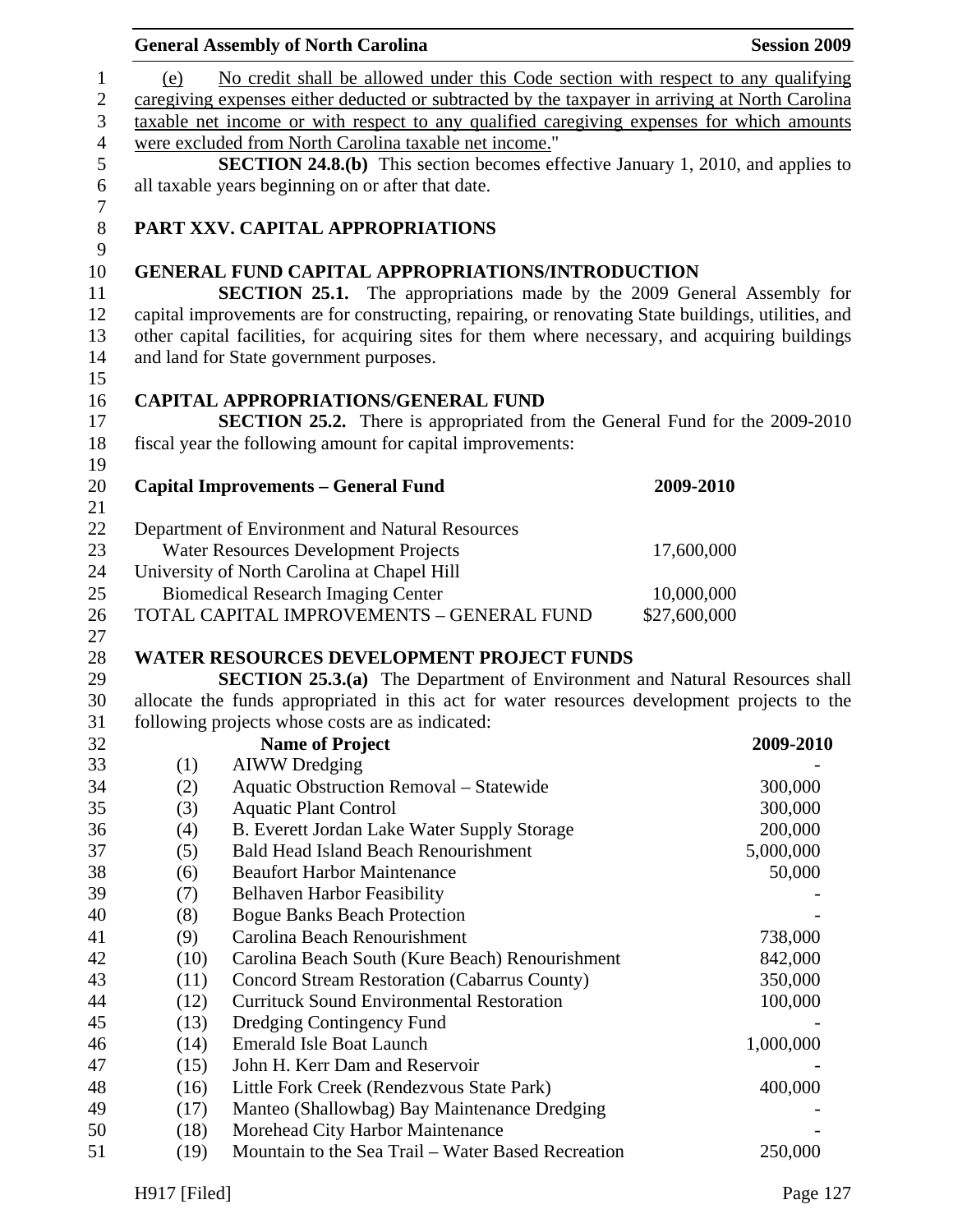|                  |                                                                                                   | <b>General Assembly of North Carolina</b>                                                       | <b>Session 2009</b> |  |  |  |
|------------------|---------------------------------------------------------------------------------------------------|-------------------------------------------------------------------------------------------------|---------------------|--|--|--|
| 1                | (20)                                                                                              | N.C. International Terminal Feasibility Study                                                   |                     |  |  |  |
| $\boldsymbol{2}$ | (21)                                                                                              | <b>Nags Head Beach Renourishment</b>                                                            | 2,000,000           |  |  |  |
| 3                | (22)                                                                                              | <b>Neuse River Basin Restoration</b>                                                            |                     |  |  |  |
| $\overline{4}$   | (23)                                                                                              | Ocean Isle Beach Renourishment                                                                  | 1,211,000           |  |  |  |
| 5                | (24)                                                                                              | Planning Assistance to Communities                                                              | 75,000              |  |  |  |
| 6                | (25)                                                                                              | Princeville Flood Control                                                                       | 100,000             |  |  |  |
| $\overline{7}$   | (26)                                                                                              | <b>State/Local WRD Grants</b>                                                                   | 1,000,000           |  |  |  |
| 8                | (27)                                                                                              | Surf City – North Topsail Beach Protection (Pender County)                                      |                     |  |  |  |
| 9                | (28)                                                                                              | West Onslow Beach (Topsail Beach, Pender County)                                                | 75,000              |  |  |  |
| 10               | (29)                                                                                              | Wilmington Harbor Deepening                                                                     | 1,300,000           |  |  |  |
| 11               | (30)                                                                                              | Wilmington Harbor Maintenance                                                                   |                     |  |  |  |
| 12               | (31)                                                                                              | <b>Wilson Bay Restoration (Onslow County)</b>                                                   | 250,000             |  |  |  |
| 13               | (32)                                                                                              | Wrightsville Beach Renourishment                                                                | 2,059,000           |  |  |  |
| 14               | <b>TOTALS</b>                                                                                     |                                                                                                 | \$17,600,000        |  |  |  |
| 15               |                                                                                                   |                                                                                                 |                     |  |  |  |
| 16               |                                                                                                   | <b>SECTION 25.3.(b)</b> Where the actual costs are different from the estimated costs           |                     |  |  |  |
| 17               |                                                                                                   | under subsection (a) of this section, the Department may adjust the allocations among projects  |                     |  |  |  |
| 18               |                                                                                                   | as needed. If any projects funded under subsection (a) of this section are delayed and the      |                     |  |  |  |
| 19               |                                                                                                   | budgeted State funds cannot be used during the 2009-2010 fiscal year, or if the projects funded |                     |  |  |  |
| 20               |                                                                                                   | under subsection (a) of this section are accomplished at a lower cost, the Department may use   |                     |  |  |  |
| 21               |                                                                                                   | the resulting fund availability to fund any of the following:                                   |                     |  |  |  |
| 22               |                                                                                                   | U.S. Army Corps of Engineers project feasibility studies.<br>(1)                                |                     |  |  |  |
| 23               |                                                                                                   | U.S. Army Corps of Engineers projects whose schedules have advanced and<br>(2)                  |                     |  |  |  |
| 24               |                                                                                                   | require State-matching funds in fiscal year 2009-2010.                                          |                     |  |  |  |
| 25               |                                                                                                   | (3)<br>State-local water resources development projects.                                        |                     |  |  |  |
| 26               |                                                                                                   | Funds not expended or encumbered for these purposes shall revert to the General Fund at the     |                     |  |  |  |
| 27               |                                                                                                   | end of the 2010-2011 fiscal year.                                                               |                     |  |  |  |
| 28               |                                                                                                   | <b>SECTION 25.3.(c)</b> The Department shall make semiannual reports on the use of              |                     |  |  |  |
| 29               |                                                                                                   | these funds to the Joint Legislative Commission on Governmental Operations, the Fiscal          |                     |  |  |  |
| 30               |                                                                                                   | Research Division, and the Office of State Budget and Management. Each report shall include     |                     |  |  |  |
| 31               | all of the following:                                                                             |                                                                                                 |                     |  |  |  |
| 32               |                                                                                                   | (1)<br>All projects listed in this section.                                                     |                     |  |  |  |
| 33               |                                                                                                   | (2)<br>The estimated cost of each project.                                                      |                     |  |  |  |
| 34               |                                                                                                   | (3)<br>The date that work on each project began or is expected to begin.                        |                     |  |  |  |
| 35               |                                                                                                   | The date that work on each project was completed or is expected to be<br>(4)                    |                     |  |  |  |
| 36               |                                                                                                   | completed.                                                                                      |                     |  |  |  |
| 37               |                                                                                                   | (5)<br>The actual cost of each project.                                                         |                     |  |  |  |
| 38               |                                                                                                   | The semiannual reports shall also show those projects advanced in schedule, those               |                     |  |  |  |
| 39               |                                                                                                   | projects delayed in schedule, and an estimate of the amount of funds expected to revert to the  |                     |  |  |  |
| 40               | General Fund.                                                                                     |                                                                                                 |                     |  |  |  |
| 41               |                                                                                                   |                                                                                                 |                     |  |  |  |
| 42               |                                                                                                   | PROCEDURES FOR DISBURSEMENT OF CAPITAL FUNDS                                                    |                     |  |  |  |
| 43               |                                                                                                   | <b>SECTION 25.4.</b> The appropriations made by the 2009 General Assembly for                   |                     |  |  |  |
| 44               |                                                                                                   | capital improvements shall be disbursed for the purposes provided by this act. Expenditure of   |                     |  |  |  |
| 45               | funds shall not be made by any State department, institution, or agency until an allotment has    |                                                                                                 |                     |  |  |  |
| 46               | been approved by the Governor as Director of the Budget. The allotment shall be approved          |                                                                                                 |                     |  |  |  |
| 47               | only after full compliance with the State Budget Act, Chapter 143C of the General Statutes.       |                                                                                                 |                     |  |  |  |
| 48               | Prior to the award of construction contracts for projects to be financed in whole or in part with |                                                                                                 |                     |  |  |  |
| 49               |                                                                                                   | self-liquidating appropriations, the Director of the Budget shall approve the elements of the   |                     |  |  |  |
| 50               |                                                                                                   | method of financing of those projects including the source of funds, interest rate, and         |                     |  |  |  |
| 51               |                                                                                                   | liquidation period. Provided, however, that if the Director of the Budget approves the method   |                     |  |  |  |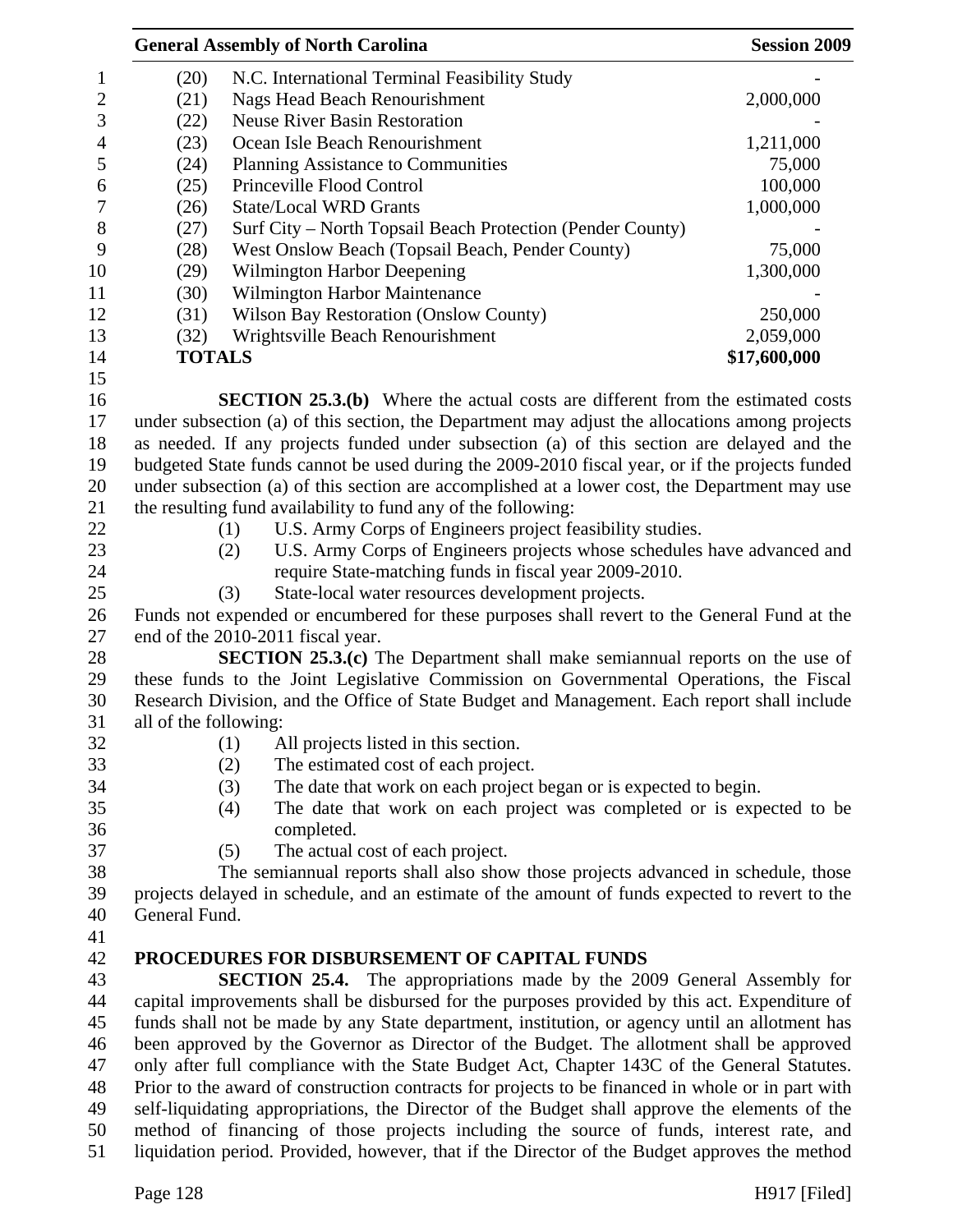General Assembly of North Carolina **Session 2009** 

1 of financing a project, the Director shall report that action to the Joint Legislative Commission 2 on Governmental Operations at its next meeting.

3 Where direct capital improvement appropriations include the purpose of furnishing 4 fixed and movable equipment for any project, those funds for equipment shall not be subject to 5 transfer into construction accounts except as authorized by the Director of the Budget. The 6 expenditure of funds for fixed and movable equipment and furnishings shall be reviewed and 7 approved by the Director of the Budget prior to commitment of funds.

8 Capital improvement projects authorized by the 2009 General Assembly shall be 9 completed, including fixed and movable equipment and furnishings, within the limits of the 10 amounts of the direct or self liquidating appropriations provided, except as otherwise provided 11 in this act.

12

# 13 **BIOMEDICAL RESEARCH IMAGING CENTER**

14 **SECTION 25.5.(a)** The General Assembly finds that continuing the construction 15 of the Biomedical Research Imaging Center at the University of North Carolina at Chapel Hill 16 is a vital component of the State's efforts to improve the health and wellness of its citizens. The 17 General Assembly also finds that the construction of the Center will generate significant 18 economic benefits to the State and its people, including more than 7,800 jobs and more than 19 five hundred million dollars (\$500,000,000) in total economic impact.

20 **SECTION 25.5.(b)** In addition to ten million dollars (\$10,000,000) appropriated 21 herein for FY 2009-2010, it is the intention of the General Assembly to authorize a total of two 22 hundred twenty-nine million five hundred thousand dollars (\$229,500,000) of debt financing in 23 subsequent years to complete the Biomedical Research Imaging Center. Debt repayment will 24 be shared, with the General Fund providing seventy percent (70%) of debt service, the 25 University of North Carolina at Chapel Hill providing fifteen percent (15%), and UNC 26 Hospitals providing fifteen percent (15%) of debt service. In order to meet the cash flow 27 requirements for construction of the project, it is anticipated that the following debt issuance 28 schedule will be required:

- 29
- 30 Fiscal Year Amount 31 2010-2011 \$85,000,000 32 2011-2012 \$55,000,000
- 33 2012-2013 \$85,000,000

34 2013-2014 \$4,500,000

35

36 **SECTION 25.5.(c)** In order to maximize savings in the construction market, the 37 General Assembly authorizes UNC-Chapel Hill and UNC Health Care to use interim financing 38 to keep this project on schedule, in an amount not to exceed twenty-five million dollars 39 (\$25,000,000), from funds available to the University of North Carolina at Chapel Hill from 40 gifts, grants, receipts, self-liquidating indebtedness, Medicare reimbursements for education 41 costs, or other funds, or any combination of these funds, but not including funds received for 42 tuition or appropriated from the General Fund of the State. This financing will be subject to the 43 approval of the President and the Board of Governors of the University of North Carolina. All 44 interim debt will be reimbursed to the UNC-Chapel Hill and UNC Health Care from the 45 proceeds of permanent indebtedness issued by the State pursuant to the schedule of issuance 46 authorized in this provision and will be accomplished within 60 days of issuance.

47

## 48 **BIOMEDICAL RESEARCH IMAGING CENTER INCOME FROM PATENTS**

49 **SECTION 25.6.** In light of the significant financial support that the State provides 50 to the Biomedical Research Imaging Center (BRIC), it is fitting for the State to share in any 51 financial opportunities made possible by the State's support. To this end, the State shall receive